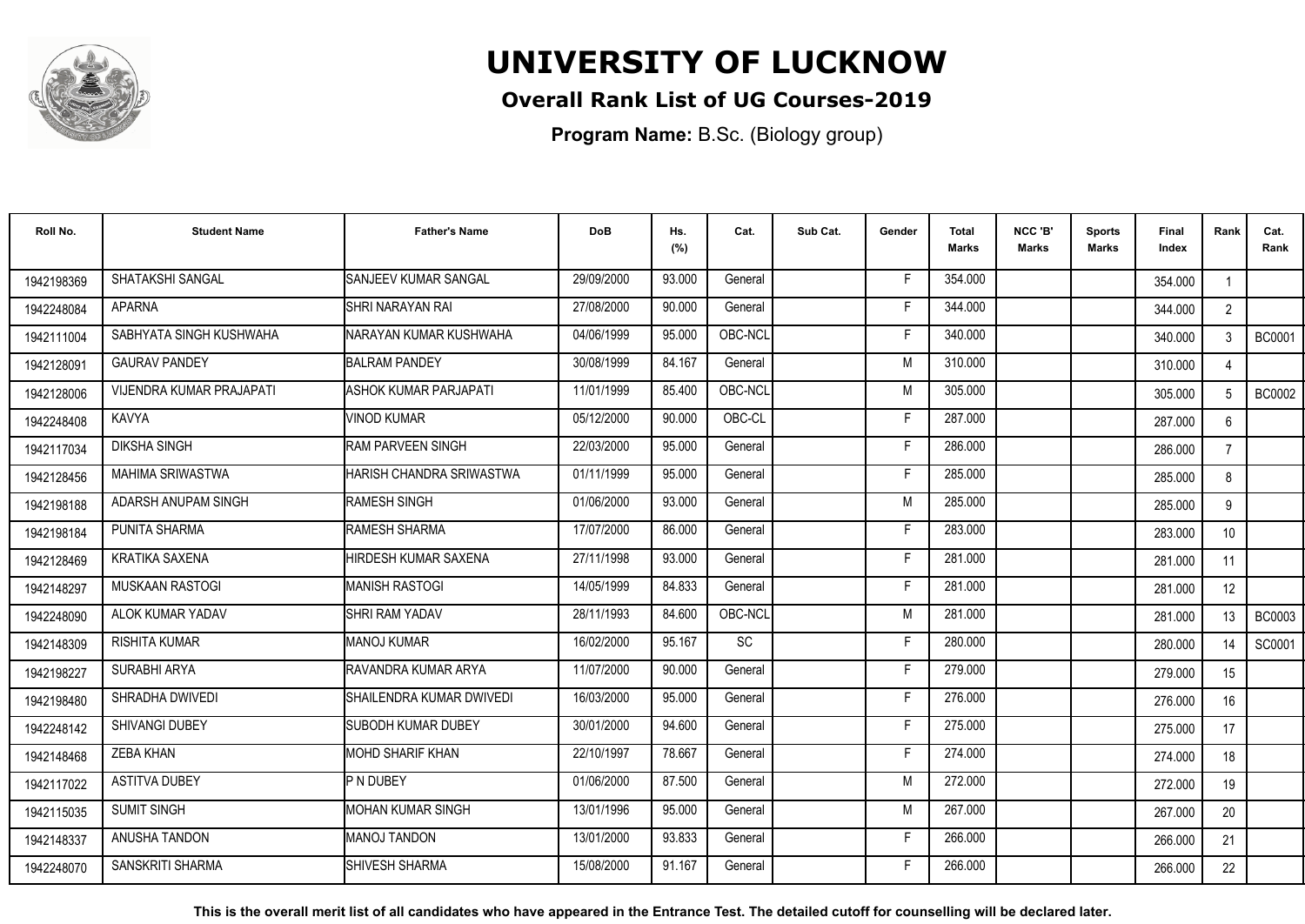

### **Overall Rank List of UG Courses-2019**

**Program Name:** B.Sc. (Biology group)

| Roll No.   | <b>Student Name</b>         | <b>Father's Name</b>            | <b>DoB</b> | Hs.<br>(%) | Cat.      | Sub Cat. | Gender | <b>Total</b><br>Marks | NCC 'B'<br><b>Marks</b> | <b>Sports</b><br>Marks | Final<br>Index | Rank | Cat.<br>Rank  |
|------------|-----------------------------|---------------------------------|------------|------------|-----------|----------|--------|-----------------------|-------------------------|------------------------|----------------|------|---------------|
| 1942148404 | <b>ARISHA YASEEN</b>        | <b>MOHAMMAD YASEEN</b>          | 07/12/1998 | 91.500     | General   |          | F      | 265.000               |                         |                        | 265.000        | 23   |               |
| 1942112006 | <b>VAISHNAVI SRIVASTAVA</b> | <b>PRATEEK SRIVASTAVA</b>       | 24/06/1999 | 90.000     | General   | UF       | F      | 265.000               |                         |                        | 265.000        | 24   |               |
| 1942128157 | <b>ADITI VAISH</b>          | <b>BRIJENDRA VAISH</b>          | 14/06/1999 | 81.600     | General   |          | F      | 265.000               |                         |                        | 265.000        | 25   |               |
| 1942118074 | HRITHVIKA SINGH VISHEN      | IAJAY VIKRAM SINGH              | 25/05/1999 | 90.833     | General   |          | F      | 262.000               |                         |                        | 262.000        | 26   |               |
| 1942128219 | <b>SHALINI SINGH</b>        | <b>D</b> K SINGH                | 06/05/1999 | 89.667     | General   |          | F      | 260.000               |                         |                        | 260.000        | 27   |               |
| 1942128145 | PRABHAT KUMAR MISHRA        | <b>BRAJESH CHANDRA</b>          | 05/08/1999 | 79.167     | General   |          | M      | 260.000               |                         |                        | 260.000        | 28   |               |
| 1942248423 | <b>SHIVANSH PORWAL</b>      | <b>VINOD PORWAL</b>             | 01/01/2000 | 96.000     | General   |          | M      | 259.000               |                         |                        | 259.000        | 29   |               |
| 1942248189 | HARSHITA SRIVASTAVA         | <b>I</b> SUNIL KUMAR SRIVASTAVA | 16/11/1999 | 95.000     | General   |          | Е      | 254.000               |                         |                        | 254.000        | 30   |               |
| 1942158424 | <b>ISHANI SHUKLA</b>        | <b>I</b> RAJESH KUMAR SHUKLA    | 30/05/2000 | 93.833     | General   |          | Е      | 253.000               |                         |                        | 253.000        | 31   |               |
| 1942248081 | SHREYANSHI SINGH            | SHREE PRAKASH SINGH             | 10/08/2001 | 87.400     | General   |          | M      | 252.000               |                         |                        | 252.000        | 32   |               |
| 1942128217 | <b>MANSI DIMRI</b>          | D C DIMRI                       | 18/05/1999 | 90.833     | General   |          | E      | 250.000               |                         |                        | 250.000        | 33   |               |
| 1942115020 | <b>POONAM</b>               | <b>GYAN SINGH</b>               | 11/07/1996 | 89.200     | OBC-NCL   |          | M      | 250.000               |                         |                        | 250.000        | 34   | <b>BC0004</b> |
| 1942158102 | <b>SOMYA BHARTI</b>         | NARENDRA KUMAR                  | 13/03/1998 | 84.000     | <b>SC</b> |          |        | 248.000               |                         |                        | 248,000        | 35   | SC0002        |
| 1942128251 | <b>MANSI SRIVASTAVA</b>     | IDEVENDRA KUMAR SRIVASTAVA      | 12/08/2001 | 92.800     | General   |          | F      | 247.000               |                         |                        | 247.000        | 36   |               |
| 1942158104 | <b>ADITI BAJPAI</b>         | NARENDRA KUMAR BAJPAI           | 25/02/2000 | 85.400     | General   |          | M      | 246.000               |                         |                        | 246.000        | 37   |               |
| 1942198459 | SHASHANK TRIPATHI           | <b>SATYADEO TRIPATHI</b>        | 15/03/2000 | 91.667     | General   |          | M      | 245.000               |                         |                        | 245.000        | 38   |               |
| 1942198374 | <b>JAI MISHRA</b>           | <b>I</b> SANJEEV MISHRA         | 31/03/2001 | 74.000     | General   |          | M      | 242.000               |                         |                        | 242.000        | 39   |               |
| 1942248151 | PRAKARSH CHAUDHARY          | ISUDHIR KUMAR CHAUDHARY         | 03/06/1999 | 95.000     | OBC-NCL   |          | F      | 241.000               |                         |                        | 241.000        | 40   | <b>BC0005</b> |
| 1942248471 | <b>NIHAL MISHRA</b>         | IYADVENDRA MISHRA               | 19/04/1997 | 77.000     | General   |          | M      | 241.000               |                         |                        | 241.000        | 41   |               |
| 1942248160 | RAJ LAXMI SINGH             | <b>I</b> SUJEET KUMAR SINGH     | 05/01/2001 | 96.000     | General   |          | F      | 239.000               |                         |                        | 239.000        | 42   |               |
| 1942248313 | <b>VARTIKA AWASTHI</b>      | <b>UMESH AWASTHI</b>            | 21/08/2000 | 95.000     | General   |          | F      | 239.000               |                         |                        | 239.000        | 43   |               |
| 1942114008 | RAHAT UZEB                  | <b>I</b> RIYASAT HUSSAIN        | 09/10/2000 | 78.000     | General   |          | M      | 238.000               |                         |                        | 238.000        | 44   |               |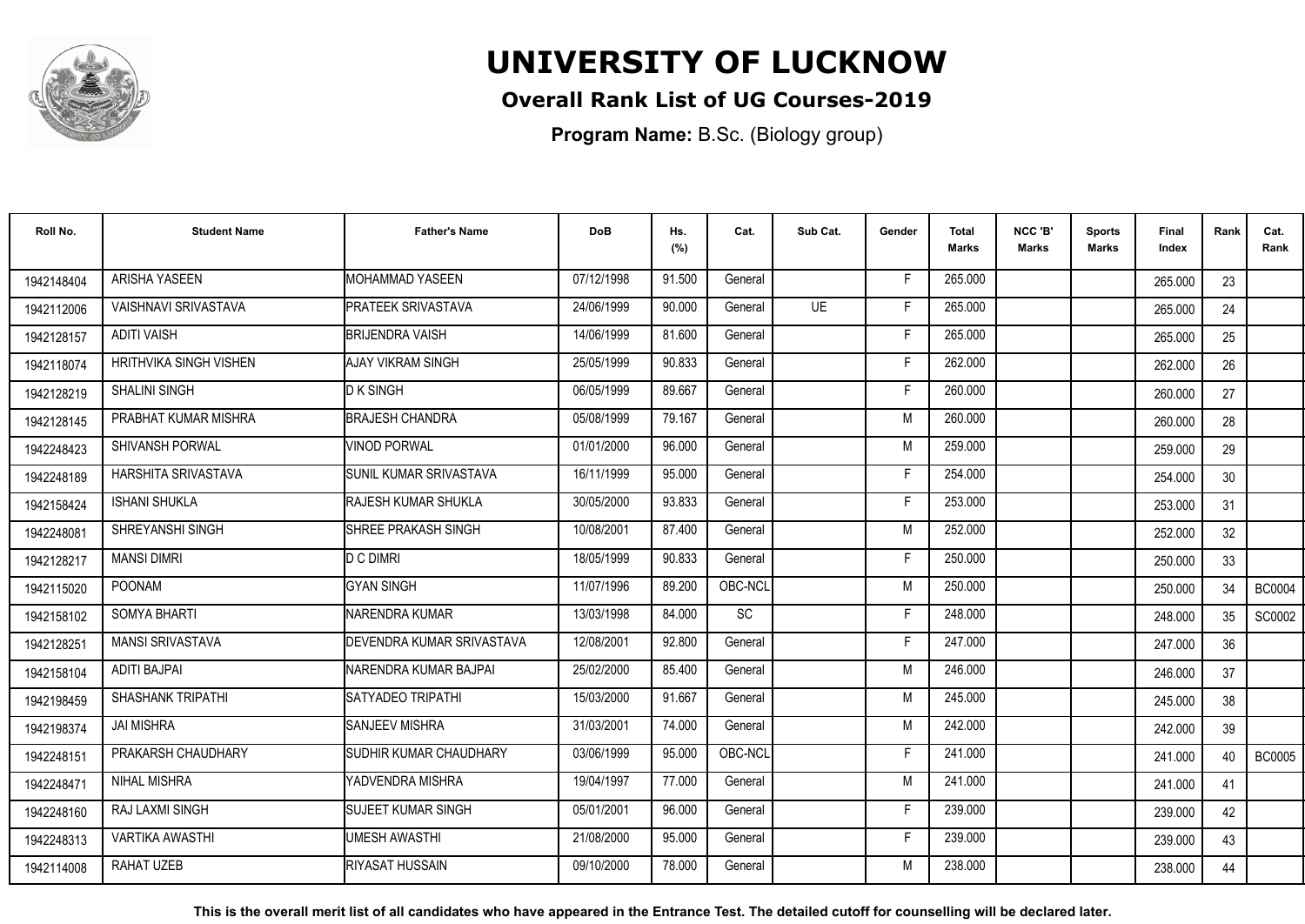

### **Overall Rank List of UG Courses-2019**

**Program Name:** B.Sc. (Biology group)

| Roll No.   | <b>Student Name</b>       | <b>Father's Name</b>            | <b>DoB</b> | Hs.<br>(%) | Cat.      | Sub Cat.  | Gender | Total<br>Marks | NCC 'B'<br><b>Marks</b> | Sports<br>Marks | Final<br>Index | Rank | Cat.<br>Rank  |
|------------|---------------------------|---------------------------------|------------|------------|-----------|-----------|--------|----------------|-------------------------|-----------------|----------------|------|---------------|
| 1942128365 | <b>KAJAL RAJVANSHI</b>    | <b>GANGA RAM RAJVANSHI</b>      | 02/07/1997 | 66.857     | <b>SC</b> |           | M      | 238,000        |                         |                 | 238,000        | 45   | SC0003        |
| 1942118153 | <b>SHAGUN RAI</b>         | ANAND PRAKASH RAI               | 28/11/2001 | 95.000     | General   |           | Е      | 237.000        |                         |                 | 237.000        | 46   |               |
| 1942158268 | <b>HARIPRIYA SAXENA</b>   | <b>PRASHANT SAXENA</b>          | 11/03/2001 | 90.600     | General   |           | -F     | 237.000        |                         |                 | 237.000        | 47   |               |
| 1942128291 | SUDHA SAHANI              | DIL MOHAN SAHANI                | 09/08/2000 | 91.200     | OBC-NCL   |           | E      | 236.000        |                         |                 | 236.000        | 48   | <b>BC0006</b> |
| 1942148289 | SAMVEDNA SINGH            | <b>MAN SINGH</b>                | 27/12/2001 | 100.000    | General   |           | E      | 235.000        |                         |                 | 235.000        | 49   |               |
| 1942115049 | SHRISTI TRIVEDI           | <b>RAGHVENDRA KUMAR</b>         | 18/10/1999 | 95.000     | General   | <b>DP</b> | Е      | 235.000        |                         |                 | 235.000        | 50   |               |
| 1942128270 | SAURABH SINGH             | DHARM DEV SINGH                 | 02/08/2000 | 85.500     | General   |           | M      | 235.000        |                         |                 | 235.000        | 51   |               |
| 1942148399 | <b>ADIBA KHAN</b>         | MOHAMMAD TAIYAB KHAN            | 02/02/2000 | 95.000     | General   |           | Е      | 234.000        |                         |                 | 234.000        | 52   |               |
| 1942158229 | AKHILESH VERMA            | <b>PRADEEP KUMAR</b>            | 25/08/2000 | 87.833     | OBC-NCL   |           | M      | 234.000        |                         |                 | 234.000        | 53   | <b>BC0007</b> |
| 1942148482 | <b>KRISHNAM RASTOGI</b>   | <b>MOHIT RASTOGI</b>            | 25/11/2000 | 85.400     | General   |           | M      | 234.000        |                         |                 | 234.000        | 54   |               |
| 1942118114 | <b>SEEBA ANSARI</b>       | IALI RIZWAN ANSARI              | 30/07/1998 | 80.333     | OBC-NCL   |           | F      | 233.000        |                         |                 | 233.000        | 55   | <b>BC0008</b> |
| 1942128041 | <b>SHIV SINGH YADAV</b>   | <b>ATMARAM</b>                  | 19/08/2000 | 68.667     | OBC-NCL   |           | M      | 232.000        |                         |                 | 232.000        | 56   | <b>BC0009</b> |
| 1942248124 | <b>SMRITI PANDEY</b>      | <b>SOM NATH PANDEY</b>          | 18/06/1999 | 90.333     | General   |           |        | 231.000        |                         |                 | 231.000        | 57   |               |
| 1942118179 | NEETIGYA MAURYA           | ANIL KUMAR MAURYA               | 15/04/1999 | 90.667     | OBC-CL    |           | M      | 230.000        |                         |                 | 230.000        | 58   |               |
| 1942118156 | AYUSHI PRAKASH SRIVASTAVA | <b>ANAND PRAKASH SRIVASTAVA</b> | 03/08/1999 | 91.200     | General   |           |        | 229.000        |                         |                 | 229.000        | 59   |               |
| 1942128325 | <b>SHIVANG PANDEY</b>     | <b>DINESH PANDEY</b>            | 16/11/2000 | 89.400     | General   |           | M      | 229.000        |                         |                 | 229.000        | 60   |               |
| 1942148156 | <b>TEJAL PATHAK</b>       | <b>KM PATHAK</b>                | 08/09/1993 | 76.000     | General   |           | Е      | 227.000        |                         |                 | 227.000        | 61   |               |
| 1942148387 | <b>AJAJ</b>               | MOHAMMAD IMTIAZ                 | 02/09/1996 | 64.333     | General   |           | M      | 227.000        |                         |                 | 227.000        | 62   |               |
| 1942118202 | SOUMYA BAJPAI             | ANMOL KUMAR BAJPAI              | 12/09/2000 | 77.500     | General   |           | F      | 226,000        |                         |                 | 226.000        | 63   |               |
| 1942158400 | AYUSH GUPTA               | <b>RAJESH GUPTA</b>             | 28/10/2000 | 89.500     | OBC-NCL   |           | M      | 225.000        |                         |                 | 225.000        | 64   | <b>BC0010</b> |
| 1942128090 | SHIVANGI BARANWAL         | BALRAM KUMAR BARANWAL           | 11/11/1999 | 83.600     | General   |           | F      | 225.000        |                         |                 | 225.000        | 65   |               |
| 1942128009 | <b>SHANTNU SINGH</b>      | ASHOK KUMAR SINGH               | 25/03/1999 | 76.000     | General   |           | M      | 223.000        |                         |                 | 223.000        | 66   |               |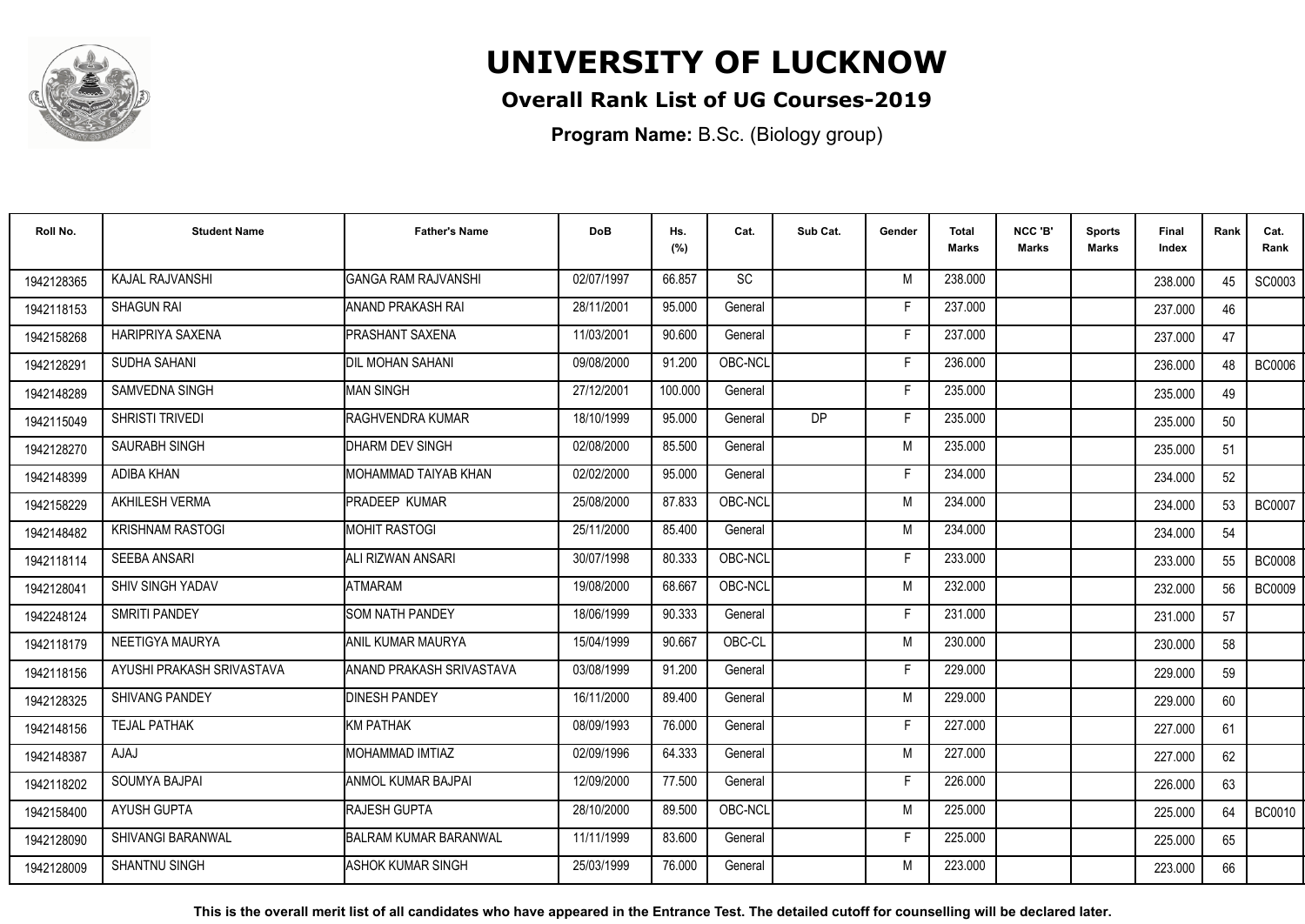

### **Overall Rank List of UG Courses-2019**

**Program Name:** B.Sc. (Biology group)

| Roll No.   | <b>Student Name</b>     | <b>Father's Name</b>        | <b>DoB</b> | Hs.<br>(%) | Cat.    | Sub Cat. | Gender | <b>Total</b><br><b>Marks</b> | NCC 'B'<br><b>Marks</b> | <b>Sports</b><br>Marks | Final<br>Index | Rank | Cat.<br>Rank  |
|------------|-------------------------|-----------------------------|------------|------------|---------|----------|--------|------------------------------|-------------------------|------------------------|----------------|------|---------------|
| 1942198013 | PRIYA RAWAT             | RAKESH KUMAR RAWAT          | 04/02/1999 | 72.200     | SC      |          | F      | 222.000                      |                         |                        | 222,000        | 67   | <b>SC0004</b> |
| 1942115025 | SHUBHAM YADAV           | JAI PRAKASH YADAV           | 28/02/1997 | 77.800     | OBC-NCL |          | M      | 221.000                      |                         |                        | 221.000        | 68   | <b>BC0011</b> |
| 1942128059 | <b>RISHIKA PANDEY</b>   | AWADHESH KUMAR PANDEY       | 24/11/2000 | 95.833     | General |          | E      | 220,000                      |                         |                        | 220.000        | 69   |               |
| 1942148012 | SIDDHARTH GUPTA         | JAGDISH PRASAD GUPTA        | 05/01/1999 | 82.833     | General |          | M      | 220,000                      |                         |                        | 220.000        | 70   |               |
| 1942148348 | PARTHVI AGARWAL         | <b>MAYANK AGARWAL</b>       | 04/11/1999 | 96.000     | General |          | E      | 217.000                      |                         |                        | 217.000        | 71   |               |
| 1942198481 | <b>SHIVANGEE PATHAK</b> | SHAILENDRA KUMAR PATHAK     | 16/09/1999 | 95.000     | General |          | F      | 215.000                      |                         |                        | 215.000        | 72   |               |
| 1942118193 | <b>SHALINI TIWARI</b>   | <b>ANIL KUMAR TIWARI</b>    | 24/08/1998 | 83.000     | General |          | F      | 215.000                      |                         |                        | 215.000        | 73   |               |
| 1942117039 | NIMISHA SINGH           | RAVINDRA PRATAP SINGH       | 20/03/2000 | 89.167     | General |          | E      | 214.000                      |                         |                        | 214.000        | 74   |               |
| 1942148291 | DIVYANSHI SRIVASTAVA    | <b>MANEESH KUMAR</b>        | 10/04/2001 | 70.667     | General |          | E      | 214.000                      |                         |                        | 214.000        | 75   |               |
| 1942118067 | AYUSHI PRADHAN          | <b>AJAY PRADHAN</b>         | 18/12/1998 | 90.400     | General |          | F      | 213.000                      |                         |                        | 213.000        | 76   |               |
| 1942148447 | <b>MOHD ISMAIL</b>      | <b>MOHD NAFEES SIDDIQUI</b> | 08/05/2000 | 87.167     | General |          | M      | 213.000                      |                         |                        | 213.000        | 77   |               |
| 1942118161 | PRAHALAD MISHRA         | ANGAD PRASAD MISRA          | 10/01/1990 | 63.833     | General |          | M      | 209.000                      |                         |                        | 209.000        | 78   |               |
| 1942158408 | <b>AYUSHI SINGH</b>     | <b>RAJESH KUMAR</b>         | 20/02/1999 | 81.667     | SC      |          |        | 207.000                      |                         |                        | 207.000        | 79   | <b>SC0005</b> |
| 1942198023 | <b>RISHA SINHA</b>      | RAKESH KUMAR SINHA          | 24/07/2000 | 91.500     | General |          | E      | 206.000                      |                         |                        | 206.000        | 80   |               |
| 1942118138 | ANUSHA SAXENA           | <b>AMIT KUMAR</b>           | 13/11/2000 | 90.167     | General |          |        | 206.000                      |                         |                        | 206.000        | 81   |               |
| 1942158228 | <b>TANYA GUPTA</b>      | <b>PRABODH KUMAR GUPTA</b>  | 04/10/2000 | 95.000     | General |          | F      | 205.000                      |                         |                        | 205.000        | 82   |               |
| 1942158271 | YASHI SRIVASTAVA        | <b>PRAVEEN SRIVASTAVA</b>   | 03/10/2000 | 89.000     | General |          | E      | 204.000                      |                         |                        | 204.000        | 83   |               |
| 1942148334 | <b>GARGI SHUKLA</b>     | MANOJ SHUKLA                | 02/03/1999 | 83.600     | General |          | F      | 203.000                      |                         |                        | 203.000        | 84   |               |
| 1942118066 | <b>ITISHA YADAV</b>     | AJAY KUMAR YADAV            | 19/03/2000 | 95.000     | General |          | F      | 202.000                      |                         |                        | 202.000        | 85   |               |
| 1942158020 | <b>PRIYAM</b>           | IMR. RAVENDRA KUMAR TIWARI  | 29/12/2001 | 95.000     | General |          | F      | 200.000                      |                         |                        | 200.000        | 86   |               |
| 1942128126 | SAURABH TRIPATHI        | BHRIGU NATH TRIPATHI        | 06/09/1999 | 77.800     | General |          | M      | 200.000                      |                         |                        | 200.000        | 87   |               |
| 1942198488 | <b>VAIBHAV MISHRA</b>   | ISHAILESH KUMAR MISHRA      | 16/12/2000 | 95.000     | General |          | M      | 199.000                      |                         |                        | 199.000        | 88   |               |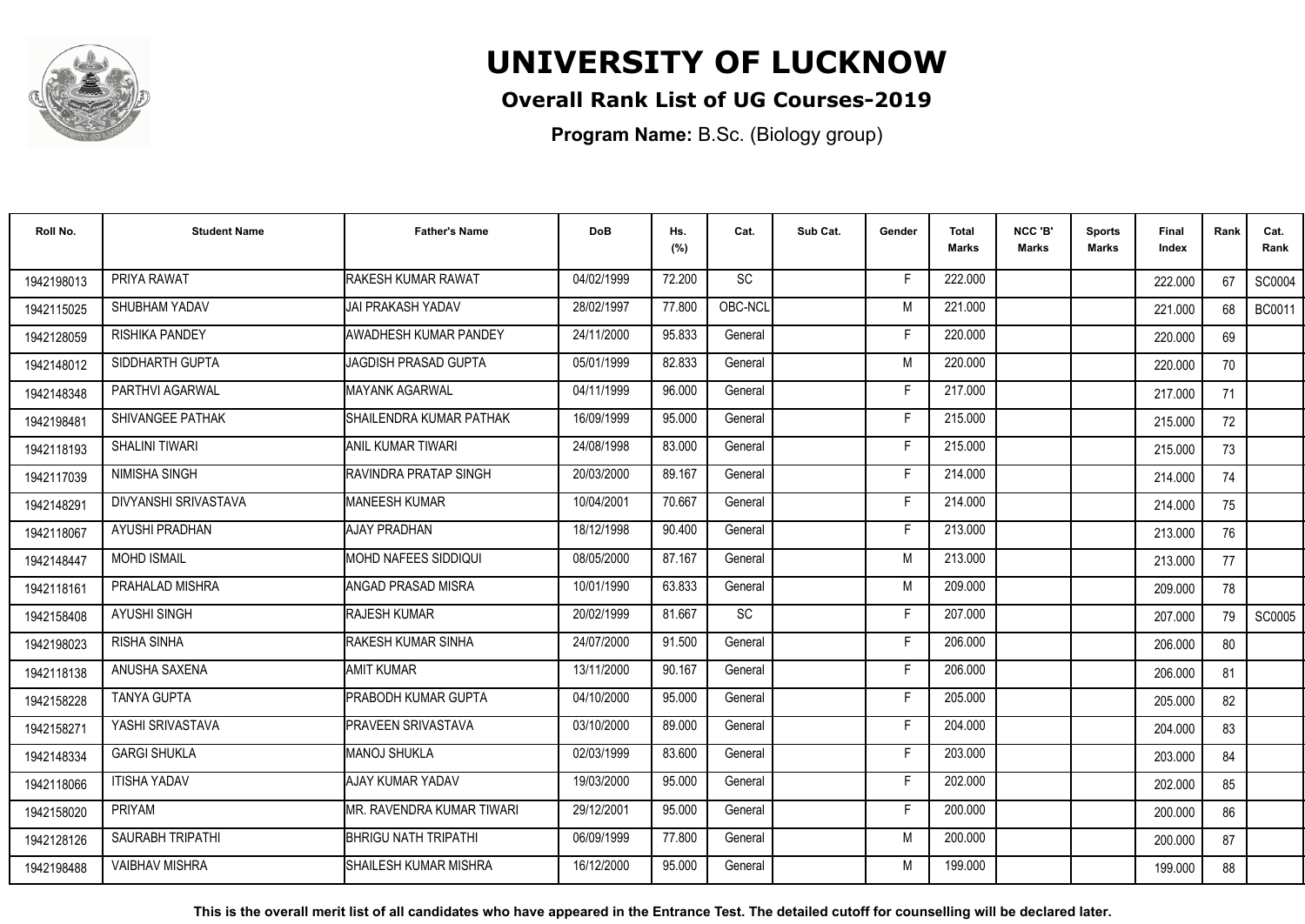

### **Overall Rank List of UG Courses-2019**

**Program Name:** B.Sc. (Biology group)

| Roll No.   | <b>Student Name</b>     | <b>Father's Name</b>         | <b>DoB</b> | Hs.<br>(%) | Cat.      | Sub Cat.  | Gender | <b>Total</b><br>Marks | NCC 'B'<br><b>Marks</b> | Sports<br><b>Marks</b> | Final<br>Index | Rank | Cat.<br>Rank |
|------------|-------------------------|------------------------------|------------|------------|-----------|-----------|--------|-----------------------|-------------------------|------------------------|----------------|------|--------------|
| 1942128084 | <b>DIVYANSHI TIWARI</b> | <b>BALENDRA NATH TIWARI</b>  | 10/12/2002 | 95.000     | General   |           | -F     | 199.000               |                         |                        | 199.000        | 89   |              |
| 1942248021 | <b>ISHITA SHUKLA</b>    | <b>SHASHI KANT SHUKLA</b>    | 21/11/2000 | 93.200     | General   |           | F      | 199.000               |                         |                        | 199.000        | 90   |              |
| 1942116008 | SIMONI SAH              | <b>RAJESH KUMAR</b>          | 24/08/2001 | 89.200     | OBC-CL    |           | F      | 199.000               |                         |                        | 199.000        | 91   |              |
| 1942248041 | SAMEER KUMAR VERMA      | <b>SHIV KUMAR</b>            | 12/03/1999 | 80.000     | SC        |           | M      | 199.000               |                         |                        | 199.000        | 92   | SC0006       |
| 1942118190 | ANSHIKA SRIVASTAV       | ANIL KUMAR SRIVASTAV         | 08/08/2001 | 95.000     | General   |           |        | 198.000               |                         |                        | 198.000        | 93   |              |
| 1942248188 | ANSHIKA SRIVASTAVA      | SUNIL KUMAR SRIVASTAVA       | 28/11/2000 | 92.200     | General   |           | E      | 198.000               |                         |                        | 198,000        | 94   |              |
| 1942248243 | <b>ABHAY SINGH</b>      | SUSHEEL SINGH                | 12/12/2000 | 83.600     | General   |           | M      | 198.000               |                         |                        | 198.000        | 95   |              |
| 1942198243 | SUKHPREET KAUR          | RAVINDER PAL SINGH           | 02/10/1999 | 89.000     | General   |           | F      | 197.000               |                         |                        | 197.000        | 96   |              |
| 1942118127 | SAKSHI PANDIT           | <b>AMAR NATH</b>             | 01/09/1999 | 95.000     | General   |           | E      | 195.000               |                         |                        | 195.000        | 97   |              |
| 1942158337 | ARADHYA KUMARI GOUR     | RAJ KUMAR                    | 19/12/2002 | 95.000     | General   |           | F      | 195.000               |                         |                        | 195.000        | 98   |              |
| 1942148271 | SHRISTI VERMA           | <b>MAHESH KUMAR</b>          | 23/10/1998 | 87.400     | OBC-CL    |           | Е      | 195.000               |                         |                        | 195.000        | 99   |              |
| 1942158296 | <b>MONIKA TIWARI</b>    | PRITHVI NATH TIWARI          | 23/10/2001 | 87.400     | General   |           | F      | 195.000               |                         |                        | 195.000        | 100  |              |
| 1942115083 | <b>DIVYA DWIVEDI</b>    | <b>VIJAY KUMAR</b>           | 18/11/2000 | 89.200     | General   | <b>DP</b> | F      | 193.000               |                         |                        | 193.000        | 101  |              |
| 1942198276 | PRIYA PATEL             | <b>S K PATEL</b>             | 07/09/2001 | 88.000     | OBC-NCL   |           | M      | 193.000               |                         |                        | 193.000        | 102  | BC0012       |
| 1942128350 | <b>SADAF FATIMA</b>     | EJAZ ALI                     | 05/05/1999 | 74.000     | General   |           |        | 193.000               |                         |                        | 193.000        | 103  |              |
| 1942198454 | KARTIKEYA THARU         | SATYA NARAYAN THARU          | 06/10/2001 | 95.000     | <b>ST</b> |           | M      | 191.000               |                         |                        | 191.000        | 104  | ST0001       |
| 1942248150 | <b>AYUSHI BAJPAI</b>    | SUDHIR KUMAR BAJPAI          | 11/12/2002 | 88.833     | General   |           | F      | 191.000               |                         |                        | 191.000        | 105  |              |
| 1942128015 | <b>RIYA TIWARI</b>      | ASHOK KUMAR TIWARI           | 15/08/1998 | 79.500     | General   |           | F      | 191.000               |                         |                        | 191.000        | 106  |              |
| 1942118201 | <b>SHIVANGI SINGH</b>   | <b>ANJANEE SINGH</b>         | 26/08/2001 | 95.429     | General   |           | F      | 190.000               |                         |                        | 190.000        | 107  |              |
| 1942158423 | <b>SALONI MISHRA</b>    | <b>RAJESH KUMAR MISHRA</b>   | 08/08/1999 | 81.833     | General   |           | F      | 190.000               |                         |                        | 190.000        | 108  |              |
| 1942198238 | ANSHIKA AGARWAL         | <b>IRAVI SHANKAR AGARWAL</b> | 14/04/1999 | 74.000     | General   |           | F      | 190.000               |                         |                        | 190.000        | 109  |              |
| 1942158396 | <b>MANISH CHANDRA</b>   | <b>RAJESH CHANDRA</b>        | 26/06/2002 | 95.111     | General   |           | M      | 189.000               |                         |                        | 189.000        | 110  |              |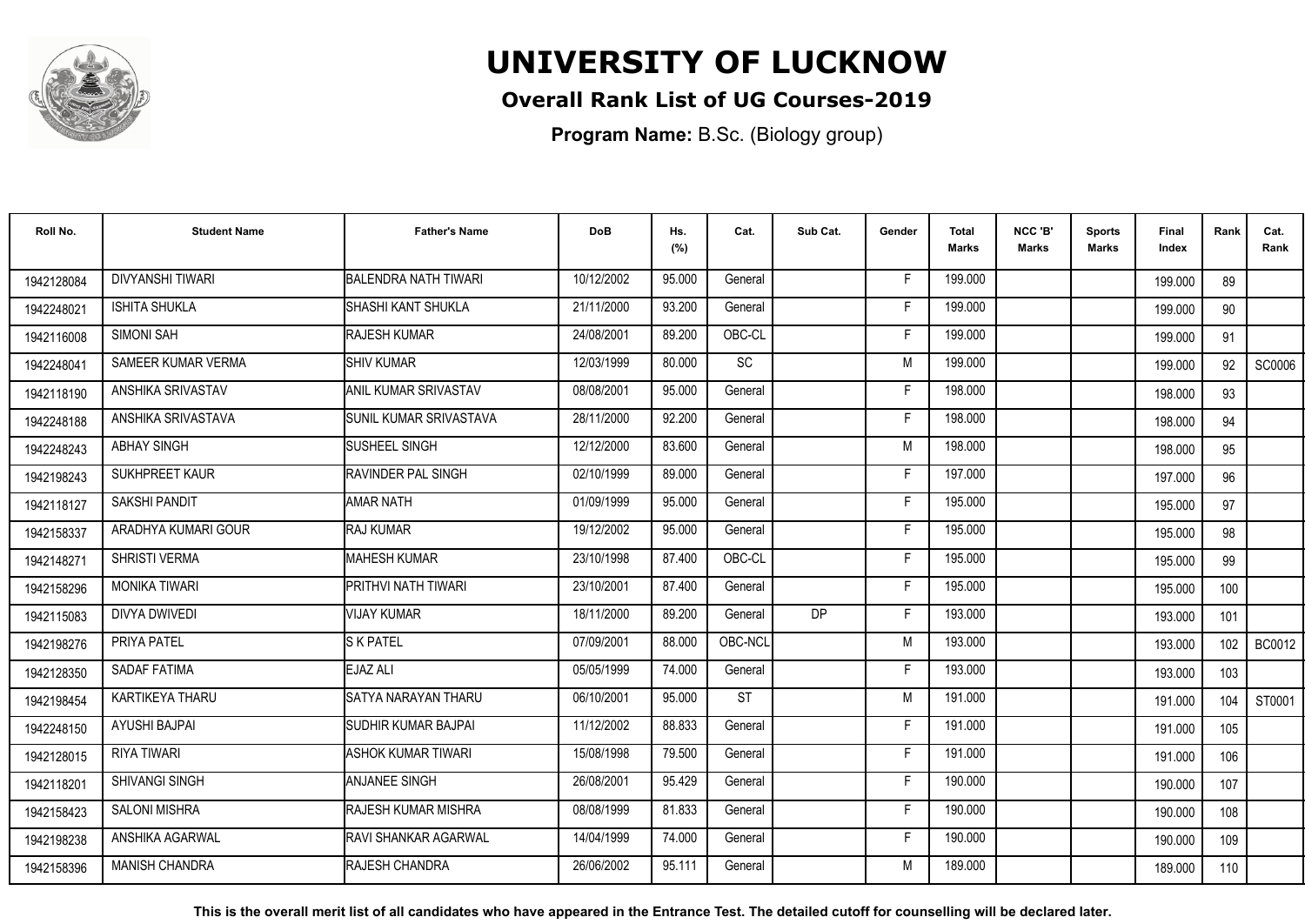

### **Overall Rank List of UG Courses-2019**

**Program Name:** B.Sc. (Biology group)

| Roll No.   | <b>Student Name</b>          | <b>Father's Name</b>              | <b>DoB</b> | Hs.<br>(%) | Cat.      | Sub Cat.  | Gender | <b>Total</b><br><b>Marks</b> | NCC 'B'<br><b>Marks</b> | <b>Sports</b><br>Marks | Final<br>Index | Rank  | Cat.<br>Rank  |
|------------|------------------------------|-----------------------------------|------------|------------|-----------|-----------|--------|------------------------------|-------------------------|------------------------|----------------|-------|---------------|
| 1942118126 | <b>PRAGYA</b>                | AMAR KUMAR DEO                    | 09/09/2000 | 95.000     | General   |           | F      | 189.000                      |                         |                        | 189.000        | 111   |               |
| 1942248023 | SAKSHI TRIPATHI              | <b>SHASHI MANI TRIPATHI</b>       | 08/07/2001 | 93.000     | General   |           | F      | 189.000                      |                         |                        | 189.000        | 112   |               |
| 1942128258 | <b>AMRISHA RAI</b>           | <b>IDEVESH KUMAR SHARMA</b>       | 12/12/2000 | 86.000     | General   |           | Е      | 189.000                      |                         |                        | 189.000        | 113   |               |
| 1942158319 | <b>SEEMA VERMA</b>           | <b>IRADHEY SHYAM VERMA</b>        | 17/07/2000 | 65.667     | OBC-NCL   |           | F      | 189.000                      |                         |                        | 189.000        | 114 I | <b>BC0013</b> |
| 1942118182 | <b>ABHINAV PATHAK</b>        | IANIL KUMAR PATHAK                | 15/02/2001 | 95.000     | General   |           | M      | 188.000                      |                         |                        | 188.000        | 115   |               |
| 1942118033 | PARUL SRIVASTAVA             | ADARSH KUMAR SRIVASTAVA           | 06/02/2001 | 83.600     | General   |           | F      | 188.000                      |                         |                        | 188.000        | 116   |               |
| 1942148044 | SHIKHA YADAV                 | <b>JANG BAHADUR</b>               | 25/09/2002 | 87.000     | OBC-NCL   |           | F      | 187.000                      |                         |                        | 187.000        | 117   | <b>BC0014</b> |
| 1942115031 | <b>SWETA SINGH</b>           | MAHENDRA SINGH                    | 17/05/2001 | 95.000     | OBC-NCL   |           | Е      | 185.000                      |                         |                        | 185.000        | 118   | <b>BC0015</b> |
| 1942198168 | <b>GAYATRI GUPTA</b>         | <b>I</b> RAMESH CHANDRA GUPTA     | 23/10/2000 | 83.600     | General   |           | F      | 185.000                      |                         |                        | 185.000        | 119   |               |
| 1942116012 | <b>MUSKAN SAHU</b>           | <b>I</b> SANTOSH KUMAR SAHU       | 22/08/1997 | 94.000     | OBC-NCL   |           | F      | 180.000                      | 4.500                   |                        | 184.500        | 120   | <b>BC0016</b> |
| 1942148102 | <b>DEEPALI</b>               | <b>KAMAL KUMAR</b>                | 01/11/1999 | 86.667     | <b>SC</b> |           | Е      | 184.000                      |                         |                        | 184.000        | 121   | SC0007        |
| 1942158223 | SHEEBA PERVEZ                | PERVEZ ALAM                       | 16/02/2000 | 83.500     | General   |           | F      | 184.000                      |                         |                        | 184.000        | 122   |               |
| 1942115044 | SUDIPTA ROY                  | PARTHA SARATHI ROY                | 17/12/2000 | 95.000     | General   | <b>DP</b> | F      | 183.000                      |                         |                        | 183.000        | 123   |               |
| 1942248241 | SURYANSHI SRIVASTAVA         | <b>I</b> SURYA PRAKASH SRIVASTAVA | 29/12/2001 | 95.000     | General   |           | F      | 183.000                      |                         |                        | 183.000        | 124   |               |
| 1942148364 | <b>FIRDAUS FATIMA</b>        | <b>IMERAJ AHMAD</b>               | 15/08/2001 | 92.000     | General   |           | F      | 183.000                      |                         |                        | 183.000        | 125   |               |
| 1942198387 | SHUBHI VERMA                 | <b>I</b> SANT SARAN VERMA         | 30/01/2000 | 85.500     | OBC-NCL   |           | Е      | 183.000                      |                         |                        | 183.000        | 126   | <b>BC0017</b> |
| 1942148472 | <b>IFRA KHAN</b>             | <b>MOHD SUHAIL KHAN</b>           | 11/11/1999 | 78.000     | General   |           | F      | 183.000                      |                         |                        | 183.000        | 127   |               |
| 1942248467 | <b>MANISH SINGH</b>          | <b>VYASMUNI SINGH</b>             | 10/09/2000 | 76.500     | OBC-NCL   |           | M      | 183.000                      |                         |                        | 183.000        | 128   | <b>BC0018</b> |
| 1942128012 | ANISHKA SINGH                | <b>ASHOK KUMAR SINGH</b>          | 14/08/1998 | 76.000     | OBC-NCL   |           | F      | 182.000                      |                         |                        | 182.000        | 129   | <b>BC0019</b> |
| 1942248222 | <b>HARIOM DUBEY</b>          | <b>I</b> SURESH DUBEY             | 16/07/2000 | 95.000     | General   |           | M      | 181.000                      |                         |                        | 181.000        | 130   |               |
| 1942128043 | YASHESH SRIVASTAVA           | <b>ATUL KUMAR</b>                 | 25/11/2000 | 79.500     | General   |           | M      | 181.000                      |                         |                        | 181.000        | 131   |               |
| 1942198101 | <b>VIPUL KUMAR CHAUDHARY</b> | <b>IRAM NARAIN YADAV</b>          | 03/07/2000 | 91.200     | OBC-NCL   |           | M      | 180.000                      |                         |                        | 180.000        | 132   | <b>BC0020</b> |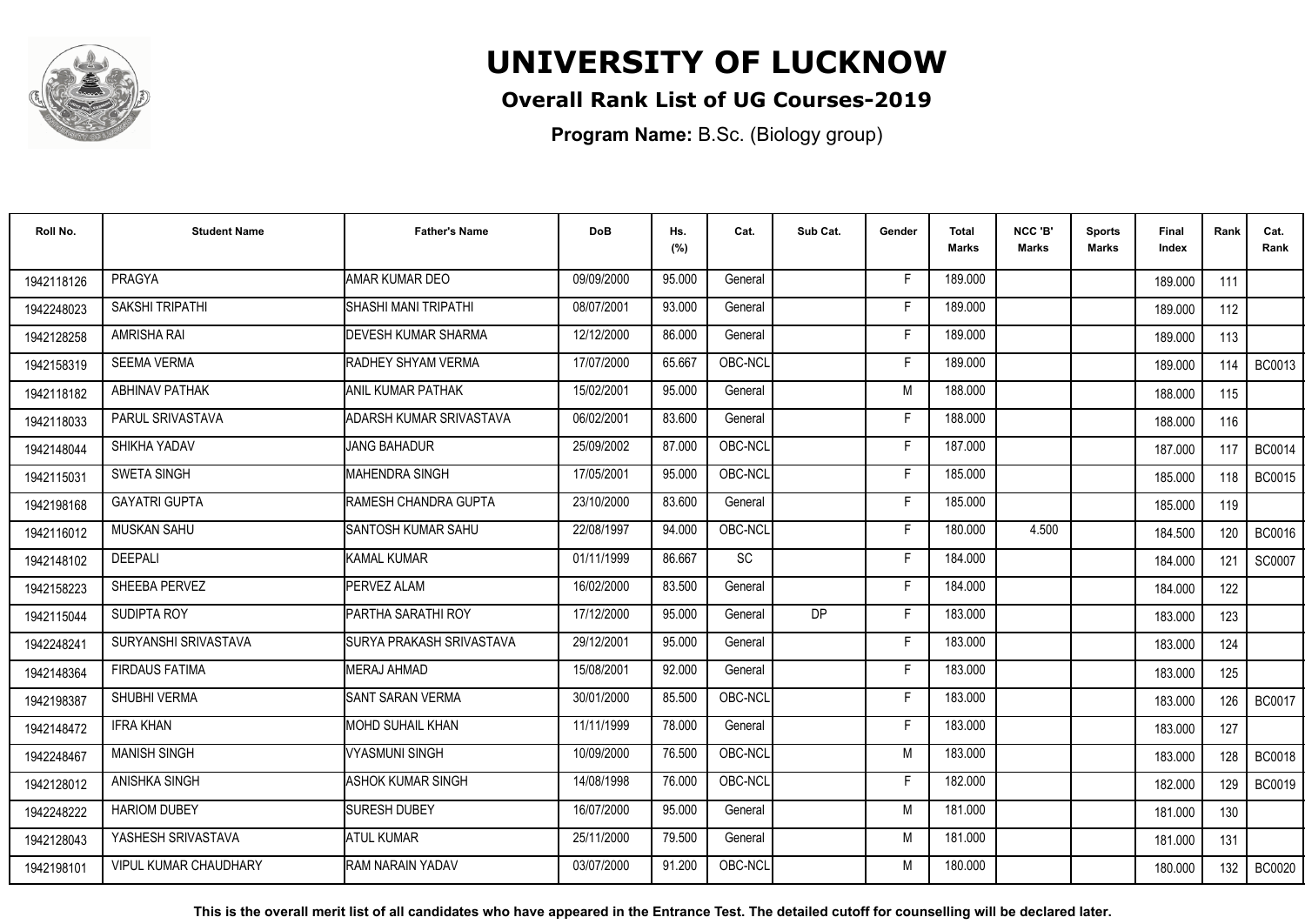

### **Overall Rank List of UG Courses-2019**

**Program Name:** B.Sc. (Biology group)

| Roll No.   | <b>Student Name</b>    | <b>Father's Name</b>       | <b>DoB</b> | Hs.<br>(%) | Cat.    | Sub Cat. | Gender | <b>Total</b><br>Marks | NCC 'B'<br>Marks | <b>Sports</b><br>Marks | Final<br>Index | Rank | Cat.<br>Rank  |
|------------|------------------------|----------------------------|------------|------------|---------|----------|--------|-----------------------|------------------|------------------------|----------------|------|---------------|
| 1942148173 | <b>SURYA SINGH</b>     | <b>KRISHNA KUMAR SINGH</b> | 06/03/2000 | 87.833     | General |          | F      | 180.000               |                  |                        | 180.000        | 133  |               |
| 1942158058 | <b>DIVYANSHA SINGH</b> | <b>IMUNNA KUMAR SINGH</b>  | 30/01/2001 | 95.000     | General |          | F      | 179.000               |                  |                        | 179.000        | 134  |               |
| 1942198213 | <b>TANYA SINGH</b>     | <b>RAN VIJAY SINGH</b>     | 17/07/2000 | 69.167     | General |          | F      | 179.000               |                  |                        | 179.000        | 135  |               |
| 1942158318 | NITIKA CHAUDHARY       | RADHEY SHYAM               | 16/09/1999 | 95.000     | SC      |          | F      | 178.000               |                  |                        | 178,000        | 136  | <b>SC0008</b> |
| 1942128324 | ANAMIKA YADAV          | <b>DINESH KUMAR YADAV</b>  | 16/06/2002 | 89.200     | OBC-CL  |          | E      | 178.000               |                  |                        | 178.000        | 137  |               |
| 1942198318 | KAUSHIKI RAINA         | ISANJAI KUMAR RAINA        | 11/09/2000 | 88.333     | General |          | Е      | 178.000               |                  |                        | 178.000        | 138  |               |
| 1942118035 | <b>SHUJA RAIS</b>      | <b>ADIL RAIS SIDDIQUI</b>  | 11/04/2000 | 81.667     | General |          | M      | 178.000               |                  |                        | 178.000        | 139  |               |
| 1942248226 | SHUBHAM YADAV          | <b>SURESH KUMAR</b>        | 15/06/2001 | 78.000     | OBC-CL  |          | M      | 178,000               |                  |                        | 178.000        | 140  |               |
| 1942158106 | <b>NEELAM SINGH</b>    | NARENDRA PAL SINGH         | 02/02/2001 | 91.200     | OBC-NCL |          | Е      | 177.000               |                  |                        | 177.000        | 141  | <b>BC0021</b> |
| 1942117046 | <b>UMANG SINGH</b>     | <b>SHYAM SHANKAR</b>       | 11/11/2000 | 83.600     | SC      |          | M      | 177.000               |                  |                        | 177.000        | 142  | <b>SC0009</b> |
| 1942118003 | SHATAKSHI SRIVASTAVA   | AALOK KUMAR SRIVASTAVA     | 06/09/1999 | 80.833     | General |          | F      | 177.000               |                  |                        | 177.000        | 143  |               |
| 1942148235 | <b>VAISHALI YADAV</b>  | AXMI KANT YADAV            | 12/03/1999 | 95.000     | OBC-NCL |          | F      | 176.000               |                  |                        | 176.000        | 144  | BC0022        |
| 1942158191 | PUSHPANJALI SAXENA     | PANKAJ SAXENA              | 01/06/2001 | 91.200     | General |          |        | 176.000               |                  |                        | 176.000        | 145  |               |
| 1942158205 | <b>AMAN KUMAR</b>      | PARMESHWAR KUMAR YADAV     | 28/07/2002 | 95.000     | OBC-NCL |          | M      | 175.000               |                  |                        | 175.000        | 146  | <b>BC0023</b> |
| 1942128453 | <b>VAISHALI</b>        | HARISH CHANDRA MAURYA      | 16/07/2001 | 88.600     | OBC-NCL |          |        | 175.000               |                  |                        | 175.000        | 147  | <b>BC0024</b> |
| 1942198285 | SHASHIKALA KUMARI      | SACHIDANAND PRASAD         | 11/01/2000 | 85.895     | General |          |        | 175.000               |                  |                        | 175.000        | 148  |               |
| 1942128149 | AKHILESH SHARMA        | <b>BRAMHA SHARMA</b>       | 09/12/2001 | 83.600     | General |          | M      | 175.000               |                  |                        | 175.000        | 149  |               |
| 1942128019 | AMRITA KIRAN VERMA     | ASHOK KUMAR VERMA          | 04/12/1999 | 79.800     | SC      |          | Е      | 175.000               |                  |                        | 175.000        | 150  | SC0010        |
| 1942128005 | <b>KAJAL PANDEY</b>    | <b>ASHOK KUMAR PANDEY</b>  | 05/12/2001 | 85.400     | General |          | F      | 174.000               |                  |                        | 174.000        | 151  |               |
| 1942158404 | SAKSHAM KESHARI        | <b>RAJESH KESHARI</b>      | 31/01/2000 | 79.800     | General |          | M      | 174.000               |                  |                        | 174.000        | 152  |               |
| 1942248360 | <b>ADITYA PATEL</b>    | <b>VIJAY KUMAR VERMA</b>   | 26/09/2002 | 83.167     | OBC-NCL |          | M      | 173.000               |                  |                        | 173.000        | 153  | <b>BC0025</b> |
| 1942148095 | ANUJ KRISHNA ANAND     | KAILASH NATH ANAND         | 03/09/2000 | 79.600     | General |          | м      | 173.000               |                  |                        | 173.000        | 154  |               |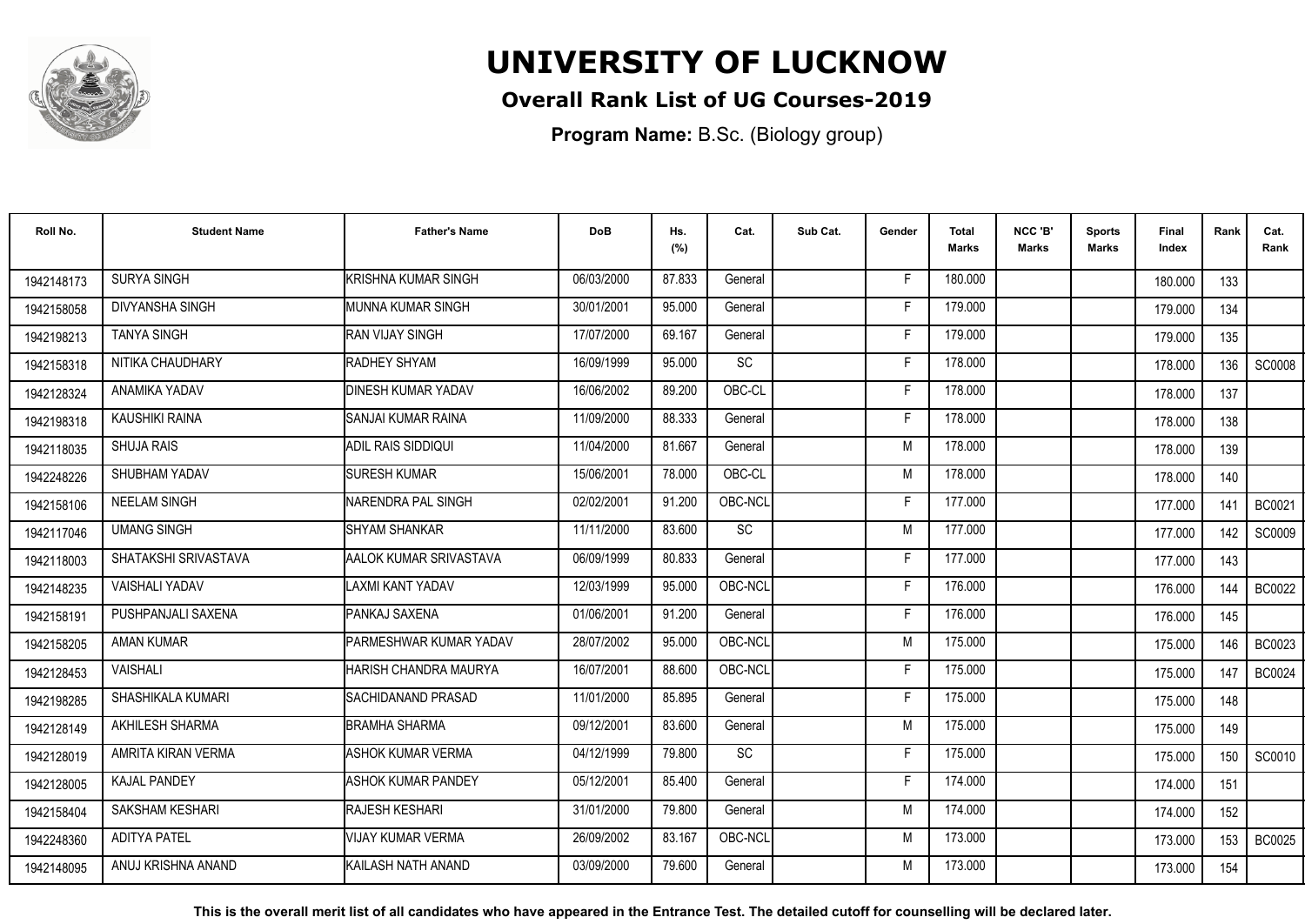

### **Overall Rank List of UG Courses-2019**

**Program Name:** B.Sc. (Biology group)

| Roll No.   | <b>Student Name</b>       | <b>Father's Name</b>              | <b>DoB</b> | Hs.<br>(%) | Cat.      | Sub Cat.  | Gender | <b>Total</b><br>Marks | NCC 'B'<br><b>Marks</b> | <b>Sports</b><br>Marks | Final<br>Index | Rank | Cat.<br>Rank  |
|------------|---------------------------|-----------------------------------|------------|------------|-----------|-----------|--------|-----------------------|-------------------------|------------------------|----------------|------|---------------|
| 1942113004 | <b>BISMA BUTOOL</b>       | <b>I</b> SYED MOHAMMAD HASNAIN    | 26/11/1999 | 91.333     | General   | CT.       | F.     | 172.000               |                         |                        | 172.000        | 155  |               |
| 1942158321 | RAINA YADAV               | <b>RADHEY SHYAM YADAV</b>         | 09/11/1999 | 95.000     | General   |           | F      | 170.000               |                         |                        | 170.000        | 156  |               |
| 1942148065 | <b>MANISHA KUMARI</b>     | JILAJEET KANAUJIA                 | 07/10/1998 | 90.000     | SC        |           | F      | 170.000               |                         |                        | 170.000        | 157  | SC0011        |
| 1942198125 | <b>CHINMAY SHUKLA</b>     | RAM RAGHUBANSH MANI SHUKLA        | 17/10/2000 | 87.500     | General   |           | F      | 170.000               |                         |                        | 170.000        | 158  |               |
| 1942158200 | <b>PRIYANKA</b>           | <b>IPARAS NATH</b>                | 13/12/2001 | 76.500     | SC        |           | F      | 170.000               |                         |                        | 170.000        | 159  | SC0012        |
| 1942118007 | <b>MOHD AMIR QURAISHI</b> | ABDUL BARI QURAISHI               | 15/05/1998 | 63.333     | OBC-CL    |           | M      | 170.000               |                         |                        | 170.000        | 160  |               |
| 1942158330 | RAMYA TRIPATHI            | <b>IRAHUL MANI TRIPATHI</b>       | 31/03/2001 | 95.000     | General   |           | Е      | 169.000               |                         |                        | 169.000        | 161  |               |
| 1942128362 | <b>GEETIKA NEGI</b>       | <b>GANESH SINGH</b>               | 28/04/2001 | 77.833     | General   |           | F      | 169.000               |                         |                        | 169.000        | 162  |               |
| 1942118036 | TAIMUR RASHEED KHAN       | ADIL RASHEED KHAN                 | 31/03/1999 | 74.167     | General   |           | M      | 169.000               |                         |                        | 169.000        | 163  |               |
| 1942128395 | SHIVALI SRIVASTAVA        | <b>GL SRIVASTAVA</b>              | 07/11/1999 | 89.000     | General   |           | F      | 168.000               |                         |                        | 168.000        | 164  |               |
| 1942198399 | SHREYA DUBEY              | <b>I</b> SANTOSH KUMAR DUBEY      | 13/08/2002 | 60.833     | General   |           | F      | 168.000               |                         |                        | 168,000        | 165  |               |
| 1942128455 | <b>GARIMA SRIWASTWA</b>   | <b>I</b> HARISH CHANDRA SRIWASTWA | 01/11/1999 | 95.000     | General   |           | F      | 167.000               |                         |                        | 167.000        | 166  |               |
| 1942115080 | RAJNANDANI                | <b>UDAI NARAYAN SINGH</b>         | 30/12/1999 | 93.000     | General   | <b>DP</b> | F      | 167.000               |                         |                        | 167.000        | 167  |               |
| 1942158214 | <b>CHITRA TIWARI</b>      | IPASHUPATI NATH TIWARI            | 06/05/2000 | 83.600     | General   |           | F      | 167.000               |                         |                        | 167.000        | 168  |               |
| 1942115088 | PRIYA KUMARI              | A C JHA                           | 21/06/2001 | 87.400     | General   |           | F      | 166.000               |                         |                        | 166.000        | 169  |               |
| 1942248463 | <b>UTKARSH VAISH</b>      | VITUL KUMAR VAISH                 | 04/07/2000 | 83.500     | General   |           | M      | 166.000               |                         |                        | 166.000        | 170  |               |
| 1942118187 | AKHAND PRATAP SINGH       | IANIL KUMAR SINGH                 | 12/07/2001 | 80.833     | General   |           | M      | 166.000               |                         |                        | 166.000        | 171  |               |
| 1942248422 | UTKARSH MAURYA            | <b>VINOD MAURYA</b>               | 28/12/2002 | 95.000     | OBC-NCL   |           | M      | 165.000               |                         |                        | 165.000        | 172  | <b>BC0026</b> |
| 1942198032 | SHIKHAR TRIPATHI          | <b>I</b> RAKESH TRIPATHI          | 08/09/1998 | 95.000     | General   |           | M      | 164.000               |                         |                        | 164.000        | 173  |               |
| 1942248450 | SHREYANSHI SINGH          | <b>VIRENDRA SINGH</b>             | 02/01/2000 | 95.000     | General   |           | F      | 164.000               |                         |                        | 164.000        | 174  |               |
| 1942128315 | PRAKHAR SINGH             | <b>DINESH KUMAR</b>               | 21/07/2001 | 95.000     | <b>SC</b> |           | M      | 164.000               |                         |                        | 164.000        | 175  | SC0013        |
| 1942148118 | KM BHAWNA YADUVANSHI      | <b>I</b> KAMLESH YADAV            | 14/09/2002 | 82.333     | General   |           | F      | 164.000               |                         |                        | 164.000        | 176  |               |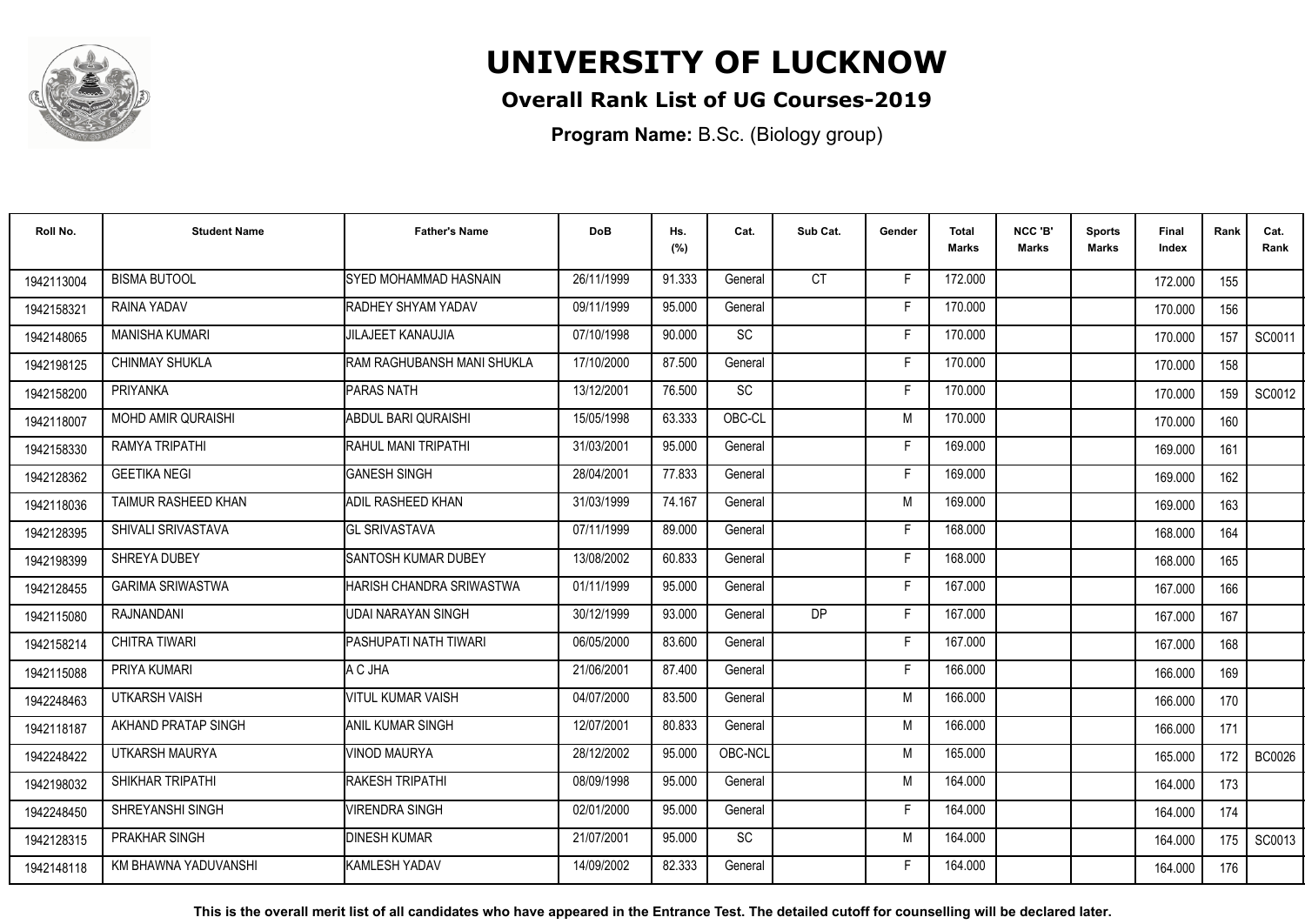

### **Overall Rank List of UG Courses-2019**

**Program Name:** B.Sc. (Biology group)

| Roll No.   | <b>Student Name</b>    | <b>Father's Name</b>        | <b>DoB</b> | Hs.<br>(%) | Cat.    | Sub Cat.       | Gender | <b>Total</b><br><b>Marks</b> | NCC 'B'<br><b>Marks</b> | <b>Sports</b><br>Marks | Final<br>Index | Rank             | Cat.<br>Rank  |
|------------|------------------------|-----------------------------|------------|------------|---------|----------------|--------|------------------------------|-------------------------|------------------------|----------------|------------------|---------------|
| 1942198117 | ANMOL SRIVASTAVA       | RAM PRAKASH SRIVASTAVA      | 08/01/2002 | 90.500     | General |                | M      | 163.000                      |                         |                        | 163.000        | 177              |               |
| 1942248252 | <b>AYUSHI AGARWAL</b>  | <b>SWAPNIL AGARWAL</b>      | 27/12/2000 | 89.200     | General |                | E      | 163.000                      |                         |                        | 163.000        | 178              |               |
| 1942113002 | <b>JAGRITI PANDEY</b>  | <b>ASHOK KUMAR PANDEY</b>   | 03/08/2002 | 93.200     | General |                | F      | 162.000                      |                         |                        | 162.000        | 179              |               |
| 1942198319 | PRAGYA AGARWAL         | <b>SANJAY AGARWAL</b>       | 17/01/2001 | 89.500     | General |                |        | 162.000                      |                         |                        | 162.000        | 180              |               |
| 1942198060 | UTKARSH VERMA          | RAM CHANDRA VERMA           | 30/08/1999 | 85.667     | OBC-CL  |                | M      | 162.000                      |                         |                        | 162.000        | 181              |               |
| 1942198262 | <b>SANA FATIMA</b>     | REHAN MUSTAFA               | 13/07/2000 | 79.800     | General |                | F      | 162.000                      |                         |                        | 162.000        | 182              |               |
| 1942128320 | SHAMBHAVI PANDEY       | <b>DINESH KUMAR PANDEY</b>  | 16/11/2001 | 95.000     | General |                | F      | 161.000                      |                         |                        | 161.000        | 183              |               |
| 1942128016 | ANUSHKA PATEL          | <b>ASHOK KUMAR VERMA</b>    | 22/09/2001 | 92.833     | OBC-NCL |                | F      | 161.000                      |                         |                        | 161.000        | 184              | <b>BC0027</b> |
| 1942148067 | <b>ANSHIKA SINGH</b>   | JITENDRA BAHADUR SINGH      | 10/07/2001 | 83.600     | General |                | F      | 161.000                      |                         |                        | 161.000        | 185              |               |
| 1942115076 | <b>ABHINAV KUMAR</b>   | SUDHIR KUMAR THAKUR         | 25/03/2000 | 70.400     | OBC-NCL | D <sub>P</sub> | M      | 161.000                      |                         |                        | 161.000        | 186              | <b>BC0028</b> |
| 1942248010 | VAISHNAVI AGARWAL      | <b>SHARAD KUMAR AGARWAL</b> | 24/03/2001 | 94.000     | General |                | F.     | 160.000                      |                         |                        | 160.000        | 187              |               |
| 1942198314 | <b>SONALI TRIPATHI</b> | <b>SANDEEP TRIPATHI</b>     | 20/08/2002 | 85.400     | General |                | F      | 160.000                      |                         |                        | 160.000        | 188              |               |
| 1942198254 | SIDDHIDATRI KUSHWAHA   | RAVINDRA NATH KUSHWAHA      | 29/08/1998 | 74.200     | OBC-NCL |                | Е      | 160.000                      |                         |                        | 160,000        | 189 <sup>1</sup> | <b>BC0029</b> |
| 1942118269 | NEERAJ KUMAR RAI       | <b>ARVIND RAI</b>           | 23/11/2000 | 72.200     | General |                | M      | 160.000                      |                         |                        | 160.000        | 190              |               |
| 1942158009 | <b>KAVITA RANA</b>     | IMR. KULDEEP SINGH RANA     | 22/06/2002 | 82.333     | General |                |        | 159.000                      |                         |                        | 159.000        | 191              |               |
| 1942248430 | ANKITA V DWIVEDI       | <b>VIPIN KUMAR DWIVEDI</b>  | 07/07/2001 | 81.667     | General |                | F      | 159.000                      |                         |                        | 159.000        | 192              |               |
| 1942158098 | RAHUL VERMA            | NANHPRASAD VERMA            | 06/09/2001 | 73.500     | OBC-NCL |                | M      | 159.000                      |                         |                        | 159.000        | 193              | BC0030        |
| 1942115012 | <b>DEEPANSI YADAV</b>  | <b>DARSHAN KUMAR</b>        | 26/12/2001 | 96.167     | OBC-NCL | <b>DP</b>      | F      | 158.000                      |                         |                        | 158.000        | 194              | <b>BC0031</b> |
| 1942118099 | ANUSHKA TRIPATHI       | AKHILESH KUMAR TRIPATHI     | 18/01/2002 | 95.000     | General |                | F      | 158.000                      |                         |                        | 158.000        | 195              |               |
| 1942248134 | PRACHI SHARMA          | <b>ISUBHASH CHANDRA</b>     | 21/03/2001 | 92.833     | OBC-NCL |                | F      | 158.000                      |                         |                        | 158.000        | 196              | BC0032        |
| 1942128468 | <b>BHAVYA SINGHAL</b>  | HIMANSHU SINGHAL            | 28/11/2000 | 91.000     | General |                | M      | 158.000                      |                         |                        | 158.000        | 197              |               |
| 1942158137 | ANMOL SRIVASTAVA       | NIRAJ SRIVASTAVA            | 26/04/2001 | 100.000    | General |                | M      | 157.000                      |                         |                        | 157.000        | 198              |               |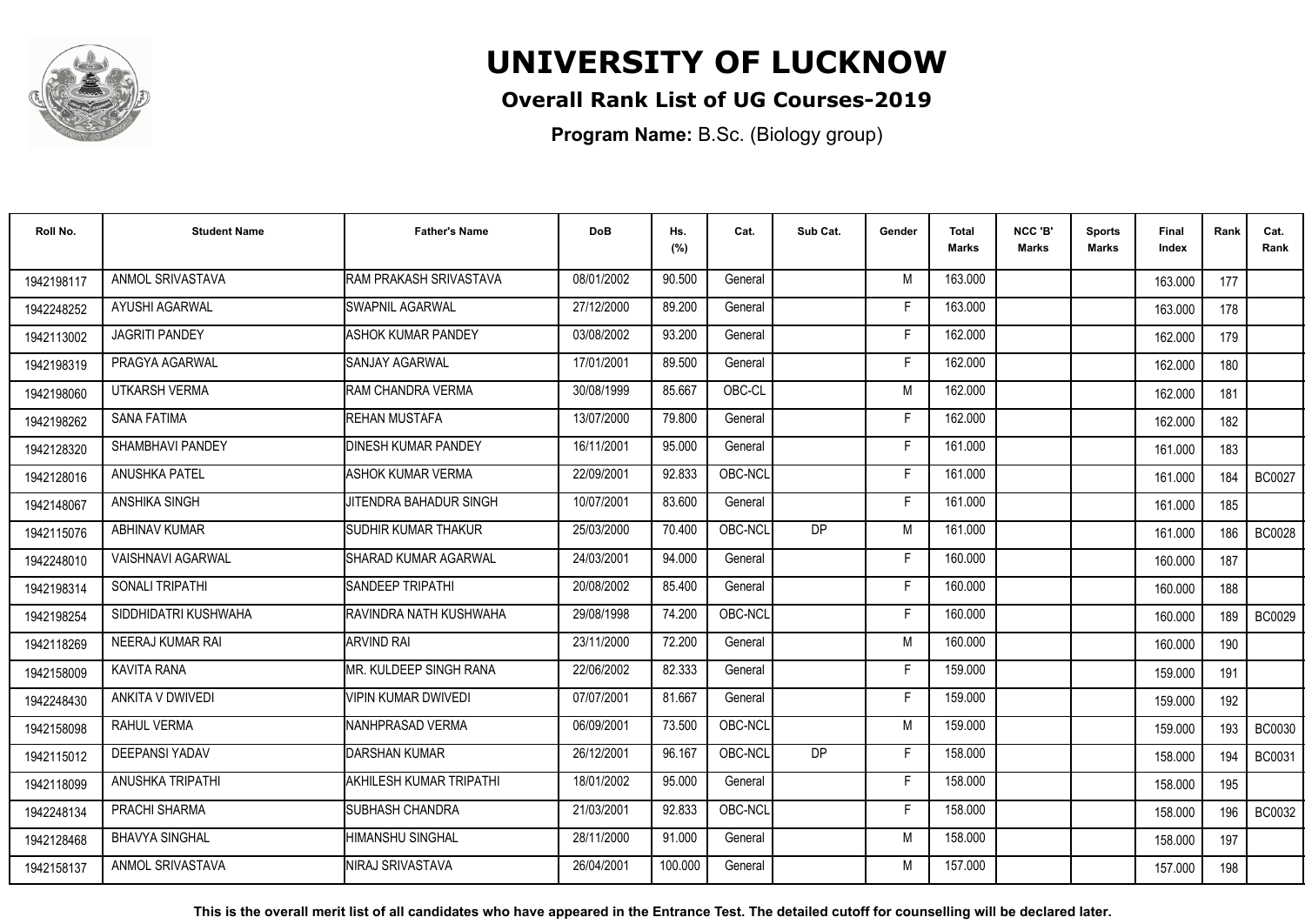

#### **Overall Rank List of UG Courses-2019**

**Program Name:** B.Sc. (Biology group)

| Roll No.   | <b>Student Name</b>   | <b>Father's Name</b>         | <b>DoB</b> | Hs.<br>(%) | Cat.      | Sub Cat. | Gender | Total<br>Marks | NCC 'B'<br><b>Marks</b> | Sports<br>Marks | Final<br>Index | Rank | Cat.<br>Rank  |
|------------|-----------------------|------------------------------|------------|------------|-----------|----------|--------|----------------|-------------------------|-----------------|----------------|------|---------------|
| 1942248256 | SARA SHAFEEQ          | SYED MOHAMMAD SHAFEEQ        | 30/03/2001 | 92.667     | General   |          | F.     | 157.000        |                         |                 | 157.000        | 199  |               |
| 1942158433 | <b>ASHWANI KUMAR</b>  | <b>RAJESH KUMAR TIWARY</b>   | 17/01/2001 | 76.000     | General   |          | M      | 157.000        |                         |                 | 157.000        | 200  |               |
| 1942248406 | <b>GAHANA TIWARI</b>  | <b>VINOD KUMAR</b>           | 09/10/2000 | 85.000     | General   |          | F      | 156.000        |                         |                 | 156.000        | 201  |               |
| 1942158121 | ALQUMA KHAN           | NAZAM ALI KHAN               | 18/08/1998 | 75.000     | General   |          | E      | 156.000        |                         |                 | 156.000        | 202  |               |
| 1942148006 | <b>JAHANVI SINGH</b>  | J K JAIS                     | 15/03/2001 | 94.500     | <b>SC</b> |          | F      | 155.000        |                         |                 | 155.000        | 203  | SC0014        |
| 1942158115 | <b>ISHITA JAISWAL</b> | <b>NAVEEN JAISWAL</b>        | 28/07/2000 | 90.600     | OBC-CL    |          | F      | 155.000        |                         |                 | 155.000        | 204  |               |
| 1942118164 | <b>MANVI ASWANI</b>   | <b>ANIL ASWANI</b>           | 06/01/2000 | 86.800     | General   |          | M      | 155.000        |                         |                 | 155.000        | 205  |               |
| 1942198372 | ARUNIMA DHURVE        | SANJEEV KUMAR SINGH          | 01/11/1999 | 83.600     | General   |          | F      | 155.000        |                         |                 | 155.000        | 206  |               |
| 1942248370 | SURUCHI SINGH         | <b>VIJAY SINGH</b>           | 15/04/2000 | 80.167     | SC        |          | F      | 155.000        |                         |                 | 155.000        | 207  | SC0015        |
| 1942128461 | PANKAJ KUMAR          | <b>HARISHCHANDRA</b>         | 08/07/2003 | 78.333     | OBC-NCL   |          | M      | 155.000        |                         |                 | 155.000        | 208  | <b>BC0033</b> |
| 1942158120 | SANTOSH KUMAR MEENA   | INAWAL KISHOR MEENA          | 20/12/2002 | 76.833     | General   |          | M      | 155.000        |                         |                 | 155.000        | 209  |               |
| 1942248083 | <b>DEVANSHI</b>       | <b>SHRI NARAYAN</b>          | 07/02/1997 | 64.600     | SC        |          | F      | 155.000        |                         |                 | 155.000        | 210  | SC0016        |
| 1942115042 | <b>KOMAL DUBEY</b>    | ONKAR NATH DUBEY             | 07/01/2001 | 100.000    | General   |          |        | 154.000        |                         |                 | 154.000        | 211  |               |
| 1942148459 | AAMINA SAGHIR         | IMOHD SAGHIR KHAN            | 28/05/2001 | 95.000     | General   |          | F      | 154.000        |                         |                 | 154.000        | 212  |               |
| 1942118137 | AKARSHI KHARE         | <b>AMIT KHARE</b>            | 30/11/2000 | 91.800     | General   |          | F      | 154.000        |                         |                 | 154.000        | 213  |               |
| 1942158031 | <b>ADITI RASTOGI</b>  | MR.ANAND BANDHU RASTOGI      | 31/01/2000 | 89.200     | OBC-NCL   |          | F      | 154.000        |                         |                 | 154.000        | 214  | <b>BC0034</b> |
| 1942158119 | <b>EVA MISRA</b>      | NAVNEET MISRA                | 05/08/1999 | 85.667     | General   |          | F      | 154.000        |                         |                 | 154.000        | 215  |               |
| 1942158078 | VANDANA               | NAGESHWAR                    | 10/04/2000 | 81.600     | SC        |          | F      | 154.000        |                         |                 | 154.000        | 216  | SC0017        |
| 1942158439 | <b>TANISHA YADAV</b>  | <b>RAJESH KUMAR YADAV</b>    | 24/08/2001 | 81.800     | General   |          | F      | 153.000        |                         |                 | 153.000        | 217  |               |
| 1942198232 | <b>ISHIKA YADAV</b>   | <b>RAVI KANT YADAV</b>       | 25/09/1999 | 74.000     | OBC-NCL   |          | F      | 153.000        |                         |                 | 153.000        | 218  | BC0035        |
| 1942198191 | RAKSHA MAURYA         | <b>IRAMESHCHANDRA MAURYA</b> | 29/06/1999 | 95.000     | General   |          | F.     | 152.000        |                         |                 | 152.000        | 219  |               |
| 1942248217 | PRACHI BALA           | <b>SURESH CHAND</b>          | 05/07/2001 | 93.000     | <b>SC</b> |          | F      | 152.000        |                         |                 | 152.000        | 220  | SC0018        |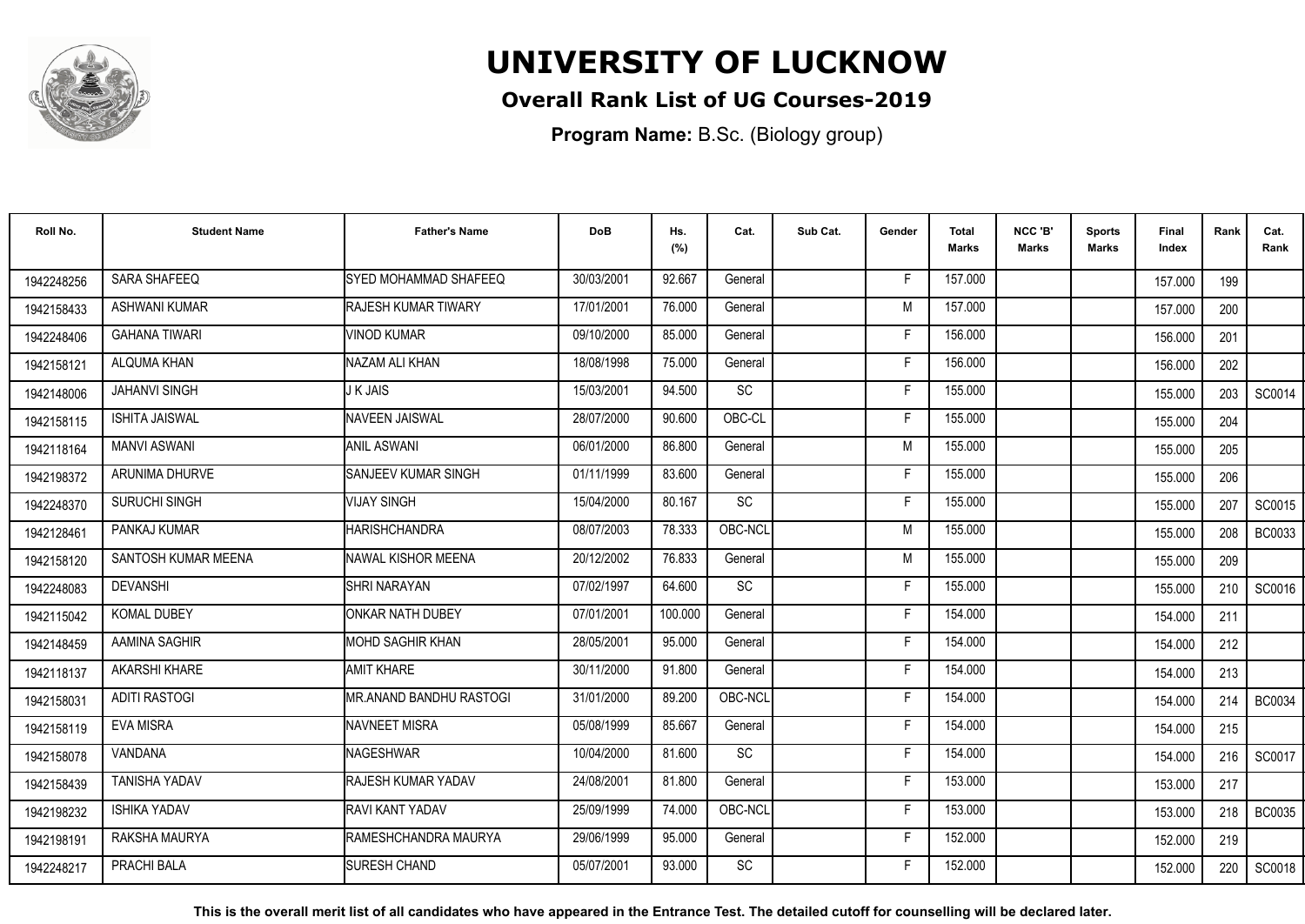

### **Overall Rank List of UG Courses-2019**

**Program Name:** B.Sc. (Biology group)

| Roll No.   | <b>Student Name</b>    | <b>Father's Name</b>      | <b>DoB</b> | Hs.<br>(%) | Cat.      | Sub Cat. | Gender | <b>Total</b><br>Marks | NCC 'B'<br><b>Marks</b> | Sports<br><b>Marks</b> | Final<br>Index | Rank | Cat.<br>Rank  |
|------------|------------------------|---------------------------|------------|------------|-----------|----------|--------|-----------------------|-------------------------|------------------------|----------------|------|---------------|
| 1942128418 | NIDHI GUPTA            | HANUMAN PRASAD GUPTA      | 10/07/2002 | 93.000     | General   |          | -F     | 152.000               |                         |                        | 152.000        | 221  |               |
| 1942198316 | <b>AYUSH GUPTA</b>     | ISANJAI KUMAR GUPTA       | 07/09/2000 | 89.400     | General   |          | M      | 152.000               |                         |                        | 152.000        | 222  |               |
| 1942158310 | MANISH KUMAR MISHRA    | RADHA KANT MISHRA         | 05/12/2000 | 76.000     | General   |          | M      | 152.000               |                         |                        | 152.000        | 223  |               |
| 1942198366 | NITISHA KAPOOR         | <b>SANJEEV KAPOOR</b>     | 10/08/2000 | 74.000     | General   |          | E      | 152.000               |                         |                        | 152.000        | 224  |               |
| 1942158366 | <b>HIMANSHU SHARMA</b> | RAJEEV SHARMA             | 10/03/2000 | 72.200     | OBC-NCL   |          | M      | 152.000               |                         |                        | 152.000        | 225  | <b>BC0036</b> |
| 1942118056 | <b>DIVYA SHARMA</b>    | <b>AJAY KUMAR SHARMA</b>  | 06/09/2001 | 95.000     | OBC-NCL   |          | F      | 151.000               |                         |                        | 151.000        | 226  | <b>BC0037</b> |
| 1942148402 | SHIFA TARIQ            | <b>MOHAMMAD TARIQ</b>     | 02/07/2001 | 90.000     | General   |          | F      | 151.000               |                         |                        | 151.000        | 227  |               |
| 1942148327 | PREETI YADAV           | MANOJ KUMAR YADAV         | 13/06/2001 | 87.833     | OBC-NCL   |          | F      | 151.000               |                         |                        | 151.000        | 228  | <b>BC0038</b> |
| 1942248006 | <b>SARA KHAN</b>       | ISHAMIM AHMAD KHAN        | 25/08/2000 | 95.000     | General   |          | E      | 149.000               |                         |                        | 149.000        | 229  |               |
| 1942118289 | AANCHAL AGRAHARI       | <b>ASHOK KUMAR</b>        | 08/07/2001 | 81.600     | General   |          | F      | 149.000               |                         |                        | 149.000        | 230  |               |
| 1942148106 | SHIVAM DUBEY           | KAMESHWAR DUBEY           | 15/08/1999 | 78.833     | General   |          | M      | 149.000               |                         |                        | 149.000        | 231  |               |
| 1942128314 | <b>VISHAL DUBEY</b>    | <b>DINESH DUBEY</b>       | 09/04/1999 | 73.000     | General   |          | M      | 149.000               |                         |                        | 149.000        | 232  |               |
| 1942158403 | <b>RITIK KATARE</b>    | <b>RAJESH KATARE</b>      | 11/07/2000 | 68.400     | General   |          | M      | 149.000               |                         |                        | 149.000        | 233  |               |
| 1942117044 | <b>IKRA ANSARI</b>     | ISHAMSHAD ANSARI          | 15/10/2000 | 95.000     | OBC-NCL   |          | F      | 148.000               |                         |                        | 148.000        | 234  | <b>BC0039</b> |
| 1942248312 | <b>STUTI RAWAT</b>     | <b>UMED SINGH RAWAT</b>   | 17/10/2002 | 91.200     | General   |          | Е      | 148.000               |                         |                        | 148.000        | 235  |               |
| 1942118072 | KARTIKYA SRIVASTAVA    | AJAY SRIVASTAVA           | 11/01/2001 | 85.400     | General   |          | M      | 148.000               |                         |                        | 148.000        | 236  |               |
| 1942248284 | <b>SRASHTI</b>         | <b>TRIMOHAN LAL UMRAO</b> | 20/02/2000 | 77.800     | OBC-NCL   |          | F      | 148.000               |                         |                        | 148.000        | 237  | <b>BC0040</b> |
| 1942118234 | PRERNA CHAUDHARY       | ARUN KUMAR CHAUDHARY      | 27/12/2000 | 95.000     | OBC-NCL   |          | F      | 147.000               |                         |                        | 147.000        | 238  | <b>BC0041</b> |
| 1942118046 | <b>UTKARSH SINGH</b>   | AJAI VIKRAM SINGH         | 14/12/2000 | 84.600     | General   |          | M      | 147.000               |                         |                        | 147.000        | 239  |               |
| 1942198175 | <b>ADITYA</b>          | <b>RAMESH KUMAR</b>       | 08/12/1999 | 58.000     | OBC-NCL   |          | M      | 147.000               |                         |                        | 147.000        | 240  | <b>BC0042</b> |
| 1942248282 | NISHI BRIJWAL          | TRIBHUWAN SINGH BRIJWAL   | 31/10/2000 | 95.000     | <b>ST</b> |          | F      | 146.000               |                         |                        | 146.000        | 241  | ST0002        |
| 1942158257 | <b>DIGANT SINGH</b>    | PRAMOD KUMAR SINGH        | 20/03/2001 | 95.000     | OBC-NCL   |          | M      | 146.000               |                         |                        | 146.000        | 242  | <b>BC0043</b> |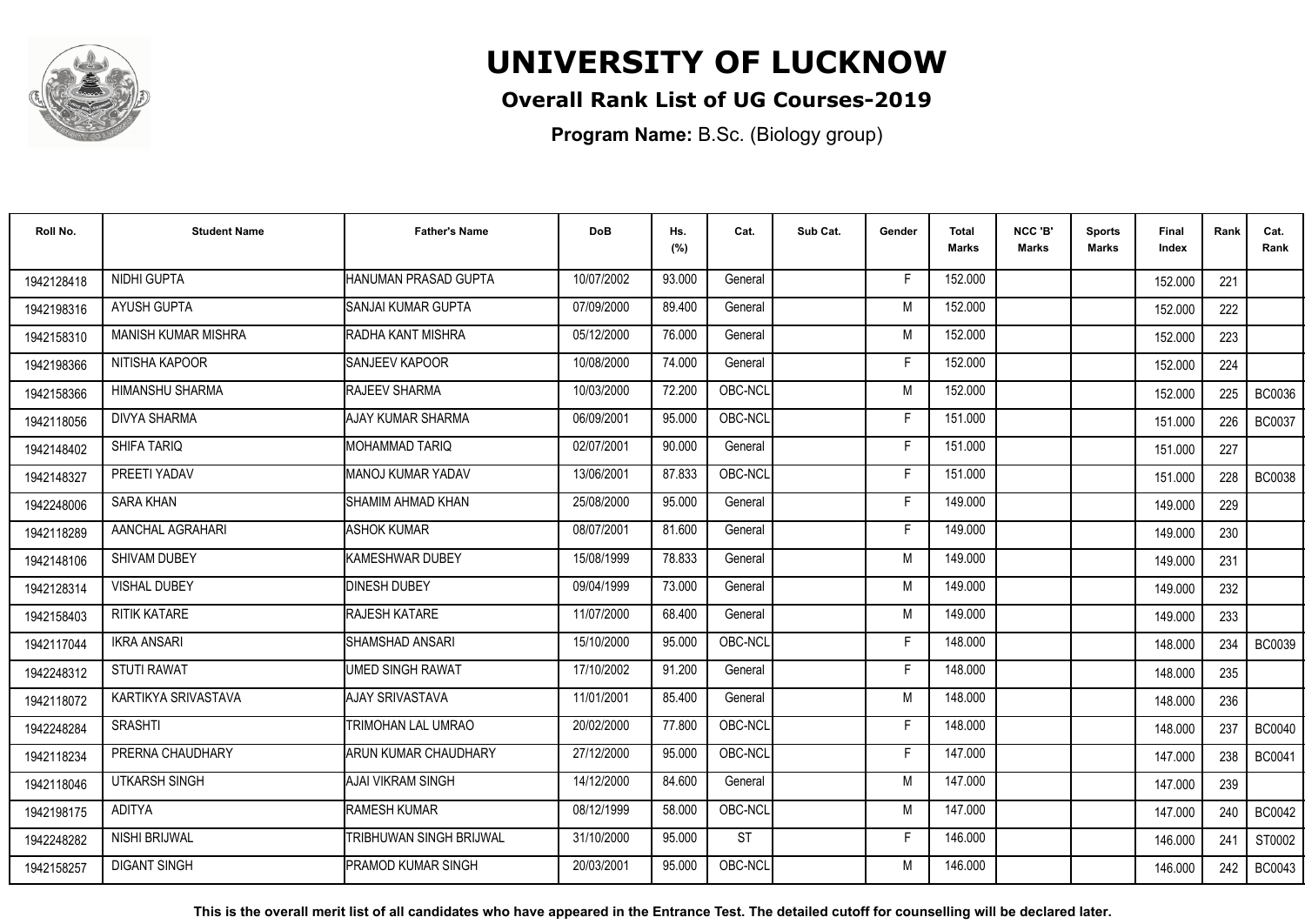

### **Overall Rank List of UG Courses-2019**

**Program Name:** B.Sc. (Biology group)

| Roll No.   | <b>Student Name</b>     | <b>Father's Name</b>       | <b>DoB</b> | Hs.<br>(%) | Cat.      | Sub Cat.       | Gender | <b>Total</b><br>Marks | NCC 'B'<br><b>Marks</b> | <b>Sports</b><br>Marks | Final<br>Index | Rank | Cat.<br>Rank  |
|------------|-------------------------|----------------------------|------------|------------|-----------|----------------|--------|-----------------------|-------------------------|------------------------|----------------|------|---------------|
| 1942115033 | <b>HRISHITAA PANDEY</b> | MANOJ KUMAR PANDEY         | 24/11/2000 | 93.000     | General   | <b>DP</b>      | F.     | 146.000               |                         |                        | 146.000        | 243  |               |
| 1942198001 | AANCHAL SONI            | RAKESH SONI                | 02/02/2003 | 93.000     | OBC-NCL   |                | F      | 146.000               |                         |                        | 146.000        | 244  | <b>BC0044</b> |
| 1942118196 | AMIYA KRISHNA MISHRA    | <b>ANIL MISHRA</b>         | 20/07/2002 | 78.000     | General   |                | M      | 146.000               |                         |                        | 146.000        | 245  |               |
| 1942248431 | <b>SOUMYA SAINI</b>     | <b>VIPIN KUMAR SAINI</b>   | 11/12/2001 | 95.000     | OBC-CL    |                | E      | 145.000               |                         |                        | 145.000        | 246  |               |
| 1942114007 | SHEMUKHI DUBEY          | <b>RAVI KUMAR DUBEY</b>    | 20/05/2001 | 95.000     | General   | <b>DFF</b>     | F      | 144.000               |                         |                        | 144.000        | 247  |               |
| 1942158110 | <b>SHAGUN PATEL</b>     | <b>NARESH PATEL</b>        | 07/09/2001 | 95.000     | OBC-NCL   |                | F      | 144.000               |                         |                        | 144.000        | 248  | <b>BC0045</b> |
| 1942198457 | SANDHYA GUPTA           | ISATYA PRAKASH GUPTA       | 28/07/2001 | 85.600     | General   |                | F      | 144.000               |                         |                        | 144.000        | 249  |               |
| 1942248173 | <b>IPSHITA CHANDRA</b>  | <b>SUNIL KUMAR</b>         | 02/09/2000 | 83.833     | <b>SC</b> |                | E      | 144.000               |                         |                        | 144.000        | 250  | SC0019        |
| 1942198052 | <b>ABHINAY SHARMA</b>   | IRAM BHAROSEY SHARMA       | 25/01/2000 | 88.714     | OBC-NCL   |                | M      | 143.000               |                         |                        | 143.000        | 251  | <b>BC0046</b> |
| 1942248108 | SHOBHIT SRIVASTAVA      | SHYAM NARAYAN SRIVASTAVA   | 02/08/2000 | 83.800     | General   |                | M      | 143.000               |                         |                        | 143.000        | 252  |               |
| 1942128123 | <b>MEENAKSHI</b>        | <b>BHOLA NATH</b>          | 04/10/2000 | 75.333     | OBC-NCL   |                | F      | 143.000               |                         |                        | 143.000        | 253  | <b>BC0047</b> |
| 1942117001 | SURAJ KUMAR PRASAD      | <b>AJAY KUMAR PRASAD</b>   | 20/01/2001 | 75.000     | General   |                | M      | 143.000               |                         |                        | 143.000        | 254  |               |
| 1942198334 | <b>RIYA SINGH</b>       | <b>SANJAY KUMAR SINGH</b>  | 24/05/2000 | 67.833     | General   |                | F      | 143.000               |                         |                        | 143.000        | 255  |               |
| 1942118083 | <b>AYUSHI SINGH</b>     | AJEET SINGH                | 12/02/2003 | 95.000     | General   |                | F      | 142.000               |                         |                        | 142.000        | 256  |               |
| 1942148474 | <b>MOHD DANISH</b>      | <b>MOHD WAHID</b>          | 01/06/2001 | 87.400     | General   |                | M      | 142.000               |                         |                        | 142.000        | 257  |               |
| 1942198463 | PRATIKSHA PANDEY        | <b>ISATYAWAN PANDEY</b>    | 02/11/2001 | 85.667     | General   |                | F      | 142.000               |                         |                        | 142.000        | 258  |               |
| 1942128265 | <b>RANJEET SINGH</b>    | <b>DHANNTAR SINGH</b>      | 23/09/1999 | 83.167     | General   |                | M      | 142.000               |                         |                        | 142.000        | 259  |               |
| 1942115069 | <b>NEHA SINGH</b>       | ISHACINDRA SINGH           | 03/06/1998 | 81.600     | OBC-NCL   | D <sub>P</sub> | Е      | 142.000               |                         |                        | 142.000        | 260  | <b>BC0048</b> |
| 1942148380 | <b>ALFIYA ALI</b>       | <b>MOHAMMAD ALI</b>        | 04/06/1998 | 63.000     | OBC-NCL   |                | F.     | 142.000               |                         |                        | 142.000        | 261  | <b>BC0049</b> |
| 1942128321 | PRIYANKA SHARMA         | <b>DINESH KUMAR SHARMA</b> | 10/12/2000 | 95.000     | OBC-CL    |                | F      | 141.000               |                         |                        | 141.000        | 262  |               |
| 1942248066 | SWATI YADAV             | ISHIVA NAND YADAV          | 15/05/1999 | 59.000     | General   |                | -F     | 141.000               |                         |                        | 141.000        | 263  |               |
| 1942158017 | <b>HARSH JOSHI</b>      | IMR. PURAN CHANDRA JOSHI   | 11/10/2001 | 95.000     | General   |                | M      | 140.000               |                         |                        | 140.000        | 264  |               |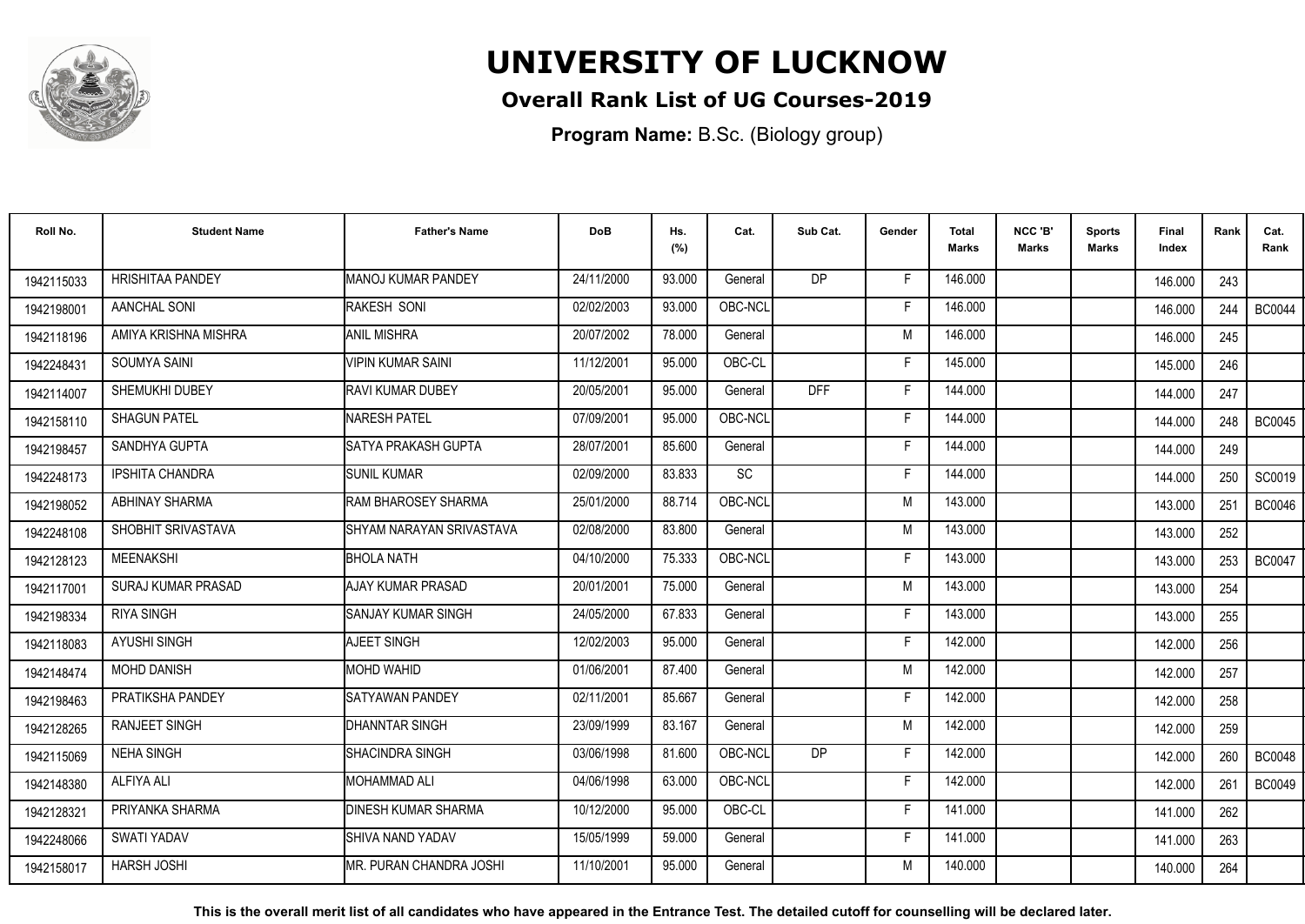

### **Overall Rank List of UG Courses-2019**

**Program Name:** B.Sc. (Biology group)

| Roll No.   | <b>Student Name</b>     | <b>Father's Name</b>           | <b>DoB</b> | Hs.<br>(%) | Cat.      | Sub Cat.  | Gender | <b>Total</b><br><b>Marks</b> | NCC 'B'<br><b>Marks</b> | <b>Sports</b><br>Marks | Final<br>Index | Rank | Cat.<br>Rank  |
|------------|-------------------------|--------------------------------|------------|------------|-----------|-----------|--------|------------------------------|-------------------------|------------------------|----------------|------|---------------|
| 1942128233 | SNIGDHA MISRA           | <b>DEEP PRAKASH MISRA</b>      | 02/04/2002 | 91.000     | General   |           | F      | 140.000                      |                         |                        | 140.000        | 265  |               |
| 1942148163 | <b>ASHA DEVI</b>        | <b>KRISHNA KANT</b>            | 18/12/2001 | 85.400     | General   |           | F      | 140.000                      |                         |                        | 140.000        | 266  |               |
| 1942198137 | NILESH                  | <b>IRAM SHARIF</b>             | 25/08/2001 | 85.000     | <b>SC</b> |           | M      | 140.000                      |                         |                        | 140.000        | 267  | SC0020        |
| 1942148388 | <b>NAUSHEEN PARVEEN</b> | MOHAMMAD IZHAR ALAM            | 02/04/2001 | 81.833     | General   |           | F      | 140.000                      |                         |                        | 140.000        | 268  |               |
| 1942118284 | <b>DIVYAM CHANDRA</b>   | <b>ASHOK CHANDRA</b>           | 21/07/1999 | 62.800     | General   |           | M      | 140.000                      |                         |                        | 140.000        | 269  |               |
| 1942158108 | RITIKA SACHAN           | <b>NARENDRA SINGH</b>          | 12/02/2002 | 93.000     | General   |           | F      | 139.000                      |                         |                        | 139.000        | 270  |               |
| 1942115010 | ANCHAL MAURYA           | <b>BRIJESH KUMAR MAURYA</b>    | 26/02/2001 | 87.400     | OBC-NCL   | <b>DP</b> | F      | 139.000                      |                         |                        | 139.000        | 271  | <b>BC0050</b> |
| 1942158047 | <b>KM PRACHI SINGH</b>  | <b>MUKESH SINGH</b>            | 20/10/2003 | 84.500     | General   |           | F      | 139.000                      |                         |                        | 139.000        | 272  |               |
| 1942158368 | ANURAG SRIVASTAVA       | <b>IRAJEEV SRIVASTAVA</b>      | 05/12/2000 | 83.167     | General   |           | M      | 139.000                      |                         |                        | 139.000        | 273  |               |
| 1942198031 | RAJSI SINGH             | <b>RAKESH SINGH</b>            | 31/10/2000 | 81.600     | <b>SC</b> |           | F      | 139.000                      |                         |                        | 139.000        | 274  | SC0021        |
| 1942158196 | JAHANVI YADAV           | <b>PANNA LAL YADAV</b>         | 28/10/1999 | 79.833     | OBC-NCL   |           | F      | 139.000                      |                         |                        | 139.000        | 275  | <b>BC0051</b> |
| 1942118090 | ANKITA VERMA            | AKHILANAND VERMA               | 01/08/2002 | 95.000     | OBC-NCL   |           | F      | 138.000                      |                         |                        | 138.000        | 276  | <b>BC0052</b> |
| 1942248379 | AKARSHIKA GUPTA         | <b>VIKAS GUPTA</b>             | 23/11/1999 | 80.167     | General   |           | Е      | 138.000                      |                         |                        | 138.000        | 277  |               |
| 1942248338 | <b>DEEPTI PANDEY</b>    | <b>VED PRAKASH PANDEY</b>      | 07/07/2002 | 90.000     | General   |           | F      | 137.000                      |                         |                        | 137.000        | 278  |               |
| 1942148060 | PRAKHAR SRIVASTAVA      | IJAY SHANKAR SRIVASTAVA        | 10/12/2001 | 89.200     | General   |           | M      | 137.000                      |                         |                        | 137.000        | 279  |               |
| 1942118026 | <b>WAFI ZEHRA</b>       | ABID HUSAIN                    | 25/06/2001 | 86.000     | General   |           | Е      | 137.000                      |                         |                        | 137.000        | 280  |               |
| 1942248484 | <b>ESHANT TEWARI</b>    | YOGESH TEWARI                  | 07/07/2002 | 82.667     | General   |           | M      | 137.000                      |                         |                        | 137.000        | 281  |               |
| 1942158372 | ANSHIKA CHAUDHARY       | <b>RAJENDRA CHAUDHARY</b>      | 25/03/2002 | 80.600     | OBC-NCL   |           | F      | 137,000                      |                         |                        | 137.000        | 282  | BC0053        |
| 1942158371 | SAKSHI SHUKLA           | RAJENDRA BABU SHUKLA           | 01/07/2003 | 80.333     | General   |           | F      | 137.000                      |                         |                        | 137.000        | 283  |               |
| 1942248093 | <b>TANMAY KUMAR</b>     | <b>I</b> SHRIKISHAN            | 26/02/2001 | 77.800     | <b>SC</b> |           | M      | 137.000                      |                         |                        | 137.000        | 284  | SC0022        |
| 1942158082 | FAYZA BANO              | INAIMUDDIN SIDDIQUI            | 15/12/2001 | 87.500     | General   |           | F      | 136.000                      |                         |                        | 136.000        | 285  |               |
| 1942118061 | SOMAKSHI SRIVASTAVA     | <b>I</b> AJAY KUMAR SRIVASTAVA | 25/12/2002 | 93.000     | General   |           | F      | 135.000                      |                         |                        | 135.000        | 286  |               |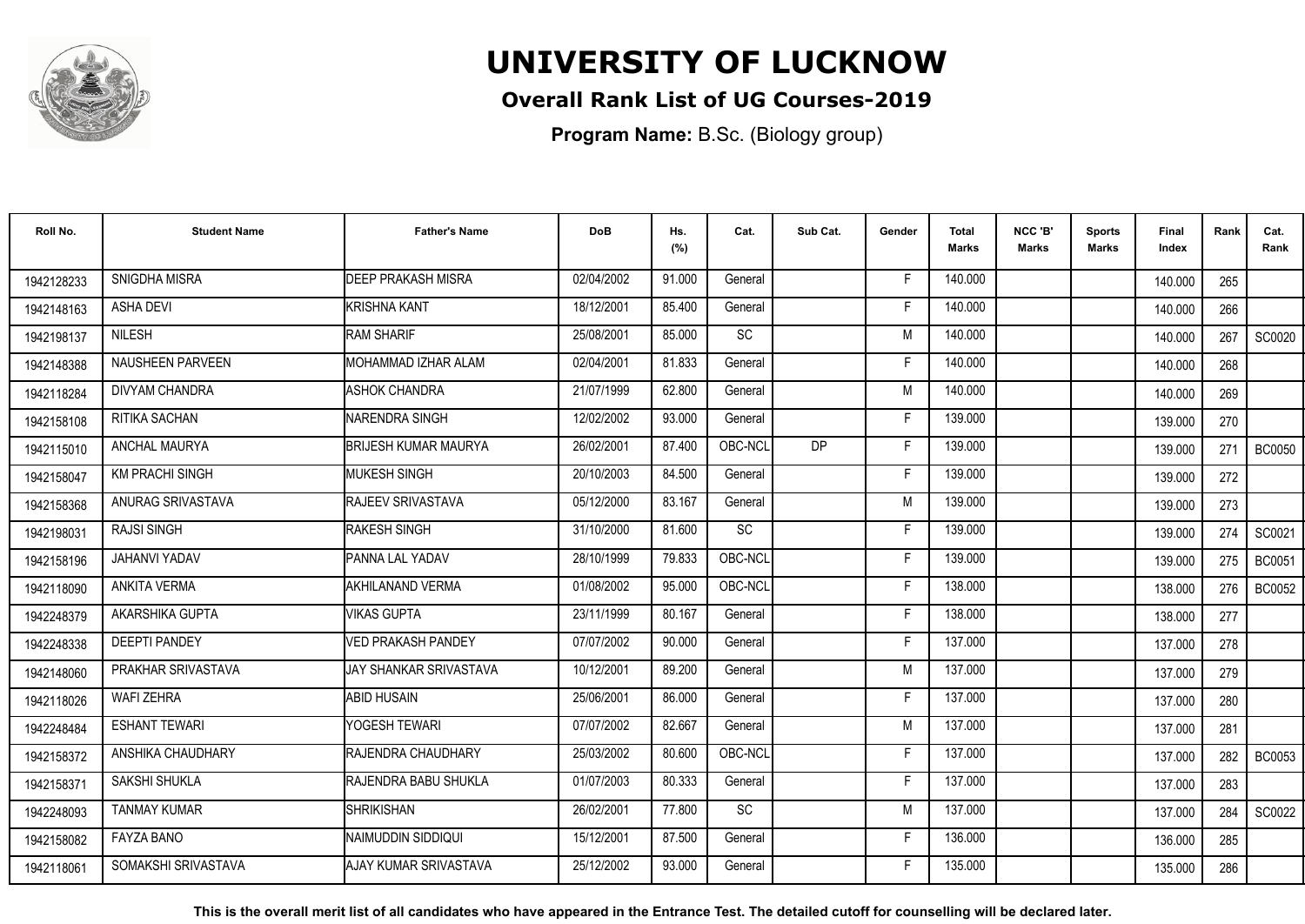

### **Overall Rank List of UG Courses-2019**

**Program Name:** B.Sc. (Biology group)

| Roll No.   | <b>Student Name</b>       | <b>Father's Name</b>       | <b>DoB</b> | Hs.<br>(%) | Cat.      | Sub Cat. | Gender | <b>Total</b><br><b>Marks</b> | NCC 'B'<br><b>Marks</b> | <b>Sports</b><br>Marks | Final<br>Index | Rank | Cat.<br>Rank  |
|------------|---------------------------|----------------------------|------------|------------|-----------|----------|--------|------------------------------|-------------------------|------------------------|----------------|------|---------------|
| 1942198144 | <b>ANJALI SINGH</b>       | <b>RAM SWESH SINGH</b>     | 03/07/2002 | 91.200     | General   |          | F      | 135.000                      |                         |                        | 135.000        | 287  |               |
| 1942158171 | <b>DEEPAK DUBEY</b>       | <b>ONKAR DUBEY</b>         | 23/11/2002 | 90.000     | General   |          | M      | 135.000                      |                         |                        | 135.000        | 288  |               |
| 1942158286 | <b>TULIKA SAGAR</b>       | <b>PREM SAGAR</b>          | 06/08/2000 | 89.200     | General   |          | F      | 135.000                      |                         |                        | 135.000        | 289  |               |
| 1942158022 | SHRUTI VISHWAKARMA        | <b>I</b> MR. SANTOSH KUMAR | 13/02/2001 | 82.500     | OBC-NCL   |          | Е      | 135.000                      |                         |                        | 135.000        | 290  | <b>BC0054</b> |
| 1942148151 | AREEBA SIDDIQUI           | KHURSHID AHMAD             | 25/11/1998 | 74.200     | General   |          |        | 135.000                      |                         |                        | 135.000        | 291  |               |
| 1942158026 | <b>KRISHNA KANT</b>       | <b>IMR. SURESH KUMAR</b>   | 09/09/2002 | 73.500     | OBC-NCL   |          | M      | 135.000                      |                         |                        | 135.000        | 292  | <b>BC0055</b> |
| 1942128305 | <b>ASMITA KUMARI</b>      | <b>DINDAYAL RAM</b>        | 26/11/2000 | 70.167     | SC        |          | Е      | 135.000                      |                         |                        | 135.000        | 293  | SC0023        |
| 1942248001 | <b>ILMA KHANAM</b>        | SHAKEEL AHMAD KHAN         | 25/07/2000 | 95.000     | General   |          | Е      | 134.000                      |                         |                        | 134.000        | 294  |               |
| 1942248318 | <b>SAUMYA VERMA</b>       | UMESH KUMAR                | 02/03/2002 | 95.000     | OBC-NCL   |          |        | 134.000                      |                         |                        | 134.000        | 295  | <b>BC0056</b> |
| 1942128014 | <b>PRAGYA TIWARI</b>      | <b>ASHOK KUMAR TIWARI</b>  | 07/02/2000 | 93.200     | General   |          | E      | 134.000                      |                         |                        | 134.000        | 296  |               |
| 1942158010 | <b>AMRITA SINGH</b>       | <b>MR. MAHENDRA PRATAP</b> | 02/07/2002 | 88.000     | SC        |          | F      | 134.000                      |                         |                        | 134.000        | 297  | SC0024        |
| 1942148137 | <b>AMRITA RAI</b>         | KAVINDRA NATH RAI          | 19/09/2001 | 85.400     | General   |          | F      | 134.000                      |                         |                        | 134.000        | 298  |               |
| 1942118251 | SHIVANSHI MADESHIYA       | ARVIND KUMAR MADESHIYA     | 09/08/2000 | 75.833     | OBC-NCL   |          |        | 134.000                      |                         |                        | 134.000        | 299  | <b>BC0057</b> |
| 1942128178 | VARSHIKA CHAURASIA        | CHANDRA KISHORE CHAURASIA  | 24/03/2000 | 72.200     | OBC-NCL   |          | Е      | 134.000                      |                         |                        | 134.000        | 300  | <b>BC0058</b> |
| 1942115097 | SHUBHAM KUMAR SINGH       | INAGENDRA KUMAR SINGH      | 22/02/2001 | 52.800     | General   |          | M      | 134.000                      |                         |                        | 134.000        | 301  |               |
| 1942158090 | PRAGYA                    | NAND KISHOR                | 02/08/2002 | 95.000     | <b>SC</b> |          | Е      | 133.000                      |                         |                        | 133.000        | 302  | SC0025        |
| 1942198461 | <b>KM SHIVANGI MAURYA</b> | SATYAPRAKASH MAURYA        | 12/07/2003 | 86.333     | OBC-NCL   |          |        | 133.000                      |                         |                        | 133.000        | 303  | <b>BC0059</b> |
| 1942248266 | NAUSHAD AHAMAD            | TAJKEER AHAMAD             | 02/07/1999 | 84.333     | OBC-NCL   |          | M      | 133.000                      |                         |                        | 133.000        | 304  | <b>BC0060</b> |
| 1942158092 | <b>AVINASH KISHORE</b>    | NAND KISHORE PRASAD SINGH  | 31/08/1997 | 83.000     | OBC-NCL   |          | M      | 133.000                      |                         |                        | 133.000        | 305  | <b>BC0061</b> |
| 1942248099 | <b>SHIVANGI SHARMA</b>    | SHYAM BAHADUR SHARMA       | 24/11/1999 | 79.800     | OBC-NCL   |          | F      | 133.000                      |                         |                        | 133.000        | 306  | BC0062        |
| 1942118105 | <b>RAKHI VERMA</b>        | <b>AKHILESH VERMA</b>      | 10/09/2001 | 79.800     | OBC-NCL   |          | Е      | 133.000                      |                         |                        | 133.000        | 307  | <b>BC0063</b> |
| 1942128262 | <b>GAURAV PANDEY</b>      | DEVI SHARAN PANDEY         | 22/05/2001 | 95.000     | General   |          | м      | 132.000                      |                         |                        | 132.000        | 308  |               |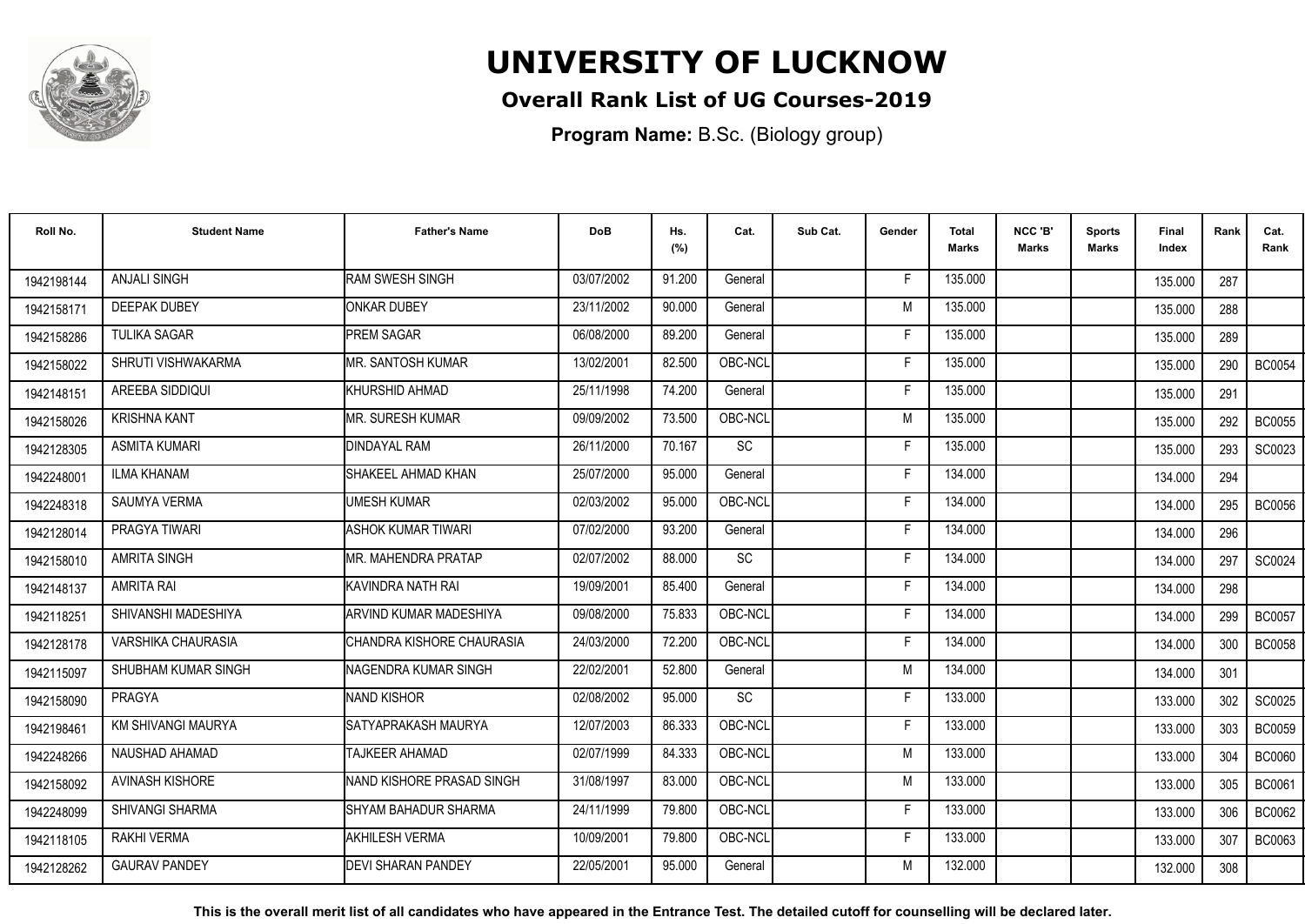

### **Overall Rank List of UG Courses-2019**

**Program Name:** B.Sc. (Biology group)

| Roll No.   | <b>Student Name</b>        | <b>Father's Name</b>          | <b>DoB</b> | Hs.<br>(%) | Cat.      | Sub Cat.  | Gender | <b>Total</b><br><b>Marks</b> | NCC 'B'<br>Marks | <b>Sports</b><br>Marks | Final<br>Index | Rank | Cat.<br>Rank  |
|------------|----------------------------|-------------------------------|------------|------------|-----------|-----------|--------|------------------------------|------------------|------------------------|----------------|------|---------------|
| 1942148184 | <b>AVINASH SINGH</b>       | KRISHNA NAND SINGH            | 31/01/2001 | 83.600     | OBC-NCL   |           | M      | 132.000                      |                  |                        | 132.000        | 309  | <b>BC0064</b> |
| 1942198266 | AMISHA MEHROTRA            | <b>RISHI MEHROTRA</b>         | 06/09/2001 | 83.600     | General   |           | F      | 132.000                      |                  |                        | 132.000        | 310  |               |
| 1942118209 | <b>ARPITA PATEL</b>        | IANTAP KUMAR PATEL            | 17/07/2001 | 82.000     | OBC-NCL   |           | F      | 132.000                      |                  |                        | 132.000        | 311  | <b>BC0065</b> |
| 1942118211 | <b>VISHAL KUMAR GOUTAM</b> | IANUJ KUMAR DUBEY             | 01/03/1999 | 81.667     | General   |           | M      | 132.000                      |                  |                        | 132.000        | 312  |               |
| 1942158128 | <b>AGRIMA SINGH</b>        | NEERAJ SINGH                  | 22/03/2002 | 7.400      | General   |           | F      | 132.000                      |                  |                        | 132.000        | 313  |               |
| 1942117006 | <b>MAHIMA SINGH</b>        | <b>ASHOK SINGH</b>            | 29/08/2001 | 95.000     | General   |           | F      | 131.000                      |                  |                        | 131.000        | 314  |               |
| 1942248400 | <b>ASTHA PATEL</b>         | <b>VINOD KUMAR</b>            | 24/07/2002 | 95.000     | General   |           | F      | 131.000                      |                  |                        | 131.000        | 315  |               |
| 1942118121 | NANSHI SRIVASTAVA          | <b>ALOK SRIVASTAVA</b>        | 30/10/1999 | 93.000     | General   |           | F      | 131.000                      |                  |                        | 131.000        | 316  |               |
| 1942118261 | <b>PALAK SINGH</b>         | ARVIND KUMAR SINGH            | 08/08/2000 | 93.000     | General   |           | F      | 131.000                      |                  |                        | 131.000        | 317  |               |
| 1942248378 | <b>RIDDHI MEHROTRA</b>     | VIJYANT MEHROTRA              | 14/07/2001 | 84.600     | General   |           | E      | 131.000                      |                  |                        | 131.000        | 318  |               |
| 1942118241 | <b>KM POOJA VERMA</b>      | ARUN KUMAR VERMA              | 16/11/2002 | 83.000     | <b>SC</b> |           | F      | 131.000                      |                  |                        | 131.000        | 319  | SC0026        |
| 1942128371 | <b>AKSHITA SINGH</b>       | <b>I</b> GAURAV SINGH         | 05/12/2000 | 95.000     | General   |           | Е      | 130.000                      |                  |                        | 130.000        | 320  |               |
| 1942118081 | <b>TEJAL SINHA</b>         | AJEET KUMAR SINHA             | 15/05/2002 | 87.000     | General   |           | Е      | 130.000                      |                  |                        | 130.000        | 321  |               |
| 1942198010 | <b>DIVYANG MISHRA</b>      | <b>RAKESH KUMAR MISHRA</b>    | 03/09/2001 | 84.400     | General   |           | M      | 130.000                      |                  |                        | 130.000        | 322  |               |
| 1942158369 | RAMYATA SRIVASTAVA         | <b>RAJEEV SRIVASTAVA</b>      | 22/10/2001 | 84.333     | General   |           | F      | 130.000                      |                  |                        | 130.000        | 323  |               |
| 1942113005 | <b>GAURI DUBE</b>          | <b>I</b> SANJAY DUBE          | 18/12/1999 | 81.667     | General   | <b>CT</b> | F      | 130.000                      |                  |                        | 130.000        | 324  |               |
| 1942128271 | <b>KOMAL GUPTA</b>         | <b>I</b> DHARMENDRA GUPTA     | 02/01/2002 | 81.667     | OBC-NCL   |           | F      | 130.000                      |                  |                        | 130.000        | 325  | <b>BC0066</b> |
| 1942148303 | KARAN BHARDWAJ             | MANOHAR LAL BHARDWAJ          | 14/03/2000 | 76.000     | General   |           | M      | 130.000                      |                  |                        | 130.000        | 326  |               |
| 1942118006 | <b>SUHAIL KHAN</b>         | <b>ABDUL BAQUI</b>            | 07/08/2001 | 72.600     | General   |           | M      | 130.000                      |                  |                        | 130.000        | 327  |               |
| 1942118132 | ANJALI KUSHWAHA            | <b>AMARDEV SINGH KUSHWAHA</b> | 12/07/2002 | 95.000     | OBC-NCL   |           | F      | 129.000                      |                  |                        | 129.000        | 328  | <b>BC0067</b> |
| 1942158267 | <b>KAUSTUBH MISHRA</b>     | <b>PRASHANT MISHRA</b>        | 14/04/2001 | 87.400     | General   |           | M      | 129.000                      |                  |                        | 129.000        | 329  |               |
| 1942118248 | <b>ASHWANI KUMAR</b>       | <b>ARVIND KUMAR</b>           | 05/03/2000 | 87.333     | SC        |           | M      | 129.000                      |                  |                        | 129.000        | 330  | SC0027        |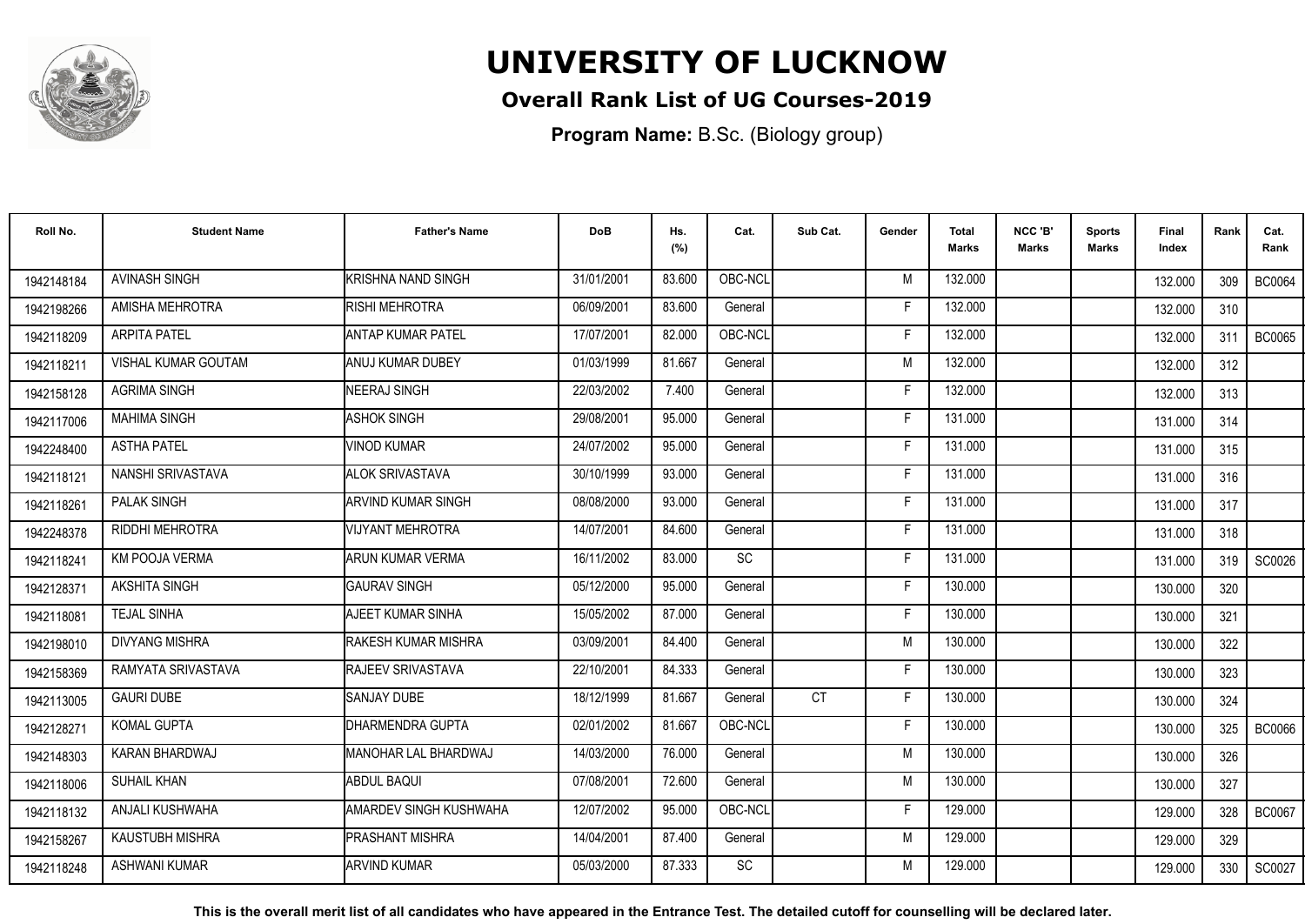

### **Overall Rank List of UG Courses-2019**

**Program Name:** B.Sc. (Biology group)

| Roll No.   | <b>Student Name</b>       | <b>Father's Name</b>     | <b>DoB</b> | Hs.<br>(%) | Cat.      | Sub Cat. | Gender | <b>Total</b><br><b>Marks</b> | NCC 'B'<br><b>Marks</b> | <b>Sports</b><br>Marks | Final<br>Index | Rank | Cat.<br>Rank  |
|------------|---------------------------|--------------------------|------------|------------|-----------|----------|--------|------------------------------|-------------------------|------------------------|----------------|------|---------------|
| 1942198398 | <b>DIPALI</b>             | SANTOSH KUMAR CHOUBEY    | 26/10/2001 | 86.333     | General   |          | F      | 129.000                      |                         |                        | 129.000        | 331  |               |
| 1942158131 | <b>NEHA SINGH</b>         | <b>NEPAL RAM</b>         | 28/03/2001 | 78.000     | SC        |          |        | 129.000                      |                         |                        | 129.000        | 332  | SC0028        |
| 1942148241 | <b>AMIT YADAV</b>         | MADAN LAL YADAV          | 01/07/1999 | 66.400     | OBC-NCL   |          | M      | 129.000                      |                         |                        | 129.000        | 333  | <b>BC0068</b> |
| 1942198123 | KUMARI SHIVANGI RAI       | <b>RAM PRAVESH RAI</b>   | 14/11/2000 | 89.400     | General   |          |        | 128.000                      |                         |                        | 128.000        | 334  |               |
| 1942128330 | <b>BHOOMIKA SACHAN</b>    | <b>DINESH SINGH</b>      | 04/03/2002 | 89.167     | General   |          | Е      | 128,000                      |                         |                        | 128.000        | 335  |               |
| 1942148410 | <b>RUPESH SINGH YADAV</b> | <b>MOHAR SINGH YADAV</b> | 24/06/2002 | 77.667     | OBC-NCL   |          | M      | 128,000                      |                         |                        | 128.000        | 336  | <b>BC0069</b> |
| 1942148463 | SHAMA AZMI KHAN           | <b>MOHD SHAHID KHAN</b>  | 25/10/1999 | 62.667     | General   |          | F      | 128.000                      |                         |                        | 128.000        | 337  |               |
| 1942158170 | ABHILASHA YADAV           | <b>OMPRAKASH YADAV</b>   | 10/05/2001 | 93.000     | OBC-CL    |          | E      | 127.000                      |                         |                        | 127.000        | 338  |               |
| 1942118087 | <b>ASHIF ANSARI</b>       | AKABAR ANSARI            | 13/03/2001 | 84.000     | OBC-NCL   |          | M      | 127.000                      |                         |                        | 127.000        | 339  | <b>BC0070</b> |
| 1942158354 | <b>ARCHITA PANDEY</b>     | RAJARAM PANDEY           | 16/07/2000 | 83.600     | General   |          | M      | 127.000                      |                         |                        | 127.000        | 340  |               |
| 1942115007 | PRIYA SINGH               | IMANOJ KUMAR SINGH       | 20/08/2001 | 80.000     | General   | DP       | F      | 127.000                      |                         |                        | 127.000        | 341  |               |
| 1942248117 | ANOOP CHAUDHARY           | <b>SIYA RAM</b>          | 16/12/1999 | 79.800     | SC        |          | M      | 127.000                      |                         |                        | 127.000        | 342  | SC0029        |
| 1942128025 | <b>AYUSHI MISHRA</b>      | <b>ASHOK MISHRA</b>      | 27/11/2000 | 79.667     | General   |          |        | 127.000                      |                         |                        | 127.000        | 343  |               |
| 1942158263 | DIVYANSHI TRIPATHI        | PRAMOD TRIPATHI          | 02/10/2000 | 74.333     | General   |          | E      | 127.000                      |                         |                        | 127.000        | 344  |               |
| 1942148340 | <b>AVNEET KAUR</b>        | MANPREET SINGH           | 14/04/2001 | 95.000     | General   |          | Е      | 126.000                      |                         |                        | 126.000        | 345  |               |
| 1942148240 | NISHITA ANAND             | <b>MADAN LAL</b>         | 24/12/2001 | 95.000     | <b>SC</b> |          | F      | 126.000                      |                         |                        | 126.000        | 346  | SC0030        |
| 1942248392 | <b>B VISHIK VINAY</b>     | VINAY KUMAR SHARMA       | 11/01/2001 | 89.000     | OBC-NCL   |          | M      | 126.000                      |                         |                        | 126.000        | 347  | <b>BC0071</b> |
| 1942158025 | SHUBHAM TIWARI            | MR. SHIV KUMAR TIWARI    | 12/07/2002 | 82.600     | General   |          | M      | 126.000                      |                         |                        | 126.000        | 348  |               |
| 1942118073 | <b>UMANG SRIVASTAVA</b>   | AJAY SRIVASTAVA          | 12/08/2001 | 82.000     | General   |          | M      | 126.000                      |                         |                        | 126.000        | 349  |               |
| 1942115065 | APARNA KUMARI             | <b>SANJEET KUMAR</b>     | 21/09/2000 | 76.000     | <b>SC</b> | DP       | F      | 126.000                      |                         |                        | 126.000        | 350  | SC0031        |
| 1942248248 | AYUSHI MISHRA             | ISUSHIL KUMAR MISHRA     | 20/12/2001 | 68.333     | General   |          | F      | 126.000                      |                         |                        | 126.000        | 351  |               |
| 1942148198 | SATYANSHU SINGH           | <b>ALAI SINGH</b>        | 05/07/2002 | 93.000     | General   |          | м      | 125.000                      |                         |                        | 125.000        | 352  |               |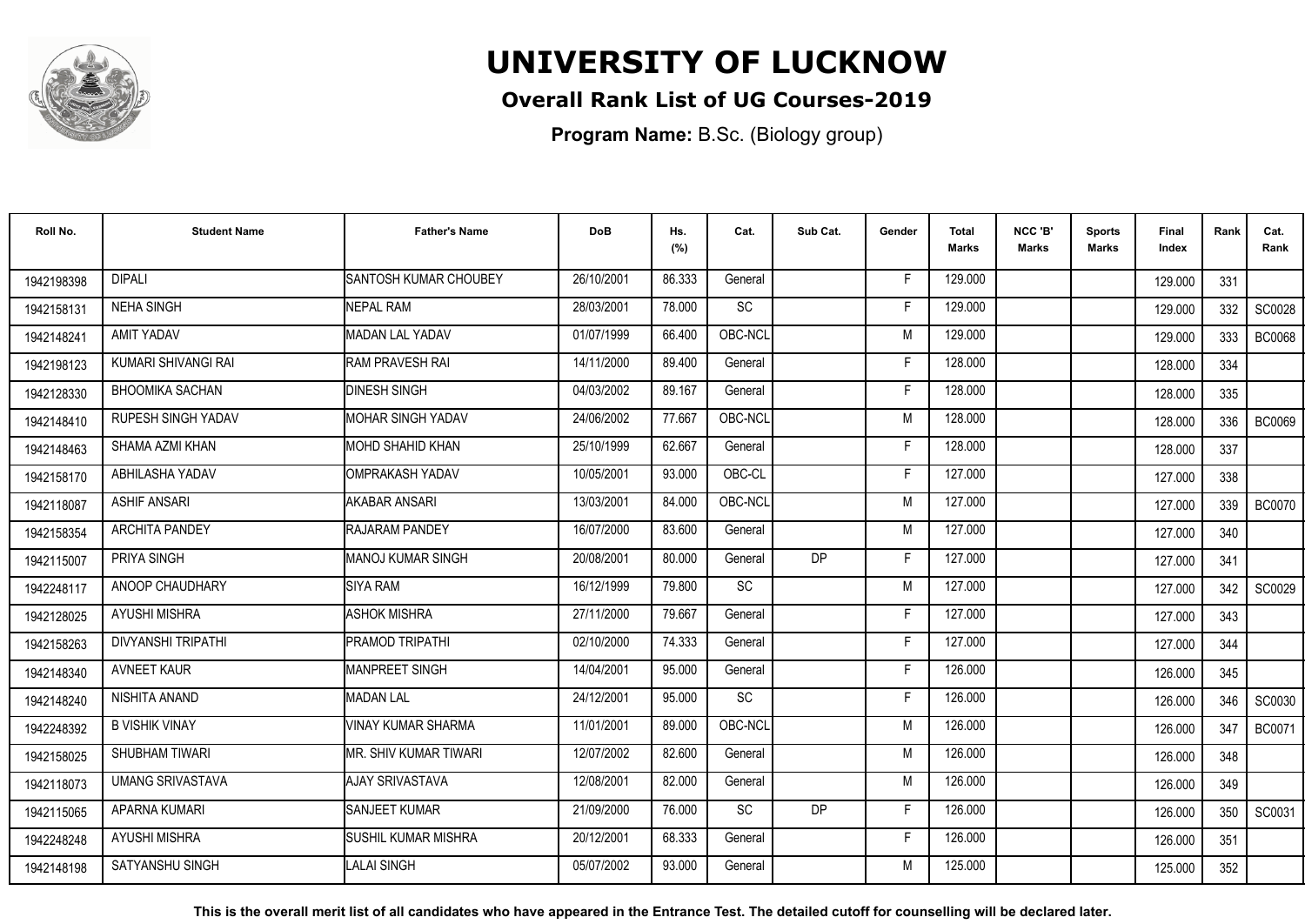

### **Overall Rank List of UG Courses-2019**

**Program Name:** B.Sc. (Biology group)

| Roll No.   | <b>Student Name</b>     | <b>Father's Name</b>          | <b>DoB</b> | Hs.<br>(%) | Cat.      | Sub Cat. | Gender | <b>Total</b><br>Marks | NCC 'B'<br><b>Marks</b> | Sports<br>Marks | Final<br>Index | Rank | Cat.<br>Rank  |
|------------|-------------------------|-------------------------------|------------|------------|-----------|----------|--------|-----------------------|-------------------------|-----------------|----------------|------|---------------|
| 1942198017 | <b>SUYASHI SINGH</b>    | <b>RAKESH KUMAR SINGH</b>     | 27/08/1999 | 89.833     | General   |          | F      | 125.000               |                         |                 | 125.000        | 353  |               |
| 1942248440 | KUSHMANDA SARAN         | VIRENDRA KUMAR SUMAN          | 09/08/2001 | 87.333     | SC        |          | F      | 125.000               |                         |                 | 125.000        | 354  | SC0032        |
| 1942128044 | ARYAN VERMA             | <b>ATUL KUMAR VERMA</b>       | 15/10/2003 | 87.333     | OBC-NCL   |          | M      | 125.000               |                         |                 | 125.000        | 355  | <b>BC0072</b> |
| 1942158348 | <b>ADITI YADAV</b>      | RAJ KUMAR YADAV               | 11/04/2001 | 85.333     | OBC-NCL   |          | F      | 125.000               |                         |                 | 125.000        | 356  | <b>BC0073</b> |
| 1942115091 | ANJALI YADAV            | <b>ARVIND SINGH</b>           | 01/01/2002 | 81.600     | OBC-NCL   |          | Е      | 125.000               |                         |                 | 125.000        | 357  | <b>BC0074</b> |
| 1942128433 | <b>RAKESH PATEL</b>     | <b>HARI NATH PATEL</b>        | 28/07/2002 | 77.167     | OBC-NCL   |          | M      | 125.000               |                         |                 | 125.000        | 358  | <b>BC0075</b> |
| 1942128424 | <b>SAKSHI KUMARI</b>    | <b>HARENDRA KUMAR</b>         | 20/08/2002 | 74.000     | <b>SC</b> |          | F      | 125.000               |                         |                 | 125.000        | 359  | SC0033        |
| 1942128180 | <b>RADHIKA</b>          | ICHANDRA MOHAN UPADHYAY       | 02/07/2001 | 72.400     | General   |          | F      | 125.000               |                         |                 | 125.000        | 360  |               |
| 1942198431 | <b>VINAYAK JAISWAL</b>  | ISAROJ KUMAR JAISWAL          | 21/08/2002 | 95.000     | OBC-NCL   |          | M      | 124.000               |                         |                 | 124.000        | 361  | <b>BC0076</b> |
| 1942148450 | <b>RAMSHA</b>           | <b>MOHD QASEEM</b>            | 12/09/2000 | 93.000     | General   |          | F      | 124.000               |                         |                 | 124.000        | 362  |               |
| 1942128021 | KM REKHA YADAV          | <b>ASHOK KUMAR YADAV</b>      | 25/07/2003 | 90.333     | OBC-CL    |          | F      | 124.000               |                         |                 | 124.000        | 363  |               |
| 1942128436 | PRANJUL RAJPUT          | <b>HARI PRASAD</b>            | 10/07/2003 | 78.333     | OBC-NCL   |          | M      | 124.000               |                         |                 | 124.000        | 364  | <b>BC0077</b> |
| 1942148186 | ANANYA TIWARI           | IKUL BHUSHAN TIWARI           | 08/11/2000 | 76.500     | General   |          | F      | 124.000               |                         |                 | 124.000        | 365  |               |
| 1942148449 | <b>ANAM FATIMA</b>      | <b>IMOHD QAISER ABBAS</b>     | 30/01/2001 | 76.000     | General   |          | F      | 124.000               |                         |                 | 124.000        | 366  |               |
| 1942198340 | SHRIMI SINGH            | <b>SANJAY KUMAR SINGH</b>     | 23/10/1999 | 64.333     | General   |          | Е      | 124.000               |                         |                 | 124.000        | 367  |               |
| 1942158415 | <b>VARTIKA SINGH</b>    | <b>RAJESH KUMAR</b>           | 16/07/2003 | 95.000     | General   |          | F      | 123.000               |                         |                 | 123.000        | 368  |               |
| 1942198360 | <b>VARIDH SRIVASTAV</b> | <b>SANJAY SRIVASTAV</b>       | 17/07/2001 | 93.000     | General   |          | M      | 123.000               |                         |                 | 123.000        | 369  |               |
| 1942116001 | PURVASHA GANGWAR        | <b>AWADHESH KUMAR</b>         | 17/01/2002 | 88.600     | General   |          | M      | 120.000               | 3.000                   |                 | 123.000        | 370  |               |
| 1942128086 | AMBIKA MAURYA           | <b>BALIRAM SINGH KUSHWAHA</b> | 13/07/2001 | 87.400     | OBC-NCL   |          | F      | 123.000               |                         |                 | 123.000        | 371  | <b>BC0078</b> |
| 1942118273 | <b>FAUZIA KHAN</b>      | ASHFAQ AHMAD                  | 07/08/2000 | 85.000     | General   |          | F      | 123.000               |                         |                 | 123.000        | 372  |               |
| 1942248017 | MAREESA SHREE NARAYAN   | ISHARVAN KUMAR TRIPATHI       | 18/08/2001 | 84.200     | General   |          | F      | 123.000               |                         |                 | 123.000        | 373  |               |
| 1942248414 | <b>ARPIT SHARMA</b>     | VINOD KUMAR SHARMA            | 28/11/2001 | 83.600     | General   |          | M      | 123.000               |                         |                 | 123.000        | 374  |               |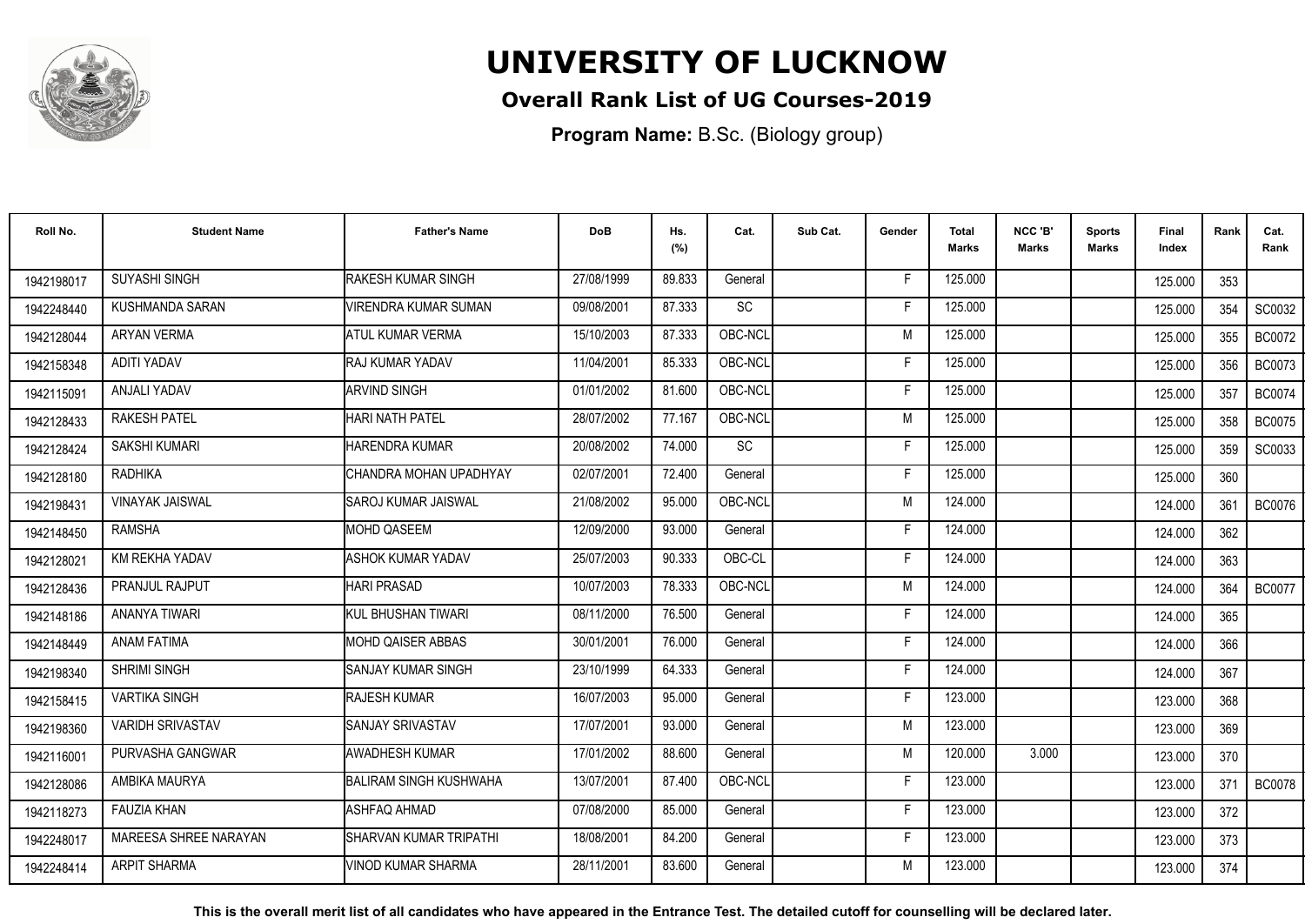

#### **Overall Rank List of UG Courses-2019**

**Program Name:** B.Sc. (Biology group)

| Roll No.   | <b>Student Name</b>        | <b>Father's Name</b>        | <b>DoB</b> | Hs.<br>(%) | Cat.      | Sub Cat. | Gender | <b>Total</b><br>Marks | NCC 'B'<br><b>Marks</b> | Sports<br><b>Marks</b> | Final<br>Index | Rank | Cat.<br>Rank  |
|------------|----------------------------|-----------------------------|------------|------------|-----------|----------|--------|-----------------------|-------------------------|------------------------|----------------|------|---------------|
| 1942128452 | <b>ADITYA CHAUDHARY</b>    | <b>HARISH CHANDRA</b>       | 19/03/2000 | 80.667     | <b>SC</b> |          | M      | 123.000               |                         |                        | 123.000        | 375  | SC0034        |
| 1942148192 | <b>GARGI RASTOGI</b>       | L.S. ALOK                   | 10/11/2003 | 79.800     | OBC-CL    |          | F      | 123.000               |                         |                        | 123.000        | 376  |               |
| 1942248411 | AKASH KUMAR MISHRA         | <b>VINOD KUMAR MISHRA</b>   | 07/11/2002 | 75.833     | General   |          | M      | 123.000               |                         |                        | 123.000        | 377  |               |
| 1942198391 | SAKSHI KESHARI             | <b>SANTOSH KESHARI</b>      | 01/07/2000 | 95.000     | General   |          | F      | 122.000               |                         |                        | 122.000        | 378  |               |
| 1942148425 | KHUSHNUMA NAZ              | <b>MOHD HAFIZ</b>           | 17/07/2003 | 81.500     | OBC-NCL   |          | F      | 122.000               |                         |                        | 122.000        | 379  | <b>BC0079</b> |
| 1942112002 | <b>VIJAYA BHARTI</b>       | <b>ACHINTA MANI BHARATI</b> | 13/05/2000 | 81.000     | SC        |          | Е      | 122.000               |                         |                        | 122.000        | 380  | SC0035        |
| 1942148378 | <b>AARIFA</b>              | <b>I</b> MOHAMMAD AFZAL     | 09/03/2001 | 78.000     | OBC-NCL   |          | F      | 122.000               |                         |                        | 122.000        | 381  | <b>BC0080</b> |
| 1942248072 | <b>RITU GAUTAM</b>         | <b>I</b> SHIVKANT GAUTAM    | 15/01/2001 | 74.000     | SC        |          | E      | 122.000               |                         |                        | 122.000        | 382  | SC0036        |
| 1942128490 | SHASHWAT LAHIRI            | <b>INDRANEEL LAHIRI</b>     | 04/03/2000 | 91.000     | General   |          | M      | 121.000               |                         |                        | 121.000        | 383  |               |
| 1942148179 | KAMNA MADHESHIYA           | KRISHNA MURARI MADHESHIYA   | 05/07/2001 | 89.167     | OBC-NCL   |          | F      | 121.000               |                         |                        | 121.000        | 384  | <b>BC0081</b> |
| 1942198331 | <b>VAISHNAVI MISHRA</b>    | <b>SANJAY KUMAR MISHRA</b>  | 11/10/2000 | 87.500     | General   |          | F      | 121.000               |                         |                        | 121.000        | 385  |               |
| 1942248233 | <b>GYANESH KUMAR VERMA</b> | <b>SURESH KUMAR VERMA</b>   | 10/07/1999 | 86.333     | OBC-NCL   |          | M      | 121.000               |                         |                        | 121.000        | 386  | <b>BC0082</b> |
| 1942148432 | <b>UMAMAH IMRAN</b>        | <b>MOHD IMRAN</b>           | 30/07/1999 | 85.833     | General   |          | Е      | 121.000               |                         |                        | 121.000        | 387  |               |
| 1942158292 | <b>ABHA SAHU</b>           | <b>IPREMCHANDRA SAHU</b>    | 26/04/2002 | 83.600     | OBC-NCL   |          | F      | 121.000               |                         |                        | 121.000        | 388  | <b>BC0083</b> |
| 1942198263 | <b>ABHAY DUBEY</b>         | <b>RESHMANI DUBEY</b>       | 04/03/2001 | 83.000     | General   |          | M      | 121.000               |                         |                        | 121.000        | 389  |               |
| 1942248183 | <b>SANTANU SINGH</b>       | ISUNIL KUMAR SINGH          | 15/07/2001 | 82.000     | General   |          | M      | 121.000               |                         |                        | 121.000        | 390  |               |
| 1942118119 | <b>VIDUSHI SHUKLA</b>      | <b>ALOK KUMAR SHUKLA</b>    | 01/01/2002 | 81.600     | General   |          | F      | 121.000               |                         |                        | 121.000        | 391  |               |
| 1942158014 | <b>ARCHANA YADAV</b>       | MR. OM PRAKASH YADAV        | 04/05/2001 | 70.500     | OBC-NCL   |          | F      | 121.000               |                         |                        | 121.000        | 392  | <b>BC0084</b> |
| 1942128089 | <b>NEHA VERMA</b>          | <b>BALRAM KISHOR</b>        | 20/01/2001 | 68.400     | SC        |          | F      | 121.000               |                         |                        | 121.000        | 393  | SC0037        |
| 1942198268 | <b>LAZINA PARVEEN</b>      | <b>RIYASAT ALI</b>          | 20/02/2002 | 95.000     | OBC-NCL   |          | E      | 120.000               |                         |                        | 120.000        | 394  | <b>BC0085</b> |
| 1942118129 | <b>DEEPTI SINGH DEEP</b>   | <b>AMAR SINGH</b>           | 27/12/2001 | 91.200     | <b>SC</b> |          | F      | 120.000               |                         |                        | 120.000        | 395  | SC0038        |
| 1942128426 | <b>SHALINI SINGH</b>       | HARENDRA SINGH              | 15/01/2002 | 91.200     | General   |          | F      | 120.000               |                         |                        | 120.000        | 396  |               |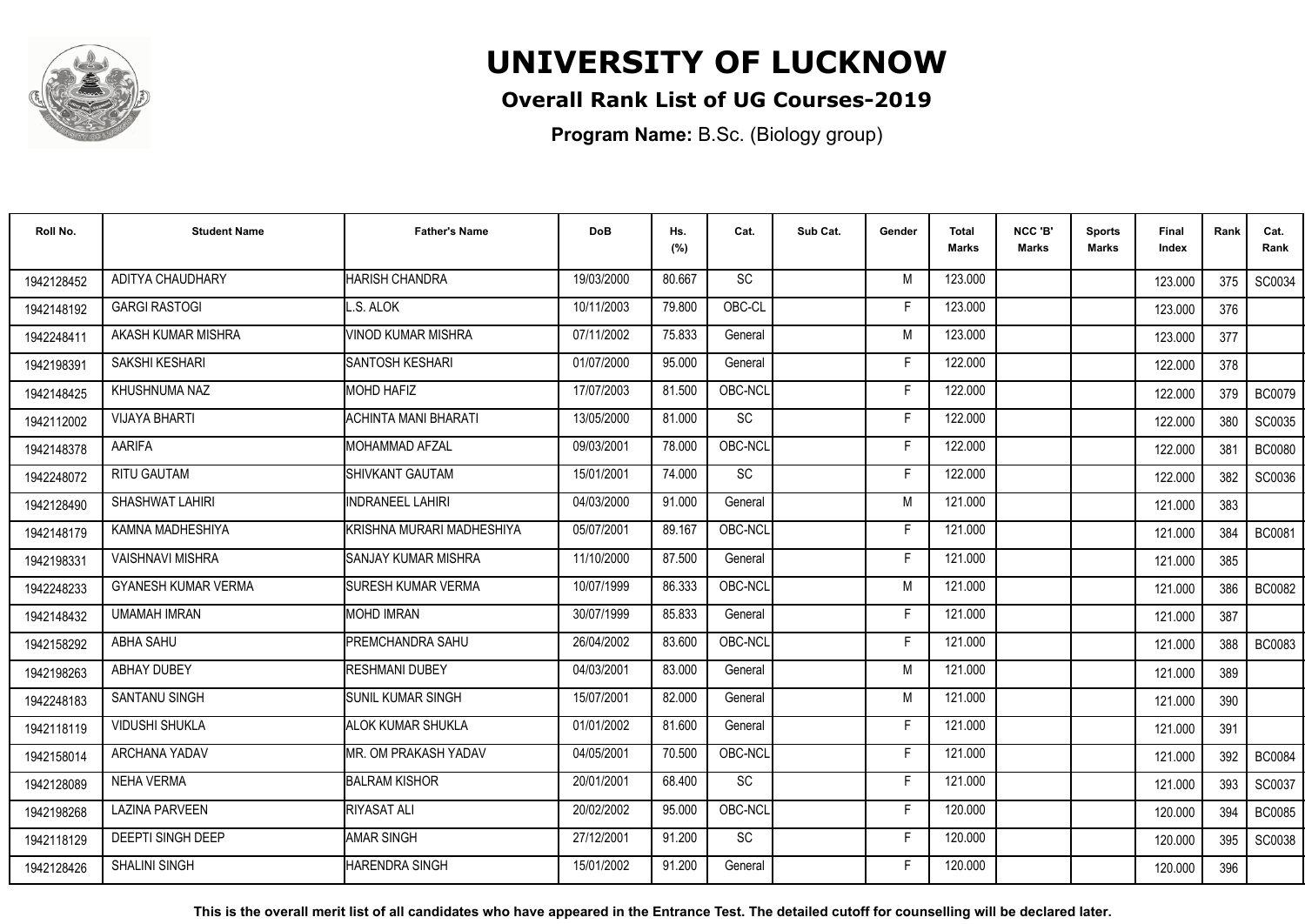

### **Overall Rank List of UG Courses-2019**

**Program Name:** B.Sc. (Biology group)

| Roll No.   | <b>Student Name</b>       | <b>Father's Name</b>              | <b>DoB</b> | Hs.<br>(%) | Cat.      | Sub Cat. | Gender | <b>Total</b><br>Marks | NCC 'B'<br><b>Marks</b> | <b>Sports</b><br>Marks | Final<br>Index | Rank | Cat.<br>Rank  |
|------------|---------------------------|-----------------------------------|------------|------------|-----------|----------|--------|-----------------------|-------------------------|------------------------|----------------|------|---------------|
| 1942158185 | <b>JAYATI</b>             | PANKAJ KUMAR                      | 09/04/2001 | 86.000     | General   |          | -F     | 120.000               |                         |                        | 120.000        | 397  |               |
| 1942148349 | MEENAKSHI SINGH           | IMAYANKAR SINGH                   | 31/07/2001 | 85.333     | General   |          | F      | 120.000               |                         |                        | 120.000        | 398  |               |
| 1942148448 | MOHD JAVED ALAM           | <b>MOHD NASIR ALI</b>             | 10/04/2002 | 85.167     | OBC-CL    |          | M      | 120.000               |                         |                        | 120.000        | 399  |               |
| 1942158409 | <b>AKANKSHA SINGH</b>     | <b>RAJESH KUMAR</b>               | 23/11/1999 | 83.600     | <b>SC</b> |          | F      | 120.000               |                         |                        | 120.000        | 400  | SC0039        |
| 1942148129 | VIKASH KUMAR YADAV        | <b>KAPIL DEV YADAV</b>            | 07/12/1999 | 76.000     | OBC-NCL   |          | M      | 120.000               |                         |                        | 120.000        | 401  | <b>BC0086</b> |
| 1942148155 | MAIRAJ AHMAD              | KITABULLAH                        | 15/07/2002 | 75.333     | General   |          | M      | 120.000               |                         |                        | 120.000        | 402  |               |
| 1942198234 | <b>VISHNU MOHAN GUPTA</b> | IRAVI MOHAN GUPTA                 | 25/04/2002 | 74.833     | OBC-NCL   |          | M      | 120.000               |                         |                        | 120.000        | 403  | <b>BC0087</b> |
| 1942117054 | PRACHI SINGH              | <b>VINOD KUMAR SINGH</b>          | 18/08/2001 | 74.000     | General   |          | E      | 120.000               |                         |                        | 120.000        | 404  |               |
| 1942118094 | RAJAT MAURYA              | AKHILESH KUMAR MAURYA             | 20/12/2001 | 95.000     | OBC-NCL   |          | M      | 119.000               |                         |                        | 119.000        | 405  | <b>BC0088</b> |
| 1942148382 | MOHAMMAD ARHAM            | MOHAMMAD AMJAD                    | 09/06/2001 | 89.200     | General   |          | M      | 119.000               |                         |                        | 119.000        | 406  |               |
| 1942128260 | KHUSHI SRIVASTAVA         | <b>DEVI PRASAD SRIVASTAVA</b>     | 22/08/2001 | 87.400     | General   |          | F      | 119.000               |                         |                        | 119.000        | 407  |               |
| 1942128078 | ADITYA NATH PRAJAPATI     | <b>BAIJNATH PRAJAPATI</b>         | 13/12/2001 | 87.167     | OBC-NCL   |          | M      | 119.000               |                         |                        | 119.000        | 408  | <b>BC0089</b> |
| 1942128475 | <b>GULNAR MUSARRAT</b>    | <b>IFTEKHAR AHMAD</b>             | 21/09/2000 | 85.600     | OBC-NCL   |          | F      | 119.000               |                         |                        | 119.000        | 409  | <b>BC0090</b> |
| 1942158158 | <b>DIKSHA RAJVANSHI</b>   | OM PRAKASH RAWAT                  | 14/06/2002 | 84.000     | SC        |          | E      | 119.000               |                         |                        | 119.000        | 410  | SC0040        |
| 1942248245 | AYUSHI YADAV              | <b>SUSHIL KUMAR</b>               | 05/12/2002 | 83.667     | OBC-CL    |          | F      | 119.000               |                         |                        | 119.000        | 411  |               |
| 1942248231 | SHASHANK KUMAR SINGH      | <b>SURESH KUMAR SINGH</b>         | 04/09/2001 | 76.000     | OBC-NCL   |          | M      | 119.000               |                         |                        | 119.000        | 412  | <b>BC0091</b> |
| 1942248376 | SAUNDARYA TIWARI          | <b>VIJAY TIWARI</b>               | 21/04/2001 | 95.000     | General   |          | F      | 118.000               |                         |                        | 118.000        | 413  |               |
| 1942198487 | <b>ISHITA SACHAN</b>      | SHAILENDRA SACHAN                 | 20/08/2001 | 82.000     | OBC-NCL   |          | F      | 118.000               |                         |                        | 118.000        | 414  | <b>BC0092</b> |
| 1942118075 | DIVYANSH VISHWAKARMA      | AJAY VISHWAKARMA                  | 23/05/1999 | 79.000     | OBC-NCL   |          | M      | 118,000               |                         |                        | 118.000        | 415  | <b>BC0093</b> |
| 1942118214 | <b>TUSHAR MISHRA</b>      | <b>ANUPAM MISHRA</b>              | 07/07/2001 | 74.000     | General   |          | M      | 118.000               |                         |                        | 118.000        | 416  |               |
| 1942148178 | <b>MUSKAN SHUKLA</b>      | İKRISHNA MOHAN SHUKLA             | 22/07/2000 | 95.000     | General   |          | F      | 117.000               |                         |                        | 117.000        | 417  |               |
| 1942158365 | <b>MANSI SRIVASTAVA</b>   | <b>IRAJEEV SHANKAR SRIVASTAVA</b> | 02/05/2001 | 95.000     | General   |          | E      | 117.000               |                         |                        | 117.000        | 418  |               |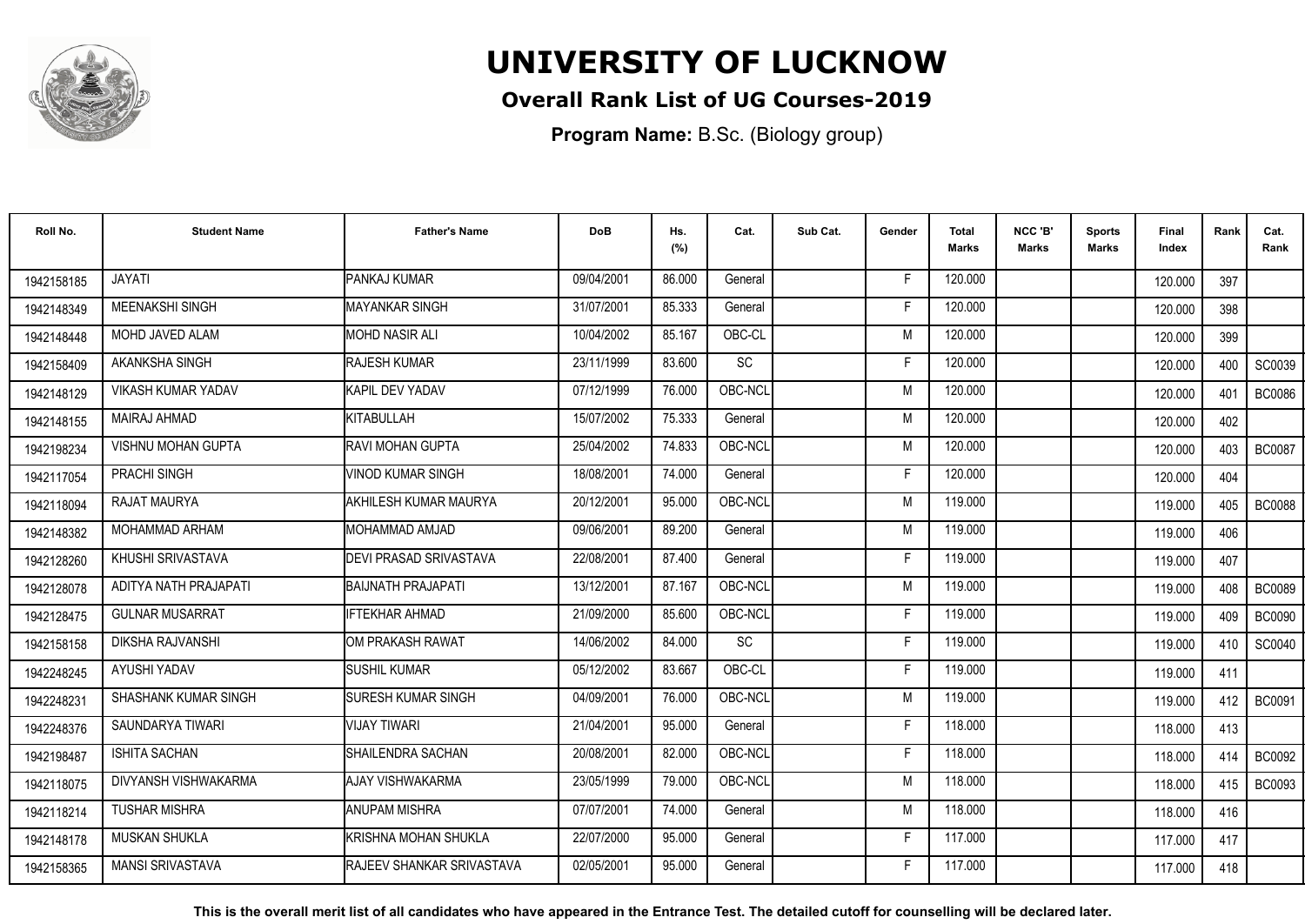

### **Overall Rank List of UG Courses-2019**

**Program Name:** B.Sc. (Biology group)

| Roll No.   | <b>Student Name</b>     | <b>Father's Name</b>        | <b>DoB</b> | Hs.<br>(%) | Cat.    | Sub Cat.       | Gender | <b>Total</b><br>Marks | NCC 'B'<br><b>Marks</b> | <b>Sports</b><br>Marks | Final<br>Index | Rank | Cat.<br>Rank  |
|------------|-------------------------|-----------------------------|------------|------------|---------|----------------|--------|-----------------------|-------------------------|------------------------|----------------|------|---------------|
| 1942248071 | PRIYANSHU OJHA          | <b>SHIVJI OJHA</b>          | 24/09/2001 | 95.000     | General |                | M      | 117.000               |                         |                        | 117.000        | 419  |               |
| 1942115070 | SHWATI SINGH            | SHAILENDRA KUMAR SINGH      | 09/10/2001 | 95.000     | General | D <sub>P</sub> | F      | 117.000               |                         |                        | 117.000        | 420  |               |
| 1942118163 | SHUBHANGI ARORA         | <b>ANIL ARORA</b>           | 22/11/2000 | 92.000     | General |                | F      | 117.000               |                         |                        | 117.000        | 421  |               |
| 1942158490 | ISHIKA SRIVASTAVA       | RAJNISH SRIVASTAVA          | 04/05/2000 | 90.000     | General |                | F      | 117.000               |                         |                        | 117.000        | 422  |               |
| 1942118219 | <b>RICHA SINGH</b>      | <b>ANURAG SINGH</b>         | 18/09/2000 | 86.800     | General |                | F      | 117.000               |                         |                        | 117.000        | 423  |               |
| 1942158421 | <b>SHIVANGI MISHRA</b>  | <b>IRAJESH KUMAR MISHRA</b> | 13/02/2002 | 85.800     | General |                | Е      | 117.000               |                         |                        | 117.000        | 424  |               |
| 1942248303 | <b>SHIVAM MISHRA</b>    | UMA SHANKAR MISHRA          | 12/03/2001 | 79.800     | General |                | M      | 117.000               |                         |                        | 117.000        | 425  |               |
| 1942148423 | SHAGUFTA KHATOON        | <b>MOHD EKRAM KHAN</b>      | 03/03/2001 | 78.167     | General |                | F      | 117.000               |                         |                        | 117.000        | 426  |               |
| 1942148072 | SHAMBHAVI JHA           | JITENDRA KUMAR JHA          | 20/10/2002 | 78.000     | General |                | F      | 117.000               |                         |                        | 117.000        | 427  |               |
| 1942148245 | <b>ARUNDHATI REJ</b>    | MADHUSUDAN REJ              | 16/01/2002 | 72.600     | General |                | Е      | 117.000               |                         |                        | 117.000        | 428  |               |
| 1942148446 | <b>ASIM NAFEES</b>      | <b>MOHD NAFEES</b>          | 29/07/1996 | 56.800     | OBC-NCL |                | M      | 117.000               |                         |                        | 117.000        | 429  | <b>BC0094</b> |
| 1942248424 | AWANTIKA SAHANI         | <b>VINOD SAHANI</b>         | 25/12/2001 | 95.800     | OBC-NCL |                | F      | 116.000               |                         |                        | 116.000        | 430  | <b>BC0095</b> |
| 1942128487 | AASTHA MANI SHUKLA      | IINDRA MANI SHUKLA          | 02/05/2001 | 95.000     | General |                |        | 116.000               |                         |                        | 116.000        | 431  |               |
| 1942248130 | SRISHTI SINGH           | <b>SUBASH KUMAR SINGH</b>   | 29/04/2000 | 93.000     | General |                | F      | 116.000               |                         |                        | 116.000        | 432  |               |
| 1942198253 | PREETI CHAUHAN          | RAVINDRA NATH CHAUHAN       | 15/07/2001 | 85.400     | OBC-NCL |                | Е      | 116.000               |                         |                        | 116.000        | 433  | <b>BC0096</b> |
| 1942128160 | MANISHA SRIVASTAVA      | <b>BRIJESH SRIVASTAVA</b>   | 02/02/2002 | 81.600     | General |                | F      | 116.000               |                         |                        | 116.000        | 434  |               |
| 1942198379 | SHREYA TIWARI           | ISANJIV KUMAR TIWARI        | 27/12/2001 | 79.833     | General |                | Е      | 116.000               |                         |                        | 116.000        | 435  |               |
| 1942128466 | <b>GAURANG VERMA</b>    | HEMANT KUMAR VERMA          | 10/03/2001 | 74.200     | General |                | M      | 116.000               |                         |                        | 116.000        | 436  |               |
| 1942158262 | <b>MOHIT SONI</b>       | <b>PRAMOD SONI</b>          | 12/02/2001 | 73.500     | OBC-CL  |                | M      | 116.000               |                         |                        | 116.000        | 437  |               |
| 1942248004 | SURABHI YADAV           | SHAMBHU PRASAD YADAV        | 09/09/2000 | 64.600     | General |                | E      | 116.000               |                         |                        | 116.000        | 438  |               |
| 1942198025 | <b>SHUBHANGI TIWARI</b> | <b>IRAKESH KUMAR TIWARI</b> | 24/06/2002 | 93.000     | General |                | F      | 115.000               |                         |                        | 115.000        | 439  |               |
| 1942115013 | <b>NEHARIKA</b>         | <b>IDHARMENDRA KUMAR</b>    | 30/03/2001 | 89.400     | SC      | <b>DP</b>      | F      | 115.000               |                         |                        | 115.000        | 440  | SC0041        |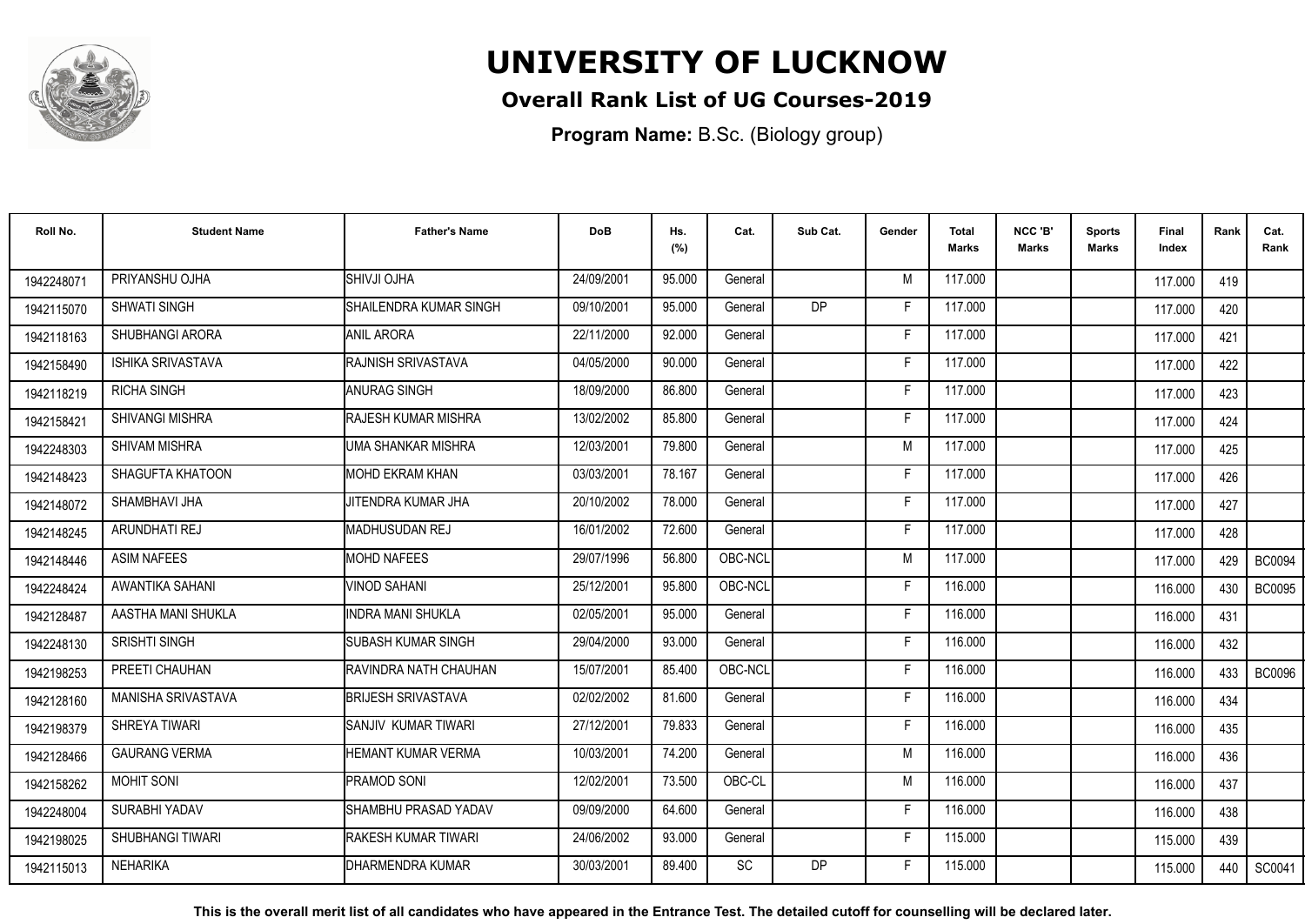

#### **Overall Rank List of UG Courses-2019**

**Program Name:** B.Sc. (Biology group)

| Roll No.   | <b>Student Name</b>   | <b>Father's Name</b>           | <b>DoB</b> | Hs.<br>(%) | Cat.            | Sub Cat. | Gender | <b>Total</b><br>Marks | NCC 'B'<br><b>Marks</b> | Sports<br>Marks | Final<br>Index | Rank | Cat.<br>Rank  |
|------------|-----------------------|--------------------------------|------------|------------|-----------------|----------|--------|-----------------------|-------------------------|-----------------|----------------|------|---------------|
| 1942128159 | PALAK CHAUDHARY       | <b>BRIJESH KUMAR CHAUDHARY</b> | 25/09/2002 | 89.167     | General         |          | F      | 115.000               |                         |                 | 115.000        | 441  |               |
| 1942128355 | ANUMTA FATIMA         | <b>FIROZ PARVEZ</b>            | 25/06/2000 | 88.667     | General         |          | F      | 115.000               |                         |                 | 115.000        | 442  |               |
| 1942128343 | <b>MUSKAN</b>         | DR. LAL JEE                    | 20/08/1999 | 88.000     | SC              |          | F      | 115.000               |                         |                 | 115.000        | 443  | SC0042        |
| 1942248118 | <b>MOHIT KUMAR</b>    | SIYARAM                        | 24/07/2002 | 86.000     | $\overline{SC}$ |          | M      | 115.000               |                         |                 | 115.000        | 444  | SC0043        |
| 1942148469 | <b>TAIBA RAHMANI</b>  | <b>MOHD SHOEB</b>              | 21/09/1997 | 85.833     | General         |          | F      | 115.000               |                         |                 | 115.000        | 445  |               |
| 1942128246 | DIVYAM NARAYAN        | <b>DESH DEEPAK</b>             | 27/08/2000 | 84.500     | <b>SC</b>       |          | M      | 115.000               |                         |                 | 115.000        | 446  | SC0044        |
| 1942115067 | <b>SHIVAM KUMAR</b>   | <b>SANTOSH KUMAR</b>           | 18/07/2003 | 73.500     | <b>SC</b>       |          | M      | 115.000               |                         |                 | 115.000        | 447  | SC0045        |
| 1942128079 | <b>MUSKAN SAHU</b>    | <b>BAIJNATH SAHU</b>           | 15/08/2001 | 70.833     | OBC-NCL         |          | F      | 115.000               |                         |                 | 115.000        | 448  | <b>BC0097</b> |
| 1942198356 | <b>TANNU SINGH</b>    | <b>SANJAY SINGH</b>            | 07/02/2002 | 83.600     | General         |          | F      | 114.000               |                         |                 | 114.000        | 449  |               |
| 1942248094 | <b>ANSHUMAN GUPTA</b> | SHRINIWAS GUPTA                | 26/09/2001 | 81.667     | General         |          | M      | 114.000               |                         |                 | 114.000        | 450  |               |
| 1942248206 | <b>RITAM TIWARI</b>   | SURENDRA NATH TIWARI           | 03/07/2001 | 80.000     | General         |          | M      | 114.000               |                         |                 | 114.000        | 451  |               |
| 1942198346 | <b>SWASTIKA</b>       | ISANJAY KUMAR YADAV            | 07/12/2001 | 95.000     | OBC-NCL         |          | F.     | 113.000               |                         |                 | 113.000        | 452  | <b>BC0098</b> |
| 1942248310 | AMBUJESH CHATURVEDI   | UMASHANKAR CHATURVEDI          | 09/11/2002 | 95.000     | General         |          | M      | 113.000               |                         |                 | 113.000        | 453  |               |
| 1942248133 | <b>NUPUR YADAV</b>    | <b>I</b> SUBHASH CHANDRA       | 18/10/2001 | 87.400     | General         |          | F      | 113.000               |                         |                 | 113.000        | 454  |               |
| 1942118244 | <b>ARYA SHUKLA</b>    | <b>ARUN SHUKLA</b>             | 17/02/2001 | 85.400     | General         |          | F      | 113.000               |                         |                 | 113.000        | 455  |               |
| 1942128141 | <b>SNEHIL</b>         | <b>BIRESH MAURYA</b>           | 12/04/2002 | 85.000     | OBC-NCL         |          | F      | 113.000               |                         |                 | 113.000        | 456  | <b>BC0099</b> |
| 1942158085 | MANSHI SRIVASTAVA     | NAMNEEYA KANT SRIVASTAVA       | 15/07/2003 | 79.500     | General         |          | F      | 113.000               |                         |                 | 113.000        | 457  |               |
| 1942128249 | NIDHI VERMA           | DEVANAND VERMA                 | 11/01/2000 | 78.000     | <b>SC</b>       |          | E      | 113.000               |                         |                 | 113.000        | 458  | SC0046        |
| 1942198178 | <b>AKRITI</b>         | <b>RAMESH KUMAR</b>            | 12/12/2000 | 77.800     | SC              |          | F      | 113.000               |                         |                 | 113.000        | 459  | SC0047        |
| 1942128482 | UMRA FATIMA KIDWAI    | <b>IMRAN KIDWAI</b>            | 02/05/2000 | 76.667     | General         |          | F      | 113.000               |                         |                 | 113.000        | 460  |               |
| 1942128273 | PRIYANSHU             | DHARMENDRA KUMAR               | 06/09/1999 | 76.333     | General         |          | M      | 113.000               |                         |                 | 113.000        | 461  |               |
| 1942148157 | <b>KASHISH GUPTA</b>  | <b>KRANTI GUPTA</b>            | 23/11/2000 | 74.167     | General         |          | F      | 113.000               |                         |                 | 113.000        | 462  |               |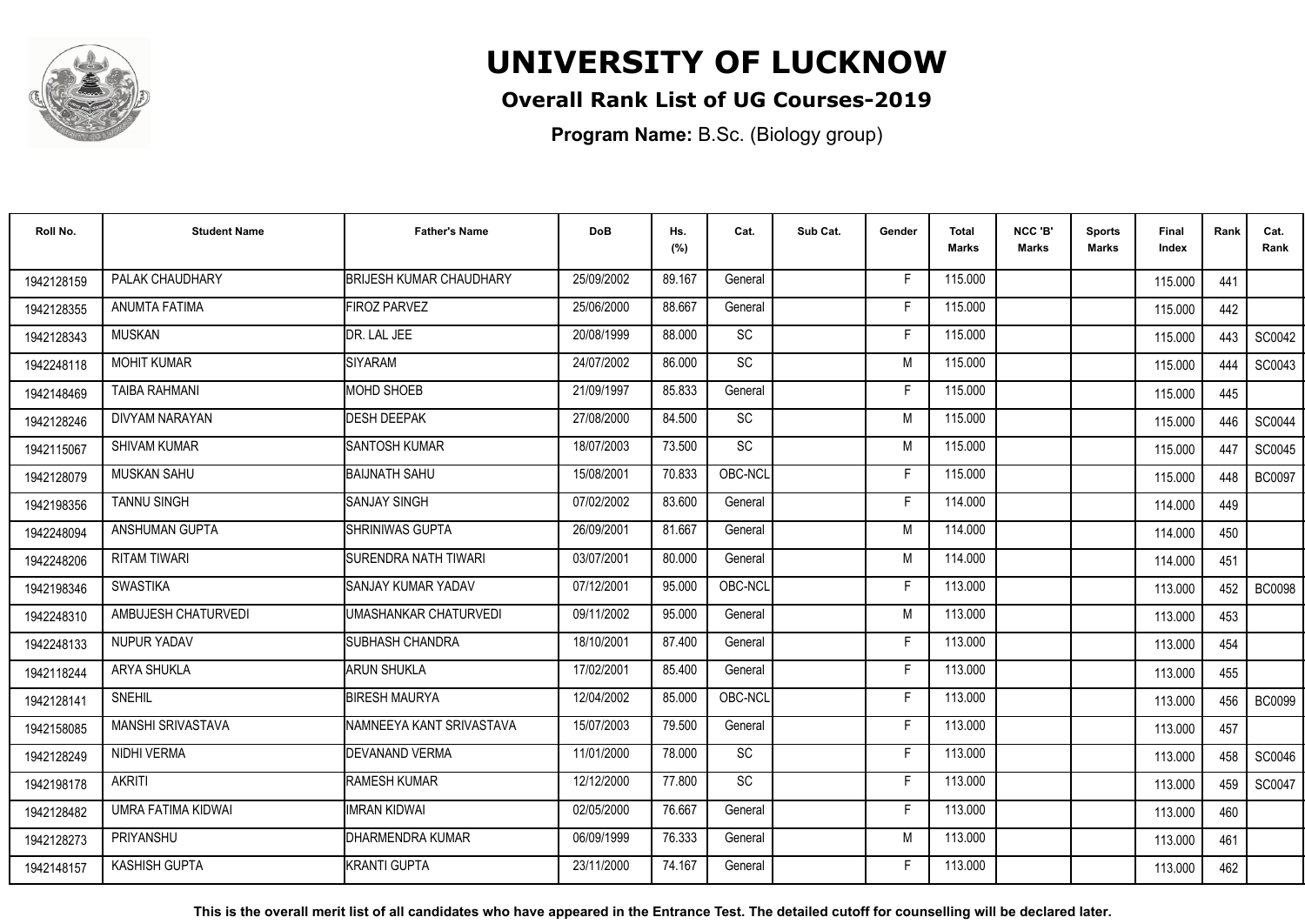

### **Overall Rank List of UG Courses-2019**

**Program Name:** B.Sc. (Biology group)

| Roll No.   | <b>Student Name</b>      | <b>Father's Name</b>            | <b>DoB</b> | Hs.<br>(%) | Cat.      | Sub Cat.  | Gender | <b>Total</b><br>Marks | NCC 'B'<br>Marks | <b>Sports</b><br>Marks | Final<br>Index | Rank | Cat.<br>Rank  |
|------------|--------------------------|---------------------------------|------------|------------|-----------|-----------|--------|-----------------------|------------------|------------------------|----------------|------|---------------|
| 1942248347 | <b>MRIDULA ANAND</b>     | VIJAY ANAND                     | 30/03/2001 | 74.000     | <b>SC</b> |           | F      | 113.000               |                  |                        | 113.000        | 463  | <b>SC0048</b> |
| 1942128337 | <b>MITALI YADAV</b>      | <b>DIWAN SINGH YADAV</b>        | 13/11/1999 | 95.000     | OBC-NCL   |           | Е      | 112.000               |                  |                        | 112.000        | 464  | <b>BC0100</b> |
| 1942128117 | SUKANYA SINGH            | <b>BHANU PRATAP SINGH</b>       | 25/03/2000 | 93.667     | General   |           | Е      | 112.000               |                  |                        | 112.000        | 465  |               |
| 1942115014 | <b>RIYAN KUMAR</b>       | <b>DHARMENDRA KUMAR</b>         | 30/01/2002 | 93.200     | SC        |           | F      | 112.000               |                  |                        | 112.000        | 466  | SC0049        |
| 1942198029 | <b>KRITI SINGH</b>       | <b>RAKESH SINGH</b>             | 10/07/1999 | 85.500     | General   |           | F      | 112.000               |                  |                        | 112.000        | 467  |               |
| 1942198426 | <b>VERTIKA TRIPATHI</b>  | ISANTOSH TRIPATHI               | 02/08/2001 | 84.000     | General   |           | Е      | 112.000               |                  |                        | 112.000        | 468  |               |
| 1942198214 | PRIYA SINGH              | <b>RANA AJAY SINGH</b>          | 26/01/2001 | 83.000     | General   |           |        | 112.000               |                  |                        | 112.000        | 469  |               |
| 1942248421 | ARYAN KUMAR MADDESIYA    | VINOD MADDESIYA                 | 18/07/2001 | 79.600     | OBC-NCL   |           | M      | 112.000               |                  |                        | 112.000        | 470  | <b>BC0101</b> |
| 1942128263 | <b>DIWAKAR BHOWMICK</b>  | <b>IDEVJEET BHOWMICK</b>        | 04/02/2001 | 78.667     | General   |           | M      | 112.000               |                  |                        | 112.000        | 471  |               |
| 1942198182 | <b>MRINALINI SHAH</b>    | <b>IRAMESH PRASAD GUPTA</b>     | 09/08/2000 | 75.667     | OBC-NCL   |           | F      | 112.000               |                  |                        | 112.000        | 472  | <b>BC0102</b> |
| 1942148329 | <b>DEVANSH MISHRA</b>    | <b>MANOJ MISHRA</b>             | 29/12/2001 | 72.000     | General   |           | M      | 112.000               |                  |                        | 112.000        | 473  |               |
| 1942111005 | <b>RAHUL KUMAR</b>       | <b>RADHESHYAM GUPTA</b>         | 25/11/1997 | 71.500     | OBC-NCL   | <b>PH</b> | M      | 112.000               |                  |                        | 112.000        | 474  | <b>BC0103</b> |
| 1942117040 | <b>KHUSHI SINGH</b>      | ISANJAY SINGH                   | 01/12/2000 | 95.000     | General   |           | F      | 111.000               |                  |                        | 111.000        | 475  |               |
| 1942118122 | ABHRO JYOTI BHATTACHARYA | <b>ALOKE NATH BHATTACHARYA</b>  | 09/02/2001 | 95.000     | General   |           | M      | 111.000               |                  |                        | 111.000        | 476  |               |
| 1942128311 | <b>RICHA TRIPATHI</b>    | <b>IDINESH CHANDRA TRIPATHI</b> | 24/08/2001 | 95.000     | General   |           | F      | 111.000               |                  |                        | 111.000        | 477  |               |
| 1942198226 | SHREYA SHUKLA            | <b>RATNESH SHUKLA</b>           | 13/10/2001 | 95.000     | General   |           | Е      | 111.000               |                  |                        | 111.000        | 478  |               |
| 1942148442 | RIDA SIDDIQUI            | <b>IMOHD LAIQ SIDDIQUI</b>      | 09/08/2001 | 85.500     | General   |           | F      | 111.000               |                  |                        | 111.000        | 479  |               |
| 1942248458 | <b>VIKRAMADITYA</b>      | VISHWA NATH PANDEY              | 03/07/2001 | 84.833     | General   |           | M      | 111.000               |                  |                        | 111.000        | 480  |               |
| 1942128154 | <b>BARKHA RANI</b>       | <b>BRIJ MOHAN PRASAD</b>        | 26/04/2002 | 80.600     | OBC-CL    |           | Е      | 111.000               |                  |                        | 111.000        | 481  |               |
| 1942118252 | RIYANSHI MAHESWARI       | <b>I</b> ARVIND KUMAR MAHESWARI | 01/07/2000 | 79.800     | General   |           | F      | 111.000               |                  |                        | 111.000        | 482  |               |
| 1942128002 | PALLAVI DUBEY            | <b>I</b> ASHOK KUMAR DUBEY      | 01/09/2001 | 78.000     | General   |           | F      | 111.000               |                  |                        | 111.000        | 483  |               |
| 1942118063 | <b>GAURAV TRIPATHI</b>   | IAJAY KUMAR TRIPATHI            | 18/08/2002 | 66.833     | General   |           | M      | 111.000               |                  |                        | 111.000        | 484  |               |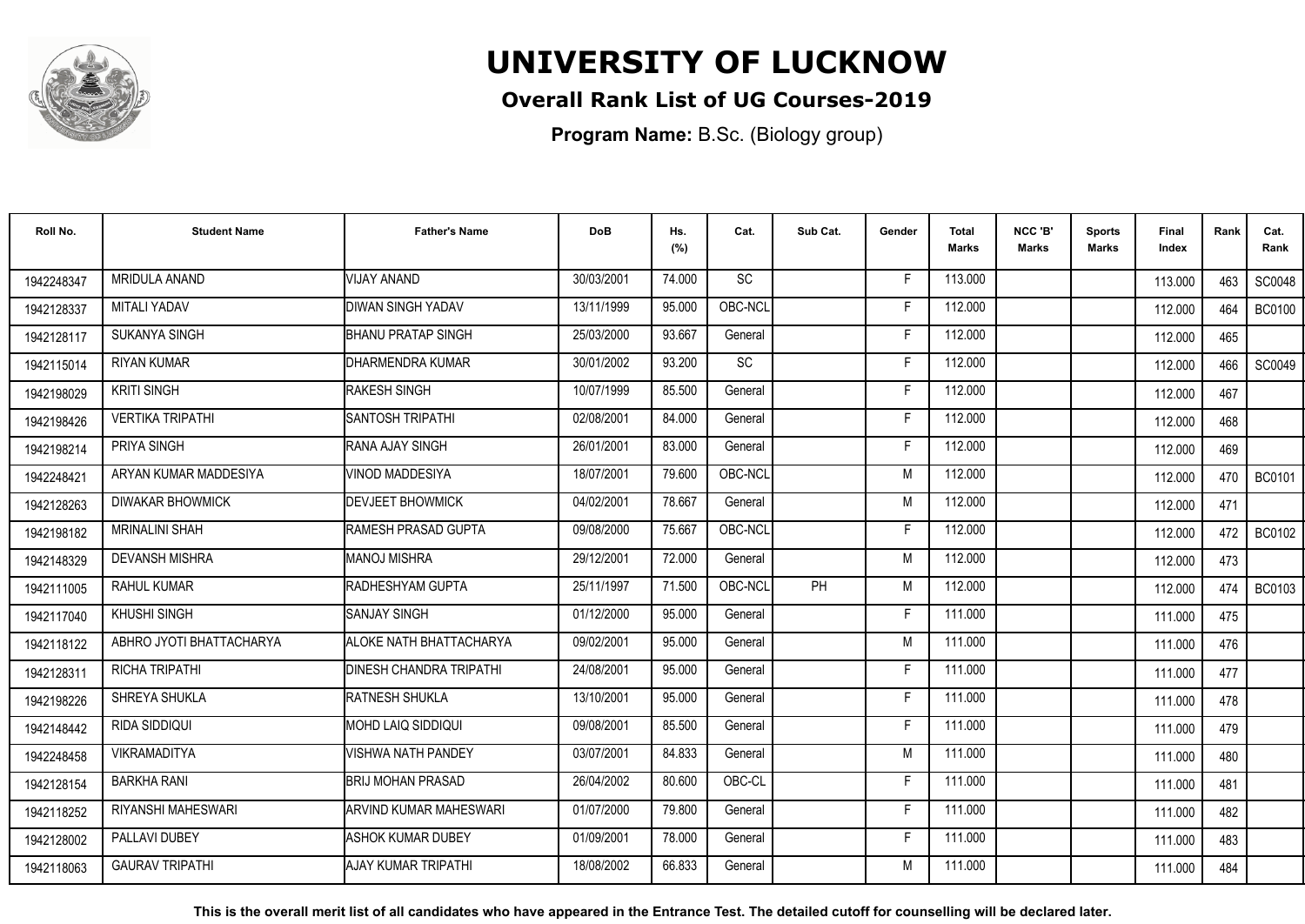

### **Overall Rank List of UG Courses-2019**

**Program Name:** B.Sc. (Biology group)

| Roll No.   | <b>Student Name</b>     | <b>Father's Name</b>           | <b>DoB</b> | Hs.<br>(%) | Cat.    | Sub Cat. | Gender | <b>Total</b><br><b>Marks</b> | NCC 'B'<br><b>Marks</b> | <b>Sports</b><br>Marks | Final<br>Index | Rank | Cat.<br>Rank  |
|------------|-------------------------|--------------------------------|------------|------------|---------|----------|--------|------------------------------|-------------------------|------------------------|----------------|------|---------------|
| 1942248020 | SHREYA MISHRA           | SHASHI BHUSHAN MISHRA          | 04/08/2002 | 96.842     | General |          | F.     | 110.000                      |                         |                        | 110.000        | 485  |               |
| 1942118116 | <b>ADITI MISHRA</b>     | <b>ALOK KUMAR MISHRA</b>       | 23/02/2002 | 95.000     | General |          | F      | 110.000                      |                         |                        | 110.000        | 486  |               |
| 1942118143 | <b>RISHABH SINGH</b>    | AMLENDRA SINGH                 | 06/07/2002 | 91.200     | General |          | M      | 110.000                      |                         |                        | 110.000        | 487  |               |
| 1942198098 | <b>SHAILJA</b>          | RAM LAKHAN SINGH               | 03/12/2001 | 88.200     | OBC-NCL |          |        | 110.000                      |                         |                        | 110.000        | 488  | <b>BC0104</b> |
| 1942198343 | <b>ADITI CHITRANSHI</b> | <b>SANJAY KUMAR SRIVASTAVA</b> | 30/10/2000 | 87.400     | General |          | -F     | 110.000                      |                         |                        | 110.000        | 489  |               |
| 1942198162 | <b>KUMUD DWIVEDI</b>    | RAMENDRA DWIVEDI               | 26/05/2001 | 87.400     | General |          | F      | 110.000                      |                         |                        | 110.000        | 490  |               |
| 1942114002 | UJJWAL KANT MISHRA      | HARI KRISHNA MISHRA            | 20/10/2000 | 81.600     | General |          | M      | 110.000                      |                         |                        | 110.000        | 491  |               |
| 1942128420 | ANCHAL VISHWAKARMA      | HANUMAN PRASAD VISHWAKARMA     | 11/12/2001 | 80.000     | OBC-NCL |          | F      | 110.000                      |                         |                        | 110.000        | 492  | <b>BC0105</b> |
| 1942115095 | <b>MAMRATA MISHRA</b>   | <b>DINESH CHANDRA MISHRA</b>   | 25/11/2001 | 78.667     | General |          | F      | 110.000                      |                         |                        | 110.000        | 493  |               |
| 1942158390 | SAKSHI SINGH            | <b>RAJENDRA SINGH</b>          | 14/02/2001 | 78.200     | General |          | F      | 110.000                      |                         |                        | 110.000        | 494  |               |
| 1942198422 | SAPNA SHUKLA            | <b>SANTOSH SHUKLA</b>          | 17/01/2002 | 77.800     | General |          | F.     | 110.000                      |                         |                        | 110.000        | 495  |               |
| 1942198298 | <b>VIMAL SINGH</b>      | SAMAR BAHADUR SINGH            | 03/08/2002 | 73.333     | General |          | M      | 110.000                      |                         |                        | 110.000        | 496  |               |
| 1942198055 | NIDHI VERMA             | RAM BRIJ RAM                   | 17/11/2000 | 95.000     | SC      |          | Е      | 109.000                      |                         |                        | 109.000        | 497  | SC0050        |
| 1942198424 | <b>HARI OM SINGH</b>    | <b>SANTOSH SINGH</b>           | 25/02/2003 | 95.000     | General |          | M      | 109.000                      |                         |                        | 109.000        | 498  |               |
| 1942128252 | <b>ANCHAL RATHORE</b>   | DEVENDRA PRATAP SINGH          | 16/01/2000 | 93.200     | General |          | Е      | 109.000                      |                         |                        | 109.000        | 499  |               |
| 1942128104 | <b>MOHD DANISH</b>      | <b>BASHARAT HUSSAIN</b>        | 01/06/2002 | 93.000     | OBC-NCL |          | M      | 109.000                      |                         |                        | 109.000        | 500  | <b>BC0106</b> |
| 1942198402 | SMRITI JAISWAL          | SANTOSH KUMAR GUPTA            | 20/06/2001 | 88.000     | OBC-NCL |          | F      | 109.000                      |                         |                        | 109.000        | 501  | <b>BC0107</b> |
| 1942128304 | <b>MOHD HAMMAD</b>      | <b>DILSHAD AHMAD</b>           | 23/08/2000 | 84.000     | General |          | M      | 109.000                      |                         |                        | 109.000        | 502  |               |
| 1942158452 | <b>NEHA SINGH</b>       | RAJESH SINGH                   | 17/08/2001 | 83.600     | General |          | F      | 109.000                      |                         |                        | 109.000        | 503  |               |
| 1942198093 | ANURADHA YADAV          | <b>RAM KUMAR YADAV</b>         | 05/06/2002 | 83.333     | General |          | M      | 109.000                      |                         |                        | 109.000        | 504  |               |
| 1942148407 | <b>SUMBUL FATIMA</b>    | IMOHAMMAD ZUBAIR SIDDIQUI      | 12/12/2000 | 79.800     | General |          | F.     | 109.000                      |                         |                        | 109.000        | 505  |               |
| 1942158003 | APOORVA TEWARI          | IMR. ASHOK TEWARI              | 03/09/2000 | 78.667     | General |          | F      | 109.000                      |                         |                        | 109.000        | 506  |               |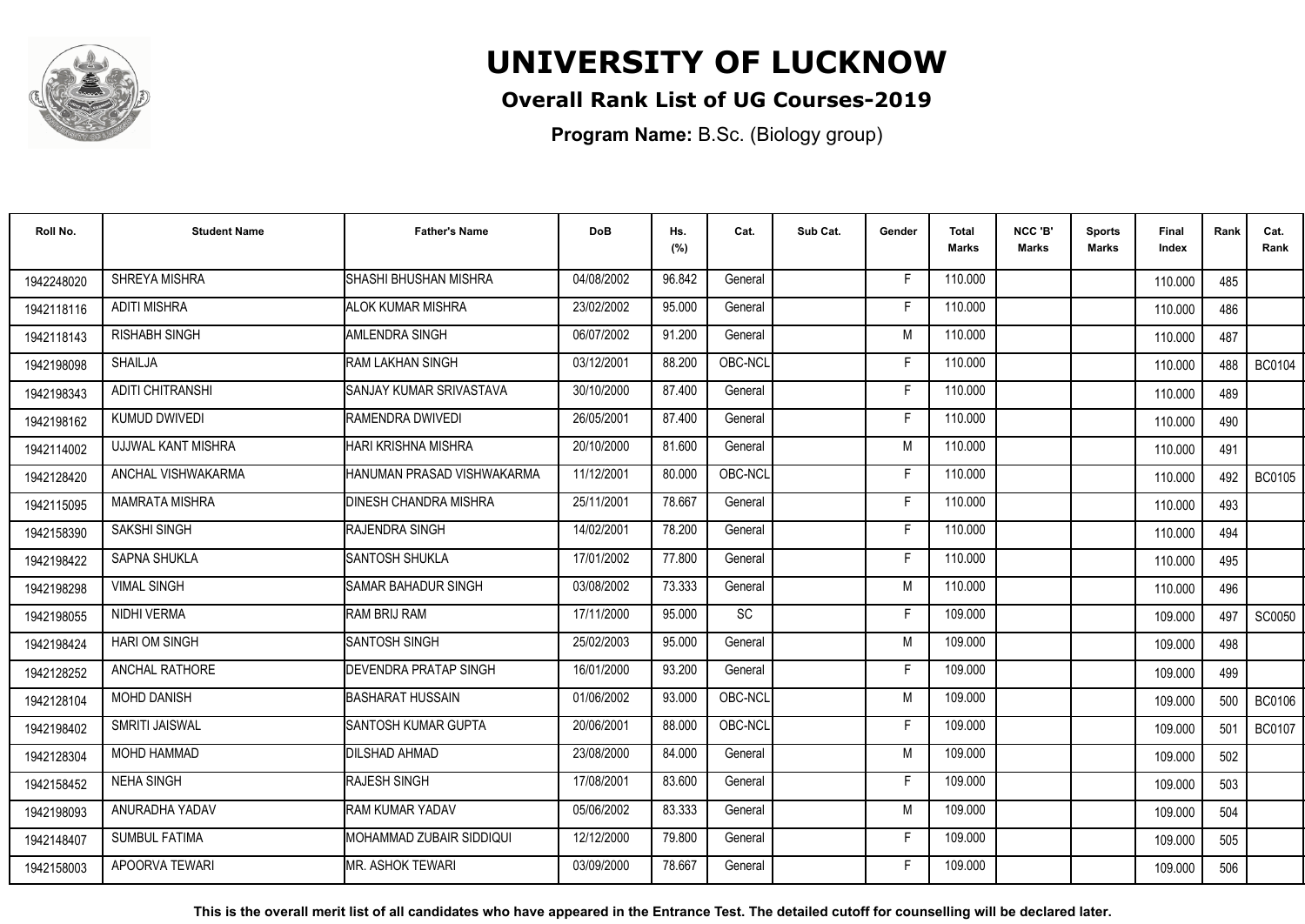

#### **Overall Rank List of UG Courses-2019**

**Program Name:** B.Sc. (Biology group)

| Roll No.   | <b>Student Name</b>       | <b>Father's Name</b>         | <b>DoB</b> | Hs.<br>(%) | Cat.      | Sub Cat.  | Gender | <b>Total</b><br>Marks | NCC 'B'<br><b>Marks</b> | <b>Sports</b><br>Marks | Final<br>Index | Rank | Cat.<br>Rank  |
|------------|---------------------------|------------------------------|------------|------------|-----------|-----------|--------|-----------------------|-------------------------|------------------------|----------------|------|---------------|
| 1942198053 | PRITI PATEL               | <b>RAM BHAWAN PATEL</b>      | 25/11/1999 | 70.167     | OBC-NCL   |           | F      | 109.000               |                         |                        | 109.000        | 507  | <b>BC0108</b> |
| 1942115015 | PREETI DEVI               | <b>DILEEP KUMAR</b>          | 26/03/2001 | 95.000     | OBC-NCL   | <b>DP</b> | F      | 108.000               |                         |                        | 108.000        | 508  | <b>BC0109</b> |
| 1942128129 | RITIKA SRIVASTAVA         | BHUWAN PRAKASH SRIVASTAVA    | 25/08/2002 | 93.000     | General   |           | F      | 108.000               |                         |                        | 108.000        | 509  |               |
| 1942128048 | AYUSHI SRIVASTAVA         | <b>ATUL SRIVASTAVA</b>       | 08/11/2000 | 90.167     | General   |           | F      | 108.000               |                         |                        | 108.000        | 510  |               |
| 1942148030 | DIVYANSH OJHA             | IJAI SHANKAR OJHA            | 21/04/2001 | 85.400     | General   |           | M      | 108.000               |                         |                        | 108.000        | 511  |               |
| 1942248385 | <b>VARTIKA</b>            | <b>VINAY KUMAR</b>           | 29/03/2002 | 77.833     | OBC-NCL   |           | Е      | 108.000               |                         |                        | 108.000        | 512  | <b>BC0110</b> |
| 1942128459 | <b>SURAJ VERMA</b>        | <b>HARISH VERMA</b>          | 15/06/2001 | 72.833     | OBC-NCL   |           | M      | 108.000               |                         |                        | 108.000        | 513  | <b>BC0111</b> |
| 1942117018 | <b>MAHVISH ANSARI</b>     | <b>MUNNA ANSARI</b>          | 24/07/2001 | 70.500     | OBC-NCL   |           | E      | 108.000               |                         |                        | 108.000        | 514  | <b>BC0112</b> |
| 1942158407 | <b>AYUSH SINGH</b>        | <b>IRAJESH KUMAR</b>         | 02/03/2000 | 59.000     | <b>SC</b> |           | M      | 108.000               |                         |                        | 108.000        | 515  | SC0051        |
| 1942198190 | PALLAVI YADAV             | <b>RAMESH YADAV</b>          | 27/02/2002 | 95.000     | OBC-NCL   |           | F      | 107.000               |                         |                        | 107.000        | 516  | <b>BC0113</b> |
| 1942118058 | <b>MANSHIKA SINGH</b>     | AJAY KUMAR SINGH             | 29/03/2002 | 95.000     | General   |           | Е      | 107.000               |                         |                        | 107.000        | 517  |               |
| 1942158302 | <b>UTKARSH</b>            | R C TRIVEDI                  | 14/09/2002 | 93.000     | General   |           | M      | 107.000               |                         |                        | 107.000        | 518  |               |
| 1942148077 | <b>SHRISTI MISHRA</b>     | <b>JITENDRA MISHRA</b>       | 01/01/2002 | 89.200     | General   |           | F      | 107.000               |                         |                        | 107.000        | 519  |               |
| 1942128004 | <b>SAUMYA PAL</b>         | ASHOK KUMAR PAL              | 01/07/2003 | 89.000     | General   |           | F      | 107.000               |                         |                        | 107.000        | 520  |               |
| 1942148315 | SHREYA MAURYA             | <b>IMANOJ KUMAR MAURYA</b>   | 04/01/2002 | 87.000     | OBC-NCL   |           | F      | 107.000               |                         |                        | 107.000        | 521  | <b>BC0114</b> |
| 1942116006 | MOHD FAISAL SHAH          | <b>MOHD AKRAM</b>            | 19/06/2001 | 86.000     | OBC-CL    |           | M      | 107.000               |                         |                        | 107.000        | 522  |               |
| 1942248468 | <b>INSHA WALI</b>         | <b>WALI ULLAH JAVED</b>      | 12/08/1999 | 83.167     | OBC-NCL   |           | Е      | 107.000               |                         |                        | 107.000        | 523  | BC0115        |
| 1942128276 | <b>MAHI SINGH</b>         | DHARMENDRA KUMAR SINGH       | 01/08/2002 | 76.000     | General   |           | F      | 107.000               |                         |                        | 107.000        | 524  |               |
| 1942116009 | SWASTIKA SINGH            | <b>RAKESH SINGH</b>          | 13/10/2000 | 68.400     | General   |           | F      | 107.000               |                         |                        | 107.000        | 525  |               |
| 1942117005 | <b>UJJAWAL SHUKLA</b>     | ARUN KUMAR SHUKLA            | 25/07/2000 | 65.333     | General   |           | M      | 107.000               |                         |                        | 107.000        | 526  |               |
| 1942117003 | <b>VISHAL KUMAR YADAV</b> | <b>ALOK KUMAR YADAV</b>      | 06/10/2002 | 83.600     | OBC-NCL   |           | M      | 101.000               |                         | 5.050                  | 106.050        | 527  | <b>BC0116</b> |
| 1942158126 | VADANYA AGRAWAL           | <b>INEERAJ KUMAR AGRAWAL</b> | 10/08/2001 | 95.000     | General   |           | F      | 106.000               |                         |                        | 106.000        | 528  |               |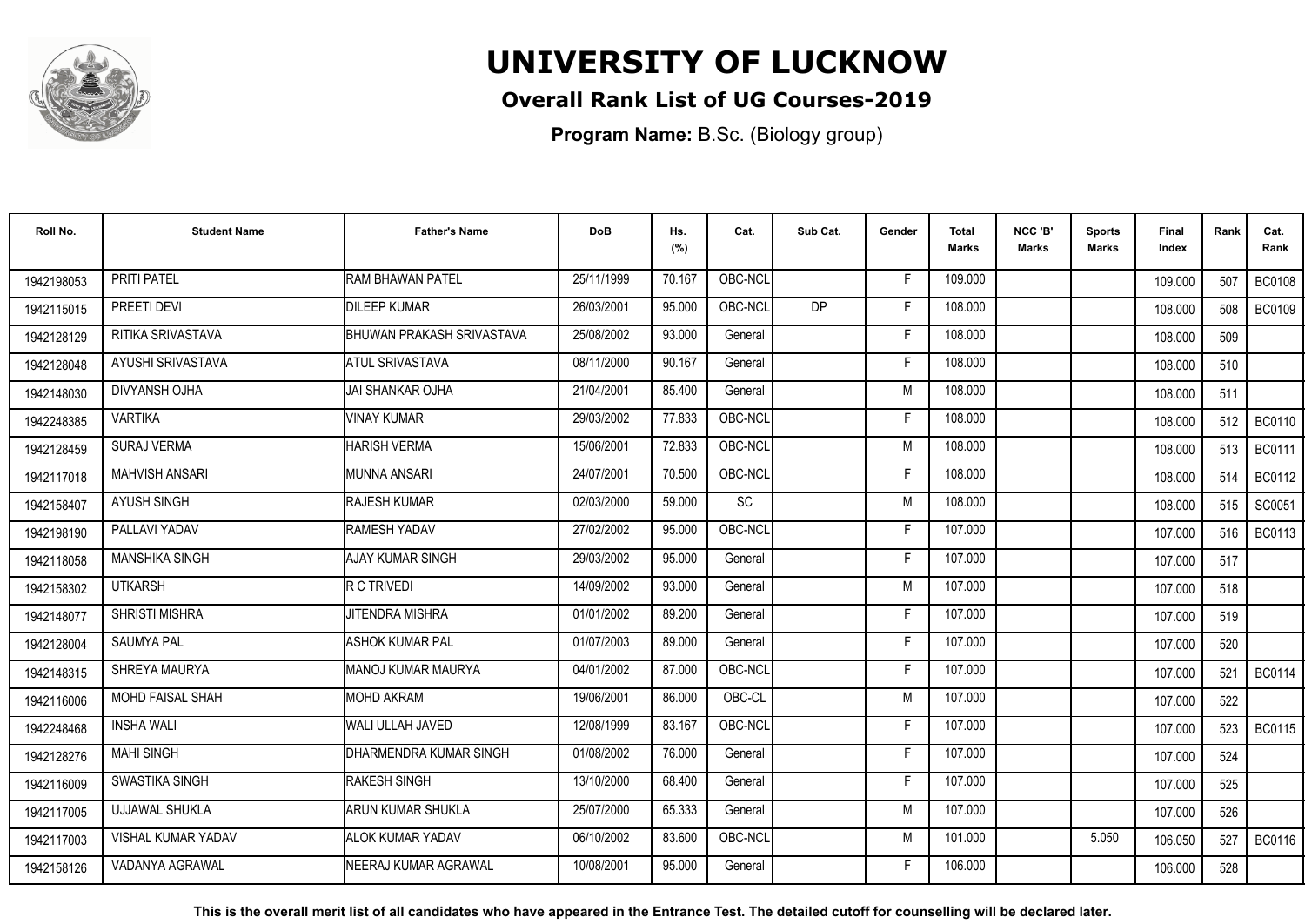

### **Overall Rank List of UG Courses-2019**

**Program Name:** B.Sc. (Biology group)

| Roll No.   | <b>Student Name</b>    | <b>Father's Name</b>             | <b>DoB</b> | Hs.<br>(%) | Cat.      | Sub Cat. | Gender | <b>Total</b><br>Marks | NCC 'B'<br>Marks | <b>Sports</b><br><b>Marks</b> | Final<br>Index | Rank | Cat.<br>Rank  |
|------------|------------------------|----------------------------------|------------|------------|-----------|----------|--------|-----------------------|------------------|-------------------------------|----------------|------|---------------|
| 1942198428 | ABHINEET AANAND        | SANTOSH VIVEKANAND               | 06/04/2002 | 95.000     | OBC-NCL   |          | M      | 106.000               |                  |                               | 106.000        | 529  | <b>BC0117</b> |
| 1942118080 | ANKIT KUMAR SINGH      | AJEET KUMAR SINGH                | 01/01/2002 | 94.000     | OBC-CL    |          | M      | 106.000               |                  |                               | 106.000        | 530  |               |
| 1942128148 | <b>SEJAL SONI</b>      | <b>BRAJKISHOR SONI</b>           | 01/04/2002 | 91.200     | OBC-NCL   |          | F      | 106.000               |                  |                               | 106.000        | 531  | <b>BC0118</b> |
| 1942248277 | AISHWARYA BHATTACHARYA | <b>TARUN KUMAR BHATTACHARJEE</b> | 06/01/2000 | 85.500     | General   |          | F      | 106.000               |                  |                               | 106.000        | 532  |               |
| 1942158373 | <b>ALOK VERMA</b>      | <b>RAJENDRA KUMAR</b>            | 06/06/2001 | 81.500     | OBC-NCL   |          | M      | 106.000               |                  |                               | 106.000        | 533  | <b>BC0119</b> |
| 1942248192 | SUPRIYA UPADHAYAY      | ISUNIL KUMAR UPADHAYAY           | 12/07/2001 | 72.200     | General   |          | F      | 106.000               |                  |                               | 106.000        | 534  |               |
| 1942118091 | SHIVAANGI AWASTHI      | <b>I</b> AKHILESH AWASTHI        | 01/06/2002 | 95.000     | General   |          | F      | 105.000               |                  |                               | 105.000        | 535  |               |
| 1942128286 | SHWETA TRIPATHI        | <b>IDHIRENDRA TRIPATHI</b>       | 12/11/2002 | 91.200     | General   |          | F      | 105.000               |                  |                               | 105.000        | 536  |               |
| 1942198275 | <b>ASHU KUMARI</b>     | <b>S K GUPTA</b>                 | 26/06/2001 | 89.200     | OBC-NCL   |          | F      | 105.000               |                  |                               | 105.000        | 537  | <b>BC0120</b> |
| 1942158184 | <b>UDICHI DWIVEDI</b>  | PANKAJ DWIVEDI                   | 20/08/2002 | 88.333     | General   |          | F      | 105.000               |                  |                               | 105.000        | 538  |               |
| 1942118028 | <b>SUHAIL AHMAD</b>    | <b>ABRAR AHMAD</b>               | 04/11/2002 | 88.167     | OBC-NCL   |          | M      | 105.000               |                  |                               | 105.000        | 539  | <b>BC0121</b> |
| 1942128274 | <b>MAHAK JAISWAL</b>   | <b>IDHARMENDRA KUMAR JAISWAL</b> | 07/07/2001 | 87.833     | OBC-NCL   |          | F      | 105.000               |                  |                               | 105.000        | 540  | <b>BC0122</b> |
| 1942248008 | SHIREEN FATIMA         | <b>I</b> SHAMSUDDEEN             | 01/10/2000 | 86.000     | OBC-NCL   |          | Е      | 105.000               |                  |                               | 105.000        | 541  | <b>BC0123</b> |
| 1942248257 | <b>HUMAIRA MARIYAM</b> | SYED MOHAMMAD SHAMIM             | 13/03/2000 | 82.800     | General   |          | F      | 105.000               |                  |                               | 105.000        | 542  |               |
| 1942117004 | <b>KOMAL MISHRA</b>    | IANIL MISHRA                     | 17/12/2001 | 79.800     | General   |          | F      | 105.000               |                  |                               | 105.000        | 543  |               |
| 1942248390 | YASH NAIK              | VINAY KUMAR NAIK                 | 27/03/2001 | 77.800     | <b>ST</b> |          | M      | 105.000               |                  |                               | 105.000        | 544  | ST0003        |
| 1942128155 | RAGINI YADAV           | <b>BRIJ RAJ MOHAN YADAV</b>      | 21/07/2000 | 76.833     | OBC-NCL   |          | Е      | 105.000               |                  |                               | 105.000        | 545  | <b>BC0124</b> |
| 1942248096 | <b>KM SAPNA RAY</b>    | ISHUKH NANDAN                    | 15/07/2002 | 74.167     | SC        |          | F      | 105.000               |                  |                               | 105.000        | 546  | SC0052        |
| 1942158406 | <b>TANU</b>            | <b>RAJESH KUMAR</b>              | 26/11/2001 | 73.333     | <b>SC</b> |          | F      | 105.000               |                  |                               | 105.000        | 547  | SC0053        |
| 1942128054 | DEVESH KUMAR GOND      | IAVANISH KUMAR GOND              | 14/08/2002 | 70.400     | OBC-NCL   |          | M      | 105.000               |                  |                               | 105.000        | 548  | <b>BC0125</b> |
| 1942158305 | <b>AVGAT VERMA</b>     | R P VERMA                        | 18/07/2001 | 70.000     | OBC-NCL   |          | M      | 105.000               |                  |                               | 105.000        | 549  | <b>BC0126</b> |
| 1942158127 | ABHISHEK SHUKLA        | NEERAJ SHUKLA                    | 28/02/2002 | 69.833     | General   |          | M      | 105.000               |                  |                               | 105.000        | 550  |               |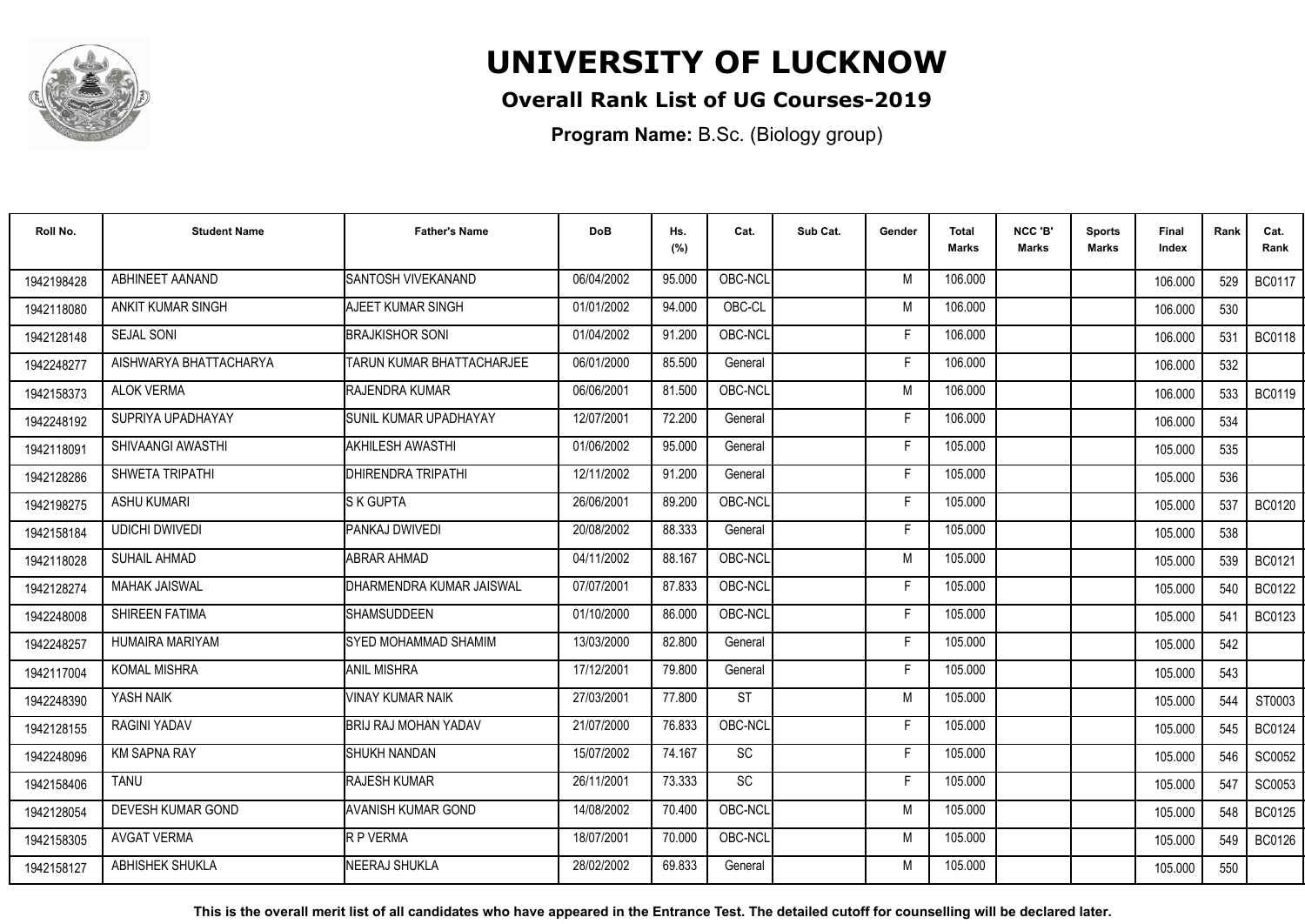

### **Overall Rank List of UG Courses-2019**

**Program Name:** B.Sc. (Biology group)

| Roll No.   | <b>Student Name</b>          | <b>Father's Name</b>             | <b>DoB</b> | Hs.<br>(%) | Cat.                         | Sub Cat.  | Gender | <b>Total</b><br><b>Marks</b> | NCC 'B'<br><b>Marks</b> | <b>Sports</b><br>Marks | Final<br>Index | Rank | Cat.<br>Rank  |
|------------|------------------------------|----------------------------------|------------|------------|------------------------------|-----------|--------|------------------------------|-------------------------|------------------------|----------------|------|---------------|
| 1942128085 | <b>RIYA SINGH</b>            | <b>BALESHWAR SINGH</b>           | 21/03/2001 | 69.000     | General                      |           | F      | 105.000                      |                         |                        | 105.000        | 551  |               |
| 1942198472 | <b>SURBHI PANDEY</b>         | <b>SEWAK RAM PANDEY</b>          | 22/03/2005 | 65.667     | General                      |           | M      | 105.000                      |                         |                        | 105.000        | 552  |               |
| 1942198368 | <b>TARUN SINGH BHADAURIA</b> | <b>I</b> SANJEEV KUMAR BHADAURIA | 05/07/2002 | 96.000     | General                      |           | M      | 104.000                      |                         |                        | 104.000        | 553  |               |
| 1942148116 | <b>VIVASWAN PANDEY</b>       | KAMLESH PRASAD PANDEY            | 01/10/2001 | 93.000     | General                      |           | M      | 104.000                      |                         |                        | 104.000        | 554  |               |
| 1942198295 | PRIYAM TRIPATHI              | <b>SAKET KUMAR TRIPATHI</b>      | 25/10/2000 | 87.000     | General                      |           | Е      | 104.000                      |                         |                        | 104.000        | 555  |               |
| 1942158240 | <b>OJASWI VERMA</b>          | PRADEEP KUMAR VERMA              | 27/05/2000 | 81.833     | OBC-CL                       |           | Е      | 104.000                      |                         |                        | 104.000        | 556  |               |
| 1942248194 | <b>KINSHU VERMA</b>          | <b>SUNIL KUMAR VERMA</b>         | 10/12/2002 | 80.800     | <b>SC</b>                    |           | F      | 104.000                      |                         |                        | 104.000        | 557  | SC0054        |
| 1942248197 | <b>GRACY SINGH</b>           | <b>SUNIL SINGH</b>               | 04/03/2002 | 76.000     | General                      |           | F      | 104.000                      |                         |                        | 104.000        | 558  |               |
| 1942248308 | <b>SAKSHI TEWARI</b>         | UMA SHANKER TEWARI               | 09/12/2001 | 72.167     | General                      |           | F      | 104.000                      |                         |                        | 104.000        | 559  |               |
| 1942198336 | <b>NIVEDITA SINGH</b>        | <b>I</b> SANJAY KUMAR SINGH      | 06/10/2001 | 83.600     | General                      |           | F      | 103.000                      |                         |                        | 103.000        | 560  |               |
| 1942248349 | <b>ANKITA DAS</b>            | <b>VIJAY DAS</b>                 | 15/08/2001 | 83.000     | <b>SC</b>                    |           | F      | 103.000                      |                         |                        | 103.000        | 561  | SC0055        |
| 1942118014 | <b>KM UZMA PARVEEN</b>       | ABDUL RAZZAQUE                   | 15/05/2001 | 82.333     | OBC-NCL                      |           | F      | 103.000                      |                         |                        | 103.000        | 562  | <b>BC0127</b> |
| 1942112011 | <b>MITRSEN</b>               | SHRI KESHAN                      | 16/07/2001 | 82.167     | SC                           | <b>UE</b> | M      | 103.000                      |                         |                        | 103.000        | 563  | SC0056        |
| 1942148144 | <b>ABHINAV TIWARI</b>        | KESHAV TIWARI                    | 23/12/1995 | 77.571     | General                      |           | M      | 103.000                      |                         |                        | 103.000        | 564  |               |
| 1942198108 | SHWETA GAHLAUT               | RAM NARESH GAHLAUT               | 11/07/2000 | 72.200     | <b>SC</b>                    |           | Е      | 103.000                      |                         |                        | 103.000        | 565  | SC0057        |
| 1942198389 | <b>MANISH CHAUHAN</b>        | <b>SANTOSH CHAUHAN</b>           | 21/12/2001 | 95.000     | OBC-NCL                      |           | M      | 102.000                      |                         |                        | 102.000        | 566  | <b>BC0128</b> |
| 1942118140 | <b>VIDISHA MISHRA</b>        | AMIT KUMAR MISHRA                | 22/11/2001 | 84.000     | General                      |           | F      | 102.000                      |                         |                        | 102.000        | 567  |               |
| 1942128333 | <b>ARYAN TIWARI</b>          | <b>DINESH TIWARI</b>             | 16/10/2000 | 83.600     | General                      |           | M      | 102.000                      |                         |                        | 102.000        | 568  |               |
| 1942158194 | PUSHPITA BISWAS              | PANKOJ KUMAR BISWAS              | 01/08/2002 | 83.600     | $\operatorname{\textsf{SC}}$ |           | F      | 102.000                      |                         |                        | 102.000        | 569  | <b>SC0058</b> |
| 1942248159 | <b>INSHA SUHAIL KHAN</b>     | <b>SUHAIL AKHTAR</b>             | 10/12/2000 | 82.833     | General                      |           | F      | 102.000                      |                         |                        | 102.000        | 570  |               |
| 1942248171 | SHIPRA MADHESHIYA            | <b>SUNIL GUPTA</b>               | 09/09/2002 | 81.833     | OBC-NCL                      |           | F      | 102.000                      |                         |                        | 102.000        | 571  | BC0129        |
| 1942117012 | <b>SUDHANSHU KUMAR</b>       | DEEPAK KUMAR                     | 22/12/2000 | 79.800     | <b>SC</b>                    |           | М      | 102.000                      |                         |                        | 102.000        | 572  | SC0059        |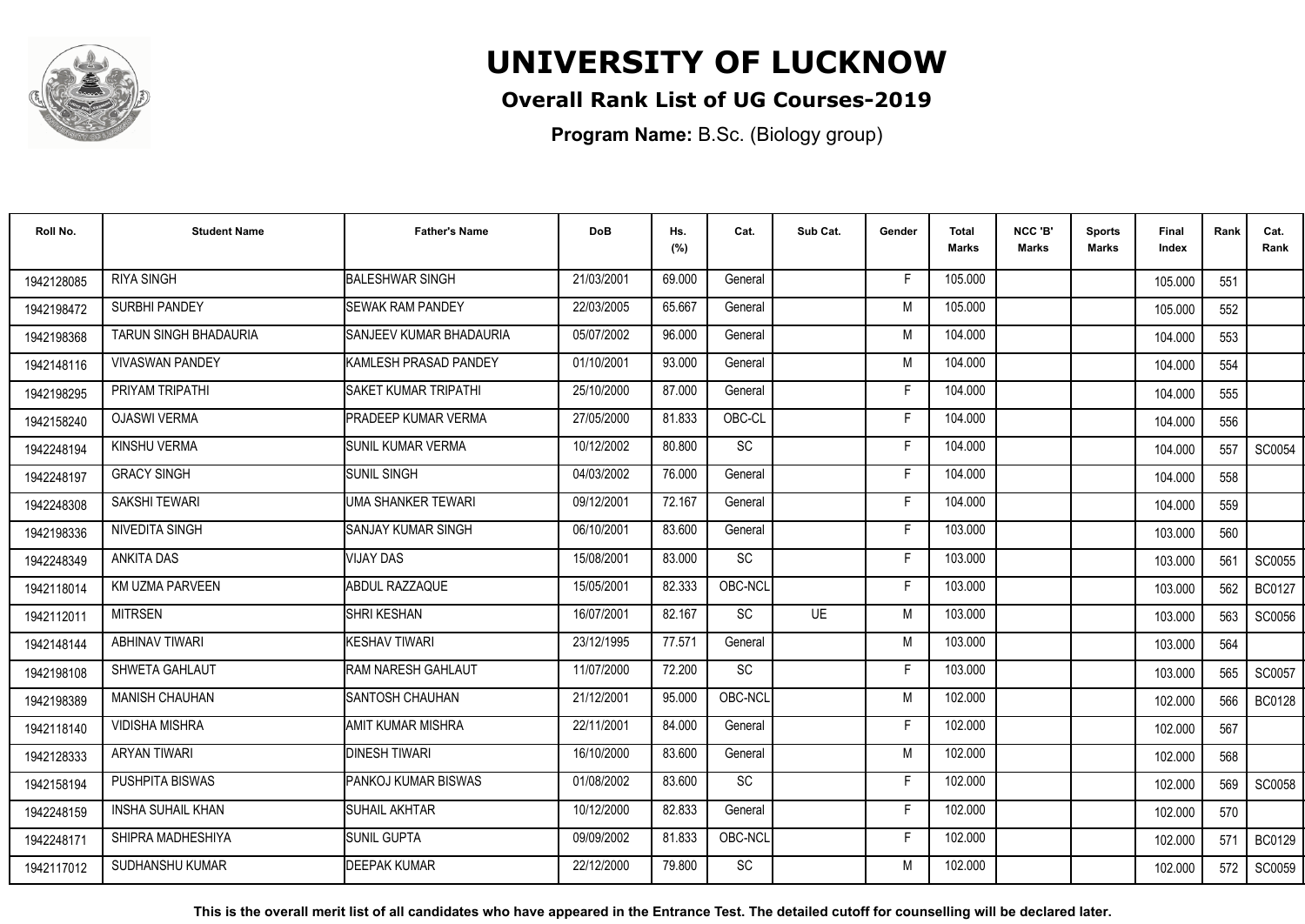

### **Overall Rank List of UG Courses-2019**

**Program Name:** B.Sc. (Biology group)

| Roll No.   | <b>Student Name</b>      | <b>Father's Name</b>            | <b>DoB</b> | Hs.<br>(%) | Cat.      | Sub Cat.  | Gender | <b>Total</b><br><b>Marks</b> | NCC 'B'<br><b>Marks</b> | <b>Sports</b><br>Marks | Final<br>Index | Rank | Cat.<br>Rank  |
|------------|--------------------------|---------------------------------|------------|------------|-----------|-----------|--------|------------------------------|-------------------------|------------------------|----------------|------|---------------|
| 1942117037 | <b>KIRTI VERMA</b>       | <b>RAM YASH VERMA</b>           | 01/07/2002 | 68.000     | OBC-CL    |           | F      | 102.000                      |                         |                        | 102.000        | 573  |               |
| 1942158233 | <b>OJASWANI VERMA</b>    | <b>PRADEEP KUMAR</b>            | 24/03/2000 | 95.000     | OBC-CL    |           | E      | 101.000                      |                         |                        | 101.000        | 574  |               |
| 1942248034 | <b>ADITI SINGH</b>       | <b>SHIV BAHADUR SINGH</b>       | 29/07/2002 | 95.000     | General   |           | Е      | 101.000                      |                         |                        | 101.000        | 575  |               |
| 1942198046 | <b>NIKKY VERMA</b>       | <b>IRAM BACHAN PRASAD VERMA</b> | 01/01/2003 | 95.000     | OBC-NCL   |           |        | 101.000                      |                         |                        | 101.000        | 576  | <b>BC0130</b> |
| 1942148152 | SONAKSHI GAUTAM          | <b>IKHUSHIRAM GAUTAM</b>        | 25/08/2001 | 94.400     | <b>SC</b> |           | F      | 101.000                      |                         |                        | 101.000        | 577  | SC0060        |
| 1942128171 | SHREYA BHUSHAN           | CHANDRA BHUSHAN SRIVASTAVA      | 07/06/2001 | 93.000     | General   |           | F      | 101.000                      |                         |                        | 101.000        | 578  |               |
| 1942248027 | <b>DAMINI CHAUBEY</b>    | ISHASHIKANT CHAUBEY             | 26/08/2001 | 89.200     | General   |           | Е      | 101.000                      |                         |                        | 101.000        | 579  |               |
| 1942248394 | POOJA YADAV              | VINAY KUMAR YADAV               | 09/02/2002 | 87.000     | OBC-NCL   |           | F      | 101.000                      |                         |                        | 101.000        | 580  | <b>BC0131</b> |
| 1942248050 | <b>CHANDRA PAL SINGH</b> | ISHIV NATH SINGH                | 03/03/2003 | 82.500     | OBC-NCL   |           | M      | 101.000                      |                         |                        | 101.000        | 581  | <b>BC0132</b> |
| 1942248445 | ANSHIKA SHUKLA           | <b>VIRENDRA SHUKLA</b>          | 02/11/2000 | 82.400     | General   |           | F      | 101.000                      |                         |                        | 101.000        | 582  |               |
| 1942118109 | NAAZ HUSSAIN             | <b>AKHTAR HUSSAIN</b>           | 04/08/2002 | 81.333     | OBC-NCL   |           | F      | 101.000                      |                         |                        | 101.000        | 583  | <b>BC0133</b> |
| 1942113001 | ANKITA DAUD              | ALVIN DAUD                      | 18/02/2001 | 81.167     | General   | <b>CT</b> | Е      | 101.000                      |                         |                        | 101.000        | 584  |               |
| 1942118257 | AMBIKA SHUKLA            | <b>ARVIND KUMAR SHUKLA</b>      | 18/09/2002 | 80.000     | General   |           | Е      | 101.000                      |                         |                        | 101.000        | 585  |               |
| 1942128110 | <b>ASHISH RATHOUR</b>    | <b>BHAGWAN DEEN RATHOUR</b>     | 12/10/2002 | 78.000     | OBC-NCL   |           | M      | 101.000                      |                         |                        | 101.000        | 586  | <b>BC0134</b> |
| 1942248022 | <b>AKSHAY TIWARI</b>     | ISHASHI KANT TIWARI             | 15/10/2003 | 77.800     | General   |           | M      | 101.000                      |                         |                        | 101.000        | 587  |               |
| 1942248196 | PRAJJWAL SINGH           | ISUNIL RAI                      | 18/10/2000 | 75.167     | OBC-NCL   |           | M      | 101.000                      |                         |                        | 101.000        | 588  | <b>BC0135</b> |
| 1942158334 | ADITYA YADAV             | IRAJ BAHADUR YADAV              | 26/07/2002 | 70.333     | General   |           | M      | 101.000                      |                         |                        | 101.000        | 589  |               |
| 1942148050 | JASMINE NAAZ             | <b>JAVED MIAN</b>               | 13/06/2001 | 100.000    | General   |           | F      | 100.000                      |                         |                        | 100.000        | 590  |               |
| 1942158114 | ABHAY DIXIT              | NAVANEET KUMAR DIXIT            | 04/08/2002 | 91.250     | General   |           | M      | 100.000                      |                         |                        | 100.000        | 591  |               |
| 1942158238 | <b>GARIMA SINGH</b>      | <b>IPRADEEP KUMAR SINGH</b>     | 15/07/2002 | 91.200     | General   |           | F      | 100.000                      |                         |                        | 100.000        | 592  |               |
| 1942118055 | SHUBHRA PANDEY           | <b>AJAY KUMAR PANDEY</b>        | 23/06/2001 | 90.833     | General   |           | F      | 100.000                      |                         |                        | 100.000        | 593  |               |
| 1942248009 | PALLAVI PANDEY           | ISHANTA KUMAR PANDEY            | 18/11/2001 | 87.167     | General   |           | F      | 100.000                      |                         |                        | 100.000        | 594  |               |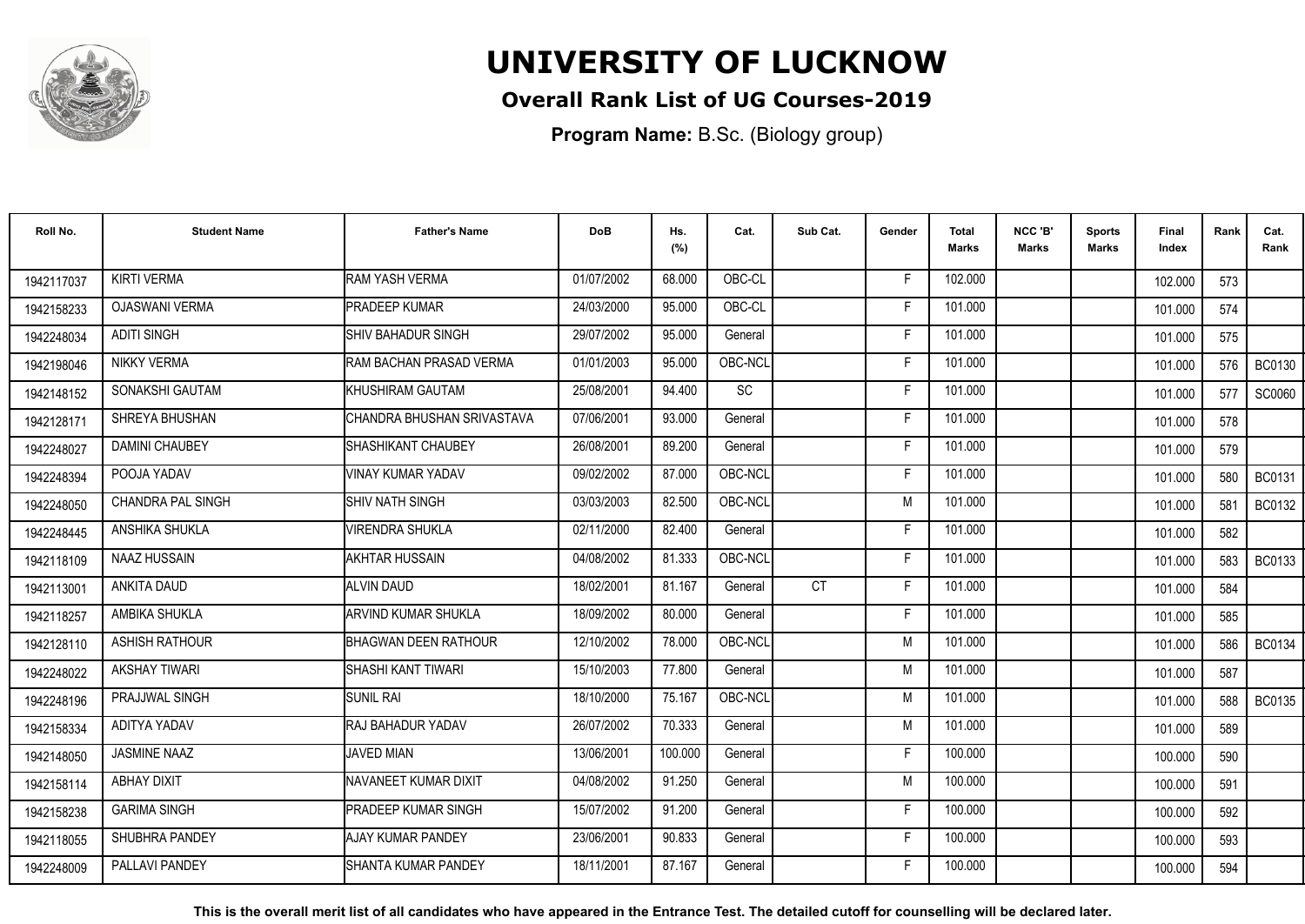

### **Overall Rank List of UG Courses-2019**

**Program Name:** B.Sc. (Biology group)

| Roll No.   | <b>Student Name</b>     | <b>Father's Name</b>            | <b>DoB</b> | Hs.<br>(%) | Cat.      | Sub Cat. | Gender | <b>Total</b><br><b>Marks</b> | NCC 'B'<br><b>Marks</b> | <b>Sports</b><br>Marks | Final<br>Index | Rank | Cat.<br>Rank  |
|------------|-------------------------|---------------------------------|------------|------------|-----------|----------|--------|------------------------------|-------------------------|------------------------|----------------|------|---------------|
| 1942158361 | <b>AVIKA VERMA</b>      | <b>RAJEEV KUMAR</b>             | 30/11/2002 | 84.333     | OBC-NCL   |          | F      | 100.000                      |                         |                        | 100.000        | 595  | <b>BC0136</b> |
| 1942158052 | SHAMBHAV SINGH          | MUKUND SINGH                    | 25/07/2002 | 80.833     | General   |          | M      | 100.000                      |                         |                        | 100.000        | 596  |               |
| 1942248321 | KM ABHILASHA MISHRA     | UMESH KUMAR MISHRA              | 01/07/2003 | 78.167     | General   |          | F      | 100.000                      |                         |                        | 100.000        | 597  |               |
| 1942148443 | MASEERA AZIZ            | MOHD MOHIUDDIN NADVI            | 12/12/2002 | 77.800     | General   |          | F      | 100.000                      |                         |                        | 100.000        | 598  |               |
| 1942128128 | <b>NIKITA DWIVEDI</b>   | <b>BHUPESH DWIVEDI</b>          | 05/06/2001 | 76.000     | General   |          |        | 100.000                      |                         |                        | 100.000        | 599  |               |
| 1942158471 | <b>SACHIN KUMAR</b>     | <b>RAJIT RAM</b>                | 10/03/2003 | 75.167     | <b>SC</b> |          | M      | 100.000                      |                         |                        | 100.000        | 600  | SC0061        |
| 1942148145 | SATISH KUMAR VARUN      | KESHAV VARUN                    | 01/07/2000 | 73.167     | <b>SC</b> |          | M      | 100.000                      |                         |                        | 100.000        | 601  | SC0062        |
| 1942117035 | PRAGYA CHAURASIA        | RAM PRAVESH CHAURASIA           | 08/09/2002 | 70.200     | OBC-NCL   |          | E      | 100.000                      |                         |                        | 100.000        | 602  | <b>BC0137</b> |
| 1942128230 | <b>TANYA AGRAHARI</b>   | DEENANATH AGRAHARI              | 25/03/2001 | 69.667     | General   |          | F      | 100.000                      |                         |                        | 100.000        | 603  |               |
| 1942248328 | <b>KALPANA TRIPATHI</b> | <b>JPENDRANATH TRIPATHI</b>     | 03/02/2001 | 63.667     | General   |          | F      | 100.000                      |                         |                        | 100.000        | 604  |               |
| 1942198396 | <b>AMAN KUMAR</b>       | <b>SANTOSH KUMAR</b>            | 19/01/2002 | 95.000     | <b>ST</b> |          | M      | 99.000                       |                         |                        | 99.000         | 605  | ST0004        |
| 1942128111 | <b>SALONI JAISWAL</b>   | <b>BHAGWAN JAISWAL</b>          | 19/08/1999 | 85.000     | OBC-NCL   |          | F      | 99.000                       |                         |                        | 99.000         | 606  | <b>BC0138</b> |
| 1942128158 | <b>KOMAL YADAV</b>      | <b>BRIJESH KUMAR</b>            | 20/06/2004 | 82.333     | OBC-NCL   |          |        | 99.000                       |                         |                        | 99.000         | 607  | <b>BC0139</b> |
| 1942248425 | <b>GAURAV SHUKLA</b>    | <b>VINOD SHUKLA</b>             | 18/03/2002 | 78.000     | General   |          | M      | 99.000                       |                         |                        | 99.000         | 608  |               |
| 1942148033 | NISHU BHARGAVA          | <b>JAICHAND BHARGAVA</b>        | 15/08/2002 | 85.400     | <b>SC</b> |          | F      | 98.000                       |                         |                        | 98.000         | 609  | SC0063        |
| 1942112007 | <b>REENA SAHU</b>       | RAJESH SAHU                     | 30/05/2002 | 81.600     | OBC-NCL   |          | Е      | 98.000                       |                         |                        | 98.000         | 610  | <b>BC0140</b> |
| 1942248429 | SHIVA BAJPAI            | VIPIN KUMAR BAJPAI              | 19/08/2002 | 70.000     | General   |          | M      | 98.000                       |                         |                        | 98.000         | 611  |               |
| 1942198244 | SHIV KANT TRIPATHI      | RAVINDRA BABU TRIPATHI          | 09/08/2001 | 95.000     | General   |          | M      | 97.000                       |                         |                        | 97.000         | 612  |               |
| 1942198458 | <b>ADITI SINGH</b>      | SATYA PRAKASH SINGH             | 22/03/2002 | 93.000     | General   |          | F      | 97.000                       |                         |                        | 97.000         | 613  |               |
| 1942148252 | <b>VIDHI SAXENA</b>     | IMAHENDRA KUMAR SAXENA          | 14/11/2000 | 90.333     | General   |          | F      | 97.000                       |                         |                        | 97.000         | 614  |               |
| 1942115028 | MOHINDER PRATAP SINGH   | <b>I</b> MADAN KUMAR SINGH      | 01/03/2001 | 90.000     | General   | DP       | M      | 97.000                       |                         |                        | 97.000         | 615  |               |
| 1942158004 | ANUSHKA SRIVASTAVA      | IMR. BRIJENDRA KUMAR SRIVASTAVA | 09/09/2002 | 87.400     | General   |          | F      | 97.000                       |                         |                        | 97.000         | 616  |               |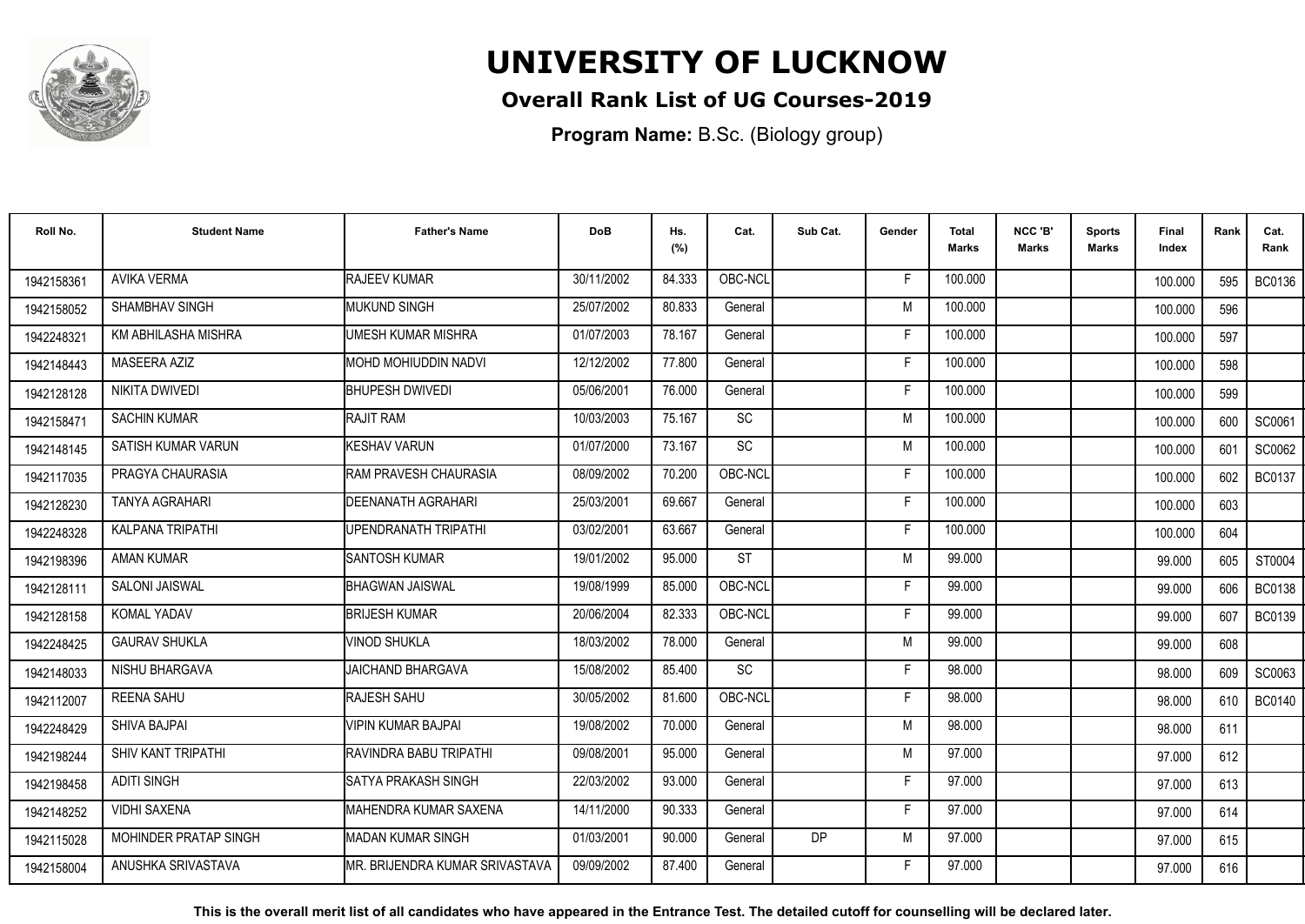

### **Overall Rank List of UG Courses-2019**

**Program Name:** B.Sc. (Biology group)

| Roll No.   | <b>Student Name</b>  | <b>Father's Name</b>           | <b>DoB</b> | Hs.<br>(%) | Cat.      | Sub Cat. | Gender | <b>Total</b><br><b>Marks</b> | NCC 'B'<br><b>Marks</b> | <b>Sports</b><br>Marks | Final<br>Index | Rank | Cat.<br>Rank  |
|------------|----------------------|--------------------------------|------------|------------|-----------|----------|--------|------------------------------|-------------------------|------------------------|----------------|------|---------------|
| 1942128357 | SHUBH GOPAL DWIVEDI  | <b>GANESH DWIVEDI</b>          | 20/08/2003 | 84.500     | General   |          | M      | 97.000                       |                         |                        | 97.000         | 617  |               |
| 1942148100 | JYOTSNA CHAUDHARY    | KAMAL KISHOR                   | 05/11/2001 | 80.000     | SC        |          | M      | 97.000                       |                         |                        | 97.000         | 618  | SC0064        |
| 1942128169 | NIVEDITA SINGH       | <b>I</b> CHANDRA BAHADUR SINGH | 10/08/2001 | 79.833     | General   |          | Е      | 97.000                       |                         |                        | 97.000         | 619  |               |
| 1942198094 | <b>JYOT KUMAR</b>    | <b>RAM KUMAR YADAV</b>         | 05/06/2002 | 74.000     | General   |          | M      | 97.000                       |                         |                        | 97.000         | 620  |               |
| 1942248191 | SAKSHI TIWARI        | <b>ISUNIL KUMAR TIWARI</b>     | 26/03/2001 | 68.000     | General   |          | F.     | 97.000                       |                         |                        | 97.000         | 621  |               |
| 1942158304 | POOJA SINGH          | <b>IRP SINGH</b>               | 05/05/2001 | 65.400     | General   |          | F      | 97.000                       |                         |                        | 97.000         | 622  |               |
| 1942118246 | AMOL CHATURVEDI      | <b>ARUNESH CHATURVEDI</b>      | 25/03/2002 | 93.000     | General   |          | M      | 96.000                       |                         |                        | 96.000         | 623  |               |
| 1942158326 | TABASSUM SIDDIQUI    | RAHAMUDDIN ALI                 | 01/06/2002 | 91.167     | General   |          | Е      | 96.000                       |                         |                        | 96.000         | 624  |               |
| 1942118095 | AKANKSHA MISHRA      | AKHILESH KUMAR MISHRA          | 11/05/2003 | 90.000     | General   |          | Е      | 96.000                       |                         |                        | 96.000         | 625  |               |
| 1942128257 | <b>SIMRAN GUPTA</b>  | <b>IDEVESH KUMAR GUPTA</b>     | 11/11/2000 | 87.400     | OBC-CL    |          | F      | 96.000                       |                         |                        | 96.000         | 626  |               |
| 1942128172 | <b>JAHNAVI VERMA</b> | ICHANDRA BHUSHAN VERMA         | 04/04/2001 | 85.800     | OBC-NCL   |          | Е      | 96.000                       |                         |                        | 96.000         | 627  | <b>BC0141</b> |
| 1942148073 | <b>TRIPTI MISHRA</b> | <b>JITENDRA KUMAR MISHRA</b>   | 15/10/2002 | 82.000     | General   |          | F      | 96.000                       |                         |                        | 96.000         | 628  |               |
| 1942248035 | <b>RUBY VERMA</b>    | <b>SHIV BALAK VERMA</b>        | 24/09/1999 | 81.600     | SC        |          | Е      | 96.000                       |                         |                        | 96.000         | 629  | SC0065        |
| 1942128256 | <b>ANJALI YADAV</b>  | <b>I</b> DEVENDRA YADAV        | 14/12/1999 | 77.800     | OBC-NCL   |          | F      | 96.000                       |                         |                        | 96.000         | 630  | <b>BC0142</b> |
| 1942248352 | ARTI DEVI            | VIJAY KUMAR                    | 01/06/2001 | 76.000     | OBC-NCL   |          | M      | 96.000                       |                         |                        | 96.000         | 631  | <b>BC0143</b> |
| 1942111003 | ABHISHEK KUMAR       | LT. RAJENDRA PRASAD            | 24/06/2000 | 68.400     | <b>SC</b> |          | M      | 96.000                       |                         |                        | 96.000         | 632  | SC0066        |
| 1942198186 | <b>ADITYA SINGH</b>  | <b>RAMESH SINGH</b>            | 04/09/1999 | 62.600     | OBC-NCL   |          | M      | 96.000                       |                         |                        | 96.000         | 633  | <b>BC0144</b> |
| 1942198084 | <b>ANANYA SINGH</b>  | <b>I</b> RAM KUMAR             | 23/12/2001 | 62.000     | SC        |          | F      | 96.000                       |                         |                        | 96.000         | 634  | SC0067        |
| 1942148356 | SABIHA KHATOON       | MD MAROOF KHAN                 | 16/11/2000 | 93.000     | General   |          | F      | 95.000                       |                         |                        | 95.000         | 635  |               |
| 1942248348 | <b>VIMAL PATEL</b>   | <b>VIJAY BAHADUR</b>           | 29/12/2001 | 89.667     | OBC-NCL   |          | M      | 95.000                       |                         |                        | 95.000         | 636  | <b>BC0145</b> |
| 1942118277 | AYUSHI CHAUHAN       | IASHISH KR CHAUHAN             | 28/09/2000 | 87.400     | General   |          | F      | 95.000                       |                         |                        | 95.000         | 637  |               |
| 1942128135 | SHRITI YADAV         | <b>BINOD SINGH YADAV</b>       | 04/12/2001 | 85.600     | OBC-NCL   |          | F      | 95.000                       |                         |                        | 95.000         | 638  | <b>BC0146</b> |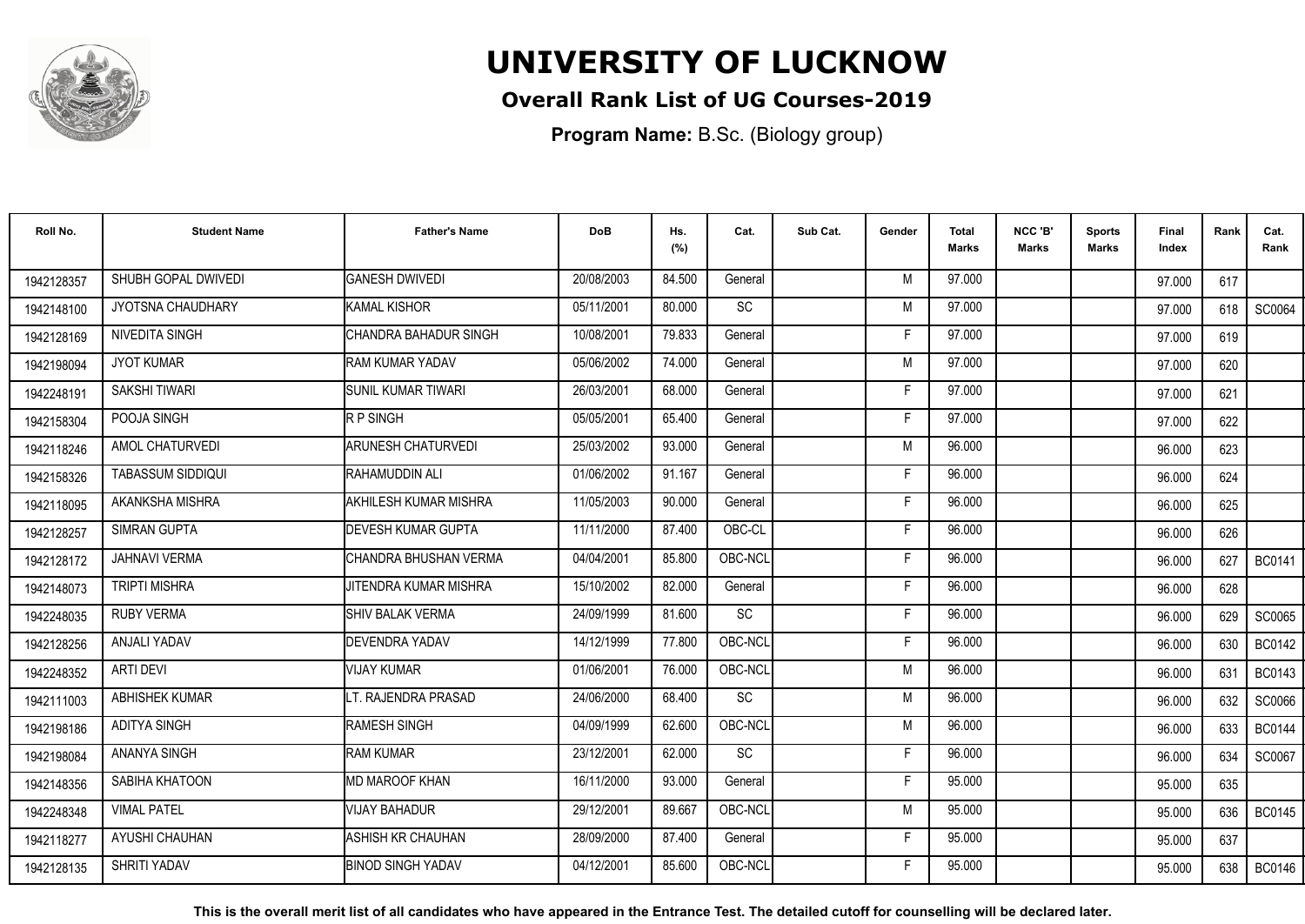

### **Overall Rank List of UG Courses-2019**

**Program Name:** B.Sc. (Biology group)

| Roll No.   | <b>Student Name</b>          | <b>Father's Name</b>         | <b>DoB</b> | Hs.<br>(%) | Cat.                         | Sub Cat. | Gender | <b>Total</b><br><b>Marks</b> | NCC 'B'<br>Marks | <b>Sports</b><br>Marks | Final<br>Index | Rank | Cat.<br>Rank  |
|------------|------------------------------|------------------------------|------------|------------|------------------------------|----------|--------|------------------------------|------------------|------------------------|----------------|------|---------------|
| 1942248263 | <b>FARAZ AHMAD</b>           | <b>TAHAVVAR ALI</b>          | 11/07/2003 | 85.167     | OBC-NCL                      |          | M      | 95.000                       |                  |                        | 95.000         | 639  | <b>BC0147</b> |
| 1942148026 | SHIVANI TIWARI               | JAI PRAKASH TIWARI           | 06/07/2002 | 84.800     | General                      |          |        | 95.000                       |                  |                        | 95.000         | 640  |               |
| 1942248407 | <b>AJAY VERMA</b>            | VINOD KUMAR                  | 05/10/2002 | 83.333     | OBC-NCL                      |          | M      | 95.000                       |                  |                        | 95.000         | 641  | <b>BC0148</b> |
| 1942248186 | <b>SONALI SINGH</b>          | <b>SUNIL KUMAR SINGH</b>     | 18/07/2002 | 81.833     | General                      |          |        | 95.000                       |                  |                        | 95.000         | 642  |               |
| 1942148003 | <b>MARIYA AHMAD</b>          | ISHTIYAQ AHMAD               | 10/10/2003 | 81.667     | OBC-NCL                      |          | Е      | 95.000                       |                  |                        | 95.000         | 643  | <b>BC0149</b> |
| 1942115057 | <b>ASTHA DEVI PANDEY</b>     | <b>RAMESH KUMAR PANDEY</b>   | 12/06/2001 | 79.800     | General                      | DP       | F      | 95.000                       |                  |                        | 95.000         | 644  |               |
| 1942248369 | <b>DEVASHISH PANDEY</b>      | <b>VIJAY SHANKAR PANDEY</b>  | 18/10/2001 | 79.800     | General                      |          | M      | 95.000                       |                  |                        | 95.000         | 645  |               |
| 1942158204 | <b>BHUVI MISHRA</b>          | PARITOSH MISHRA              | 01/12/2000 | 77.600     | General                      |          | F      | 95.000                       |                  |                        | 95.000         | 646  |               |
| 1942128211 | SHUBHASH CHANDRA CHAURASHIYA | CHHOTE LAL CHAURASIYA        | 24/05/2001 | 76.833     | OBC-NCL                      |          | M      | 95.000                       |                  |                        | 95.000         | 647  | <b>BC0150</b> |
| 1942128393 | AMRESH KUMAR VERMA           | <b>GIRJA SHANKAR</b>         | 08/05/1999 | 74.833     | General                      |          | M      | 95.000                       |                  |                        | 95.000         | 648  |               |
| 1942158460 | SHAURYA PRATAP SINGH         | <b>RAJESH SINGH</b>          | 10/11/2001 | 74.667     | General                      |          | M      | 95.000                       |                  |                        | 95.000         | 649  |               |
| 1942148488 | <b>JANHAVI SINGH</b>         | <b>MOTI SINGH</b>            | 04/07/2001 | 74.000     | General                      |          | F      | 95.000                       |                  |                        | 95.000         | 650  |               |
| 1942248045 | KHUSHI YADAV                 | SHIV KUMAR YADAV             | 07/01/2002 | 72.333     | OBC-CL                       |          |        | 95.000                       |                  |                        | 95.000         | 651  |               |
| 1942198027 | ANGAD SAHU                   | RAKESH SAHU                  | 10/10/2002 | 72.333     | OBC-NCL                      |          | M      | 95.000                       |                  |                        | 95.000         | 652  | <b>BC0151</b> |
| 1942115061 | <b>HINA KAISAR</b>           | SAIYAD ESTYAK AHMAD          | 18/04/2001 | 72.200     | General                      |          | Е      | 95.000                       |                  |                        | 95.000         | 653  |               |
| 1942148269 | <b>JAGRITI TIWARI</b>        | <b>MAHESH CHANDRA TIWARI</b> | 28/02/2002 | 70.000     | General                      |          | M      | 95.000                       |                  |                        | 95.000         | 654  |               |
| 1942148396 | <b>MOHAMMAD SAQUIB</b>       | <b>I</b> MOHAMMAD SADIQ      | 08/07/2001 | 69.833     | OBC-CL                       |          | M      | 95.000                       |                  |                        | 95.000         | 655  |               |
| 1942158056 | AMIT KUMAR GAUTAM            | <b>MUNIRAJ</b>               | 07/08/2000 | 68.500     | <b>SC</b>                    |          | M      | 95.000                       |                  |                        | 95.000         | 656  | SC0068        |
| 1942128472 | KM SARITA GAUTAM             | <b>HUBLAL</b>                | 25/08/2001 | 65.500     | $\operatorname{\textsf{SC}}$ |          | F      | 95.000                       |                  |                        | 95.000         | 657  | <b>SC0069</b> |
| 1942158051 | <b>ADITI MISHRA</b>          | IMUKUL KUMAR MISHRA          | 14/03/2002 | 100.000    | General                      |          | F      | 94.000                       |                  |                        | 94.000         | 658  |               |
| 1942128442 | <b>SHIVANI SINGH</b>         | <b>HARI VILASH PRASAD</b>    | 18/07/2001 | 93.000     | General                      |          | F      | 94.000                       |                  |                        | 94.000         | 659  |               |
| 1942128023 | <b>GARIMA YADAV</b>          | ASHOK KUMAR YADAV            | 11/06/2002 | 89.200     | OBC-NCL                      |          |        | 94.000                       |                  |                        | 94.000         | 660  | <b>BC0152</b> |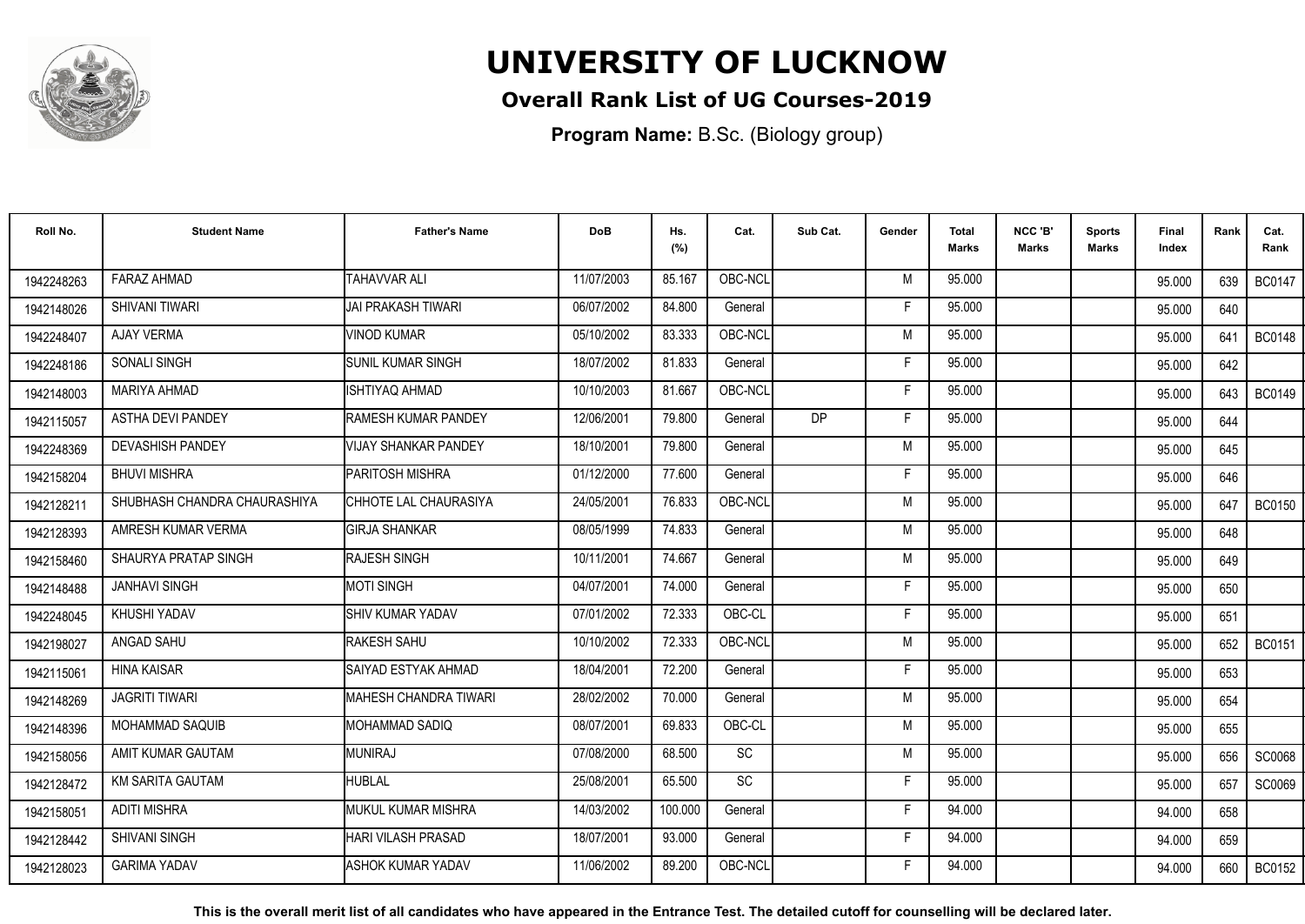

### **Overall Rank List of UG Courses-2019**

**Program Name:** B.Sc. (Biology group)

| Roll No.   | <b>Student Name</b>         | <b>Father's Name</b>           | <b>DoB</b> | Hs.<br>(%) | Cat.    | Sub Cat. | Gender | <b>Total</b><br>Marks | NCC 'B'<br>Marks | <b>Sports</b><br>Marks | Final<br>Index | Rank | Cat.<br>Rank  |
|------------|-----------------------------|--------------------------------|------------|------------|---------|----------|--------|-----------------------|------------------|------------------------|----------------|------|---------------|
| 1942118025 | SHREYA GHOSH                | <b>ABHOY GHOSH</b>             | 09/01/2001 | 86.667     | General |          | F.     | 94.000                |                  |                        | 94.000         | 661  |               |
| 1942128060 | ARPITA TIWARI               | AWADHESH PRATAP TIWARI         | 04/03/2002 | 85.000     | General |          | Е      | 94.000                |                  |                        | 94.000         | 662  |               |
| 1942118250 | ADARSH JAUHARI              | IARVIND KUMAR JAUHARI          | 15/08/2003 | 84.000     | General |          | M      | 94.000                |                  |                        | 94.000         | 663  |               |
| 1942158273 | AMIT KUMAR VERMA            | <b>PREETAM KUMAR</b>           | 15/08/2003 | 83.000     | SC      |          | M      | 94.000                |                  |                        | 94.000         | 664  | SC0070        |
| 1942148175 | PRIYANKA YADAV              | <b>I</b> KRISHNA KUMAR YADAV   | 17/12/2002 | 82.200     | OBC-CL  |          | F      | 94.000                |                  |                        | 94.000         | 665  |               |
| 1942248162 | SHRUTI SINGH                | <b>I</b> SUKHJEET SINGH        | 24/11/2001 | 82.000     | General |          | F      | 94.000                |                  |                        | 94.000         | 666  |               |
| 1942158111 | <b>HEMANT KUMAR CHAUHAN</b> | INARVADA PRASAD CHAUHAN        | 08/07/2002 | 81.000     | OBC-NCL |          | M      | 94.000                |                  |                        | 94.000         | 667  | <b>BC0153</b> |
| 1942128370 | AFSHAN GAUHAR               | GAUHAR ALI SIDDIQUEE           | 10/01/2001 | 80.800     | General |          | Е      | 94.000                |                  |                        | 94.000         | 668  |               |
| 1942128189 | <b>VAISHNAVI</b>            | ICHANDRA PRAKASH VERMA         | 01/08/2002 | 79.800     | OBC-NCL |          | F      | 94.000                |                  |                        | 94.000         | 669  | <b>BC0154</b> |
| 1942148462 | SALIHA KHATOON              | <b>MOHD SHABBIR</b>            | 29/04/2001 | 79.167     | OBC-CL  |          | F      | 94.000                |                  |                        | 94.000         | 670  |               |
| 1942115006 | <b>ASHAWARI SINGH</b>       | <b>ARVIND SINGH</b>            | 10/04/2001 | 77.800     | General |          | F      | 94.000                |                  |                        | 94.000         | 671  |               |
| 1942128247 | <b>VARSHA PATEL</b>         | <b>DESH RAJ SINGH</b>          | 16/12/2001 | 77.333     | OBC-NCL |          | F      | 94.000                |                  |                        | 94.000         | 672  | <b>BC0155</b> |
| 1942128430 | NANDINI SRIVASTAVA          | HARI MOHAN SRIVASTAVA          | 02/09/1999 | 77.200     | General |          | F      | 94.000                |                  |                        | 94.000         | 673  |               |
| 1942158480 | <b>SIMRAN JAISWAL</b>       | <b>I</b> RAJKUMAR JAISWAL      | 16/03/2001 | 71.000     | OBC-NCL |          | Е      | 94.000                |                  |                        | 94.000         | 674  | <b>BC0156</b> |
| 1942115054 | JYOTI YADAV                 | <b>RAM BHOOL YADAV</b>         | 01/06/2002 | 95.000     | OBC-NCL | DP       | F      | 93.000                |                  |                        | 93.000         | 675  | <b>BC0157</b> |
| 1942128161 | <b>CHETAN TIWARI</b>        | <b>BRIJESH TIWARI</b>          | 08/09/2002 | 95.000     | General |          | M      | 93.000                |                  |                        | 93.000         | 676  |               |
| 1942128428 | SAURABH SINGH BHADAURIA     | HARENDRA SINGH                 | 06/12/1999 | 92.000     | General |          | M      | 93.000                |                  |                        | 93.000         | 677  |               |
| 1942198245 | SHRUTI MATHUR               | <b>I</b> RAVINDRA BEHARI       | 22/11/2000 | 92.000     | General |          | Е      | 93.000                |                  |                        | 93.000         | 678  |               |
| 1942158145 | <b>ALEENA FATIMA</b>        | NIYAZ AHMAD                    | 05/02/2001 | 91.200     | General |          | F      | 93.000                |                  |                        | 93.000         | 679  |               |
| 1942148043 | <b>SAKSHI PANDEY</b>        | JANESHWAR PRASAD PANDEY        | 30/07/2001 | 90.000     | General |          | M      | 93.000                |                  |                        | 93.000         | 680  |               |
| 1942148256 | <b>RITIKA PANDEY</b>        | <b>IMAHENDRA PRATAP PANDEY</b> | 06/09/2001 | 87.400     | General |          | F      | 93.000                |                  |                        | 93.000         | 681  |               |
| 1942115045 | PRAGYA UPADHYAY             | <b>IPRABHAKAR UPADHYAY</b>     | 04/01/2002 | 87.400     | General |          |        | 93.000                |                  |                        | 93.000         | 682  |               |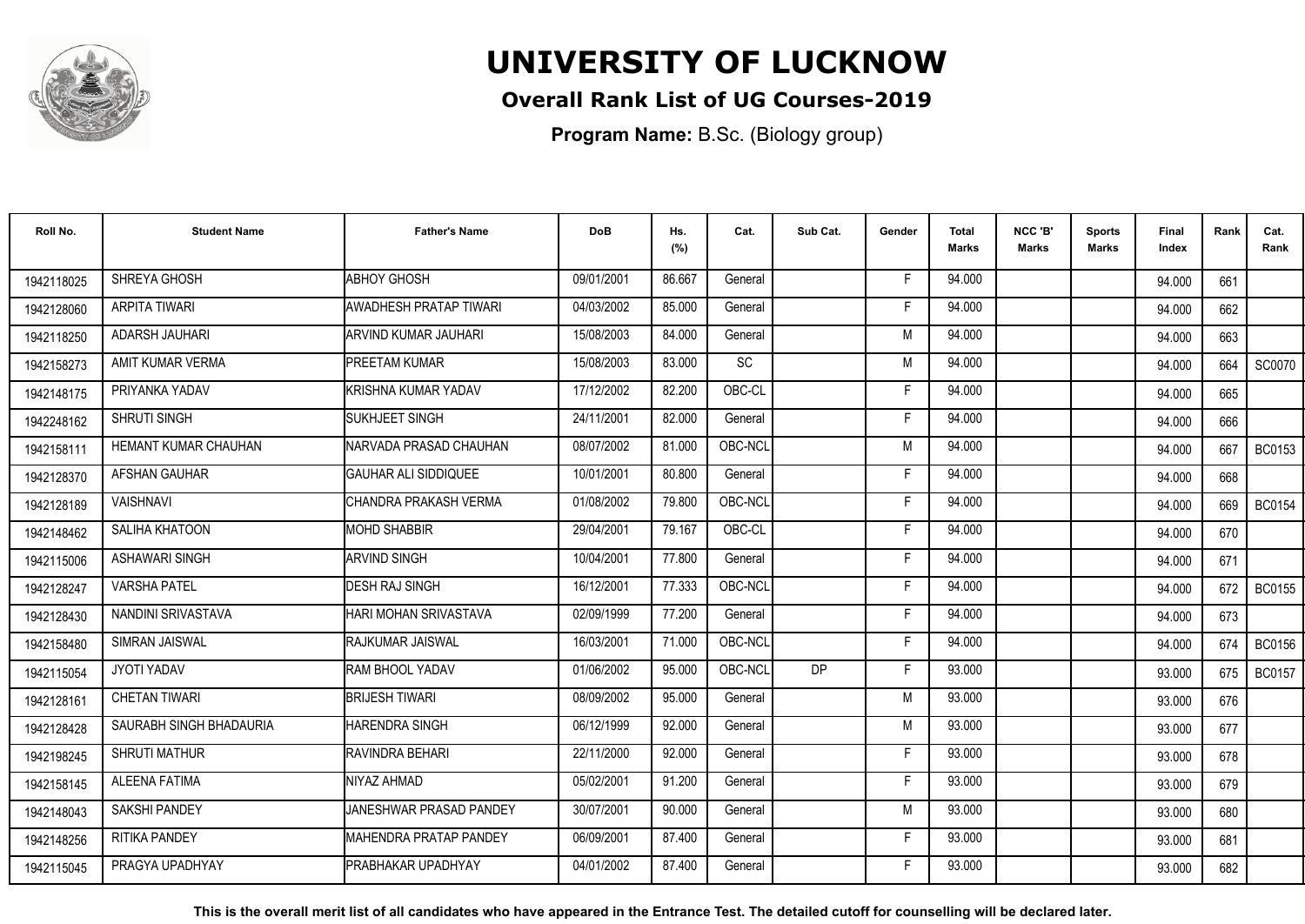

### **Overall Rank List of UG Courses-2019**

**Program Name:** B.Sc. (Biology group)

| Roll No.   | <b>Student Name</b>    | <b>Father's Name</b>          | <b>DoB</b> | Hs.<br>(%) | Cat.      | Sub Cat.       | Gender | <b>Total</b><br><b>Marks</b> | NCC 'B'<br><b>Marks</b> | <b>Sports</b><br>Marks | Final<br>Index | Rank | Cat.<br>Rank  |
|------------|------------------------|-------------------------------|------------|------------|-----------|----------------|--------|------------------------------|-------------------------|------------------------|----------------|------|---------------|
| 1942115072 | <b>ANJALI GOND</b>     | <b>I</b> SHRISH CHAND GORH    | 26/09/2001 | 86.000     | General   | D <sub>P</sub> | F      | 93.000                       |                         |                        | 93.000         | 683  |               |
| 1942248156 | AKHYA KATYAN           | <b>SUDHIR MISHRA</b>          | 05/10/2001 | 82.333     | General   |                | Е      | 93.000                       |                         |                        | 93.000         | 684  |               |
| 1942158484 | <b>ABHISHEK VERMA</b>  | RAJKUMAR VERMA                | 28/10/2000 | 81.600     | OBC-NCL   |                | M      | 93.000                       |                         |                        | 93.000         | 685  | <b>BC0158</b> |
| 1942198466 | <b>KALASH SINGH</b>    | <b>ISATYENDRA SINGH</b>       | 11/04/2003 | 79.667     | General   |                |        | 93.000                       |                         |                        | 93.000         | 686  |               |
| 1942148130 | PANKAJ BHARTI          | KARAM CHANDRA BHARTI          | 15/07/2002 | 78.500     | SC        |                | M      | 93.000                       |                         |                        | 93.000         | 687  | SC0071        |
| 1942198239 | <b>HARSHIT</b>         | <b>RAVI SHANKAR SHARMA</b>    | 11/06/2002 | 76.000     | General   |                | M      | 93.000                       |                         |                        | 93.000         | 688  |               |
| 1942158355 | <b>RUCHI SINGH</b>     | <b>I</b> RAJBAHADUR SINGH     | 03/04/2002 | 72.000     | General   |                | Е      | 93.000                       |                         |                        | 93.000         | 689  |               |
| 1942118238 | <b>APARNA SINGH</b>    | ARUN KUMAR SINGH              | 23/03/2001 | 94.000     | General   |                | F      | 92.000                       |                         |                        | 92.000         | 690  |               |
| 1942148284 | <b>MOHD ASGAR</b>      | IMAHMOOD ASGAR                | 30/03/2002 | 93.333     | OBC-NCL   |                | M      | 92.000                       |                         |                        | 92.000         | 691  | <b>BC0159</b> |
| 1942158430 | PRAKHAR SONKAR         | RAJESH KUMAR SONKAR           | 31/08/2002 | 85.000     | SC        |                | M      | 92.000                       |                         |                        | 92.000         | 692  | SC0072        |
| 1942148440 | NIDA JAMEEL            | MOHD JAMEEL                   | 09/08/2001 | 75.167     | OBC-NCL   |                | F      | 92.000                       |                         |                        | 92.000         | 693  | <b>BC0160</b> |
| 1942158377 | <b>SHIVANSH MISHRA</b> | <b>IRAJENDRA KUMAR MISHRA</b> | 27/07/2003 | 72.833     | General   |                | M      | 92.000                       |                         |                        | 92.000         | 694  |               |
| 1942248148 | PRIYA SINGH            | ISUDHAKAR SINGH               | 08/10/2003 | 69.500     | General   |                | F      | 92.000                       |                         |                        | 92.000         | 695  |               |
| 1942115047 | AYUSH RAO              | IPRAVEEN KUMAR RAO            | 29/12/2000 | 51.400     | <b>SC</b> | <b>DP</b>      | M      | 92.000                       |                         |                        | 92.000         | 696  | SC0073        |
| 1942148243 | ARUSHI SHUKLA          | <b>IMADHUKAR SHUKLA</b>       | 16/10/2000 | 90.200     | General   |                | F      | 91.000                       |                         |                        | 91.000         | 697  |               |
| 1942148292 | <b>SEJAL SHARMA</b>    | MANGYANESHWAR SHARMA          | 26/09/2002 | 85.400     | OBC-NCL   |                | F      | 91.000                       |                         |                        | 91.000         | 698  | <b>BC0161</b> |
| 1942248418 | <b>AYUSH SINGH</b>     | <b>VINOD KUMAR SINGH</b>      | 23/02/2003 | 84.667     | General   |                | M      | 91.000                       |                         |                        | 91.000         | 699  |               |
| 1942115063 | NISHTHA RAI            | SANJAY KUMAR RAI              | 01/08/2002 | 83.600     | General   | <b>DP</b>      | F      | 91.000                       |                         |                        | 91.000         | 700  |               |
| 1942158293 | <b>DIVYANSHI</b>       | <b>IPREMKANT AWASTHI</b>      | 15/08/2001 | 79.833     | General   |                | F      | 91.000                       |                         |                        | 91.000         | 701  |               |
| 1942148285 | <b>ASDULLAH</b>        | MAJIBULLAH                    | 09/05/2000 | 76.833     | General   |                | M      | 91.000                       |                         |                        | 91.000         | 702  |               |
| 1942158475 | <b>TANU TIWARI</b>     | <b>RAJJAN LAL TIWARI</b>      | 12/08/1999 | 74.000     | General   |                | F      | 91.000                       |                         |                        | 91.000         | 703  |               |
| 1942198179 | <b>RASHI SHUKLA</b>    | <b>RAMESH KUMAR</b>           | 29/01/2002 | 66.500     | General   |                | F      | 91.000                       |                         |                        | 91.000         | 704  |               |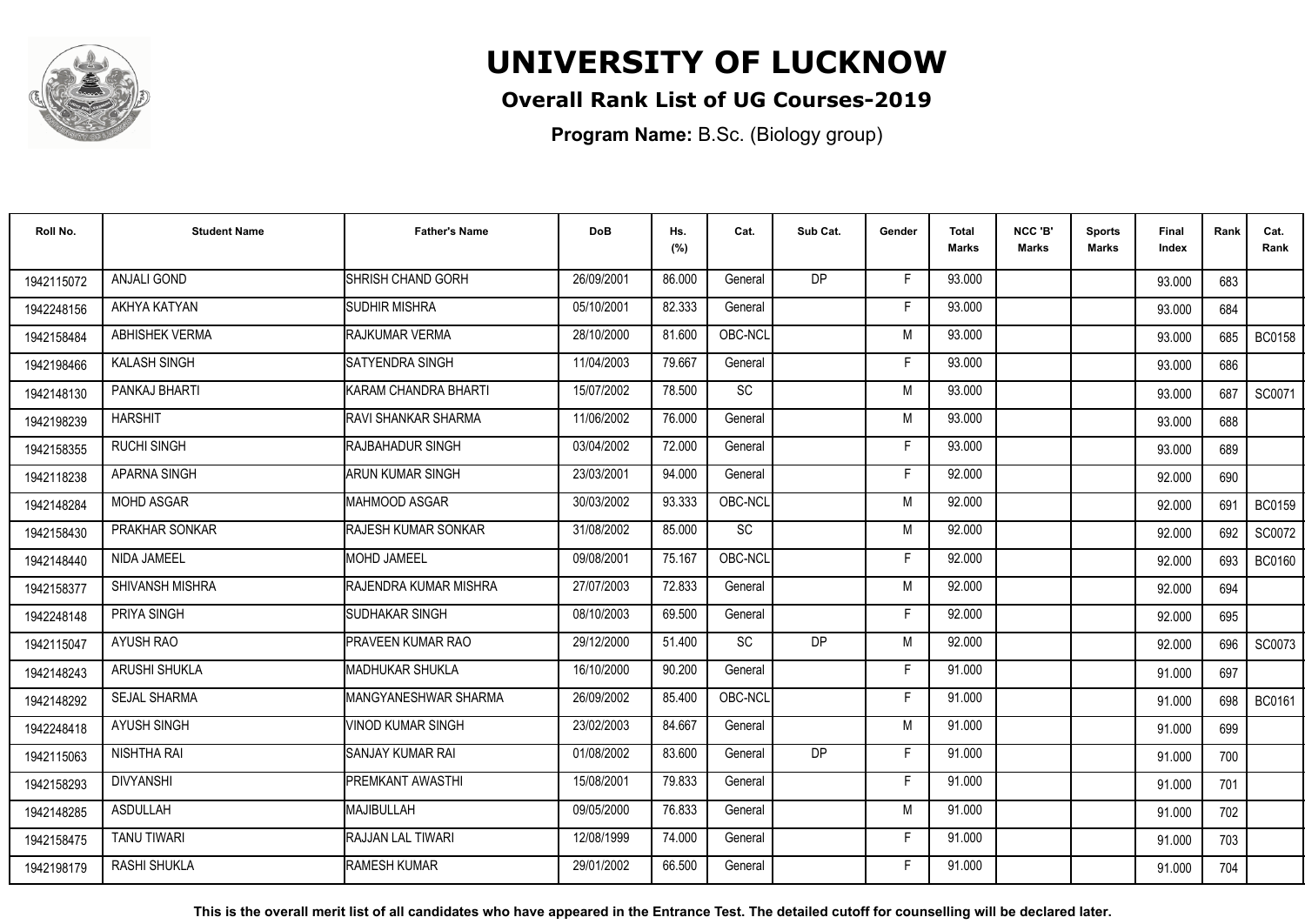

### **Overall Rank List of UG Courses-2019**

**Program Name:** B.Sc. (Biology group)

| Roll No.   | <b>Student Name</b>     | <b>Father's Name</b>            | <b>DoB</b> | Hs.<br>(%) | Cat.      | Sub Cat. | Gender | <b>Total</b><br>Marks | NCC 'B'<br><b>Marks</b> | <b>Sports</b><br>Marks | Final<br>Index | Rank  | Cat.<br>Rank  |
|------------|-------------------------|---------------------------------|------------|------------|-----------|----------|--------|-----------------------|-------------------------|------------------------|----------------|-------|---------------|
| 1942115096 | PRIYANKA SINGH          | <b>LAXMAN SINGH</b>             | 01/03/2001 | 864.000    | OBC-NCL   |          | -F     | 90.000                |                         |                        | 90.000         | 705   | <b>BC0162</b> |
| 1942248043 | <b>SONAM PANDEY</b>     | <b>ISHIV KUMAR PANDEY</b>       | 02/05/2001 | 95.000     | General   |          | F      | 90.000                |                         |                        | 90.000         | 706   |               |
| 1942148164 | <b>MIHIR KRISHNA</b>    | KRISHNA KUMAR                   | 26/08/2001 | 95.000     | <b>SC</b> |          | M      | 90.000                |                         |                        | 90.000         | 707   | SC0074        |
| 1942198195 | SWATI YADAV             | <b>RAMJI YADAV</b>              | 22/09/2002 | 95.000     | General   |          | F      | 90.000                |                         |                        | 90.000         | 708   |               |
| 1942118242 | <b>GEETIKA NAUTIYAL</b> | <b>ARUN NAUTIYAL</b>            | 12/09/2001 | 93.200     | General   |          | F      | 90.000                |                         |                        | 90.000         | 709   |               |
| 1942128310 | SHRADDHA SHUKLA         | <b>DINESH CHANDRA SHUKLA</b>    | 30/04/2002 | 93.000     | General   |          | Е      | 90.000                |                         |                        | 90.000         | 710   |               |
| 1942198434 | <b>DEEPANSHI MISHRA</b> | <b>SARVDEV MISHRA</b>           | 15/07/2000 | 91.200     | General   |          | F      | 90.000                |                         |                        | 90.000         | 711   |               |
| 1942148370 | <b>ABHISHEK YADAV</b>   | MISHRI LAL YADAV                | 03/02/2001 | 91.167     | OBC-NCL   |          | M      | 90.000                |                         |                        | 90.000         | 712 I | BC0163        |
| 1942128259 | <b>VIDYA SHARMA</b>     | DEVI DAYAL SHARMA               | 20/05/2002 | 89.200     | General   |          | F      | 90.000                |                         |                        | 90.000         | 713   |               |
| 1942128328 | ANUP KUMAR MAURYA       | <b>DINESH PRASAD MAURYA</b>     | 01/05/2000 | 88.833     | OBC-NCL   |          | M      | 90.000                |                         |                        | 90.000         | 714 l | <b>BC0164</b> |
| 1942198126 | <b>ESHA YADAV</b>       | RAM RAJ YADAV                   | 15/09/2003 | 87.667     | OBC-NCL   |          | F      | 90.000                |                         |                        | 90.000         | 715   | <b>BC0165</b> |
| 1942148294 | SAUMYA CHAUDHARY        | MANISH CHAUDHARY                | 09/07/2001 | 84.500     | OBC-NCL   |          | F      | 90.000                |                         |                        | 90.000         | 716   | <b>BC0166</b> |
| 1942248184 | <b>ARPAN SINGH</b>      | <b>SUNIL KUMAR SINGH</b>        | 06/01/1999 | 84.000     | General   |          | M      | 90.000                |                         |                        | 90.000         | 717   |               |
| 1942128122 | <b>LAXMI SHANKER</b>    | <b>BHIMCHANDRA MISHRA</b>       | 20/03/2002 | 82.333     | General   |          | M      | 90.000                |                         |                        | 90.000         | 718   |               |
| 1942248416 | SHWETA SINGH            | <b>VINOD KUMAR SINGH</b>        | 27/01/2001 | 81.600     | General   |          | F      | 90.000                |                         |                        | 90.000         | 719   |               |
| 1942158211 | <b>FAZEELAT FATIMA</b>  | <b>PARVEZ AKHTAR</b>            | 06/01/2000 | 81.167     | OBC-NCL   |          | Е      | 90.000                |                         |                        | 90.000         | 720   | <b>BC0167</b> |
| 1942148288 | <b>NEHA DEVI</b>        | <b>MAN SINGH</b>                | 01/06/2001 | 80.833     | OBC-NCL   |          | F.     | 90.000                |                         |                        | 90.000         | 721   | <b>BC0168</b> |
| 1942128231 | RIYA SHUKLA             | <b>DEENDAYAL SHUKLA</b>         | 26/09/1997 | 80.333     | General   |          | F      | 90.000                |                         |                        | 90.000         | 722   |               |
| 1942248239 | <b>ADITI MISHRA</b>     | <b>SURYA KANT MISHRA</b>        | 01/07/2002 | 80.000     | General   |          | F.     | 90.000                |                         |                        | 90.000         | 723   |               |
| 1942158469 | POOJA YADAV             | <b>RAJESH YADAV</b>             | 08/01/2002 | 79.800     | OBC-NCL   |          | Е      | 90.000                |                         |                        | 90.000         | 724   | <b>BC0169</b> |
| 1942118155 | ANVISHIKA SRIVASTAVA    | <b>ANAND PRAKASH SRIVASTAVA</b> | 20/08/2001 | 79.500     | General   |          | F      | 90.000                |                         |                        | 90.000         | 725   |               |
| 1942128114 | NEERAJ YADAV            | BHAGWATI PRASAD                 | 12/08/2001 | 79.333     | OBC-NCL   |          | F      | 90.000                |                         |                        | 90.000         | 726   | <b>BC0170</b> |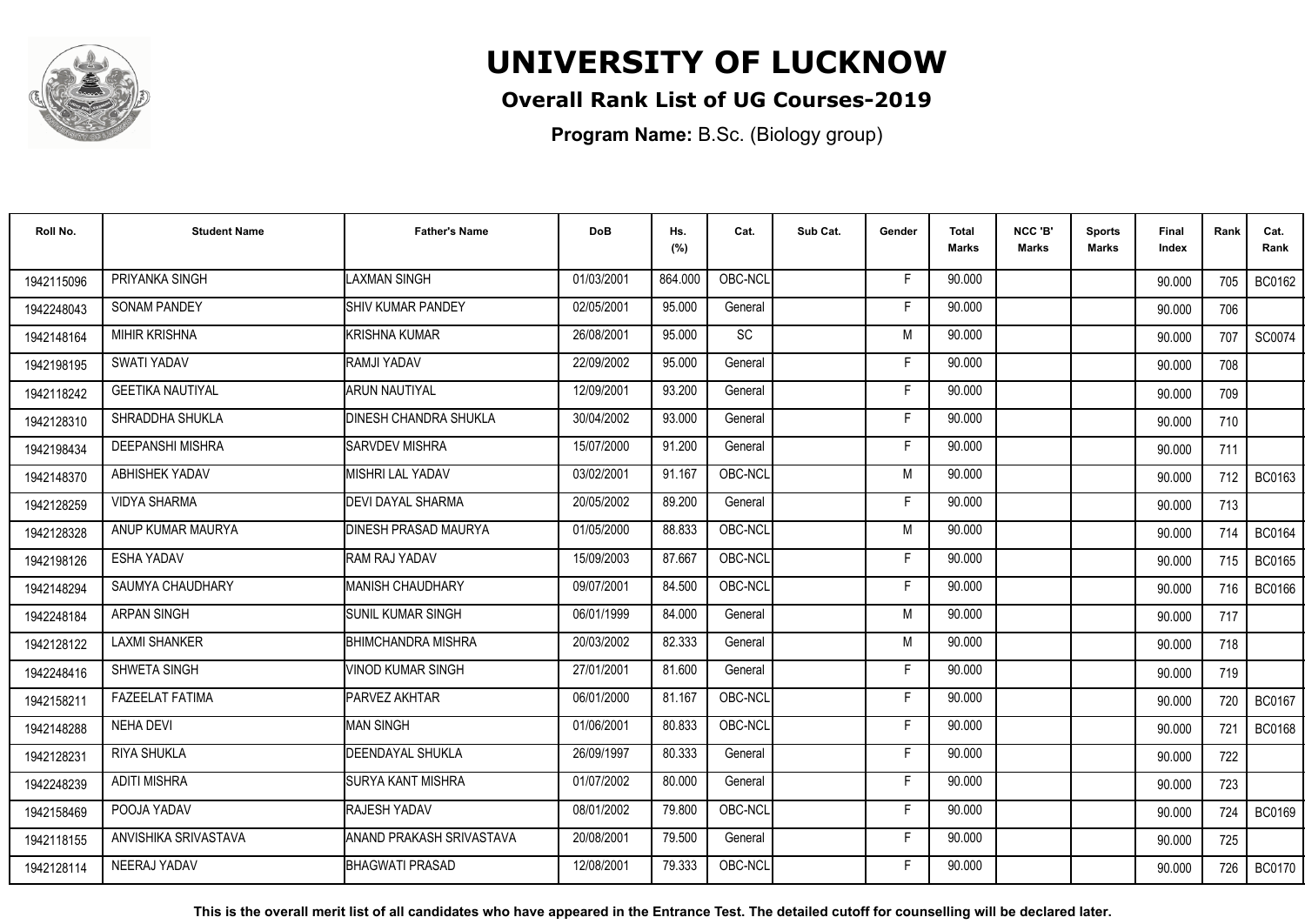

### **Overall Rank List of UG Courses-2019**

**Program Name:** B.Sc. (Biology group)

| Roll No.   | <b>Student Name</b>   | <b>Father's Name</b>       | <b>DoB</b> | Hs.<br>(%) | Cat.                         | Sub Cat. | Gender | <b>Total</b><br>Marks | NCC 'B'<br>Marks | <b>Sports</b><br>Marks | Final<br>Index | Rank | Cat.<br>Rank  |
|------------|-----------------------|----------------------------|------------|------------|------------------------------|----------|--------|-----------------------|------------------|------------------------|----------------|------|---------------|
| 1942128113 | <b>AMIT KUMAR</b>     | <b>BHAGWATI PRASAD</b>     | 01/10/2001 | 79.333     | OBC-NCL                      |          | M      | 90.000                |                  |                        | 90.000         | 727  | <b>BC0171</b> |
| 1942128481 | <b>IQRA KHAN</b>      | <b>IMRAN KHAN</b>          | 08/11/2002 | 78.167     | General                      |          | F      | 90.000                |                  |                        | 90.000         | 728  |               |
| 1942248271 | <b>ZEHRA TARIQ</b>    | <b>TARIQ HUSAIN</b>        | 01/05/2001 | 77.833     | General                      |          | F      | 90.000                |                  |                        | 90.000         | 729  |               |
| 1942158251 | <b>AMRITA DUBEY</b>   | PRAMOD KUMAR DUBEY         | 15/07/2003 | 76.000     | General                      |          | F      | 90.000                |                  |                        | 90.000         | 730  |               |
| 1942198265 | AYUSHI GUPTA          | RISHI KANT GUPTA           | 24/12/2000 | 73.667     | OBC-NCL                      |          | F      | 90.000                |                  |                        | 90.000         | 731  | <b>BC0172</b> |
| 1942158222 | <b>MANSI SINGH</b>    | <b>PAWAN SINGH</b>         | 28/11/2002 | 73.000     | General                      |          | Е      | 90.000                |                  |                        | 90.000         | 732  |               |
| 1942248286 | <b>DEEPAK KUMAR</b>   | <b>TRIVENI PRASAD</b>      | 15/04/2002 | 72.000     | OBC-CL                       |          | M      | 90.000                |                  |                        | 90.000         | 733  |               |
| 1942128338 | PRAGATI SHRIVASTAV    | <b>IDN SRIVASTAV</b>       | 30/06/1999 | 70.000     | General                      |          | F      | 90.000                |                  |                        | 90.000         | 734  |               |
| 1942248285 | ANUPAMA CHAUDHARY     | <b>TRIVENI CHAUDHARY</b>   | 01/12/2002 | 66.667     | OBC-NCL                      |          | F      | 90.000                |                  |                        | 90.000         | 735  | <b>BC0173</b> |
| 1942248255 | SYED MOHD AZEEM NAQVI | SYED ASLAM ANWAR NAQVI     | 20/02/2001 | 66.400     | General                      |          | M      | 90.000                |                  |                        | 90.000         | 736  |               |
| 1942118224 | RAKHSHANDA ANWER      | <b>ANWER MAJEED</b>        | 24/01/1999 | 64.600     | General                      |          | F      | 90.000                |                  |                        | 90.000         | 737  |               |
| 1942118029 | OBAIDULLAH            | <b>ABU ZUBAIR</b>          | 28/06/1994 | 60.667     | General                      |          | M      | 90.000                |                  |                        | 90.000         | 738  |               |
| 1942158419 | <b>SAUMYA DWIVEDI</b> | RAJESH KUMAR DWIVEDI       | 21/12/2001 | 89.300     | General                      |          |        | 89.000                |                  |                        | 89.000         | 739  |               |
| 1942148237 | <b>ANKITA PANDEY</b>  | <b>IM C PANDEY</b>         | 04/01/2001 | 88.000     | General                      |          | Е      | 89.000                |                  |                        | 89.000         | 740  |               |
| 1942117043 | RAMSHA NAWAZ          | SHAHNAWAZ AHMED            | 30/10/1999 | 85.400     | General                      |          |        | 89.000                |                  |                        | 89.000         | 741  |               |
| 1942128215 | ABHISHEK KUMAR        | CHIRANJEEV                 | 10/02/2002 | 82.667     | $\operatorname{\textsf{SC}}$ |          | M      | 89.000                |                  |                        | 89.000         | 742  | SC0075        |
| 1942248366 | <b>ADITI RAJ</b>      | VIJAY RAJ SINGH            | 04/01/2002 | 81.500     | General                      |          |        | 89.000                |                  |                        | 89.000         | 743  |               |
| 1942158091 | SHRIYA KANT           | NAND KISHORE KANT          | 02/07/2001 | 79.800     | SC                           |          | F      | 89.000                |                  |                        | 89.000         | 744  | SC0076        |
| 1942148119 | <b>SANGAM PUSKAR</b>  | <b>KAMTA PRASAD</b>        | 15/07/2002 | 79.500     | SC                           |          | M      | 89.000                |                  |                        | 89.000         | 745  | SC0077        |
| 1942198016 | SARTHAK KUMAR SINGH   | <b>RAKESH KUMAR SINGH</b>  | 27/03/2001 | 78.333     | General                      |          | M      | 89.000                |                  |                        | 89.000         | 746  |               |
| 1942158287 | <b>GAURAV PANDEY</b>  | <b>PREM SHANKAR PANDEY</b> | 15/10/2002 | 72.200     | General                      |          | M      | 89.000                |                  |                        | 89.000         | 747  |               |
| 1942158322 | <b>NIDHI VERMA</b>    | RADHEYSHYAM VERMA          | 26/08/2001 | 70.400     | General                      |          | Е      | 89.000                |                  |                        | 89.000         | 748  |               |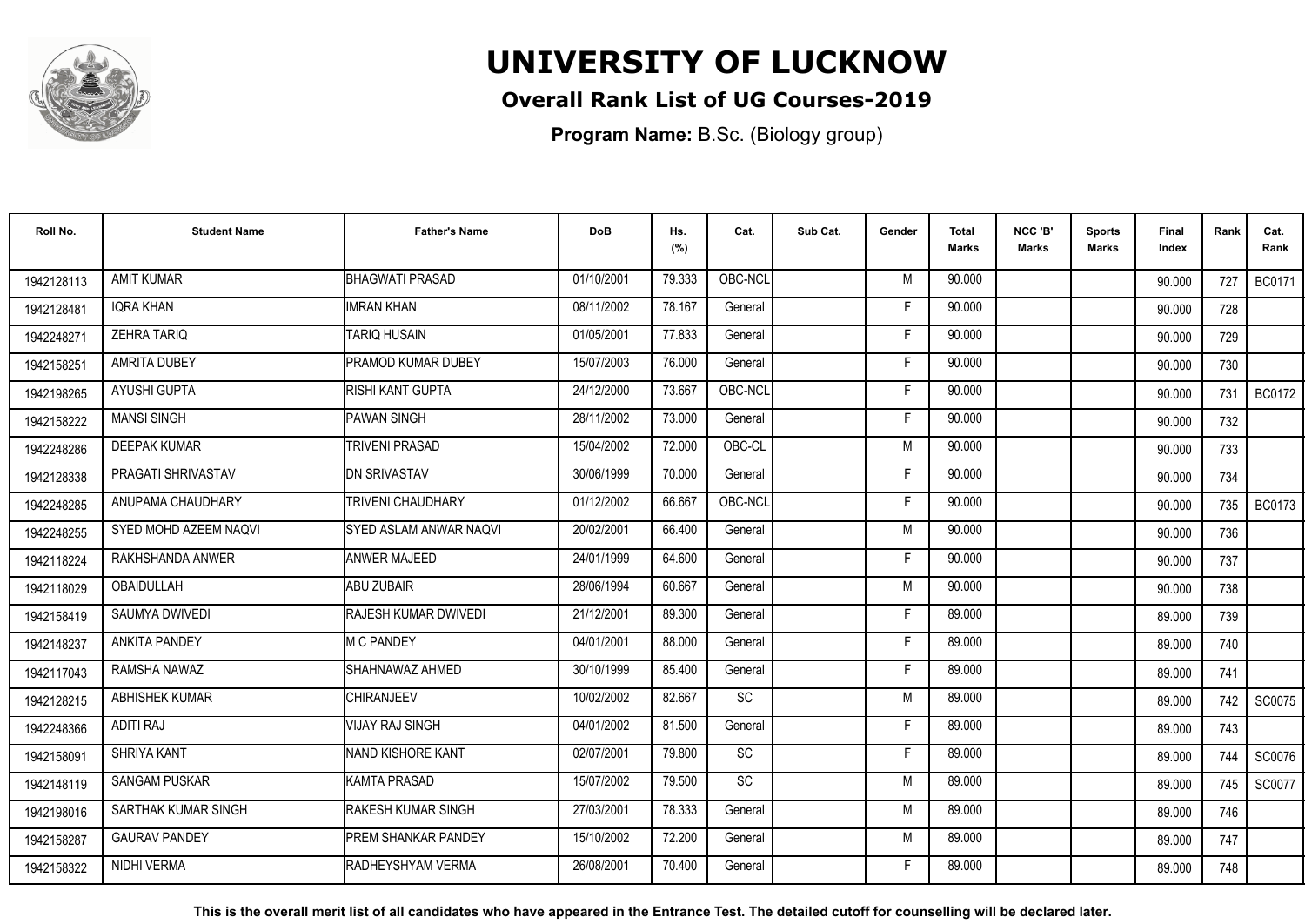

### **Overall Rank List of UG Courses-2019**

**Program Name:** B.Sc. (Biology group)

| Roll No.   | <b>Student Name</b>       | <b>Father's Name</b>        | <b>DoB</b> | Hs.<br>(%) | Cat.    | Sub Cat.   | Gender | <b>Total</b><br>Marks | NCC 'B'<br><b>Marks</b> | Sports<br><b>Marks</b> | Final<br>Index | Rank | Cat.<br>Rank  |
|------------|---------------------------|-----------------------------|------------|------------|---------|------------|--------|-----------------------|-------------------------|------------------------|----------------|------|---------------|
| 1942158272 | SHRUTI PATHAK             | <b>PRAVIN PATHAK</b>        | 21/11/2000 | 68.167     | General |            | -F     | 89.000                |                         |                        | 89.000         | 749  |               |
| 1942148048 | <b>DURGENDRA SAHU</b>     | <b>JASMAN SAHU</b>          | 12/10/2000 | 67.167     | General |            | M      | 89.000                |                         |                        | 89.000         | 750  |               |
| 1942198251 | SHRASTI YADAV             | RAVINDRA KUMAR YADAV        | 10/06/2000 | 66.400     | OBC-CL  |            | F.     | 89.000                |                         |                        | 89.000         | 751  |               |
| 1942198404 | HARSHITA SAHU             | SANTOSH KUMAR SAHU          | 05/01/2001 | 61.667     | OBC-NCL |            | Е      | 89.000                |                         |                        | 89.000         | 752  | <b>BC0174</b> |
| 1942128388 | SHREYA OJHA               | <b>GIRISH DUTT OJHA</b>     | 09/09/2002 | 97.000     | General |            | F      | 88.000                |                         |                        | 88.000         | 753  |               |
| 1942248049 | RISHIKA MANI TRIPATHI     | SHIV NARAYAN MANI TRIPATHI  | 24/08/2003 | 90.000     | General |            | Е      | 88.000                |                         |                        | 88.000         | 754  |               |
| 1942148393 | AREEBA NAFEES KHAN        | <b>MOHAMMAD NAFEES KHAN</b> | 09/07/2000 | 89.200     | General |            | F      | 88.000                |                         |                        | 88.000         | 755  |               |
| 1942158123 | <b>ANIKET KHANNA</b>      | NEEL KANT KHANNA            | 14/11/2000 | 88.667     | General |            | M      | 88.000                |                         |                        | 88.000         | 756  |               |
| 1942118092 | <b>ARPITA PANDEY</b>      | AKHILESH CHANDRA PANDEY     | 07/10/2002 | 87.500     | General |            | F      | 88.000                |                         |                        | 88.000         | 757  |               |
| 1942158297 | PRACHI MISHRA             | PURNENDU KUMAR MISHRA       | 11/01/2001 | 85.500     | General |            | F      | 88.000                |                         |                        | 88.000         | 758  |               |
| 1942128121 | ANUSHREE SINGH            | <b>BHIM SINGH</b>           | 20/07/2002 | 81.600     | General |            | F      | 88.000                |                         |                        | 88.000         | 759  |               |
| 1942248298 | AMAN YADAV                | UDHAYBHAN YADAV             | 24/09/2000 | 79.833     | OBC-NCL |            | M      | 88.000                |                         |                        | 88.000         | 760  | <b>BC0175</b> |
| 1942248387 | <b>ANANT AWASTHI</b>      | <b>VINAY KUMAR AWASTHI</b>  | 12/03/2002 | 79.800     | General |            | M      | 88.000                |                         |                        | 88.000         | 761  |               |
| 1942158167 | NISHA YADAV               | IOM PRAKASH YADAV           | 30/06/2000 | 71.167     | OBC-NCL |            | F      | 88.000                |                         |                        | 88.000         | 762  | <b>BC0176</b> |
| 1942118076 | <b>GUL SHABBO AJAZ</b>    | AJAZ AHMAD                  | 28/08/2003 | 70.833     | OBC-NCL |            | F      | 88.000                |                         |                        | 88.000         | 763  | <b>BC0177</b> |
| 1942248475 | <b>RENUKA RAWAT</b>       | YOGENDER SINGH RAWAT        | 14/11/2001 | 83.600     | General |            | F      | 87.000                |                         |                        | 87.000         | 764  |               |
| 1942248069 | AYUSHI MAURYA             | SHIVENDRA VIKRAM MAURYA     | 21/12/2002 | 83.600     | OBC-NCL |            | F      | 87.000                |                         |                        | 87.000         | 765  | <b>BC0178</b> |
| 1942148255 | SUMEDHA GUPTA             | MAHENDRA PRASAD GUPTA       | 11/11/2002 | 82.167     | OBC-NCL |            | F      | 87.000                |                         |                        | 87.000         | 766  | <b>BC0179</b> |
| 1942114009 | <b>VAISHNAVI UPADHYAY</b> | RAMPRATAP UPADHYAY          | 14/06/2002 | 79.000     | General | <b>DFF</b> | F.     | 87.000                |                         |                        | 87.000         | 767  |               |
| 1942118276 | SHRUTI MADHESIYA          | <b>ASHISH GUPTA</b>         | 03/07/2001 | 77.800     | OBC-CL  |            | F      | 87.000                |                         |                        | 87.000         | 768  |               |
| 1942128303 | NITIKA TRIPATHI           | DILIP RAM TRIPATHI          | 27/03/2000 | 76.000     | General |            | F      | 87.000                |                         |                        | 87.000         | 769  |               |
| 1942248061 | <b>SHALU YADAV</b>        | SHIV SAGAR YADAV            | 10/07/2001 | 73.333     | OBC-NCL |            | F      | 87.000                |                         |                        | 87.000         | 770  | <b>BC0180</b> |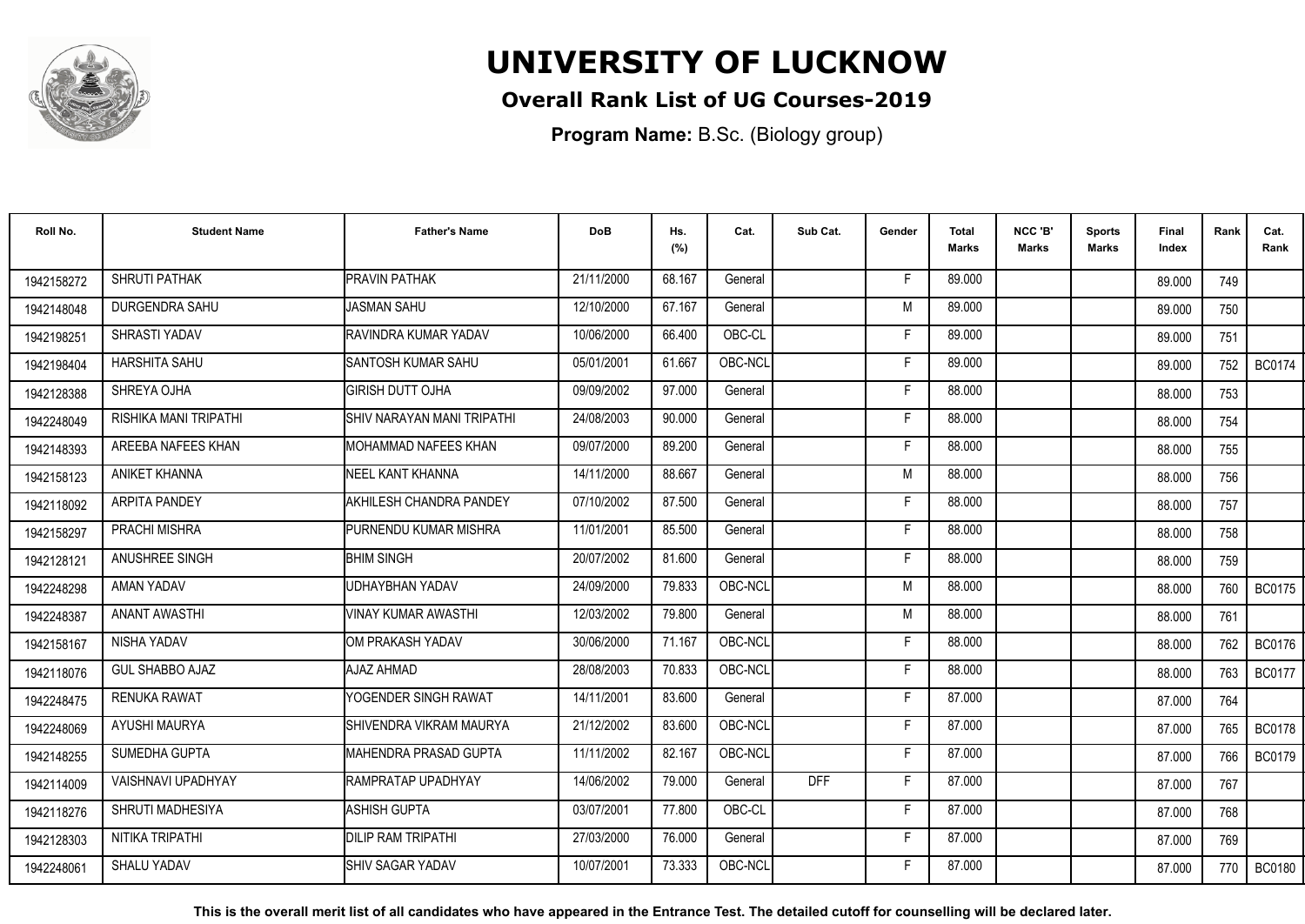

#### **Overall Rank List of UG Courses-2019**

**Program Name:** B.Sc. (Biology group)

| Roll No.   | <b>Student Name</b>      | <b>Father's Name</b>        | <b>DoB</b> | Hs.<br>(%) | Cat.      | Sub Cat. | Gender | <b>Total</b><br>Marks | NCC 'B'<br><b>Marks</b> | Sports<br><b>Marks</b> | Final<br>Index | Rank | Cat.<br>Rank  |
|------------|--------------------------|-----------------------------|------------|------------|-----------|----------|--------|-----------------------|-------------------------|------------------------|----------------|------|---------------|
| 1942128050 | ABHISHEK KAUSHAL         | <b>AVADH RAM</b>            | 15/10/1999 | 70.200     | <b>SC</b> |          | M      | 87.000                |                         |                        | 87.000         | 771  | <b>SC0078</b> |
| 1942148146 | <b>HUMDIYA FATIMA</b>    | KHALID UMAR KHAN            | 26/03/2002 | 70.000     | General   |          | F      | 87.000                |                         |                        | 87.000         | 772  |               |
| 1942248351 | AWANTIKA VERMA           | VIJAY KUMAR                 | 27/01/2000 | 68.400     | SC        |          | F      | 87.000                |                         |                        | 87.000         | 773  | SC0079        |
| 1942248276 | <b>JYOTI GUPTA</b>       | <b>TARUN GUPTA</b>          | 16/03/2003 | 60.000     | OBC-CL    |          | Е      | 87.000                |                         |                        | 87.000         | 774  |               |
| 1942148248 | PREETI GUPTA             | <b>MAHATAM GUPTA</b>        | 14/10/2002 | 97.895     | General   |          | F      | 86.000                |                         |                        | 86.000         | 775  |               |
| 1942248116 | NABIYA KHAN              | <b>SIRAJ ALI KHAN</b>       | 15/02/2002 | 95.790     | General   |          | Е      | 86.000                |                         |                        | 86.000         | 776  |               |
| 1942148086 | NANCY YADAV              | <b>JITENDRA YADAV</b>       | 25/09/2001 | 91.200     | OBC-NCL   |          | F      | 86.000                |                         |                        | 86.000         | 777  | BC0181        |
| 1942158303 | ADITYA PRAKASH MAURYA    | R K MAURYA                  | 01/05/2001 | 89.400     | General   |          | M      | 86.000                |                         |                        | 86.000         | 778  |               |
| 1942198409 | <b>MAAHI RAGHUVANSHI</b> | <b>SANTOSH KUMAR SINGH</b>  | 06/12/2000 | 86.667     | General   |          | F      | 86.000                |                         |                        | 86.000         | 779  |               |
| 1942148028 | CHANDAN                  | IJAI PRAKASH VERMA          | 22/04/2001 | 86.000     | OBC-NCL   |          | F      | 86.000                |                         |                        | 86.000         | 780  | <b>BC0182</b> |
| 1942158394 | <b>TANISHA AGARWAL</b>   | RAJESH AGARWAL              | 05/08/2001 | 82.000     | General   |          | F      | 86.000                |                         |                        | 86.000         | 781  |               |
| 1942248174 | <b>SUKHANSH ARORA</b>    | <b>SUNIL KUMAR</b>          | 23/07/2000 | 80.167     | General   |          | M      | 86.000                |                         |                        | 86.000         | 782  |               |
| 1942118175 | <b>GARIMA GUPTA</b>      | ANIL KUMAR GUPTA            | 13/12/2000 | 67.667     | <b>SC</b> |          | Е      | 86.000                |                         |                        | 86.000         | 783  | SC0080        |
| 1942158300 | <b>QAZI ANAS HUSSAIN</b> | <b>QAZI ARSHAD HUSAIN</b>   | 01/06/1999 | 62.600     | General   |          | M      | 86.000                |                         |                        | 86.000         | 784  |               |
| 1942118290 | <b>ABHINAV KUMAR</b>     | <b>ASHOK KUMAR</b>          | 18/02/2002 | 62.600     | General   |          | M      | 86.000                |                         |                        | 86.000         | 785  |               |
| 1942128379 | <b>SWETA JAISWAL</b>     | <b>GHANSHYAM JAISWAL</b>    | 15/09/2001 | 95.000     | OBC-NCL   |          | F      | 85.000                |                         |                        | 85.000         | 786  | <b>BC0183</b> |
| 1942118162 | RAJ AGARWAL              | <b>ANIL AGARWAL</b>         | 09/08/2002 | 95.000     | General   |          | M      | 85.000                |                         |                        | 85.000         | 787  |               |
| 1942148276 | APARNA SHARMA            | <b>MAHESH PRASAD</b>        | 31/01/2001 | 89.400     | OBC-NCL   |          | F      | 85.000                |                         |                        | 85.000         | 788  | <b>BC0184</b> |
| 1942128308 | <b>SHIVALI AGARWAL</b>   | <b>DINESH CHAND AGARWAL</b> | 03/12/2000 | 89.200     | General   |          | F      | 85.000                |                         |                        | 85.000         | 789  |               |
| 1942128386 | <b>SHAILY JOSHI</b>      | <b>GIRISH CHANDRA JOSHI</b> | 13/02/2002 | 87.400     | General   |          | F      | 85.000                |                         |                        | 85.000         | 790  |               |
| 1942158038 | <b>ANAM MUJEEB</b>       | <b>MUJEEB ALAM</b>          | 19/08/2002 | 83.333     | General   |          | F      | 85.000                |                         |                        | 85.000         | 791  |               |
| 1942118286 | <b>HARIOM</b>            | <b>ASHOK KUMAR</b>          | 09/09/2003 | 83.333     | OBC-CL    |          | M      | 85.000                |                         |                        | 85.000         | 792  |               |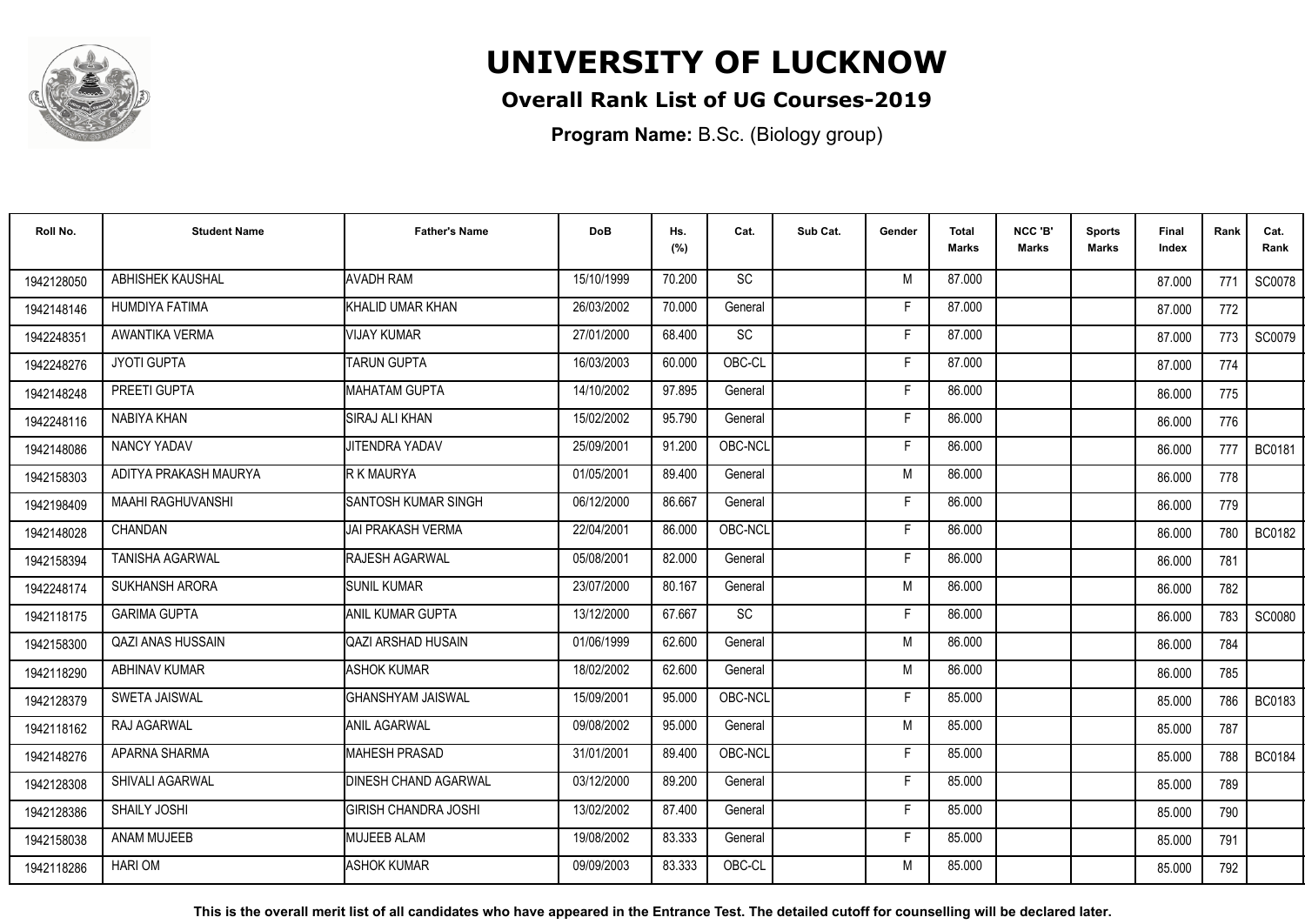

## **Overall Rank List of UG Courses-2019**

**Program Name:** B.Sc. (Biology group)

| Roll No.   | <b>Student Name</b>       | <b>Father's Name</b>          | <b>DoB</b> | Hs.<br>(%) | Cat.      | Sub Cat.  | Gender | <b>Total</b><br>Marks | NCC 'B'<br><b>Marks</b> | Sports<br><b>Marks</b> | Final<br>Index | Rank  | Cat.<br>Rank  |
|------------|---------------------------|-------------------------------|------------|------------|-----------|-----------|--------|-----------------------|-------------------------|------------------------|----------------|-------|---------------|
| 1942148273 | PRABHAKER MANI TIWARI     | <b>MAHESH KUMAR TIWARI</b>    | 12/05/2002 | 83.000     | General   |           | M      | 85.000                |                         |                        | 85.000         | 793   |               |
| 1942198187 | PRACHI BAJWA              | RAMESH SINGH                  | 18/08/2002 | 82.333     | OBC-NCL   |           | F      | 85.000                |                         |                        | 85.000         | 794   | <b>BC0185</b> |
| 1942248063 | APOORVA TRIPATHI          | <b>SHIV SHANKAR TRIPATHI</b>  | 31/08/2002 | 81.833     | General   |           | F.     | 85.000                |                         |                        | 85.000         | 795   |               |
| 1942118180 | NIHARIKA MISHRA           | ANIL KUMAR MISHRA             | 15/05/2002 | 81.667     | General   |           | F      | 85.000                |                         |                        | 85.000         | 796   |               |
| 1942115016 | <b>SHALINI CHAUDHARY</b>  | <b>DINESH KUMAR</b>           | 11/03/2002 | 80.000     | OBC-CL    | <b>DP</b> | F      | 85.000                |                         |                        | 85.000         | 797   |               |
| 1942198083 | <b>ANITA PASWAN</b>       | <b>RAM KUMAR</b>              | 20/01/2002 | 79.333     | <b>SC</b> |           | F      | 85.000                |                         |                        | 85.000         | 798   | SC0081        |
| 1942115019 | <b>DIVYA KANYAL</b>       | <b>GOPAL SINGH KANYAL</b>     | 02/10/2002 | 77.800     | General   |           | F      | 85.000                |                         |                        | 85.000         | 799   |               |
| 1942198005 | <b>TUSHAR KANT BAGHEL</b> | <b>RAKESH KUMAR BAGHEL</b>    | 10/12/2001 | 76.000     | General   |           | M      | 85.000                |                         |                        | 85.000         | 800   |               |
| 1942128339 | KOMAL YADAV               | DOODH NATH YADAV              | 30/07/2002 | 76.000     | OBC-NCL   |           | E      | 85.000                |                         |                        | 85.000         | 801   | <b>BC0186</b> |
| 1942198139 | AYUSHI SINGH              | RAM SINGH KASHYAP             | 11/09/2001 | 74.000     | OBC-NCL   |           | F      | 85.000                |                         |                        | 85.000         | 802   | <b>BC0187</b> |
| 1942248190 | AMBRISH SARAN             | <b>SUNIL KUMAR SRIVASTAVA</b> | 18/05/2001 | 72.000     | General   |           | M      | 85.000                |                         |                        | 85.000         | 803   |               |
| 1942128136 | <b>AKSHITA MISHRA</b>     | BIPIN BIHARI MISHRA           | 19/04/1999 | 71.400     | General   |           | F      | 85.000                |                         |                        | 85.000         | 804   |               |
| 1942248359 | AASTHA TRIPATHI           | <b>VIJAY KUMAR TRIPATHI</b>   | 18/11/2003 | 69.333     | General   |           |        | 85.000                |                         |                        | 85.000         | 805   |               |
| 1942198417 | <b>GOLDY PANDEY</b>       | <b>ISANTOSH PANDEY</b>        | 29/11/2001 | 68.400     | General   |           | F      | 85.000                |                         |                        | 85.000         | 806   |               |
| 1942248237 | SHIVENDRA SINGH           | <b>SURESH SINGH</b>           | 10/01/2003 | 68.167     | General   |           | M      | 85.000                |                         |                        | 85.000         | 807   |               |
| 1942148108 | <b>SAURABH PANDEY</b>     | KAMLESH CHANDRA PANDEY        | 31/12/2002 | 66.400     | General   |           | M      | 85.000                |                         |                        | 85.000         | 808   |               |
| 1942248146 | <b>ARYAN SINGH</b>        | <b>SUDESH KUMAR</b>           | 18/09/2001 | 65.500     | OBC-NCL   |           | M      | 85.000                |                         |                        | 85.000         | 809 I | <b>BC0188</b> |
| 1942128253 | <b>HARSHIT SINGH</b>      | <b>DEVENDRA PRATAP SINGH</b>  | 22/10/2001 | 95.000     | General   |           | M      | 84.000                |                         |                        | 84.000         | 810   |               |
| 1942148394 | ALIYA NAUSHEEN            | <b>IMOHAMMAD NAZEER</b>       | 05/07/2002 | 95.000     | General   |           | F      | 84.000                |                         |                        | 84.000         | 811   |               |
| 1942158492 | <b>BRIJ MOHAN YADAV</b>   | RAJPATI YADAV                 | 07/08/2002 | 95.000     | OBC-NCL   |           | M      | 84.000                |                         |                        | 84.000         | 812   | <b>BC0189</b> |
| 1942118265 | ARUSHI SRIVASTAVA         | ARVIND KUMAR SRIVASTAVA       | 13/11/2001 | 93.167     | General   |           | F      | 84.000                |                         |                        | 84.000         | 813   |               |
| 1942148049 | <b>SHIVANI NAYAK</b>      | JATASHANKAR NAYAK             | 03/07/2003 | 89.500     | General   |           | F      | 84.000                |                         |                        | 84.000         | 814   |               |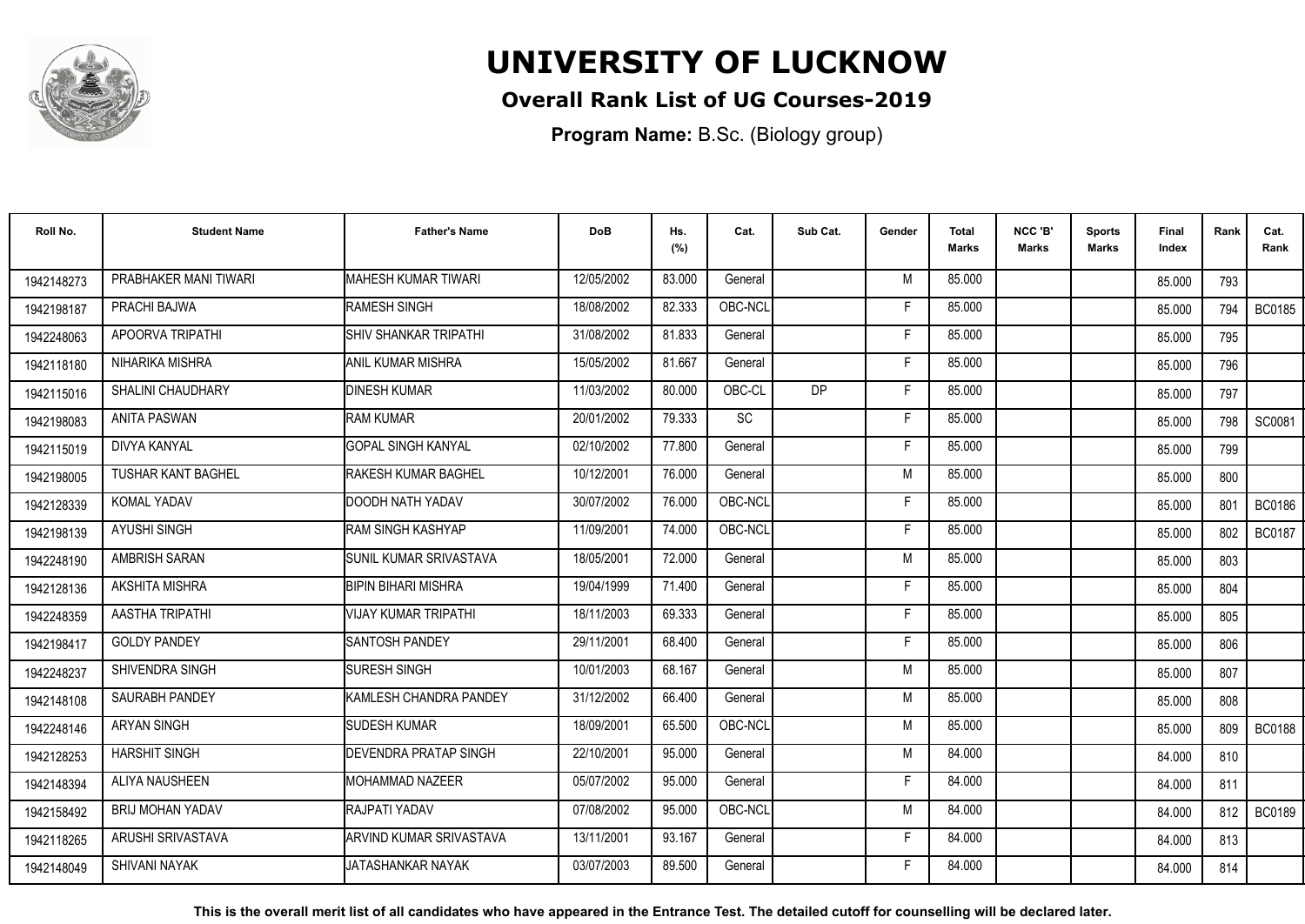

## **Overall Rank List of UG Courses-2019**

**Program Name:** B.Sc. (Biology group)

| Roll No.   | <b>Student Name</b>     | <b>Father's Name</b>            | <b>DoB</b> | Hs.<br>(%) | Cat.      | Sub Cat. | Gender | <b>Total</b><br>Marks | NCC 'B'<br>Marks | <b>Sports</b><br>Marks | <b>Final</b><br>Index | Rank | Cat.<br>Rank  |
|------------|-------------------------|---------------------------------|------------|------------|-----------|----------|--------|-----------------------|------------------|------------------------|-----------------------|------|---------------|
| 1942248128 | <b>ROSHNI MISHRA</b>    | <b>SRI KRISHNA MISHRA</b>       | 09/07/2002 | 87.400     | General   |          | F      | 84.000                |                  |                        | 84.000                | 815  |               |
| 1942158382 | SUDHA YADAV             | RAJENDRA PRASAD                 | 30/06/2001 | 86.000     | OBC-NCL   |          | M      | 84.000                |                  |                        | 84.000                | 816  | <b>BC0190</b> |
| 1942248413 | SONALIKA MISHRA         | VINOD KUMAR MISHRA              | 13/09/2003 | 85.000     | General   |          | F      | 84.000                |                  |                        | 84.000                | 817  |               |
| 1942128052 | HIMANSHI TRIPATHI       | <b>AVADHESH TRIPATHI</b>        | 27/08/2002 | 84.500     | General   |          |        | 84.000                |                  |                        | 84.000                | 818  |               |
| 1942148475 | ALFISHA YASEEN          | <b>MOHD YASEEN</b>              | 04/01/2001 | 81.667     | OBC-NCL   |          | M      | 84.000                |                  |                        | 84.000                | 819  | <b>BC0191</b> |
| 1942128151 | ARPIT KUMAR SINGH       | <b>IBRIJ BIHARI SINGH</b>       | 06/10/2001 | 77.800     | General   |          | M      | 84.000                |                  |                        | 84.000                | 820  |               |
| 1942158370 | KALPANA BHARTI          | RAJENDEA PRASAD                 | 02/07/2002 | 75.667     | <b>SC</b> |          | F      | 84.000                |                  |                        | 84.000                | 821  | SC0082        |
| 1942148342 | <b>SAMRA FATIMA</b>     | MANZAR SALEEM                   | 30/05/1999 | 74.667     | General   |          | Е      | 84.000                |                  |                        | 84.000                | 822  |               |
| 1942118068 | TANISHOA SRIVASTAVA     | AJAY PRAKASH SRIVASTAVA         | 24/11/2001 | 72.000     | General   |          | F      | 84.000                |                  |                        | 84.000                | 824  |               |
| 1942248304 | <b>SHRISTI MISHRA</b>   | UMA SHANKAR MISHRA              | 22/12/2001 | 68.500     | General   |          | Е      | 84.000                |                  |                        | 84.000                | 825  |               |
| 1942114004 | <b>ASHISH PANDEY</b>    | <b>INDRAPAL PANDEY</b>          | 15/12/2000 | 95.000     | General   |          | M      | 83.000                |                  |                        | 83.000                | 826  |               |
| 1942148355 | <b>SADAF MARGUB</b>     | <b>MD MARGUB ALAM</b>           | 01/11/2001 | 95.000     | General   |          | F      | 83.000                |                  |                        | 83.000                | 827  |               |
| 1942128020 | <b>SUDHA VERMA</b>      | <b>ASHOK KUMAR VERMA</b>        | 30/10/2002 | 95.000     | OBC-NCL   |          |        | 83.000                |                  |                        | 83.000                | 828  | <b>BC0192</b> |
| 1942128162 | ASHWANI KUMAR MISHRA    | <b>BUDDHI SAGAR MISHRA</b>      | 15/10/2001 | 91.200     | General   |          | M      | 83.000                |                  |                        | 83.000                | 829  |               |
| 1942128147 | PRATIKSHA SINGH CHAUHAN | <b>BRAJKISHOR SINGH CHAUHAN</b> | 07/07/2002 | 91.200     | General   |          | Е      | 83.000                |                  |                        | 83.000                | 830  |               |
| 1942248172 | SHAILJA HARNE           | <b>SUNIL HARNE</b>              | 10/10/2000 | 89.500     | General   |          | F      | 83.000                |                  |                        | 83.000                | 831  |               |
| 1942198073 | <b>SMRITI SHARMA</b>    | <b>RAM KISHORE</b>              | 24/04/2002 | 83.500     | OBC-NCL   |          | Е      | 83.000                |                  |                        | 83.000                | 832  | <b>BC0193</b> |
| 1942198397 | SAUMYA AWASTHI          | SANTOSH KUMAR AWASTHI           | 04/07/2000 | 81.600     | General   |          | Е      | 83.000                |                  |                        | 83.000                | 833  |               |
| 1942148471 | ZAHRA SUFWAN            | <b>MOHD SUFWAN</b>              | 19/03/2000 | 80.333     | General   |          | F      | 83.000                |                  |                        | 83.000                | 834  |               |
| 1942118271 | ANOOP VISHWAS           | <b>ASEEM VISHWAS</b>            | 05/08/1999 | 80.167     | General   |          | M      | 83.000                |                  |                        | 83.000                | 835  |               |
| 1942148203 | NIKHIL RAJ              | LALITESHWAR PRASAD GUPTA        | 26/09/2001 | 78.333     | OBC-CL    |          | M      | 83.000                |                  |                        | 83.000                | 836  |               |
| 1942248402 | ALOK KUMAR YADAV        | VINOD KUMAR                     | 20/07/2003 | 75.833     | OBC-NCL   |          | м      | 83.000                |                  |                        | 83.000                | 837  | <b>BC0194</b> |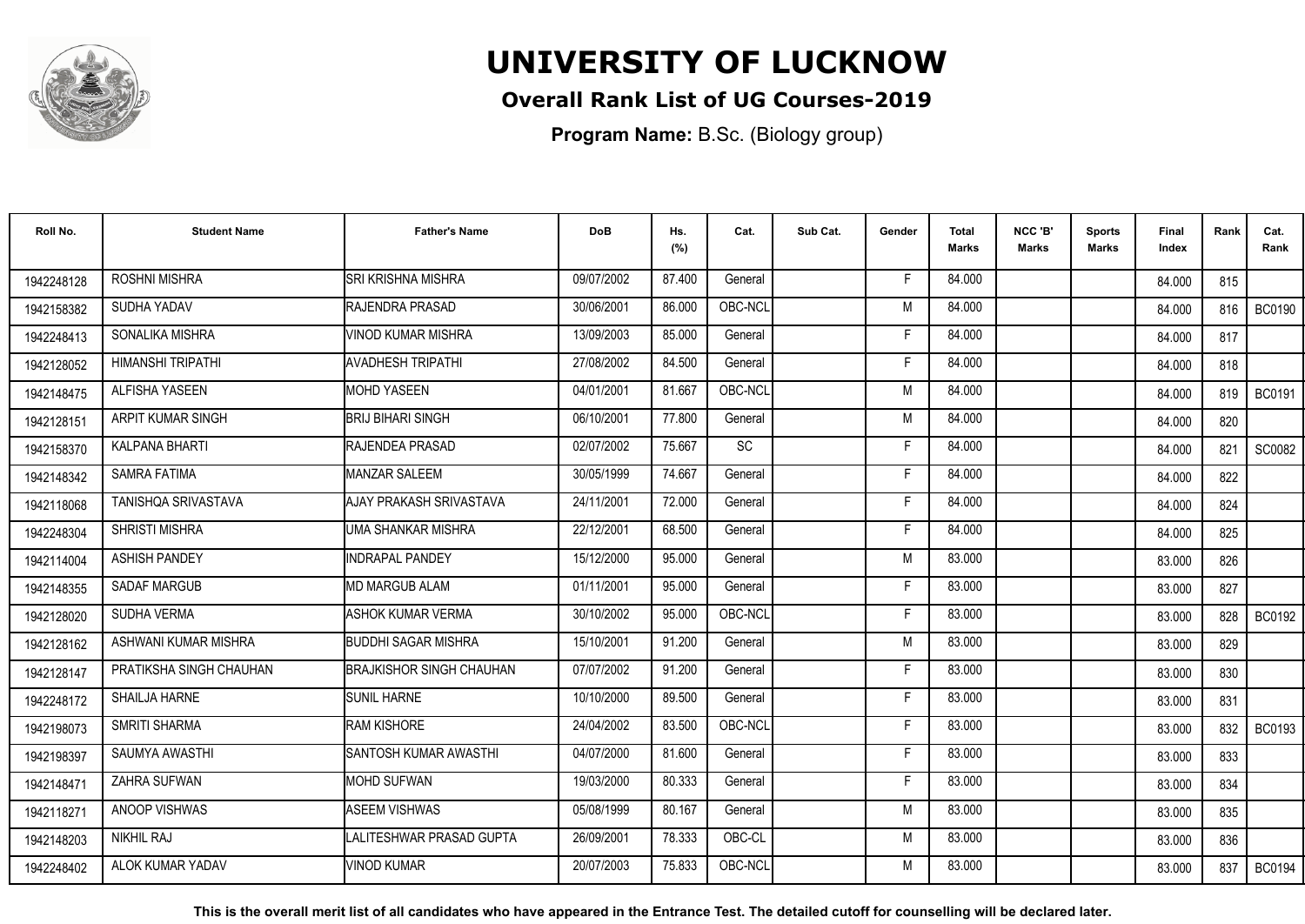

## **Overall Rank List of UG Courses-2019**

**Program Name:** B.Sc. (Biology group)

| Roll No.   | <b>Student Name</b>    | <b>Father's Name</b>           | <b>DoB</b> | Hs.<br>(%) | Cat.    | Sub Cat. | Gender | <b>Total</b><br><b>Marks</b> | NCC 'B'<br><b>Marks</b> | <b>Sports</b><br>Marks | <b>Final</b><br>Index | Rank | Cat.<br>Rank  |
|------------|------------------------|--------------------------------|------------|------------|---------|----------|--------|------------------------------|-------------------------|------------------------|-----------------------|------|---------------|
| 1942128437 | <b>AYUSH GUPTA</b>     | HARI PRASAD GUPTA              | 12/03/2001 | 72.200     | OBC-NCL |          | M      | 83.000                       |                         |                        | 83.000                | 838  | <b>BC0195</b> |
| 1942148411 | ZIYAD AMIR             | <b>MOHD AMIR</b>               | 28/07/2001 | 70.200     | General |          | M      | 83.000                       |                         |                        | 83.000                | 839  |               |
| 1942128017 | ABHISHEK VERMA         | <b>ASHOK KUMAR VERMA</b>       | 03/12/2001 | 70.000     | OBC-NCL |          | M      | 83.000                       |                         |                        | 83.000                | 840  | <b>BC0196</b> |
| 1942198121 | PAYAL RAI              | <b>RAM PRATAP RAI</b>          | 23/05/2001 | 66.400     | General |          | E      | 83.000                       |                         |                        | 83.000                | 841  |               |
| 1942248488 | AALMEEN FATIMA         | ZAFAR ABBAS                    | 12/04/2003 | 64.500     | General |          | F      | 83.000                       |                         |                        | 83.000                | 842  |               |
| 1942118106 | <b>REET VERMA</b>      | <b>AKHILESH VERMA</b>          | 21/11/2002 | 95.000     | OBC-NCL |          | F      | 82.000                       |                         |                        | 82.000                | 843  | <b>BC0197</b> |
| 1942148491 | NANDINI AGARWAL        | MR SHIVA KUMAR AGARWAL         | 10/03/2001 | 93.600     | General |          | F      | 82.000                       |                         |                        | 82.000                | 844  |               |
| 1942148171 | PRACHI SINGH           | KRISHNA KUMAR SINGH            | 04/01/2002 | 93.000     | General |          | F      | 82.000                       |                         |                        | 82.000                | 845  |               |
| 1942248232 | <b>KHUSHI SINGH</b>    | <b>SURESH KUMAR SINGH</b>      | 10/07/2002 | 93.000     | General |          | F.     | 82.000                       |                         |                        | 82.000                | 846  |               |
| 1942118280 | <b>SHIVANGI TIWARI</b> | ASHISH KUMAR TIWARI            | 26/01/2001 | 91.833     | General |          | Е      | 82.000                       |                         |                        | 82.000                | 847  |               |
| 1942248211 | <b>ARCHITA PANDEY</b>  | <b>ISURENDRA PRASAD PANDEY</b> | 30/12/2000 | 91.333     | General |          | F      | 82.000                       |                         |                        | 82.000                | 848  |               |
| 1942128364 | <b>ANJALI GUPTA</b>    | <b>IGANGA PRASAD GUPTA</b>     | 27/06/2001 | 91.200     | OBC-NCL |          | F      | 82.000                       |                         |                        | 82.000                | 849  | <b>BC0198</b> |
| 1942198271 | SHIVANGI PANDEY        | <b>RUDRESH CHANDRA PANDEY</b>  | 28/08/2000 | 90.000     | General |          | F      | 82.000                       |                         |                        | 82.000                | 850  |               |
| 1942118001 | <b>SHALINI MISHRA</b>  | A K MISHRA                     | 26/02/2000 | 85.400     | General |          | F      | 82.000                       |                         |                        | 82.000                | 851  |               |
| 1942198278 | SHREYA TIWARI          | <b>SPTIWARI</b>                | 12/11/2002 | 85.167     | General |          | F      | 82.000                       |                         |                        | 82.000                | 852  |               |
| 1942158358 | <b>HARSHITA GAUTAM</b> | RAJEEV GAUTAM                  | 31/10/2001 | 83.556     | SC      |          | F      | 82.000                       |                         |                        | 82.000                | 853  | SC0083        |
| 1942148092 | KHUSHBOO KUMARI        | <b>K K PANDEY</b>              | 14/05/2000 | 82.000     | General |          | F      | 82.000                       |                         |                        | 82.000                | 854  |               |
| 1942118124 | ALOK KUMAR YADAV       | <b>AMAR DEV YADAV</b>          | 14/04/2001 | 81.600     | OBC-NCL |          | M      | 82.000                       |                         |                        | 82.000                | 855  | <b>BC0199</b> |
| 1942117049 | ABDULLAH KHAN          | <b>SUBHAN ALI</b>              | 29/10/2001 | 81.333     | General |          | M      | 82.000                       |                         |                        | 82.000                | 856  |               |
| 1942148020 | <b>ANSHIKA</b>         | <b>JAI KARAN</b>               | 16/07/2001 | 81.000     | SC      |          | F      | 82.000                       |                         |                        | 82.000                | 857  | SC0084        |
| 1942115058 | <b>MEENU SINGH</b>     | <b>RAMKESH SINGH</b>           | 06/07/2000 | 80.167     | General | DP       | F.     | 82.000                       |                         |                        | 82.000                | 858  |               |
| 1942158444 | <b>ASMITA PANDEY</b>   | RAJESH PANDEY                  | 04/06/1999 | 80.000     | General |          | F      | 82.000                       |                         |                        | 82.000                | 859  |               |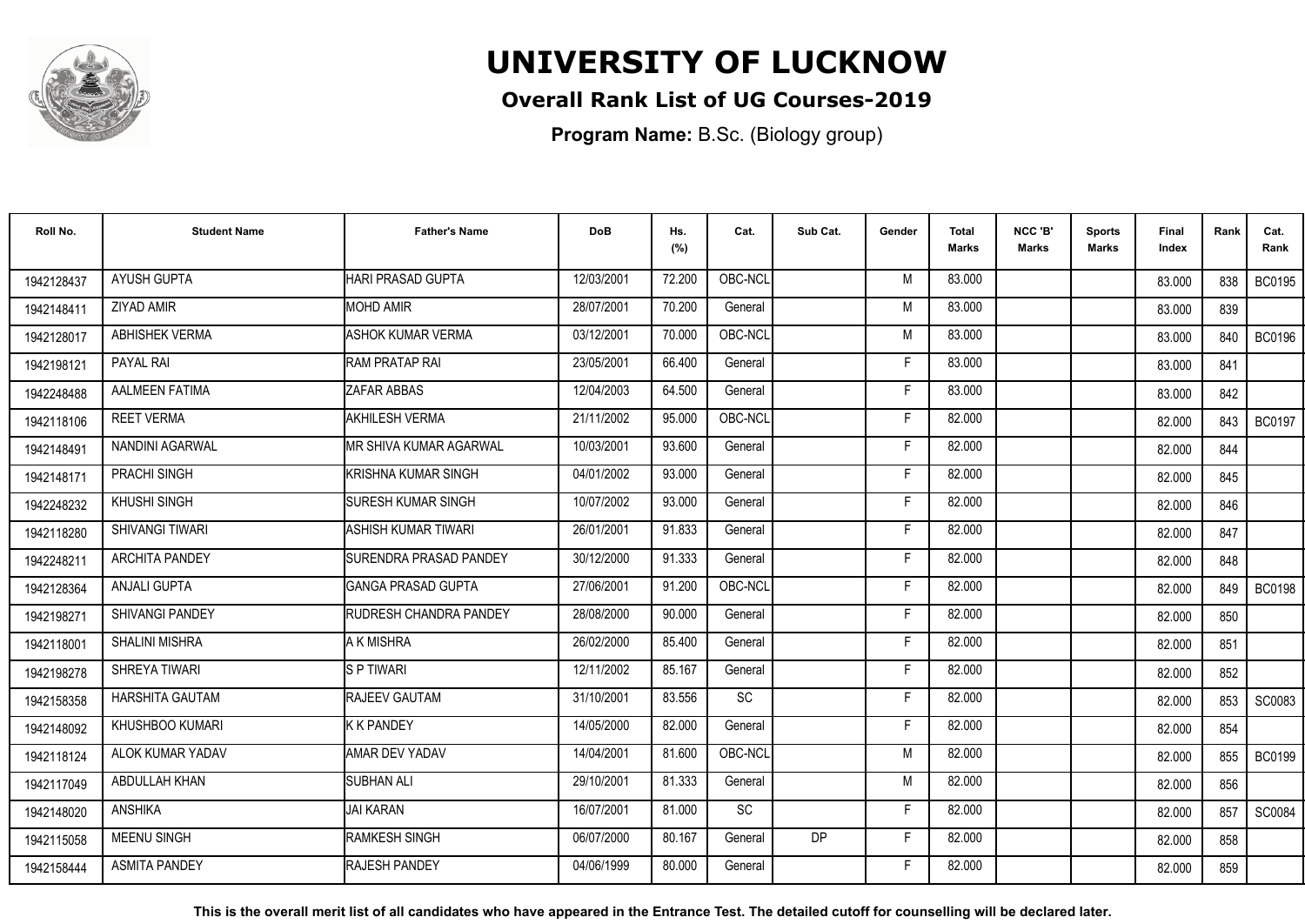

## **Overall Rank List of UG Courses-2019**

**Program Name:** B.Sc. (Biology group)

| Roll No.   | <b>Student Name</b>       | <b>Father's Name</b>           | <b>DoB</b> | Hs.<br>(%) | Cat.      | Sub Cat.  | Gender | <b>Total</b><br><b>Marks</b> | NCC 'B'<br><b>Marks</b> | <b>Sports</b><br>Marks | <b>Final</b><br>Index | Rank | Cat.<br>Rank  |
|------------|---------------------------|--------------------------------|------------|------------|-----------|-----------|--------|------------------------------|-------------------------|------------------------|-----------------------|------|---------------|
| 1942128410 | AASTHA GUPTA              | <b>GYAN CHANDRA GUPTA</b>      | 12/01/2002 | 79.833     | OBC-NCL   |           | F      | 82.000                       |                         |                        | 82.000                | 860  | <b>BC0200</b> |
| 1942148419 | <b>TUBA ASIF</b>          | <b>I</b> MOHD ASIF SIDDIQUI    | 26/12/2001 | 78.500     | OBC-NCL   |           | E      | 82.000                       |                         |                        | 82.000                | 861  | BC0201        |
| 1942115066 | SANJEEVINI PANDEY         | <b>SANJEEV KUMAR PANDEY</b>    | 24/09/2001 | 77.000     | General   | <b>DP</b> | F      | 82.000                       |                         |                        | 82.000                | 862  |               |
| 1942148142 | <b>ASHOK KUMAR</b>        | <b>KESHAN LAL</b>              | 12/09/2002 | 76.167     | <b>SC</b> |           | M      | 82.000                       |                         |                        | 82.000                | 863  | SC0085        |
| 1942118215 | <b>SWATI AWASTHI</b>      | <b>ANURAG AWASTHI</b>          | 15/10/2001 | 70.400     | General   |           | F      | 82.000                       |                         |                        | 82.000                | 864  |               |
| 1942148444 | MOHD SAMEER AHMAD         | <b>MOHD MUJEEB AHMAD</b>       | 29/01/2000 | 67.667     | General   |           | M      | 82.000                       |                         |                        | 82.000                | 865  |               |
| 1942148434 | <b>OWESH</b>              | <b>MOHD IRSHAD</b>             | 20/03/2001 | 66.600     | OBC-NCL   |           | M      | 82.000                       |                         |                        | 82.000                | 866  | <b>BC0202</b> |
| 1942198455 | SHIVAM YADAV              | SATYA NARAYAN YADAV            | 10/05/2002 | 66.500     | OBC-NCL   |           | M      | 82.000                       |                         |                        | 82.000                | 867  | BC0203        |
| 1942128298 | <b>TANU</b>               | <b>DILIP KUMAR</b>             | 17/04/2002 | 95.000     | General   |           | F      | 81.000                       |                         |                        | 81.000                | 868  |               |
| 1942128269 | AYUSH KUMAR MAURYA        | DHARM DEV MAURYA               | 18/02/2001 | 93.200     | OBC-NCL   |           | M      | 81.000                       |                         |                        | 81.000                | 869  | <b>BC0204</b> |
| 1942111002 | ANSHU BARNWAL             | JANARDAN PRASAD                | 01/07/2002 | 84.167     | General   | <b>PH</b> | E      | 81.000                       |                         |                        | 81.000                | 870  |               |
| 1942248367 | <b>SACHIN RAJPOOT</b>     | <b>VIJAY RAJPOOT</b>           | 18/08/2004 | 83.333     | OBC-NCL   |           | M      | 81.000                       |                         |                        | 81.000                | 871  | <b>BC0205</b> |
| 1942148024 | <b>KRITIKA SRIVASTAVA</b> | JAI PRAKASH SRIVASTAVA         | 01/03/2002 | 80.667     | General   |           | Е      | 81.000                       |                         |                        | 81.000                | 872  |               |
| 1942118245 | <b>ISHITA SINGH</b>       | <b>ARUN SINGH</b>              | 15/09/2002 | 79.800     | General   |           | F      | 81.000                       |                         |                        | 81.000                | 873  |               |
| 1942128331 | <b>KM ANJALI TIWARI</b>   | <b>DINESH TIWARI</b>           | 08/08/2001 | 75.833     | General   |           | F      | 81.000                       |                         |                        | 81.000                | 874  |               |
| 1942148295 | YASHCHANDA CHATURVEDI     | <b>MANISH KUMAR CHATURVEDI</b> | 04/01/2000 | 74.667     | General   |           | F      | 81.000                       |                         |                        | 81.000                | 875  |               |
| 1942248417 | <b>SIMRAN SINGH</b>       | <b>VINOD KUMAR SINGH</b>       | 13/04/2002 | 72.200     | General   |           | F      | 81.000                       |                         |                        | 81.000                | 876  |               |
| 1942148373 | <b>MO AMIN</b>            | <b>MO ANIS</b>                 | 30/05/2002 | 69.833     | OBC-NCL   |           | M      | 81.000                       |                         |                        | 81.000                | 877  | <b>BC0206</b> |
| 1942128473 | SANA SIDDIQUI             | <b>IBADUL HAQ</b>              | 10/02/2002 | 100.000    | General   |           | F      | 80.000                       |                         |                        | 80.000                | 878  |               |
| 1942248332 | <b>LAVLESH YADAV</b>      | UTTAM SINGH YADAV              | 21/02/2001 | 98.400     | OBC-NCL   |           | M      | 80.000                       |                         |                        | 80.000                | 879  | <b>BC0207</b> |
| 1942158035 | <b>STUTI SHARMA</b>       | <b>MRITUNJAY SHARMA</b>        | 11/01/2001 | 95.000     | General   |           | F.     | 80.000                       |                         |                        | 80.000                | 880  |               |
| 1942128181 | <b>RIYA</b>               | ICHANDRA MOHAN UPADHYAY        | 14/12/2002 | 95.000     | General   |           | Е      | 80.000                       |                         |                        | 80.000                | 881  |               |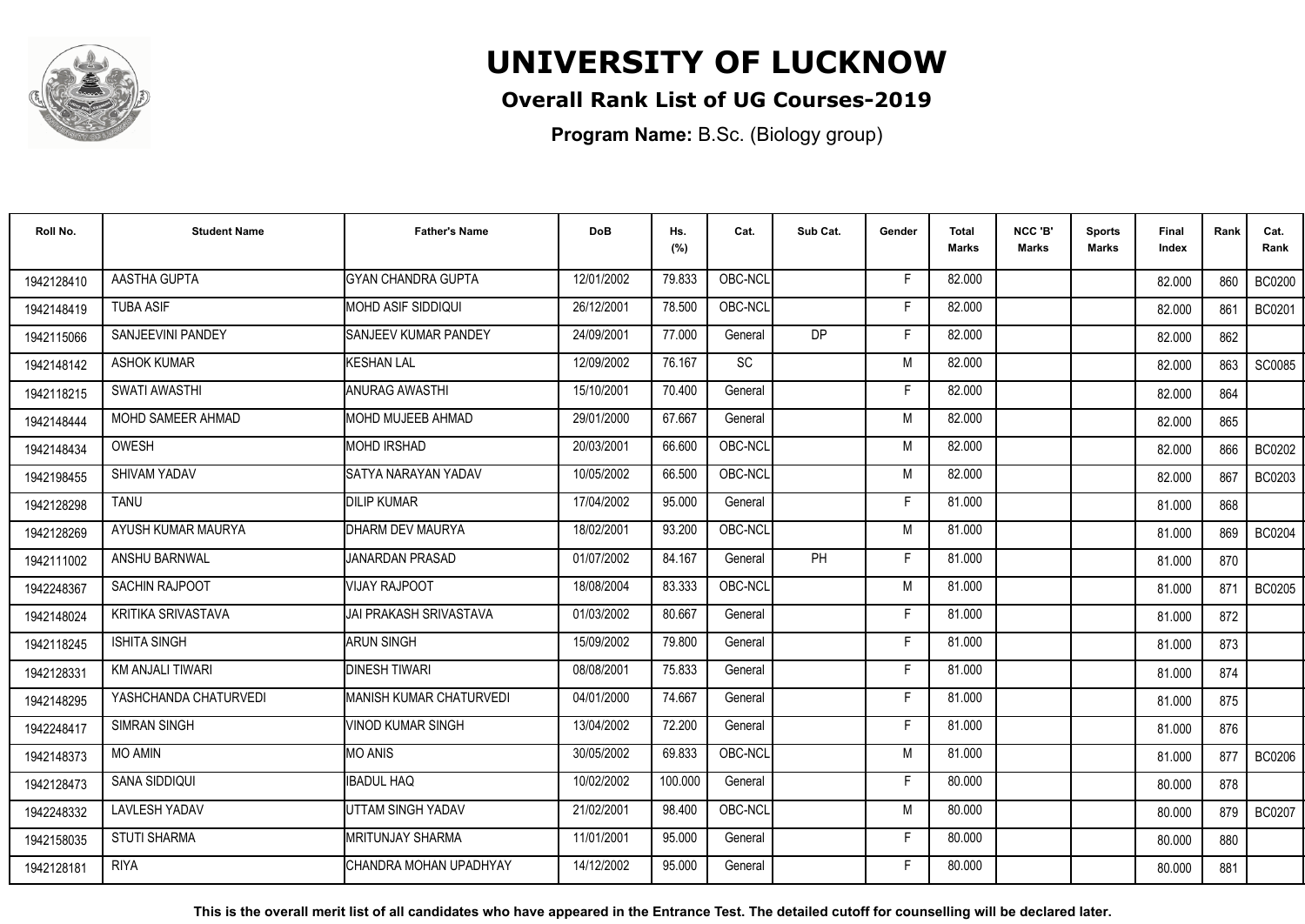

## **Overall Rank List of UG Courses-2019**

**Program Name:** B.Sc. (Biology group)

| Roll No.   | <b>Student Name</b>       | <b>Father's Name</b>       | <b>DoB</b> | Hs.<br>(%) | Cat.      | Sub Cat. | Gender | <b>Total</b><br>Marks | NCC 'B'<br><b>Marks</b> | Sports<br>Marks | Final<br>Index | Rank | Cat.<br>Rank  |
|------------|---------------------------|----------------------------|------------|------------|-----------|----------|--------|-----------------------|-------------------------|-----------------|----------------|------|---------------|
| 1942128142 | <b>DINKAR DUBEY</b>       | <b>BRAJ BHUSHAN DUBEY</b>  | 19/09/1999 | 93.000     | General   |          | M      | 80.000                |                         |                 | 80.000         | 882  |               |
| 1942148015 | AKANSHA RAJPUT            | JAGESHWAR PRASAD RAJPUT    | 18/09/2001 | 93.000     | OBC-NCL   |          | F      | 80.000                |                         |                 | 80.000         | 883  | <b>BC0208</b> |
| 1942148075 | VIDHI UPADHYAYA           | JITENDRA KUMAR UPADHYAYA   | 08/12/2002 | 90.000     | General   |          | E      | 80.000                |                         |                 | 80.000         | 884  |               |
| 1942148149 | PRACHI JOSHI              | KHASHTI BALLABH JOSHI      | 08/04/2002 | 89.400     | General   |          | F      | 80.000                |                         |                 | 80.000         | 885  |               |
| 1942128266 | DIKSHA KUSHWAHA           | IDHARAM NATH KUSHWAHA      | 31/10/2001 | 89.200     | OBC-NCL   |          | F      | 80.000                |                         |                 | 80.000         | 886  | <b>BC0209</b> |
| 1942158367 | <b>HIMANSHU SHUKLA</b>    | <b>RAJEEV SHUKLA</b>       | 13/09/2002 | 89.000     | General   |          | M      | 80.000                |                         |                 | 80.000         | 887  |               |
| 1942148111 | <b>KM RICHA GUPTA</b>     | <b>KAMLESH KUMAR</b>       | 10/08/2002 | 88.333     | General   |          | F      | 80.000                |                         |                 | 80.000         | 888  |               |
| 1942148242 | PRIYANSHI JOSHI           | <b>MADAN MOHAN JOSHI</b>   | 21/08/2001 | 88.167     | General   |          | F      | 80.000                |                         |                 | 80.000         | 889  |               |
| 1942248033 | <b>RAVIN YADAV</b>        | <b>SHIV BAHADUR</b>        | 27/07/2002 | 88.000     | OBC-NCL   |          | M      | 80.000                |                         |                 | 80.000         | 890  | BC0210        |
| 1942148143 | SHOURYA GIRI              | <b>KESHAV RAM GIRI</b>     | 02/12/2003 | 87.000     | OBC-NCL   |          | M      | 80.000                |                         |                 | 80.000         | 891  | BC0211        |
| 1942248489 | <b>RUMI</b>               | <b>ZAFREALAM</b>           | 12/09/2001 | 84.000     | General   |          | F      | 80.000                |                         |                 | 80.000         | 892  |               |
| 1942198150 | PRERNA VERMA              | RAMAKANT VERMA             | 12/03/2002 | 83.600     | OBC-NCL   |          | F.     | 80.000                |                         |                 | 80.000         | 893  | BC0212        |
| 1942198203 | ABHISHEK KASAUDHAN        | <b>RAMPRASAD</b>           | 08/01/2003 | 82.000     | OBC-NCL   |          | M      | 80.000                |                         |                 | 80.000         | 894  | BC0213        |
| 1942158429 | <b>BABITA SINGH</b>       | <b>RAJESH KUMAR SINGH</b>  | 12/07/2002 | 81.800     | General   |          | F      | 80.000                |                         |                 | 80.000         | 895  |               |
| 1942158260 | <b>PRAGYA</b>             | <b>PRAMOD RAI</b>          | 08/05/2001 | 81.600     | General   |          | Е      | 80.000                |                         |                 | 80.000         | 896  |               |
| 1942117028 | SATYAM MISHRA             | <b>RAJESH MISHRA</b>       | 08/10/2001 | 81.000     | General   |          | M      | 80.000                |                         |                 | 80.000         | 897  |               |
| 1942248486 | MANTASHA PARVEEN          | YUSUF KHAN                 | 25/07/2001 | 80.167     | General   |          | F      | 80.000                |                         |                 | 80.000         | 898  |               |
| 1942248405 | <b>VIVEK KUMAR RANJAN</b> | <b>VINOD KUMAR</b>         | 12/10/1999 | 80.000     | <b>SC</b> |          | M      | 80.000                |                         |                 | 80.000         | 899  | SC0086        |
| 1942158376 | <b>VANSHIKA KESARWANI</b> | RAJENDRA KUMAR KESARWANI   | 27/03/2001 | 78.833     | General   |          | F      | 80.000                |                         |                 | 80.000         | 900  |               |
| 1942158379 | DIVYANSHI SRIVASTAVA      | IRAJENDRA KUMAR SRIVASTAVA | 16/12/2001 | 77.667     | General   |          | F      | 80.000                |                         |                 | 80.000         | 901  |               |
| 1942248324 | PRIYA SHUKLA              | <b>UMESH SHUKLA</b>        | 18/11/2002 | 77.333     | General   |          | F.     | 80.000                |                         |                 | 80.000         | 902  |               |
| 1942248016 | <b>SAKSHI VERMA</b>       | <b>SHARMA JEET</b>         | 05/07/2001 | 76.833     | OBC-NCL   |          | M      | 80.000                |                         |                 | 80.000         | 903  | BC0214        |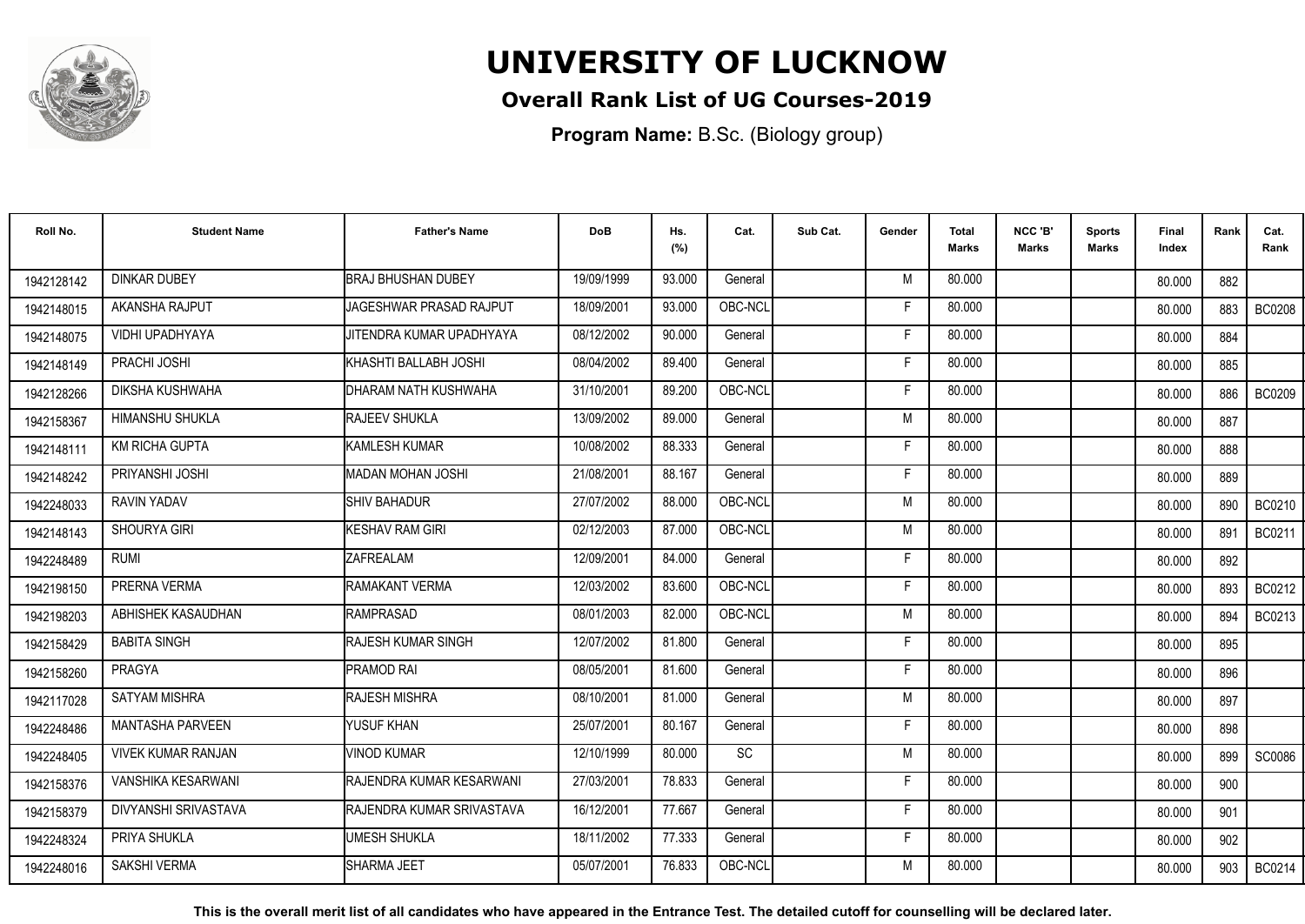

## **Overall Rank List of UG Courses-2019**

**Program Name:** B.Sc. (Biology group)

| Roll No.   | <b>Student Name</b>         | <b>Father's Name</b>           | <b>DoB</b> | Hs.<br>(%) | Cat.      | Sub Cat.  | Gender | <b>Total</b><br><b>Marks</b> | NCC 'B'<br><b>Marks</b> | <b>Sports</b><br>Marks | Final<br>Index | Rank | Cat.<br>Rank  |
|------------|-----------------------------|--------------------------------|------------|------------|-----------|-----------|--------|------------------------------|-------------------------|------------------------|----------------|------|---------------|
| 1942248187 | HARSH VARDHAN SINGH         | <b>SUNIL KUMAR SINGH TOMAR</b> | 28/11/2001 | 76.000     | General   |           | M      | 80.000                       |                         |                        | 80.000         | 904  |               |
| 1942198160 | <b>ALOK VERMA</b>           | <b>RAMDEEN VERMA</b>           | 15/03/2000 | 73.333     | OBC-NCL   |           | M      | 80.000                       |                         |                        | 80.000         | 905  | BC0215        |
| 1942128210 | KULDEEP KUMAR               | <b>I</b> CHHOTE LAL            | 04/07/2001 | 72.667     | <b>SC</b> |           | M      | 80.000                       |                         |                        | 80.000         | 906  | <b>SC0087</b> |
| 1942248441 | AYUSH YADAV                 | <b>VIRENDRA KUMAR YADAV</b>    | 15/07/2002 | 72.167     | OBC-NCL   |           | M      | 80.000                       |                         |                        | 80.000         | 907  | BC0216        |
| 1942118262 | <b>DEEPAK KUMAR SINGH</b>   | ARVIND KUMAR SINGH             | 01/07/2001 | 70.333     | OBC-NCL   |           | M      | 80.000                       |                         |                        | 80.000         | 908  | BC0217        |
| 1942128368 | ABHILASH YADAV              | <b>GANGA SINGH YADAV</b>       | 18/07/2000 | 70.000     | OBC-CL    |           | M      | 80.000                       |                         |                        | 80.000         | 909  |               |
| 1942198164 | ANUPAM SHEKHAR              | RAMESH CHANDRA                 | 05/05/2001 | 70.000     | <b>SC</b> |           | M      | 80.000                       |                         |                        | 80.000         | 910  | <b>SC0088</b> |
| 1942118243 | <b>RITIKA SINGH</b>         | <b>ARUN PRATAP SINGH</b>       | 15/01/2002 | 66.000     | General   |           | Е      | 80.000                       |                         |                        | 80.000         | 911  |               |
| 1942128439 | <b>MANSI TRIPATHI</b>       | HARI SHANKAR TRIPATHI          | 11/07/2001 | 95.000     | General   |           | Е      | 79.000                       |                         |                        | 79.000         | 912  |               |
| 1942115029 | SANTOSHI UPADHYAY           | MADAN MOHAN UPADHYAY           | 09/12/2001 | 95.000     | General   | DP.       | F      | 79.000                       |                         |                        | 79.000         | 913  |               |
| 1942115038 | <b>UMME KULSUM BALIYAVI</b> | <b>MUHAMMAD HABIB</b>          | 07/03/2002 | 95.000     | General   | <b>DP</b> | F      | 79.000                       |                         |                        | 79.000         | 914  |               |
| 1942128194 | DIVYA RAJPUT                | CHANDRA SHEKHAR RAJPUT         | 14/07/2002 | 95.000     | General   |           | F      | 79.000                       |                         |                        | 79.000         | 915  |               |
| 1942198216 | HIRANYA NABH MISHRA         | <b>RANG NATH MISHRA</b>        | 09/07/2003 | 95.000     | General   |           | M      | 79.000                       |                         |                        | 79,000         | 916  |               |
| 1942118093 | <b>ASHISH KUMAR</b>         | <b>AKHILESH KUMAR</b>          | 01/07/2002 | 87.333     | General   |           | M      | 79.000                       |                         |                        | 79.000         | 917  |               |
| 1942248244 | KM VAISHALI YADAV           | <b>I</b> SUSHEEL YADAV         | 23/12/2001 | 85.000     | OBC-NCL   |           | F      | 79.000                       |                         |                        | 79.000         | 918  | BC0218        |
| 1942158007 | <b>UTKARSH SINGH</b>        | MR. DINESH KUMAR SINGH         | 15/07/2001 | 83.600     | General   |           | M      | 79.000                       |                         |                        | 79.000         | 919  |               |
| 1942198325 | SAKSHI DEVI                 | <b>SANJAY KUMAR</b>            | 30/11/2002 | 82.167     | OBC-NCL   |           | F      | 79.000                       |                         |                        | 79.000         | 920  | BC0219        |
| 1942198482 | <b>KAJAL SONI</b>           | <b>I</b> SHAILENDRA KUMAR SONI | 16/06/1999 | 79.800     | OBC-NCL   |           | F      | 79.000                       |                         |                        | 79.000         | 921  | <b>BC0220</b> |
| 1942248145 | ANKUR YADAV                 | <b>SUDARSHAN YADAV</b>         | 05/08/1999 | 78.833     | OBC-NCL   |           | M      | 79.000                       |                         |                        | 79.000         | 922  | <b>BC0221</b> |
| 1942198071 | <b>SHWETA KAUL</b>          | <b>IRAM KISHOR KAUL</b>        | 29/08/2001 | 78.000     | <b>SC</b> |           | F      | 79.000                       |                         |                        | 79.000         | 923  | SC0089        |
| 1942158173 | PRIYANSHI GAUTAM            | <b>P C GAUTAM</b>              | 14/03/2003 | 75.667     | <b>SC</b> |           | F      | 79.000                       |                         |                        | 79.000         | 924  | SC0090        |
| 1942158476 | ROSHINI MAURYA              | RAJKISHOR                      | 09/12/2000 | 75.000     | OBC-NCL   |           | F      | 79.000                       |                         |                        | 79.000         | 925  | BC0222        |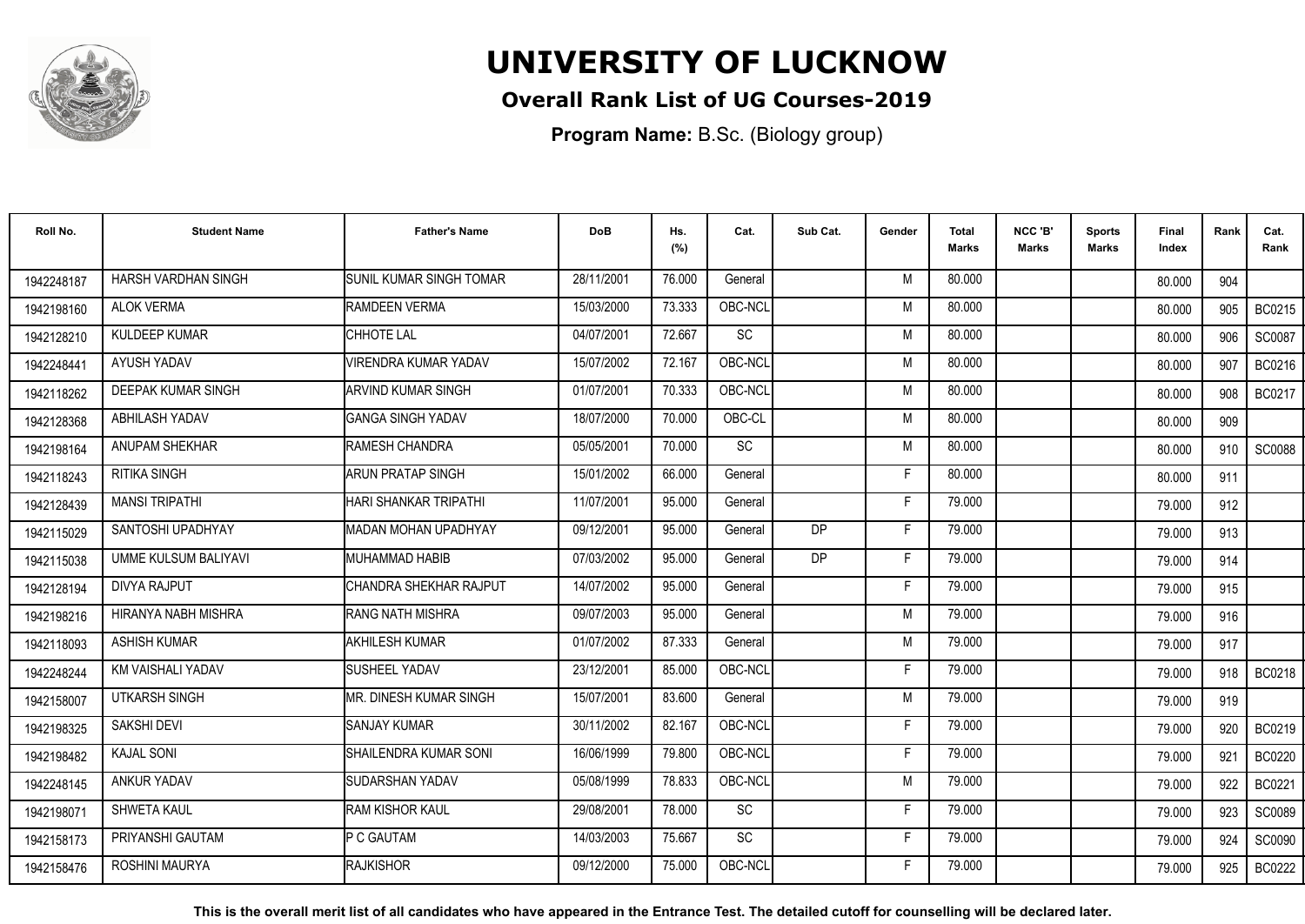

## **Overall Rank List of UG Courses-2019**

**Program Name:** B.Sc. (Biology group)

| Roll No.   | <b>Student Name</b>   | <b>Father's Name</b>          | <b>DoB</b> | Hs.<br>(%) | Cat.      | Sub Cat.  | Gender | Total<br><b>Marks</b> | NCC 'B'<br><b>Marks</b> | <b>Sports</b><br>Marks | Final<br>Index | Rank | Cat.<br>Rank  |
|------------|-----------------------|-------------------------------|------------|------------|-----------|-----------|--------|-----------------------|-------------------------|------------------------|----------------|------|---------------|
| 1942128477 | <b>IZZA HABIBI</b>    | <b>IFTIKHAR AHMAD</b>         | 16/12/2001 | 74.000     | General   |           | F      | 79.000                |                         |                        | 79.000         | 926  |               |
| 1942248175 | ARUSHI SHARMA         | <b>SUNIL KUMAR</b>            | 23/11/2001 | 73.600     | OBC-NCL   |           | Е      | 79.000                |                         |                        | 79.000         | 927  | BC0223        |
| 1942158482 | AAYUSH SAHU           | RAJKUMAR SAHU                 | 01/01/2000 | 72.333     | OBC-NCL   |           | M      | 79.000                |                         |                        | 79.000         | 928  | BC0224        |
| 1942118158 | NANDINI SHARMA        | <b>ANAND SHARMA</b>           | 17/02/2001 | 72.333     | General   |           |        | 79.000                |                         |                        | 79.000         | 929  |               |
| 1942248138 | <b>DIVYANSH SINGH</b> | SUBHASH CHANDRA SINGH         | 15/06/2002 | 72.200     | General   |           | M      | 79.000                |                         |                        | 79.000         | 930  |               |
| 1942128061 | <b>ARTI VERMA</b>     | <b>AYODHYA PRASAD PATEL</b>   | 15/08/2003 | 72.167     | OBC-NCL   |           | Е      | 79.000                |                         |                        | 79.000         | 931  | BC0225        |
| 1942248225 | AAYUSHI YADAV         | <b>SURESH KUMAR</b>           | 13/06/2003 | 70.500     | OBC-NCL   |           | E      | 79.000                |                         |                        | 79.000         | 932  | <b>BC0226</b> |
| 1942148372 | SHALINI SINGH         | <b>MITHILESH SINGH</b>        | 23/12/2001 | 58.667     | General   |           | F      | 79.000                |                         |                        | 79.000         | 933  |               |
| 1942198344 | <b>TOSHANI</b>        | SANJAY KUMAR TRIPATHI         | 04/06/2001 | 95.000     | General   |           | F      | 78.000                |                         |                        | 78.000         | 934  |               |
| 1942148133 | RITUL PANDEY          | KAUSHAL KISHOR PANDEY         | 03/04/2001 | 90.000     | General   |           | F      | 78.000                |                         |                        | 78.000         | 935  |               |
| 1942248292 | ALOK YADAV            | <b>UDAY CHANDRA YADAV</b>     | 10/08/2002 | 86.167     | OBC-NCL   |           | M      | 78.000                |                         |                        | 78.000         | 936  | <b>BC0227</b> |
| 1942148306 | <b>VARTIKA DIXIT</b>  | <b>MANOJ DIXIT</b>            | 17/07/2002 | 83.667     | General   |           | F      | 78.000                |                         |                        | 78.000         | 937  |               |
| 1942148160 | SWAGATI TRIPATHI      | <b>KRISHAN KUMAR TRIPATHI</b> | 01/01/2002 | 81.667     | General   |           | Е      | 78.000                |                         |                        | 78.000         | 938  |               |
| 1942117052 | AKASH MAURYA          | VINOD KUMAR MAURYA            | 07/07/2000 | 81.600     | General   |           | M      | 78.000                |                         |                        | 78.000         | 939  |               |
| 1942148328 | SHREYA MISHRA         | <b>MANOJ MISHRA</b>           | 31/12/2001 | 81.000     | General   |           | F      | 78.000                |                         |                        | 78.000         | 940  |               |
| 1942128022 | PALAK YADAV           | <b>ASHOK KUMAR YADAV</b>      | 02/03/2001 | 79.833     | OBC-NCL   |           | F.     | 78.000                |                         |                        | 78.000         | 941  | <b>BC0228</b> |
| 1942115062 | <b>RACHNA</b>         | <b>SANJAY KUMAR</b>           | 07/02/2001 | 78.000     | General   | <b>DP</b> | F      | 78.000                |                         |                        | 78.000         | 942  |               |
| 1942148421 | <b>QUANEEZ FATIMA</b> | MOHD AYUB KHAN                | 04/07/2004 | 77.667     | General   |           | F      | 78.000                |                         |                        | 78.000         | 943  |               |
| 1942158067 | PUNYA PRAKASH DWIVEDI | <b>I</b> MURLIDHAR DWIVEDI    | 02/04/1999 | 77.000     | General   |           | M      | 78.000                |                         |                        | 78.000         | 944  |               |
| 1942128003 | ASHUTOSH KUMAR GUPTA  | ASHOK KUMAR GUPTA             | 18/09/2002 | 75.500     | OBC-NCL   |           | M      | 78.000                |                         |                        | 78.000         | 945  | <b>BC0229</b> |
| 1942118157 | SOMYA SINGH           | ANAND PRATAP SINGH            | 11/07/2001 | 74.667     | General   |           | F.     | 78.000                |                         |                        | 78.000         | 946  |               |
| 1942198145 | <b>ALOK KUMAR</b>     | <b>RAM VILAS</b>              | 10/08/1998 | 70.167     | <b>SC</b> |           | M      | 78.000                |                         |                        | 78.000         | 947  | SC0091        |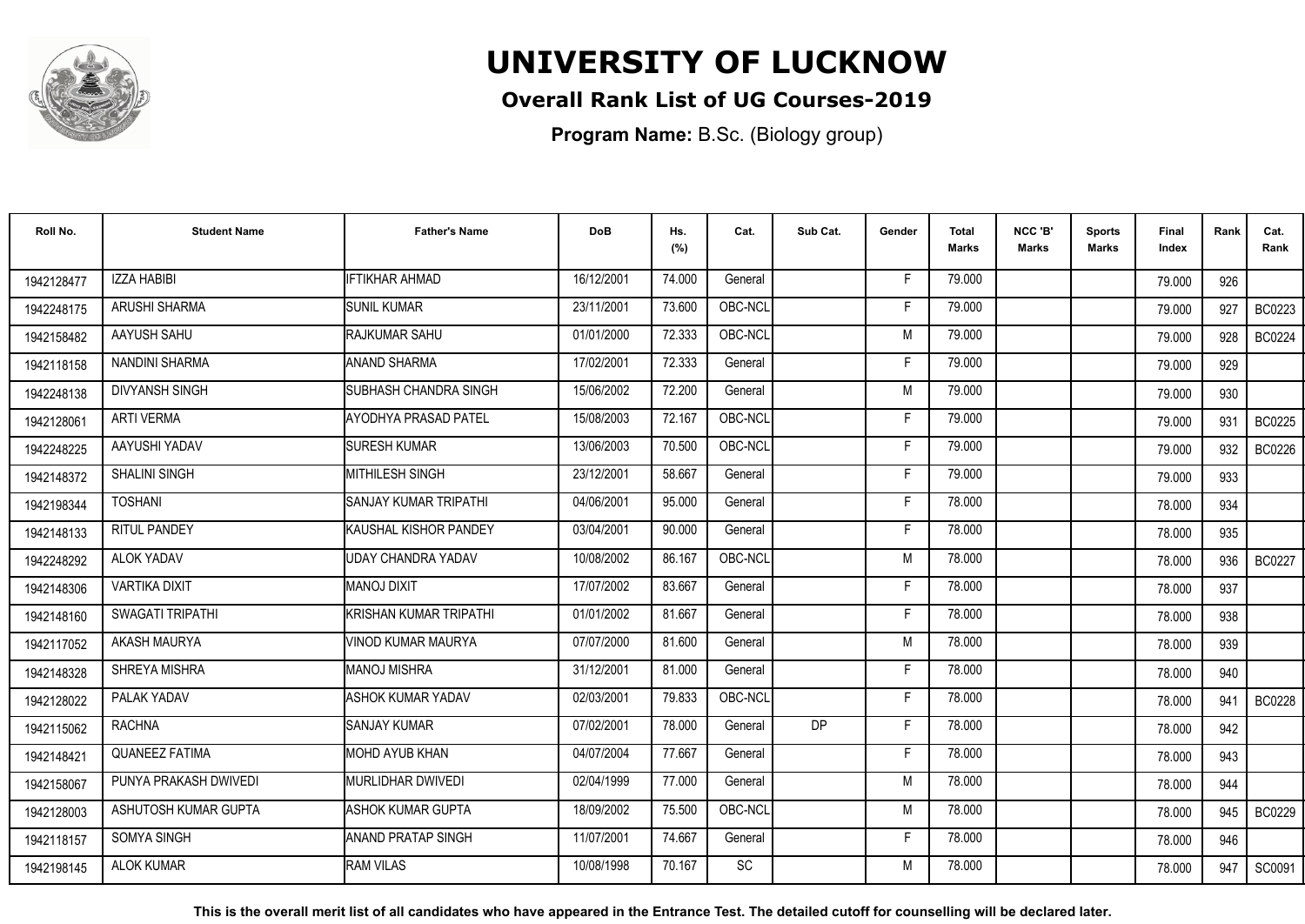

## **Overall Rank List of UG Courses-2019**

**Program Name:** B.Sc. (Biology group)

| Roll No.   | <b>Student Name</b>    | <b>Father's Name</b>          | <b>DoB</b> | Hs.<br>(%) | Cat.      | Sub Cat. | Gender | Total<br><b>Marks</b> | NCC 'B'<br><b>Marks</b> | <b>Sports</b><br>Marks | Final<br>Index | Rank | Cat.<br>Rank  |
|------------|------------------------|-------------------------------|------------|------------|-----------|----------|--------|-----------------------|-------------------------|------------------------|----------------|------|---------------|
| 1942158027 | <b>ASTHA SAXENA</b>    | MR. SUSHIL KUMAR SAXENA       | 29/08/2001 | 65.200     | General   |          | F      | 78.000                |                         |                        | 78.000         | 948  |               |
| 1942117031 | PRAGATI SHUKLA         | <b>RAJKUMAR</b>               | 11/11/2001 | 95.000     | General   |          | Е      | 77.000                |                         |                        | 77.000         | 949  |               |
| 1942158146 | AFIFA BAIG             | <b>NOMAN BAIG</b>             | 25/11/2001 | 95.000     | General   |          | F      | 77.000                |                         |                        | 77.000         | 950  |               |
| 1942148226 | <b>MEGHA SINHA</b>     | LATE SURYA PRAKASH SINHA      | 23/08/2000 | 94.000     | General   |          |        | 77.000                |                         |                        | 77.000         | 951  |               |
| 1942128055 | SHREYAS SINGH          | AVANISH KUMAR SINGH           | 06/07/2002 | 91.200     | General   |          | M      | 77.000                |                         |                        | 77.000         | 952  |               |
| 1942148177 | <b>AYUSHI MISHRA</b>   | İKRISHNA MOHAN MISHRA         | 03/05/2002 | 87.000     | General   |          | Е      | 77.000                |                         |                        | 77.000         | 953  |               |
| 1942198069 | <b>NANDANI MISHRA</b>  | RAM KINKAR MISHRA             | 10/03/2003 | 86.833     | General   |          | E      | 77.000                |                         |                        | 77.000         | 954  |               |
| 1942128465 | <b>ANJALEE YADAV</b>   | <b>HEERA LAL YADAV</b>        | 25/05/2003 | 86.667     | General   |          | E      | 77.000                |                         |                        | 77.000         | 955  |               |
| 1942198465 | <b>HIMANSHU PANDEY</b> | <b>SATYENDRA KUMAR PANDEY</b> | 12/06/2000 | 84.000     | General   |          | M      | 77.000                |                         |                        | 77.000         | 956  |               |
| 1942248419 | SIMRAN SINGH           | <b>VINOD KUMAR SINGH</b>      | 12/02/2002 | 83.500     | OBC-NCL   |          | F      | 77.000                |                         |                        | 77.000         | 957  | <b>BC0230</b> |
| 1942198219 | NIDHI YADAV            | RANJEET SINGH                 | 28/03/2000 | 79.800     | OBC-NCL   |          | E      | 77.000                |                         |                        | 77.000         | 958  | BC0231        |
| 1942148230 | <b>MEYAR FATIMA</b>    | LATE. SYED ETQAD ABBAS ABIDI  | 05/07/2001 | 79.667     | General   |          | F      | 77.000                |                         |                        | 77.000         | 959  |               |
| 1942148110 | <b>HARSHITA VERMA</b>  | KAMLESH KUMAR                 | 31/07/2000 | 78.667     | OBC-NCL   |          | Е      | 77.000                |                         |                        | 77.000         | 960  | BC0232        |
| 1942198134 | <b>AANYA</b>           | IRAM SHANKAR KASHYAP          | 28/07/2001 | 77.167     | OBC-NCL   |          | F      | 77.000                |                         |                        | 77.000         | 961  | BC0233        |
| 1942128080 | <b>VIVEK SINGH</b>     | <b>BAL KARAN SINGH</b>        | 12/09/2002 | 74.333     | General   |          | M      | 77.000                |                         |                        | 77.000         | 962  |               |
| 1942115004 | SUGANDHA RAJBHAR       | KATWAROO RAM                  | 04/09/2000 | 73.333     | OBC-NCL   |          | F      | 77.000                |                         |                        | 77,000         | 963  | BC0234        |
| 1942118070 | <b>SURAJ SINGH</b>     | <b>AJAY SINGH</b>             | 11/10/2002 | 69.833     | General   |          | M      | 77.000                |                         |                        | 77.000         | 964  |               |
| 1942128070 | VIMAL KUMAR GAUTAM     | <b>BABU LAL</b>               | 12/07/2000 | 69.333     | SC        |          | M      | 77.000                |                         |                        | 77.000         | 965  | SC0092        |
| 1942158103 | <b>SONAM RAWAT</b>     | NARENDRA KUMAR                | 24/04/2001 | 61.400     | SC        |          | F      | 77.000                |                         |                        | 77.000         | 966  | SC0093        |
| 1942118254 | SHIVAM KUMAR MISHRA    | <b>ARVIND KUMAR MISHRA</b>    | 31/10/1999 | 61.000     | General   |          | M      | 77.000                |                         |                        | 77.000         | 967  |               |
| 1942116011 | <b>ABDURRAHMAN</b>     | SAIYAD HUSAIN                 | 12/07/2001 | 88.167     | General   |          | M      | 75.000                | 1.875                   |                        | 76.875         | 968  |               |
| 1942248026 | NIKITA CHAUDHARY       | ISHASHIDHAR CHAUDHARY         | 26/08/2001 | 98.000     | <b>SC</b> |          | F      | 76.000                |                         |                        | 76.000         | 969  | SC0094        |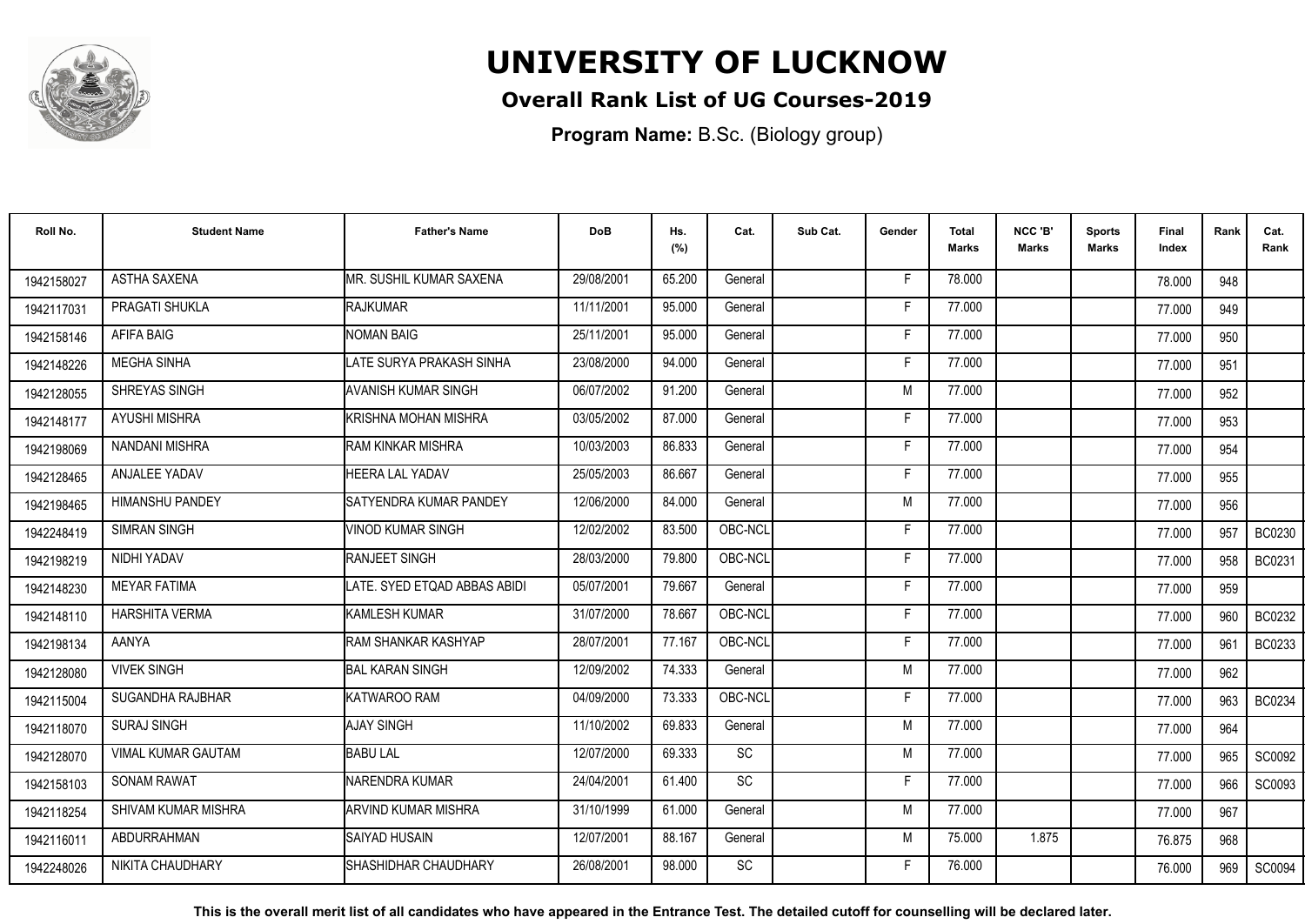

## **Overall Rank List of UG Courses-2019**

**Program Name:** B.Sc. (Biology group)

| Roll No.   | <b>Student Name</b>   | <b>Father's Name</b>         | <b>DoB</b> | Hs.<br>(%) | Cat.                         | Sub Cat. | Gender | <b>Total</b><br>Marks | NCC 'B'<br><b>Marks</b> | <b>Sports</b><br>Marks | <b>Final</b><br>Index | Rank | Cat.<br>Rank  |
|------------|-----------------------|------------------------------|------------|------------|------------------------------|----------|--------|-----------------------|-------------------------|------------------------|-----------------------|------|---------------|
| 1942158135 | SHEETAL SRIVASTAVA    | NIRAJ KUMAR SRIVASTAVA       | 09/02/2001 | 95.000     | General                      |          | F      | 76.000                |                         |                        | 76.000                | 970  |               |
| 1942128295 | PRIYA VISHWAKARMA     | DILEEP KUMAR VISHWAKARMA     | 26/10/2001 | 95.000     | OBC-NCL                      |          | F      | 76.000                |                         |                        | 76.000                | 971  | BC0235        |
| 1942115059 | <b>ARPAN SINGH</b>    | <b>RANJEET KUMAR SINGH</b>   | 31/03/2000 | 87.400     | General                      | DP       | M      | 76,000                |                         |                        | 76.000                | 972  |               |
| 1942198483 | <b>ADITI MISHRA</b>   | SHAILENDRA MISHRA            | 02/03/2002 | 87.333     | General                      |          | F      | 76.000                |                         |                        | 76.000                | 973  |               |
| 1942248269 | ELIYA ZAIDI           | <b>TANVEER HUSSAIN ZAIDI</b> | 25/12/1999 | 87.000     | General                      |          | F      | 76.000                |                         |                        | 76.000                | 974  |               |
| 1942198353 | AISHWARYA PARASHAR    | <b>SANJAY SHARMA</b>         | 25/03/2002 | 86.600     | General                      |          | Е      | 76.000                |                         |                        | 76.000                | 975  |               |
| 1942198045 | PRABAL SINGH          | <b>RAM BABU</b>              | 13/10/2000 | 85.400     | $\operatorname{\textsf{SC}}$ |          | M      | 76.000                |                         |                        | 76.000                | 976  | <b>SC0095</b> |
| 1942198302 | YASHASVI SRIVASTAVA   | SAMIR SRIVASTAVA             | 02/07/2000 | 83.600     | General                      |          | F      | 76.000                |                         |                        | 76.000                | 977  |               |
| 1942158160 | RISHIKA SHARMA        | OM PRAKASH SHARMA            | 11/06/1998 | 81.600     | General                      |          | F      | 76.000                |                         |                        | 76.000                | 978  |               |
| 1942128457 | <b>ISHIKA TUTEJA</b>  | HARISH KUMAR                 | 06/12/2000 | 81.000     | General                      |          | F      | 76.000                |                         |                        | 76.000                | 979  |               |
| 1942198140 | <b>DIPALI GOAND</b>   | <b>IRAM SURESH GOAND</b>     | 18/03/2001 | 81.000     | OBC-NCL                      |          | F      | 76.000                |                         |                        | 76.000                | 980  | BC0236        |
| 1942198464 | NISHI PANDEY          | SATYENDRA KUMAR PANDEY       | 04/06/2001 | 78.500     | General                      |          | F      | 76.000                |                         |                        | 76.000                | 981  |               |
| 1942148282 | AADRIKA TIWARI        | <b>I</b> MAHESH TIWARI       | 07/08/2002 | 78.333     | General                      |          | F      | 76.000                |                         |                        | 76.000                | 982  |               |
| 1942198415 | SAUMYA YADAV          | SANTOSH KUMAR YADAV          | 20/11/2001 | 78.000     | OBC-NCL                      |          | Е      | 76.000                |                         |                        | 76.000                | 983  | <b>BC0237</b> |
| 1942158295 | YOGESH KUSHWAHA       | PREMNARAYAN KUSHWAHA         | 16/07/2002 | 77.167     | OBC-NCL                      |          | M      | 76.000                |                         |                        | 76.000                | 984  | BC0238        |
| 1942148383 | <b>MOHAMMAD FARAZ</b> | MOHAMMAD ARIF ANSARI         | 15/05/2001 | 76.167     | OBC-NCL                      |          | M      | 76.000                |                         |                        | 76.000                | 985  | BC0239        |
| 1942158133 | <b>SAMREEN NOOR</b>   | NIHAL AHMAD                  | 05/09/2001 | 74.833     | General                      |          | F      | 76.000                |                         |                        | 76.000                | 986  |               |
| 1942148103 | <b>MRIDULA SOMANI</b> | KAMAL SOMANI                 | 13/11/1998 | 74.000     | General                      |          | Е      | 76.000                |                         |                        | 76.000                | 987  |               |
| 1942198040 | <b>JITENDRA KUMAR</b> | <b>RAM AUTAR</b>             | 18/06/2000 | 71.833     | <b>SC</b>                    |          | M      | 76.000                |                         |                        | 76.000                | 988  | SC0096        |
| 1942128074 | <b>HINA BHARTI</b>    | <b>BABURAM</b>               | 17/02/2001 | 71.333     | <b>SC</b>                    |          | F      | 76.000                |                         |                        | 76.000                | 989  | SC0097        |
| 1942148023 | SAKSHI SINGH          | <b>JAI PRAKASH SINGH</b>     | 11/07/2002 | 70.333     | General                      |          | F      | 76.000                |                         |                        | 76.000                | 990  |               |
| 1942158226 | <b>VIDHI SHUKLA</b>   | PHOOL CHANDRA SHUKLA         | 24/03/2002 | 95.000     | General                      |          |        | 75.000                |                         |                        | 75.000                | 991  |               |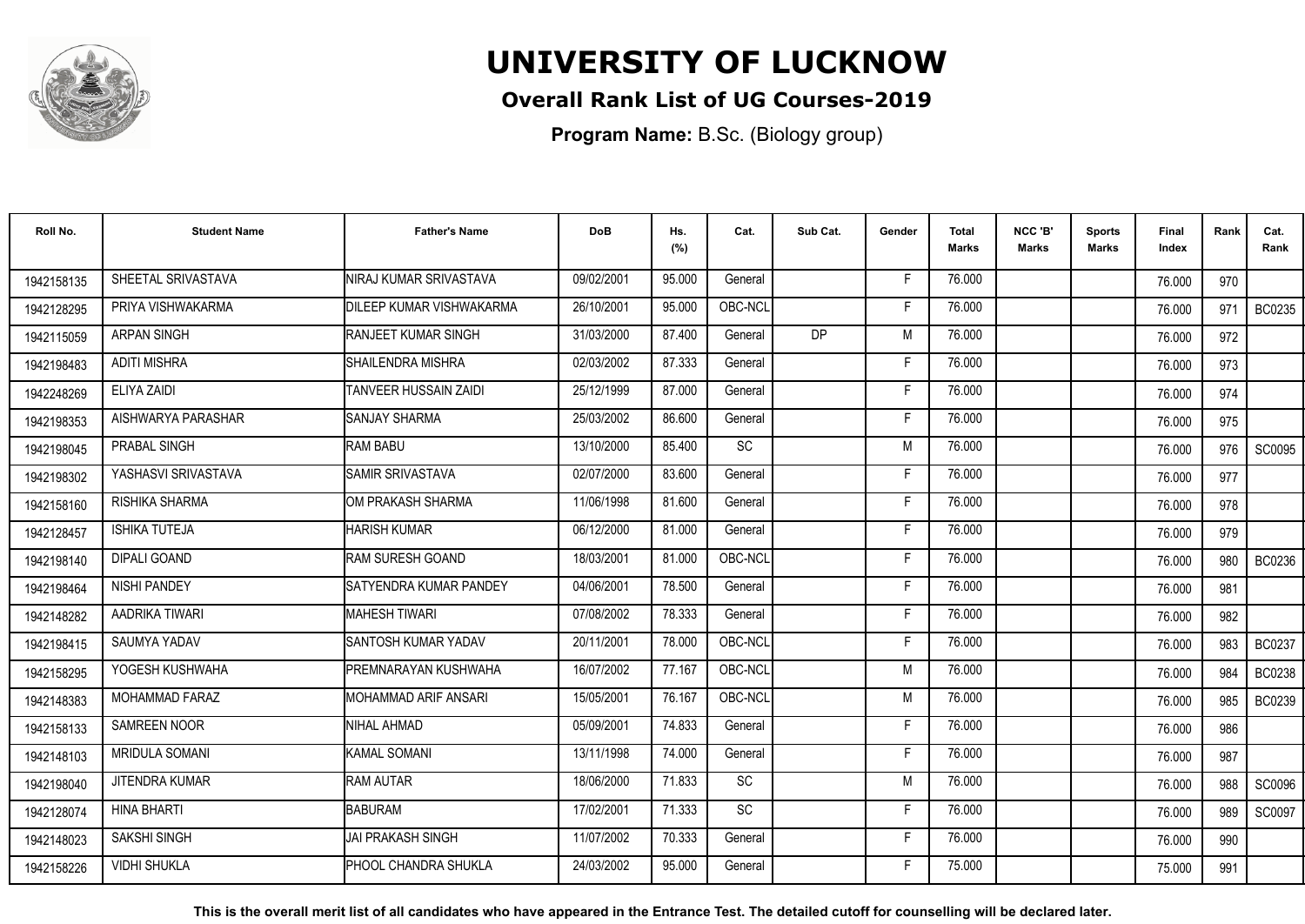

## **Overall Rank List of UG Courses-2019**

**Program Name:** B.Sc. (Biology group)

| Roll No.   | <b>Student Name</b>     | <b>Father's Name</b>               | <b>DoB</b> | Hs.<br>(%) | Cat.    | Sub Cat.  | Gender | <b>Total</b><br>Marks | NCC 'B'<br><b>Marks</b> | <b>Sports</b><br>Marks | <b>Final</b><br>Index | Rank              | Cat.<br>Rank  |
|------------|-------------------------|------------------------------------|------------|------------|---------|-----------|--------|-----------------------|-------------------------|------------------------|-----------------------|-------------------|---------------|
| 1942198307 | <b>SNEHA PAL</b>        | <b>SANDEEP PAL</b>                 | 19/07/2002 | 95.000     | OBC-NCL |           | F      | 75.000                |                         |                        | 75.000                | 992               | <b>BC0240</b> |
| 1942198224 | <b>UJJWAL SINHA</b>     | <b>IRATENDRA KUMAR SINHA</b>       | 27/06/2001 | 93.000     | General |           | M      | 75.000                |                         |                        | 75.000                | 993               |               |
| 1942115078 | SHREYANSHI YADAV        | <b>SURENDRA NATH YADAV</b>         | 15/11/2001 | 91.200     | OBC-NCL | <b>DP</b> | F      | 75.000                |                         |                        | 75.000                | 994               | BC0241        |
| 1942198479 | PUNITA CHAURASIYA       | SHAILENDRA CHAURASIYA              | 02/07/2002 | 89.667     | OBC-NCL |           | F      | 75.000                |                         |                        | 75.000                | 995               | <b>BC0242</b> |
| 1942198215 | <b>KRITIKA DUBEY</b>    | <b>RANDEER DUBEY</b>               | 05/04/1998 | 89.200     | General |           | F      | 75.000                |                         |                        | 75.000                | 996               |               |
| 1942158206 | SHILPA PAL              | <b>PARMESHWAR PAL</b>              | 18/09/2002 | 89.200     | OBC-NCL |           | Е      | 75.000                |                         |                        | 75.000                | 997               | BC0243        |
| 1942248345 | <b>NIMISHA SINGH</b>    | VIJAI KUMAR SINGH                  | 30/08/2001 | 85.800     | General |           | F      | 75.000                |                         |                        | 75.000                | 998               |               |
| 1942148183 | <b>JATIN RAI</b>        | KRISHNA NAND RAI                   | 13/01/2001 | 85.400     | General |           | M      | 75.000                |                         |                        | 75.000                | 999               |               |
| 1942128064 | <b>DIVYA</b>            | <b>B D YADAV</b>                   | 21/02/2002 | 83.600     | General |           | F      | 75.000                |                         |                        | 75.000                | 1000              |               |
| 1942148089 | AKSHARA SRIVASTAVA      | JYOTI PRAKASH SRIVASTAVA           | 27/03/2002 | 83.600     | General |           | F      | 75.000                |                         |                        | 75.000                | 1001              |               |
| 1942148136 | <b>SHAMBHAVI</b>        | <b>I</b> KAUSLENDRA SHANKER SHUKLA | 02/07/2003 | 83.333     | General |           | F      | 75.000                |                         |                        | 75.000                | 1002              |               |
| 1942158470 | KAJAL MANI TRIPATHI     | <b>RAJESHWAR MANI TRIPATHI</b>     | 02/01/2002 | 82.000     | General |           | F      | 75.000                |                         |                        | 75.000                | 1003              |               |
| 1942248260 | <b>SUMBUL ALI</b>       | <b>ISYED MUSHARRAF ALI</b>         | 17/01/2001 | 81.800     | General |           | Е      | 75.000                |                         |                        | 75.000                | 1004              |               |
| 1942248272 | PRABHUDAYAL CHAUDHARY   | <b>TARKESHWAR CHAUDHARY</b>        | 28/09/2002 | 81.667     | General |           | M      | 75.000                |                         |                        | 75.000                | 1005              |               |
| 1942158252 | ANSHIKA GUPTA           | <b>PRAMOD KUMAR GUPTA</b>          | 25/03/2002 | 81.600     | General |           | Е      | 75.000                |                         |                        | 75.000                | 1006              |               |
| 1942128478 | SUMAIYA BADAR ANSARI    | <b>IFTIKHAR AHMAD ANSARI</b>       | 01/05/2001 | 81.333     | OBC-NCL |           | F      | 75.000                |                         |                        | 75.000                | 1007              | <b>BC0244</b> |
| 1942198167 | <b>DIVYANSHI GUPTA</b>  | <b>I</b> RAMESH CHANDRA GUPTA      | 04/05/2002 | 79.167     | OBC-NCL |           | Е      | 75.000                |                         |                        | 75.000                | 1008              | <b>BC0245</b> |
| 1942111008 | <b>ALKA YADAV</b>       | <b>VIRENDRA YADAV</b>              | 25/12/1999 | 78.500     | OBC-NCL | PH        | F      | 75.000                |                         |                        | 75.000                | 1009 <sup>1</sup> | BC0246        |
| 1942248223 | <b>SUMIT DUBEY</b>      | <b>SURESH DUBEY</b>                | 20/08/2000 | 78.200     | General |           | M      | 75.000                |                         |                        | 75.000                | 1010              |               |
| 1942118039 | <b>JUVERIA PARVEEN</b>  | <b>AFJAL KHAN</b>                  | 17/02/2002 | 78.000     | General |           | F      | 75.000                |                         |                        | 75.000                | 1011              |               |
| 1942128106 | <b>MAYANK PANDEY</b>    | BATESHWAR PANDEY                   | 15/02/2002 | 77.800     | General |           | M      | 75.000                |                         |                        | 75.000                | 1012              |               |
| 1942118117 | <b>RUPESH KUMAR RAI</b> | IALOK KUMAR RAI                    | 25/08/2001 | 76.333     | General |           | M      | 75.000                |                         |                        | 75.000                | 1013              |               |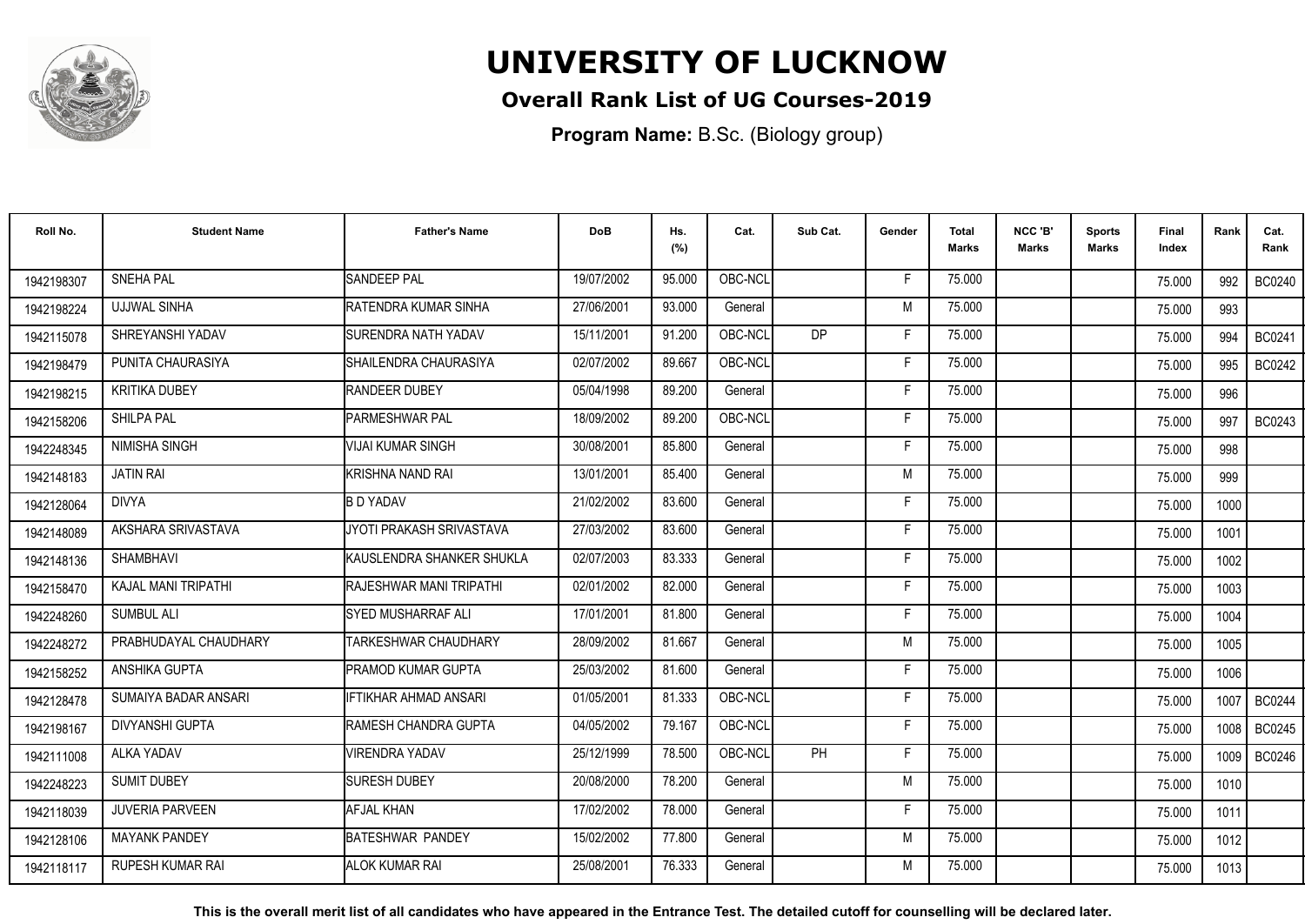

## **Overall Rank List of UG Courses-2019**

**Program Name:** B.Sc. (Biology group)

| Roll No.   | <b>Student Name</b>        | <b>Father's Name</b>           | <b>DoB</b> | Hs.<br>(%) | Cat.      | Sub Cat.  | Gender | <b>Total</b><br><b>Marks</b> | NCC 'B'<br><b>Marks</b> | <b>Sports</b><br>Marks | Final<br>Index | Rank | Cat.<br>Rank  |
|------------|----------------------------|--------------------------------|------------|------------|-----------|-----------|--------|------------------------------|-------------------------|------------------------|----------------|------|---------------|
| 1942198212 | <b>VIPIN KUMAR SAROJ</b>   | RAMYASH SAROJ                  | 11/11/2001 | 76.000     | <b>SC</b> |           | M      | 75.000                       |                         |                        | 75.000         | 1014 | <b>SC0098</b> |
| 1942158057 | SHASHI MAURYA              | MUNNA                          | 27/08/2000 | 74.333     | OBC-NCL   |           | E      | 75.000                       |                         |                        | 75.000         | 1015 | <b>BC0247</b> |
| 1942116017 | <b>DEVESH KUMAR TIWARI</b> | ANIL KUMAR TIWARI              | 14/12/2001 | 74.000     | General   |           | M      | 75.000                       |                         |                        | 75.000         | 1016 |               |
| 1942117030 | <b>SHIVAM YADAV</b>        | <b>IRAJIT RAM YADAV</b>        | 16/04/2002 | 70.400     | OBC-NCL   |           | M      | 75.000                       |                         |                        | 75.000         | 1017 | <b>BC0248</b> |
| 1942115021 | <b>SAKET KUMAR</b>         | <b>I</b> HARI KISHAN           | 24/07/2000 | 68.167     | SC        |           | M      | 75.000                       |                         |                        | 75.000         | 1018 | SC0099        |
| 1942148022 | ANJALI YADAV               | IJAI NARAYAN YADAV             | 24/11/2001 | 56.000     | General   |           | Е      | 75.000                       |                         |                        | 75.000         | 1019 |               |
| 1942248483 | SHREYA SRIVASTAVA          | YOGESH LAL SRIVASTAVA          | 24/04/2000 | 95.000     | General   |           | Е      | 74.000                       |                         |                        | 74.000         | 1020 |               |
| 1942158219 | <b>NIKITA PAHWA</b>        | <b>PAWAN KUMAR PAHWA</b>       | 23/12/2000 | 95.000     | General   |           | Е      | 74.000                       |                         |                        | 74.000         | 1021 |               |
| 1942158431 | SHRADHA SRIVASTAV          | <b>IRAJESH KUMAR SRIVASTAV</b> | 20/10/2001 | 93.200     | General   |           | F      | 74.000                       |                         |                        | 74.000         | 1022 |               |
| 1942115003 | <b>ISHANI PANDEY</b>       | KAMALENDU SHEKHAR PANDEY       | 07/10/2000 | 89.000     | General   |           | F      | 74.000                       |                         |                        | 74.000         | 1023 |               |
| 1942148229 | <b>NUSHBA HAIDER</b>       | <b>LATE ZEESHAN HAIDER</b>     | 24/08/2001 | 86.167     | General   |           | F      | 74.000                       |                         |                        | 74.000         | 1024 |               |
| 1942148070 | ANAND JEET                 | <b>JITENDRA KUMAR</b>          | 09/07/1999 | 84.400     | SC        |           | M      | 74.000                       |                         |                        | 74.000         | 1025 | SC0100        |
| 1942115082 | AMAN SRIVASTAVA            | VED PRAKASH SRIVASTAVA         | 18/02/2001 | 81.800     | General   | <b>DP</b> | M      | 74.000                       |                         |                        | 74.000         | 1026 |               |
| 1942148016 | <b>ANKITA SINGH</b>        | <b>JAGMOHAN SINGH</b>          | 25/12/2001 | 81.667     | OBC-NCL   |           | M      | 74.000                       |                         |                        | 74.000         | 1027 | <b>BC0249</b> |
| 1942117036 | <b>SHANTANU SWAROOP</b>    | <b>RAM SWAROOP</b>             | 05/10/1999 | 81.600     | General   |           | M      | 74.000                       |                         |                        | 74.000         | 1028 |               |
| 1942148039 | <b>KM LOVELY VERMA</b>     | <b>JALIPA PRASAD</b>           | 10/01/2003 | 80.833     | OBC-NCL   |           | Е      | 74.000                       |                         |                        | 74.000         | 1029 | <b>BC0250</b> |
| 1942248340 | SRISHTI SINGH              | <b>VENAY SINGH</b>             | 13/01/2001 | 80.000     | General   |           | F      | 74.000                       |                         |                        | 74.000         | 1030 |               |
| 1942198255 | <b>VISHWAS KUMAR SINGH</b> | RAVINDRA NATH SINGH            | 08/01/1999 | 77.800     | OBC-NCL   |           | M      | 74.000                       |                         |                        | 74.000         | 1031 | <b>BC0251</b> |
| 1942158220 | RASHI SRIVASTAVA           | <b>PAWAN KUMAR SRIVASTAVA</b>  | 02/02/2000 | 77.000     | General   |           | F      | 74.000                       |                         |                        | 74.000         | 1032 |               |
| 1942198075 | <b>RAMVEER PASWAN</b>      | <b>I</b> RAM KISHORE PASWAN    | 31/12/2003 | 76.000     | SC        |           | M      | 74.000                       |                         |                        | 74.000         | 1033 | SC0101        |
| 1942118278 | RISHEETA GUPTA             | ASHISH KUMAR GUPTA             | 01/02/2001 | 70.800     | OBC-NCL   |           | F      | 74.000                       |                         |                        | 74.000         | 1034 | BC0252        |
| 1942128409 | <b>ANIL KUMAR</b>          | <b>GURU PRASAD</b>             | 30/12/2001 | 69.167     | OBC-NCL   |           | M      | 74.000                       |                         |                        | 74.000         | 1035 | BC0253        |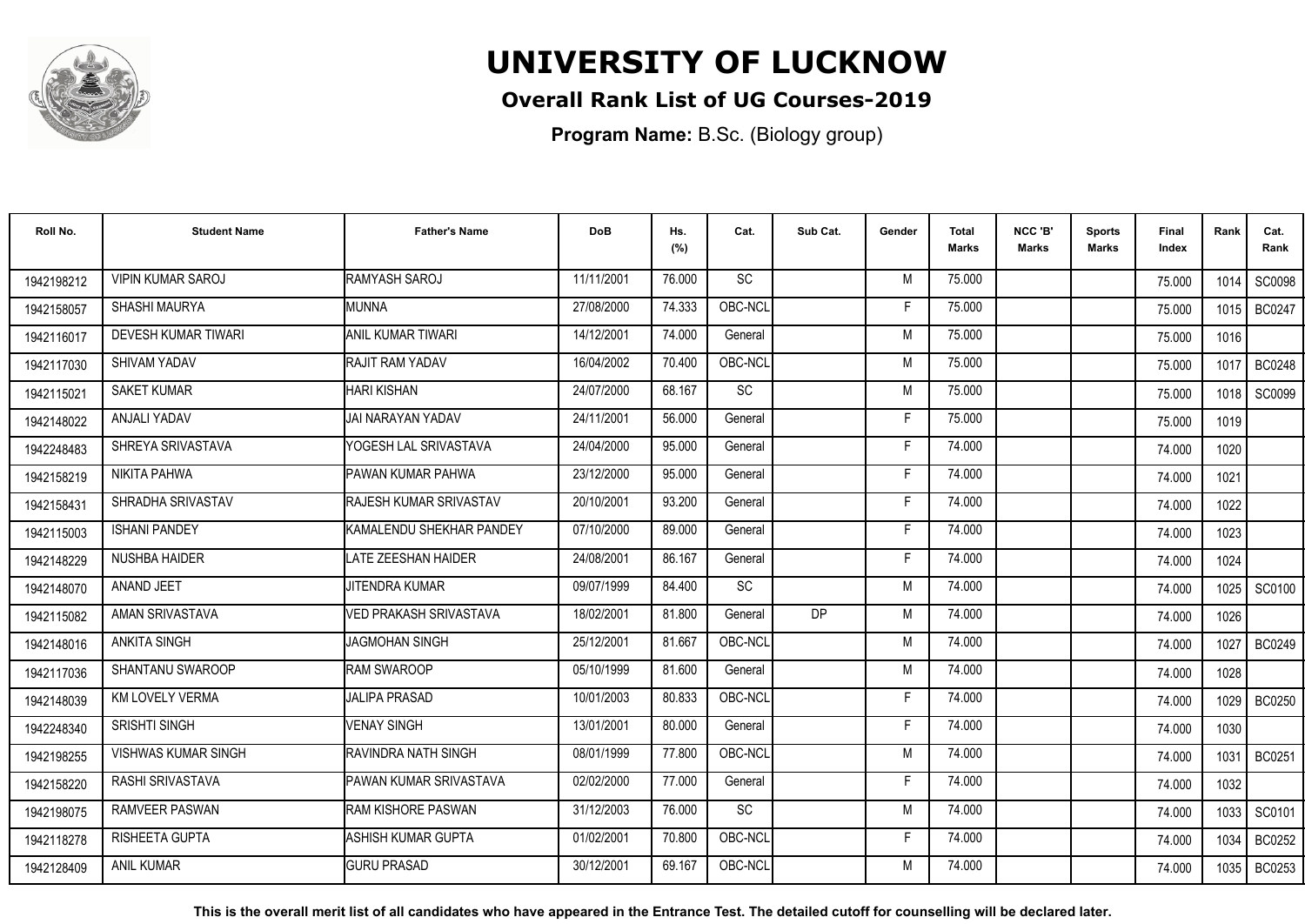

## **Overall Rank List of UG Courses-2019**

**Program Name:** B.Sc. (Biology group)

| Roll No.   | <b>Student Name</b>      | <b>Father's Name</b>       | <b>DoB</b> | Hs.<br>(%) | Cat.            | Sub Cat.  | Gender | <b>Total</b><br>Marks | NCC 'B'<br><b>Marks</b> | Sports<br><b>Marks</b> | Final<br>Index | Rank | Cat.<br>Rank  |
|------------|--------------------------|----------------------------|------------|------------|-----------------|-----------|--------|-----------------------|-------------------------|------------------------|----------------|------|---------------|
| 1942198345 | KAJAL UPADHYAY           | SANJAY KUMAR UPADHYAY      | 01/01/2002 | 66.600     | General         |           | -F     | 74.000                |                         |                        | 74.000         | 1036 |               |
| 1942148167 | <b>AKRITI JAISWAL</b>    | KRISHNA KUMAR JAISWAL      | 14/05/2002 | 60.000     | OBC-NCL         |           | F      | 74.000                |                         |                        | 74.000         | 1037 | <b>BC0254</b> |
| 1942248110 | PRATIBHA SINGH           | <b>SHYAM PRATAP SINGH</b>  | 10/03/2003 | 95.000     | General         |           | E      | 73.000                |                         |                        | 73.000         | 1038 |               |
| 1942115085 | <b>DIVYA KUMARI</b>      | <b>VINOD KUMAR SINGH</b>   | 16/10/2001 | 91.200     | OBC-CL          | <b>DP</b> | Е      | 73.000                |                         |                        | 73.000         | 1039 |               |
| 1942198420 | DEVANSHI SHRIVASTAVA     | SANTOSH SHRIVASTAVA        | 23/03/2001 | 87.400     | General         |           | F      | 73.000                |                         |                        | 73.000         | 1040 |               |
| 1942128392 | NIHARIKA SINGH           | <b>GIRISH SINGH</b>        | 29/10/2001 | 86.333     | General         |           | F      | 73.000                |                         |                        | 73.000         | 1041 |               |
| 1942117011 | <b>JAYANT BHATT</b>      | CHARU CHANDRA BHATT        | 27/11/2000 | 82.400     | General         |           | M      | 73.000                |                         |                        | 73.000         | 1042 |               |
| 1942198114 | SANJEET KUMAR            | <b>RAM PRAKASH</b>         | 01/01/2001 | 82.167     | $\overline{SC}$ |           | M      | 73.000                |                         |                        | 73.000         | 1043 | SC0102        |
| 1942148212 | SUMBUL NAAZ              | LATE NAAZ ULLAH            | 03/03/2001 | 81.500     | General         |           | E      | 73.000                |                         |                        | 73.000         | 1044 |               |
| 1942148209 | <b>ISLAH ISLAM MIRZA</b> | LATE MOHD ISLAM            | 05/08/2001 | 80.167     | General         |           | F      | 73.000                |                         |                        | 73.000         | 1045 |               |
| 1942148264 | <b>KM ANSHIKA</b>        | <b>MAHESH</b>              | 17/09/2003 | 79.333     | OBC-NCL         |           | Е      | 73.000                |                         |                        | 73.000         | 1046 | <b>BC0255</b> |
| 1942198177 | <b>AKANKSHA</b>          | <b>RAMESH KUMAR</b>        | 07/03/1999 | 78.333     | SC              |           | F      | 73.000                |                         |                        | 73.000         | 1047 | SC0103        |
| 1942198388 | AKANKSHA AWASTHI         | <b>ISANTOSH AWASTHI</b>    | 04/10/2002 | 78.000     | General         |           | Е      | 73.000                |                         |                        | 73.000         | 1048 |               |
| 1942117021 | <b>WASEEYAH NESHAT</b>   | <b>NESHAT AHMAD</b>        | 29/05/2003 | 76.000     | OBC-NCL         |           | F      | 73.000                |                         |                        | 73.000         | 1049 | <b>BC0256</b> |
| 1942198394 | <b>OM SANMI</b>          | <b>SANTOSH KUMAR</b>       | 22/04/2001 | 71.667     | <b>SC</b>       |           | M      | 73.000                |                         |                        | 73.000         | 1050 | SC0104        |
| 1942158315 | AMAR PRAJAPATI           | RADHESHYAM PRAJAPATI       | 26/01/2000 | 66.600     | OBC-NCL         |           | M      | 73.000                |                         |                        | 73.000         | 1051 | <b>BC0257</b> |
| 1942148004 | <b>FARZEEN SIDDIQUI</b>  | <b>ISHTIYAQ ALI</b>        | 02/07/2001 | 65.667     | General         |           | F      | 73.000                |                         |                        | 73.000         | 1052 |               |
| 1942148363 | <b>MOHAMMAD WASIF</b>    | <b>MEHZAR HUSAIN</b>       | 03/08/2001 | 64.600     | General         |           | M      | 73.000                |                         |                        | 73.000         | 1053 |               |
| 1942248068 | PALLAVI SHARMA           | <b>SHIVANAND</b>           | 01/12/2001 | 95.000     | OBC-NCL         |           | E      | 72.000                |                         |                        | 72.000         | 1054 | <b>BC0258</b> |
| 1942248014 | <b>IRFAN AHMAD</b>       | <b>SHARIF AHMAD</b>        | 08/05/2002 | 95.000     | OBC-NCL         |           | M      | 72.000                |                         |                        | 72.000         | 1055 | BC0259        |
| 1942158309 | AMAN YADAV               | RABINDRA YADAV             | 15/09/2001 | 91.200     | OBC-NCL         |           | M      | 72.000                |                         |                        | 72.000         | 1056 | <b>BC0260</b> |
| 1942128322 | KM RUPALI SHARMA         | <b>DINESH KUMAR SHARMA</b> | 16/07/2003 | 90.000     | OBC-NCL         |           | F      | 72.000                |                         |                        | 72.000         | 1057 | <b>BC0261</b> |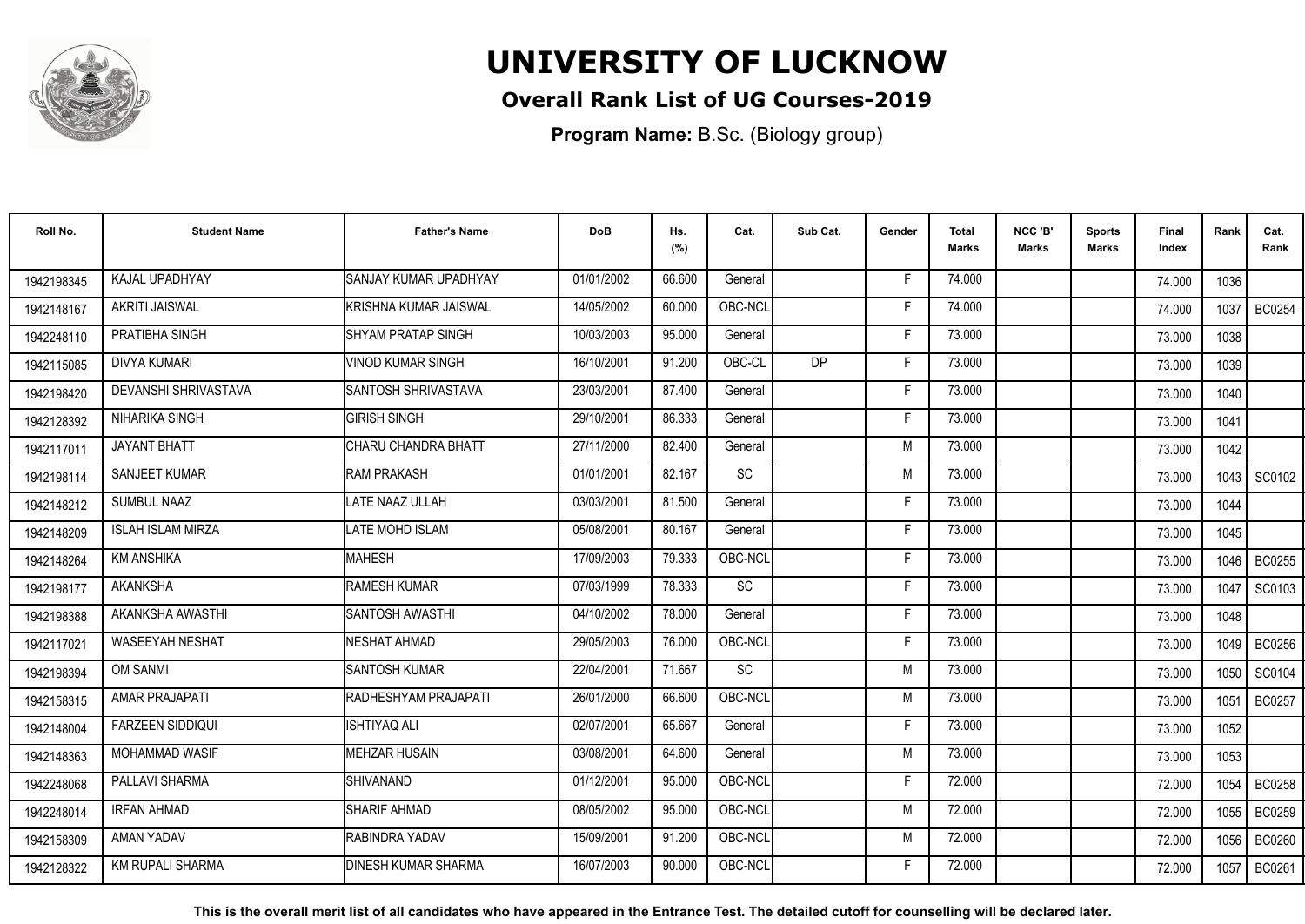

## **Overall Rank List of UG Courses-2019**

**Program Name:** B.Sc. (Biology group)

| Roll No.   | <b>Student Name</b>       | <b>Father's Name</b>           | <b>DoB</b> | Hs.<br>(%) | Cat.      | Sub Cat. | Gender | <b>Total</b><br><b>Marks</b> | NCC 'B'<br><b>Marks</b> | <b>Sports</b><br>Marks | Final<br>Index | Rank   | Cat.<br>Rank  |
|------------|---------------------------|--------------------------------|------------|------------|-----------|----------|--------|------------------------------|-------------------------|------------------------|----------------|--------|---------------|
| 1942118255 | <b>DEEPIKA MISHRA</b>     | ARVIND KUMAR MISHRA            | 25/10/2002 | 87.400     | General   |          | F      | 72.000                       |                         |                        | 72.000         | 1058   |               |
| 1942128242 | MUSKAN SHARMA             | <b>DEEPAK SHARMA</b>           | 14/10/1999 | 83.500     | OBC-NCL   |          | F      | 72.000                       |                         |                        | 72.000         | 1059   | BC0262        |
| 1942248302 | <b>ANJALI BIND</b>        | UMA SHANKAR BIND               | 20/07/1998 | 82.333     | OBC-NCL   |          | F      | 72.000                       |                         |                        | 72.000         | 1060   | BC0263        |
| 1942128218 | <b>RIYA PANDEY</b>        | <b>D K PANDEY</b>              | 21/09/2002 | 82.333     | General   |          |        | 72.000                       |                         |                        | 72.000         | 1061   |               |
| 1942158218 | <b>NEHA CHAUHAN</b>       | PAWAN KUMAR CHAUHAN            | 14/03/2002 | 82.000     | General   |          | F      | 72.000                       |                         |                        | 72.000         | 1062   |               |
| 1942148429 | <b>ABDUR RAHEEM</b>       | <b>MOHD IDREES</b>             | 01/12/2000 | 81.000     | OBC-CL    |          | M      | 72.000                       |                         |                        | 72.000         | 1063   |               |
| 1942158383 | RAJPAL KUMAR              | RAJENDRA PRASAD                | 01/07/1999 | 79.800     | <b>SC</b> |          | M      | 72.000                       |                         |                        | 72.000         | 1064   | SC0105        |
| 1942198170 | RICHA CHANDRA             | <b>RAMESH CHANDRA SHARMA</b>   | 27/02/2001 | 79.800     | OBC-CL    |          | Е      | 72.000                       |                         |                        | 72.000         | 1065   |               |
| 1942118139 | <b>VAISHALI MISHRA</b>    | AMIT KUMAR MISHRA              | 12/08/2002 | 79.600     | General   |          | F      | 72.000                       |                         |                        | 72.000         | 1066   |               |
| 1942118165 | KHUSHI GUPTA              | <b>ANIL GUPTA</b>              | 17/12/2001 | 78.333     | General   |          | F      | 72.000                       |                         |                        | 72.000         | 1067   |               |
| 1942198361 | <b>VANSHIKA SRIVASTAV</b> | <b>SANJAY SRIVASTAVA</b>       | 27/11/1999 | 78.000     | General   |          | E      | 72.000                       |                         |                        | 72.000         | 1068   |               |
| 1942148369 | <b>AJAY KUMAR</b>         | <b>MISHRI LAL</b>              | 02/02/2000 | 77.833     | <b>SC</b> |          | M      | 72.000                       |                         |                        | 72.000         | 1069   | SC0106        |
| 1942248029 | SHASHWAT TIWARI           | SHAURENDRA KUMAR TIWARI        | 18/12/2001 | 76.500     | General   |          | M      | 72.000                       |                         |                        | 72.000         | 1070   |               |
| 1942148042 | <b>SURYANSH PANDEY</b>    | <b>JANARDAN PANDEY</b>         | 24/08/2001 | 75.667     | General   |          | M      | 72.000                       |                         |                        | 72.000         | 1071   |               |
| 1942198092 | SHUBHI SINGH              | <b>IRAM KUMAR SINGH</b>        | 19/08/2002 | 72.833     | General   |          | F      | 72.000                       |                         |                        | 72.000         | 1072   |               |
| 1942158199 | <b>BHUPENDRA VERMA</b>    | PARAMHANS VERMA                | 09/09/2000 | 72.200     | OBC-NCL   |          | M      | 72.000                       |                         |                        | 72.000         | 1073 I | BC0264        |
| 1942198097 | <b>AKSHAT PATEL</b>       | <b>RAM LAKHAN PATEL</b>        | 31/07/2003 | 68.667     | OBC-NCL   |          | M      | 72.000                       |                         |                        | 72.000         | 1074   | <b>BC0265</b> |
| 1942158380 | PRITI KUMARI              | RAJENDRA KUMAR YADAV           | 30/04/2001 | 64.600     | General   |          | F      | 72.000                       |                         |                        | 72.000         | 1075   |               |
| 1942118292 | PRATIMA YADAV             | <b>ASHOK KUMAR</b>             | 28/07/2000 | 63.500     | OBC-NCL   |          | F      | 72.000                       |                         |                        | 72.000         | 1076   | <b>BC0266</b> |
| 1942158192 | <b>PRANAY SHUKLA</b>      | PANKAJ SHUKLA                  | 25/07/2002 | 55.000     | General   |          | M      | 72.000                       |                         |                        | 72.000         | 1077   |               |
| 1942248125 | HARSH VARDHAN SINGH       | <b>ISOMENDRA PRATAP SINGH</b>  | 31/07/2001 | 90.000     | General   |          | M      | 71.000                       |                         |                        | 71.000         | 1078   |               |
| 1942148365 | AREEBUL HAQUE SIDDIQUI    | <b>IMERAJUL HAQUE SIDDIQUI</b> | 29/09/2002 | 89.000     | General   |          | M      | 71.000                       |                         |                        | 71.000         | 1079   |               |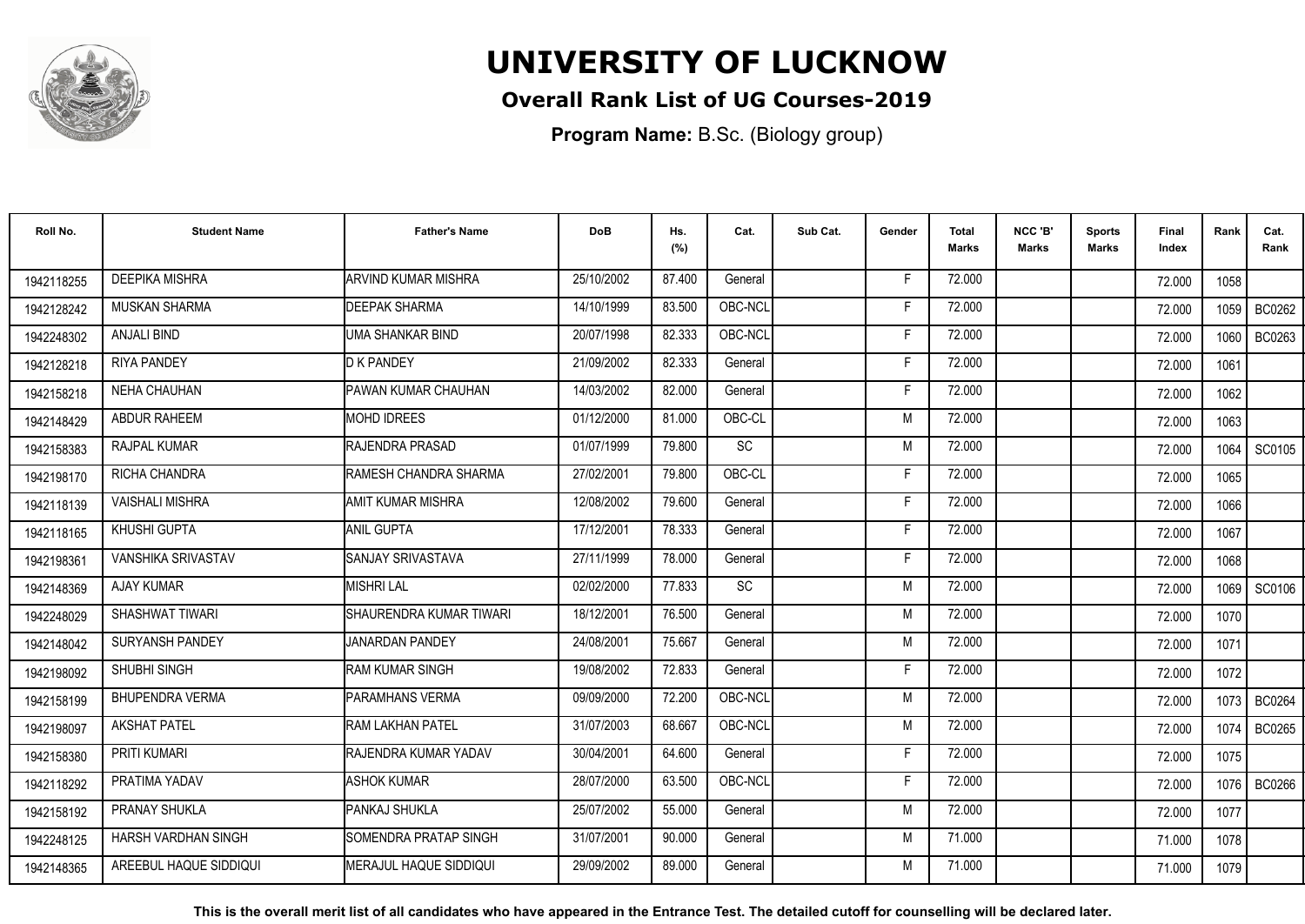

## **Overall Rank List of UG Courses-2019**

**Program Name:** B.Sc. (Biology group)

| Roll No.   | <b>Student Name</b>   | <b>Father's Name</b>      | <b>DoB</b> | Hs.<br>(%) | Cat.      | Sub Cat. | Gender | <b>Total</b><br><b>Marks</b> | NCC 'B'<br><b>Marks</b> | <b>Sports</b><br>Marks | Final<br>Index | Rank | Cat.<br>Rank  |
|------------|-----------------------|---------------------------|------------|------------|-----------|----------|--------|------------------------------|-------------------------|------------------------|----------------|------|---------------|
| 1942148062 | <b>AYUSHI SINGH</b>   | JAYANT KUMAR SINGH        | 24/07/2001 | 85.400     | General   |          | F      | 71.000                       |                         |                        | 71.000         | 1080 |               |
| 1942198495 | NAOSHABA SHAKEEL      | SHAKEEL AHMAD             | 05/04/2002 | 82.333     | General   |          | Е      | 71.000                       |                         |                        | 71.000         | 1081 |               |
| 1942118231 | ANKITA CHAUHAN        | <b>ARUN CHAUHAN</b>       | 12/07/2002 | 79.667     | OBC-NCL   |          | Е      | 71.000                       |                         |                        | 71.000         | 1082 | <b>BC0267</b> |
| 1942248281 | NIKHIL MISHRA         | <b>TEJ NARAYAN MISHRA</b> | 11/09/2002 | 79.667     | General   |          | M      | 71.000                       |                         |                        | 71.000         | 1083 |               |
| 1942148064 | SHIVA KUMAR GAUTAM    | <b>JEEVAN LAL</b>         | 02/08/2001 | 77.000     | <b>SC</b> |          | M      | 71.000                       |                         |                        | 71.000         | 1084 | SC0107        |
| 1942248057 | NOOPUR SINGH          | <b>ISHIV PRASAD SINGH</b> | 26/06/2002 | 75.500     | General   |          | M      | 71.000                       |                         |                        | 71.000         | 1085 |               |
| 1942198287 | PREETI SHAH           | ISACHITANAND              | 10/08/2000 | 60.800     | <b>ST</b> |          | F      | 71.000                       |                         |                        | 71.000         | 1086 | ST0005        |
| 1942248193 | ANANAYA VERMA         | <b>SUNIL KUMAR VERMA</b>  | 01/07/1998 | 56.500     | OBC-CL    |          | Е      | 71.000                       |                         |                        | 71.000         | 1087 |               |
| 1942148357 | <b>RUBINA PARVEEN</b> | <b>IMD SADIQUE</b>        | 06/10/2001 | 95.000     | OBC-NCL   |          | F      | 70.000                       |                         |                        | 70.000         | 1088 | <b>BC0268</b> |
| 1942112010 | <b>LAVI MISHRA</b>    | <b>SADA TIRTH</b>         | 01/09/2002 | 87.000     | General   |          | F      | 70.000                       |                         |                        | 70.000         | 1089 |               |
| 1942248135 | SHREYA AGNIHOTRI      | SUBHASH CHANDRA AGNIHOTRI | 25/07/2001 | 86.833     | General   |          | F      | 70.000                       |                         |                        | 70.000         | 1090 |               |
| 1942198352 | SUPRIYA RAI           | <b>I</b> SANJAY RAI       | 01/07/2003 | 86.167     | General   |          | F      | 70.000                       |                         |                        | 70.000         | 1091 |               |
| 1942198385 | AANCHAL RAWAT         | <b>SANT RAM RAWAT</b>     | 27/12/2001 | 84.000     | SC        |          | F      | 70.000                       |                         |                        | 70.000         | 1092 | <b>SC0108</b> |
| 1942148250 | <b>JANMEJAY</b>       | <b>MAHENDRA KUMAR</b>     | 10/05/2002 | 84.000     | General   |          | M      | 70.000                       |                         |                        | 70.000         | 1093 |               |
| 1942158385 | <b>VINEET KUMAR</b>   | <b>RAJENDRA PRASAD</b>    | 20/07/2002 | 83.333     | <b>SC</b> |          | M      | 70.000                       |                         |                        | 70.000         | 1094 | SC0109        |
| 1942248143 | ARPITA UPADHYAY       | ISUBODH UPADHYAY          | 07/10/2002 | 82.400     | General   |          | M      | 70.000                       |                         |                        | 70.000         | 1095 |               |
| 1942158072 | <b>EKTA PANDEY</b>    | N. N. PANDEY              | 02/01/2002 | 81.600     | General   |          | Е      | 70.000                       |                         |                        | 70.000         | 1096 |               |
| 1942248297 | AASTHA DIXIT          | UDDESHYA DIXIT            | 26/02/2002 | 81.600     | General   |          | F      | 70.000                       |                         |                        | 70.000         | 1097 |               |
| 1942158457 | NAMRATA SINGH         | <b>RAJESH SINGH</b>       | 15/10/2001 | 80.833     | General   |          | F      | 70.000                       |                         |                        | 70.000         | 1098 |               |
| 1942128040 | AREEBA ATIQ           | ATIQ AHMAD                | 09/02/2001 | 80.667     | General   |          | F      | 70.000                       |                         |                        | 70.000         | 1099 |               |
| 1942148281 | SHRUTI KEERTI TIWARI  | <b>MAHESH TIWARI</b>      | 04/01/2002 | 80.500     | General   |          | F      | 70.000                       |                         |                        | 70.000         | 1100 |               |
| 1942128422 | <b>DITI KUMARI</b>    | <b>HARDWARI LAL</b>       | 25/11/2002 | 80.333     | <b>SC</b> |          | F      | 70.000                       |                         |                        | 70.000         | 1101 | SC0110        |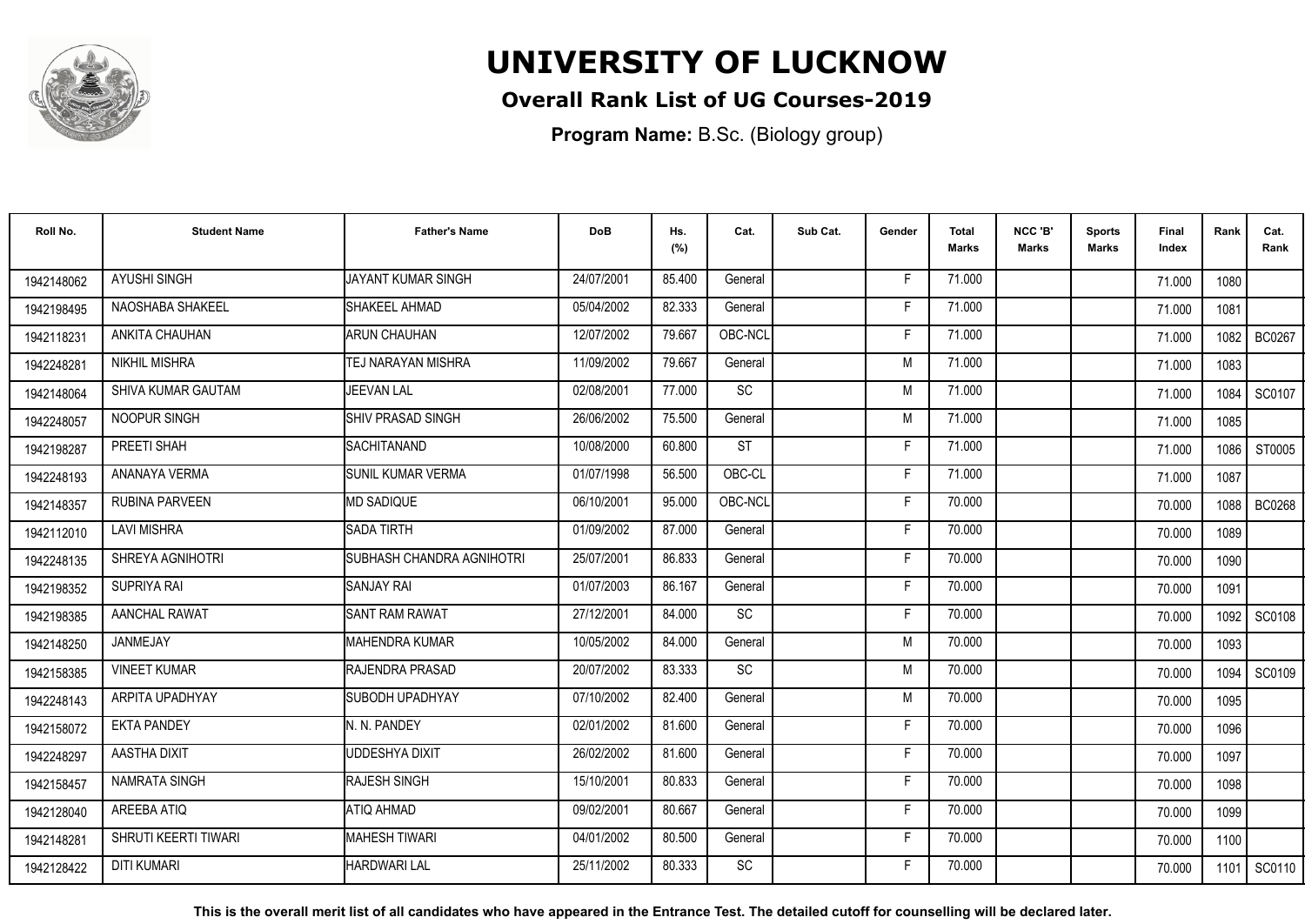

## **Overall Rank List of UG Courses-2019**

**Program Name:** B.Sc. (Biology group)

| Roll No.   | <b>Student Name</b>       | <b>Father's Name</b>         | <b>DoB</b> | Hs.<br>(%) | Cat.      | Sub Cat. | Gender | Total<br><b>Marks</b> | NCC 'B'<br><b>Marks</b> | <b>Sports</b><br>Marks | Final<br>Index | Rank   | Cat.<br>Rank  |
|------------|---------------------------|------------------------------|------------|------------|-----------|----------|--------|-----------------------|-------------------------|------------------------|----------------|--------|---------------|
| 1942148120 | ANSHU VERMA               | KAMTA PRASAD VERMA           | 27/07/2001 | 79.833     | SC        |          | F.     | 70.000                |                         |                        | 70.000         | 1102   | SC0111        |
| 1942248104 | KM VANDANA SINGH          | <b>SHYAM KUMAR</b>           | 06/02/1997 | 78.000     | SC        |          | Е      | 70.000                |                         |                        | 70.000         | 1103   | SC0112        |
| 1942158420 | <b>ASTHA JAISWAL</b>      | <b>IRAJESH KUMAR JAISWAL</b> | 22/09/2002 | 78.000     | OBC-NCL   |          | F      | 70.000                |                         |                        | 70.000         | 1104   | BC0269        |
| 1942248007 | <b>MOHAMMAD BELAL</b>     | ISHAMSHAD AHMAD              | 07/11/2002 | 77.500     | OBC-NCL   |          | M      | 70.000                |                         |                        | 70.000         | 1105 l | <b>BC0270</b> |
| 1942148104 | KHUSHBOO VERMA            | KAMALESH KUMAR               | 24/09/2000 | 76.000     | <b>SC</b> |          | F      | 70.000                |                         |                        | 70.000         | 1106   | SC0113        |
| 1942128488 | PRIYANSHU SINGH           | <b>INDRA MOHAN SINGH</b>     | 20/08/2003 | 74.500     | General   |          | M      | 70.000                |                         |                        | 70.000         | 1107   |               |
| 1942128440 | NAMRATA PANDEY            | <b>HARI SHANKER PANDEY</b>   | 07/07/2000 | 74.000     | General   |          | F      | 70.000                |                         |                        | 70.000         | 1108   |               |
| 1942148286 | <b>ZAINAB RIZVI</b>       | MAJID ALI RIZVI              | 13/07/2001 | 73.333     | General   |          | F      | 70.000                |                         |                        | 70.000         | 1109   |               |
| 1942118225 | <b>JAVERIYA AQEEL</b>     | <b>AQEEL AHMAD</b>           | 11/11/2001 | 71.333     | General   |          | F      | 70.000                |                         |                        | 70.000         | 1110   |               |
| 1942128389 | <b>VIKAS KUMAR</b>        | <b>GIRISH KUMAR</b>          | 04/03/2003 | 70.833     | <b>SC</b> |          | M      | 70.000                |                         |                        | 70.000         | 1111   | SC0114        |
| 1942148071 | KULDEEP KUMAR             | <b>JITENDRA KUMAR</b>        | 07/07/2000 | 67.667     | OBC-NCL   |          | M      | 70.000                |                         |                        | 70.000         | 1112   | BC0271        |
| 1942248344 | <b>ANUP KUMAR</b>         | VIDYASAGAR                   | 25/07/2002 | 64.667     | SC        |          | M      | 70.000                |                         |                        | 70.000         | 1113 I | SC0115        |
| 1942248494 | MD NAIM SIDDIQUI          | ZAKIR AHAMAD SIDDIQUI        | 01/09/2001 | 62.600     | General   |          | M      | 70.000                |                         |                        | 70.000         | 1114   |               |
| 1942117033 | <b>VINEET KUMAR YADAV</b> | RAM PARIKH YADAV             | 08/06/2000 | 62.000     | OBC-CL    |          | M      | 70.000                |                         |                        | 70.000         | 1115   |               |
| 1942148025 | <b>ANIKET TIWARI</b>      | IJAI PRAKASH TIWARI          | 08/08/2002 | 94.000     | General   |          | M      | 69.000                |                         |                        | 69.000         | 1116   |               |
| 1942148061 | <b>MEGHA BOSE</b>         | <b>JAYANT BOSE</b>           | 02/05/2001 | 91.200     | General   |          | F      | 69.000                |                         |                        | 69.000         | 1117   |               |
| 1942128056 | <b>ANJALI SINGH</b>       | <b>AVINASH SINGH</b>         | 06/09/2002 | 91.200     | General   |          | F      | 69.000                |                         |                        | 69.000         | 1118   |               |
| 1942248393 | <b>TANYA SINGH</b>        | <b>VINAY KUMAR SINGH</b>     | 16/12/2001 | 91.000     | General   |          | F      | 69.000                |                         |                        | 69.000         | 1119   |               |
| 1942158144 | <b>ADITI PANDEY</b>       | INITYANAND PANDEY            | 19/05/2001 | 88.000     | General   |          | F      | 69.000                |                         |                        | 69.000         | 1120   |               |
| 1942148263 | PAYAL VERMA               | IMAHENDRA VERMA              | 29/05/1999 | 84.000     | OBC-NCL   |          | F      | 69.000                |                         |                        | 69.000         | 1121   | <b>BC0272</b> |
| 1942248382 | <b>VAISHALI SINGH</b>     | <b>VIKRAM PRATAP SINGH</b>   | 10/08/2001 | 83.600     | General   |          | F.     | 69.000                |                         |                        | 69.000         | 1122   |               |
| 1942128376 | PRATEESH VERMA            | <b>IGAYAPRASAD VERMA</b>     | 08/07/2002 | 83.600     | <b>SC</b> |          | M      | 69.000                |                         |                        | 69.000         | 1123   | SC0116        |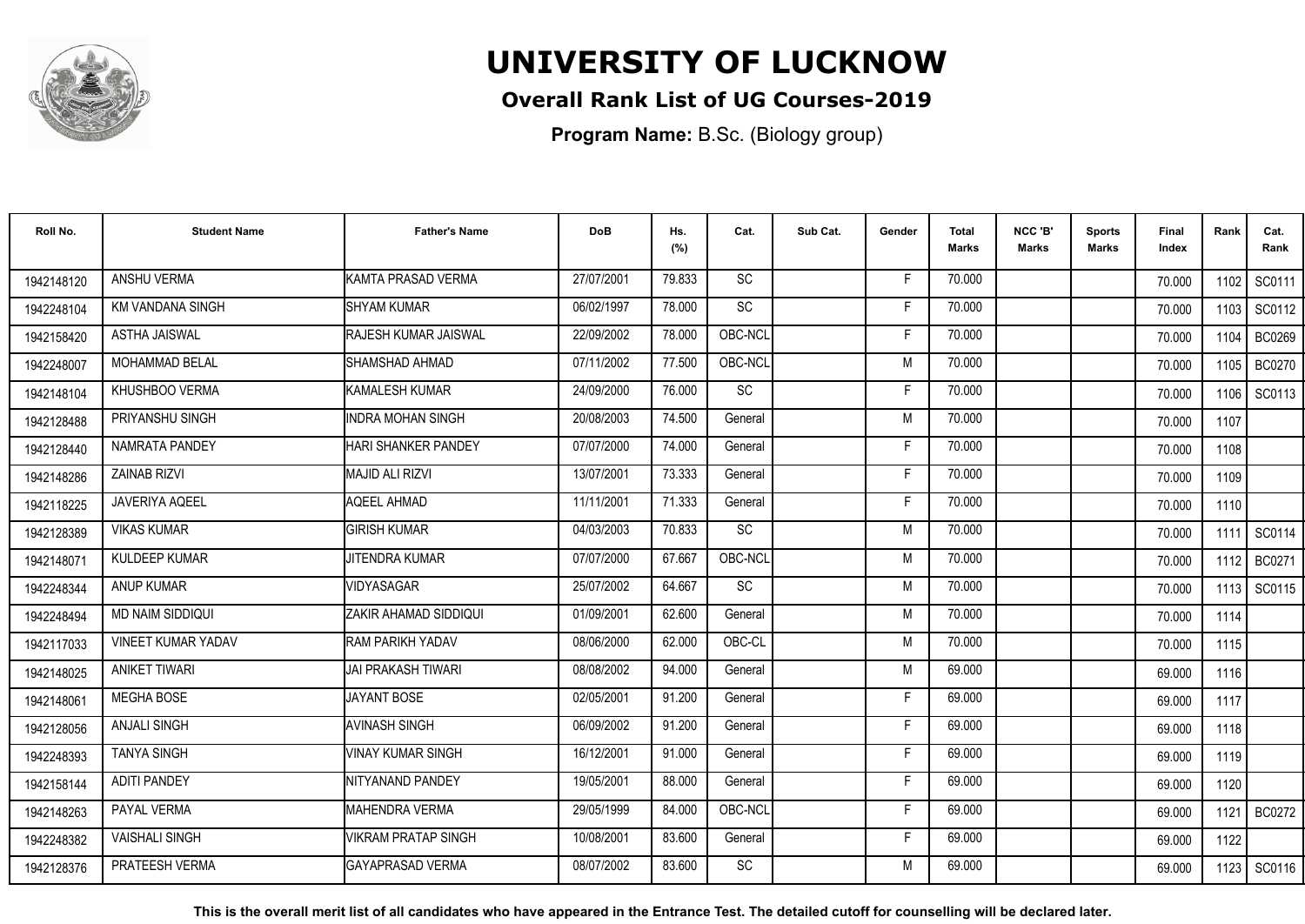

## **Overall Rank List of UG Courses-2019**

**Program Name:** B.Sc. (Biology group)

| Roll No.   | <b>Student Name</b>    | <b>Father's Name</b>           | <b>DoB</b> | Hs.<br>(%) | Cat.      | Sub Cat.  | Gender | <b>Total</b><br>Marks | NCC 'B'<br><b>Marks</b> | Sports<br><b>Marks</b> | Final<br>Index | Rank | Cat.<br>Rank  |
|------------|------------------------|--------------------------------|------------|------------|-----------|-----------|--------|-----------------------|-------------------------|------------------------|----------------|------|---------------|
| 1942248215 | SANJEEV KUMAR KUSHWAHA | <b>SURENDRA SINGH KUSHWAHA</b> | 02/05/2002 | 81.833     | General   |           | M      | 69.000                |                         |                        | 69.000         | 1124 |               |
| 1942117002 | SHREYA NIGAM           | AKHILESH KUMAR NIGAM           | 30/06/2001 | 81.667     | General   |           | F      | 69.000                |                         |                        | 69.000         | 1125 |               |
| 1942248270 | <b>HIMANSHU KUMAR</b>  | <b>TARA CHAND</b>              | 17/12/2000 | 78.333     | <b>SC</b> |           | M      | 69.000                |                         |                        | 69.000         | 1126 | SC0117        |
| 1942198112 | NEELESH SINGH          | RAM PAL SINGH                  | 10/07/2002 | 76.833     | OBC-NCL   |           | M      | 69.000                |                         |                        | 69.000         | 1127 | BC0273        |
| 1942128065 | YASHVI NIGAM           | <b>B P NIGAM</b>               | 03/05/2002 | 74.333     | General   |           | F      | 69.000                |                         |                        | 69.000         | 1128 |               |
| 1942248446 | <b>KAJAL SINGH</b>     | <b>VIRENDRA SINGH</b>          | 20/07/2002 | 72.500     | General   |           | Е      | 69.000                |                         |                        | 69.000         | 1129 |               |
| 1942248123 | <b>SHALINI PAL</b>     | <b>SOHAN LAL PAL</b>           | 23/10/2001 | 56.000     | OBC-CL    |           | F      | 69.000                |                         |                        | 69.000         | 1130 |               |
| 1942198037 | <b>ALOK SHARMA</b>     | RAM ASHISH SHARMA              | 05/09/2001 | 95.000     | OBC-CL    |           | M      | 68.000                |                         |                        | 68.000         | 1131 |               |
| 1942198438 | <b>JASSIKA GUPTA</b>   | SARWJEET GUPTA                 | 13/02/2001 | 93.000     | General   |           | F      | 68.000                |                         |                        | 68.000         | 1132 |               |
| 1942158332 | <b>TUBA KHAN</b>       | <b>RAIS KHAN</b>               | 20/01/2001 | 92.200     | General   |           | F      | 68.000                |                         |                        | 68.000         | 1133 |               |
| 1942118062 | <b>AYUSHI TIWARI</b>   | <b>AJAY KUMAR TIWARI</b>       | 30/03/2001 | 89.400     | General   |           | Е      | 68.000                |                         |                        | 68.000         | 1134 |               |
| 1942248311 | <b>JYOTI KUSHWAHA</b>  | UMASHANKAR KUSHWAHA            | 03/10/2002 | 84.500     | OBC-CL    |           | F      | 68.000                |                         |                        | 68.000         | 1135 |               |
| 1942128036 | NITIN SHUKLA           | <b>ASHWANI SHUKLA</b>          | 10/04/2002 | 84.000     | General   |           | M      | 68.000                |                         |                        | 68.000         | 1136 |               |
| 1942248208 | SHALINI UPADHYAY       | <b>SURENDRA NATH UPADHYAY</b>  | 15/07/2002 | 81.167     | General   |           | F      | 68.000                |                         |                        | 68.000         | 1137 |               |
| 1942148417 | <b>MOHAMMAD ASIF</b>   | <b>MOHD ARSHAD</b>             | 28/03/2000 | 80.000     | General   |           | M      | 68.000                |                         |                        | 68.000         | 1138 |               |
| 1942198246 | CHANDRA PRAKASH SINGH  | <b>RAVINDRA KUMAR</b>          | 10/07/2003 | 79.667     | OBC-NCL   |           | M      | 68.000                |                         |                        | 68.000         | 1139 | <b>BC0274</b> |
| 1942158036 | <b>ASHUTOSH SINGH</b>  | <b>MRITUNJAY SINGH</b>         | 27/06/2002 | 76.000     | General   |           | M      | 68.000                |                         |                        | 68.000         | 1140 |               |
| 1942198494 | <b>YASHFEEN</b>        | SHAKEEL AHMAD                  | 31/12/2000 | 75.333     | OBC-NCL   |           | F      | 68.000                |                         |                        | 68.000         | 1141 | BC0275        |
| 1942198091 | <b>AMITA RAWAT</b>     | <b>RAM KUMAR RAWAT</b>         | 26/06/1999 | 74.500     | SC        |           | F      | 68.000                |                         |                        | 68.000         | 1142 | SC0118        |
| 1942148350 | BAKHTAWAR MAZHAR       | MAZHARUL ISLAM                 | 04/10/1999 | 68.667     | OBC-CL    |           | F      | 68,000                |                         |                        | 68.000         | 1143 |               |
| 1942248203 | SURAJ KUMAR CHAURASIA  | ISURENDRA KUMAR CHAURASIA      | 25/05/2002 | 63.500     | OBC-CL    |           | M      | 68.000                |                         |                        | 68.000         | 1144 |               |
| 1942115060 | <b>SIMRAN SINGH</b>    | RASBIHARI SINGH                | 21/03/2002 | 63.333     | General   | <b>DP</b> | F      | 68.000                |                         |                        | 68.000         | 1145 |               |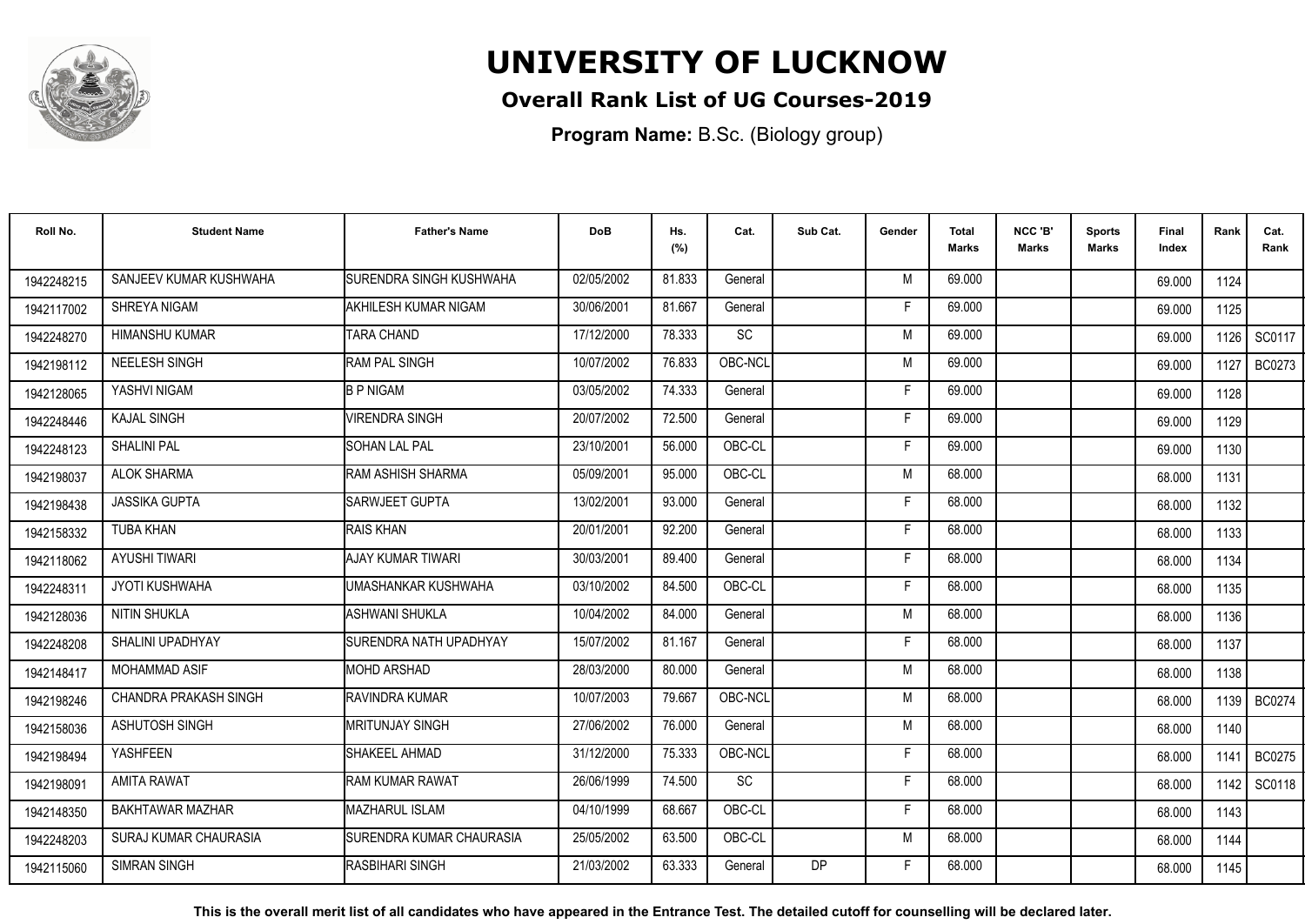

## **Overall Rank List of UG Courses-2019**

**Program Name:** B.Sc. (Biology group)

| Roll No.   | <b>Student Name</b>   | <b>Father's Name</b>        | <b>DoB</b> | Hs.<br>(%) | Cat.    | Sub Cat. | Gender | <b>Total</b><br>Marks | NCC 'B'<br>Marks | <b>Sports</b><br>Marks | Final<br>Index | Rank   | Cat.<br>Rank  |
|------------|-----------------------|-----------------------------|------------|------------|---------|----------|--------|-----------------------|------------------|------------------------|----------------|--------|---------------|
| 1942115009 | PALLAVI SINGH         | <b>BRAJESH SINGH</b>        | 22/08/2000 | 58.000     | General |          | F      | 68,000                |                  |                        | 68.000         | 1146   |               |
| 1942248106 | <b>VINAYAK KUMAR</b>  | <b>SHYAM NARAYAN</b>        | 06/08/2001 | 97.200     | General |          | M      | 67.000                |                  |                        | 67.000         | 1147   |               |
| 1942148308 | <b>VEDANT KHANNA</b>  | <b>MANOJ KHANNA</b>         | 03/11/2000 | 95.000     | General |          | M      | 67.000                |                  |                        | 67.000         | 1148   |               |
| 1942148464 | ADEEBA KHAN           | <b>MOHD SHAHID KHAN</b>     | 05/03/2002 | 93.000     | General |          | F      | 67.000                |                  |                        | 67.000         | 1149   |               |
| 1942158467 | <b>ANSHIKA TIWARI</b> | RAJESH TIWARI               | 02/04/2002 | 92.000     | General |          | F      | 67.000                |                  |                        | 67.000         | 1150   |               |
| 1942128396 | <b>ASTHA PANDEY</b>   | <b>GOPAL CHANDRA PANDEY</b> | 31/01/2003 | 90.000     | General |          | Е      | 67.000                |                  |                        | 67.000         | 1151   |               |
| 1942115081 | <b>KARTIK BHATT</b>   | V C BHATT                   | 14/02/1999 | 87.400     | General | DP.      | M      | 67.000                |                  |                        | 67.000         | 1152   |               |
| 1942128405 | <b>ATUL SINGH</b>     | <b>GULAB SINGH</b>          | 01/08/2003 | 85.333     | OBC-NCL |          | M      | 67.000                |                  |                        | 67.000         |        | 1153   BC0276 |
| 1942158422 | <b>NEHA MISHRA</b>    | RAJESH KUMAR MISHRA         | 02/09/2002 | 83.600     | General |          | F      | 67.000                |                  |                        | 67.000         | 1154   |               |
| 1942198354 | <b>MANSI SHUKLA</b>   | <b>SANJAY SHUKLA</b>        | 27/04/2002 | 80.833     | General |          | F      | 67.000                |                  |                        | 67.000         | 1155   |               |
| 1942118178 | <b>KRITIKA MAURYA</b> | ANIL KUMAR MAURYA           | 16/07/2002 | 80.167     | OBC-NCL |          | F      | 67.000                |                  |                        | 67.000         | 1156 I | <b>BC0277</b> |
| 1942158142 | <b>KASHISH TANDON</b> | <b>NITIN TANDON</b>         | 20/07/2001 | 80.000     | General |          | F      | 67.000                |                  |                        | 67.000         | 1157   |               |
| 1942158323 | <b>MAHMOOD ALI</b>    | RAFEEK ALI                  | 10/11/2002 | 77.833     | OBC-NCL |          | M      | 67.000                |                  |                        | 67.000         |        | 1158 BC0278   |
| 1942248102 | <b>HARSHIT MISHRA</b> | SHYAM JI MISHRA             | 19/03/2000 | 77.800     | General |          | M      | 67.000                |                  |                        | 67.000         | 1159   |               |
| 1942148379 | <b>AIMAN FATIMA</b>   | IMOHAMMAD AHSAN             | 13/01/2003 | 77.333     | General |          | Е      | 67.000                |                  |                        | 67.000         | 1160   |               |
| 1942158256 | AKANKSHA SHUKLA       | PRAMOD KUMAR SHUKLA         | 20/01/2003 | 77.000     | General |          | F      | 67.000                |                  |                        | 67.000         | 1161   |               |
| 1942248375 | <b>ANSHIKA YADAV</b>  | VIJAY SINGH YADAV           | 30/03/2002 | 74.200     | OBC-NCL |          |        | 67.000                |                  |                        | 67.000         |        | 1162   BC0279 |
| 1942248082 | <b>DEEPAK KUMAR</b>   | SHRI CHANDRA                | 09/03/2001 | 73.667     | OBC-NCL |          | M      | 67.000                |                  |                        | 67.000         | 1163 I | <b>BC0280</b> |
| 1942198161 | <b>MUSKAN YADAV</b>   | <b>RAMDEV YADAV</b>         | 06/02/2002 | 72.200     | OBC-NCL |          | Е      | 67.000                |                  |                        | 67.000         | 1164   | BC0281        |
| 1942128029 | PRIYANKA SRIVASTAVA   | <b>ASHOK SRIVASTAVA</b>     | 27/12/2001 | 70.400     | General |          | F      | 67.000                |                  |                        | 67.000         | 1165   |               |
| 1942158021 | AARUSHI GUPTA         | MR. SANJAY GUPTA            | 19/02/2003 | 69.143     | General |          | F      | 67.000                |                  |                        | 67.000         | 1166   |               |
| 1942115005 | PRANJAL AWASTHI       | KRISHNA KUMAR AWASTHI       | 10/07/1999 | 69.000     | General |          | M      | 67.000                |                  |                        | 67.000         | 1167   |               |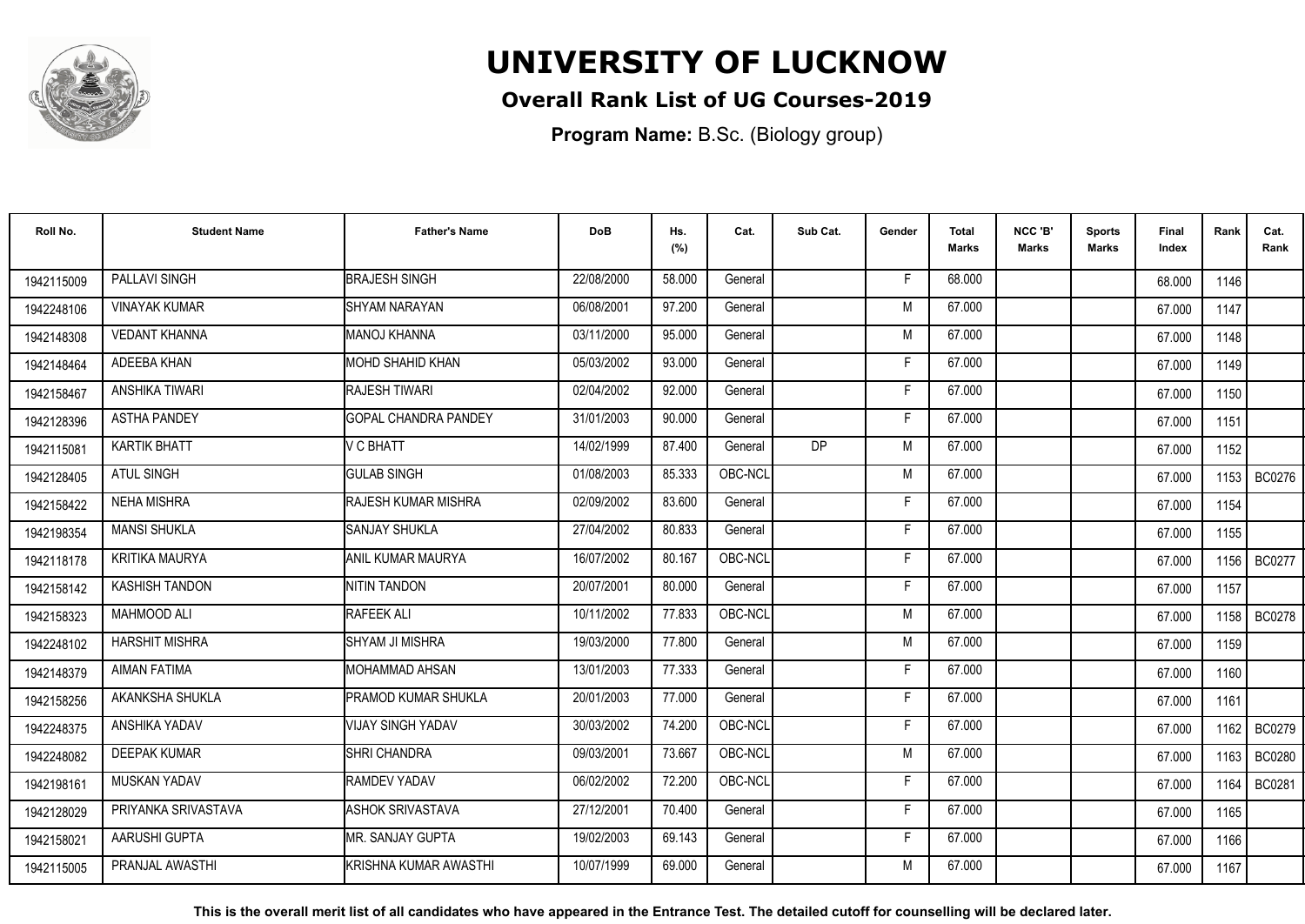

## **Overall Rank List of UG Courses-2019**

**Program Name:** B.Sc. (Biology group)

| Roll No.   | <b>Student Name</b>        | <b>Father's Name</b>         | <b>DoB</b> | Hs.<br>(%) | Cat.      | Sub Cat. | Gender | <b>Total</b><br>Marks | NCC 'B'<br><b>Marks</b> | <b>Sports</b><br>Marks | <b>Final</b><br>Index | Rank   | Cat.<br>Rank  |
|------------|----------------------------|------------------------------|------------|------------|-----------|----------|--------|-----------------------|-------------------------|------------------------|-----------------------|--------|---------------|
| 1942128296 | ANURAG SINGH               | <b>DILEEP SINGH</b>          | 16/08/2002 | 68.333     | General   |          | M      | 67.000                |                         |                        | 67.000                | 1168   |               |
| 1942128417 | <b>SRISHTI SINGH RAWAT</b> | <b>HANOMAN</b>               | 09/06/2000 | 65.833     | SC        |          | F      | 67.000                |                         |                        | 67.000                | 1169 I | SC0119        |
| 1942248121 | KULDEEP KUMAR              | <b>SOHAN LAL</b>             | 09/08/2002 | 65.333     | SC        |          | M      | 67.000                |                         |                        | 67.000                | 1170   | SC0120        |
| 1942158159 | <b>MANISHA SAHU</b>        | OM PRAKASH SAHU              | 07/02/1999 | 65.000     | OBC-NCL   |          | Е      | 67.000                |                         |                        | 67.000                | 1171   | <b>BC0282</b> |
| 1942128235 | <b>KIRAN KUMARI</b>        | <b>DEEPAK KUMAR</b>          | 22/03/2002 | 64.500     | OBC-CL    |          | F      | 67.000                |                         |                        | 67.000                | 1172   |               |
| 1942128349 | <b>RISHIKA JAISWAL</b>     | <b>I</b> DURGESH JAISWAL     | 02/11/2000 | 60.667     | OBC-CL    |          | Е      | 67.000                |                         |                        | 67.000                | 1173   |               |
| 1942128073 | <b>ANKIT KUMAR</b>         | <b>BABU RAM</b>              | 16/07/2001 | 59.667     | <b>SC</b> |          | M      | 67.000                |                         |                        | 67.000                | 1174   | SC0121        |
| 1942128361 | SHUBHAM TIWARI             | <b>GANESH PRASAD TIWARI</b>  | 31/12/2000 | 95.000     | General   |          | M      | 66.000                |                         |                        | 66.000                | 1175   |               |
| 1942148324 | AJEET PRATAP SINGH         | <b>I</b> MANOJ KUMAR SINGH   | 10/07/2002 | 91.200     | General   |          | M      | 66.000                |                         |                        | 66.000                | 1176   |               |
| 1942148395 | <b>LAIBA RAMEEM</b>        | <b>I</b> MOHAMMAD RAMIMULLAH | 10/10/2002 | 89.200     | General   |          | F      | 66,000                |                         |                        | 66.000                | 1177   |               |
| 1942118100 | <b>RICHA RAI</b>           | <b>AKHILESH RAI</b>          | 03/02/2002 | 87.400     | General   |          | Е      | 66.000                |                         |                        | 66.000                | 1178   |               |
| 1942128495 | <b>GAUSIYA KHATOON</b>     | IQLAKH AHMAD                 | 18/12/2000 | 87.000     | General   |          | F      | 66,000                |                         |                        | 66.000                | 1179   |               |
| 1942128042 | <b>KRITIKA TANDON</b>      | <b>ATUL TANDON</b>           | 17/12/2000 | 86.833     | General   |          | F      | 66.000                |                         |                        | 66.000                | 1180   |               |
| 1942158279 | <b>ADITI GUPTA</b>         | <b>IPREM GUPTA</b>           | 08/08/2002 | 84.000     | OBC-NCL   |          | F      | 66.000                |                         |                        | 66.000                | 1181   | BC0283        |
| 1942248205 | <b>RUCHI YADAV</b>         | SURENDRA KUMAR YADAV         | 01/05/2003 | 83.833     | OBC-NCL   |          | F      | 66.000                |                         |                        | 66.000                | 1182   | <b>BC0284</b> |
| 1942115011 | SHREYA PATHAK              | CHANDRESH KUMAR PATHAK       | 22/12/2000 | 80.000     | General   | DP       | F      | 66.000                |                         |                        | 66.000                | 1183   |               |
| 1942118207 | RADHIKA ZUTSHI             | IANOOP ZUTSHI                | 06/03/2001 | 79.800     | General   |          | Е      | 66.000                |                         |                        | 66.000                | 1184   |               |
| 1942198475 | <b>KM PRITI</b>            | ISHABHA JEET PAL             | 20/03/2002 | 79.167     | OBC-NCL   |          | F      | 66.000                |                         |                        | 66.000                | 1185 I | BC0285        |
| 1942118149 | <b>VEDANG PANDEY</b>       | <b>I</b> ANAND KUMAR PANDEY  | 27/08/2000 | 79.000     | General   |          | M      | 66.000                |                         |                        | 66.000                | 1186   |               |
| 1942158486 | NITYA KASHYAP              | <b>IRAJNEESH KASHYAP</b>     | 17/11/2001 | 77.000     | General   |          | F      | 66.000                |                         |                        | 66.000                | 1187   |               |
| 1942148457 | MOHAMMAD USAYMAH           | <b>IMOHD REHMATULLAH</b>     | 19/07/2000 | 72.200     | General   |          | M      | 66.000                |                         |                        | 66.000                | 1188   |               |
| 1942158478 | <b>HARSH VARDHAN</b>       | <b>IRAJKUMAR</b>             | 14/03/2002 | 61.500     | <b>SC</b> |          | M      | 66.000                |                         |                        | 66.000                |        | 1189 SC0122   |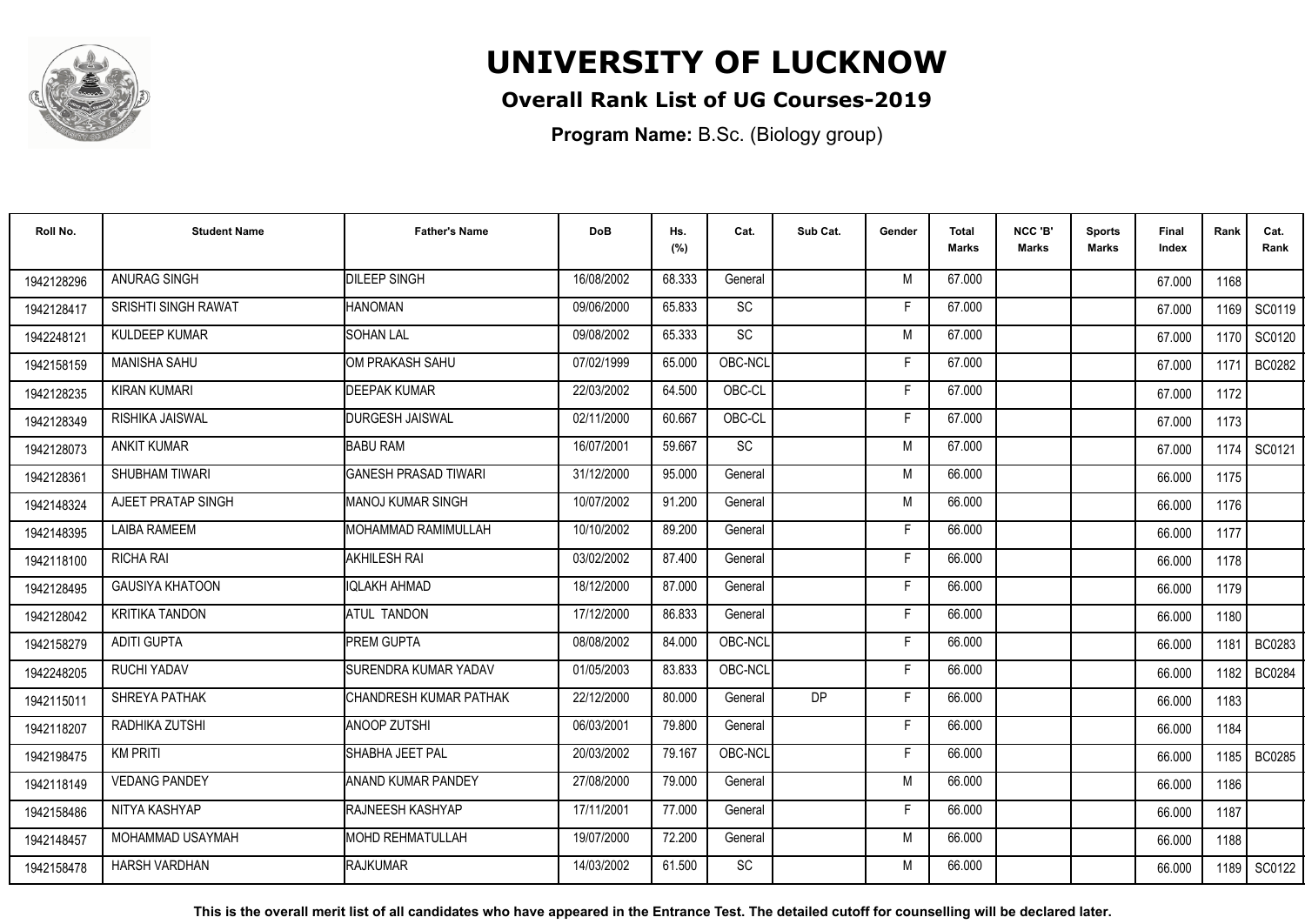

## **Overall Rank List of UG Courses-2019**

**Program Name:** B.Sc. (Biology group)

| Roll No.   | <b>Student Name</b>   | <b>Father's Name</b>       | <b>DoB</b> | Hs.<br>(%) | Cat.      | Sub Cat. | Gender | <b>Total</b><br><b>Marks</b> | NCC 'B'<br><b>Marks</b> | <b>Sports</b><br><b>Marks</b> | Final<br>Index | Rank   | Cat.<br>Rank  |
|------------|-----------------------|----------------------------|------------|------------|-----------|----------|--------|------------------------------|-------------------------|-------------------------------|----------------|--------|---------------|
| 1942158466 | SUPRIYA TIWARI        | <b>RAJESH TIWARI</b>       | 10/07/2002 | 100.000    | General   |          | F.     | 65.000                       |                         |                               | 65.000         | 1190   |               |
| 1942248086 | PALAK VERMA           | SHRI PRAKASH VERMA         | 17/07/2002 | 95.000     | OBC-NCL   |          | F      | 65.000                       |                         |                               | 65.000         | 1191   | <b>BC0286</b> |
| 1942118071 | <b>ARYA SINGH</b>     | AJAY SINGH                 | 02/03/2002 | 90.000     | General   |          | Е      | 65.000                       |                         |                               | 65.000         | 1192   |               |
| 1942198209 | RAVI SHANKAR YADAV    | RAMSEVAK YADAV             | 10/08/2002 | 89.200     | OBC-NCL   |          | M      | 65.000                       |                         |                               | 65.000         | 1193 l | <b>BC0287</b> |
| 1942248185 | <b>SUPRATI SINGH</b>  | <b>I</b> SUNIL KUMAR SINGH | 13/02/2002 | 87.400     | General   |          | F      | 65.000                       |                         |                               | 65.000         | 1194   |               |
| 1942248479 | <b>RAGINI YADAV</b>   | YOGENDRA YADAV             | 28/07/2003 | 86.333     | OBC-CL    |          | M      | 65.000                       |                         |                               | 65.000         | 1195   |               |
| 1942198159 | <b>SHUBHAM KUMAR</b>  | <b>RAMDEEN SAROJ</b>       | 16/03/2002 | 86.000     | <b>SC</b> |          | M      | 65.000                       |                         |                               | 65.000         | 1196   | SC0123        |
| 1942128363 | AKASH YADAV           | <b>GANESH YADAV</b>        | 13/09/1999 | 85.400     | OBC-NCL   |          | M      | 65.000                       |                         |                               | 65.000         | 1197   | <b>BC0288</b> |
| 1942158230 | PIYUSH CHATURVEDI     | PRADEEP CHATURVEDI         | 20/01/2002 | 83.600     | General   |          | M      | 65.000                       |                         |                               | 65.000         | 1198   |               |
| 1942115074 | <b>SEEMA RAI</b>      | SIVA KUMAR RAI             | 01/02/2002 | 83.600     | General   | DP.      | -F     | 65.000                       |                         |                               | 65.000         | 1199   |               |
| 1942248307 | <b>AYUSHI TIWARI</b>  | UMA SHANKAR TIWARI         | 29/08/2002 | 83.600     | General   |          | F      | 65.000                       |                         |                               | 65.000         | 1200   |               |
| 1942198135 | AYUSHI SAROJ          | <b>RAM SHANKAR SAROJ</b>   | 22/07/2004 | 82.667     | <b>SC</b> |          | F      | 65.000                       |                         |                               | 65.000         | 1201   | SC0124        |
| 1942128112 | <b>PREM SAGAR</b>     | <b>BHAGWANDAS</b>          | 02/02/2002 | 82.500     | <b>SC</b> |          | M      | 65.000                       |                         |                               | 65.000         | 1202   | SC0125        |
| 1942118291 | SHASHIKANT VERMA      | <b>ASHOK KUMAR</b>         | 25/05/2002 | 82.333     | OBC-NCL   |          | M      | 65.000                       |                         |                               | 65.000         | 1203   | <b>BC0289</b> |
| 1942148165 | <b>MANAS GUPTA</b>    | KRISHNA KUMAR GUPTA        | 26/07/2002 | 82.167     | General   |          | M      | 65.000                       |                         |                               | 65.000         | 1204   |               |
| 1942198349 | <b>KIRTI OJHA</b>     | <b>SANJAY OJHA</b>         | 06/02/2002 | 81.000     | General   |          | F      | 65.000                       |                         |                               | 65.000         | 1205   |               |
| 1942148346 | <b>ANJALI SHARMA</b>  | IMASTRAM SHARMA            | 24/01/2002 | 80.667     | OBC-NCL   |          | E      | 65.000                       |                         |                               | 65.000         |        | 1206   BC0290 |
| 1942248078 | SHIVANI NIGAM         | ISHRAVAN K NIGAM           | 05/01/1999 | 80.500     | General   |          | F      | 65.000                       |                         |                               | 65.000         | 1207   |               |
| 1942248291 | <b>HIMANSHI SINGH</b> | <b>UDAI PRATAP SINGH</b>   | 21/12/2001 | 80.000     | General   |          | F      | 65.000                       |                         |                               | 65.000         | 1208   |               |
| 1942148201 | CHITRANSHI VERMA      | <b>LALIT KUMAR VERMA</b>   | 21/04/2001 | 79.667     | <b>SC</b> |          | F      | 65.000                       |                         |                               | 65.000         | 1209   | SC0126        |
| 1942158472 | PRANJAL MISHRA        | <b>RAJIV MISHRA</b>        | 27/01/2001 | 79.167     | General   |          | M      | 65.000                       |                         |                               | 65.000         | 1210   |               |
| 1942148401 | <b>LUBNA TARIQUE</b>  | <b>MOHAMMAD TARIK</b>      | 14/09/2002 | 78.833     | General   |          | F      | 65.000                       |                         |                               | 65.000         | 1211   |               |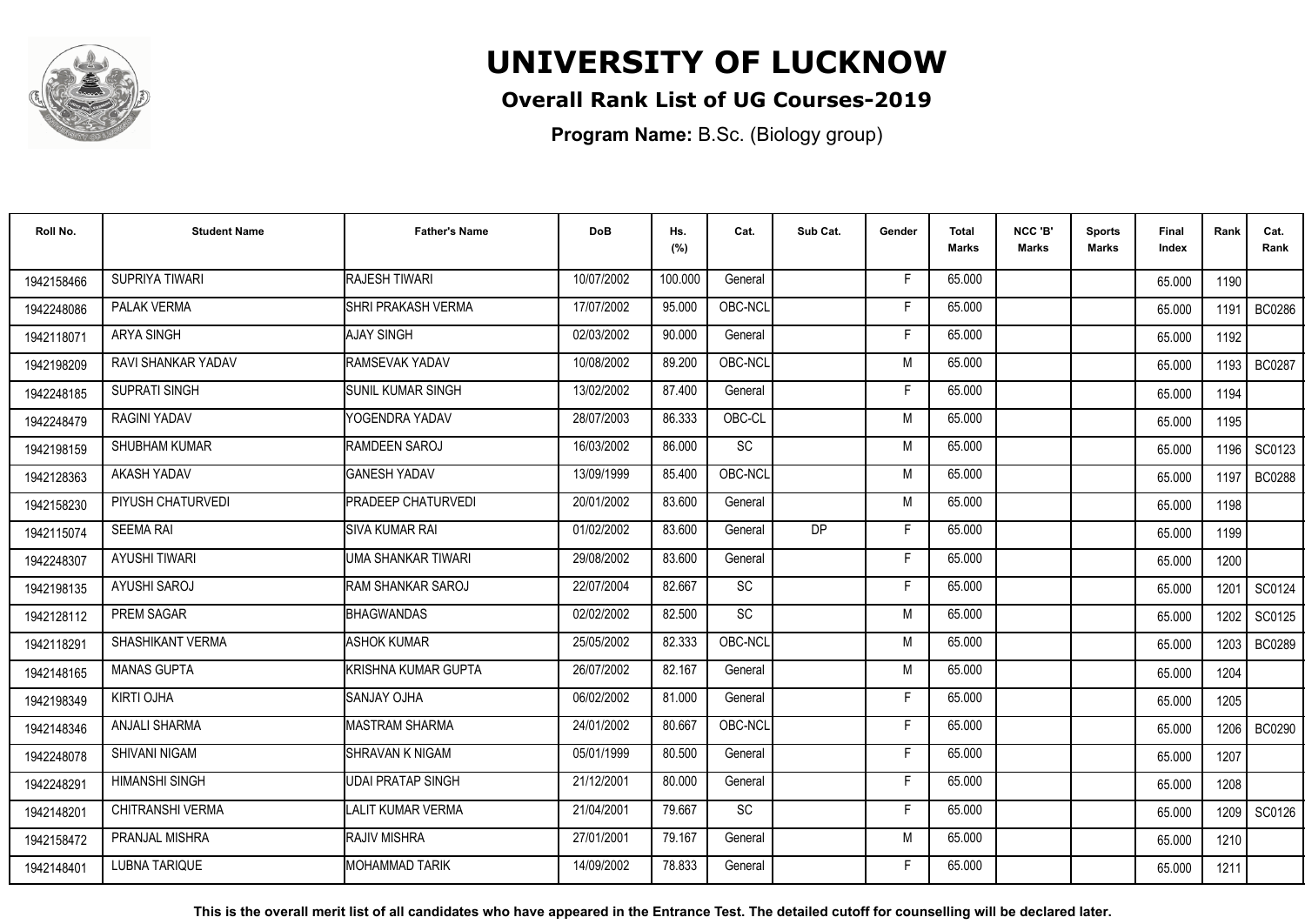

## **Overall Rank List of UG Courses-2019**

**Program Name:** B.Sc. (Biology group)

| Roll No.   | <b>Student Name</b>       | <b>Father's Name</b>       | <b>DoB</b> | Hs.<br>(%) | Cat.      | Sub Cat. | Gender | <b>Total</b><br>Marks | NCC 'B'<br><b>Marks</b> | <b>Sports</b><br>Marks | <b>Final</b><br>Index | Rank   | Cat.<br>Rank  |
|------------|---------------------------|----------------------------|------------|------------|-----------|----------|--------|-----------------------|-------------------------|------------------------|-----------------------|--------|---------------|
| 1942198386 | ANOOP YADAV               | <b>SANT RAM YADAV</b>      | 12/12/2003 | 78.500     | OBC-NCL   |          | M      | 65.000                |                         |                        | 65.000                | 1212 l | BC0291        |
| 1942148479 | KHUSHBOO KHAN             | MOHD. SALIM SIDDIQUE       | 08/11/2001 | 78.000     | General   |          | F      | 65.000                |                         |                        | 65.000                | 1213   |               |
| 1942128144 | PRAGATI                   | BRAJENDRA KUMAR SINGH      | 15/12/2001 | 78.000     | General   |          | F      | 65.000                |                         |                        | 65.000                | 1214   |               |
| 1942148470 | <b>FARHAN AHMAD</b>       | <b>I</b> MOHD SHUBRATI     | 05/07/2003 | 77.667     | General   |          | M      | 65.000                |                         |                        | 65.000                | 1215   |               |
| 1942128277 | ADITYA KUMAR UPADHYAY     | DHARMENDRA KUMAR UPADHYAY  | 27/09/2001 | 76.333     | General   |          | M      | 65.000                |                         |                        | 65.000                | 1216   |               |
| 1942198230 | <b>NEHA MISHRA</b>        | RAVI BHUSHAN MISHRA        | 20/04/2002 | 76.333     | General   |          | Е      | 65.000                |                         |                        | 65.000                | 1217   |               |
| 1942128167 | <b>SACHIN KUMAR VERMA</b> | CHANDAN LAL VERMA          | 05/08/2002 | 76.167     | OBC-NCL   |          | M      | 65.000                |                         |                        | 65.000                | 1218   | <b>BC0292</b> |
| 1942248315 | DIVYA VERMA               | UMESH CHANDRA              | 15/07/2002 | 75.667     | OBC-CL    |          | Е      | 65.000                |                         |                        | 65.000                | 1219   |               |
| 1942148439 | <b>AQSA KHAN</b>          | <b>MOHD JALEEL</b>         | 21/12/2000 | 75.333     | General   |          | F      | 65.000                |                         |                        | 65.000                | 1220   |               |
| 1942158389 | <b>SHIVAM SINGH</b>       | RAJENDRA SINGH             | 15/06/2000 | 75.167     | OBC-NCL   |          | M      | 65.000                |                         |                        | 65.000                | 1221   | <b>BC0293</b> |
| 1942158041 | ANAMIKA CHOUDHARY         | IMUKESH CHOUDHARY          | 10/09/2003 | 75.167     | <b>SC</b> |          | M      | 65.000                |                         |                        | 65.000                | 1222   | SC0127        |
| 1942198476 | KM ANUSHKA VERMA          | <b>SHADI LAL VERMA</b>     | 26/04/2001 | 74.333     | OBC-CL    |          | F      | 65.000                |                         |                        | 65.000                | 1223   |               |
| 1942128301 | AISHWARYA MANDHAN         | <b>DILIP MANDHAN</b>       | 06/01/2001 | 74.000     | General   |          |        | 65.000                |                         |                        | 65.000                | 1224   |               |
| 1942148361 | SHAHEEN KHAN              | IMD. SUHAIL KHAN           | 17/05/2002 | 74.000     | General   |          | F      | 65.000                |                         |                        | 65.000                | 1225   |               |
| 1942118154 | <b>ASHMITA SINGH</b>      | <b>ANAND PRAKASH SINGH</b> | 17/07/2002 | 73.333     | General   |          | F      | 65.000                |                         |                        | 65.000                | 1226   |               |
| 1942128402 | <b>SURENDRA KUMAR</b>     | <b>GUDDU</b>               | 02/05/2002 | 72.833     | SC        |          | M      | 65.000                |                         |                        | 65.000                | 1227   | SC0128        |
| 1942113006 | <b>NOOR FATIMA</b>        | ZAKIR KHAN                 | 13/07/2002 | 72.400     | General   | CT       | F      | 65.000                |                         |                        | 65.000                | 1228   |               |
| 1942148191 | <b>KALYANI MISHRA</b>     | KUSHMESH MISHRA            | 09/08/2001 | 72.167     | General   |          | F      | 65.000                |                         |                        | 65.000                | 1229   |               |
| 1942148090 | ANANYA TRIPATHI           | JYOTI RAMAN TRIPATHI       | 09/12/2001 | 72.167     | General   |          | F      | 65.000                |                         |                        | 65.000                | 1230   |               |
| 1942248323 | SHIKHA RAWAT              | UMESH RAWAT                | 15/12/2002 | 72.167     | <b>SC</b> |          | F      | 65.000                |                         |                        | 65.000                | 1231   | SC0129        |
| 1942128268 | APOORVA SINGH             | <b>DHARAMGAJ SINGH</b>     | 15/07/2002 | 72.000     | General   |          | Е      | 65.000                |                         |                        | 65.000                | 1232   |               |
| 1942148047 | ASIYA KHATOON             | <b>JAREESH AHMAD</b>       | 17/08/2001 | 71.500     | OBC-NCL   |          | F      | 65.000                |                         |                        | 65.000                | 1233   | <b>BC0294</b> |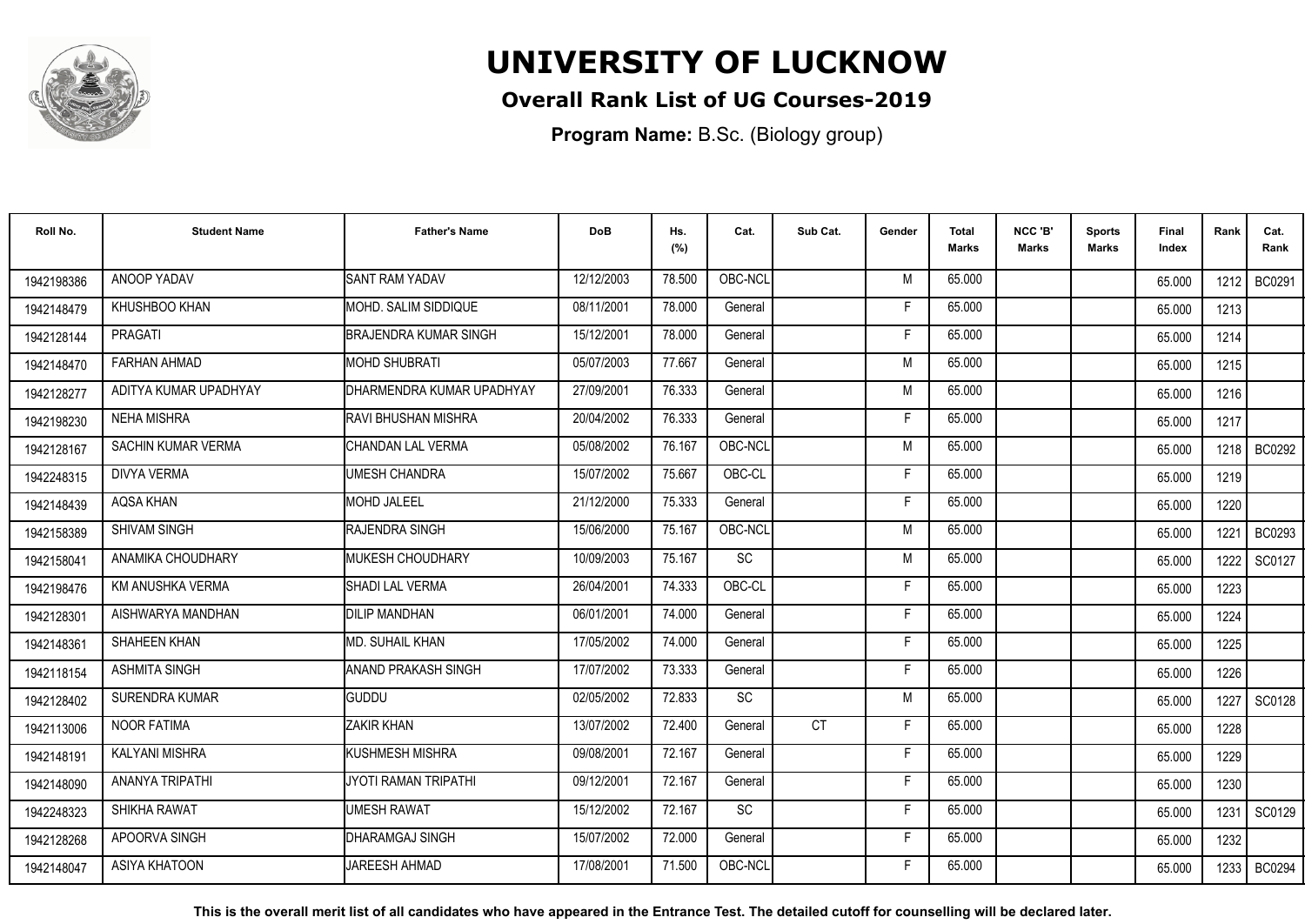

## **Overall Rank List of UG Courses-2019**

**Program Name:** B.Sc. (Biology group)

| Roll No.   | <b>Student Name</b>     | <b>Father's Name</b>       | <b>DoB</b> | Hs.<br>(%) | Cat.    | Sub Cat.   | Gender | Total<br><b>Marks</b> | NCC 'B'<br><b>Marks</b> | Sports<br><b>Marks</b> | Final<br>Index | Rank   | Cat.<br>Rank  |
|------------|-------------------------|----------------------------|------------|------------|---------|------------|--------|-----------------------|-------------------------|------------------------|----------------|--------|---------------|
| 1942118041 | MUBASSHIRA AFZAL        | <b>AFZAL HUSAIN</b>        | 28/07/2003 | 71.333     | OBC-NCL |            | F      | 65.000                |                         |                        | 65.000         | 1234   | <b>BC0295</b> |
| 1942118275 | HARSH VARDHAN MADHESIYA | <b>ASHISH GUPTA</b>        | 27/05/1999 | 70.000     | OBC-CL  |            | M      | 65.000                |                         |                        | 65.000         | 1235   |               |
| 1942158034 | AYUSHI CHANDRA          | <b>MR.RAMESH CHANDRA</b>   | 10/09/2001 | 69.500     | SC      |            | F      | 65.000                |                         |                        | 65.000         | 1236   | SC0130        |
| 1942158012 | <b>VANSHIKA GUPTA</b>   | MR. NEERAJ KUMAR GUPTA     | 06/02/2001 | 69.400     | General |            | F      | 65.000                |                         |                        | 65.000         | 1237   |               |
| 1942248055 | JITENDRA YADAV          | <b>SHIV PRASAD</b>         | 30/04/2002 | 68.667     | OBC-NCL |            | M      | 65.000                |                         |                        | 65.000         | 1238   | <b>BC0296</b> |
| 1942128444 | NIDHI TIWARI            | <b>HARIHAR NATH TIWARI</b> | 09/10/2002 | 68.500     | General |            | F      | 65.000                |                         |                        | 65.000         | 1239   |               |
| 1942148231 | <b>SMRITI VIJAY</b>     | LATE. VIJAY KUMAR          | 17/07/2003 | 67.333     | General |            | F      | 65.000                |                         |                        | 65.000         | 1240   |               |
| 1942117053 | DIVYANSHU PANDEY        | <b>VINOD KUMAR PANDEY</b>  | 23/02/2001 | 67.167     | General |            | M      | 65.000                |                         |                        | 65.000         | 1241   |               |
| 1942158381 | <b>KIRTI PAL</b>        | RAJENDRA PAL               | 08/08/2003 | 67.167     | OBC-NCL |            | F      | 65.000                |                         |                        | 65.000         | 1242   | BC0297        |
| 1942158453 | <b>VINAY PRAKASH</b>    | RAJESH SINGH               | 07/02/2001 | 66.000     | OBC-NCL |            | M      | 65.000                |                         |                        | 65.000         | 1243 l | <b>BC0298</b> |
| 1942148194 | HASSAN ALI KHAN         | LAIQ ALI KHAN              | 15/04/2002 | 64.000     | General |            | M      | 65.000                |                         |                        | 65.000         | 1244   |               |
| 1942248088 | SHASHANK YADAV          | SHRI RAM KARAN YADAV       | 03/05/2000 | 60.800     | OBC-CL  |            | M      | 65.000                |                         |                        | 65.000         | 1245   |               |
| 1942158342 | ANSHIKA JAISWAL         | IRAJ KUMAR JAISWAL         | 27/05/2001 | 49.667     | OBC-CL  |            | M      | 65.000                |                         |                        | 65.000         | 1246   |               |
| 1942118170 | <b>SHIVANGI YADAV</b>   | <b>ANIL KUMAR</b>          | 22/12/1999 | 95.000     | OBC-NCL |            | F      | 64.000                |                         |                        | 64.000         | 1247   | <b>BC0299</b> |
| 1942115041 | <b>TANU SINGH</b>       | NIRMENDRA PRATAP SINGH     | 09/10/2001 | 95.000     | General | DP         | F      | 64.000                |                         |                        | 64.000         | 1248   |               |
| 1942128400 | SAURABH KASHYAP         | <b>GOVIND KASHYAP</b>      | 07/10/2000 | 93.000     | OBC-NCL |            | M      | 64.000                |                         |                        | 64.000         |        | 1249   BC0300 |
| 1942118069 | <b>JAGRITI SHUKLA</b>   | AJAY SHUKLA                | 28/09/2002 | 91.250     | General |            | F      | 64.000                |                         |                        | 64.000         | 1250   |               |
| 1942114005 | <b>MADHVI PANDEY</b>    | <b>MANOJ KUMAR PANDEY</b>  | 09/01/2001 | 89.200     | General | <b>DFF</b> | F      | 64.000                |                         |                        | 64.000         | 1251   |               |
| 1942148307 | <b>GAURAV JAISWAL</b>   | <b>MANOJ JAISWAL</b>       | 01/09/2000 | 85.400     | OBC-NCL |            | M      | 64.000                |                         |                        | 64.000         | 1252   | BC0301        |
| 1942248492 | <b>KULSOOM ZEHRA</b>    | <b>ZAIGHAM HUSAIN</b>      | 02/09/2000 | 84.000     | General |            | F      | 64.000                |                         |                        | 64.000         | 1253   |               |
| 1942118043 | <b>SANA</b>             | <b>AHMAD ASIF</b>          | 23/10/2001 | 82.333     | OBC-CL  |            | F      | 64.000                |                         |                        | 64.000         | 1254   |               |
| 1942118019 | <b>ARYA SINGH</b>       | ABHAY KUMAR SINGH          | 04/02/2001 | 81.000     | OBC-NCL |            | F      | 64.000                |                         |                        | 64.000         | 1255   | <b>BC0302</b> |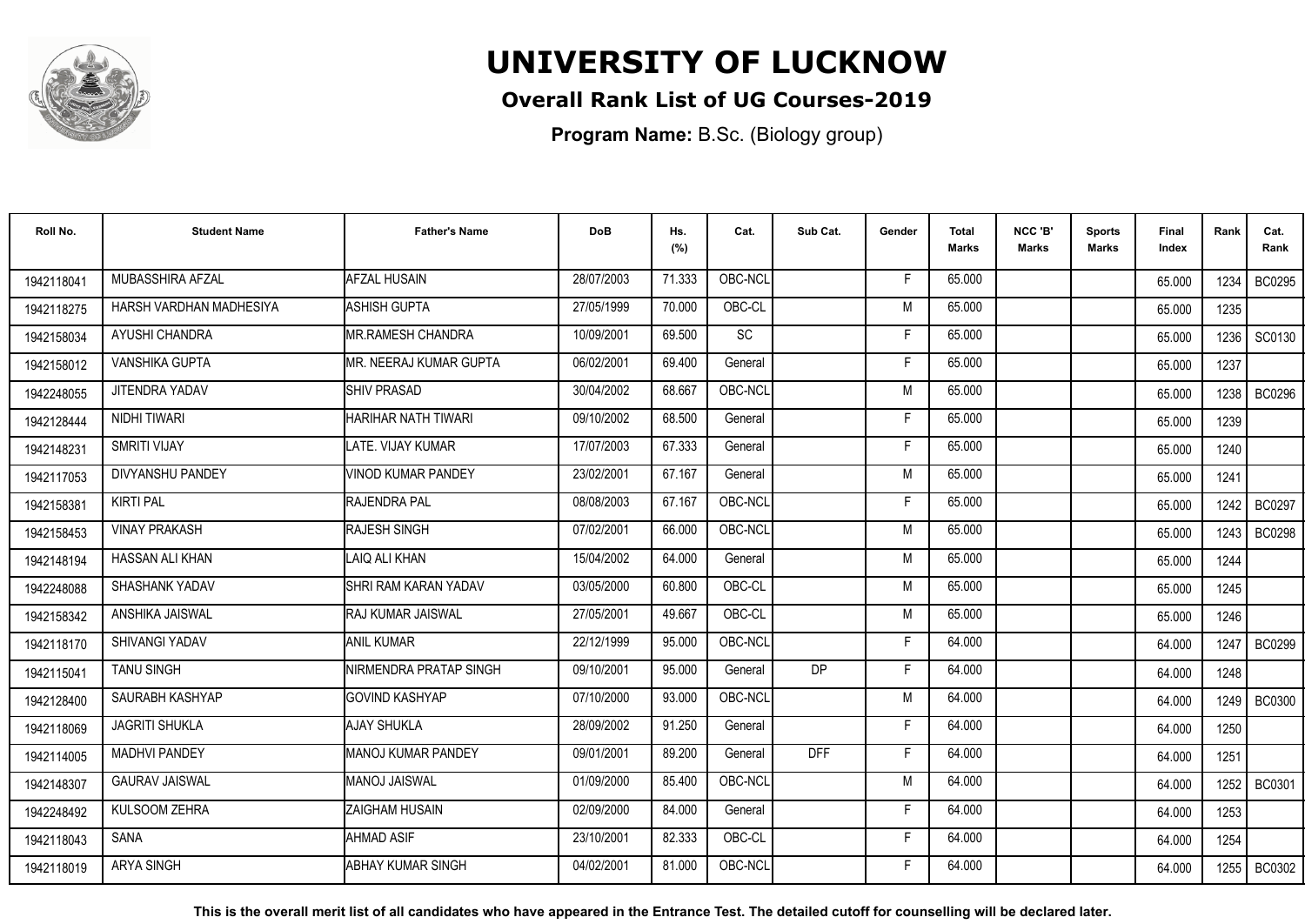

## **Overall Rank List of UG Courses-2019**

**Program Name:** B.Sc. (Biology group)

| Roll No.   | <b>Student Name</b>      | <b>Father's Name</b>         | <b>DoB</b> | Hs.<br>(%) | Cat.      | Sub Cat. | Gender | Total<br>Marks | NCC 'B'<br><b>Marks</b> | Sports<br>Marks | Final<br>Index | Rank   | Cat.<br>Rank  |
|------------|--------------------------|------------------------------|------------|------------|-----------|----------|--------|----------------|-------------------------|-----------------|----------------|--------|---------------|
| 1942128287 | <b>MAHIMA</b>            | <b>DHIRENDRA YADAV</b>       | 01/07/2002 | 79.800     | OBC-NCL   |          | E      | 64.000         |                         |                 | 64.000         | 1256 l | <b>BC0303</b> |
| 1942128119 | <b>SMRITI MISHRA</b>     | BHARAT KUMAR MISHRA          | 26/08/2002 | 79.800     | General   |          | F      | 64.000         |                         |                 | 64.000         | 1257   |               |
| 1942158242 | <b>ANUSHREE RAI</b>      | <b>PRADEEP RAI</b>           | 02/02/2000 | 78.000     | General   |          | F      | 64.000         |                         |                 | 64.000         | 1258   |               |
| 1942148148 | <b>AIMAN KHALIL</b>      | KHALILUR RAHMAN KHAN         | 28/01/2001 | 78.000     | General   |          | F      | 64.000         |                         |                 | 64.000         | 1259   |               |
| 1942158140 | <b>UZMA PARVEEN</b>      | NISAR AHMAD                  | 17/09/2001 | 77.500     | OBC-NCL   |          | -F     | 64.000         |                         |                 | 64.000         | 1260   | <b>BC0304</b> |
| 1942128341 | <b>UTPAL TRIPATHI</b>    | DR. AKHILESH RAM TRIPATHI    | 24/03/2001 | 77.167     | General   |          | M      | 64.000         |                         |                 | 64.000         | 1261   |               |
| 1942128467 | <b>ANUP KUMAR</b>        | <b>HEMNATH</b>               | 06/08/2002 | 76.500     | <b>SC</b> |          | M      | 64.000         |                         |                 | 64.000         | 1262   | SC0131        |
| 1942248451 | VANSHIKA SRIVASTAVA      | <b>VIRENDRA SRIVASTAVA</b>   | 14/04/2002 | 72.667     | General   |          | F      | 64.000         |                         |                 | 64.000         | 1263   |               |
| 1942118030 | <b>AMAN USMAN</b>        | <b>ABUBAKR USMAN</b>         | 16/09/2001 | 66.000     | OBC-NCL   |          | M      | 64.000         |                         |                 | 64.000         | 1264   | <b>BC0305</b> |
| 1942148485 | <b>KULSUM MOIN</b>       | <b>MOINUDDIN</b>             | 10/10/2000 | 64.600     | General   |          | F.     | 64.000         |                         |                 | 64.000         | 1265   |               |
| 1942248487 | <b>MOHD IRFAN ANSARI</b> | ZABEEH ULLAH ANSARI          | 10/10/2001 | 64.600     | OBC-NCL   |          | M      | 64.000         |                         |                 | 64.000         | 1266   | <b>BC0306</b> |
| 1942148032 | RANJEET KUMAR YADAV      | <b>JAI SINGH</b>             | 10/08/2000 | 95.000     | OBC-NCL   |          | M      | 63.000         |                         |                 | 63.000         | 1267   | <b>BC0307</b> |
| 1942198146 | <b>DEVESH MISHRA</b>     | RAMA NAND MISHRA             | 29/12/2000 | 87.400     | General   |          | M      | 63.000         |                         |                 | 63.000         | 1268   |               |
| 1942148034 | NIDHI YADAV              | <b>JAINENDRA KUMAR SINGH</b> | 16/01/2001 | 86.000     | OBC-NCL   |          | F      | 63.000         |                         |                 | 63.000         | 1269   | <b>BC0308</b> |
| 1942148377 | AFREEN KHAN              | MOHAMMAD AFAQ KHAN           | 17/11/2000 | 85.500     | General   |          | F      | 63.000         |                         |                 | 63.000         | 1270   |               |
| 1942198312 | <b>JAHNAVI TANDON</b>    | <b>SANDEEP TANDON</b>        | 16/04/2001 | 83.600     | General   |          | F      | 63.000         |                         |                 | 63.000         | 1271   |               |
| 1942248238 | PRADYUMNA YADAV          | <b>SURESH SINGH YADAV</b>    | 05/07/2001 | 81.600     | OBC-NCL   |          | M      | 63.000         |                         |                 | 63.000         |        | 1272   BC0309 |
| 1942148214 | <b>TRIPTI MISHRA</b>     | LATE NAVAL KISHOR MISHRA     | 06/12/2001 | 81.600     | General   |          | F      | 63.000         |                         |                 | 63.000         | 1273   |               |
| 1942248343 | PALLAVI MAURYA           | <b>VIDYA SAGAR MAURYA</b>    | 23/06/2002 | 81.400     | OBC-NCL   |          | F      | 63.000         |                         |                 | 63.000         | 1274   | <b>BC0310</b> |
| 1942128034 | <b>KM ANJALI VERMA</b>   | <b>ASHWANI KUMAR</b>         | 17/02/2002 | 81.167     | OBC-NCL   |          | F      | 63.000         |                         |                 | 63.000         | 1275   | BC0311        |
| 1942128143 | <b>DEEPMALA</b>          | <b>BRAJ LAL SAROJ</b>        | 13/12/2001 | 80.500     | <b>SC</b> |          | F.     | 63.000         |                         |                 | 63.000         | 1276   | SC0132        |
| 1942158116 | SHRIYA SINHA             | INAVEEN KUMAR SINHA          | 01/12/2000 | 80.000     | General   |          | F      | 63.000         |                         |                 | 63.000         | 1277   |               |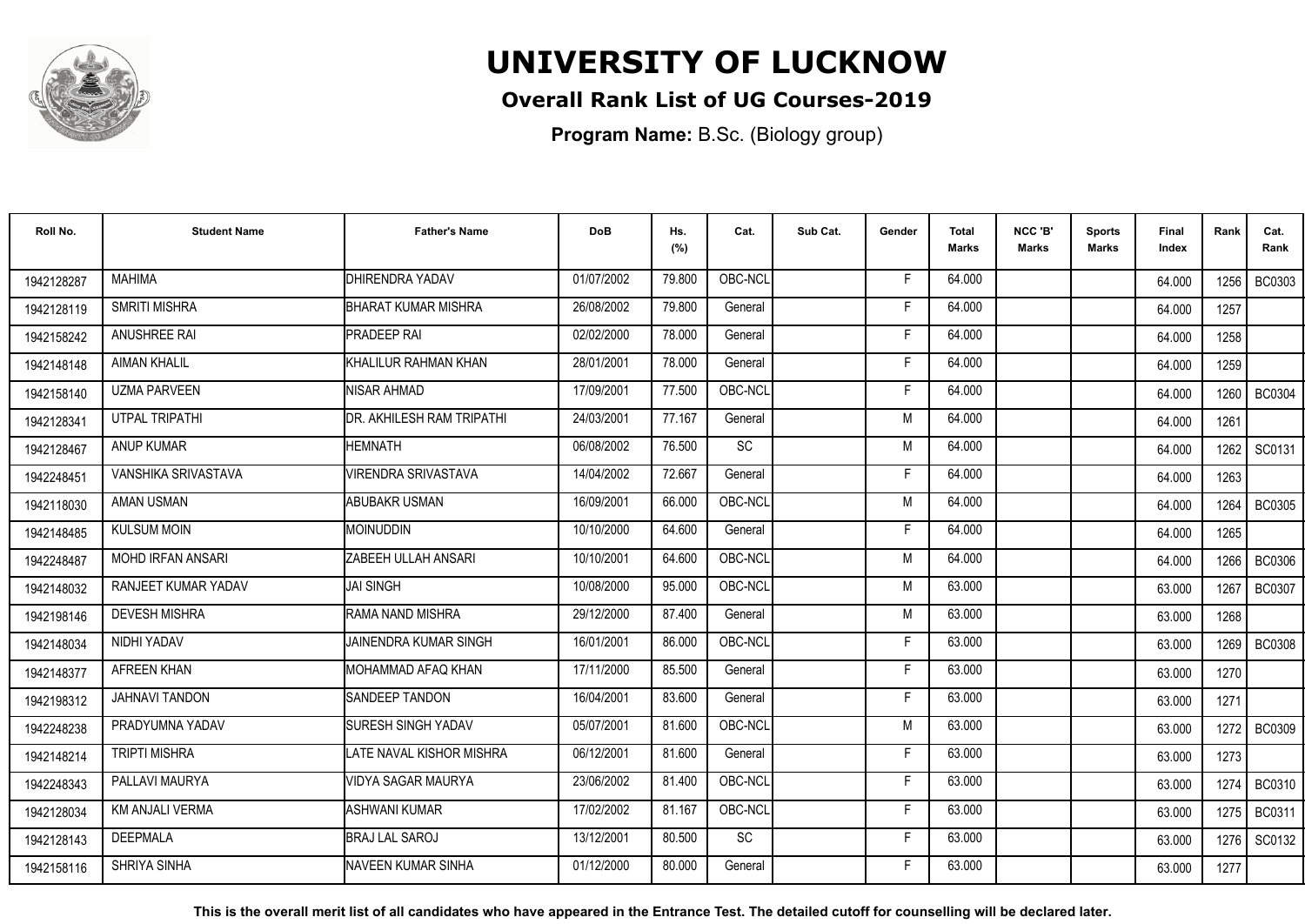

## **Overall Rank List of UG Courses-2019**

**Program Name:** B.Sc. (Biology group)

| Roll No.   | <b>Student Name</b>        | <b>Father's Name</b>          | <b>DoB</b> | Hs.<br>(%) | Cat.      | Sub Cat. | Gender | <b>Total</b><br>Marks | NCC 'B'<br><b>Marks</b> | <b>Sports</b><br>Marks | Final<br>Index | Rank   | Cat.<br>Rank  |
|------------|----------------------------|-------------------------------|------------|------------|-----------|----------|--------|-----------------------|-------------------------|------------------------|----------------|--------|---------------|
| 1942128066 | <b>KAJAL KUMARI</b>        | <b>BABAN PRASAD</b>           | 12/05/2001 | 79.800     | General   |          | -F     | 63.000                |                         |                        | 63.000         | 1278   |               |
| 1942198095 | <b>VIVEK KUMAR</b>         | <b>RAM LAKHAN</b>             | 25/10/2002 | 77.167     | General   |          | M      | 63.000                |                         |                        | 63.000         | 1279   |               |
| 1942248076 | SOUMYA YADAV               | <b>SHIVPAL YADAV</b>          | 26/05/2003 | 76.333     | OBC-CL    |          | F      | 63.000                |                         |                        | 63.000         | 1280   |               |
| 1942148088 | <b>TANUSHREE DHUSIA</b>    | JYOTI KUMAR DHUSIA            | 16/04/2000 | 74.500     | SC        |          | E      | 63.000                |                         |                        | 63.000         | 1281   | SC0133        |
| 1942148483 | <b>ALISHA RIZVI</b>        | IMOHSIN ISHTIAQUE             | 24/10/2002 | 74.000     | General   |          | F      | 63.000                |                         |                        | 63.000         | 1282   |               |
| 1942128046 | DIVYANI RAJE SINGH CHAUHAN | ATUL SINGH CHAUHAN            | 17/12/2001 | 73.833     | General   |          | Е      | 63.000                |                         |                        | 63.000         | 1283   |               |
| 1942158299 | <b>MARIYAM</b>             | <b>QAZI ARSHAD HUSAIN</b>     | 13/09/2001 | 72.200     | General   |          | F      | 63.000                |                         |                        | 63.000         | 1284   |               |
| 1942158059 | <b>MAHI RATHOUR</b>        | IMUNNA LAL RATHOUR            | 22/02/2002 | 70.333     | OBC-NCL   |          | E      | 63.000                |                         |                        | 63.000         |        | 1285 BC0312   |
| 1942148332 | <b>NEHA SAXENA</b>         | <b>MANOJ SAXENA</b>           | 23/01/2000 | 65.833     | General   |          | F      | 63.000                |                         |                        | 63.000         | 1286   |               |
| 1942248005 | OMAMA SHAMEEM ANSARI       | SHAMEEM AHMAD ANSARI          | 18/07/2001 | 64.667     | OBC-NCL   |          | F      | 63.000                |                         |                        | 63.000         | 1287   | BC0313        |
| 1942198448 | AMAN KUMAR RAJ             | <b>SATISH KUMAR RAJ</b>       | 26/08/2001 | 93.000     | SC        |          | M      | 62.000                |                         |                        | 62.000         | 1288   | SC0134        |
| 1942198446 | ANUSHKA GUPTA              | <b>SATISH KUMAR GUPTA</b>     | 02/08/2001 | 90.000     | OBC-NCL   |          | F      | 62.000                |                         |                        | 62.000         | 1289   | BC0314        |
| 1942128372 | HARSHITA TRIPATHI          | <b>GAURI SHANKAR TRIPATHI</b> | 23/04/2002 | 89.500     | General   |          | F      | 62.000                |                         |                        | 62.000         | 1290   |               |
| 1942148162 | SHIVANG KUMAR NAYAK        | KRISHNA CHANDRA NAYAK         | 15/04/2002 | 89.200     | General   |          | M      | 62.000                |                         |                        | 62.000         | 1291   |               |
| 1942148267 | SAKSHAM BHASKAR            | MAHESH CHANDRA BHASKER        | 14/12/2000 | 87.400     | <b>SC</b> |          | M      | 62.000                |                         |                        | 62.000         | 1292   | SC0135        |
| 1942248456 | <b>NEHA YADAV</b>          | <b>VIRENDRA YADAV</b>         | 01/05/2001 | 85.400     | OBC-NCL   |          | Е      | 62.000                |                         |                        | 62.000         | 1293 l | BC0315        |
| 1942198317 | APARNA MISHRA              | SANJAI KUMAR MISHRA           | 28/12/2003 | 85.400     | General   |          | F.     | 62.000                |                         |                        | 62.000         | 1294   |               |
| 1942118021 | <b>NAIENESHI VERMA</b>     | <b>ABHAY VERMA</b>            | 20/05/2002 | 84.000     | OBC-NCL   |          | F      | 62.000                |                         |                        | 62.000         | 1295   | <b>BC0316</b> |
| 1942198201 | <b>SHAIL VERMA</b>         | RAMNIWAS VERMA                | 07/01/2003 | 83.000     | OBC-NCL   |          | F      | 62.000                |                         |                        | 62.000         | 1296   | BC0317        |
| 1942118130 | ARZOO YADAV                | <b>AMAR SINGH YADAV</b>       | 13/03/2002 | 82.667     | OBC-NCL   |          | Е      | 62.000                |                         |                        | 62.000         | 1297   | <b>BC0318</b> |
| 1942148487 | SAARIYA HASAN              | <b>MOOSA HASAN</b>            | 29/01/2001 | 81.600     | General   |          | F      | 62.000                |                         |                        | 62.000         | 1298   |               |
| 1942148076 | RISHIKA VERMA              | JITENDRA KUMAR VERMA          | 02/07/2001 | 81.600     | OBC-NCL   |          | F      | 62.000                |                         |                        | 62.000         | 1299   | <b>BC0319</b> |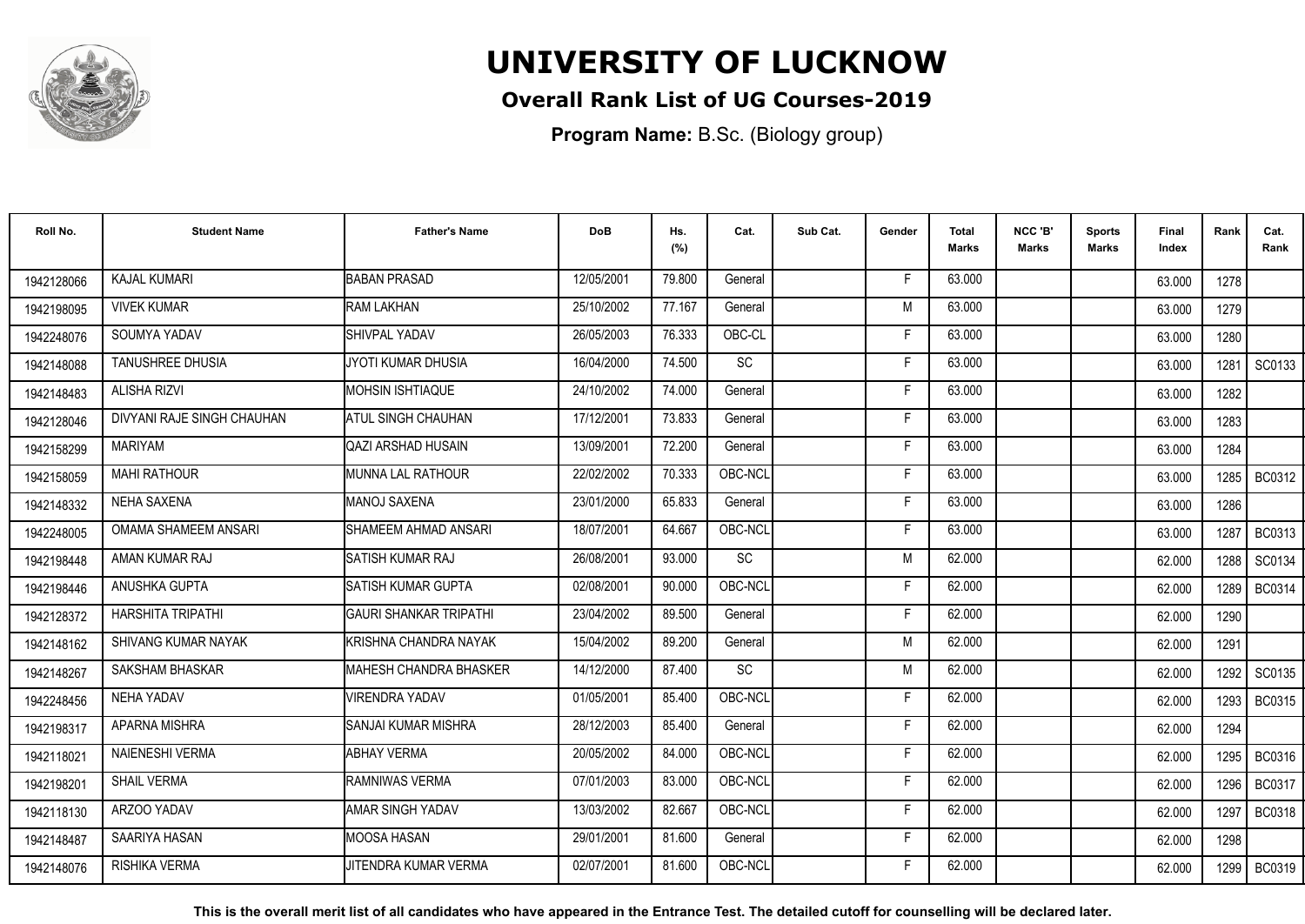

## **Overall Rank List of UG Courses-2019**

**Program Name:** B.Sc. (Biology group)

| Roll No.   | <b>Student Name</b>     | <b>Father's Name</b>         | <b>DoB</b> | Hs.<br>(%) | Cat.      | Sub Cat. | Gender | Total<br>Marks | NCC 'B'<br><b>Marks</b> | Sports<br><b>Marks</b> | Final<br>Index | Rank   | Cat.<br>Rank  |
|------------|-------------------------|------------------------------|------------|------------|-----------|----------|--------|----------------|-------------------------|------------------------|----------------|--------|---------------|
| 1942128480 | <b>SAIMA IMRAN</b>      | <b>IMRAN AHMAD</b>           | 15/04/2002 | 81.000     | OBC-CL    |          | F.     | 62.000         |                         |                        | 62.000         | 1300   |               |
| 1942128497 | <b>MANTASHA KHAN</b>    | <b>IRFAN KHAN</b>            | 10/06/2001 | 80.000     | General   |          | Е      | 62.000         |                         |                        | 62.000         | 1301   |               |
| 1942115050 | RAMESHWAR KUSHWAHA      | RAJENDRA KUSHWAHA            | 15/01/2002 | 80.000     | OBC-NCL   |          | M      | 62.000         |                         |                        | 62.000         | 1302   | <b>BC0320</b> |
| 1942158288 | PREETI SHUKLA           | <b>I</b> PREM SHANKAR SHUKLA | 22/07/2001 | 78.000     | General   |          | Е      | 62.000         |                         |                        | 62.000         | 1303   |               |
| 1942158048 | <b>AZHAR MUKHTAR</b>    | <b>MUKHTAR AHMAD</b>         | 12/08/2000 | 70.200     | OBC-NCL   |          | M      | 62.000         |                         |                        | 62.000         | 1304   | BC0321        |
| 1942158016 | SAURABH YADAV           | IMR. PRAMOD YADAV            | 01/05/1999 | 70.000     | OBC-CL    |          | M      | 62.000         |                         |                        | 62.000         | 1305   |               |
| 1942248201 | AYUSH KANAK             | <b>SURENDRA KANAK</b>        | 07/11/2002 | 70.000     | OBC-CL    |          | M      | 62.000         |                         |                        | 62.000         | 1306   |               |
| 1942148326 | <b>GRACIE SINGH</b>     | MANOJ KUMAR VERMA            | 27/08/2001 | 69.333     | OBC-NCL   |          | F      | 62.000         |                         |                        | 62.000         |        | 1307   BC0322 |
| 1942128284 | SAMRIDDHI PATEL         | DHIRENDRA KUMAR VERMA        | 08/10/2003 | 68.400     | General   |          | F      | 62.000         |                         |                        | 62.000         | 1308   |               |
| 1942158197 | AMRITA GUPTA            | <b>PAPPU GUPTA</b>           | 10/12/2000 | 66.500     | OBC-NCL   |          | F      | 62.000         |                         |                        | 62.000         | 1309   | <b>BC0323</b> |
| 1942158298 | <b>ANUPAM SINGH</b>     | PURUSHOTTAM DAS              | 06/08/1998 | 66.000     | <b>SC</b> |          | M      | 62.000         |                         |                        | 62.000         | 1310 l | SC0136        |
| 1942198477 | <b>AIMAN KHAN</b>       | <b>SHAFIQ KHAN</b>           | 28/06/2001 | 63.833     | General   |          | F      | 62.000         |                         |                        | 62.000         | 1311   |               |
| 1942248179 | <b>AMISHA GUPTA</b>     | <b>SUNIL KUMAR GUPTA</b>     | 19/04/2001 | 63.000     | General   |          | E      | 62.000         |                         |                        | 62.000         | 1312   |               |
| 1942158397 | ANGHA MISHRA            | RAJESH CHANDRA MISHRA        | 24/10/2000 | 98.000     | General   |          | F      | 61.000         |                         |                        | 61.000         | 1313   |               |
| 1942118103 | <b>ASHUTOSH TIWARI</b>  | <b>AKHILESH TIWARI</b>       | 05/08/2002 | 95.000     | General   |          | M      | 61.000         |                         |                        | 61.000         | 1314   |               |
| 1942118136 | <b>JYOTI VERMA</b>      | AMBIKA PRASAD VERMA          | 15/11/2002 | 89.200     | General   |          | F      | 61.000         |                         |                        | 61.000         | 1315   |               |
| 1942198264 | <b>MAHIMA SINGH</b>     | <b>RISHI DEV SINGH</b>       | 22/08/2002 | 86.000     | General   |          | -F     | 61.000         |                         |                        | 61.000         | 1316   |               |
| 1942158341 | <b>ANNU GOND</b>        | IRAJ KUMAR GOND              | 23/08/2002 | 83.600     | <b>ST</b> |          | F      | 61.000         |                         |                        | 61.000         | 1317   | ST0006        |
| 1942248212 | <b>ARCHANA YADAV</b>    | SURENDRA PRATAP YADAV        | 28/07/2002 | 83.333     | OBC-NCL   |          | F.     | 61.000         |                         |                        | 61.000         | 1318   | BC0324        |
| 1942248293 | <b>VARSHA SINGH</b>     | <b>UDAY PRATAP SINGH</b>     | 10/02/2003 | 82.833     | General   |          | F      | 61.000         |                         |                        | 61.000         | 1319   |               |
| 1942118228 | ANJU VERMA              | <b>ARJUN LAL</b>             | 15/07/2002 | 81.600     | OBC-NCL   |          | F.     | 61.000         |                         |                        | 61.000         | 1320   | <b>BC0325</b> |
| 1942148262 | NIMISHA SHANKAR NARAYAN | <b>I</b> MAHENDRA VERMA      | 24/11/2001 | 80.500     | General   |          | F      | 61.000         |                         |                        | 61.000         | 1321   |               |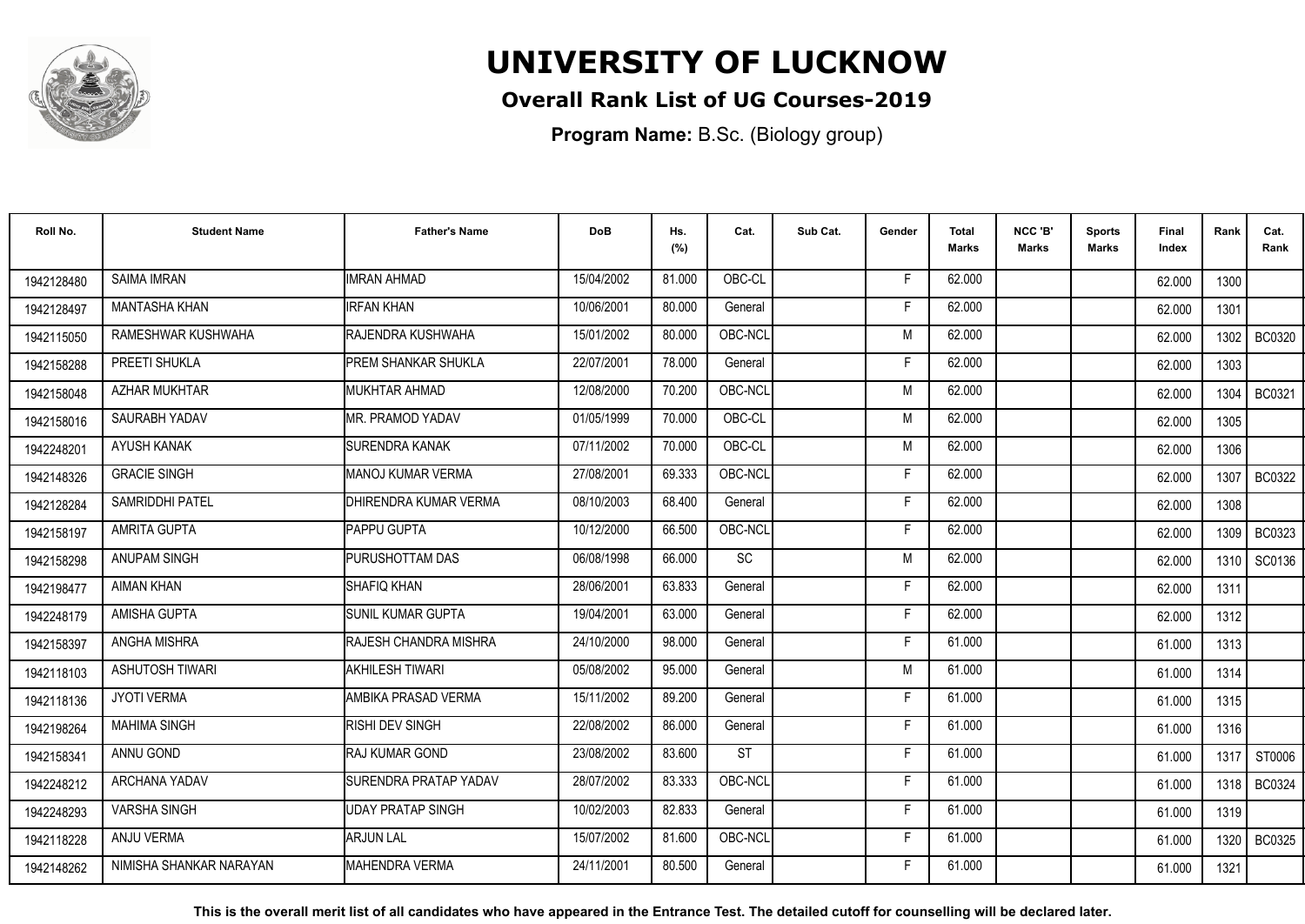

## **Overall Rank List of UG Courses-2019**

**Program Name:** B.Sc. (Biology group)

| Roll No.   | <b>Student Name</b>  | <b>Father's Name</b>         | <b>DoB</b> | Hs.<br>(%) | Cat.            | Sub Cat.  | Gender | Total<br><b>Marks</b> | NCC 'B'<br><b>Marks</b> | <b>Sports</b><br>Marks | Final<br>Index | Rank   | Cat.<br>Rank  |
|------------|----------------------|------------------------------|------------|------------|-----------------|-----------|--------|-----------------------|-------------------------|------------------------|----------------|--------|---------------|
| 1942248401 | <b>SWATI</b>         | <b>VINOD KUMAR</b>           | 06/04/2002 | 80.400     | OBC-CL          |           | F      | 61.000                |                         |                        | 61.000         | 1322   |               |
| 1942128045 | PRAKHAR SINGH        | <b>ATUL SINGH</b>            | 12/10/2002 | 79.000     | General         |           | M      | 61.000                |                         |                        | 61.000         | 1323   |               |
| 1942148014 | PRIYANKA TIWARI      | <b>JAGDISH PRASAD TIWARI</b> | 07/07/1996 | 78.833     | General         |           | F      | 61.000                |                         |                        | 61.000         | 1324   |               |
| 1942158401 | ANITA GUPTA          | <b>RAJESH GUPTA</b>          | 12/12/2000 | 77.333     | OBC-NCL         |           |        | 61.000                |                         |                        | 61.000         | 1325   | <b>BC0326</b> |
| 1942198148 | <b>KAVYA MISHRA</b>  | <b>RAMAKANT MISHRA</b>       | 01/07/2001 | 76.000     | General         |           | F      | 61.000                |                         |                        | 61.000         | 1326   |               |
| 1942248228 | <b>KALPANA VERMA</b> | <b>SURESH KUMAR</b>          | 04/08/2004 | 75.667     | OBC-NCL         |           | F      | 61.000                |                         |                        | 61.000         | 1327   | <b>BC0327</b> |
| 1942118059 | ANIT KUMAR SINGH     | <b>AJAY KUMAR SINGH</b>      | 20/08/2002 | 75.000     | General         |           | M      | 61.000                |                         |                        | 61.000         | 1328   |               |
| 1942118210 | AANSHI JAISWAL       | ANUJ JAISWAL                 | 31/01/2001 | 74.167     | OBC-NCL         |           | Е      | 61.000                |                         |                        | 61.000         |        | 1329   BC0328 |
| 1942248120 | <b>MANSI SINGH</b>   | <b>SNEH KUMAR SINGH</b>      | 25/07/2002 | 72.200     | General         |           | F      | 61.000                |                         |                        | 61.000         | 1330   |               |
| 1942118220 | <b>UMME RUMAN</b>    | <b>ANWAR AHMAD</b>           | 12/04/2002 | 71.667     | OBC-NCL         |           | Е      | 61.000                |                         |                        | 61.000         | 1331   | <b>BC0329</b> |
| 1942158053 | NIKITA YADAV         | MUKUT YADAV                  | 20/03/2002 | 70.667     | OBC-NCL         |           | F      | 61.000                |                         |                        | 61.000         | 1332   | <b>BC0330</b> |
| 1942118253 | <b>ANKIT MAURYA</b>  | ARVIND KUMAR MAURYA          | 05/05/2001 | 68.400     | OBC-NCL         |           | M      | 61.000                |                         |                        | 61.000         | 1333   | <b>BC0331</b> |
| 1942148094 | SHIVAKANT MISHRA     | İKAILASH NARAYAN MISHRA      | 15/09/2002 | 68.400     | General         |           | M      | 61.000                |                         |                        | 61.000         | 1334   |               |
| 1942148253 | <b>ATUL TIWARI</b>   | IMAHENDRA KUMAR TIWARI       | 05/07/2002 | 63.833     | General         |           | M      | 61.000                |                         |                        | 61.000         | 1335   |               |
| 1942248498 | <b>MOHD SHAHID</b>   | <b>ZAMEER AHMAD</b>          | 10/07/1998 | 63.500     | OBC-CL          |           | M      | 61.000                |                         |                        | 61.000         | 1336   |               |
| 1942115064 | SHIKHA RAI           | <b>SANJAY KUMAR RAI</b>      | 02/08/1999 | 62.600     | General         | <b>DP</b> | F      | 61.000                |                         |                        | 61.000         | 1337   |               |
| 1942198026 | <b>AKASH VERMA</b>   | <b>RAKESH KUMAR VERMA</b>    | 29/12/2001 | 62.000     | OBC-NCL         |           | M      | 61.000                |                         |                        | 61.000         |        | 1338   BC0332 |
| 1942248409 | <b>TUSHAR KUMAR</b>  | <b>VINOD KUMAR</b>           | 20/12/2000 | 61.333     | $\overline{SC}$ |           | M      | 61.000                |                         |                        | 61.000         | 1339 I | SC0137        |
| 1942158215 | <b>TANAY MOHAN</b>   | PAVAN VEER SAXENA            | 21/12/2000 | 90.000     | General         |           | M      | 60.000                |                         |                        | 60.000         | 1340   |               |
| 1942128201 | ANUPAMA YADAV        | CHANDRABHAN YADAV            | 14/08/2001 | 90.000     | OBC-NCL         |           | F      | 60.000                |                         |                        | 60.000         | 1341   | BC0333        |
| 1942248122 | PRACHI GAUTAM        | <b>SOHAN LAL</b>             | 29/04/2002 | 89.200     | SC              |           | F.     | 60.000                |                         |                        | 60.000         | 1342   | SC0138        |
| 1942248432 | <b>RIYA TRIVEDI</b>  | <b>VIPUL CHANDRA TRIVEDI</b> | 20/06/2003 | 87.500     | General         |           | M      | 60.000                |                         |                        | 60.000         | 1343   |               |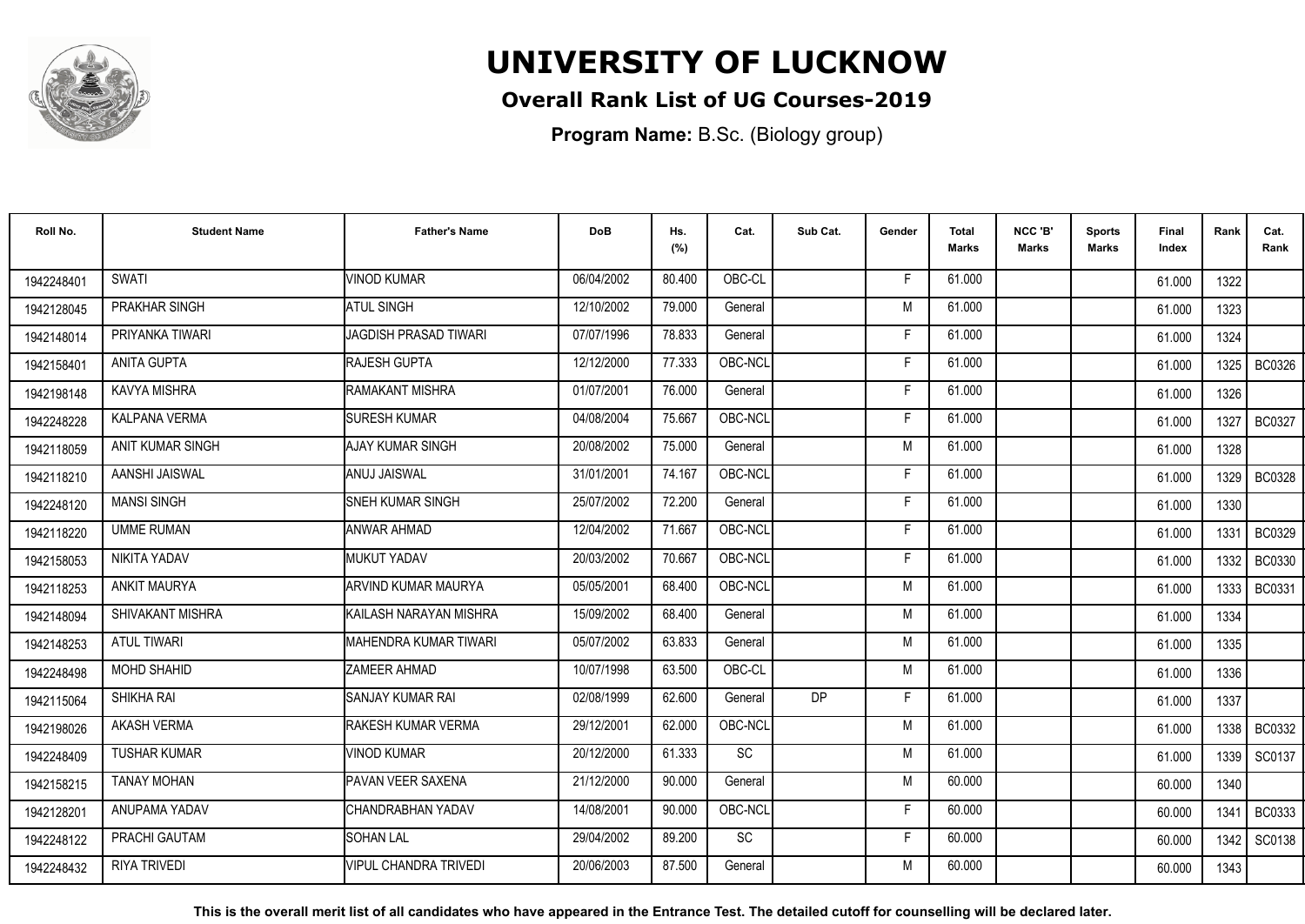

## **Overall Rank List of UG Courses-2019**

**Program Name:** B.Sc. (Biology group)

| Roll No.   | <b>Student Name</b>        | <b>Father's Name</b>         | <b>DoB</b> | Hs.<br>(%) | Cat.      | Sub Cat. | Gender | Total<br>Marks | NCC 'B'<br><b>Marks</b> | Sports<br><b>Marks</b> | Final<br>Index | Rank   | Cat.<br>Rank  |
|------------|----------------------------|------------------------------|------------|------------|-----------|----------|--------|----------------|-------------------------|------------------------|----------------|--------|---------------|
| 1942118128 | ANKITA VERMA               | <b>AMAR PAL VERMA</b>        | 25/03/2001 | 87.400     | <b>SC</b> |          | F.     | 60.000         |                         |                        | 60.000         | 1344   | SC0139        |
| 1942248199 | <b>APARNA SINGH</b>        | <b>SUNIL SINGH</b>           | 03/07/2003 | 86.167     | General   |          | Е      | 60.000         |                         |                        | 60.000         | 1345   |               |
| 1942128416 | <b>AYESHA PARVEEN</b>      | <b>HAIDAR ALI</b>            | 25/10/2003 | 85.333     | OBC-NCL   |          | F.     | 60.000         |                         |                        | 60.000         | 1346   | BC0334        |
| 1942115048 | MANISH KR VERMA            | <b>PREM KUMAR</b>            | 06/07/2002 | 83.600     | <b>SC</b> |          | M      | 60.000         |                         |                        | 60.000         | 1347   | SC0140        |
| 1942158209 | <b>KHANSA KHATOON</b>      | PARVEZ AHMAD                 | 16/12/2000 | 82.833     | General   |          | F      | 60.000         |                         |                        | 60.000         | 1348   |               |
| 1942128182 | AAKANKSHA SINGH            | ICHANDRA PAL SINGH           | 12/08/2003 | 81.333     | General   |          | Е      | 60.000         |                         |                        | 60.000         | 1349   |               |
| 1942128183 | <b>PRINSHIKA</b>           | CHANDRA PRAKASH              | 19/07/2003 | 81.000     | OBC-NCL   |          | F      | 60.000         |                         |                        | 60.000         | 1350   | BC0335        |
| 1942158451 | <b>NEHA SINGH</b>          | <b>RAJESH SINGH</b>          | 11/07/2000 | 79.333     | General   |          | F      | 60.000         |                         |                        | 60.000         | 1351   |               |
| 1942198296 | <b>ABDUL HASIB</b>         | <b>SALIM AHMAD</b>           | 11/08/1999 | 79.000     | OBC-NCL   |          | M      | 60.000         |                         |                        | 60.000         | 1352 l | <b>BC0336</b> |
| 1942158189 | <b>DIVYANSHI MISHRA</b>    | <b>PANKAJ MISHRA</b>         | 03/11/2002 | 78.500     | General   |          | Е      | 60.000         |                         |                        | 60.000         | 1353   |               |
| 1942118045 | SHEFA KHAN                 | AINUL HUDA                   | 17/07/2001 | 78.000     | General   |          | F      | 60.000         |                         |                        | 60.000         | 1354   |               |
| 1942118024 | <b>SHIVANGI MISHRA</b>     | <b>ABHISHEK KUMAR MISHRA</b> | 09/12/2001 | 78.000     | General   |          | F      | 60.000         |                         |                        | 60.000         | 1355   |               |
| 1942128098 | <b>NANDITA</b>             | <b>BANSH GOPAL</b>           | 09/08/2001 | 77.800     | <b>SC</b> |          | F      | 60.000         |                         |                        | 60.000         | 1356   | SC0141        |
| 1942158125 | <b>ISHITA BANSAL</b>       | <b>NEERAJ BANSAL</b>         | 07/08/2001 | 76.667     | General   |          | F      | 60.000         |                         |                        | 60.000         | 1357   |               |
| 1942198489 | <b>SAUMYA RAWAT</b>        | SHAILESH KUMAR RAWAT         | 06/05/2001 | 76.000     | SC        |          | F      | 60.000         |                         |                        | 60.000         | 1358   | SC0142        |
| 1942198172 | <b>RONIT VERMA</b>         | RAMESH CHANDRA VERMA         | 01/07/2002 | 75.833     | <b>SC</b> |          | M      | 60.000         |                         |                        | 60.000         |        | 1359   SC0143 |
| 1942248368 | <b>GAURAV KUMAR MISHRA</b> | <b>VIJAY SHANKAR MISHRA</b>  | 16/03/2002 | 74.000     | General   |          | M      | 60.000         |                         |                        | 60.000         | 1360   |               |
| 1942158202 | <b>MRITUNJAY</b>           | PARASHU RAM AMBEDKAR         | 10/10/2001 | 73.333     | SC        |          | M      | 60.000         |                         |                        | 60.000         | 1361   | SC0144        |
| 1942198223 | JYOTSANA YADAV             | RANVIJAY SINGH YADAV         | 26/11/2001 | 73.000     | OBC-NCL   |          | F      | 60.000         |                         |                        | 60.000         | 1362   | BC0337        |
| 1942248499 | <b>MOHD SAMEER ANAS</b>    | <b>ZULFEQUAR ALI ANSARI</b>  | 05/03/2001 | 72.200     | OBC-NCL   |          | M      | 60.000         |                         |                        | 60.000         | 1363 l | <b>BC0338</b> |
| 1942128397 | SATYAM KUMAR MISHRA        | <b>IGOPAL PRASAD MISHRA</b>  | 10/07/2002 | 71.000     | General   |          | M      | 60.000         |                         |                        | 60.000         | 1364   |               |
| 1942148415 | <b>ASMA ARIF</b>           | <b>MOHD ARIF</b>             | 06/09/1999 | 70.500     | General   |          | F      | 60.000         |                         |                        | 60.000         | 1365   |               |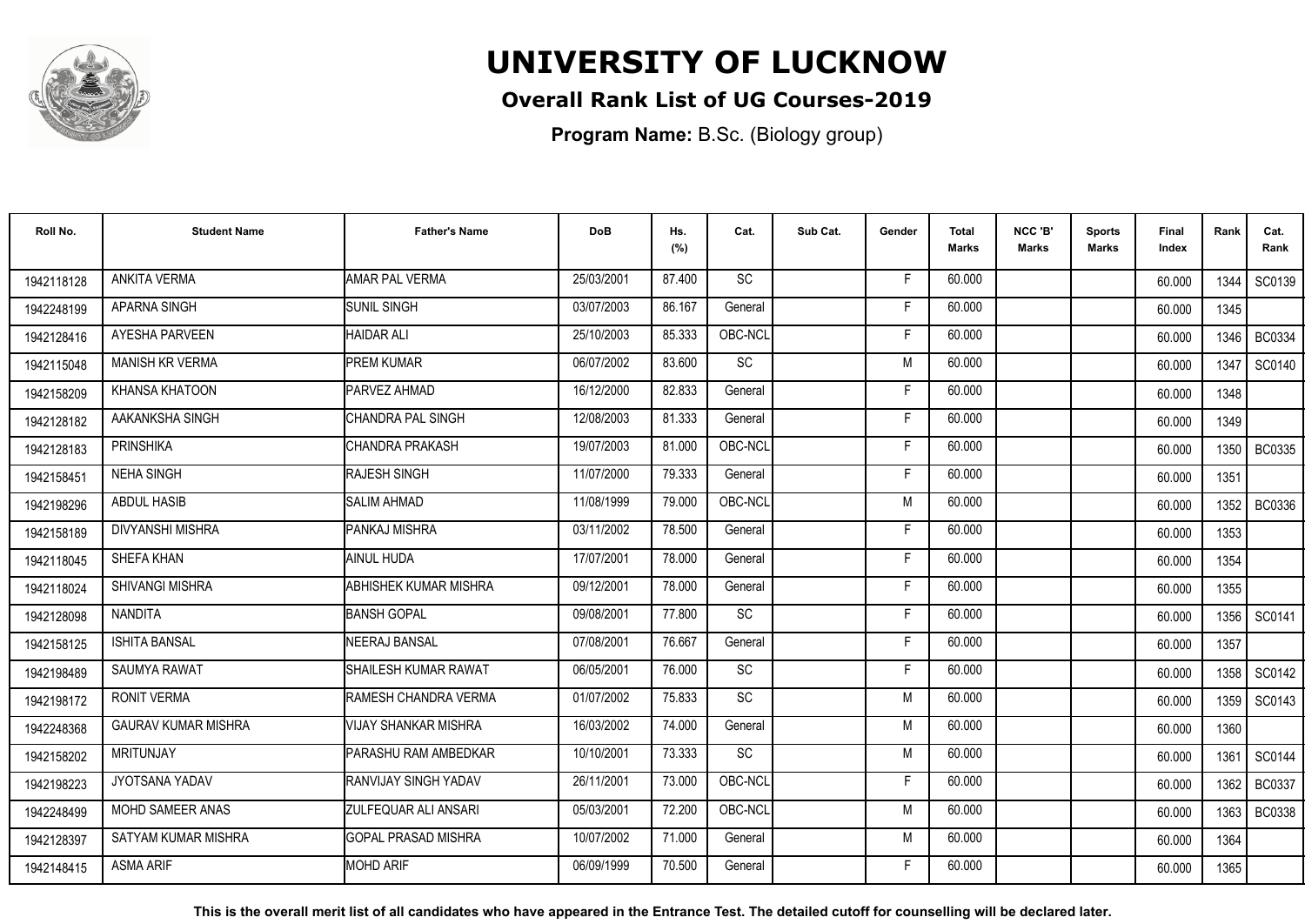

## **Overall Rank List of UG Courses-2019**

**Program Name:** B.Sc. (Biology group)

| Roll No.   | <b>Student Name</b>       | <b>Father's Name</b>          | <b>DoB</b> | Hs.<br>(%) | Cat.      | Sub Cat. | Gender | <b>Total</b><br>Marks | NCC 'B'<br><b>Marks</b> | Sports<br>Marks | Final<br>Index | Rank   | Cat.<br>Rank  |
|------------|---------------------------|-------------------------------|------------|------------|-----------|----------|--------|-----------------------|-------------------------|-----------------|----------------|--------|---------------|
| 1942128348 | SIDDHARTH SINGH BATHYAL   | <b>DURGA SINGH BATHYAL</b>    | 03/04/2000 | 70.167     | General   |          | M      | 60.000                |                         |                 | 60.000         | 1366   |               |
| 1942128221 | <b>CHANDAN SINGH</b>      | <b>DARA SINGH</b>             | 09/04/2002 | 70.000     | General   |          | M      | 60.000                |                         |                 | 60.000         | 1367   |               |
| 1942148341 | <b>SACHIN KUMAR</b>       | MANSINGH                      | 14/03/2002 | 68.833     | <b>SC</b> |          | M      | 60.000                |                         |                 | 60.000         | 1368   | SC0145        |
| 1942248216 | SHIVAM YADAV              | <b>SURENDRA YADAV</b>         | 17/07/2002 | 68.400     | OBC-NCL   |          | M      | 60.000                |                         |                 | 60.000         | 1369   | <b>BC0339</b> |
| 1942148055 | <b>JANVI SINGH</b>        | <b>JAWAHAR SINGH</b>          | 21/02/2001 | 67.667     | General   |          | F      | 60.000                |                         |                 | 60.000         | 1370   |               |
| 1942148141 | <b>SHIV VISHAL</b>        | <b>KESHAN</b>                 | 01/05/2000 | 64.833     | <b>SC</b> |          | M      | 60.000                |                         |                 | 60.000         | 1371   | SC0146        |
| 1942148381 | <b>MOBASHRA ALI</b>       | <b>MOHAMMAD ALI</b>           | 24/12/1994 | 61.333     | OBC-NCL   |          | F      | 60.000                |                         |                 | 60.000         | 1372   | <b>BC0340</b> |
| 1942118078 | PALAK KUMARI              | AJEET KUMAR MAHARAJ           | 06/08/2002 | 58.667     | General   |          | F      | 60.000                |                         |                 | 60.000         | 1373   |               |
| 1942118233 | PALAK ARORA               | ARUN KUMAR ARORA              | 03/09/2000 | 95.000     | General   |          | F      | 59.000                |                         |                 | 59.000         | 1374   |               |
| 1942248207 | <b>HARSH UPADHYAY</b>     | <b>SURENDRA NATH UPADHYAY</b> | 18/11/2001 | 95.000     | General   |          | M      | 59.000                |                         |                 | 59.000         | 1375   |               |
| 1942248161 | DIKSHA RAI                | <b>I</b> SUJIT KUMAR RAI      | 21/09/2002 | 95.000     | General   |          | Е      | 59.000                |                         |                 | 59.000         | 1376   |               |
| 1942248300 | RACHIT SHUKLA             | UMA KANT SHUKLA               | 17/10/2002 | 93.000     | General   |          | M      | 59.000                |                         |                 | 59.000         | 1377   |               |
| 1942198313 | <b>AVNI TIWARI</b>        | SANDEEP TIWARI                | 16/04/2001 | 89.333     | General   |          | F      | 59.000                |                         |                 | 59.000         | 1378   |               |
| 1942128463 | <b>MARIYAM HASAN</b>      | <b>HASAN TAUSEEF</b>          | 09/08/2001 | 86.667     | General   |          | F      | 59.000                |                         |                 | 59.000         | 1379   |               |
| 1942118240 | <b>VIMARSH SRIVASTAVA</b> | ARUN KUMAR SRIVASTAVA         | 20/05/2002 | 84.000     | General   |          | M      | 59.000                |                         |                 | 59.000         | 1380   |               |
| 1942198222 | <b>ASMITA PANDEY</b>      | RANVIJAY NATH PANDEY          | 01/07/2002 | 81.500     | General   |          | F      | 59.000                |                         |                 | 59.000         | 1381   |               |
| 1942118212 | NITIN SHUKLA              | ANUJ SHUKLA                   | 24/02/2003 | 81.500     | General   |          | M      | 59.000                |                         |                 | 59.000         | 1382   |               |
| 1942118047 | SHADAB KHAN               | AJAJ AHMAD KHAN               | 04/07/2002 | 80.000     | General   |          | M      | 59.000                |                         |                 | 59.000         | 1383   |               |
| 1942248448 | <b>VAISHNAVI SINGH</b>    | <b>VIRENDRA SINGH</b>         | 26/09/2002 | 80.000     | OBC-NCL   |          | F      | 59.000                |                         |                 | 59.000         | 1384   | BC0341        |
| 1942198153 | <b>ARPITA SINGH</b>       | RAMBALI PRASAD                | 20/02/2001 | 79.800     | OBC-NCL   |          | F      | 59.000                |                         |                 | 59.000         | 1385 I | <b>BC0342</b> |
| 1942148465 | <b>MAHVISH SHAKEEL</b>    | <b>MOHD SHAKEEL</b>           | 08/02/2002 | 79.800     | General   |          | F      | 59.000                |                         |                 | 59.000         | 1386   |               |
| 1942248449 | ANJALI YADAV              | <b>VIRENDRA SINGH</b>         | 13/05/2002 | 78.500     | OBC-NCL   |          | F      | 59.000                |                         |                 | 59.000         | 1387   | BC0343        |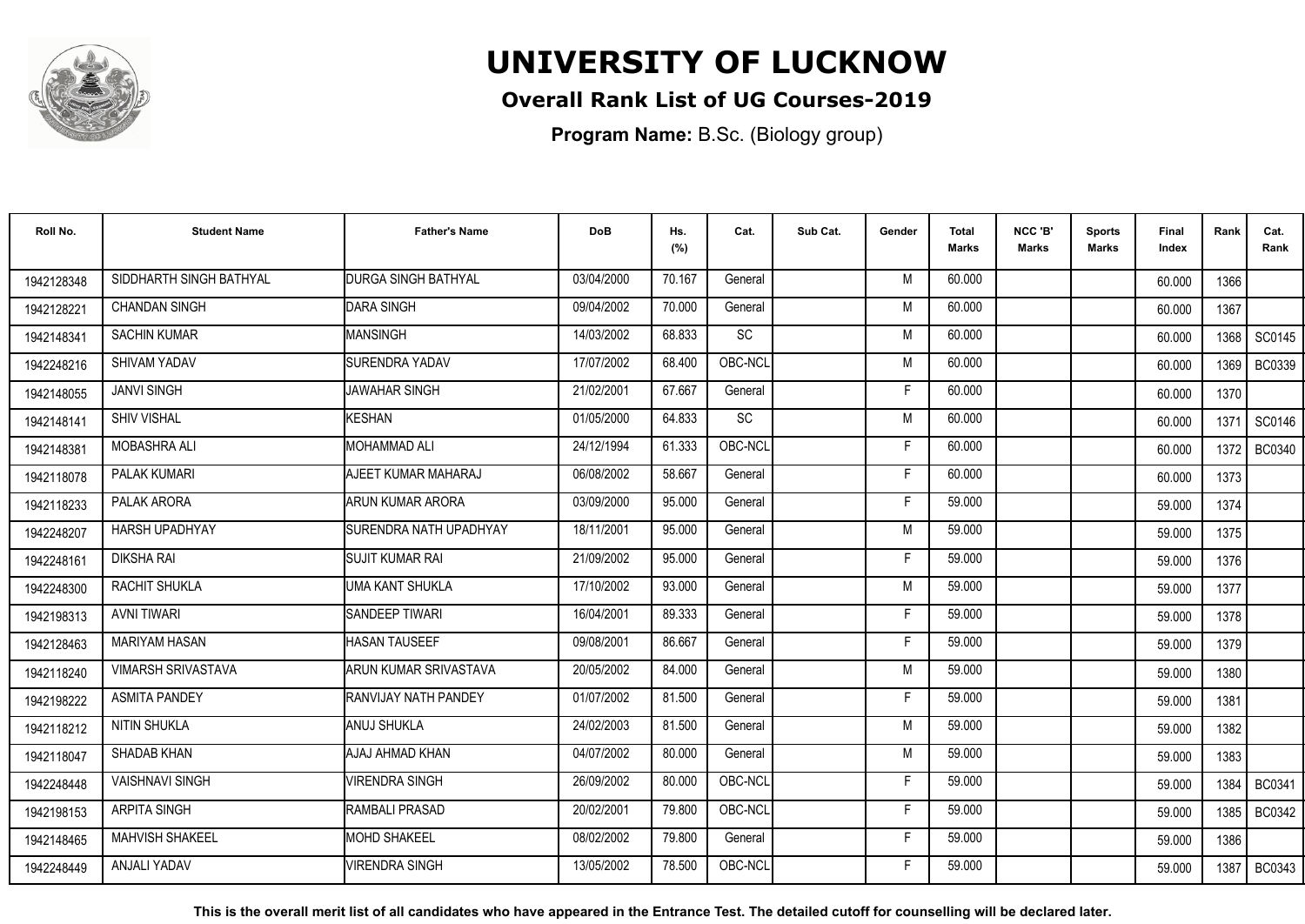

## **Overall Rank List of UG Courses-2019**

**Program Name:** B.Sc. (Biology group)

| Roll No.   | <b>Student Name</b>     | <b>Father's Name</b>           | <b>DoB</b> | Hs.<br>(%) | Cat.      | Sub Cat. | Gender | <b>Total</b><br>Marks | NCC 'B'<br><b>Marks</b> | <b>Sports</b><br>Marks | Final<br>Index | Rank   | Cat.<br>Rank  |
|------------|-------------------------|--------------------------------|------------|------------|-----------|----------|--------|-----------------------|-------------------------|------------------------|----------------|--------|---------------|
| 1942248169 | <b>VINAY AGRAWAL</b>    | <b>SUNIL AGRAWAL</b>           | 25/08/1999 | 78.167     | General   |          | M      | 59.000                |                         |                        | 59.000         | 1388   |               |
| 1942158244 | SHAMBHAVI CHAUHAN       | PRADUMAN CHAUHAN               | 18/04/2001 | 78.000     | General   |          | Е      | 59.000                |                         |                        | 59.000         | 1389   |               |
| 1942248339 | <b>VAISHNAVI MISHRA</b> | VED RATAN MOHAN MISHRA         | 01/03/2001 | 77.800     | General   |          | F      | 59.000                |                         |                        | 59.000         | 1390   |               |
| 1942158176 | <b>DIVYA</b>            | PADAM PRAKASH                  | 05/01/2002 | 70.333     | <b>SC</b> |          | F      | 59.000                |                         |                        | 59.000         | 1391   | SC0147        |
| 1942158077 | <b>BEERU VERMA</b>      | INAGENDRA KUMAR                | 10/07/2001 | 70.167     | General   |          | M      | 59.000                |                         |                        | 59.000         | 1392   |               |
| 1942248098 | <b>AYUSHI MISHRA</b>    | SHYAM BABU MISHRA              | 04/09/2001 | 64.600     | General   |          | Е      | 59.000                |                         |                        | 59.000         | 1393   |               |
| 1942198291 | AALIYA SAGEER           | SAGEERUDDIN ANSARI             | 15/03/2002 | 61.667     | OBC-NCL   |          | F      | 59.000                |                         |                        | 59.000         | 1394   | <b>BC0344</b> |
| 1942128051 | AVANTIKA MAUYRA         | <b>AVADHESH SINGH MAURYA</b>   | 13/11/2003 | 57.333     | OBC-NCL   |          | F      | 59.000                |                         |                        | 59.000         | 1395   | <b>BC0345</b> |
| 1942248180 | ANSHIKA MISHRA          | ISUNIL KUMAR MISHRA            | 15/01/2002 | 96.000     | General   |          | F      | 58.000                |                         |                        | 58.000         | 1396   |               |
| 1942158074 | <b>NIKITA SINGH</b>     | NAGENDER SINGH                 | 01/01/2002 | 92.000     | General   |          | F      | 58.000                |                         |                        | 58.000         | 1397   |               |
| 1942148153 | RISHABH BHAI PATEL      | KIRAN BHAI PATEL               | 25/04/2002 | 92.000     | OBC-NCL   |          | M      | 58.000                |                         |                        | 58.000         | 1398   | <b>BC0346</b> |
| 1942158281 | <b>AMAN PANDEY</b>      | <b>PREM NARYAN PANDEY</b>      | 23/03/2002 | 90.000     | General   |          | M      | 58.000                |                         |                        | 58.000         | 1399   |               |
| 1942158428 | ANSHIKA SINGH           | <b>RAJESH KUMAR SINGH</b>      | 21/12/2002 | 87.400     | General   |          | F      | 58.000                |                         |                        | 58.000         | 1400   |               |
| 1942112013 | <b>HARSHITA MISHRA</b>  | <b>VIJAYENDRA KUMAR MISHRA</b> | 20/01/2002 | 87.000     | General   |          | F      | 58.000                |                         |                        | 58.000         | 1401   |               |
| 1942118079 | <b>TRIPTI SINGH</b>     | AJEET KUMAR SINGH              | 28/10/2003 | 86.333     | General   |          | F      | 58.000                |                         |                        | 58.000         | 1402   |               |
| 1942118172 | KHUSHBU AGARWAL         | ANIL KUMAR AGARWAL             | 19/05/2000 | 83.600     | General   |          | F      | 58.000                |                         |                        | 58.000         | 1403   |               |
| 1942128241 | <b>DEEPIKA RAI</b>      | <b>DEEPAK RAI</b>              | 30/03/2002 | 83.600     | General   |          | F.     | 58.000                |                         |                        | 58.000         | 1404   |               |
| 1942158320 | JYOTI YADAV             | <b>RADHEY SHYAM YADAV</b>      | 20/04/2002 | 81.667     | OBC-NCL   |          | F      | 58.000                |                         |                        | 58.000         | 1405 l | <b>BC0347</b> |
| 1942198007 | PARUL GUPTA             | RAKESH KUMAR GUPTA             | 28/09/2002 | 81.333     | OBC-NCL   |          | F.     | 58.000                |                         |                        | 58.000         | 1406 l | <b>BC0348</b> |
| 1942248047 | <b>AKANKSHA</b>         | <b>SHIV MANGAL TIWARI</b>      | 12/07/2001 | 81.167     | General   |          | F      | 58.000                |                         |                        | 58.000         | 1407   |               |
| 1942158033 | AMEESHA SAXENA          | IMR.MANOJ SAXENA               | 04/04/2001 | 80.000     | General   |          | F.     | 58.000                |                         |                        | 58.000         | 1408   |               |
| 1942158156 | <b>SMITA PANDEY</b>     | <b>IOM PRAKASH PANDEY</b>      | 30/04/2003 | 79.000     | General   |          | F      | 58.000                |                         |                        | 58.000         | 1409   |               |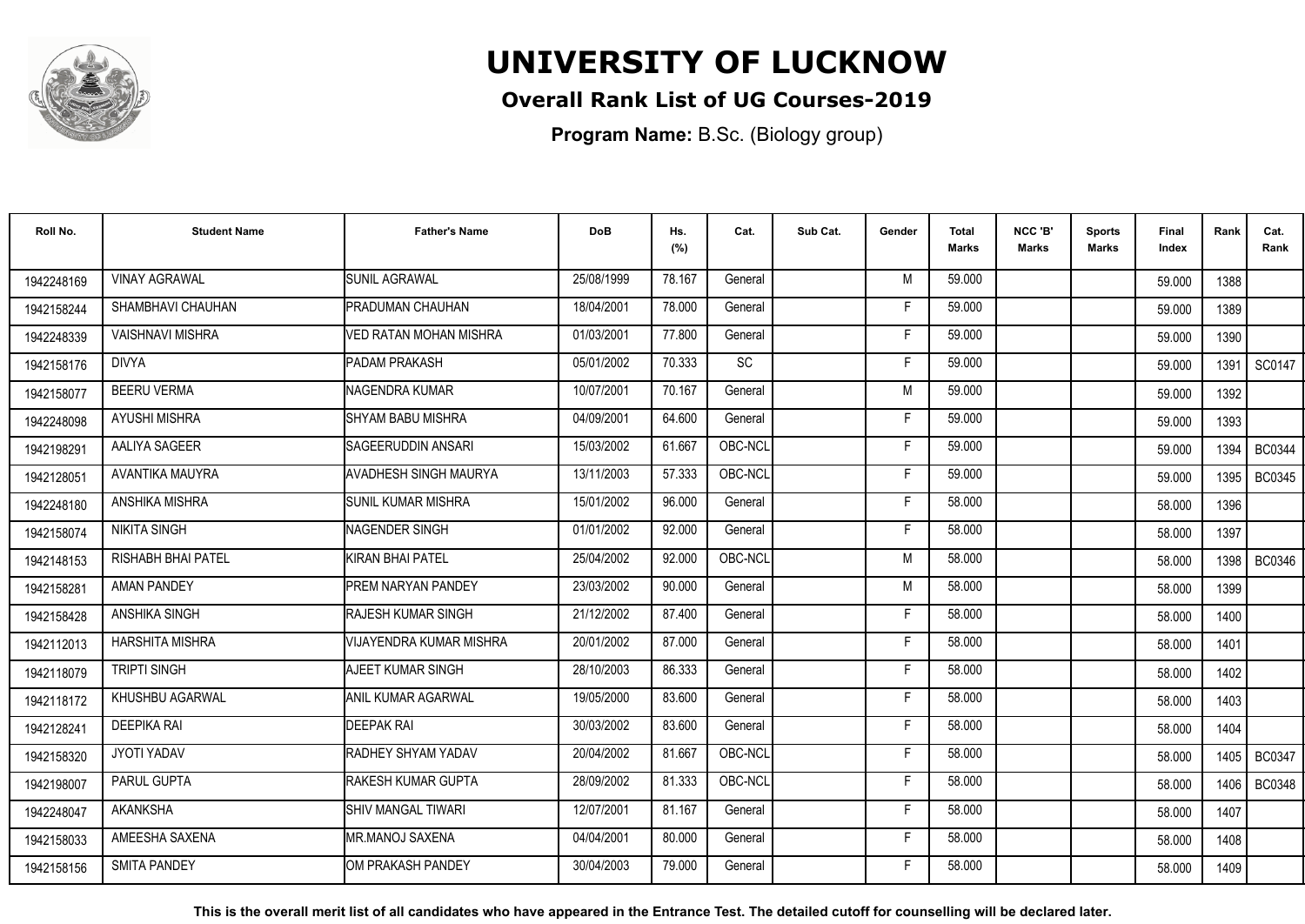

## **Overall Rank List of UG Courses-2019**

**Program Name:** B.Sc. (Biology group)

| Roll No.   | <b>Student Name</b>   | <b>Father's Name</b>          | <b>DoB</b> | Hs.<br>(%) | Cat.    | Sub Cat. | Gender | <b>Total</b><br><b>Marks</b> | NCC 'B'<br>Marks | <b>Sports</b><br>Marks | <b>Final</b><br>Index | Rank   | Cat.<br>Rank  |
|------------|-----------------------|-------------------------------|------------|------------|---------|----------|--------|------------------------------|------------------|------------------------|-----------------------|--------|---------------|
| 1942198081 | ROSHNI YADAV          | <b>RAM KRIPAL YADAV</b>       | 03/05/2000 | 78.800     | OBC-NCL |          | F      | 58.000                       |                  |                        | 58.000                | 1410   | BC0349        |
| 1942198049 | ANCHAL SINGH          | <b>RAM BAHADUR SINGH</b>      | 05/11/2001 | 78.000     | General |          | F      | 58.000                       |                  |                        | 58.000                | 1411   |               |
| 1942198408 | SHRISTI SINGH         | <b>I</b> SANTOSH KUMAR SINGH  | 21/02/2002 | 77.800     | OBC-NCL |          | Е      | 58.000                       |                  |                        | 58.000                | 1412 l | <b>BC0350</b> |
| 1942148161 | SANTOSHI KSHETRIYA    | <b>I</b> KRISHNA BAHADUR      | 08/04/2002 | 77.800     | General |          | F      | 58.000                       |                  |                        | 58.000                | 1413   |               |
| 1942115001 | HIMANSHI SRIVASTAVA   | AJAY KUMAR SRIVASTAVA         | 24/06/2002 | 77.800     | General |          | F      | 58.000                       |                  |                        | 58.000                | 1414   |               |
| 1942128001 | <b>ANSHIKA DUBEY</b>  | ASHOK KUMAR DUBEY             | 18/04/2002 | 77.333     | General |          | F      | 58.000                       |                  |                        | 58.000                | 1415   |               |
| 1942248247 | ABHISHEK AWASTHI      | SUSHIL KUMAR AWASTHI          | 10/07/2000 | 77.167     | General |          | M      | 58.000                       |                  |                        | 58.000                | 1416   |               |
| 1942158069 | SAHIL ALI             | MUSHARRAF                     | 02/05/2000 | 75.833     | OBC-CL  |          | M      | 58.000                       |                  |                        | 58.000                | 1417   |               |
| 1942118125 | NIDHI VERMA           | AMAR JEET VERMA               | 03/11/2002 | 71.333     | OBC-NCL |          | F      | 58.000                       |                  |                        | 58.000                |        | 1418   BC0351 |
| 1942128313 | PAWAN DUBEY           | <b>DINESH DUBEY</b>           | 16/10/2001 | 68.400     | General |          | M      | 58.000                       |                  |                        | 58.000                | 1419   |               |
| 1942198033 | AVADHESH VISHWAKARMA  | <b>RAKESH VISHWAKARMA</b>     | 01/10/2002 | 68.400     | OBC-NCL |          | M      | 58.000                       |                  |                        | 58.000                | 1420   | <b>BC0352</b> |
| 1942248465 | <b>AMRISH SHUKLA</b>  | <b>VIVEK SHUKLA</b>           | 01/05/2001 | 66.500     | General |          | M      | 58.000                       |                  |                        | 58.000                | 1421   |               |
| 1942116010 | <b>SHALINI SAGAR</b>  | RAMANAND SAGAR                | 29/06/2002 | 62.600     | SC      |          | M      | 58.000                       |                  |                        | 58.000                | 1422   | <b>SC0148</b> |
| 1942128220 | ANKITA SHUKLA         | <b>D P SHUKLA</b>             | 16/07/2003 | 61.800     | General |          | F      | 58.000                       |                  |                        | 58.000                | 1423   |               |
| 1942248335 | <b>ILMA MIRZA</b>     | VAZID BEG                     | 21/07/2002 | 61.333     | General |          | F      | 58.000                       |                  |                        | 58.000                | 1424   |               |
| 1942158227 | PRASHANT SINGH        | <b>PRABHUNATH SINGH</b>       | 19/06/2001 | 55.833     | General |          | M      | 58.000                       |                  |                        | 58.000                | 1425   |               |
| 1942128403 | ASHWANI YADAV         | <b>GULAB CHAND YADAV</b>      | 01/08/2002 | 95.000     | General |          | M      | 57.000                       |                  |                        | 57.000                | 1426   |               |
| 1942148234 | ANJALI MADDHESHIYA    | LAXMAN PRASAD MADDHESHIYA     | 30/08/2002 | 95.000     | OBC-NCL |          | F      | 57.000                       |                  |                        | 57.000                | 1427   | <b>BC0353</b> |
| 1942158378 | <b>MANSHI SINGH</b>   | <b>RAJENDRA KUMAR SINGH</b>   | 24/02/2001 | 93.000     | General |          | F      | 57.000                       |                  |                        | 57.000                | 1428   |               |
| 1942198469 | <b>MUZNA FATIMA</b>   | <b>ISAYED MOHD ANAS AHMED</b> | 27/11/2000 | 90.167     | General |          | F      | 57.000                       |                  |                        | 57.000                | 1429   |               |
| 1942248476 | ABHISHEK KUMAR PANDEY | YOGENDRA NATH PANDEY          | 25/04/2003 | 90.000     | General |          | M      | 57.000                       |                  |                        | 57.000                | 1430   |               |
| 1942198035 | NIYATI YADAV          | <b>RAM ACHAL YADAV</b>        | 01/12/2001 | 85.000     | OBC-NCL |          | F      | 57.000                       |                  |                        | 57.000                | 1431   | <b>BC0354</b> |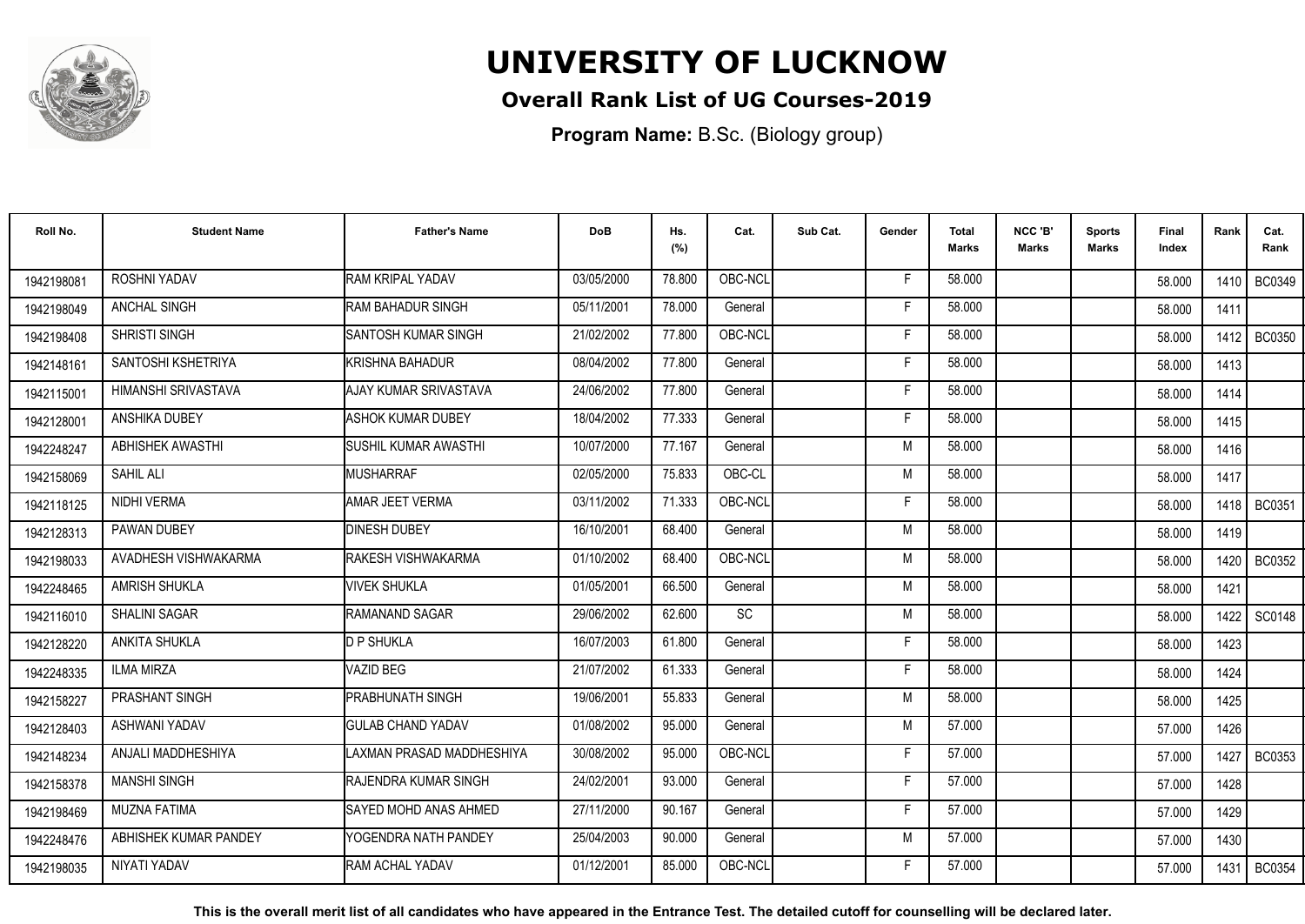

## **Overall Rank List of UG Courses-2019**

**Program Name:** B.Sc. (Biology group)

| Roll No.   | <b>Student Name</b>      | <b>Father's Name</b>      | <b>DoB</b> | Hs.<br>(%) | Cat.      | Sub Cat.  | Gender | <b>Total</b><br><b>Marks</b> | NCC 'B'<br><b>Marks</b> | <b>Sports</b><br>Marks | Final<br>Index | Rank   | Cat.<br>Rank  |
|------------|--------------------------|---------------------------|------------|------------|-----------|-----------|--------|------------------------------|-------------------------|------------------------|----------------|--------|---------------|
| 1942128438 | <b>NIRANKAR</b>          | <b>HARI SHANKAR</b>       | 10/07/2003 | 83.600     | General   |           | M      | 57.000                       |                         |                        | 57.000         | 1432   |               |
| 1942148426 | <b>ALINA</b>             | <b>MOHD HANIF KHAN</b>    | 14/04/2002 | 83.000     | General   |           | Е      | 57.000                       |                         |                        | 57.000         | 1433   |               |
| 1942128421 | RIMJHIM CHAUDHARY        | HARCHARAN CHAUDHARY       | 04/04/2002 | 82.000     | <b>SC</b> |           | F      | 57.000                       |                         |                        | 57.000         | 1434   | SC0149        |
| 1942148362 | <b>NOOR ARSHAN FATMA</b> | <b>MEHDI ALI</b>          | 10/06/2002 | 81.833     | OBC-NCL   |           | F      | 57.000                       |                         |                        | 57.000         | 1435   | <b>BC0355</b> |
| 1942112005 | PRIYA SINGH              | <b>INDRESH KUMAR</b>      | 14/07/2002 | 79.800     | <b>SC</b> | <b>UE</b> | F.     | 57.000                       |                         |                        | 57.000         | 1436   | SC0150        |
| 1942128109 | <b>KUMARI ANJALI</b>     | <b>BHAGOTI PRASAD</b>     | 05/07/2001 | 79.667     | <b>SC</b> |           | F      | 57.000                       |                         |                        | 57.000         | 1437   | SC0151        |
| 1942198421 | SHRUTI SHUKLA            | ISANTOSH SHUKLA           | 06/05/2002 | 79.667     | General   |           | F      | 57.000                       |                         |                        | 57.000         | 1438   |               |
| 1942118208 | SAHIL ANSAR              | <b>ANSAR ALI</b>          | 16/05/2000 | 78.667     | General   |           | M      | 57.000                       |                         |                        | 57.000         | 1439   |               |
| 1942248314 | <b>AMARDEEP PATEL</b>    | <b>UMESH CHANDRA</b>      | 15/03/2003 | 76.833     | General   |           | M      | 57.000                       |                         |                        | 57.000         | 1440   |               |
| 1942118144 | APOORVA PANDEY           | AMRENDRA DEO PANDEY       | 29/04/2001 | 76.000     | General   |           | F      | 57.000                       |                         |                        | 57.000         | 1441   |               |
| 1942128033 | <b>ASHISH KUMAR</b>      | ASHWANI KUMAR             | 14/12/2001 | 76.000     | <b>SC</b> |           | M      | 57.000                       |                         |                        | 57.000         | 1442   | SC0152        |
| 1942198329 | UTAKARSH JAISWAL         | SANJAY KUMAR GUPTA        | 24/01/2004 | 73.667     | OBC-NCL   |           | M      | 57.000                       |                         |                        | 57.000         | 1443   | <b>BC0356</b> |
| 1942198267 | SURYANSH SINGH           | <b>RITESH KUMAR SINGH</b> | 24/07/2002 | 72.200     | General   |           | M      | 57.000                       |                         |                        | 57.000         | 1444   |               |
| 1942248436 | SHEETAL RAWAT            | <b>VIRENDRA KUMAR</b>     | 02/02/2001 | 71.833     | SC        |           | F      | 57.000                       |                         |                        | 57.000         | 1445   | SC0153        |
| 1942248024 | NISHANT TIWARI           | ISHASHI PRAKASH TIWARI    | 14/10/2001 | 66.400     | General   |           | M      | 57.000                       |                         |                        | 57.000         | 1446   |               |
| 1942158417 | YASHI BAJPAI             | RAJESH KUMAR BAJPAI       | 05/07/2002 | 65.800     | General   |           | F      | 57.000                       |                         |                        | 57.000         | 1447   |               |
| 1942158063 | <b>SHASHI DEVI</b>       | MUNNU LAL                 | 13/08/1999 | 64.833     | <b>SC</b> |           | F      | 57.000                       |                         |                        | 57.000         | 1448 I | SC0154        |
| 1942128225 | KAJAL                    | DAYA SHANKER UPADHYAY     | 25/11/2001 | 93.000     | General   |           | F      | 56.000                       |                         |                        | 56.000         | 1449   |               |
| 1942248153 | <b>TANMAY</b>            | SUDHIR KUMAR SRIVASTAVA   | 13/06/2002 | 91.200     | General   |           | F      | 56.000                       |                         |                        | 56.000         | 1450   |               |
| 1942158446 | AISHWARYA SHAHI          | RAJESH SHAHI              | 07/06/2000 | 85.667     | General   |           | F.     | 56.000                       |                         |                        | 56.000         | 1451   |               |
| 1942148247 | <b>DIVYA</b>             | MAHARAJ SINGH             | 19/02/2002 | 85.600     | <b>SC</b> |           | F.     | 56.000                       |                         |                        | 56.000         | 1452   | SC0155        |
| 1942248019 | <b>SHRUTI RASTOGI</b>    | ISHASHANK RASTOGI         | 11/07/2001 | 85.400     | General   |           | Е      | 56.000                       |                         |                        | 56.000         | 1453   |               |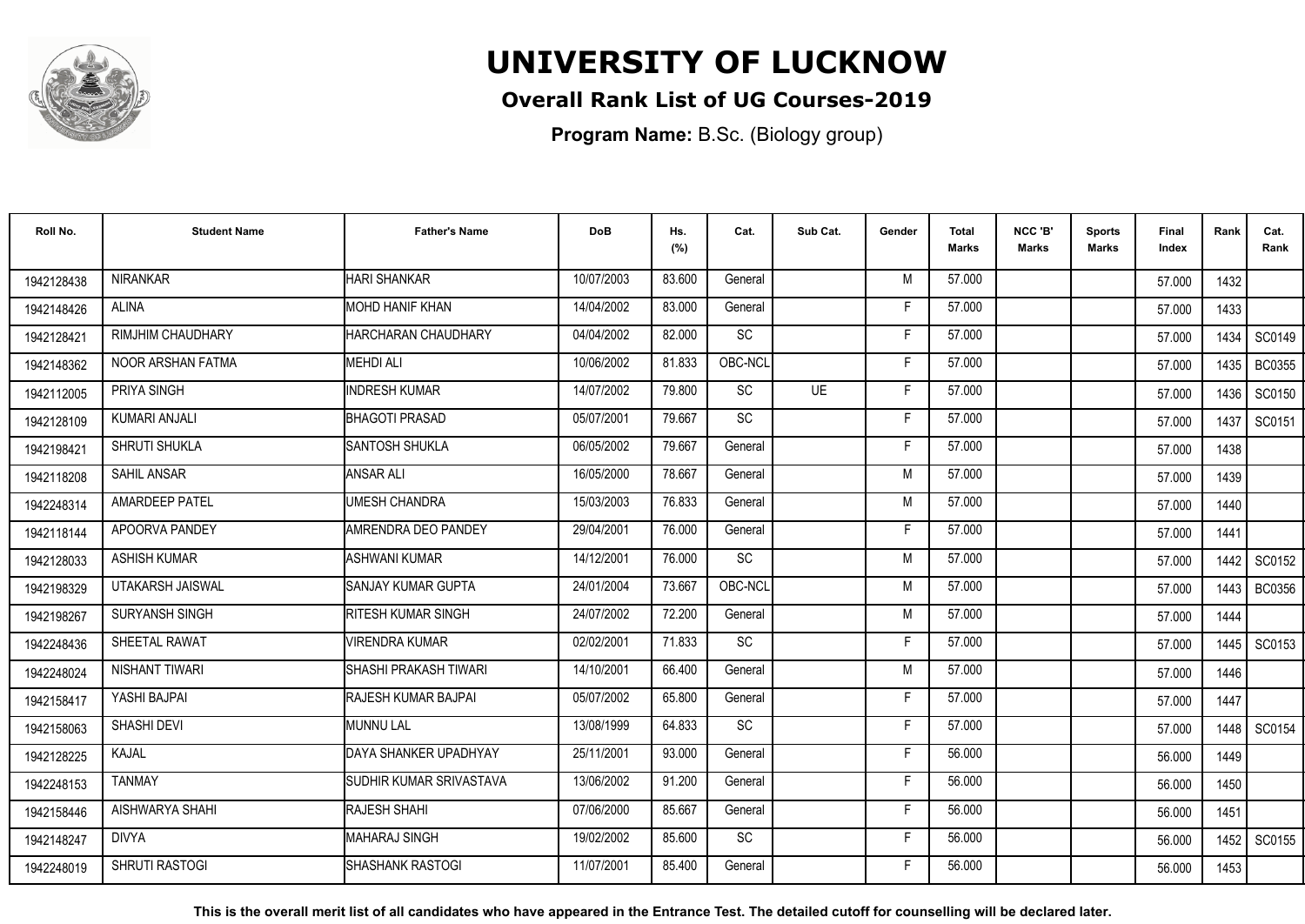

## **Overall Rank List of UG Courses-2019**

**Program Name:** B.Sc. (Biology group)

| Roll No.   | <b>Student Name</b>     | <b>Father's Name</b>             | <b>DoB</b> | Hs.<br>(%) | Cat.    | Sub Cat. | Gender | <b>Total</b><br><b>Marks</b> | NCC 'B'<br><b>Marks</b> | <b>Sports</b><br><b>Marks</b> | Final<br>Index | Rank   | Cat.<br>Rank  |
|------------|-------------------------|----------------------------------|------------|------------|---------|----------|--------|------------------------------|-------------------------|-------------------------------|----------------|--------|---------------|
| 1942118012 | <b>FAUZIYA LATEEF</b>   | <b>ABDUL LATEEF</b>              | 06/04/2000 | 83.667     | OBC-NCL |          | F.     | 56.000                       |                         |                               | 56.000         | 1454   | <b>BC0357</b> |
| 1942118057 | <b>SANAM KUMARI</b>     | <b>AJAY KUMAR SINGH</b>          | 16/06/2000 | 83.500     | General |          | F.     | 56.000                       |                         |                               | 56.000         | 1455   |               |
| 1942128239 | DEEKSHA SRIVASTAVA      | <b>I</b> DEEPAK KUMAR SRIVASTAVA | 21/08/2002 | 83.000     | General |          | F      | 56.000                       |                         |                               | 56.000         | 1456   |               |
| 1942128398 | <b>SHRUTI CHAUDHARY</b> | <b>GOPI NATH</b>                 | 20/10/2003 | 83.000     | OBC-NCL |          | M      | 56.000                       |                         |                               | 56.000         | 1457   | <b>BC0358</b> |
| 1942148223 | <b>ARTI YADAV</b>       | LATE SHRIKANT YADAV              | 01/01/2002 | 81.000     | OBC-NCL |          | F      | 56.000                       |                         |                               | 56.000         | 1458   | <b>BC0359</b> |
| 1942158065 | <b>SRISHTI PANDEY</b>   | <b>I</b> MURLI DHAR PANDEY       | 04/08/2003 | 81.000     | General |          | E      | 56.000                       |                         |                               | 56.000         | 1459   |               |
| 1942248074 | PRIYANSHI SHUKLA        | <b>ISHIVNATH PRASAD</b>          | 05/05/2001 | 79.800     | General |          | F      | 56.000                       |                         |                               | 56.000         | 1460   |               |
| 1942198217 | RITIKA SRIVASTAVA       | RANJAN KUMAR                     | 25/11/1999 | 79.167     | General |          | F      | 56.000                       |                         |                               | 56.000         | 1461   |               |
| 1942148290 | POOJA KUMARI            | <b>MANBODH RAM</b>               | 10/07/2001 | 79.000     | OBC-NCL |          | F      | 56.000                       |                         |                               | 56.000         | 1462 l | <b>BC0360</b> |
| 1942128238 | <b>TANYA SINHA</b>      | <b>DEEPAK KUMAR SINHA</b>        | 18/04/2002 | 78.333     | General |          | F      | 56.000                       |                         |                               | 56.000         | 1463   |               |
| 1942198341 | SHUBHI SINGH            | ISANJAY KUMAR SINGH              | 19/03/2002 | 77.800     | General |          | F      | 56.000                       |                         |                               | 56.000         | 1464   |               |
| 1942248278 | <b>FIZA KHAN</b>        | <b>TAUFEEQ AHMAD KHAN</b>        | 16/08/2002 | 77.800     | General |          | F      | 56.000                       |                         |                               | 56.000         | 1465   |               |
| 1942158100 | SAURABH KUMAR YADAV     | NARENDR KUMAR YADAV              | 07/08/2001 | 76.000     | OBC-NCL |          | M      | 56.000                       |                         |                               | 56.000         | 1466   | <b>BC0361</b> |
| 1942198099 | ANOOP KUMAR PRAJAPATI   | RAM LAUTOO PRAJAPATI             | 26/12/2003 | 71.333     | OBC-CL  |          | M      | 56.000                       |                         |                               | 56.000         | 1467   |               |
| 1942198283 | <b>SHUBHAM SINGH</b>    | <b>SACHCHE LAL</b>               | 11/01/2001 | 68.000     | OBC-NCL |          | M      | 56.000                       |                         |                               | 56.000         | 1468   | <b>BC0362</b> |
| 1942128354 | SANJAY YADAV            | <b>FAUJDAR YADAV</b>             | 10/09/2001 | 66.000     | General |          | M      | 56.000                       |                         |                               | 56.000         | 1469   |               |
| 1942158011 | <b>HIMANSHU SHARMA</b>  | IMR. MUNNA LAL SHARMA            | 31/08/2000 | 65.000     | OBC-CL  |          | M      | 56.000                       |                         |                               | 56.000         | 1470   |               |
| 1942158231 | HIMANSHU GUPTA          | <b>PRADEEP GUPTA</b>             | 25/07/1999 | 60.800     | OBC-NCL |          | M      | 56.000                       |                         |                               | 56.000         | 1471   | BC0363        |
| 1942198304 | UTKARSH NARAYAN GUPTA   | <b>SANDEEP GUPTA</b>             | 26/03/2001 | 57.667     | OBC-NCL |          | M      | 56.000                       |                         |                               | 56.000         | 1472   | <b>BC0364</b> |
| 1942118256 | ANUSHKA SHUKLA          | <b>ARVIND KUMAR SHUKLA</b>       | 14/04/2002 | 93.000     | General |          | F      | 55.000                       |                         |                               | 55.000         | 1473   |               |
| 1942198259 | RATENDRA PRATAP SINGH   | <b>RAVINDRA PRATAP SINGH</b>     | 25/09/2002 | 91.000     | General |          | M      | 55.000                       |                         |                               | 55.000         | 1474   |               |
| 1942148343 | <b>TAHREEM FATIMA</b>   | MAQBOOL ALI SIDDIQUE             | 24/08/2002 | 89.200     | General |          | F      | 55.000                       |                         |                               | 55.000         | 1475   |               |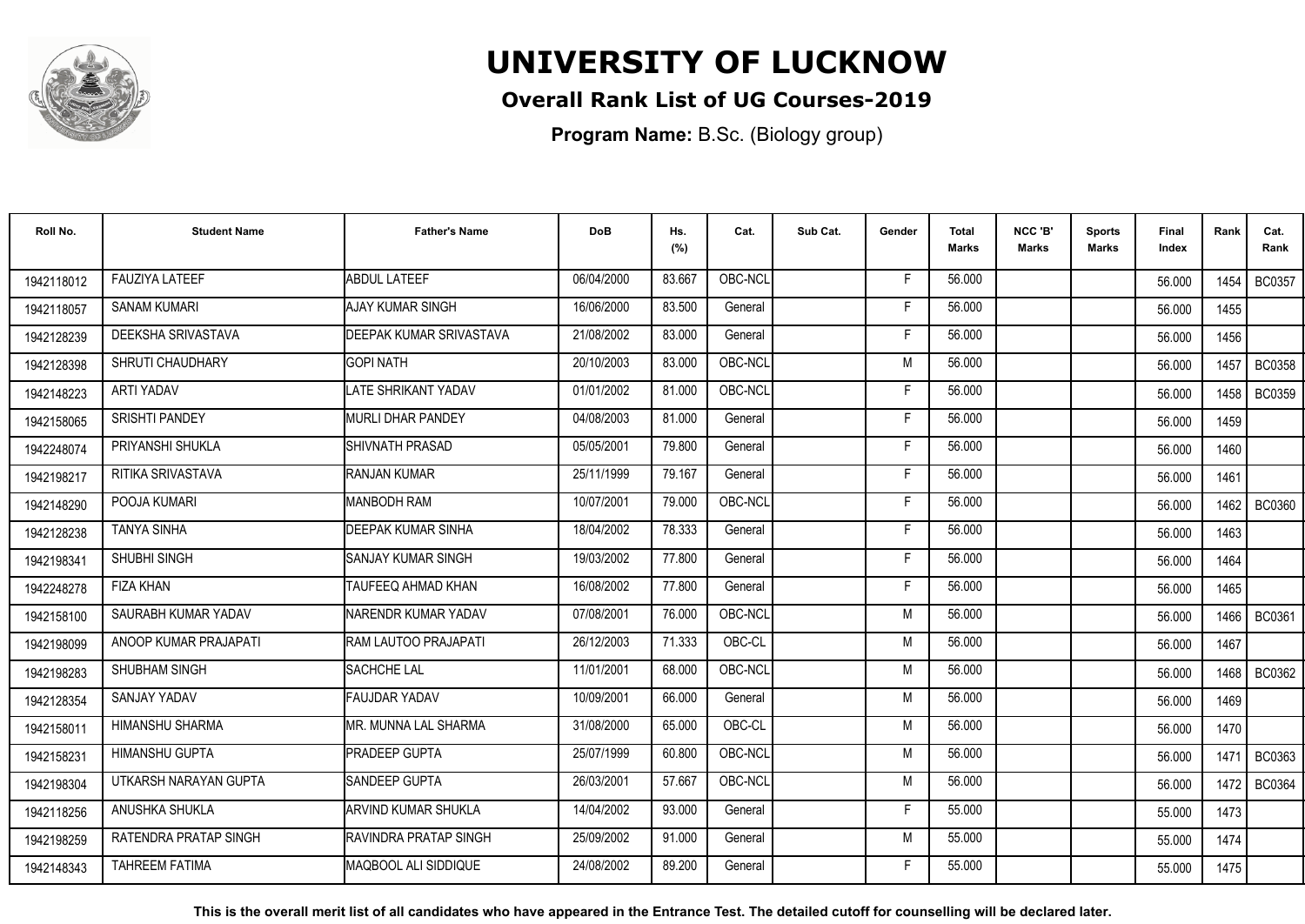

## **Overall Rank List of UG Courses-2019**

**Program Name:** B.Sc. (Biology group)

| Roll No.   | <b>Student Name</b>      | <b>Father's Name</b>     | <b>DoB</b> | Hs.<br>(%) | Cat.      | Sub Cat.  | Gender | Total<br><b>Marks</b> | NCC 'B'<br><b>Marks</b> | <b>Sports</b><br>Marks | Final<br>Index | Rank   | Cat.<br>Rank  |
|------------|--------------------------|--------------------------|------------|------------|-----------|-----------|--------|-----------------------|-------------------------|------------------------|----------------|--------|---------------|
| 1942148405 | MOHAMMAD TALHA           | MOHAMMAD YUNUS           | 11/04/2001 | 89.000     | General   |           | M      | 55.000                |                         |                        | 55.000         | 1476   |               |
| 1942198279 | PRATHMESH MISHRA         | S. K. MISHRA             | 22/08/2003 | 87.200     | General   |           | M      | 55.000                |                         |                        | 55.000         | 1477   |               |
| 1942198192 | SWATI SRIVASTAVA         | RAMGYAN SRIVASTAVA       | 24/11/2003 | 87.000     | General   |           | F      | 55.000                |                         |                        | 55.000         | 1478   |               |
| 1942116003 | <b>ANJALI RAWAT</b>      | <b>VIDYA PRAKASH</b>     | 18/06/2001 | 85.400     | <b>SC</b> |           | F      | 55.000                |                         |                        | 55.000         | 1479 I | SC0156        |
| 1942118048 | HARSHITA AWASTHI         | <b>AJAY AWASTHI</b>      | 04/12/2000 | 83.600     | General   |           | F      | 55.000                |                         |                        | 55.000         | 1480   |               |
| 1942198249 | <b>VIDISHA VERMA</b>     | <b>RAVINDRA KUMAR</b>    | 23/04/2001 | 81.500     | SC        |           | F      | 55.000                |                         |                        | 55.000         | 1481   | SC0157        |
| 1942148310 | <b>ASHUTOSH RAJ</b>      | <b>MANOJ KUMAR</b>       | 12/09/2002 | 80.333     | SC        |           | M      | 55.000                |                         |                        | 55.000         | 1482   | SC0158        |
| 1942128297 | AKANKSHA YADAV           | <b>DILEEP YADAV</b>      | 14/03/2001 | 80.000     | OBC-NCL   |           | F      | 55.000                |                         |                        | 55.000         | 1483   | <b>BC0365</b> |
| 1942128156 | <b>SHAILENDRA SHARMA</b> | BRIJBIHARI SHARMA        | 02/02/2002 | 79.833     | OBC-NCL   |           | M      | 55.000                |                         |                        | 55.000         | 1484   | <b>BC0366</b> |
| 1942158386 | POOJA KUMARI             | RAJENDRA RAI             | 11/08/2000 | 79.800     | General   |           | F      | 55.000                |                         |                        | 55.000         | 1485   |               |
| 1942148010 | <b>KOMAL SINGH</b>       | JAGDAMBA PRASAD KUSHWAHA | 01/12/2000 | 79.800     | OBC-NCL   |           | F      | 55.000                |                         |                        | 55.000         | 1486   | <b>BC0367</b> |
| 1942158105 | <b>MANISH TRIPATHI</b>   | NARENDRA NATH TRIPATHI   | 24/07/2000 | 79.167     | General   |           | M      | 55.000                |                         |                        | 55.000         | 1487   |               |
| 1942158172 | <b>GEETA SRIVASTAVA</b>  | ONKAR SAHAY SRIVASTAVA   | 13/05/2003 | 78.500     | General   |           | Е      | 55.000                |                         |                        | 55.000         | 1488   |               |
| 1942148293 | SHREYA BAJPAI            | <b>MANISH BAJPAI</b>     | 25/01/2002 | 78.000     | General   |           | F      | 55.000                |                         |                        | 55.000         | 1489   |               |
| 1942198432 | SAMIKSHA SHAILI          | ISAROJ KUMAR RAHI        | 07/12/2003 | 77.800     | <b>SC</b> |           | F      | 55.000                |                         |                        | 55.000         | 1490 I | SC0159        |
| 1942148029 | KM SAUMYA JAISWAL        | IJAI SHANKAR JAISWAL     | 13/09/2002 | 76.833     | OBC-NCL   |           | F.     | 55.000                |                         |                        | 55.000         | 1491   | <b>BC0368</b> |
| 1942115052 | PRATIKSHA YADAV          | RAJESH KUMAR SINGH YADAV | 07/12/2001 | 76.000     | OBC-NCL   | <b>DP</b> | F      | 55.000                |                         |                        | 55.000         | 1492   | <b>BC0369</b> |
| 1942148053 | SHRAVAN KUMAR            | <b>JAWAHAR LAL</b>       | 10/08/2002 | 76.000     | OBC-NCL   |           | M      | 55.000                |                         |                        | 55.000         | 1493 I | BC0370        |
| 1942248275 | SUDHA GUPTA              | <b>TARUN GUPTA</b>       | 05/04/2002 | 75.333     | OBC-CL    |           | F      | 55.000                |                         |                        | 55.000         | 1494   |               |
| 1942158062 | <b>ABHISHEK GAUTAM</b>   | <b>MUNNI LAL</b>         | 30/07/2003 | 75.333     | <b>SC</b> |           | M      | 55.000                |                         |                        | 55.000         | 1495   | SC0160        |
| 1942198208 | AKANKSHA SINGH           | RAMSANEHI SINGH          | 13/06/2001 | 75.167     | General   |           | F.     | 55.000                |                         |                        | 55.000         | 1496   |               |
| 1942128316 | PRACHI SACHAN            | <b>DINESH KUMAR</b>      | 03/01/2001 | 74.000     | OBC-NCL   |           | F      | 55.000                |                         |                        | 55.000         | 1497   | <b>BC0371</b> |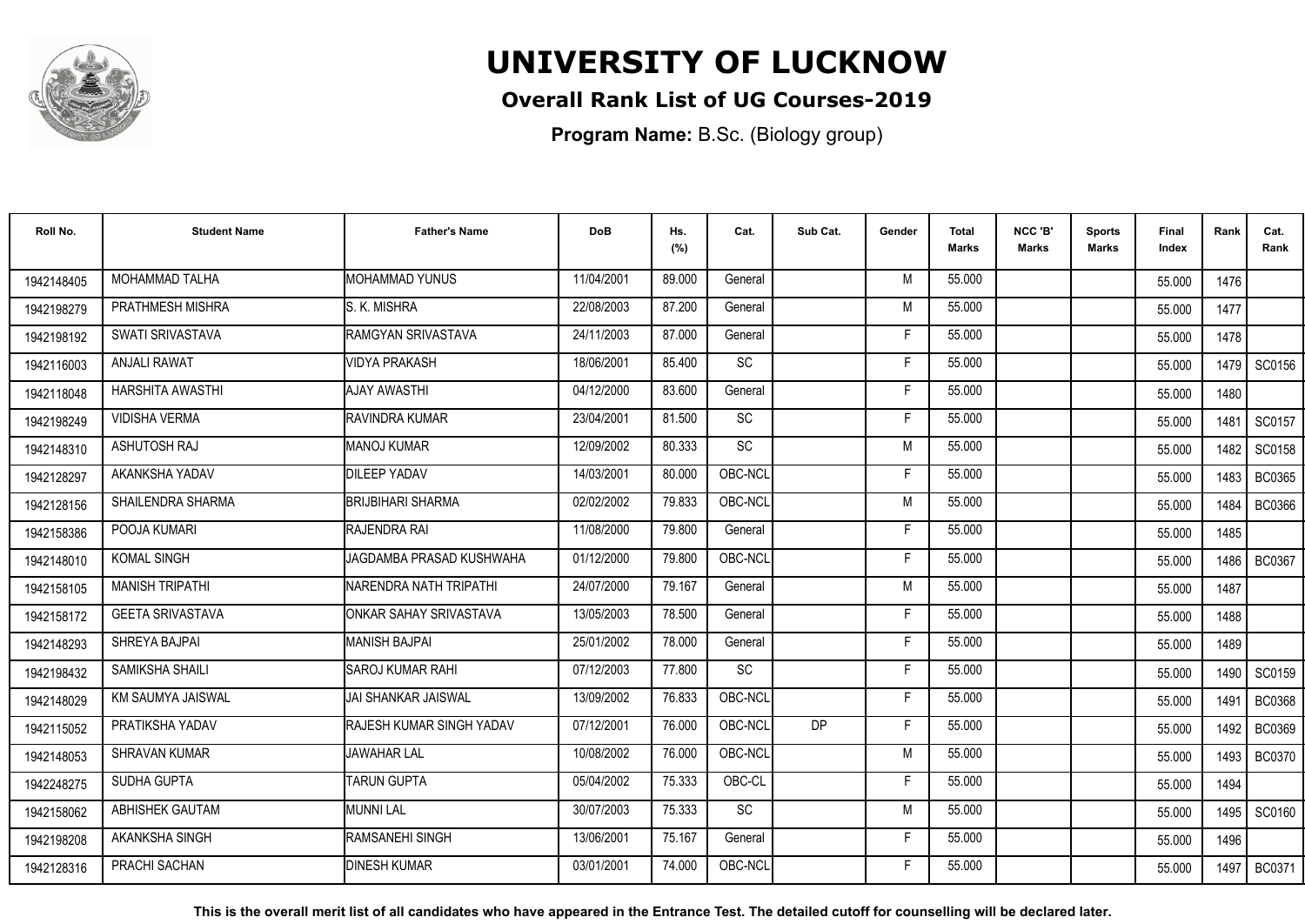

## **Overall Rank List of UG Courses-2019**

**Program Name:** B.Sc. (Biology group)

| Roll No.   | <b>Student Name</b>    | <b>Father's Name</b>              | <b>DoB</b> | Hs.<br>(%) | Cat.      | Sub Cat. | Gender | <b>Total</b><br><b>Marks</b> | NCC 'B'<br><b>Marks</b> | <b>Sports</b><br>Marks | Final<br>Index | Rank | Cat.<br>Rank  |
|------------|------------------------|-----------------------------------|------------|------------|-----------|----------|--------|------------------------------|-------------------------|------------------------|----------------|------|---------------|
| 1942148216 | <b>AKASH VERMA</b>     | LATE PAVAN KUMAR VERMA            | 17/06/2001 | 74.000     | OBC-CL    |          | M      | 55.000                       |                         |                        | 55.000         | 1498 |               |
| 1942248114 | SHATAKSHI BISHT        | SIDDHARAJ BISHT                   | 13/11/2001 | 74.000     | General   |          | Е      | 55.000                       |                         |                        | 55.000         | 1499 |               |
| 1942148371 | <b>MO.FAIZ ANSARI</b>  | <b>IMISWAUL HUSSAIN ANSARI</b>    | 06/09/2002 | 74.000     | OBC-NCL   |          | M      | 55.000                       |                         |                        | 55.000         | 1500 | <b>BC0372</b> |
| 1942128093 | <b>PARVINDER SINGH</b> | <b>BALVEER SINGH</b>              | 05/02/2002 | 73.333     | General   |          | M      | 55.000                       |                         |                        | 55.000         | 1501 |               |
| 1942118142 | ANJANAYA GUPTA         | AMITENDRA NATH GUPTA              | 20/11/2000 | 72.000     | OBC-NCL   |          | M      | 55.000                       |                         |                        | 55.000         | 1502 | <b>BC0373</b> |
| 1942198105 | <b>AMAN VERMA</b>      | <b>RAM NARESH</b>                 | 02/07/2002 | 72.000     | OBC-CL    |          | M      | 55.000                       |                         |                        | 55.000         | 1503 |               |
| 1942128254 | JITENDRA PRAKASH SINGH | <b>DEVENDRA SINGH</b>             | 20/03/2003 | 72.000     | General   |          | M      | 55.000                       |                         |                        | 55.000         | 1504 |               |
| 1942148354 | AFREEN BANO            | MD ILIYAS                         | 10/03/2001 | 71.333     | OBC-NCL   |          | F      | 55.000                       |                         |                        | 55.000         |      | 1505   BC0374 |
| 1942118102 | PRANJAL SHUKLA         | AKHILESH SHUKLA                   | 04/01/2003 | 71.167     | General   |          | M      | 55.000                       |                         |                        | 55.000         | 1506 |               |
| 1942148057 | <b>AMIT GAUTAM</b>     | JAWANT PRASAD                     | 18/12/2002 | 70.833     | <b>SC</b> |          | M      | 55.000                       |                         |                        | 55.000         | 1507 | SC0161        |
| 1942117041 | <b>ALOK AWASTHI</b>    | <b>ISANJEEV KUMAR AWASTHI</b>     | 15/06/2002 | 70.500     | General   |          | M      | 55.000                       |                         |                        | 55.000         | 1508 |               |
| 1942198082 | <b>VAIBHAV YADAV</b>   | RAM KRISHNA YADAV                 | 13/07/2002 | 70.167     | General   |          | M      | 55.000                       |                         |                        | 55.000         | 1509 |               |
| 1942128236 | SHIVANI PANDEY         | <b>DEEPAK KUMAR PANDEY</b>        | 29/07/2001 | 69.500     | General   |          | Е      | 55.000                       |                         |                        | 55.000         | 1510 |               |
| 1942128134 | <b>SURAJ KUMAR</b>     | <b>BINDU PAL</b>                  | 12/10/2002 | 68.333     | OBC-NCL   |          | M      | 55.000                       |                         |                        | 55.000         | 1511 | <b>BC0375</b> |
| 1942198322 | AKARSH SRIVASTAVA      | <b>I</b> SANJAY KUMAR             | 01/03/2002 | 62.000     | General   |          | M      | 55.000                       |                         |                        | 55.000         | 1512 |               |
| 1942198085 | <b>PRINCE RAWAT</b>    | <b>I</b> RAM KUMAR                | 06/11/2002 | 62.000     | <b>SC</b> |          | M      | 55.000                       |                         |                        | 55.000         | 1513 | SC0162        |
| 1942128323 | <b>SHALINI SINGH</b>   | <b>DINESH KUMAR SINGH CHAUHAN</b> | 20/07/2001 | 59.000     | General   |          | F      | 55.000                       |                         |                        | 55.000         | 1514 |               |
| 1942148190 | SHREYA UPADHYAY        | KUSH UPADHYAY                     | 03/06/2001 | 95.000     | General   |          | F      | 54.000                       |                         |                        | 54.000         | 1515 |               |
| 1942248157 | <b>KIRTI SINGH</b>     | SUDHIR SINGH                      | 05/01/2002 | 95.000     | General   |          | F      | 54.000                       |                         |                        | 54.000         | 1516 |               |
| 1942128071 | <b>JYOTI YADAV</b>     | <b>BABU LAL YADAV</b>             | 22/10/2002 | 95.000     | General   |          | F      | 54.000                       |                         |                        | 54.000         | 1517 |               |
| 1942158247 | <b>PRACHI SINGH</b>    | <b>PRAKASH SINGH</b>              | 11/01/2003 | 95.000     | OBC-NCL   |          | F      | 54.000                       |                         |                        | 54.000         | 1518 | <b>BC0376</b> |
| 1942118229 | <b>TALAT KHAN</b>      | <b>ARSHAD KHAN</b>                | 08/07/2000 | 90.333     | General   |          | F      | 54.000                       |                         |                        | 54.000         | 1519 |               |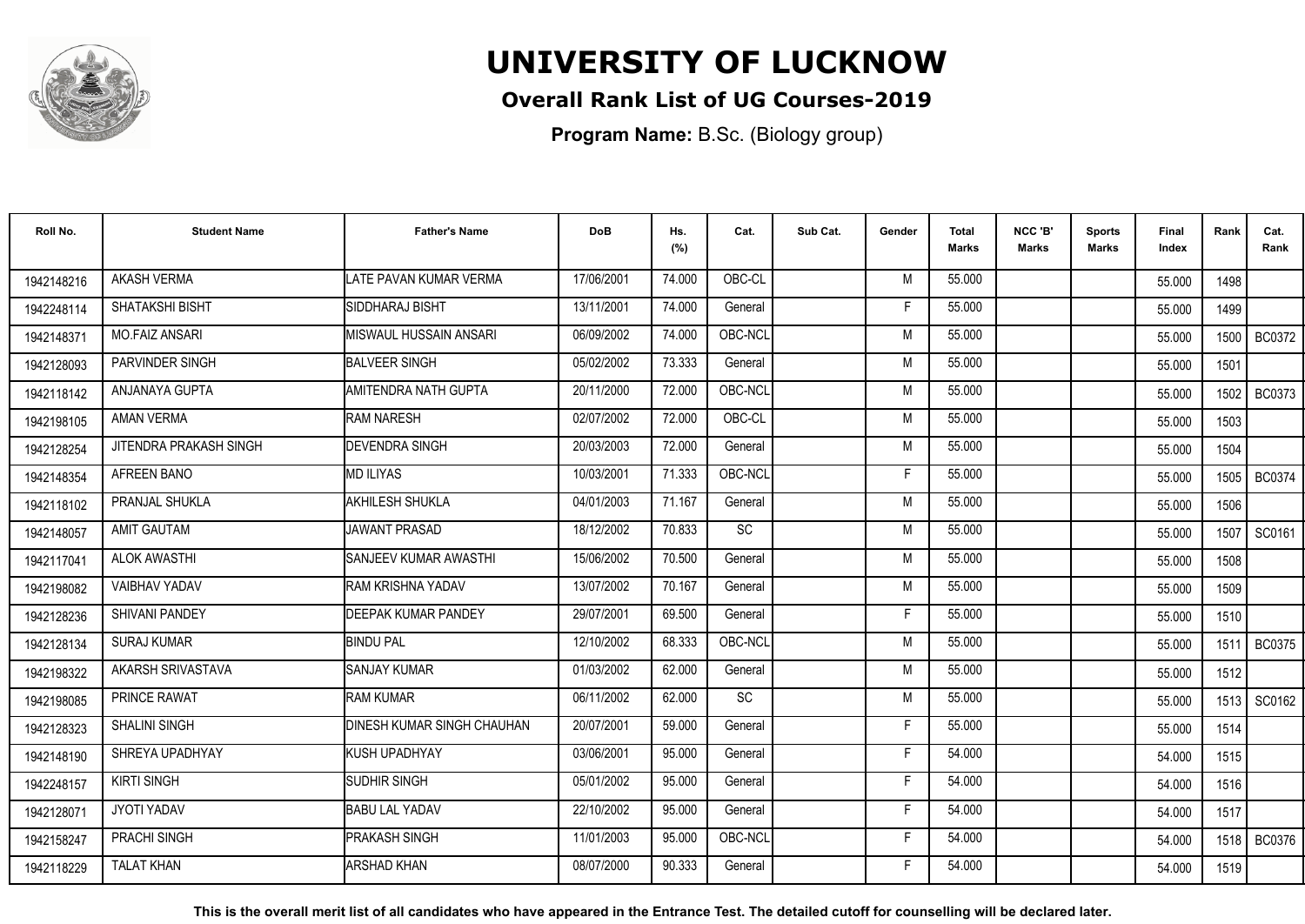

## **Overall Rank List of UG Courses-2019**

**Program Name:** B.Sc. (Biology group)

| Roll No.   | <b>Student Name</b>      | <b>Father's Name</b>          | <b>DoB</b> | Hs.<br>(%) | Cat.            | Sub Cat. | Gender | <b>Total</b><br>Marks | NCC 'B'<br><b>Marks</b> | Sports<br><b>Marks</b> | Final<br>Index | Rank   | Cat.<br>Rank  |
|------------|--------------------------|-------------------------------|------------|------------|-----------------|----------|--------|-----------------------|-------------------------|------------------------|----------------|--------|---------------|
| 1942158165 | <b>KM SAKSHI VERMA</b>   | OM PRAKASH VERMA              | 05/02/2002 | 86.167     | <b>SC</b>       |          | -F     | 54.000                |                         |                        | 54.000         | 1520 l | SC0163        |
| 1942198015 | <b>SHIVANGI</b>          | RAKESH KUMAR SHUKLA           | 26/01/2001 | 85.400     | General         |          | F      | 54.000                |                         |                        | 54.000         | 1521   |               |
| 1942198437 | <b>MOHD IMRAN ANSARI</b> | <b>SARWAR ALI</b>             | 16/04/2000 | 81.600     | OBC-NCL         |          | M      | 54.000                |                         |                        | 54.000         | 1522   | <b>BC0377</b> |
| 1942198305 | <b>KRATIKA DWIVEDI</b>   | SANDEEP KUMAR DWIVEDI         | 10/08/2002 | 81.600     | General         |          | E      | 54.000                |                         |                        | 54.000         | 1523   |               |
| 1942198384 | <b>UMESH KUMAR</b>       | <b>SANT RAM</b>               | 08/07/2003 | 81.000     | <b>SC</b>       |          | M      | 54.000                |                         |                        | 54.000         | 1524   | SC0164        |
| 1942148495 | KM. KANCHAN MISHRA       | IMR. ANOOP KUMAR MISHRA       | 01/01/2003 | 80.667     | General         |          | F      | 54.000                |                         |                        | 54.000         | 1525   |               |
| 1942158141 | AYAN CHAUHAN             | <b>NITIN CHAUHAN</b>          | 05/07/2003 | 77.167     | General         |          | M      | 54.000                |                         |                        | 54.000         | 1526   |               |
| 1942148312 | SHAGUN ARYA              | MANOJ KUMAR ARYA              | 08/12/2000 | 76.000     | $\overline{SC}$ |          | F      | 54.000                |                         |                        | 54.000         | 1527   | SC0165        |
| 1942158151 | <b>ARCHANA</b>           | OM PRAKASH                    | 23/03/2002 | 76.000     | SC              |          | F      | 54.000                |                         |                        | 54.000         |        | 1528 SC0166   |
| 1942248294 | SHASHANK PANDEY          | <b>UDAY SHANKER PANDEY</b>    | 10/11/2002 | 76.000     | General         |          | M      | 54.000                |                         |                        | 54.000         | 1529   |               |
| 1942198197 | JOGENDRA MAURYA          | RAMLAKHAN MAURYA              | 01/01/2002 | 75.000     | OBC-NCL         |          | M      | 54.000                |                         |                        | 54.000         | 1530   | <b>BC0378</b> |
| 1942128228 | <b>ACHAL SHUKLA</b>      | IDAYASHANKAR SHUKLA           | 01/05/2001 | 74.500     | General         |          | M      | 54.000                |                         |                        | 54.000         | 1531   |               |
| 1942158333 | VANDANA                  | <b>RAJ BAHADUR</b>            | 15/10/2000 | 71.500     | SC              |          | Е      | 54.000                |                         |                        | 54.000         | 1532   | SC0167        |
| 1942128096 | <b>AKASH KUMAR</b>       | <b>BANARASI LAL</b>           | 05/12/1998 | 66.400     | <b>ST</b>       |          | M      | 54.000                |                         |                        | 54.000         | 1533   | ST0007        |
| 1942158461 | RIYA SRIVASTAV           | <b>RAJESH SRIVASTAV</b>       | 21/07/2001 | 62.286     | General         |          | Е      | 54.000                |                         |                        | 54.000         | 1534   |               |
| 1942118267 | <b>VEDANGI MISHRA</b>    | <b>ARVIND MISHRA</b>          | 17/04/2001 | 62.000     | General         |          | F      | 54.000                |                         |                        | 54.000         | 1535   |               |
| 1942128069 | <b>ANKIT KUMAR</b>       | <b>BABU LAL</b>               | 08/07/2001 | 59.667     | <b>SC</b>       |          | M      | 54.000                |                         |                        | 54.000         |        | 1536 SC0168   |
| 1942148254 | <b>KRITI PAL</b>         | <b>MAHENDRA PAL</b>           | 27/07/2001 | 55.167     | General         |          | F      | 54.000                |                         |                        | 54.000         | 1537   |               |
| 1942128483 | ADIBA RAYNEE             | <b>IMTIYAZ ALI</b>            | 11/08/2001 | 96.000     | OBC-NCL         |          | M      | 53.000                |                         |                        | 53.000         | 1538   | <b>BC0379</b> |
| 1942128108 | SONAM YADAV              | <b>BECHU PAL YADAV</b>        | 01/03/2001 | 95.000     | OBC-NCL         |          | F      | 53.000                |                         |                        | 53.000         | 1539 l | <b>BC0380</b> |
| 1942158440 | RUPESH SRIVASTAVA        | <b>RAJESH MANI SRIVASTAVA</b> | 10/10/2001 | 95.000     | General         |          | M      | 53.000                |                         |                        | 53.000         | 1540   |               |
| 1942158356 | <b>RITU AGARWAL</b>      | RAJEEV AGARWAL                | 27/10/2001 | 90.167     | General         |          | F      | 53.000                |                         |                        | 53.000         | 1541   |               |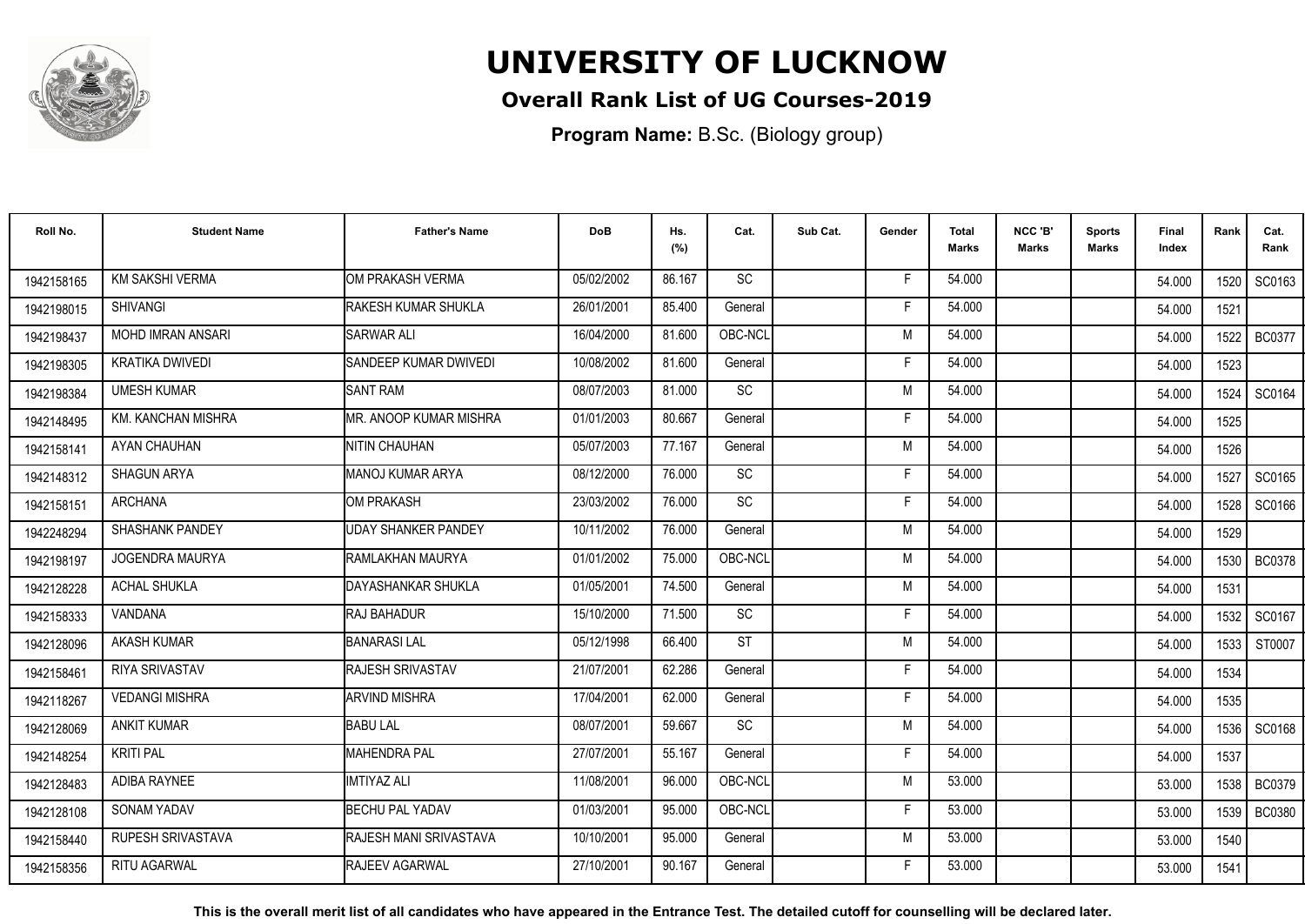

## **Overall Rank List of UG Courses-2019**

**Program Name:** B.Sc. (Biology group)

| Roll No.   | <b>Student Name</b>     | <b>Father's Name</b>             | <b>DoB</b> | Hs.<br>(%) | Cat.            | Sub Cat. | Gender | <b>Total</b><br><b>Marks</b> | NCC 'B'<br><b>Marks</b> | <b>Sports</b><br>Marks | Final<br>Index | Rank   | Cat.<br>Rank  |
|------------|-------------------------|----------------------------------|------------|------------|-----------------|----------|--------|------------------------------|-------------------------|------------------------|----------------|--------|---------------|
| 1942148169 | ADITYA KUMAR SHARMA     | KRISHNA KUMAR SHARMA             | 07/07/2000 | 90.000     | General         |          | M      | 53.000                       |                         |                        | 53.000         | 1542   |               |
| 1942198297 | PRIYANSHU SHAHI         | <b>SAMADARSHI SHAHI</b>          | 23/08/2003 | 89.400     | General         |          | M      | 53.000                       |                         |                        | 53.000         | 1543   |               |
| 1942198236 | DIVYANSHU SHUKLA        | <b>IRAVI PRAKASH SHUKLA</b>      | 20/06/2001 | 89.333     | General         |          | M      | 53.000                       |                         |                        | 53.000         | 1544   |               |
| 1942148403 | SHAHEEN ANSARI          | <b>IMOHAMMAD WASEEM AHMAD</b>    | 15/01/2001 | 85.167     | OBC-NCL         |          | F      | 53.000                       |                         |                        | 53.000         | 1545   | <b>BC0381</b> |
| 1942248079 | <b>HARSH PATEL</b>      | ISHRAVAN KUMAR SINGH             | 12/06/2001 | 82.800     | OBC-NCL         |          | M      | 53.000                       |                         |                        | 53.000         | 1546   | <b>BC0382</b> |
| 1942158325 | <b>RIYA SINGH</b>       | <b>I</b> RAGHVENDRA PRATAP SINGH | 09/01/2002 | 81.600     | General         |          | F      | 53.000                       |                         |                        | 53.000         | 1547   |               |
| 1942148376 | <b>TASKEEN FATMA</b>    | <b>I</b> MOHAMMAD ABBAS          | 10/06/2002 | 81.500     | OBC-NCL         |          | F      | 53.000                       |                         |                        | 53.000         | 1548   | BC0383        |
| 1942128340 | <b>EKTA SINGH</b>       | <b>DR RAJKISHOR</b>              | 15/09/2002 | 80.000     | OBC-NCL         |          | F      | 53.000                       |                         |                        | 53.000         | 1549 I | <b>BC0384</b> |
| 1942198043 | AMAN YADAV              | <b>I</b> RAM AWADH YADAV         | 20/07/2001 | 77.833     | OBC-NCL         |          | M      | 53.000                       |                         |                        | 53.000         | 1550   | <b>BC0385</b> |
| 1942128435 | <b>AMAN KUMAR</b>       | <b>HARI PRASAD</b>               | 18/04/2000 | 77.333     | <b>SC</b>       |          | M      | 53.000                       |                         |                        | 53.000         | 1551   | SC0169        |
| 1942198157 | <b>ANJALI VERMA</b>     | RAMCHANDRA VERMA                 | 16/06/2002 | 76.833     | OBC-CL          |          | F      | 53.000                       |                         |                        | 53.000         | 1552   |               |
| 1942148195 | <b>SONU KUMAR</b>       | LAKHAN LAL                       | 10/11/2002 | 76.333     | $\overline{SC}$ |          | M      | 53.000                       |                         |                        | 53.000         | 1553   | SC0170        |
| 1942158122 | MOHAMMAD AMIR           | NAZMUL HUDA                      | 08/09/2002 | 76.000     | General         |          | M      | 53.000                       |                         |                        | 53.000         | 1554   |               |
| 1942148330 | <b>KANCHAN MISHRA</b>   | <b>MANOJ MISHRA</b>              | 23/02/2002 | 75.000     | General         |          | F      | 53.000                       |                         |                        | 53.000         | 1555   |               |
| 1942115073 | ANANYA MISHRA           | ISHYAM SUNDER MISHRA             | 23/10/2002 | 69.000     | General         |          | F      | 53.000                       |                         |                        | 53.000         | 1556   |               |
| 1942248036 | <b>ANURAG SHUKLA</b>    | <b>ISHIV BHAGWAN SHUKLA</b>      | 10/07/2002 | 65.667     | General         |          | M      | 53.000                       |                         |                        | 53.000         | 1557   |               |
| 1942248048 | ANUSHIKHA BAJPAI        | SHIV MURTI BAJPAI                | 27/06/2002 | 61.833     | General         |          | F      | 53.000                       |                         |                        | 53.000         | 1558   |               |
| 1942115053 | <b>GOVIND SHUKLA</b>    | <b>I</b> RAKESH KUMAR SHUKLA     | 13/11/2001 | 55.000     | General         |          | M      | 53.000                       |                         |                        | 53.000         | 1559   |               |
| 1942198131 | PRAKASH KUMAR RAWAT     | RAM SAMUJH                       | 03/06/1999 | 44.000     | SC              |          | M      | 53.000                       |                         |                        | 53.000         | 1560   | SC0171        |
| 1942158468 | <b>VAISHNAVI TIWARI</b> | <b>RAJESH TIWARI</b>             | 26/09/2001 | 95.000     | General         |          | F      | 52.000                       |                         |                        | 52.000         | 1561   |               |
| 1942158495 | ALOK KUMAR GAUTAM       | <b>RAJU PRASAD</b>               | 09/08/2002 | 85.400     | SC              |          | M      | 52.000                       |                         |                        | 52.000         | 1562   | SC0172        |
| 1942158426 | <b>SHIVANGI SINGH</b>   | <b>IRAJESH KUMAR SINGH</b>       | 04/03/2001 | 79.800     | General         |          | F      | 52.000                       |                         |                        | 52.000         | 1563   |               |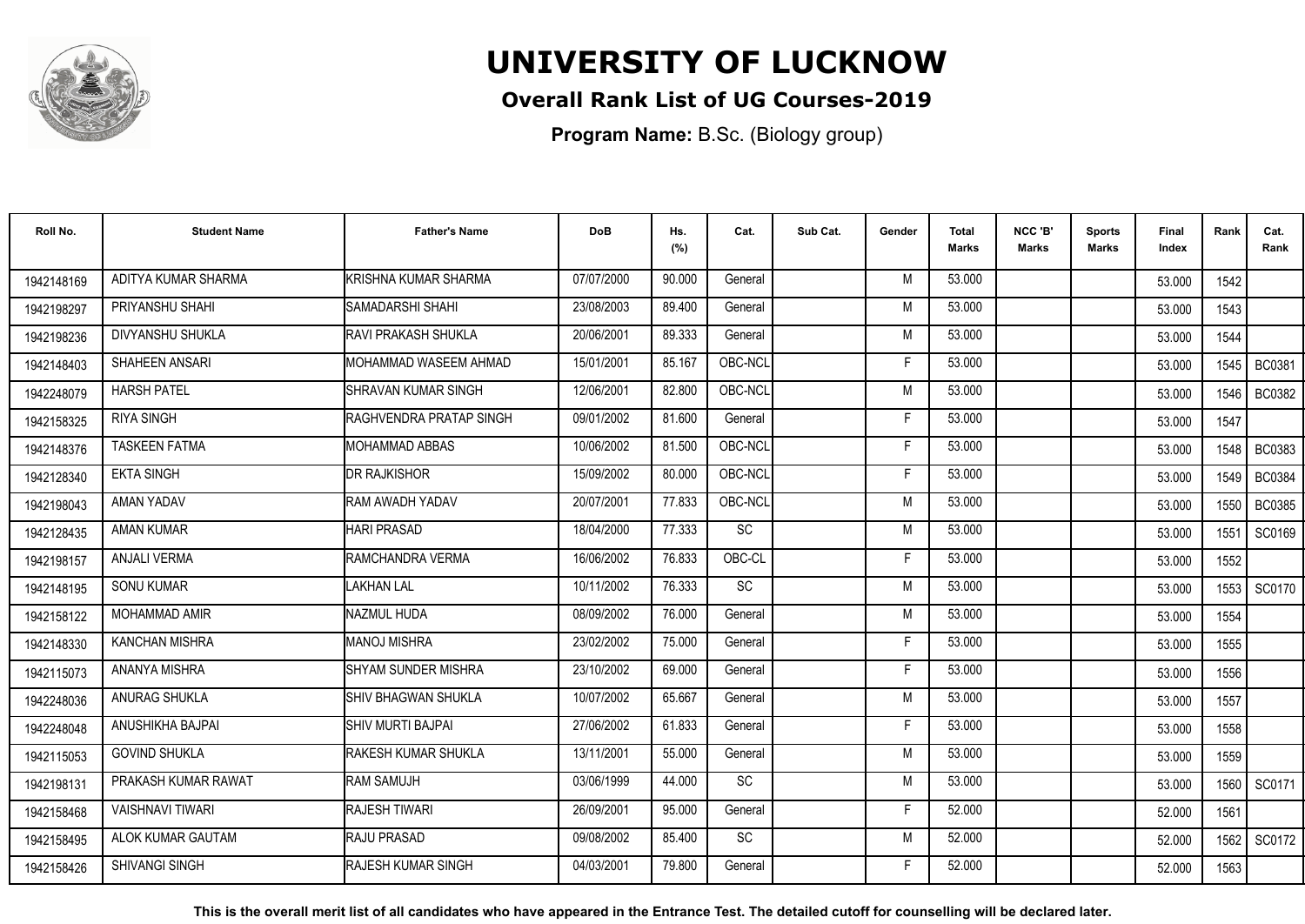

## **Overall Rank List of UG Courses-2019**

**Program Name:** B.Sc. (Biology group)

| Roll No.   | <b>Student Name</b>       | <b>Father's Name</b>              | <b>DoB</b> | Hs.<br>(%) | Cat.      | Sub Cat. | Gender | <b>Total</b><br>Marks | NCC 'B'<br><b>Marks</b> | <b>Sports</b><br><b>Marks</b> | Final<br>Index | Rank   | Cat.<br>Rank  |
|------------|---------------------------|-----------------------------------|------------|------------|-----------|----------|--------|-----------------------|-------------------------|-------------------------------|----------------|--------|---------------|
| 1942148154 | <b>VANDANA PRAJAPATI</b>  | KISHORI LAL                       | 03/07/2003 | 78.833     | OBC-NCL   |          | F      | 52.000                |                         |                               | 52.000         | 1564   | <b>BC0386</b> |
| 1942118011 | <b>RUKHSAR PARVIN</b>     | <b>ABDUL JALIL</b>                | 18/09/2001 | 78.000     | OBC-NCL   |          | F      | 52.000                |                         |                               | 52.000         | 1565 l | <b>BC0387</b> |
| 1942248461 | KM ANAMIKA                | <b>VISHWANATH PANDEY</b>          | 15/08/2001 | 77.833     | General   |          | F      | 52.000                |                         |                               | 52.000         | 1566   |               |
| 1942198333 | DEEPIKA RAJVANSHI         | <b>ISANJAY KUMAR RAJVANSHI</b>    | 24/11/2001 | 76.833     | <b>SC</b> |          | F      | 52.000                |                         |                               | 52.000         | 1567   | SC0173        |
| 1942248353 | <b>MANPREET CHAUHAN</b>   | IVIJAY KUMAR CHAUHAN              | 02/03/2002 | 75.500     | OBC-NCL   |          | F      | 52.000                |                         |                               | 52.000         | 1568   | <b>BC0388</b> |
| 1942158201 | <b>BRIJESH KUMAR</b>      | <b>PARASHU RAM</b>                | 21/02/1999 | 75.000     | OBC-NCL   |          | M      | 52.000                |                         |                               | 52.000         | 1569   | <b>BC0389</b> |
| 1942198004 | NISHANT BHARTI            | <b>IRAKESH KUMAR</b>              | 20/09/2001 | 74.000     | <b>SC</b> |          | M      | 52.000                |                         |                               | 52.000         | 1570   | SC0174        |
| 1942148257 | <b>MANISH MOHIT SINGH</b> | <b>MAHENDRA PRATAP SINGH</b>      | 02/12/2001 | 70.200     | General   |          | M      | 52.000                |                         |                               | 52.000         | 1571   |               |
| 1942128401 | PULKIT SRIVASTAVA         | <b>GRIJESH CHANDRA SRIVASTAVA</b> | 21/11/2001 | 70.167     | General   |          | F      | 52.000                |                         |                               | 52.000         | 1572   |               |
| 1942248462 | ANUPAM VERMA              | VISUN KUMAR VERMA                 | 10/01/2004 | 68.000     | SC        |          | M      | 52.000                |                         |                               | 52.000         |        | 1573 SC0175   |
| 1942158032 | ANKUR KUMAR BAJPAI        | IMR.ANIL KUMAR BAJPAI             | 10/05/2001 | 66.400     | General   |          | M      | 52.000                |                         |                               | 52.000         | 1574   |               |
| 1942128334 | DEEPAK KUMAR VERMA        | <b>DINESH VERMA</b>               | 04/08/2001 | 61.500     | OBC-NCL   |          | M      | 52.000                |                         |                               | 52.000         | 1575   | <b>BC0390</b> |
| 1942128448 | PRIYA RAJ                 | <b>I</b> HARIKESH KUMAR           | 14/03/2001 | 57.167     | <b>SC</b> |          | Е      | 52.000                |                         |                               | 52.000         | 1576 l | SC0176        |
| 1942118200 | ABHISHEKSHUKLA            | <b>JANILKUMARSHUKLA</b>           | 16/11/2002 | 94.000     | General   |          | M      | 51.000                |                         |                               | 51.000         | 1577   |               |
| 1942128476 | <b>ERAM USMANI</b>        | <b>IFTEKHAR AHMED USMANI</b>      | 23/03/2001 | 91.200     | General   |          | Е      | 51.000                |                         |                               | 51.000         | 1578   |               |
| 1942198124 | <b>MONIKA YADAV</b>       | <b>RAM PREET YADAV</b>            | 08/08/2002 | 89.167     | OBC-NCL   |          | F      | 51.000                |                         |                               | 51.000         | 1579 I | <b>BC0391</b> |
| 1942128229 | <b>HEMA YADAV</b>         | <b>IDEENA NATH</b>                | 28/03/2001 | 87.400     | OBC-NCL   |          | Е      | 51.000                |                         |                               | 51.000         | 1580   | BC0392        |
| 1942117008 | <b>MUSKAN</b>             | <b>BABULAL</b>                    | 11/04/2001 | 87.400     | <b>SC</b> |          | F      | 51.000                |                         |                               | 51.000         | 1581   | SC0177        |
| 1942158130 | <b>MANDAVI GUPTA</b>      | <b>NEM KUMAR GUPTA</b>            | 04/07/2001 | 87.333     | General   |          | F      | 51.000                |                         |                               | 51.000         | 1582   |               |
| 1942248397 | <b>DEEPTI SINGH</b>       | VINAY SINGH                       | 10/10/2002 | 85.667     | General   |          | F      | 51.000                |                         |                               | 51.000         | 1583   |               |
| 1942158097 | <b>VIBHA YADAV</b>        | <b>NANHE LAL YADAV</b>            | 26/07/2002 | 85.000     | OBC-NCL   |          | F      | 51.000                |                         |                               | 51.000         | 1584   | <b>BC0393</b> |
| 1942148005 | <b>TATHEER FATIMA</b>     | <b>ISHTIYAQE AHMAD</b>            | 29/01/2002 | 81.600     | General   |          | F      | 51.000                |                         |                               | 51.000         | 1585   |               |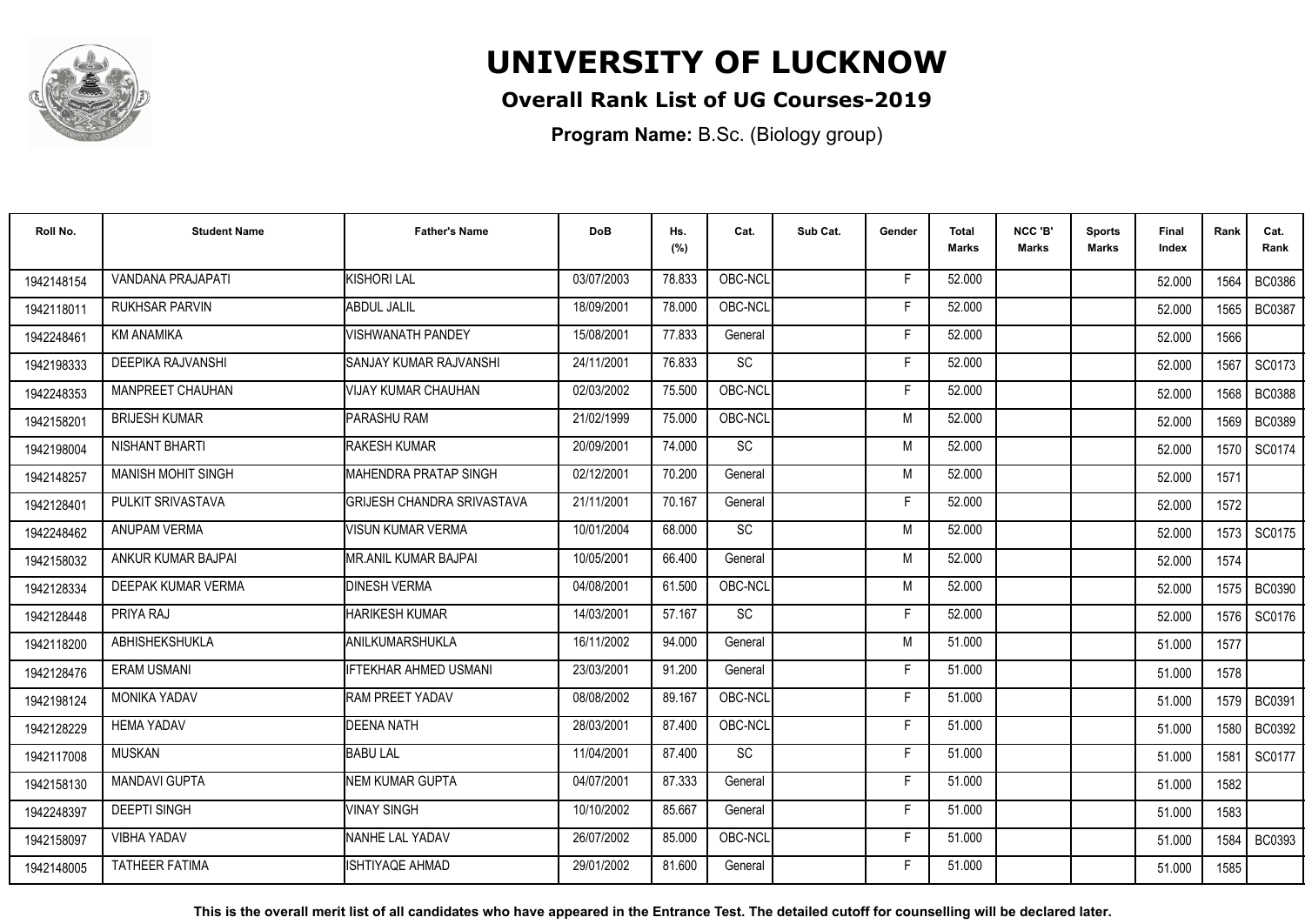

### **Overall Rank List of UG Courses-2019**

**Program Name:** B.Sc. (Biology group)

| Roll No.   | <b>Student Name</b>       | <b>Father's Name</b>            | <b>DoB</b> | Hs.<br>(%) | Cat.      | Sub Cat. | Gender | Total<br>Marks | NCC 'B'<br><b>Marks</b> | Sports<br>Marks | Final<br>Index | Rank   | Cat.<br>Rank  |
|------------|---------------------------|---------------------------------|------------|------------|-----------|----------|--------|----------------|-------------------------|-----------------|----------------|--------|---------------|
| 1942117042 | SUSHEEL YADAV             | SATYAVEER SINGH YADAV           | 07/10/2000 | 76.000     | OBC-NCL   |          | M      | 51.000         |                         |                 | 51.000         | 1586   | <b>BC0394</b> |
| 1942158312 | <b>KAMLESH KUMAR</b>      | RADHE SHYAM                     | 18/11/2002 | 75.000     | OBC-NCL   |          | M      | 51.000         |                         |                 | 51.000         | 1587   | BC0395        |
| 1942198301 | SANYUKTA DAS              | <b>SAMIR KUMAR DAS</b>          | 05/09/2001 | 74.500     | General   |          | E      | 51.000         |                         |                 | 51.000         | 1588   |               |
| 1942128383 | SATYANSH TIWARI           | <b>GIRDHARI LAL TIWARI</b>      | 12/10/2002 | 73.167     | General   |          | M      | 51.000         |                         |                 | 51.000         | 1589   |               |
| 1942158129 | <b>ABHINAV SRIVASTAVA</b> | NEERAJ SRIVASTAVA               | 13/07/2002 | 72.200     | General   |          | M      | 51.000         |                         |                 | 51.000         | 1590   |               |
| 1942118232 | VIBHA BHARTI              | <b>ARUN KUMAR</b>               | 10/01/2002 | 70.500     | <b>SC</b> |          | Е      | 51.000         |                         |                 | 51.000         | 1591   | SC0178        |
| 1942111006 | KHUSHBOO KUMARI           | <b>SRI RAM</b>                  | 25/05/2001 | 70.400     | <b>SC</b> |          | E      | 51.000         |                         |                 | 51.000         | 1592   | SC0179        |
| 1942248242 | SAKSHI BHARGAV            | <b>SURYA PRASAD</b>             | 19/09/2001 | 70.200     | <b>SC</b> |          | Е      | 51.000         |                         |                 | 51.000         | 1593   | SC0180        |
| 1942148138 | KM AKANKSHA MISHRA        | <b>KEDAR NATH MISHRA</b>        | 13/05/2002 | 70.000     | General   |          | F      | 51.000         |                         |                 | 51.000         | 1594   |               |
| 1942148238 | KANCHAN MEHTA             | M D MEHTA                       | 10/02/2000 | 66.500     | OBC-NCL   |          | F      | 51.000         |                         |                 | 51.000         | 1595 l | <b>BC0396</b> |
| 1942128446 | KM ANAMIKA PANDEY         | HARIHAR SHARAN PANDEY           | 13/01/2002 | 61.500     | General   |          | F      | 51.000         |                         |                 | 51.000         | 1596   |               |
| 1942248477 | SAVITA YADAV              | YOGENDRA NATH YADAV             | 05/07/2000 | 55.333     | OBC-NCL   |          | F      | 51.000         |                         |                 | 51.000         | 1597   | <b>BC0397</b> |
| 1942198196 | <b>AMIT KUMAR</b>         | <b>RAMKISHOR</b>                | 03/07/2002 | 55.000     | SC        |          | M      | 51.000         |                         |                 | 51.000         | 1598   | SC0181        |
| 1942198133 | PRIYANKA AWASTHI          | RAM SHANKAR AWASTHI             | 15/04/2002 | 95.000     | General   |          | F      | 50.000         |                         |                 | 50.000         | 1599   |               |
| 1942248144 | ANSHIKA RAI               | <b>SUDAMA RAI</b>               | 04/08/2001 | 93.200     | OBC-CL    |          | Е      | 50.000         |                         |                 | 50.000         | 1600   |               |
| 1942248227 | <b>SAPNA</b>              | <b>SURESH KUMAR</b>             | 26/12/1998 | 90.000     | SC        |          | F      | 50.000         |                         |                 | 50.000         | 1601   | SC0182        |
| 1942118104 | SONALI TIWARI             | AKHILESH TIWARI                 | 01/02/2001 | 89.400     | General   |          | F      | 50.000         |                         |                 | 50.000         | 1602   |               |
| 1942158081 | <b>SUMIT KUMAR VERMA</b>  | INAIMISH KUMAR VERMA            | 10/07/2002 | 89.000     | OBC-NCL   |          | M      | 50.000         |                         |                 | 50.000         | 1603   | <b>BC0398</b> |
| 1942158068 | <b>VERTIKA RAJ</b>        | IMUSERAM BHARGAVA               | 06/12/2002 | 87.833     | SC        |          | E      | 50.000         |                         |                 | 50.000         | 1604   | SC0183        |
| 1942198289 | <b>ABHISHEK KUMAR</b>     | <b>SADABRIKSH</b>               | 05/10/2003 | 87.667     | OBC-NCL   |          | M      | 50.000         |                         |                 | 50.000         | 1605   | <b>BC0399</b> |
| 1942158239 | SUYASH SRIVASTAVA         | <b>PRADEEP KUMAR SRIVASTAVA</b> | 06/10/1999 | 86.667     | General   |          | M      | 50.000         |                         |                 | 50.000         | 1606   |               |
| 1942148079 | <b>UPASANA SHUKLA</b>     | <b>JITENDRA NATH</b>            | 21/11/2001 | 85.400     | General   |          | F      | 50.000         |                         |                 | 50.000         | 1607   |               |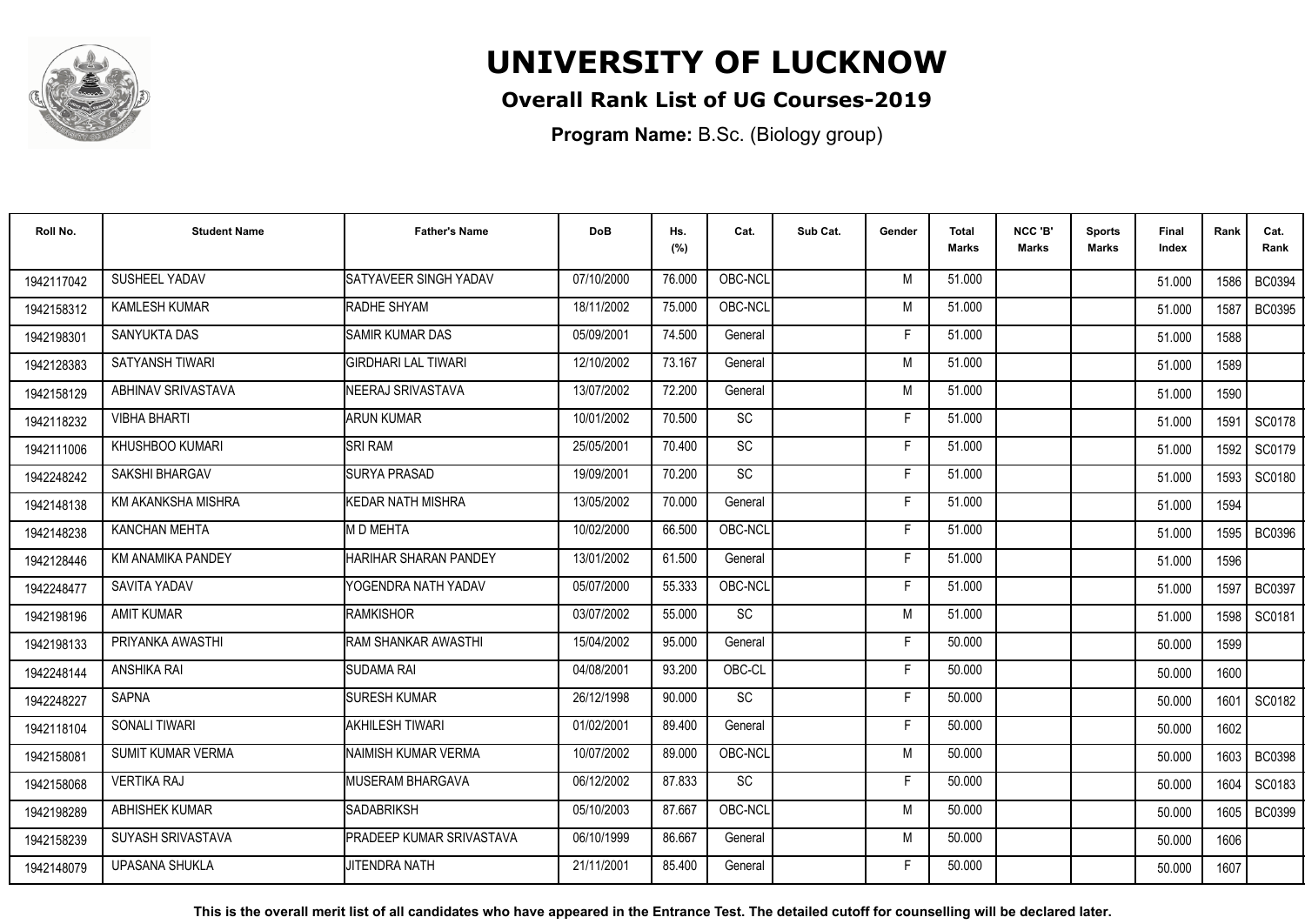

## **Overall Rank List of UG Courses-2019**

**Program Name:** B.Sc. (Biology group)

| Roll No.   | <b>Student Name</b>          | <b>Father's Name</b>        | <b>DoB</b> | Hs.<br>(%) | Cat.      | Sub Cat.  | Gender | <b>Total</b><br>Marks | NCC 'B'<br><b>Marks</b> | Sports<br>Marks | Final<br>Index | Rank   | Cat.<br>Rank  |
|------------|------------------------------|-----------------------------|------------|------------|-----------|-----------|--------|-----------------------|-------------------------|-----------------|----------------|--------|---------------|
| 1942148211 | PRIYA RAWAT                  | LATE MR. SHATRUGHAN PRASAD  | 01/06/2003 | 84.667     | <b>SC</b> |           | -F     | 50.000                |                         |                 | 50.000         | 1608 l | SC0184        |
| 1942115036 | SHAHEEN BANO                 | <b>MOHD ANISH</b>           | 03/04/2001 | 83.600     | OBC-NCL   |           | F      | 50.000                |                         |                 | 50.000         | 1609 I | <b>BC0400</b> |
| 1942248158 | SHIVANSHU KUMAR GUPTA        | <b>SUGREEV PRASAD GUPTA</b> | 09/10/2003 | 83.600     | OBC-NCL   |           | M      | 50.000                |                         |                 | 50.000         | 1610   | <b>BC0401</b> |
| 1942198141 | KM PRATIBHA YADAV            | RAM SURESH YADAV            | 12/04/2002 | 82.833     | OBC-NCL   |           | E      | 50.000                |                         |                 | 50.000         | 1611   | <b>BC0402</b> |
| 1942158254 | <b>GAUTAM CHANDRA PANDEY</b> | PRAMOD KUMAR PANDEY         | 03/07/2000 | 81.600     | General   |           | M      | 50.000                |                         |                 | 50.000         | 1612   |               |
| 1942118198 | <b>ADITI</b>                 | <b>ANIL SHARMA</b>          | 13/08/2000 | 81.600     | General   |           | Е      | 50.000                |                         |                 | 50.000         | 1613   |               |
| 1942117023 | UJJWAL SAXENA                | PANKAJ SAXENA               | 23/03/2002 | 81.600     | General   |           | M      | 50.000                |                         |                 | 50.000         | 1614   |               |
| 1942128375 | <b>KOMAL GAUTAM</b>          | IGAYA PRASAD GAUTAM         | 07/02/2003 | 81.500     | <b>SC</b> |           | E      | 50.000                |                         |                 | 50.000         |        | 1615   SC0185 |
| 1942158327 | <b>SHAFAK KHAN</b>           | <b>RAHAT ALI</b>            | 09/06/2002 | 81.167     | General   |           | F      | 50.000                |                         |                 | 50.000         | 1616   |               |
| 1942198471 | <b>NIKHIL</b>                | <b>SEVA RAM</b>             | 08/01/2003 | 80.833     | OBC-NCL   |           | M      | 50.000                |                         |                 | 50.000         | 1617 l | BC0403        |
| 1942115068 | <b>ABHISHEK MISHRA</b>       | <b>SANTOSH KUMAR MISHRA</b> | 08/12/1999 | 79.800     | General   | <b>DP</b> | M      | 50.000                |                         |                 | 50.000         | 1618   |               |
| 1942128196 | <b>ADITI KUMARI</b>          | CHANDRA SHEKHAR THAKUR      | 21/03/2002 | 78.400     | OBC-CL    |           | E      | 50.000                |                         |                 | 50.000         | 1619   |               |
| 1942118038 | <b>DEEKSHA TRIPATHI</b>      | ADITYA NARAYAN TRIPATHI     | 15/07/2001 | 78.000     | General   |           | Е      | 50.000                |                         |                 | 50.000         | 1620   |               |
| 1942198156 | <b>VIKAS KUMAR</b>           | IRAMCHANDRA AGNIHOTRI       | 15/08/2001 | 76.400     | General   |           | M      | 50.000                |                         |                 | 50.000         | 1621   |               |
| 1942128378 | SARTHAK SINGH                | <b>GHAN SHYAM SINGH</b>     | 04/11/2001 | 76.333     | General   |           | M      | 50.000                |                         |                 | 50.000         | 1622   |               |
| 1942248053 | <b>SUGANDH</b>               | <b>SHIV PRASAD</b>          | 17/12/2001 | 76.167     | SC        |           | F      | 50.000                |                         |                 | 50.000         | 1623   | SC0186        |
| 1942158435 | <b>ARPITA VERMA</b>          | <b>RAJESH KUMAR VERMA</b>   | 08/07/1999 | 76.000     | <b>SC</b> |           | F      | 50.000                |                         |                 | 50.000         | 1624   | SC0187        |
| 1942128203 | SHALOO GAUTAM                | <b>CHANDRAKESH</b>          | 09/08/2002 | 76.000     | <b>SC</b> |           | F      | 50.000                |                         |                 | 50.000         | 1625   | SC0188        |
| 1942128076 | PRASHANT GAURAV              | <b>BAIJ NATH</b>            | 15/07/2002 | 75.833     | SC        |           | M      | 50.000                |                         |                 | 50.000         | 1626   | SC0189        |
| 1942148339 | <b>RUBAL TRIPATHI</b>        | <b>MANOJ TRIPATHI</b>       | 15/04/2002 | 75.800     | General   |           | F      | 50.000                |                         |                 | 50.000         | 1627   |               |
| 1942148124 | SHIPRA MISHRA                | IKANHAIYA MISHRA            | 15/01/2002 | 75.000     | General   |           | E      | 50.000                |                         |                 | 50.000         | 1628   |               |
| 1942158294 | <b>GAURAV SINGH</b>          | <b>PREMLAL SINGH</b>        | 29/06/2001 | 74.500     | General   |           | M      | 50.000                |                         |                 | 50.000         | 1629   |               |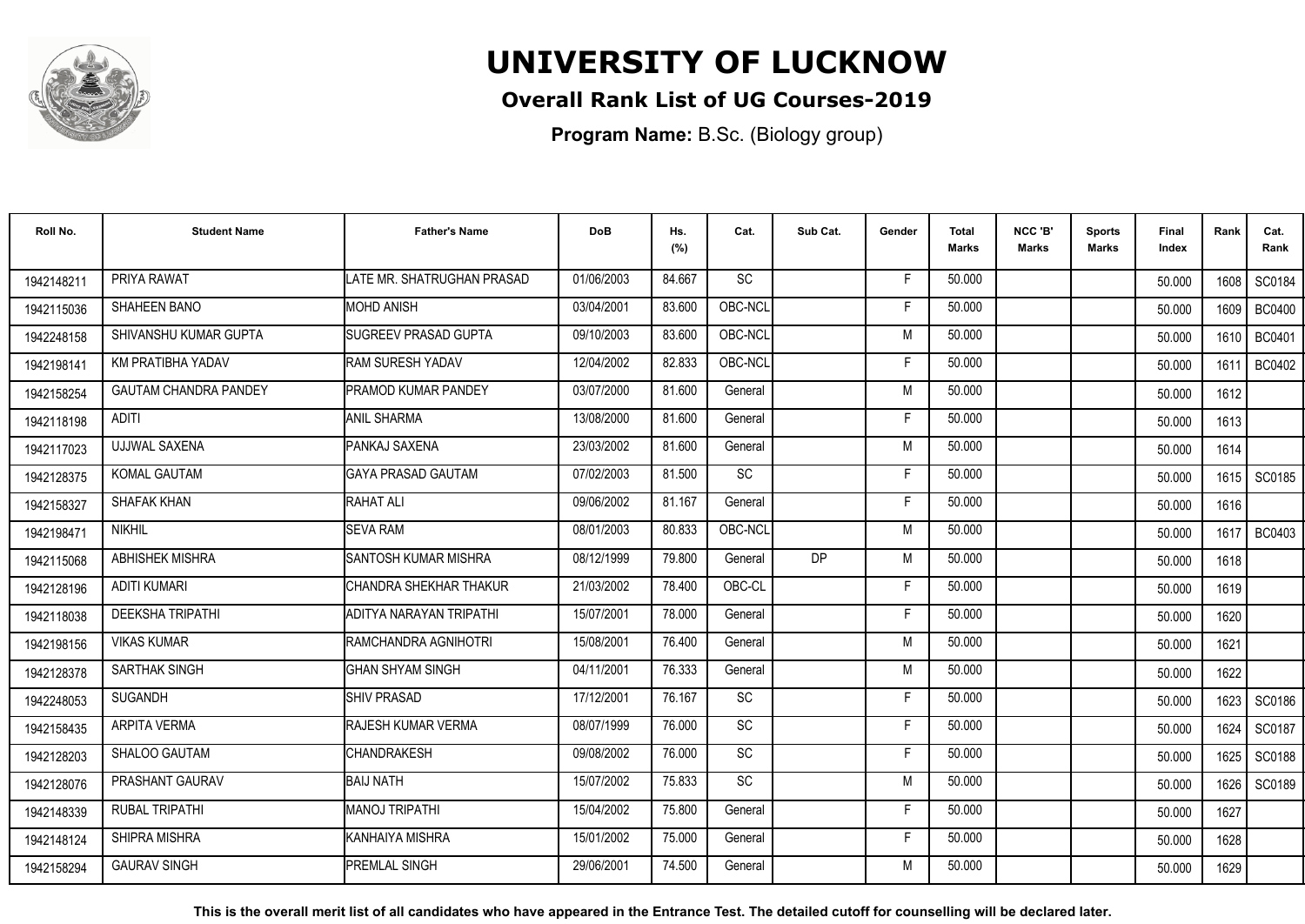

## **Overall Rank List of UG Courses-2019**

**Program Name:** B.Sc. (Biology group)

| Roll No.   | <b>Student Name</b>    | <b>Father's Name</b>        | <b>DoB</b> | Hs.<br>(%) | Cat.            | Sub Cat.   | Gender | Total<br><b>Marks</b> | NCC 'B'<br><b>Marks</b> | <b>Sports</b><br>Marks | Final<br>Index | Rank   | Cat.<br>Rank  |
|------------|------------------------|-----------------------------|------------|------------|-----------------|------------|--------|-----------------------|-------------------------|------------------------|----------------|--------|---------------|
| 1942248100 | PRAGYA SAHU            | SHYAM CHANDRA GUPTA         | 09/01/2001 | 74.200     | OBC-NCL         |            | F.     | 50.000                |                         |                        | 50.000         | 1630   | <b>BC0404</b> |
| 1942198400 | AYUSH GUPTA            | SANTOSH KUMAR GUPTA         | 10/07/2001 | 73.667     | OBC-NCL         |            | M      | 50.000                |                         |                        | 50.000         | 1631   | <b>BC0405</b> |
| 1942198221 | <b>DIVYANSHU</b>       | <b>RANJOT</b>               | 07/06/2002 | 72.833     | OBC-NCL         |            | M      | 50.000                |                         |                        | 50.000         | 1632   | <b>BC0406</b> |
| 1942158087 | <b>RUCHI BHARTI</b>    | INAN BUDDHI BHARTI          | 23/04/2002 | 72.667     | <b>SC</b>       |            | F      | 50.000                |                         |                        | 50.000         | 1633   | SC0190        |
| 1942128462 | <b>SUSHEEL PAL</b>     | HARISHCHANDRA PAL           | 03/09/2000 | 72.000     | OBC-NCL         |            | M      | 50.000                |                         |                        | 50.000         | 1634   | <b>BC0407</b> |
| 1942198321 | SIMRAN JAISWAL         | <b>SANJAY JAISWAL</b>       | 13/10/2001 | 72.000     | OBC-NCL         |            | F      | 50.000                |                         |                        | 50.000         | 1635   | <b>BC0408</b> |
| 1942114001 | <b>DRASTI TIWARI</b>   | <b>ARUN KUMAR TIWARI</b>    | 24/08/2002 | 72.000     | General         | <b>DFF</b> | E      | 50.000                |                         |                        | 50.000         | 1636   |               |
| 1942148386 | SAMREEN SIDDIQUI       | <b>MOHAMMAD ASLAM</b>       | 09/01/2001 | 71.833     | General         |            | F      | 50.000                |                         |                        | 50.000         | 1637   |               |
| 1942148251 | <b>ISHA GAUTAM</b>     | IMAHENDRA KUMAR GAUTAM      | 15/01/2002 | 71.000     | <b>SC</b>       |            | F      | 50.000                |                         |                        | 50.000         | 1638 l | SC0191        |
| 1942198229 | <b>HRATIKA SAXENA</b>  | RAVENDRA PRAKASH SAXENA     | 23/05/2001 | 70.333     | General         |            | F      | 50.000                |                         |                        | 50.000         | 1639   |               |
| 1942158079 | PRIYANKA KUMARI        | NAGINA PRASAD               | 12/01/1997 | 70.200     | SC              |            | F.     | 50.000                |                         |                        | 50.000         | 1640   | SC0192        |
| 1942128491 | SUDHEER KUMAR          | <b>INDRESH</b>              | 26/10/2002 | 69.667     | $\overline{SC}$ |            | M      | 50.000                |                         |                        | 50.000         | 1641   | SC0193        |
| 1942148036 | <b>ATUL SONWANI</b>    | <b>JAIPRAKASH SONWANI</b>   | 01/09/2003 | 69.667     | SC              |            | M      | 50.000                |                         |                        | 50.000         | 1642   | SC0194        |
| 1942148131 | <b>SHIVANGI</b>        | KARUNAKAR                   | 09/07/2002 | 68.833     | General         |            | F      | 50.000                |                         |                        | 50.000         | 1643   |               |
| 1942198347 | <b>NIKHIL MISHRA</b>   | <b>SANJAY MISHRA</b>        | 06/07/2000 | 68.167     | General         |            | M      | 50.000                |                         |                        | 50.000         | 1644   |               |
| 1942198051 | AMRITA YADAV           | <b>RAM BHAGAT YADAV</b>     | 19/09/2001 | 67.000     | General         |            | F      | 50.000                |                         |                        | 50.000         | 1645   |               |
| 1942198392 | AMISHA GUPTA           | <b>SANTOSH KR GUPTA</b>     | 09/08/2000 | 65.833     | General         |            | F      | 50.000                |                         |                        | 50.000         | 1646   |               |
| 1942158024 | <b>SUMBUL FATIMA</b>   | MR. SHAMSHER ALI            | 26/10/2000 | 65.333     | OBC-NCL         |            | F      | 50.000                |                         |                        | 50.000         | 1647   | <b>BC0409</b> |
| 1942128067 | <b>ITISHA SIDDIQUI</b> | <b>BABU ALI SIDDIQUI</b>    | 20/09/2002 | 64.600     | OBC-NCL         |            | F      | 50.000                |                         |                        | 50.000         | 1648 l | <b>BC0410</b> |
| 1942148453 | MOHD AMAAN SIDDIQUI    | IMOHD RAFIQ SIDDIQUI        | 17/03/2002 | 64.571     | General         |            | M      | 50.000                |                         |                        | 50.000         | 1649   |               |
| 1942198002 | <b>ALOK KUMAR</b>      | <b>RAKESH KUMAR</b>         | 10/11/2001 | 63.167     | SC              |            | M      | 50.000                |                         |                        | 50.000         | 1650   | SC0195        |
| 1942198406 | <b>ADARSH SHUKLA</b>   | <b>SANTOSH KUMAR SHUKLA</b> | 05/11/2002 | 60.667     | General         |            | M      | 50.000                |                         |                        | 50.000         | 1651   |               |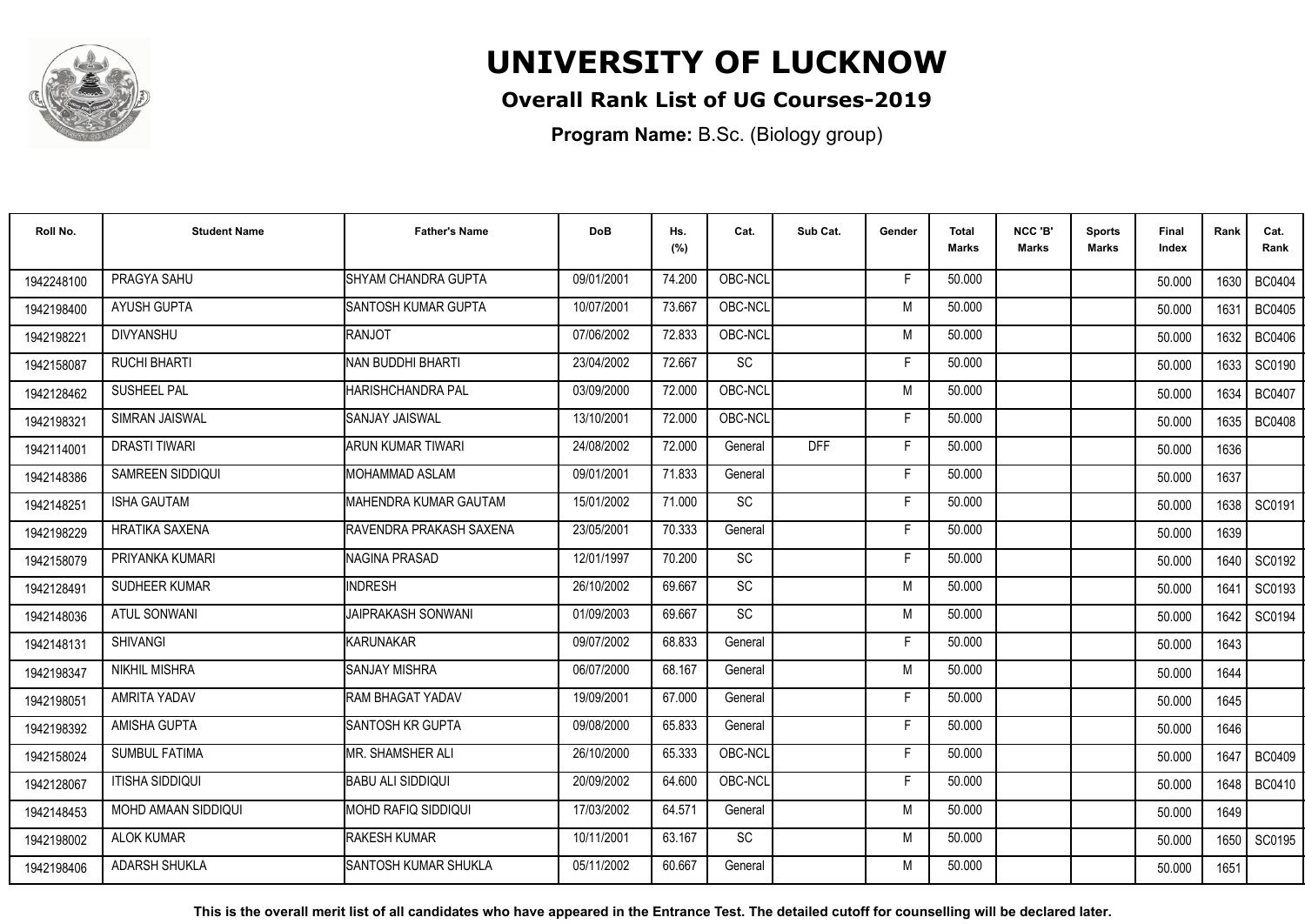

## **Overall Rank List of UG Courses-2019**

**Program Name:** B.Sc. (Biology group)

| Roll No.   | <b>Student Name</b>     | <b>Father's Name</b>          | <b>DoB</b> | Hs.<br>(%) | Cat.      | Sub Cat. | Gender | Total<br>Marks | NCC 'B'<br><b>Marks</b> | Sports<br><b>Marks</b> | Final<br>Index | Rank | Cat.<br>Rank  |
|------------|-------------------------|-------------------------------|------------|------------|-----------|----------|--------|----------------|-------------------------|------------------------|----------------|------|---------------|
| 1942248220 | <b>MAHIN GAUR</b>       | <b>SURESH CHANDRA GAUR</b>    | 14/01/2001 | 59.500     | OBC-NCL   |          | F.     | 50.000         |                         |                        | 50.000         | 1652 | <b>BC0411</b> |
| 1942198115 | SHUBHI SINGH            | <b>RAM PRAKASH</b>            | 10/01/2002 | 59.000     | General   |          | Е      | 50.000         |                         |                        | 50.000         | 1653 |               |
| 1942198435 | ABHISHEK KUMAR TIWARI   | <b>SARVESH KUMAR TIWARI</b>   | 19/05/2000 | 57.000     | General   |          | M      | 50.000         |                         |                        | 50.000         | 1654 |               |
| 1942128255 | <b>ANSHIKA SINGH</b>    | <b>DEVENDRA SINGH</b>         | 05/06/2001 | 96.000     | <b>SC</b> |          | Е      | 49.000         |                         |                        | 49.000         | 1655 | SC0196        |
| 1942198419 | <b>MANNA RAI</b>        | <b>SANTOSH RAI</b>            | 23/05/2000 | 95.000     | General   |          | F      | 49.000         |                         |                        | 49.000         | 1656 |               |
| 1942248356 | <b>ADARSH PANDEY</b>    | VIJAY KUMAR PANDEY            | 05/07/2001 | 95.000     | General   |          | M      | 49.000         |                         |                        | 49.000         | 1657 |               |
| 1942128094 | KUSHAGRAA VERMA         | <b>BALWANT KUMAR VERMA</b>    | 29/04/2002 | 89.200     | <b>SC</b> |          | E      | 49.000         |                         |                        | 49.000         | 1658 | SC0197        |
| 1942148305 | PRATIBHA YADAV          | MANOHAR YADAV                 | 20/10/2001 | 89.000     | OBC-NCL   |          | F      | 49.000         |                         |                        | 49.000         |      | 1659   BC0412 |
| 1942248113 | <b>SARGAM PRAJAPATI</b> | SHYAMNARAYAN PRAJAPATI        | 02/03/2002 | 86.167     | OBC-CL    |          | F      | 49.000         |                         |                        | 49.000         | 1660 |               |
| 1942148409 | <b>VANI GAUTAM</b>      | IMOHAN LAL GAUTAM             | 30/10/2001 | 86.000     | General   |          | Е      | 49.000         |                         |                        | 49.000         | 1661 |               |
| 1942148168 | <b>KIRTI MISHRA</b>     | İKRISHNA KUMAR MISHRA         | 07/11/2002 | 86.000     | General   |          | F      | 49.000         |                         |                        | 49.000         | 1662 |               |
| 1942128302 | <b>NIDHI PATEL</b>      | <b>DILIP PATEL</b>            | 22/09/2000 | 85.167     | OBC-NCL   |          | F      | 49.000         |                         |                        | 49.000         | 1663 | <b>BC0413</b> |
| 1942158496 | AANYA RAJ VERMA         | RAJU VERMA                    | 31/01/2003 | 83.667     | OBC-NCL   |          | Е      | 49.000         |                         |                        | 49.000         | 1664 | BC0414        |
| 1942248112 | <b>DEEPANK GAUTAM</b>   | <b>SHYAM SUNDAR GAUTAM</b>    | 12/01/2002 | 82.833     | SC        |          | M      | 49.000         |                         |                        | 49.000         | 1665 | SC0198        |
| 1942158427 | SHWETA SINGH            | <b>RAJESH KUMAR SINGH</b>     | 07/07/2002 | 81.600     | General   |          | F      | 49.000         |                         |                        | 49.000         | 1666 |               |
| 1942148283 | <b>RAJAT SRIVASTAV</b>  | MAHESHWARI PRASAD SRIVASTAV   | 30/12/2002 | 80.667     | General   |          | M      | 49.000         |                         |                        | 49.000         | 1667 |               |
| 1942158276 | <b>SHIVAM KUMAR</b>     | <b>PREM CHAND GUPTA</b>       | 21/07/2002 | 79.800     | OBC-NCL   |          | M      | 49.000         |                         |                        | 49.000         |      | 1668   BC0415 |
| 1942128399 | <b>DIGVIJAY SINGH</b>   | <b>GOVERDHEN SINGH</b>        | 05/05/1999 | 79.167     | OBC-NCL   |          | M      | 49.000         |                         |                        | 49.000         | 1669 | <b>BC0416</b> |
| 1942248073 | PRIYA KUSHWAHA          | İSHIVMUNI SINGH KUSHWAHA      | 10/08/2002 | 77.667     | OBC-NCL   |          | E      | 49.000         |                         |                        | 49.000         | 1670 | <b>BC0417</b> |
| 1942118213 | <b>DEVANSHU BAJPAI</b>  | ANUPAM BAJPAI                 | 15/07/2001 | 75.333     | General   |          | M      | 49.000         |                         |                        | 49.000         | 1671 |               |
| 1942128407 | PALAK MATHUR            | <b>GUNJAN MATHUR</b>          | 08/12/2002 | 74.167     | General   |          | F.     | 49.000         |                         |                        | 49.000         | 1672 |               |
| 1942158374 | SHUBHAM BAJPAI          | <b>IRAJENDRA KUMAR BAJPAI</b> | 26/09/2002 | 74.000     | General   |          | M      | 49.000         |                         |                        | 49.000         | 1673 |               |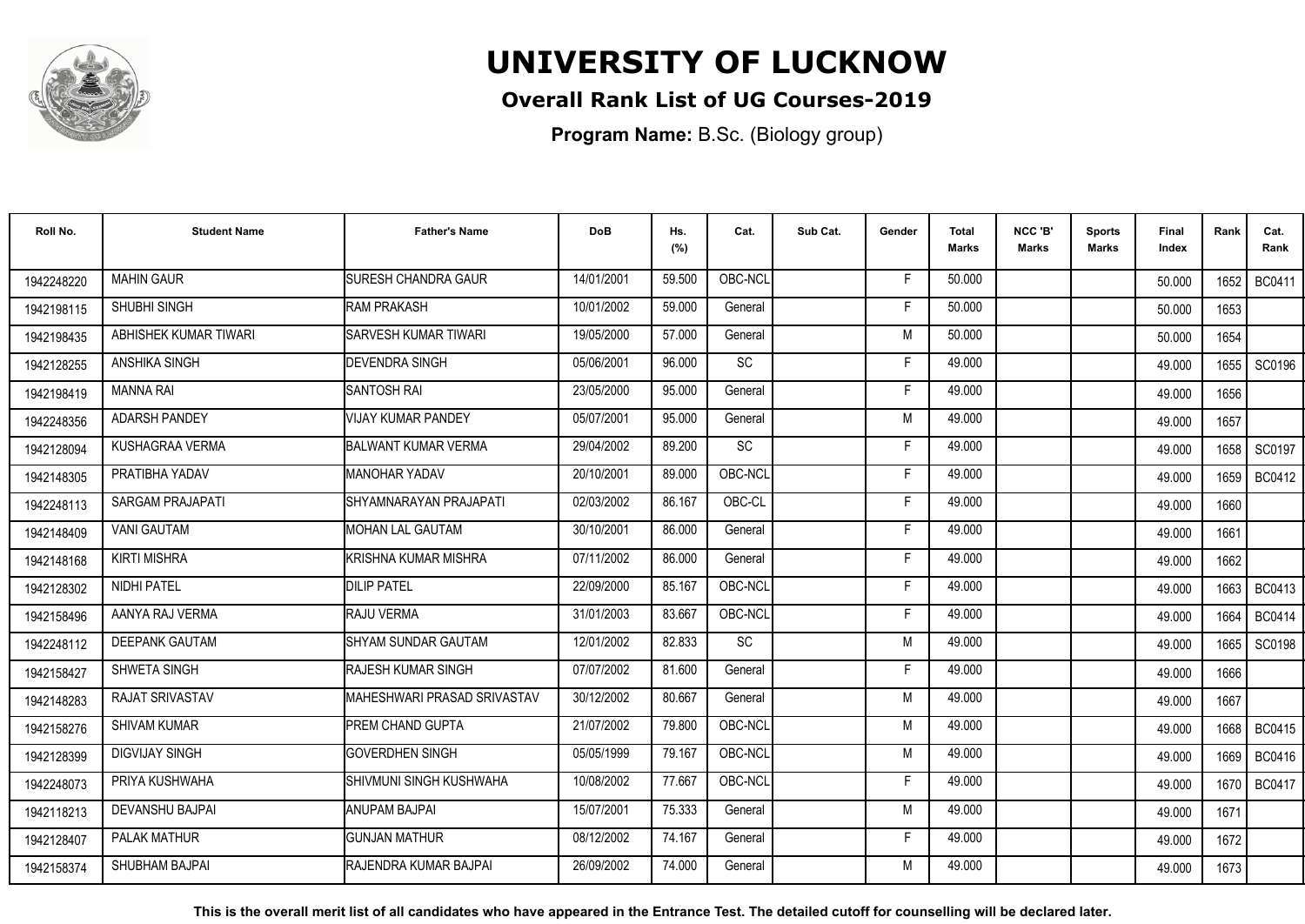

## **Overall Rank List of UG Courses-2019**

**Program Name:** B.Sc. (Biology group)

| Roll No.   | <b>Student Name</b>       | <b>Father's Name</b>            | <b>DoB</b> | Hs.<br>(%) | Cat.      | Sub Cat. | Gender | <b>Total</b><br><b>Marks</b> | NCC 'B'<br><b>Marks</b> | <b>Sports</b><br>Marks | Final<br>Index | Rank   | Cat.<br>Rank  |
|------------|---------------------------|---------------------------------|------------|------------|-----------|----------|--------|------------------------------|-------------------------|------------------------|----------------|--------|---------------|
| 1942118118 | DEEPALI KAUSHAL           | <b>ALOK KUMAR SHUKLA</b>        | 21/08/2002 | 64.667     | General   |          | F      | 49.000                       |                         |                        | 49.000         | 1674   |               |
| 1942148208 | <b>NEELAM KUMAR</b>       | <b>LATE MAKHAN LAL</b>          | 27/12/2000 | 62.000     | SC        |          | Е      | 49.000                       |                         |                        | 49.000         | 1675   | SC0199        |
| 1942148031 | <b>SIMRAN KRISHNAN</b>    | IJAI SHANKAR PRASAD YADAV       | 05/09/2000 | 60.000     | OBC-NCL   |          | Е      | 49.000                       |                         |                        | 49.000         | 1676 l | <b>BC0418</b> |
| 1942118218 | PRAGATI SHRIVASTAVA       | <b>I</b> ANURAG SHRIVASTAVA     | 25/02/2003 | 95.000     | General   |          | F      | 48.000                       |                         |                        | 48.000         | 1677   |               |
| 1942158308 | <b>RIJU CHAUBEY</b>       | <b>RABINDRA CHAUBEY</b>         | 12/10/2002 | 94.000     | General   |          | F      | 48.000                       |                         |                        | 48.000         | 1678   |               |
| 1942198282 | <b>EKTA CHAUDHARY</b>     | <b>SABHAJEET CHAUDHARY</b>      | 07/07/2003 | 85.333     | OBC-NCL   |          | E      | 48.000                       |                         |                        | 48.000         | 1679   | <b>BC0419</b> |
| 1942198199 | CHARULATA YADAV           | <b>IRAMNARAYAN YADAV</b>        | 06/01/2002 | 83.600     | OBC-NCL   |          | Е      | 48.000                       |                         |                        | 48.000         | 1680   | <b>BC0420</b> |
| 1942128432 | AKANSHA SINGH             | HARI NARAYAN SINGH              | 02/07/2002 | 81.667     | General   |          | Е      | 48.000                       |                         |                        | 48.000         | 1681   |               |
| 1942148228 | <b>VATSALA MISHRA</b>     | LATE VIVEK MISHRA               | 25/12/2000 | 81.600     | General   |          | F      | 48.000                       |                         |                        | 48.000         | 1682   |               |
| 1942158147 | <b>KM PRACHI MISHRA</b>   | <b>INRIPENDRA MISHRA</b>        | 20/08/2002 | 81.167     | General   |          | F      | 48.000                       |                         |                        | 48.000         | 1683   |               |
| 1942115034 | <b>MEHSEEN BANO</b>       | <b>MOBIN AHMAD</b>              | 28/12/2001 | 79.000     | General   |          | Е      | 48.000                       |                         |                        | 48.000         | 1684   |               |
| 1942148112 | <b>KM NEHA PATEL</b>      | <b>I</b> KAMLESH KUMAR VERMA    | 15/03/2003 | 78.500     | General   |          | F      | 48.000                       |                         |                        | 48.000         | 1685   |               |
| 1942198204 | <b>SACHIN GAUTAM</b>      | RAMPRASAD                       | 05/02/2000 | 77.167     | SC        |          | M      | 48.000                       |                         |                        | 48.000         | 1686 l | SC0200        |
| 1942118082 | <b>SWATI VERMA</b>        | AJEET KUMAR VERMA               | 10/07/2002 | 76.500     | OBC-NCL   |          | F      | 48.000                       |                         |                        | 48.000         | 1687   | <b>BC0421</b> |
| 1942128030 | <b>ANJITA YADAV</b>       | <b>ASHOK YADVA</b>              | 09/03/2002 | 74.000     | General   |          | F      | 48.000                       |                         |                        | 48.000         | 1688   |               |
| 1942128124 | <b>SUMIT GUPTA</b>        | <b>BHOLA PRASAD GUPTA</b>       | 09/04/2001 | 72.200     | OBC-NCL   |          | M      | 48.000                       |                         |                        | 48.000         | 1689   | <b>BC0422</b> |
| 1942128177 | <b>PRIYANSHI</b>          | ICHANDRA KISHOR                 | 24/08/2001 | 72.200     | <b>SC</b> |          | F      | 48.000                       |                         |                        | 48.000         | 1690   | SC0201        |
| 1942158336 | <b>KOMAL KUMARI</b>       | <b>IRAJ KISHOR PRASAD YADAV</b> | 07/08/2001 | 69.600     | General   |          | F      | 48.000                       |                         |                        | 48.000         | 1691   |               |
| 1942248059 | <b>ANKIT KUMAR</b>        | SHIV RAJ                        | 05/12/2001 | 69.167     | SC        |          | M      | 48.000                       |                         |                        | 48.000         | 1692   | SC0202        |
| 1942118186 | <b>SUMIT KUMAR SHARMA</b> | <b>JANIL KUMAR SHARMA</b>       | 20/09/2002 | 69.000     | OBC-NCL   |          | M      | 48.000                       |                         |                        | 48.000         | 1693   | <b>BC0423</b> |
| 1942111007 | <b>PRIYA</b>              | <b>ARJUN</b>                    | 09/11/2000 | 67.500     | OBC-NCL   |          | F      | 48.000                       |                         |                        | 48.000         | 1694   | <b>BC0424</b> |
| 1942158447 | <b>KM.ADITY SHARMA</b>    | <b>RAJESH SHARMA</b>            | 02/07/2002 | 63.667     | OBC-NCL   |          | F      | 48.000                       |                         |                        | 48.000         | 1695   | <b>BC0425</b> |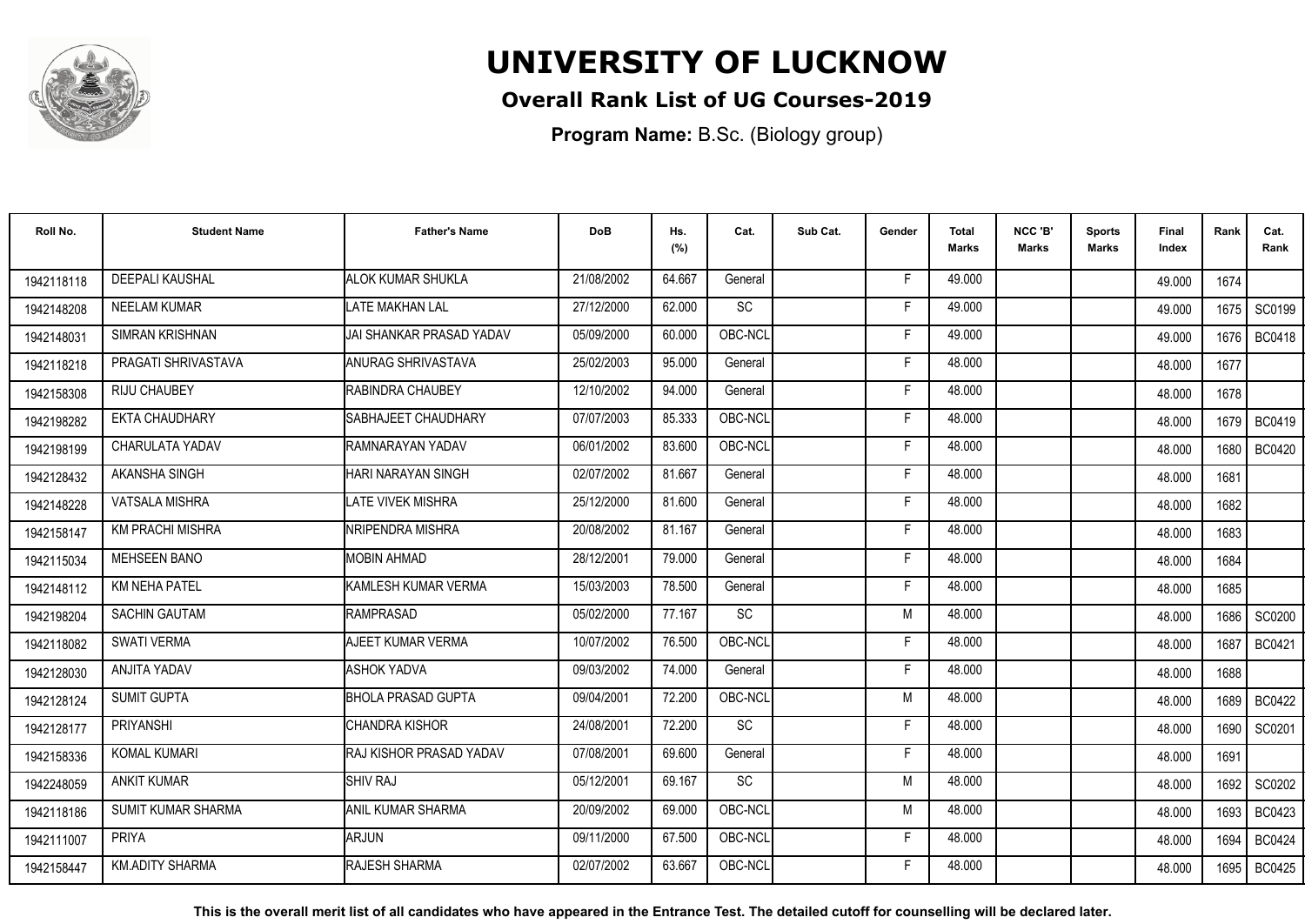

## **Overall Rank List of UG Courses-2019**

**Program Name:** B.Sc. (Biology group)

| Roll No.   | <b>Student Name</b>        | <b>Father's Name</b>            | <b>DoB</b> | Hs.<br>(%) | Cat.      | Sub Cat.  | Gender | <b>Total</b><br><b>Marks</b> | NCC 'B'<br><b>Marks</b> | <b>Sports</b><br>Marks | Final<br>Index | Rank   | Cat.<br>Rank  |
|------------|----------------------------|---------------------------------|------------|------------|-----------|-----------|--------|------------------------------|-------------------------|------------------------|----------------|--------|---------------|
| 1942198451 | SHIVANI GUPTA              | SATROHAN LAL GUPTA              | 16/12/1999 | 62.833     | OBC-NCL   |           | F      | 48.000                       |                         |                        | 48.000         | 1696 l | <b>BC0426</b> |
| 1942198337 | AYUSH KUMAR SINGH          | <b>I</b> SANJAY KUMAR SINGH     | 01/10/2002 | 60.800     | General   |           | M      | 48.000                       |                         |                        | 48.000         | 1697   |               |
| 1942198441 | AADYA GUPTA                | <b>SATISH GUPTA</b>             | 12/04/2002 | 95.000     | General   |           | Е      | 47.000                       |                         |                        | 47.000         | 1698   |               |
| 1942118221 | <b>SHAGUFTA FIRDAUS</b>    | IANWAR ALI KHAN                 | 11/05/2002 | 95.000     | General   |           | F      | 47.000                       |                         |                        | 47.000         | 1699   |               |
| 1942118203 | <b>ISHITA KHARE</b>        | <b>ANOOP KHARE</b>              | 19/11/2001 | 88.000     | General   |           | F      | 47.000                       |                         |                        | 47.000         | 1700   |               |
| 1942248296 | <b>ANKITA YADAV</b>        | UDAYNARAYAN YADAV               | 13/01/2002 | 83.600     | General   |           | E      | 47.000                       |                         |                        | 47.000         | 1701   |               |
| 1942128072 | ALOK KUMAR RATHOUR         | <b>BABU RAM</b>                 | 24/01/2002 | 83.500     | OBC-NCL   |           | M      | 47.000                       |                         |                        | 47.000         | 1702   | <b>BC0427</b> |
| 1942128190 | <b>KM CHANDA YADAV</b>     | CHANDRA PRAKASH YADAV           | 12/06/2003 | 79.833     | OBC-CL    |           | Е      | 47.000                       |                         |                        | 47.000         | 1703   |               |
| 1942248453 | PREETI VERMA               | <b>VIRENDRA VERMA</b>           | 06/04/2000 | 79.800     | OBC-NCL   |           | F      | 47.000                       |                         |                        | 47.000         | 1704   | <b>BC0428</b> |
| 1942115032 | <b>MINALI VERMA</b>        | <b>I</b> MANOJ KUMAR            | 24/03/2002 | 77.500     | General   | <b>DP</b> | F      | 47.000                       |                         |                        | 47.000         | 1705   |               |
| 1942248317 | <b>MUSKAN GUPTA</b>        | UMESH GUPTA                     | 20/06/2000 | 76.667     | General   |           | Е      | 47.000                       |                         |                        | 47.000         | 1706   |               |
| 1942198044 | <b>MANSI SONI</b>          | <b>RAM AWTAR SONI</b>           | 26/06/2002 | 76.333     | OBC-NCL   |           | F      | 47.000                       |                         |                        | 47.000         | 1707   | BC0429        |
| 1942128367 | <b>RITIKA PANDEY</b>       | <b>GANGA SAGAR PANDEY</b>       | 01/02/2002 | 76.000     | General   |           | Е      | 47.000                       |                         |                        | 47.000         | 1708   |               |
| 1942128317 | <b>ANSHIKA</b>             | <b>I</b> DINESH KUMAR DUBEY     | 11/09/2003 | 75.333     | General   |           | F      | 47.000                       |                         |                        | 47.000         | 1709   |               |
| 1942118022 | PRAGATI YADAV              | ABHIMANYU KUMAR YADAV           | 15/07/2002 | 74.500     | OBC-NCL   |           | F      | 47.000                       |                         |                        | 47.000         | 1710 l | <b>BC0430</b> |
| 1942148158 | ANAMIKA                    | <b>I</b> KRIPA SANKAR           | 08/10/2001 | 74.333     | OBC-NCL   |           | Е      | 47.000                       |                         |                        | 47.000         | 1711   | <b>BC0431</b> |
| 1942148461 | <b>BATOOL HAIDER RIZVI</b> | <b>MOHD SALMAN HAIDER RIZVI</b> | 18/07/2000 | 73.167     | General   |           | F      | 47.000                       |                         |                        | 47.000         | 1712   |               |
| 1942128406 | <b>SAKSHI GAUTAM</b>       | <b>I</b> GULJARI LAL            | 19/09/2001 | 73.167     | <b>SC</b> |           | F      | 47.000                       |                         |                        | 47.000         | 1713 I | SC0203        |
| 1942248139 | ANUPRIYA CHAUDHARY         | SUBHASH CHAUDHARY               | 12/07/2002 | 71.000     | SC        |           | F      | 47.000                       |                         |                        | 47.000         | 1714   | SC0204        |
| 1942148467 | <b>SHAISTA SHAREEF</b>     | <b>MOHD SHAREEF</b>             | 02/09/2002 | 69.833     | OBC-CL    |           | Е      | 47.000                       |                         |                        | 47.000         | 1715   |               |
| 1942248251 | DIVYANSHI SHARMA           | <b>SUSHIL SHARMA</b>            | 28/10/2001 | 68.167     | General   |           | Е      | 47.000                       |                         |                        | 47.000         | 1716   |               |
| 1942128165 | <b>AKHIL TIWARI</b>        | <b>C.P TIWARI</b>               | 05/05/2001 | 64.000     | General   |           | M      | 47.000                       |                         |                        | 47.000         | 1717   |               |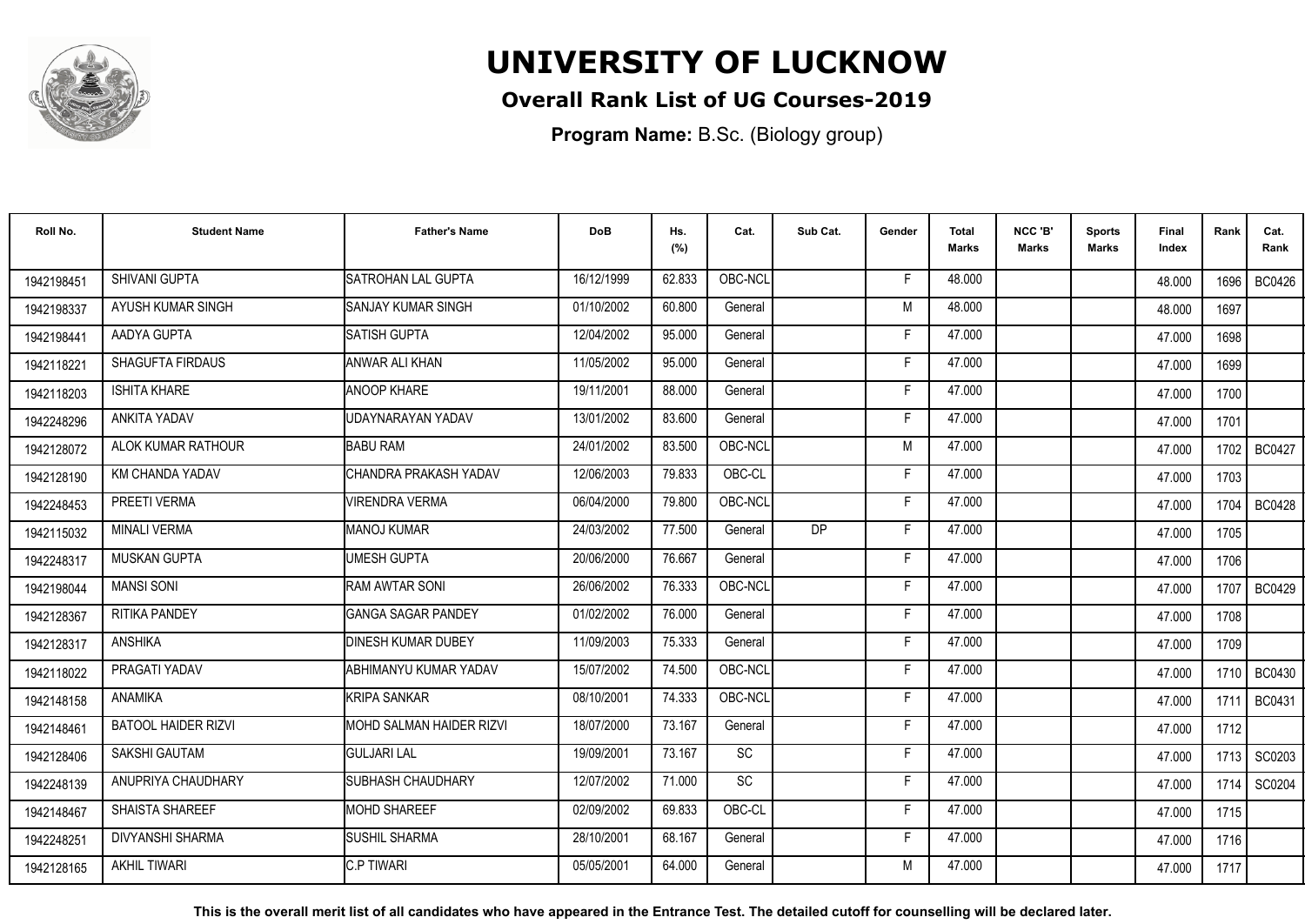

## **Overall Rank List of UG Courses-2019**

**Program Name:** B.Sc. (Biology group)

| Roll No.   | <b>Student Name</b>      | <b>Father's Name</b>             | <b>DoB</b> | Hs.<br>(%) | Cat.      | Sub Cat. | Gender | <b>Total</b><br>Marks | NCC 'B'<br><b>Marks</b> | <b>Sports</b><br>Marks | Final<br>Index | Rank | Cat.<br>Rank  |
|------------|--------------------------|----------------------------------|------------|------------|-----------|----------|--------|-----------------------|-------------------------|------------------------|----------------|------|---------------|
| 1942198320 | <b>VIDHI JAISWAL</b>     | <b>SANJAY JAISWAL</b>            | 05/04/2001 | 91.667     | OBC-NCL   |          | F      | 46.000                |                         |                        | 46.000         |      | 1718 BC0432   |
| 1942158455 | ANANYA                   | <b>RAJESH SINGH</b>              | 16/09/2001 | 91.200     | General   |          | F      | 46.000                |                         |                        | 46.000         | 1719 |               |
| 1942128347 | SONALI NAYAK             | <b>DURGA PRASAD NAYAK</b>        | 20/06/2001 | 90.000     | General   |          | F      | 46.000                |                         |                        | 46.000         | 1720 |               |
| 1942128062 | SHAMAYAM                 | <b>AZHAR MANZUR ANSARI</b>       | 29/12/2001 | 89.200     | OBC-CL    |          | F      | 46.000                |                         |                        | 46.000         | 1721 |               |
| 1942118264 | APURVA SRIVASTAVA        | <b>I</b> ARVIND KUMAR SRIVASTAVA | 25/08/2002 | 89.200     | General   |          | F      | 46.000                |                         |                        | 46.000         | 1722 |               |
| 1942148054 | <b>KRISHNA PANDEY</b>    | <b>JAWAHAR LAL PANDEY</b>        | 11/06/2001 | 83.500     | General   |          | Е      | 46.000                |                         |                        | 46.000         | 1723 |               |
| 1942158109 | ANSHU SINGH              | INARENDRA SINGH                  | 08/10/2002 | 81.600     | General   |          | F      | 46.000                |                         |                        | 46.000         | 1724 |               |
| 1942158190 | PALAK MISHRA             | <b>PANKAJ MISHRA</b>             | 03/08/2001 | 81.333     | General   |          | E      | 46.000                |                         |                        | 46.000         | 1725 |               |
| 1942198183 | <b>DEEPAK TIWARI</b>     | <b>I</b> RAMESH PRASAD TIWARI    | 26/05/2002 | 79.800     | General   |          | M      | 46.000                |                         |                        | 46.000         | 1726 |               |
| 1942128207 | SUPRIYA SARGAM           | CHHANGUR SARGAM                  | 01/10/2000 | 79.333     | SC        |          | F      | 46.000                |                         |                        | 46.000         | 1727 | SC0205        |
| 1942248357 | <b>DIKSHA PANDEY</b>     | VIJAY KUMAR PANDEY               | 23/03/2003 | 77.800     | General   |          | Е      | 46.000                |                         |                        | 46.000         | 1728 |               |
| 1942118216 | <b>MANSI MEHROTRA</b>    | <b>ANURAG MEHROTRA</b>           | 02/06/2001 | 76.000     | General   |          | F      | 46.000                |                         |                        | 46.000         | 1729 |               |
| 1942198427 | RUCHI UPADHYAY           | <b>I</b> SANTOSH UPADHYAY        | 02/10/2002 | 75.333     | General   |          | F      | 46.000                |                         |                        | 46.000         | 1730 |               |
| 1942128447 | KHUSHBOO BHARTI          | <b>HARIKESH</b>                  | 01/01/2002 | 74.833     | <b>SC</b> |          | F      | 46.000                |                         |                        | 46.000         | 1731 | SC0206        |
| 1942158448 | HIMANSHU SHUKLA          | <b>RAJESH SHUKLA</b>             | 10/05/2001 | 74.000     | General   |          | M      | 46.000                |                         |                        | 46.000         | 1732 |               |
| 1942158162 | <b>CHANDAN SINGH</b>     | OM PRAKASH SINGH                 | 30/09/2001 | 74.000     | General   |          | M      | 46.000                |                         |                        | 46.000         | 1733 |               |
| 1942117027 | <b>HARSH KUMAR SINGH</b> | <b>I</b> RAJESH KUMAR SINGH      | 01/08/2000 | 73.667     | General   |          | M      | 46.000                |                         |                        | 46.000         | 1734 |               |
| 1942248254 | <b>TUBA KAZMI</b>        | SYED ANJUM SAJJAD                | 20/09/2002 | 73.667     | General   |          | Е      | 46.000                |                         |                        | 46.000         | 1735 |               |
| 1942148082 | ANUSHREE SINGH           | JITENDRA SINGH                   | 09/11/2003 | 73.167     | General   |          | F      | 46.000                |                         |                        | 46.000         | 1736 |               |
| 1942148176 | <b>DIVYA MALL</b>        | KRISHNA MOHAN MALL               | 11/05/2003 | 72.000     | OBC-NCL   |          | F      | 46.000                |                         |                        | 46.000         | 1737 | <b>BC0433</b> |
| 1942148009 | <b>ROHIT JAISWAL</b>     | JAGARNATH JAISWAL                | 22/08/2002 | 70.200     | General   |          | M      | 46.000                |                         |                        | 46.000         | 1738 |               |
| 1942248168 | YASHIKA AGARWAL          | <b>SUNIL AGARWAL</b>             | 18/11/2002 | 70.200     | General   |          | F      | 46.000                |                         |                        | 46.000         | 1739 |               |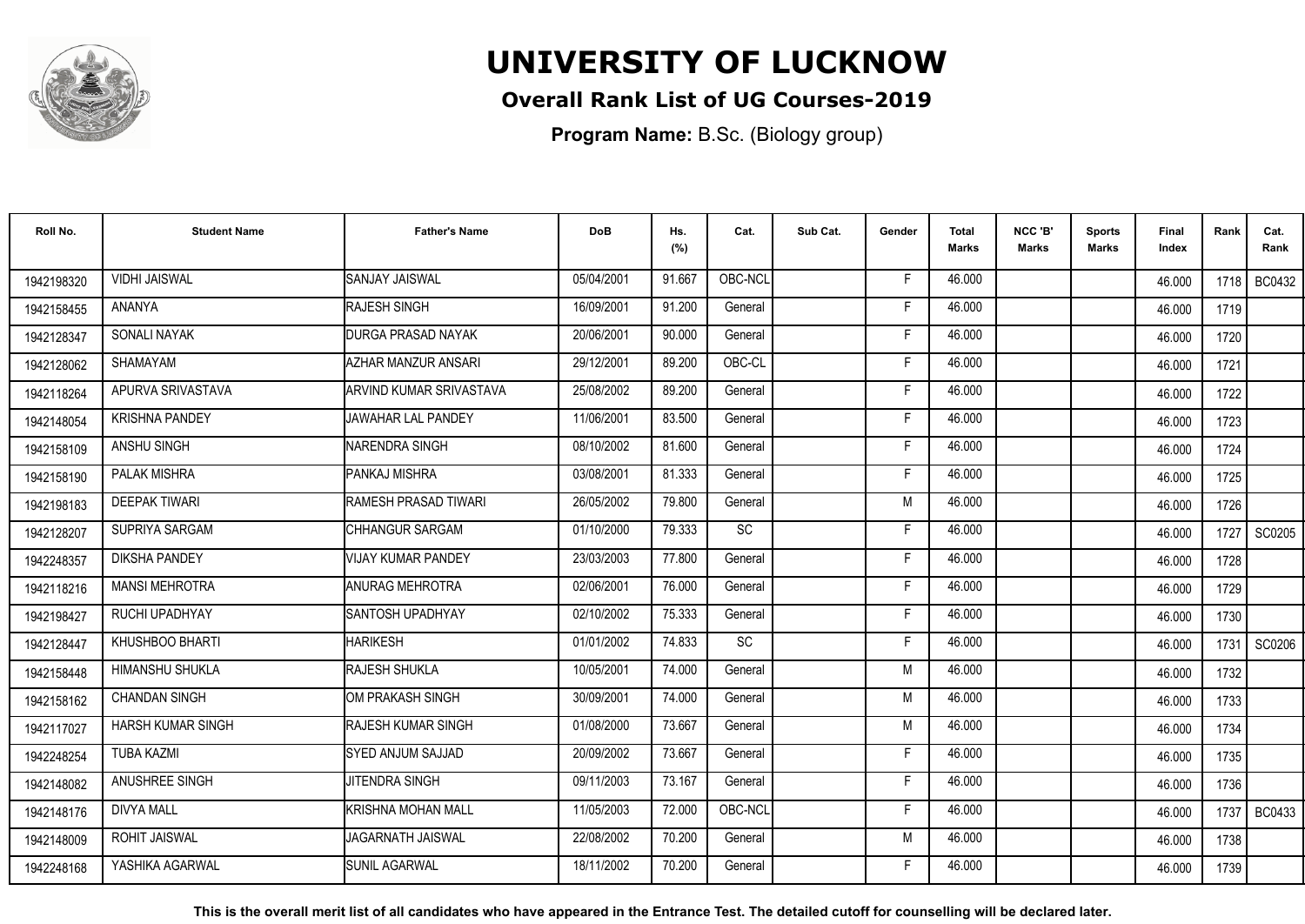

## **Overall Rank List of UG Courses-2019**

**Program Name:** B.Sc. (Biology group)

| Roll No.   | <b>Student Name</b>     | <b>Father's Name</b>         | <b>DoB</b> | Hs.<br>(%) | Cat.    | Sub Cat. | Gender | <b>Total</b><br><b>Marks</b> | NCC 'B'<br><b>Marks</b> | Sports<br>Marks | Final<br>Index | Rank   | Cat.<br>Rank  |
|------------|-------------------------|------------------------------|------------|------------|---------|----------|--------|------------------------------|-------------------------|-----------------|----------------|--------|---------------|
| 1942198119 | AYUSHI YADAV            | <b>RAM PRAKASH YADAV</b>     | 30/07/2003 | 67.667     | OBC-NCL |          | F      | 46.000                       |                         |                 | 46.000         | 1740 I | BC0434        |
| 1942148476 | <b>FABEHA YUNUS</b>     | <b>MOHD YUNUS</b>            | 14/08/2002 | 64.667     | OBC-NCL |          | F      | 46.000                       |                         |                 | 46.000         | 1741   | <b>BC0435</b> |
| 1942148473 | ALI MASAB FAROOQUI      | <b>MOHD UZAIR FAROOQUI</b>   | 01/01/2000 | 62.500     | General |          | M      | 46.000                       |                         |                 | 46.000         | 1742   |               |
| 1942158113 | AQSHA ANSARI            | <b>NASIM AHMED</b>           | 23/03/2002 | 61.333     | OBC-CL  |          | Е      | 46.000                       |                         |                 | 46.000         | 1743   |               |
| 1942158392 | <b>DEEPENDRA SINGH</b>  | RAJENDRA SINGH               | 20/11/2001 | 60.800     | General |          | M      | 46.000                       |                         |                 | 46.000         | 1744   |               |
| 1942158182 | RISHITA ASTHANA         | PANKAJ ASTHANA               | 06/01/2002 | 95.000     | General |          | E      | 45.000                       |                         |                 | 45.000         | 1745   |               |
| 1942128441 | NIHARIKA VERMA          | HARI VANSH VERMA             | 18/01/2001 | 91.667     | General |          | F      | 45.000                       |                         |                 | 45.000         | 1746   |               |
| 1942198260 | PRIYANKA SINGH          | <b>IRAVISHANKAR SINGH</b>    | 27/05/2001 | 89.800     | General |          | F      | 45.000                       |                         |                 | 45.000         | 1747   |               |
| 1942248395 | <b>SHIVAM SINGH</b>     | <b>VINAY SINGH</b>           | 13/06/2001 | 89.200     | General |          | M      | 45.000                       |                         |                 | 45.000         | 1748   |               |
| 1942198111 | <b>SUMEET KUMAR</b>     | RAM NARESH VISHWAKARMA       | 17/01/2002 | 87.500     | OBC-NCL |          | M      | 45.000                       |                         |                 | 45.000         |        | 1749 BC0436   |
| 1942128234 | <b>TRAPTI YADAV</b>     | <b>DEEP SINGH YADAV</b>      | 04/10/2003 | 86.500     | General |          | F      | 45.000                       |                         |                 | 45.000         | 1750   |               |
| 1942148080 | <b>AYUSHI RAO</b>       | JITENDRA PRATAP RAO          | 05/07/2001 | 84.000     | General |          | F.     | 45.000                       |                         |                 | 45.000         | 1751   |               |
| 1942148113 | <b>LAXMI YADAV</b>      | KAMLESH KUMAR YADAV          | 20/07/2002 | 84.000     | OBC-NCL |          | F      | 45.000                       |                         |                 | 45.000         | 1752   | BC0437        |
| 1942148430 | SAYMA KHATOON           | <b>MOHD ILIYAS</b>           | 10/07/2000 | 83.500     | General |          | F      | 45.000                       |                         |                 | 45.000         | 1753   |               |
| 1942128139 | <b>TANYA PANDEY</b>     | <b>BIRENDRA KUMAR PANDEY</b> | 29/06/2000 | 82.500     | General |          | Е      | 45.000                       |                         |                 | 45.000         | 1754   |               |
| 1942128309 | <b>RUCHI GUPTA</b>      | <b>DINESH CHANDRA</b>        | 23/08/2002 | 81.833     | OBC-NCL |          | F      | 45.000                       |                         |                 | 45.000         | 1755   | <b>BC0438</b> |
| 1942148188 | <b>PRANJAL SINGH</b>    | <b>KULDEEP SINGH</b>         | 27/05/2002 | 81.600     | General |          | F      | 45.000                       |                         |                 | 45.000         | 1756   |               |
| 1942248011 | ABHILASHA SINGH         | SHARAD KUMAR SINGH           | 26/01/2002 | 81.000     | General |          | F      | 45.000                       |                         |                 | 45.000         | 1757   |               |
| 1942118052 | <b>KM NANCY KASHYAP</b> | <b>AJAY KUMAR</b>            | 09/11/2000 | 80.500     | OBC-NCL |          | F      | 45.000                       |                         |                 | 45.000         |        | 1758 BC0439   |
| 1942128489 | <b>SEJAL YADAV</b>      | <b>INDRAJIT SINGH YADAV</b>  | 30/06/2001 | 80.000     | OBC-CL  |          | F      | 45.000                       |                         |                 | 45.000         | 1759   |               |
| 1942148218 | NISHA GUPTA             | LATE RAM KUMAR GUPTA         | 07/08/2000 | 79.800     | OBC-NCL |          | F      | 45.000                       |                         |                 | 45.000         | 1760   | <b>BC0440</b> |
| 1942198198 | SHUBHAM VERMA           | RAMLAKHAN VERMA              | 25/07/2002 | 79.000     | OBC-NCL |          | M      | 45.000                       |                         |                 | 45.000         | 1761   | <b>BC0441</b> |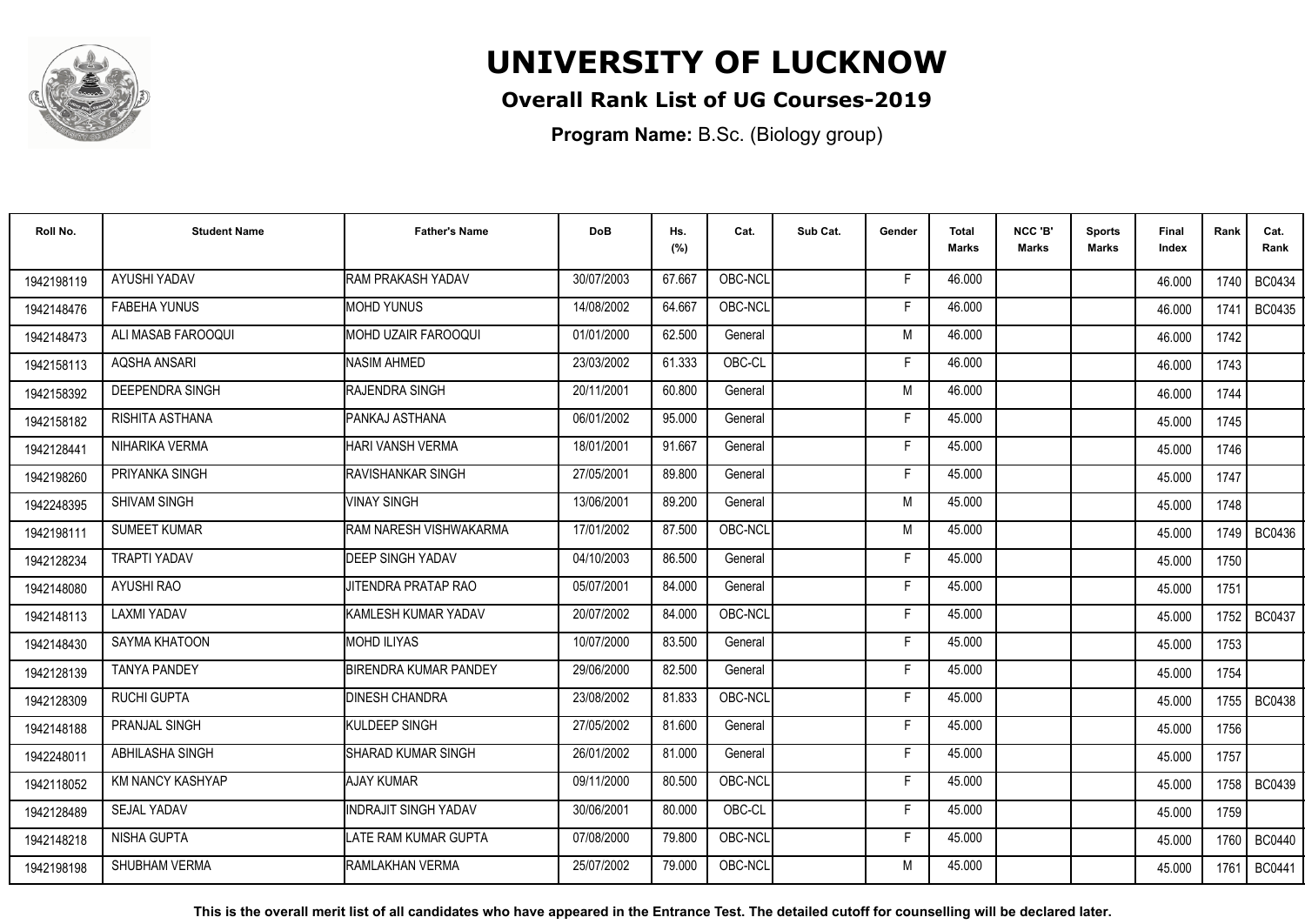

## **Overall Rank List of UG Courses-2019**

**Program Name:** B.Sc. (Biology group)

| Roll No.   | <b>Student Name</b>      | <b>Father's Name</b>          | <b>DoB</b> | Hs.<br>(%) | Cat.      | Sub Cat.  | Gender | <b>Total</b><br>Marks | NCC 'B'<br><b>Marks</b> | <b>Sports</b><br>Marks | Final<br>Index | Rank | Cat.<br>Rank  |
|------------|--------------------------|-------------------------------|------------|------------|-----------|-----------|--------|-----------------------|-------------------------|------------------------|----------------|------|---------------|
| 1942248490 | ANAM SIDDIQUI            | <b>ZAHEER AHMAD SIDDIQUI</b>  | 02/01/2001 | 78.000     | General   |           | -F     | 45.000                |                         |                        | 45.000         | 1762 |               |
| 1942148172 | <b>NANDINI SINGH</b>     | KRISHNA KUMAR SINGH           | 12/02/2002 | 78.000     | General   |           | F      | 45.000                |                         |                        | 45.000         | 1763 |               |
| 1942198163 | <b>DEEPAK SINGH</b>      | RAMENDRA SINGH                | 10/06/2001 | 77.833     | General   |           | M      | 45.000                |                         |                        | 45.000         | 1764 |               |
| 1942115075 | SHIKHA PRAJAPATI         | <b>SRAWAN KUMAR PRAJAPATI</b> | 01/10/2001 | 77.800     | OBC-NCL   | <b>DP</b> | Е      | 45.000                |                         |                        | 45.000         | 1765 | <b>BC0442</b> |
| 1942128237 | <b>ANJALI SINGH</b>      | <b>DEEPAK KUMAR SINGH</b>     | 20/03/2002 | 77.600     | General   |           | F      | 45.000                |                         |                        | 45.000         | 1766 |               |
| 1942248092 | SANJEEV KUMAR TRIPATHI   | ISHRIKANT TRIPATHI            | 15/07/2001 | 77.500     | General   |           | M      | 45.000                |                         |                        | 45.000         | 1767 |               |
| 1942115040 | <b>AKSHAT SINGH</b>      | NEERAJ SINGH                  | 02/08/2000 | 76.667     | General   | <b>DP</b> | M      | 45.000                |                         |                        | 45.000         | 1768 |               |
| 1942148193 | RABIYA KHAN              | <b>LAIK KHAN</b>              | 10/08/2000 | 76.000     | General   |           | F      | 45.000                |                         |                        | 45.000         | 1769 |               |
| 1942158150 | <b>MAMTA</b>             | OM PRAKASH                    | 04/03/1999 | 75.167     | General   |           | F      | 45.000                |                         |                        | 45.000         | 1770 |               |
| 1942248329 | <b>SEHRISH USMAN</b>     | USMAN ALI                     | 01/01/2001 | 75.000     | General   |           | F      | 45.000                |                         |                        | 45.000         | 1771 |               |
| 1942148215 | <b>SRUTI PAPPU SINGH</b> | <b>LATE PAPPU SINGH</b>       | 06/10/2002 | 75.000     | General   |           | Е      | 45.000                |                         |                        | 45.000         | 1772 |               |
| 1942118260 | <b>ADITYA SINGH</b>      | ARVIND KUMAR SINGH            | 15/07/2001 | 74.500     | General   |           | M      | 45.000                |                         |                        | 45.000         | 1773 |               |
| 1942128369 | <b>RITU VERMA</b>        | <b>GAREEBE LAL VERMA</b>      | 07/11/2002 | 74.333     | OBC-NCL   |           | M      | 45.000                |                         |                        | 45.000         | 1774 | <b>BC0443</b> |
| 1942248202 | <b>HIMANSHU VERMA</b>    | <b>ISURENDRA KUMAR</b>        | 08/08/2002 | 74.000     | OBC-NCL   |           | M      | 45.000                |                         |                        | 45.000         | 1775 | <b>BC0444</b> |
| 1942148492 | PRIYANSHU YADAV          | MR. AJAY KUMAR                | 14/10/2003 | 74.000     | OBC-NCL   |           | M      | 45.000                |                         |                        | 45.000         | 1776 | <b>BC0445</b> |
| 1942198240 | RAHUL SONKAR             | <b>RAVI SONKAR</b>            | 15/05/2001 | 73.833     | SC        |           | M      | 45.000                |                         |                        | 45.000         | 1777 | SC0207        |
| 1942248380 | <b>PAYAL SINGH</b>       | <b>VIKAS SINGH</b>            | 08/09/2001 | 72.833     | General   |           | F      | 45.000                |                         |                        | 45.000         | 1778 |               |
| 1942198292 | SAIMA SAHABUDDIN         | <b>SAHABUDDIN</b>             | 05/01/2002 | 72.600     | General   |           | F      | 45.000                |                         |                        | 45.000         | 1779 |               |
| 1942248491 | <b>MOHD ZUNAID</b>       | <b>ZAHID ALI</b>              | 07/07/2001 | 72.500     | OBC-CL    |           | M      | 45.000                |                         |                        | 45.000         | 1780 |               |
| 1942198460 | PRATIBHA RAWAT           | <b>SATYANAM</b>               | 12/08/2001 | 72.500     | <b>SC</b> |           | F      | 45.000                |                         |                        | 45.000         | 1781 | <b>SC0208</b> |
| 1942118018 | NUZHAT KHAN              | ABDUSSALAM                    | 10/08/2000 | 72.333     | General   |           | E      | 45.000                |                         |                        | 45.000         | 1782 |               |
| 1942248249 | <b>VINEETA SINGH</b>     | <b>SUSHIL KUMAR SINGH</b>     | 31/10/2001 | 70.200     | General   |           | F      | 45.000                |                         |                        | 45.000         | 1783 |               |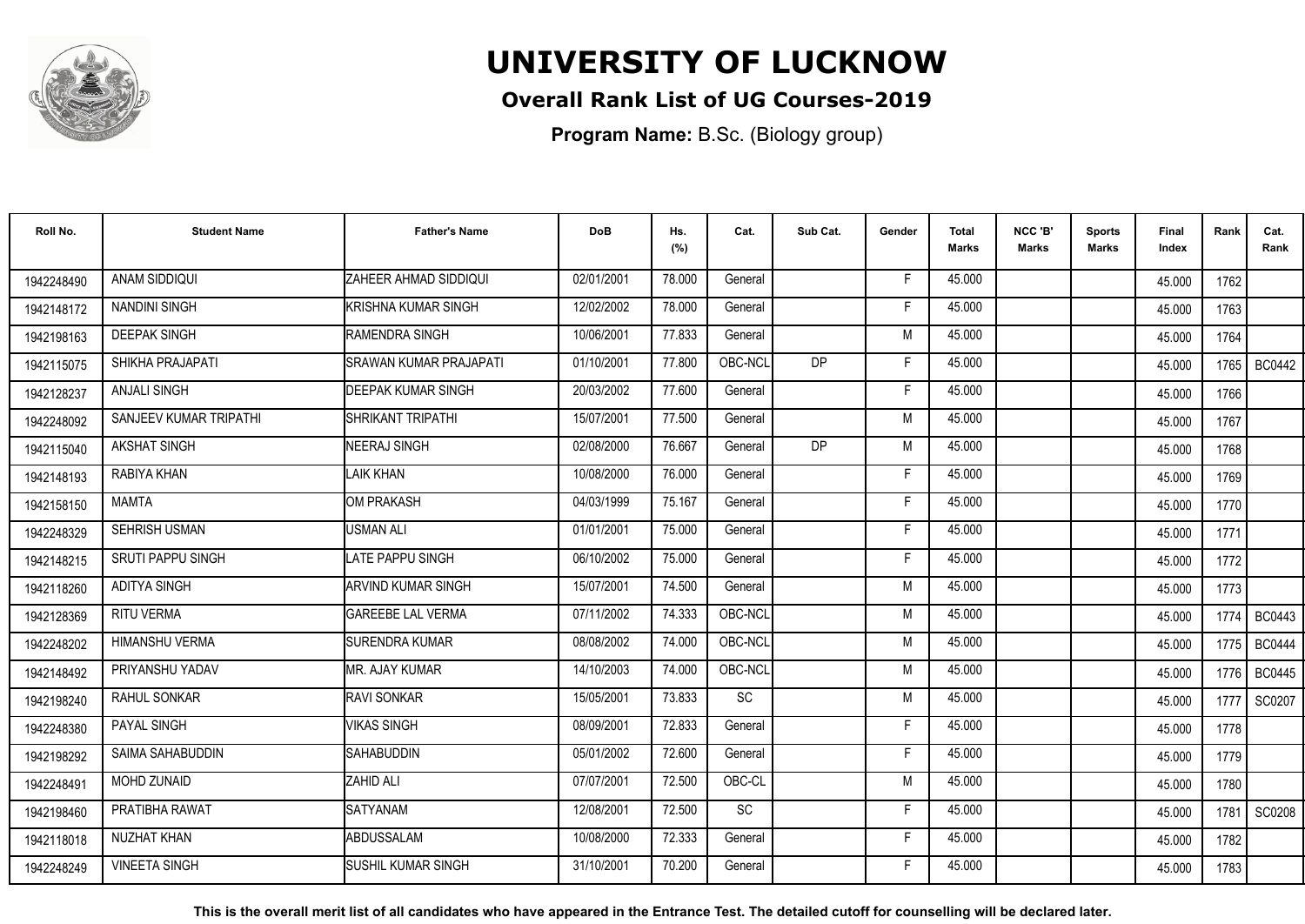

## **Overall Rank List of UG Courses-2019**

**Program Name:** B.Sc. (Biology group)

| Roll No.   | <b>Student Name</b>       | <b>Father's Name</b>         | <b>DoB</b> | Hs.<br>(%) | Cat.    | Sub Cat. | Gender | <b>Total</b><br>Marks | NCC 'B'<br>Marks | <b>Sports</b><br><b>Marks</b> | Final<br>Index | Rank   | Cat.<br>Rank  |
|------------|---------------------------|------------------------------|------------|------------|---------|----------|--------|-----------------------|------------------|-------------------------------|----------------|--------|---------------|
| 1942158463 | PRANJAL SRIVASTAVA        | <b>RAJESH SRIVASTAVA</b>     | 17/07/2001 | 69.833     | General |          | F      | 45.000                |                  |                               | 45.000         | 1784   |               |
| 1942248051 | SHREYA AWASTHI            | ISHIV PRAKASH AWASTHI        | 02/04/2001 | 69.667     | General |          | F      | 45.000                |                  |                               | 45.000         | 1785   |               |
| 1942128415 | ABDULLAH                  | <b>HAFIZ ZAHEERUDDIN</b>     | 26/09/2000 | 68.667     | General |          | M      | 45.000                |                  |                               | 45.000         | 1786   |               |
| 1942248283 | <b>AMIT JAISWAL</b>       | <b>TRILOKI JAISWAL</b>       | 10/10/2002 | 68.167     | OBC-NCL |          | M      | 45.000                |                  |                               | 45.000         | 1787   | <b>BC0446</b> |
| 1942128493 | <b>BUSHRA MANSOORI</b>    | IOBAL AHMAD                  | 15/04/2002 | 68.000     | OBC-NCL |          | F      | 45.000                |                  |                               | 45.000         | 1788 I | <b>BC0447</b> |
| 1942148059 | <b>VARTIKA SRIVASTAVA</b> | JAY PRAKASH SRIVASTAVA       | 11/07/2002 | 68.000     | General |          | F      | 45.000                |                  |                               | 45.000         | 1789   |               |
| 1942148406 | <b>AISHA YUNUS</b>        | <b>MOHAMMAD YUNUS</b>        | 03/03/2001 | 64.600     | OBC-NCL |          | Е      | 45.000                |                  |                               | 45.000         | 1790   | <b>BC0448</b> |
| 1942128105 | SNEHA YADAV               | BASHISTHA NARAYAN YADAV      | 13/09/1999 | 64.167     | General |          | E      | 45.000                |                  |                               | 45.000         | 1791   |               |
| 1942248259 | SYED MOHAMMAD AREEB       | <b>SYED MOHD SHAAD</b>       | 02/09/2001 | 61.000     | General |          | M      | 45.000                |                  |                               | 45.000         | 1792   |               |
| 1942198393 | KHUSHBU GOSWAMI           | <b>SANTOSH KUMAR</b>         | 06/02/2000 | 57.333     | General |          | F      | 45.000                |                  |                               | 45.000         | 1793   |               |
| 1942158266 | PAYAL BANERJEE            | <b>PRASHANT BANERJEE</b>     | 10/01/2000 | 95.000     | General |          | Е      | 44.000                |                  |                               | 44.000         | 1794   |               |
| 1942198206 | <b>ADITI SHARMA</b>       | <b>IRAMPRATAP SHARMA</b>     | 05/08/2002 | 95.000     | OBC-NCL |          | F      | 44.000                |                  |                               | 44.000         | 1795   | <b>BC0449</b> |
| 1942248290 | <b>NIMISHA SONI</b>       | <b>UDAI BHAN SONI</b>        | 17/09/2002 | 89.200     | OBC-NCL |          | F      | 44.000                |                  |                               | 44.000         | 1796   | <b>BC0450</b> |
| 1942198306 | KM SHREYA YADAV           | <b>I</b> SANDEEP KUMAR YADAV | 06/04/2002 | 82.000     | OBC-NCL |          | F      | 44.000                |                  |                               | 44.000         | 1797   | <b>BC0451</b> |
| 1942148139 | <b>ROHIT VERMA</b>        | KEDAR NATH VERMA             | 09/11/2000 | 80.167     | OBC-NCL |          | M      | 44.000                |                  |                               | 44.000         | 1798   | <b>BC0452</b> |
| 1942248274 | YOUKTESHWARI PRASAD       | TARKESHWARI PRASAD           | 31/01/2000 | 80.000     | General |          | M      | 44.000                |                  |                               | 44.000         | 1799   |               |
| 1942128499 | ARSHIYA FIRDAUS           | <b>IRSHAD AHMAD</b>          | 14/06/2001 | 80.000     | General |          | F      | 44.000                |                  |                               | 44.000         | 1800   |               |
| 1942248003 | ANURADHA MISHRA           | SHAMBHU NATH MISHRA          | 28/11/2002 | 79.800     | General |          | F      | 44.000                |                  |                               | 44.000         | 1801   |               |
| 1942198365 | SHIVANSHI VERMA           | <b>SANJAY VERMA</b>          | 10/06/2001 | 77.167     | SC      |          | F      | 44.000                |                  |                               | 44.000         | 1802   | SC0209        |
| 1942248101 | <b>KAJAL YADAV</b>        | <b>ISHYAM CHANDRA YADAV</b>  | 06/02/2002 | 75.833     | OBC-CL  |          | F      | 44.000                |                  |                               | 44.000         | 1803   |               |
| 1942118009 | AMREEN FATIMA             | <b>ABDUL HAMEED</b>          | 01/08/2002 | 73.667     | General |          | F      | 44.000                |                  |                               | 44.000         | 1804   |               |
| 1942158488 | SHOBHIT MISHRA            | <b>IRAJNIKANT MISHRA</b>     | 20/02/2002 | 73.500     | General |          | M      | 44.000                |                  |                               | 44.000         | 1805   |               |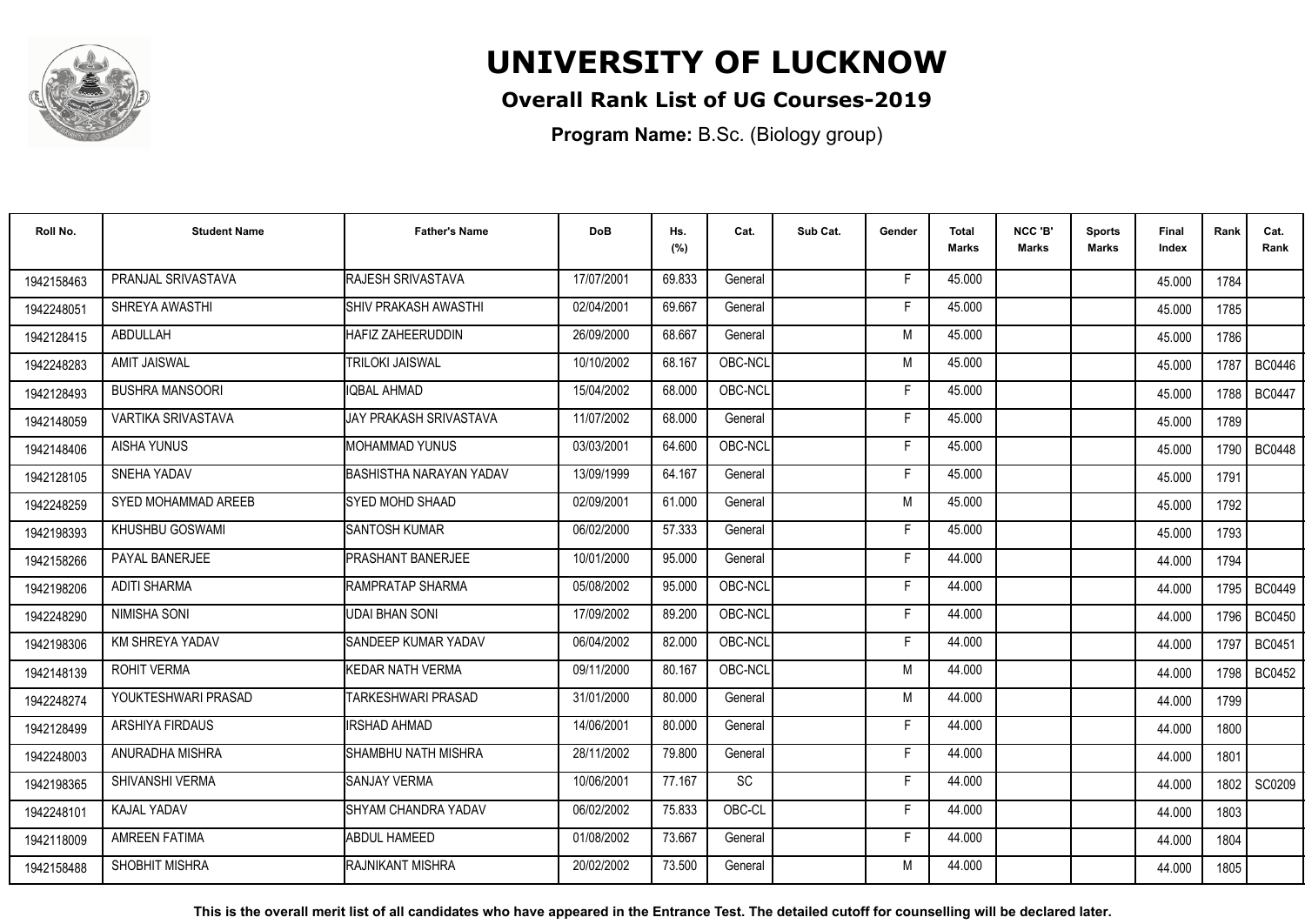

## **Overall Rank List of UG Courses-2019**

**Program Name:** B.Sc. (Biology group)

| Roll No.   | <b>Student Name</b>   | <b>Father's Name</b>        | <b>DoB</b> | Hs.<br>(%) | Cat.    | Sub Cat. | Gender | <b>Total</b><br>Marks | NCC 'B'<br><b>Marks</b> | Sports<br>Marks | Final<br>Index | Rank | Cat.<br>Rank  |
|------------|-----------------------|-----------------------------|------------|------------|---------|----------|--------|-----------------------|-------------------------|-----------------|----------------|------|---------------|
| 1942118285 | ADITYA CHATURVEDI     | <b>ASHOK CHATURVEDI</b>     | 05/08/2000 | 70.333     | General |          | M      | 44.000                |                         |                 | 44.000         | 1806 |               |
| 1942148418 | <b>INSHA MARIYAM</b>  | MOHD ARSHAD KHAN            | 25/05/2000 | 68.667     | General |          | F      | 44.000                |                         |                 | 44.000         | 1807 |               |
| 1942158307 | ISHRAQUE AHAMAD       | RABI UL AVVAL               | 05/07/2002 | 68.500     | General |          | M      | 44.000                |                         |                 | 44.000         | 1808 |               |
| 1942118185 | NISHCHAL KUMAR SHARMA | <b>ANIL KUMAR SHARMA</b>    | 23/12/2002 | 66.600     | OBC-NCL |          | M      | 44.000                |                         |                 | 44.000         | 1809 | <b>BC0453</b> |
| 1942158328 | SHAFIL ALI MANSOORIE  | RAHAT ALI MANSOORIE         | 01/01/1999 | 64.333     | OBC-NCL |          | M      | 44.000                |                         |                 | 44.000         | 1810 | <b>BC0454</b> |
| 1942118274 | <b>MOHD AQIB</b>      | <b>ASHFAQUE AHMAD</b>       | 20/07/2002 | 58.800     | OBC-NCL |          | M      | 44.000                |                         |                 | 44.000         | 1811 | <b>BC0455</b> |
| 1942128132 | <b>AYUSH MISHRA</b>   | BIMAL KUMAR MISHRA          | 01/07/2003 | 95.000     | General |          | M      | 43.000                |                         |                 | 43.000         | 1812 |               |
| 1942148074 | SHRADDHA SHUKLA       | JITENDRA KUMAR SHUKLA       | 30/01/2001 | 91.200     | General |          | F      | 43.000                |                         |                 | 43.000         | 1813 |               |
| 1942118141 | PRANJAL SRIVASTAVA    | AMIT KUMAR SRIVASTAVA       | 26/11/2001 | 89.400     | General |          | M      | 43.000                |                         |                 | 43.000         | 1814 |               |
| 1942148466 | ANZALNA KHAN          | MOHD SHAKIR KHAN            | 11/08/2001 | 88.000     | General |          | F      | 43.000                |                         |                 | 43.000         | 1815 |               |
| 1942158462 | ARYAN SRIVASTAVA      | RAJESH SRIVASTAVA           | 24/04/2003 | 78.000     | General |          | M      | 43.000                |                         |                 | 43.000         | 1816 |               |
| 1942158442 | PRATIBHA MISHRA       | <b>RAJESH MISHRA</b>        | 10/07/2001 | 77.800     | General |          | E      | 43.000                |                         |                 | 43.000         | 1817 |               |
| 1942118098 | <b>AKRITI SINGH</b>   | <b>AKHILESH KUMAR SINGH</b> | 15/12/2002 | 77.167     | General |          | E      | 43.000                |                         |                 | 43.000         | 1818 |               |
| 1942248040 | <b>AYUSHI SHUKLA</b>  | ISHIV KISHORE SHUKLA        | 18/11/2001 | 76.000     | General |          | F      | 43.000                |                         |                 | 43.000         | 1819 |               |
| 1942248044 | <b>SWETA KUMARI</b>   | <b>SHIV KUMAR SINGH</b>     | 27/03/2002 | 76.000     | General |          | Е      | 43.000                |                         |                 | 43.000         | 1820 |               |
| 1942148091 | <b>KAJAL MISHRA</b>   | K K MISHRA                  | 17/09/2002 | 76.000     | General |          | F      | 43.000                |                         |                 | 43.000         | 1821 |               |
| 1942248333 | <b>SARWAT FATIMA</b>  | VASEEM AHMAD KHAN           | 09/05/2001 | 74.833     | General |          | F      | 43.000                |                         |                 | 43.000         | 1822 |               |
| 1942118166 | <b>NISHA GUPTA</b>    | ANIL GUPTA                  | 12/10/2001 | 74.833     | OBC-CL  |          | F      | 43.000                |                         |                 | 43.000         | 1823 |               |
| 1942118150 | PRATIBHA RAI          | ANAND KUMAR RAI             | 26/02/2001 | 74.000     | General |          | F      | 43.000                |                         |                 | 43.000         | 1824 |               |
| 1942248460 | RISHIKA SHARMA        | VISHWAMBHAR DAYAL SHARMA    | 01/03/2004 | 70.800     | OBC-NCL |          | F      | 43.000                |                         |                 | 43.000         | 1825 | <b>BC0456</b> |
| 1942128164 | NEHA YADAV            | <b>C B SINGH YADAV</b>      | 30/09/2002 | 69.500     | OBC-NCL |          | E      | 43.000                |                         |                 | 43.000         | 1826 | <b>BC0457</b> |
| 1942248240 | <b>BHAVYA SAINI</b>   | <b>SURYA PRAKASH</b>        | 29/09/2000 | 69.200     | OBC-NCL |          | F      | 43.000                |                         |                 | 43.000         | 1827 | <b>BC0458</b> |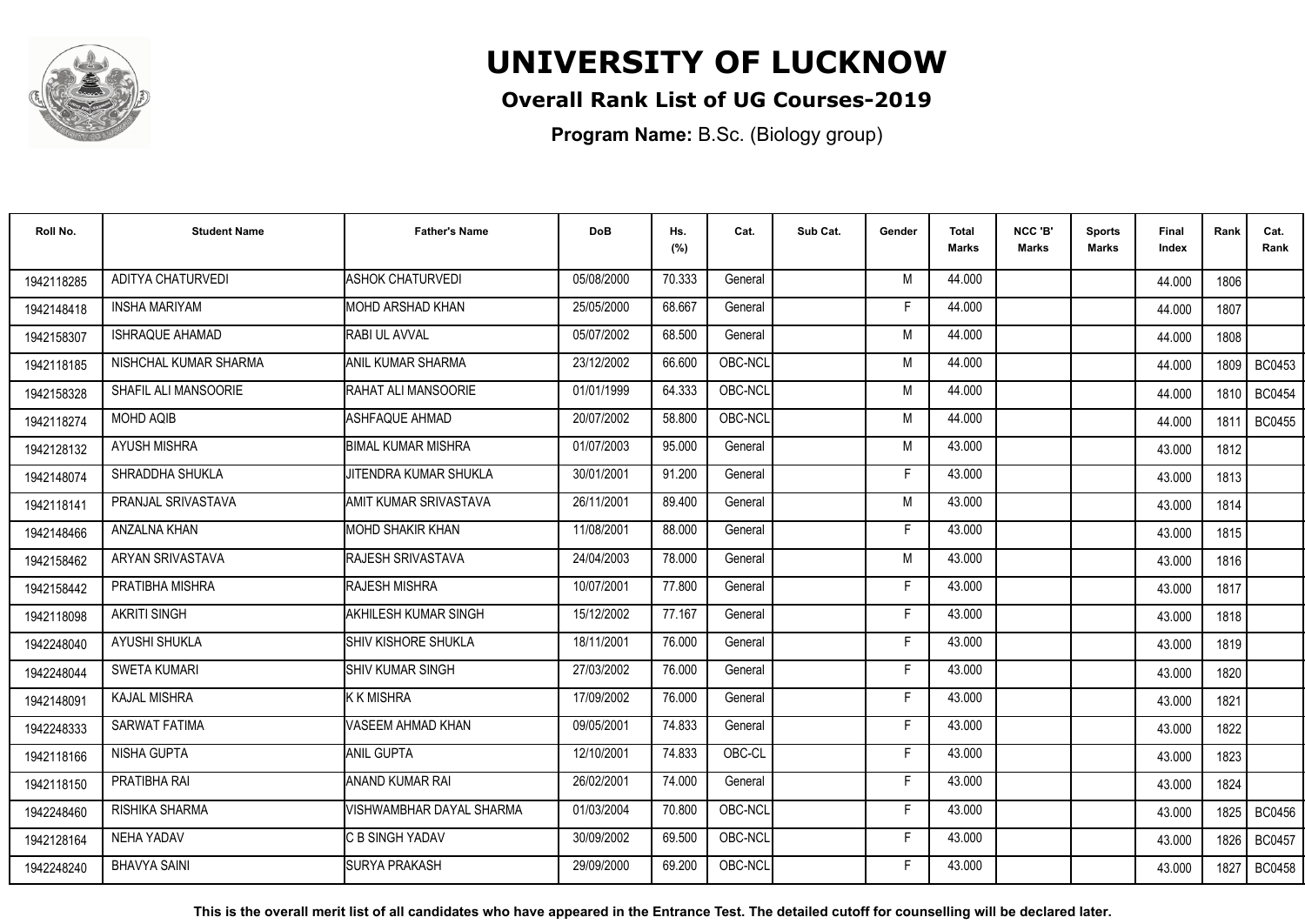

## **Overall Rank List of UG Courses-2019**

**Program Name:** B.Sc. (Biology group)

| Roll No.   | <b>Student Name</b>           | <b>Father's Name</b>      | <b>DoB</b> | Hs.<br>(%) | Cat.                         | Sub Cat. | Gender | <b>Total</b><br>Marks | NCC 'B'<br>Marks | <b>Sports</b><br>Marks | Final<br>Index | Rank   | Cat.<br>Rank  |
|------------|-------------------------------|---------------------------|------------|------------|------------------------------|----------|--------|-----------------------|------------------|------------------------|----------------|--------|---------------|
| 1942128293 | <b>JEETENDRA PRATAP SINGH</b> | <b>DILEEP KUMAR SINGH</b> | 20/04/2002 | 69.000     | General                      |          | M      | 43.000                |                  |                        | 43.000         | 1828   |               |
| 1942248052 | <b>JAY SINGH</b>              | <b>SHIV PRAKASH VERMA</b> | 04/05/2001 | 68.500     | OBC-NCL                      |          | M      | 43.000                |                  |                        | 43.000         | 1829 I | <b>BC0459</b> |
| 1942128282 | <b>ANKITA</b>                 | DHIRENDRA KUMAR           | 31/03/2002 | 68.400     | $\operatorname{\textsf{SC}}$ |          | F      | 43.000                |                  |                        | 43.000         | 1830   | SC0210        |
| 1942128028 | <b>KRITIKA YADAV</b>          | <b>ASHOK SINGH YADAV</b>  | 27/09/2000 | 66.600     | General                      |          | F      | 43.000                |                  |                        | 43.000         | 1831   |               |
| 1942248235 | <b>VAISHNAVI SHARMA</b>       | <b>SURESH SHARMA</b>      | 20/05/2003 | 58.833     | OBC-NCL                      |          |        | 43.000                |                  |                        | 43.000         | 1832   | <b>BC0460</b> |
| 1942148420 | ALIYA HERA                    | <b>IMOHD ASLAM</b>        | 04/01/2004 | 57.000     | OBC-NCL                      |          | Е      | 43.000                |                  |                        | 43.000         | 1833   | <b>BC0461</b> |
| 1942128292 | <b>ANJALI SINGH</b>           | <b>DILEEP KUMAR SINGH</b> | 11/06/2001 | 91.200     | General                      |          | F      | 42.000                |                  |                        | 42.000         | 1834   |               |
| 1942128095 | <b>ANAND SINGH</b>            | BALWANT SINGH             | 10/07/2002 | 89.200     | General                      |          | M      | 42.000                |                  |                        | 42.000         | 1835   |               |
| 1942158259 | PRASHANT VERMA                | PRAMOD KUMAR VERMA        | 21/04/2002 | 83.333     | OBC-NCL                      |          | M      | 42.000                |                  |                        | 42.000         |        | 1836   BC0462 |
| 1942248261 | <b>ALIYA FATIMA</b>           | SYED RIZWAN HASAN         | 26/06/2002 | 81.000     | General                      |          | F      | 42.000                |                  |                        | 42.000         | 1837   |               |
| 1942148046 | <b>SONAM PATEL</b>            | <b>JANHAVI KUMAR</b>      | 30/09/2002 | 77.800     | General                      |          |        | 42.000                |                  |                        | 42.000         | 1838   |               |
| 1942158481 | SWATI RAI                     | <b>RAJKUMAR RAI</b>       | 28/02/2002 | 77.167     | General                      |          | Е      | 42.000                |                  |                        | 42.000         | 1839   |               |
| 1942248236 | <b>ANCHAL SINGH</b>           | <b>SURESH SINGH</b>       | 10/09/2002 | 76.000     | General                      |          |        | 42.000                |                  |                        | 42.000         | 1840   |               |
| 1942128032 | HARSHITA CHAWLA               | <b>ASHWANI CHAWLA</b>     | 07/03/2001 | 75.000     | General                      |          | F      | 42.000                |                  |                        | 42.000         | 1841   |               |
| 1942148085 | KM SHIVANGI VISHWAKARMA       | JITENDRA VISHWAKARMA      | 20/09/2001 | 74.000     | OBC-NCL                      |          | Е      | 42.000                |                  |                        | 42.000         | 1842   | BC0463        |
| 1942128212 | PRIYANKA VERMA                | CHHOTE LAL VERMA          | 07/07/2001 | 73.833     | SC                           |          | F      | 42.000                |                  |                        | 42.000         | 1843   | SC0211        |
| 1942248031 | SHIVENDRA MANI UPADHYAY       | SHESH MANI UPADHYAY       | 22/09/2003 | 73.000     | General                      |          | M      | 42.000                |                  |                        | 42.000         | 1844   |               |
| 1942117056 | ABDULLAH                      | <b>ZUBAIR AHMAD</b>       | 12/01/2000 | 70.000     | General                      |          | M      | 42.000                |                  |                        | 42.000         | 1845   |               |
| 1942198048 | <b>BALWANT KUMAR</b>          | <b>RAM BAHADUR</b>        | 07/09/2000 | 66.000     | OBC-NCL                      |          | M      | 42.000                |                  |                        | 42.000         | 1846 I | <b>BC0464</b> |
| 1942158353 | KRITIKA MADDHESIYA            | <b>IRAJAN MADDHESIYA</b>  | 31/12/2001 | 96.000     | OBC-NCL                      |          | F      | 41.000                |                  |                        | 41.000         | 1847   | <b>BC0465</b> |
| 1942198166 | <b>MANVI DWIVEDI</b>          | RAMESH CHANDRA DWIVEDI    | 21/09/2000 | 95.000     | General                      |          | F      | 41.000                |                  |                        | 41.000         | 1848   |               |
| 1942128192 | SAKSHI AGRAHARI               | CHANDRA SAKHER AGRAHARI   | 12/09/2002 | 92.000     | General                      |          |        | 41.000                |                  |                        | 41.000         | 1849   |               |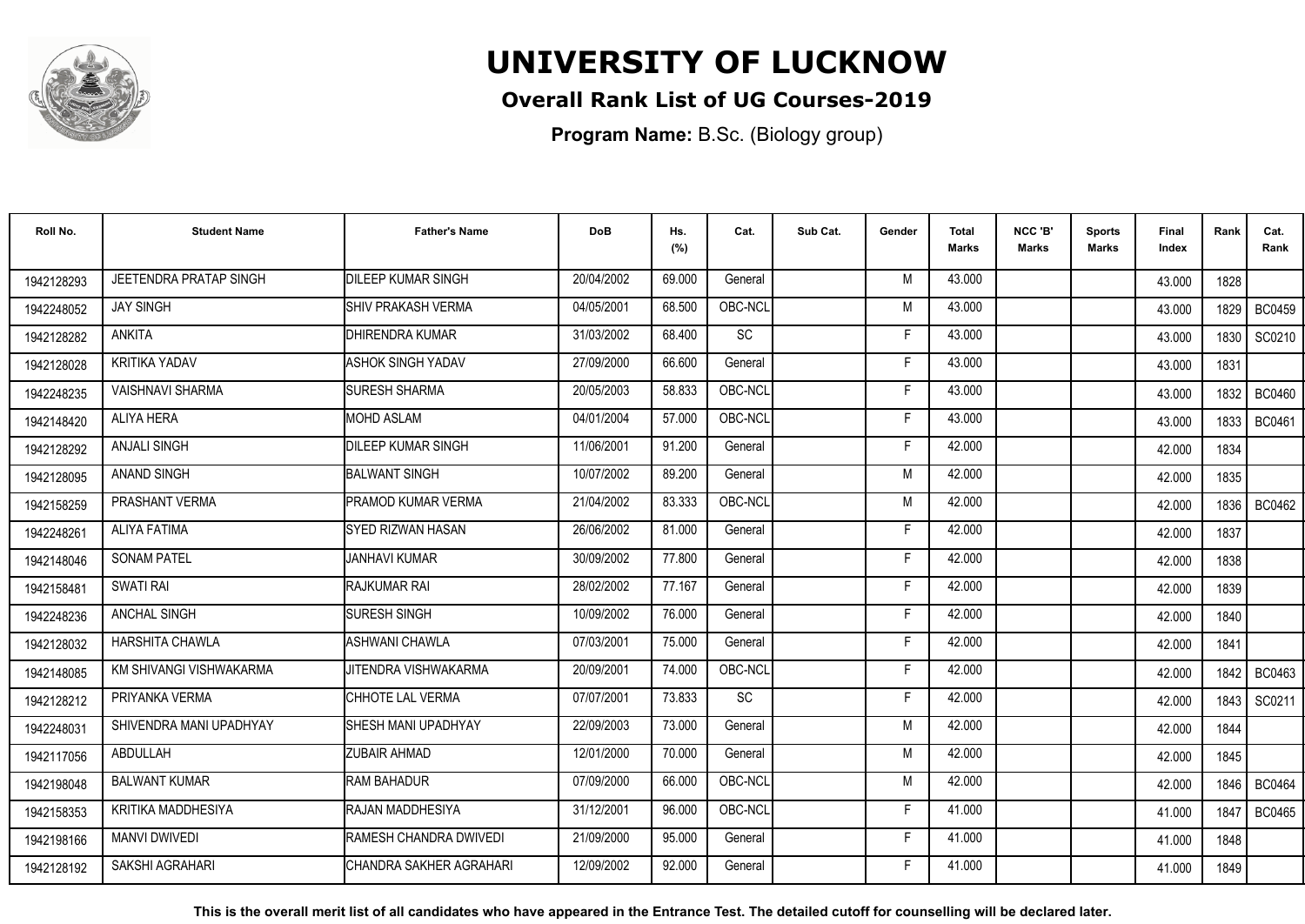

### **Overall Rank List of UG Courses-2019**

**Program Name:** B.Sc. (Biology group)

| Roll No.   | <b>Student Name</b>     | <b>Father's Name</b>         | <b>DoB</b> | Hs.<br>(%) | Cat.      | Sub Cat. | Gender | <b>Total</b><br>Marks | NCC 'B'<br><b>Marks</b> | Sports<br>Marks | Final<br>Index | Rank   | Cat.<br>Rank  |
|------------|-------------------------|------------------------------|------------|------------|-----------|----------|--------|-----------------------|-------------------------|-----------------|----------------|--------|---------------|
| 1942128202 | SHIVANGI SINGH          | CHANDRAJEET SINGH YADAV      | 28/02/2001 | 89.200     | OBC-NCL   |          | F      | 41.000                |                         |                 | 41.000         | 1850 l | <b>BC0466</b> |
| 1942128366 | RAMA YADAV              | <b>GANGA RAM YADAV</b>       | 10/11/2002 | 83.600     | OBC-NCL   |          | F      | 41.000                |                         |                 | 41.000         | 1851   | <b>BC0467</b> |
| 1942198020 | <b>DIVYA SINGH</b>      | RAKESH KUMAR SINGH           | 25/09/1997 | 82.500     | General   |          | F      | 41.000                |                         |                 | 41.000         | 1852   |               |
| 1942148132 | <b>AMAN NIKET</b>       | KAUSHAL KISHOR               | 15/10/2001 | 80.833     | OBC-NCL   |          | M      | 41.000                |                         |                 | 41.000         | 1853   | <b>BC0468</b> |
| 1942116002 | <b>MANSHI MAURYA</b>    | SANJAY KUMAR MAURYA          | 23/03/2002 | 80.000     | OBC-CL    |          | F      | 41.000                |                         |                 | 41.000         | 1854   |               |
| 1942116015 | <b>MOHD IMRAN</b>       | ALI HASAN                    | 20/02/2000 | 79.833     | OBC-NCL   |          | M      | 40.000                | 1.000                   |                 | 41.000         | 1855   | <b>BC0469</b> |
| 1942158347 | <b>DEEPA VERMA</b>      | RAJ KUMAR VERMA              | 10/08/2002 | 78.167     | OBC-NCL   |          | F      | 41.000                |                         |                 | 41.000         | 1856   | <b>BC0470</b> |
| 1942148105 | <b>MOHD ASIF ANSARI</b> | KAMALUDDIN                   | 20/08/2000 | 76.167     | OBC-CL    |          | M      | 41.000                |                         |                 | 41.000         | 1857   |               |
| 1942128280 | <b>SHIVANGI SINGH</b>   | <b>I</b> DHARMENDRA SINGH    | 14/11/2001 | 76.000     | General   |          | F      | 41.000                |                         |                 | 41.000         | 1858   |               |
| 1942198181 | DEEPAK KUMAR YADAV      | RAMESH KUMAR YADAV           | 15/08/2001 | 74.000     | OBC-CL    |          | M      | 41.000                |                         |                 | 41.000         | 1859   |               |
| 1942158338 | AKANKSHA RAWAT          | <b>RAJ KUMAR</b>             | 26/07/2002 | 74.000     | <b>SC</b> |          | F      | 41.000                |                         |                 | 41.000         | 1860   | SC0212        |
| 1942248363 | NARSINGH YADAV          | <b>VIJAY PRAKASH YADAV</b>   | 17/09/2003 | 72.667     | OBC-CL    |          | M      | 41.000                |                         |                 | 41.000         | 1861   |               |
| 1942128289 | <b>ATUL GUPTA</b>       | DHRUVNARAYAN GUPTA           | 12/01/2002 | 72.200     | OBC-NCL   |          | M      | 41.000                |                         |                 | 41.000         | 1862   | <b>BC0471</b> |
| 1942148222 | SANCHITA ASTHANA        | LATE SHRI DEEPAK ASTHANA     | 11/11/2000 | 70.000     | General   |          | F      | 41.000                |                         |                 | 41.000         | 1863   |               |
| 1942198118 | SHIVAM YADAV            | RAM PRAKASH YADAV            | 25/03/2001 | 68.500     | OBC-NCL   |          | M      | 41.000                |                         |                 | 41.000         | 1864   | <b>BC0472</b> |
| 1942148300 | SAMEER HUSSAIN          | <b>MANJUR HUSSAIN</b>        | 20/08/2000 | 68.333     | General   |          | M      | 41.000                |                         |                 | 41.000         | 1865   |               |
| 1942128153 | <b>URVI MISHRA</b>      | <b>BRIJ KISHORE</b>          | 05/03/2001 | 66.600     | General   |          | E      | 41.000                |                         |                 | 41.000         | 1866   |               |
| 1942198330 | <b>NAVELI GUPTA</b>     | SANJAY KUMAR MADESHIYA       | 15/01/2001 | 62.000     | OBC-CL    |          | F      | 41.000                |                         |                 | 41.000         | 1867   |               |
| 1942118050 | AAKANKSHA               | <b>AJAY DWIVEDI</b>          | 31/05/2002 | 62.000     | General   |          | F.     | 41.000                |                         |                 | 41.000         | 1868   |               |
| 1942118051 | <b>UTKARSH GUPTA</b>    | AJAY GUPTA                   | 16/12/2000 | 58.200     | General   |          | M      | 41.000                |                         |                 | 41.000         | 1869   |               |
| 1942148114 | CHHAYA YADAV            | <b>I</b> KAMLESH KUMAR YADAV | 12/11/2001 | 95.000     | General   |          | F.     | 40.000                |                         |                 | 40.000         | 1870   |               |
| 1942198270 | <b>GARIMA GAURAV</b>    | ROHIT PRASAD                 | 29/09/2002 | 91.667     | SC        |          | F      | 40.000                |                         |                 | 40.000         | 1871   | SC0213        |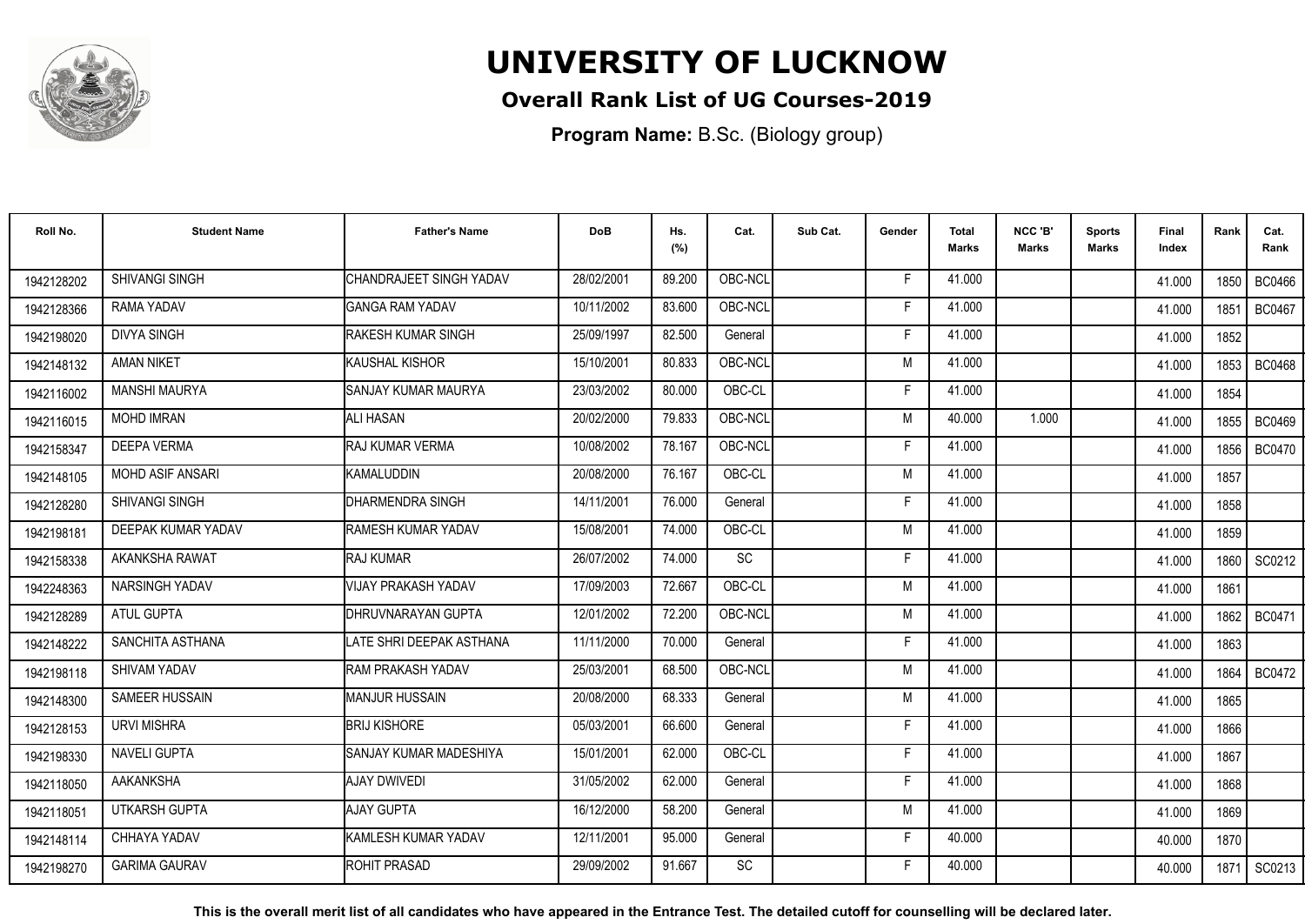

## **Overall Rank List of UG Courses-2019**

**Program Name:** B.Sc. (Biology group)

| Roll No.   | <b>Student Name</b>        | <b>Father's Name</b>       | <b>DoB</b> | Hs.<br>(%) | Cat.            | Sub Cat. | Gender | <b>Total</b><br>Marks | NCC 'B'<br><b>Marks</b> | Sports<br><b>Marks</b> | Final<br>Index | Rank   | Cat.<br>Rank  |
|------------|----------------------------|----------------------------|------------|------------|-----------------|----------|--------|-----------------------|-------------------------|------------------------|----------------|--------|---------------|
| 1942128391 | SIDDHARTH KUMAR SHUKLA     | <b>GIRISH KUMAR SHUKLA</b> | 07/03/2002 | 89.333     | General         |          | M      | 40.000                |                         |                        | 40.000         | 1872   |               |
| 1942148441 | AAFREEN MANSOORI           | IMOHD KALAMUDDIN           | 23/10/2001 | 89.200     | General         |          | F      | 40.000                |                         |                        | 40.000         | 1873   |               |
| 1942115094 | <b>SIVANI SONI</b>         | <b>BHOLA NATH</b>          | 17/02/2002 | 89.200     | OBC-NCL         |          | F.     | 40.000                |                         |                        | 40.000         | 1874   | <b>BC0473</b> |
| 1942128063 | <b>DEEPTI</b>              | <b>B D YADAV</b>           | 21/02/2002 | 87.400     | General         |          | E      | 40.000                |                         |                        | 40.000         | 1875   |               |
| 1942248132 | <b>HIMANSHU SINGH</b>      | <b>SUBHASH CHANDRA</b>     | 13/01/2002 | 87.000     | OBC-NCL         |          | M      | 40.000                |                         |                        | 40.000         | 1876   | <b>BC0474</b> |
| 1942158164 | <b>ANJLI VERMA</b>         | OM PRAKASH VERMA           | 14/07/2001 | 86.167     | OBC-NCL         |          | F      | 40.000                |                         |                        | 40.000         | 1877   | <b>BC0475</b> |
| 1942158166 | DIKSHA YADAV               | OM PRAKASH YADAV           | 05/12/2002 | 86.000     | OBC-NCL         |          | F      | 40.000                |                         |                        | 40.000         | 1878   | <b>BC0476</b> |
| 1942148196 | AANSHI CHAUDHARY           | <b>LAL CHANDRA</b>         | 03/04/2001 | 85.500     | $\overline{SC}$ |          | Е      | 40.000                |                         |                        | 40.000         | 1879 I | SC0214        |
| 1942148277 | KM KAVYA RATHAUR           | MAHESH RATHAUR             | 25/01/2003 | 85.000     | OBC-NCL         |          | E      | 40.000                |                         |                        | 40.000         | 1880 I | <b>BC0477</b> |
| 1942148490 | <b>JAHNAVI TOLANI</b>      | <b>MR JITENDRA TOLANI</b>  | 15/04/2001 | 84.833     | General         |          | F      | 40.000                |                         |                        | 40.000         | 1881   |               |
| 1942158132 | <b>ANJALI VERMA</b>        | <b>NET RAM</b>             | 29/07/2002 | 84.000     | OBC-NCL         |          | Е      | 40.000                |                         |                        | 40.000         | 1882   | <b>BC0478</b> |
| 1942198323 | <b>SHRUTI</b>              | <b>SANJAY KUMAR</b>        | 30/10/2000 | 83.600     | OBC-NCL         |          | F      | 40.000                |                         |                        | 40.000         | 1883   | <b>BC0479</b> |
| 1942198194 | AMRITA VISHWAKARMA         | IRAMJANAM VISHWAKARMA      | 16/04/2002 | 83.600     | General         |          | Е      | 40.000                |                         |                        | 40.000         | 1884   |               |
| 1942128191 | SURAJ PRAKASH YADAV        | ICHANDRA PRAKASH YADAV     | 12/06/2003 | 81.333     | OBC-CL          |          | M      | 40.000                |                         |                        | 40.000         | 1885   |               |
| 1942128471 | <b>KM STUTI</b>            | <b>HRIDAYA NARAYAN</b>     | 20/12/2001 | 80.833     | OBC-NCL         |          | Е      | 40.000                |                         |                        | 40.000         | 1886   | <b>BC0480</b> |
| 1942128092 | SINGH RACHNA BALRAM        | <b>BALRAM SINGH</b>        | 24/12/2001 | 80.000     | General         |          | F      | 40.000                |                         |                        | 40.000         | 1887   |               |
| 1942158060 | DHARMENDRA SINGH YADAV     | MUNNA LAL YADAV            | 18/08/2001 | 78.333     | OBC-NCL         |          | M      | 40.000                |                         |                        | 40.000         |        | 1888   BC0481 |
| 1942198407 | <b>SIRJAN VIKRAM SINGH</b> | <b>SANTOSH KUMAR SINGH</b> | 12/05/1998 | 78.167     | General         |          | M      | 40.000                |                         |                        | 40.000         | 1889   |               |
| 1942198492 | <b>AMEER HAMZAH</b>        | SHAKEEL AHMAD              | 12/07/2002 | 78.000     | OBC-NCL         |          | M      | 40.000                |                         |                        | 40.000         | 1890   | <b>BC0482</b> |
| 1942158070 | SHAGUFTA KHAN              | MUSHEER AHMAD              | 18/05/2001 | 77.800     | General         |          | F      | 40.000                |                         |                        | 40.000         | 1891   |               |
| 1942112004 | <b>KM SHIVANGI VERMA</b>   | ASHOK KUMAR VERMA          | 25/01/2002 | 77.000     | OBC-CL          |          | F      | 40.000                |                         |                        | 40.000         | 1892   |               |
| 1942198367 | PRIYA YADAV                | <b>SANJEEV KUMAR</b>       | 05/07/2001 | 76.833     | OBC-NCL         |          | F      | 40.000                |                         |                        | 40.000         | 1893   | BC0483        |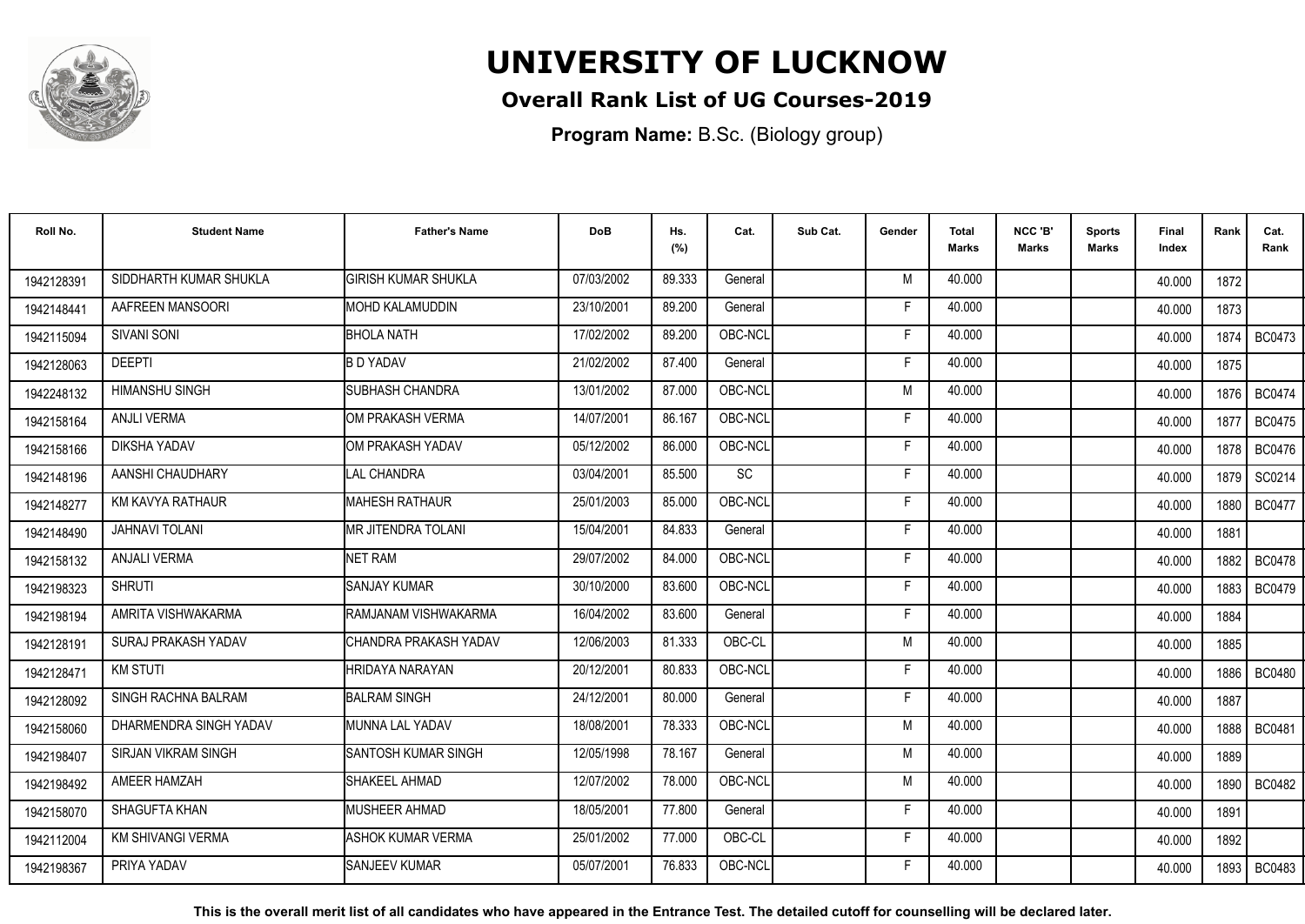

## **Overall Rank List of UG Courses-2019**

**Program Name:** B.Sc. (Biology group)

| Roll No.   | <b>Student Name</b>   | <b>Father's Name</b>          | <b>DoB</b> | Hs.<br>(%) | Cat.    | Sub Cat. | Gender | <b>Total</b><br><b>Marks</b> | NCC 'B'<br><b>Marks</b> | <b>Sports</b><br>Marks | Final<br>Index | Rank   | Cat.<br>Rank  |
|------------|-----------------------|-------------------------------|------------|------------|---------|----------|--------|------------------------------|-------------------------|------------------------|----------------|--------|---------------|
| 1942148325 | SAMEER UPADHYAY       | MANOJ KUMAR UPADHYAY          | 17/03/2002 | 76.000     | General |          | M      | 40.000                       |                         |                        | 40.000         | 1894   |               |
| 1942248140 | PRABHAKAR YADAV       | <b>SUBHASH KUMAR YADAV</b>    | 13/09/2002 | 76.000     | OBC-NCL |          | M      | 40.000                       |                         |                        | 40.000         | 1895   | <b>BC0484</b> |
| 1942158088 | KM PRIYANKA VERMA     | <b>INAND BHUSAN VERMA</b>     | 02/01/2003 | 75.667     | OBC-NCL |          | Е      | 40.000                       |                         |                        | 40.000         | 1896   | <b>BC0485</b> |
| 1942118031 | <b>HINA BANO</b>      | <b>I</b> ABUL HASANAT         | 15/06/1998 | 75.333     | General |          | F      | 40.000                       |                         |                        | 40.000         | 1897   |               |
| 1942198120 | SANJEEV KUMAR PATWA   | <b>RAM PRASAD PATWA</b>       | 10/02/2003 | 74.667     | OBC-CL  |          | M      | 40.000                       |                         |                        | 40.000         | 1898   |               |
| 1942158235 | PRATIKSHA JAISWAL     | <b>IPRADEEP KUMAR JAISWAL</b> | 06/08/2002 | 74.500     | OBC-NCL |          | E      | 40.000                       |                         |                        | 40.000         | 1899   | <b>BC0486</b> |
| 1942118283 | SHIFALIKA SHEKHAR     | ASHOK                         | 12/06/2003 | 74.500     | SC      |          | Е      | 40.000                       |                         |                        | 40.000         | 1900   | SC0215        |
| 1942128290 | PRIYA SAHANI          | <b>DIL MOHAN SAHANI</b>       | 08/12/2001 | 74.000     | OBC-NCL |          | Е      | 40.000                       |                         |                        | 40.000         | 1901   | <b>BC0487</b> |
| 1942128115 | KM ANKITA MAURYA      | <b>BHANU PRATAP MAURYA</b>    | 05/07/2003 | 73.667     | OBC-NCL |          | F      | 40.000                       |                         |                        | 40.000         | 1902   | <b>BC0488</b> |
| 1942128360 | <b>ANJALI VERMA</b>   | <b>GANESH PRASAD</b>          | 15/07/2002 | 73.333     | OBC-NCL |          | F      | 40.000                       |                         |                        | 40.000         | 1903   | <b>BC0489</b> |
| 1942158405 | <b>MUSKAN RATHOUR</b> | <b>RAJESH KHANNA RATHOUR</b>  | 07/01/2002 | 73.000     | General |          | Е      | 40.000                       |                         |                        | 40.000         | 1904   |               |
| 1942198269 | <b>ATIYA RIZWAN</b>   | <b>RIZWANUDDIN</b>            | 11/12/2002 | 72.333     | General |          | F      | 40.000                       |                         |                        | 40.000         | 1905   |               |
| 1942148099 | <b>IRFAN KHAN</b>     | KAMAL AHMAD KHAN              | 15/02/2002 | 72.000     | General |          | M      | 40.000                       |                         |                        | 40.000         | 1906   |               |
| 1942118194 | <b>TANYA TRIPATHI</b> | IANIL KUMAR TRIPATHI          | 28/09/2001 | 71.667     | General |          | F      | 40.000                       |                         |                        | 40.000         | 1907   |               |
| 1942148244 | OM PRAKASH MAURIYA    | <b>MADHURAJ MAURIYA</b>       | 02/06/2002 | 69.833     | OBC-NCL |          | M      | 40.000                       |                         |                        | 40.000         | 1908   | <b>BC0490</b> |
| 1942248037 | SONALEE DEVI          | <b>SHIV CHARAN</b>            | 15/07/2003 | 68.833     | OBC-NCL |          | Е      | 40.000                       |                         |                        | 40.000         | 1909   | <b>BC0491</b> |
| 1942128380 | <b>GAURAV MAURYA</b>  | GHANSHYAM MAURYA              | 10/10/2001 | 68.500     | OBC-NCL |          | M      | 40.000                       |                         |                        | 40.000         | 1910 I | <b>BC0492</b> |
| 1942248105 | ROHIT YADAV           | <b>I</b> SHYAM LAL            | 13/06/2000 | 68.000     | OBC-NCL |          | M      | 40.000                       |                         |                        | 40.000         | 1911   | BC0493        |
| 1942115002 | PRERNA KASHYAP        | ANAND KASHYAP                 | 08/12/2003 | 65.333     | OBC-NCL |          | F      | 40.000                       |                         |                        | 40.000         | 1912   | <b>BC0494</b> |
| 1942198138 | <b>KAUSHAL KISHOR</b> | <b>RAM SINGH</b>              | 23/07/2000 | 64.667     | OBC-NCL |          | M      | 40.000                       |                         |                        | 40.000         | 1913   | <b>BC0495</b> |
| 1942158064 | AKSHAY KUMAR          | <b>IMURALI</b>                | 17/08/2001 | 64.333     | OBC-NCL |          | M      | 40.000                       |                         |                        | 40.000         | 1914   | <b>BC0496</b> |
| 1942148322 | <b>MAITHILY SINGH</b> | <b>IMANOJ KUMAR SINGH</b>     | 10/11/2001 | 64.000     | General |          | F      | 40.000                       |                         |                        | 40.000         | 1915   |               |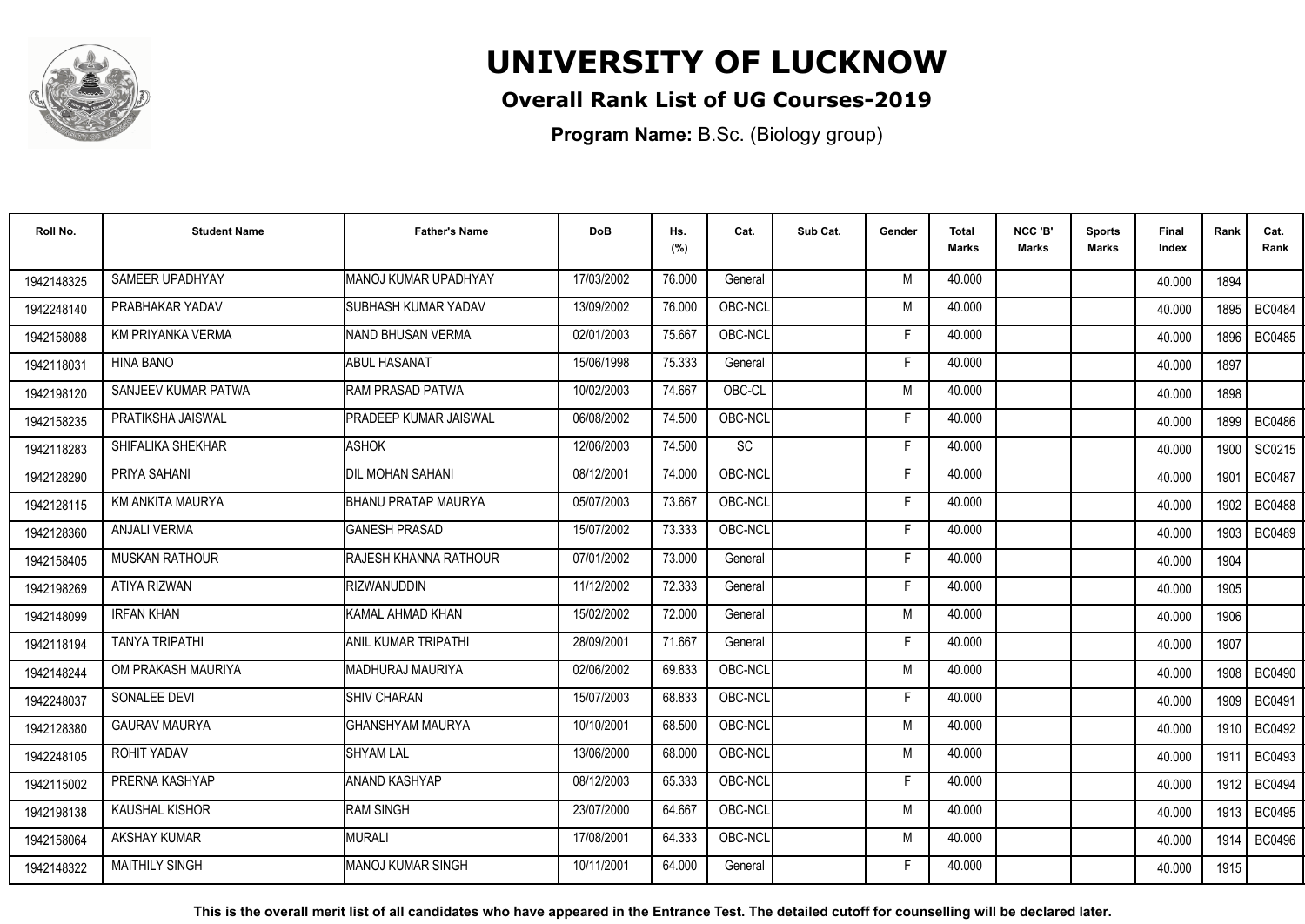

## **Overall Rank List of UG Courses-2019**

**Program Name:** B.Sc. (Biology group)

| Roll No.   | <b>Student Name</b>    | <b>Father's Name</b>        | <b>DoB</b> | Hs.<br>(%) | Cat.      | Sub Cat.  | Gender | Total<br>Marks | NCC 'B'<br><b>Marks</b> | Sports<br><b>Marks</b> | Final<br>Index | Rank   | Cat.<br>Rank  |
|------------|------------------------|-----------------------------|------------|------------|-----------|-----------|--------|----------------|-------------------------|------------------------|----------------|--------|---------------|
| 1942128351 | KM. FIZA FAIZ          | <b>FAIZ AHAMAD</b>          | 20/06/2002 | 63.500     | General   |           | F.     | 40.000         |                         |                        | 40.000         | 1916   |               |
| 1942115092 | AMAN AHMAD             | <b>ATTEAFQUE ULLA</b>       | 05/07/2000 | 62.600     | OBC-NCL   | <b>DP</b> | M      | 40.000         |                         |                        | 40.000         | 1917   | <b>BC0497</b> |
| 1942158398 | SARVEMISTHA GIRI       | <b>RAJESH GIRI</b>          | 03/06/2002 | 61.200     | OBC-NCL   |           | E      | 40.000         |                         |                        | 40.000         | 1918 l | <b>BC0498</b> |
| 1942148478 | <b>MD. AAMIR SHAD</b>  | MOHD. AMJAD                 | 26/04/2001 | 60.167     | OBC-CL    |           | M      | 40.000         |                         |                        | 40.000         | 1919   |               |
| 1942148066 | <b>SATENDRA KUMAR</b>  | <b>JITENDRA</b>             | 02/11/1996 | 59.500     | OBC-NCL   |           | M      | 40.000         |                         |                        | 40.000         | 1920   | <b>BC0499</b> |
| 1942128097 | <b>RENU CHAUHAN</b>    | BANDHU CHAUHAN              | 01/08/2000 | 59.000     | General   |           | F      | 40.000         |                         |                        | 40.000         | 1921   |               |
| 1942115071 | <b>VANSHIKA MISHRA</b> | SHAILENDRA MISHRA           | 22/03/2001 | 56.667     | General   |           | E      | 40.000         |                         |                        | 40.000         | 1922   |               |
| 1942198078 | <b>SAPNA PANDEY</b>    | <b>RAM KISHUN PANDEY</b>    | 10/03/2003 | 95.000     | General   |           | F      | 39.000         |                         |                        | 39.000         | 1923   |               |
| 1942158269 | AARUSHI CHANDRA        | <b>PRATAP CHANDRA</b>       | 22/02/2000 | 93.333     | General   |           | F      | 39.000         |                         |                        | 39.000         | 1924   |               |
| 1942148001 | <b>SUMAIYA IRSHAD</b>  | <b>IRSHAD ALI</b>           | 09/09/1999 | 90.000     | General   |           | Е      | 39.000         |                         |                        | 39.000         | 1925   |               |
| 1942248288 | <b>REETA YADAV</b>     | <b>TULSI RAM</b>            | 23/08/2002 | 88.400     | OBC-NCL   |           | F      | 39.000         |                         |                        | 39.000         | 1926 l | <b>BC0500</b> |
| 1942198490 | <b>RICHA YADAV</b>     | SHAILESH YADAV              | 02/07/2001 | 85.400     | OBC-NCL   |           | F      | 39.000         |                         |                        | 39.000         | 1927   | <b>BC0501</b> |
| 1942198024 | SONAM SRIVASTAVA       | RAKESH KUMAR SRIVASTAVA     | 12/01/2002 | 85.400     | General   |           | E      | 39.000         |                         |                        | 39.000         | 1928   |               |
| 1942128312 | HARSHIT KUMAR VERMA    | <b>DINESH CHANDRA VERMA</b> | 12/02/2002 | 82.000     | OBC-NCL   |           | M      | 39.000         |                         |                        | 39.000         | 1929   | <b>BC0502</b> |
| 1942128116 | ABHAY PRATAP SINGH     | <b>BHANU PRATAP SINGH</b>   | 08/11/2002 | 80.667     | General   |           | M      | 39.000         |                         |                        | 39.000         | 1930   |               |
| 1942158045 | SHREYA PANDEY          | <b>MUKESH PANDEY</b>        | 15/09/2001 | 79.800     | General   |           | F      | 39.000         |                         |                        | 39.000         | 1931   |               |
| 1942248485 | <b>KM ALISHA YUSUF</b> | YUSUF IDRISHI               | 24/05/2003 | 79.333     | OBC-NCL   |           | F      | 39.000         |                         |                        | 39.000         | 1932 l | BC0503        |
| 1942158359 | SANKALP JAISWAL        | <b>RAJEEV JAISWAL</b>       | 12/06/2001 | 78.000     | OBC-CL    |           | M      | 39.000         |                         |                        | 39.000         | 1933   |               |
| 1942128300 | <b>AMITA PATEL</b>     | <b>DILIP KUMAR PATEL</b>    | 05/09/2002 | 76.500     | OBC-NCL   |           | E      | 39.000         |                         |                        | 39.000         | 1934   | <b>BC0504</b> |
| 1942128053 | <b>BIMARSH RAI</b>     | <b>AVANEESH PRATAP RAI</b>  | 06/12/2002 | 74.800     | General   |           | M      | 39.000         |                         |                        | 39.000         | 1935   |               |
| 1942158410 | <b>AVINASH KUMAR</b>   | <b>RAJESH KUMAR</b>         | 08/03/2003 | 73.667     | <b>SC</b> |           | M      | 39.000         |                         |                        | 39.000         | 1936   | SC0216        |
| 1942158343 | <b>KRITIKA SINGH</b>   | IRAJ KUMAR SINGH            | 09/07/2000 | 73.400     | General   |           | F      | 39.000         |                         |                        | 39.000         | 1937   |               |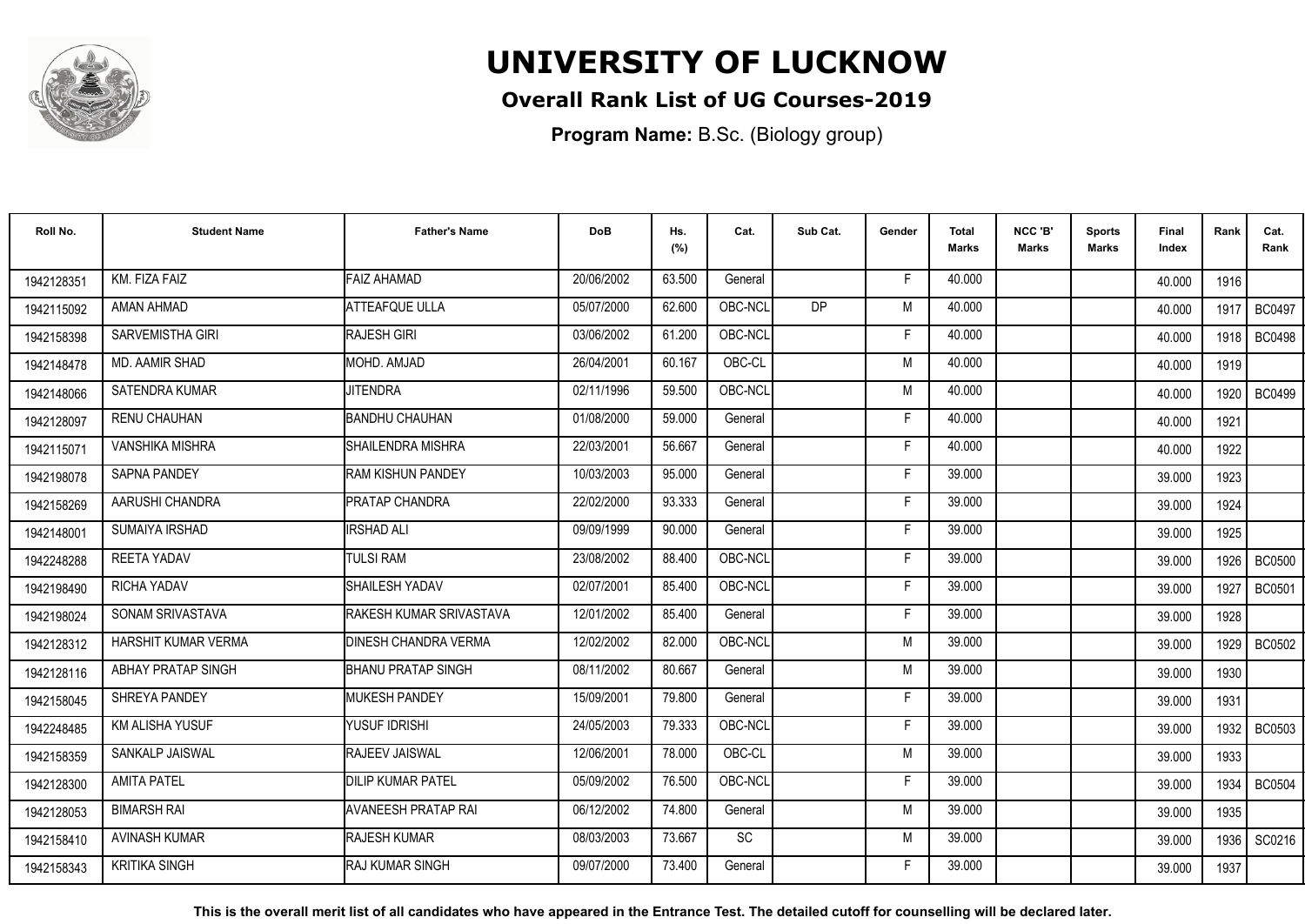

## **Overall Rank List of UG Courses-2019**

**Program Name:** B.Sc. (Biology group)

| Roll No.   | <b>Student Name</b>     | <b>Father's Name</b>            | <b>DoB</b> | Hs.<br>(%) | Cat.      | Sub Cat.  | Gender | <b>Total</b><br><b>Marks</b> | NCC 'B'<br><b>Marks</b> | <b>Sports</b><br>Marks | Final<br>Index | Rank   | Cat.<br>Rank  |
|------------|-------------------------|---------------------------------|------------|------------|-----------|-----------|--------|------------------------------|-------------------------|------------------------|----------------|--------|---------------|
| 1942148002 | <b>LAILUN NIKHAR</b>    | <b>ISHARAR AHAMAD</b>           | 17/06/2001 | 72.833     | OBC-NCL   |           | F      | 39.000                       |                         |                        | 39.000         | 1938 I | <b>BC0505</b> |
| 1942198363 | <b>VIBHA TIWARI</b>     | <b>SANJAY TIWARI</b>            | 21/10/2001 | 69.167     | General   |           | Е      | 39.000                       |                         |                        | 39.000         | 1939   |               |
| 1942198228 | <b>KM PRIYA BAJPAI</b>  | RAVENDRA KUMAR BAJPAI           | 12/12/2002 | 69.000     | General   |           | Е      | 39.000                       |                         |                        | 39.000         | 1940   |               |
| 1942198335 | ANKIT KUMAR SINGH       | <b>I</b> SANJAY KUMAR SINGH     | 08/09/2002 | 67.000     | General   |           | M      | 39.000                       |                         |                        | 39.000         | 1941   |               |
| 1942158443 | <b>MONIKA RAJWANSHI</b> | <b>RAJESH MITRA</b>             | 01/07/2002 | 66.400     | <b>SC</b> |           | F      | 39.000                       |                         |                        | 39.000         | 1942   | SC0217        |
| 1942158450 | <b>RUPALI SINGH</b>     | <b>RAJESH SINGH</b>             | 08/01/2003 | 65.167     | General   |           | Е      | 39.000                       |                         |                        | 39.000         | 1943   |               |
| 1942158208 | <b>MANSI AWASTHI</b>    | <b>IPARVEEN AWASTHI</b>         | 17/07/2002 | 57.333     | General   |           | Е      | 39.000                       |                         |                        | 39.000         | 1944   |               |
| 1942198155 | PRABHAT YADAV           | <b>RAMBHUJ YADAV</b>            | 06/06/2003 | 89.400     | OBC-NCL   |           | M      | 38.000                       |                         |                        | 38.000         |        | 1945   BC0506 |
| 1942198413 | SUYASH SRIVASTAVA       | SANTOSH KUMAR SRIVASTAVA        | 04/11/2000 | 85.000     | General   |           | M      | 38.000                       |                         |                        | 38.000         | 1946   |               |
| 1942115086 | SAKSHI AWASTHI          | VISHNU DUTTA                    | 20/01/2001 | 83.600     | General   | <b>DP</b> | F      | 38.000                       |                         |                        | 38.000         | 1947   |               |
| 1942198326 | <b>ANJALI</b>           | <b>SANJAY KUMAR</b>             | 09/12/2000 | 81.600     | OBC-NCL   |           | F      | 38.000                       |                         |                        | 38.000         | 1948   | <b>BC0507</b> |
| 1942148122 | <b>KM POOJA</b>         | IKANHAI                         | 08/08/2001 | 81.500     | OBC-NCL   |           | F      | 38.000                       |                         |                        | 38.000         | 1949   | <b>BC0508</b> |
| 1942198036 | PRIYANKA MAURYA         | <b>RAM ASHISH MAURYA</b>        | 16/12/2001 | 80.833     | OBC-NCL   |           | Е      | 38.000                       |                         |                        | 38.000         | 1950   | <b>BC0509</b> |
| 1942118287 | MILIND SWAROOP ASHOWAL  | <b>ASHOK KUMAR</b>              | 22/02/2001 | 78.167     | SC        |           | M      | 38.000                       |                         |                        | 38.000         | 1951   | SC0218        |
| 1942158136 | SHIKHAR TRIPATHI        | INIRAJ KUMAR TRIPATHI           | 25/09/2002 | 72.833     | General   |           | M      | 38.000                       |                         |                        | 38.000         | 1952   |               |
| 1942248111 | KAJAL                   | <b>I</b> SHYAM SUNDAR           | 06/08/2000 | 72.000     | SC        |           | Е      | 38.000                       |                         |                        | 38.000         | 1953 l | SC0219        |
| 1942198401 | SURAJ GUPTA             | <b>SANTOSH KUMAR GUPTA</b>      | 09/02/2002 | 70.667     | OBC-NCL   |           | M      | 38.000                       |                         |                        | 38.000         | 1954   | <b>BC0510</b> |
| 1942148489 | ANANYA ASTHANA          | <b>IMR ANUPAM KUMAR ASTHANA</b> | 19/07/2001 | 70.000     | General   |           | F      | 38.000                       |                         |                        | 38.000         | 1955   |               |
| 1942128216 | SHOBANI URAOVE          | CHOTU URAOVE                    | 30/08/2001 | 68.333     | <b>ST</b> |           | F      | 38.000                       |                         |                        | 38.000         | 1956   | ST0008        |
| 1942158107 | <b>SAPNA SINGH</b>      | NARENDRA PRATAP SINGH           | 07/10/2001 | 67.000     | General   |           | F      | 38.000                       |                         |                        | 38.000         | 1957   |               |
| 1942198062 | <b>ANKIT KUMAR</b>      | <b>RAM DAS</b>                  | 12/11/1998 | 66.667     | OBC-NCL   |           | M      | 38.000                       |                         |                        | 38.000         | 1958   | <b>BC0511</b> |
| 1942118064 | <b>SHIVI TRIVEDI</b>    | AJAY KUMAR TRIVEDI              | 05/10/2002 | 49.333     | General   |           | F      | 38.000                       |                         |                        | 38.000         | 1959   |               |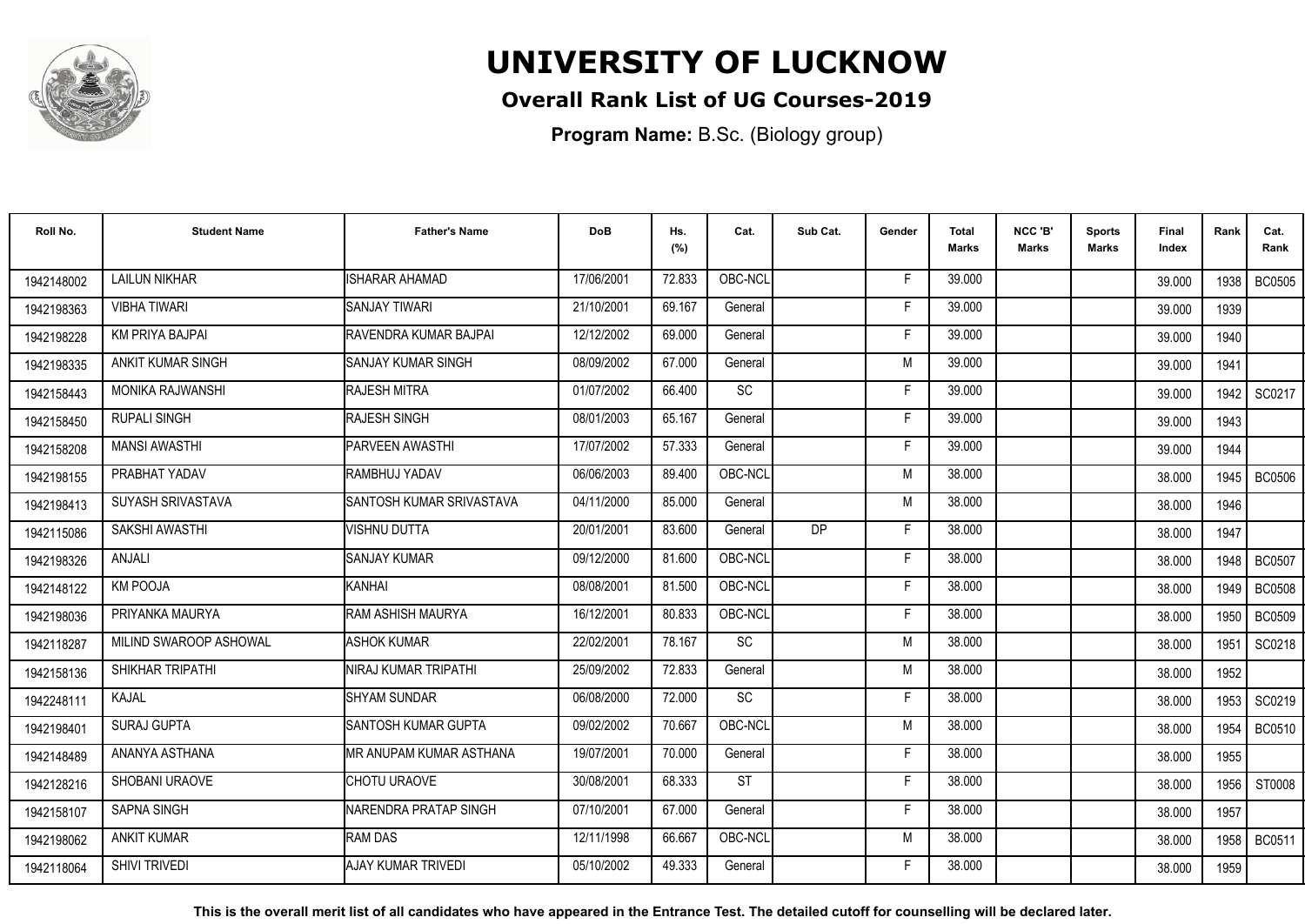

## **Overall Rank List of UG Courses-2019**

**Program Name:** B.Sc. (Biology group)

| Roll No.   | <b>Student Name</b>     | <b>Father's Name</b>       | <b>DoB</b> | Hs.<br>(%) | Cat.      | Sub Cat. | Gender | <b>Total</b><br>Marks | NCC 'B'<br><b>Marks</b> | Sports<br>Marks | Final<br>Index | Rank   | Cat.<br>Rank  |
|------------|-------------------------|----------------------------|------------|------------|-----------|----------|--------|-----------------------|-------------------------|-----------------|----------------|--------|---------------|
| 1942198462 | SANSKRITI MALVIYA       | <b>SATYAWAN</b>            | 05/09/2002 | 95.000     | General   |          | -F     | 37.000                |                         |                 | 37.000         | 1960   |               |
| 1942198281 | <b>SACHIN</b>           | SABHAJEET                  | 18/12/2001 | 90.200     | OBC-NCL   |          | M      | 37.000                |                         |                 | 37,000         | 1961   | BC0512        |
| 1942128288 | KM PRIYANKA KUSHWAHA    | DHRUV NARAYAN KUSHWAHA     | 09/06/2002 | 88.500     | OBC-NCL   |          | E      | 37.000                |                         |                 | 37.000         | 1962   | BC0513        |
| 1942198237 | RADHA DEVI              | <b>RAVI PRATAP VERMA</b>   | 10/01/2002 | 86.500     | OBC-NCL   |          | E      | 37.000                |                         |                 | 37,000         | 1963   | BC0514        |
| 1942128390 | PRAKRATI PANDEY         | <b>GIRISH KUMAR PANDEY</b> | 27/10/2002 | 84.000     | General   |          | F      | 37.000                |                         |                 | 37.000         | 1964   |               |
| 1942148335 | PRIYA SINGH             | <b>MANOJ SINGH</b>         | 13/07/2001 | 81.667     | General   |          | Е      | 37.000                |                         |                 | 37.000         | 1965   |               |
| 1942248403 | <b>SUDHANSHU KUMAR</b>  | <b>VINOD KUMAR</b>         | 23/08/2002 | 81.667     | <b>SC</b> |          | M      | 37.000                |                         |                 | 37.000         | 1966   | SC0220        |
| 1942112001 | DARSHANA YADAV          | <b>ACHCHHE LAL YADAV</b>   | 25/03/2002 | 81.500     | OBC-NCL   |          | E      | 37.000                |                         |                 | 37.000         | 1967   | <b>BC0515</b> |
| 1942128081 | <b>VAISHALI GUPTA</b>   | BAL KRISHNA GUPTA          | 28/02/2001 | 81.000     | General   |          | F      | 37.000                |                         |                 | 37.000         | 1968   |               |
| 1942118008 | MOHAMMAD KAMIL SIDDIQUI | ABDUL HAFEEZ SIDDIQUI      | 01/07/2002 | 80.167     | General   |          | M      | 37,000                |                         |                 | 37.000         | 1969   |               |
| 1942248273 | ARUN RAJBHAR            | <b>TARKESHWAR RAJBHAR</b>  | 08/02/2001 | 79.833     | OBC-NCL   |          | M      | 37.000                |                         |                 | 37.000         | 1970   | <b>BC0516</b> |
| 1942158042 | <b>KM JYOTI GUPTA</b>   | <b>MUKESH GUPTA</b>        | 05/05/2001 | 78.333     | OBC-NCL   |          | E      | 37,000                |                         |                 | 37.000         | 1971   | <b>BC0517</b> |
| 1942128174 | YASHMITA GAUTAM         | <b>CHANDRA JEET RAM</b>    | 28/03/2002 | 77.800     | <b>SC</b> |          | E      | 37.000                |                         |                 | 37,000         | 1972 l | SC0221        |
| 1942148260 | <b>MAHIMA SINGH</b>     | IMAHENDRA SINGH            | 26/08/2000 | 77.000     | General   |          | F      | 37.000                |                         |                 | 37.000         | 1973   |               |
| 1942148360 | <b>NAJISH HASAN</b>     | <b>MD TASLIM ANSARI</b>    | 21/07/2001 | 77.000     | OBC-CL    |          | Е      | 37.000                |                         |                 | 37.000         | 1974   |               |
| 1942117048 | <b>BADRI VERMA</b>      | <b>SIYARAM VERMA</b>       | 05/10/2000 | 76.000     | OBC-NCL   |          | M      | 37.000                |                         |                 | 37.000         | 1975 l | <b>BC0518</b> |
| 1942198430 | YASMEEN FATIMA          | <b>SARKAR HUSAIN</b>       | 14/07/2002 | 70.500     | General   |          | E      | 37.000                |                         |                 | 37.000         | 1976   |               |
| 1942128024 | PREETI YADAV            | ASHOK KUMAR YADAV          | 24/07/2002 | 68.000     | OBC-NCL   |          | M      | 37.000                |                         |                 | 37.000         | 1977 l | <b>BC0519</b> |
| 1942148435 | <b>MOHD ARIF</b>        | <b>MOHD ISHAK</b>          | 19/06/2003 | 51.667     | General   |          | M      | 37.000                |                         |                 | 37.000         | 1978   |               |
| 1942158350 | <b>KULDEEP</b>          | <b>RAJA RAM</b>            | 15/07/2001 | 51.333     | <b>SC</b> |          | M      | 37.000                |                         |                 | 37.000         | 1979   | SC0222        |
| 1942198012 | <b>ASHWANI PAL</b>      | <b>IRAKESH KUMAR PAL</b>   | 26/08/2002 | 49.714     | OBC-NCL   |          | M      | 37.000                |                         |                 | 37.000         | 1980   | <b>BC0520</b> |
| 1942148078 | POOJA MISHRA            | <b>JITENDRA MISHRA</b>     | 20/09/2001 | 95.000     | General   |          | F      | 36.000                |                         |                 | 36.000         | 1981   |               |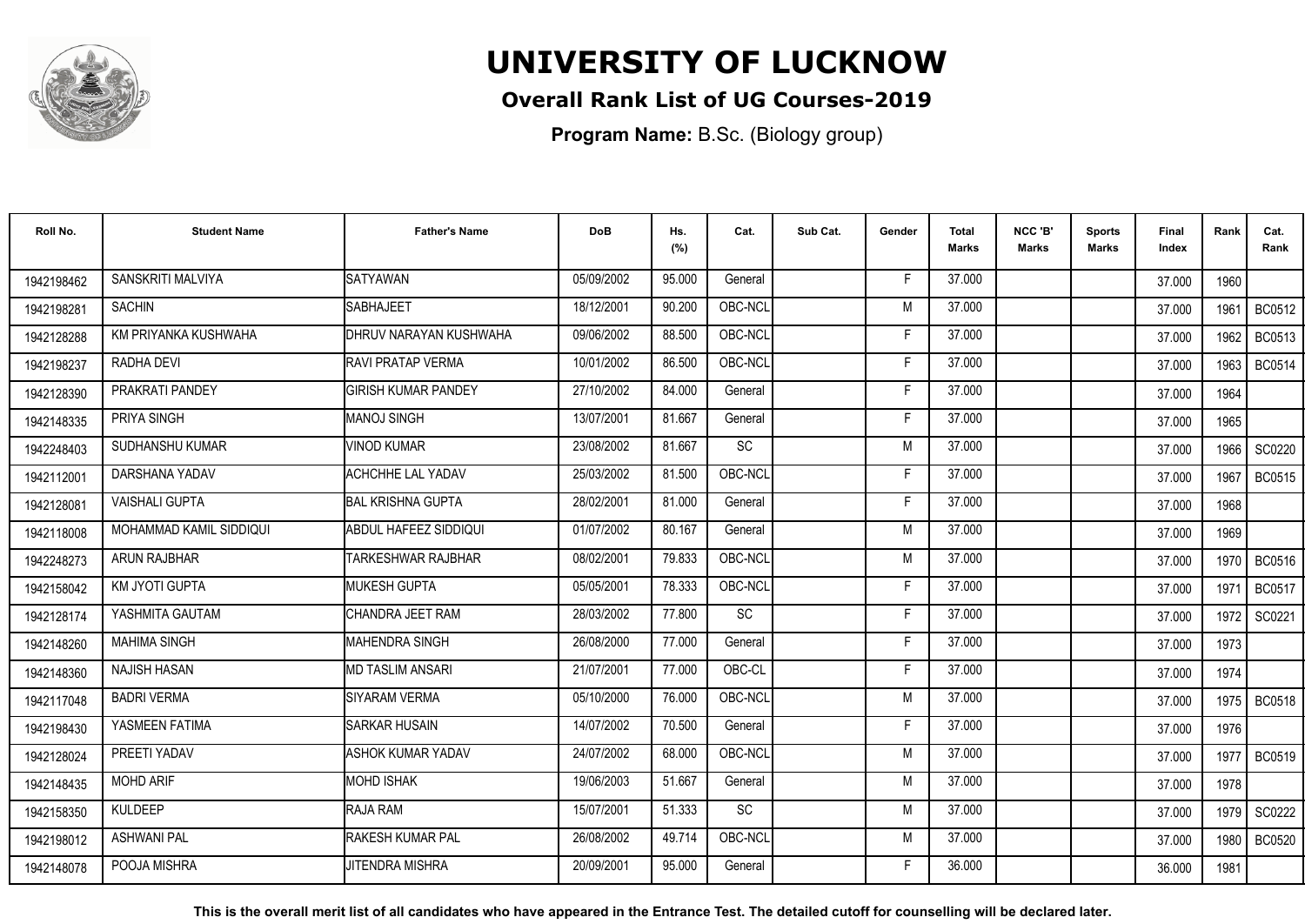

## **Overall Rank List of UG Courses-2019**

**Program Name:** B.Sc. (Biology group)

| Roll No.   | <b>Student Name</b>        | <b>Father's Name</b>         | <b>DoB</b> | Hs.<br>(%) | Cat.                         | Sub Cat.  | Gender | <b>Total</b><br>Marks | NCC 'B'<br>Marks | <b>Sports</b><br>Marks | Final<br>Index | Rank   | Cat.<br>Rank  |
|------------|----------------------------|------------------------------|------------|------------|------------------------------|-----------|--------|-----------------------|------------------|------------------------|----------------|--------|---------------|
| 1942248137 | SOMYA SAXENA               | SUBHASH CHANDRA SAXENA       | 16/07/2001 | 89.400     | OBC-NCL                      |           | F      | 36,000                |                  |                        | 36.000         | 1982 l | <b>BC0521</b> |
| 1942115022 | SHIKHA SINGH               | HARISH VIKRAM SINGH          | 13/03/2001 | 89.200     | General                      | <b>DP</b> | E      | 36.000                |                  |                        | 36.000         | 1983   |               |
| 1942148338 | ARPITA TIWARI              | MANOJ TIWARI                 | 27/01/2003 | 88.000     | General                      |           | M      | 36.000                |                  |                        | 36.000         | 1984   |               |
| 1942248136 | JYOTI KANNAUJIYA           | SUBHASH CHANDRA KANNAUJIYA   | 07/06/2002 | 87.833     | $\operatorname{\textsf{SC}}$ |           |        | 36.000                |                  |                        | 36.000         | 1985   | SC0223        |
| 1942148320 | <b>LADLI SINGH</b>         | MANOJ KUMAR SINGH            | 14/12/2001 | 86.667     | General                      |           |        | 36.000                |                  |                        | 36.000         | 1986   |               |
| 1942248103 | SARVESH KUMAR              | <b>SHYAM KISHORE TRIVEDI</b> | 20/08/2002 | 85.400     | General                      |           | M      | 36,000                |                  |                        | 36.000         | 1987   |               |
| 1942198086 | PULKIT JAYSWAL             | <b>RAM KUMAR</b>             | 12/08/2002 | 79.333     | OBC-NCL                      |           | M      | 36,000                |                  |                        | 36.000         | 1988   | <b>BC0522</b> |
| 1942158477 | ANKITA YADAV               | <b>RAJKISHOR</b>             | 22/08/2003 | 78.667     | OBC-NCL                      |           | E      | 36.000                |                  |                        | 36.000         | 1989   | <b>BC0523</b> |
| 1942198486 | <b>AVISHEE SINGH</b>       | SHAILENDRA PRATAP SINGH      | 25/02/2002 | 78.200     | General                      |           | F      | 36,000                |                  |                        | 36.000         | 1990   |               |
| 1942248309 | <b>GEETANJALI SHUKLA</b>   | UMAPATI SHUKLA               | 10/02/2002 | 77.167     | General                      |           | Е      | 36.000                |                  |                        | 36.000         | 1991   |               |
| 1942128099 | RADHIKA BHARTI             | BANSHRAJ                     | 10/05/1998 | 76.667     | <b>SC</b>                    |           | M      | 36.000                |                  |                        | 36.000         | 1992   | SC0224        |
| 1942118013 | AFREEN SIDDIQUI            | <b>ABDUL MASHI</b>           | 07/10/1998 | 76.667     | General                      |           | F      | 36.000                |                  |                        | 36.000         | 1993   |               |
| 1942158360 | PRIYAM JAISWAL             | <b>RAJEEV JAISWAL</b>        | 30/09/2000 | 74.200     | OBC-NCL                      |           | M      | 36.000                |                  |                        | 36.000         | 1994   | <b>BC0524</b> |
| 1942148205 | NIDHI YADAV                | LALJI YADAV                  | 15/11/2002 | 70.400     | OBC-CL                       |           | Е      | 36.000                |                  |                        | 36.000         | 1995   |               |
| 1942248267 | <b>IRSHAD AHMAD ANSARI</b> | <b>TAJKIR AHMAD</b>          | 01/01/2001 | 67.000     | OBC-NCL                      |           | M      | 36.000                |                  |                        | 36.000         | 1996   | <b>BC0525</b> |
| 1942158154 | <b>HARDIK MAURYA</b>       | OM PRAKASH KUSHWAHA          | 16/06/2001 | 66.000     | General                      |           | M      | 36.000                |                  |                        | 36.000         | 1997   |               |
| 1942198277 | AYUSHI SRIVASTAVA          | <b>S P SRIVASTAVA</b>        | 01/06/2002 | 93.000     | General                      |           | Е      | 35.000                |                  |                        | 35.000         | 1998   |               |
| 1942248198 | <b>PALAK SINGH</b>         | <b>SUNIL SINGH</b>           | 20/09/2001 | 92.000     | General                      |           | Е      | 35.000                |                  |                        | 35.000         | 1999   |               |
| 1942118023 | <b>SALONI SRIVASTAVA</b>   | ABHIMANYU SRIVASTAV          | 25/09/2001 | 92.000     | General                      |           | F      | 35.000                |                  |                        | 35.000         | 2000   |               |
| 1942248374 | NAINIKA SINGH YADAV        | <b>VIJAY SINGH YADAV</b>     | 03/08/2001 | 91.200     | OBC-NCL                      |           | F      | 35.000                |                  |                        | 35.000         | 2001   | <b>BC0526</b> |
| 1942148219 | NAINCY YADAV               | ATE RANJAY YADAV             | 12/09/2002 | 81.167     | OBC-NCL                      |           | F      | 35.000                |                  |                        | 35.000         | 2002   | <b>BC0527</b> |
| 1942128267 | <b>DEEPTI SINGH</b>        | DHARAM PAL SINGH             | 11/02/2002 | 78.167     | General                      |           |        | 35.000                |                  |                        | 35.000         | 2003   |               |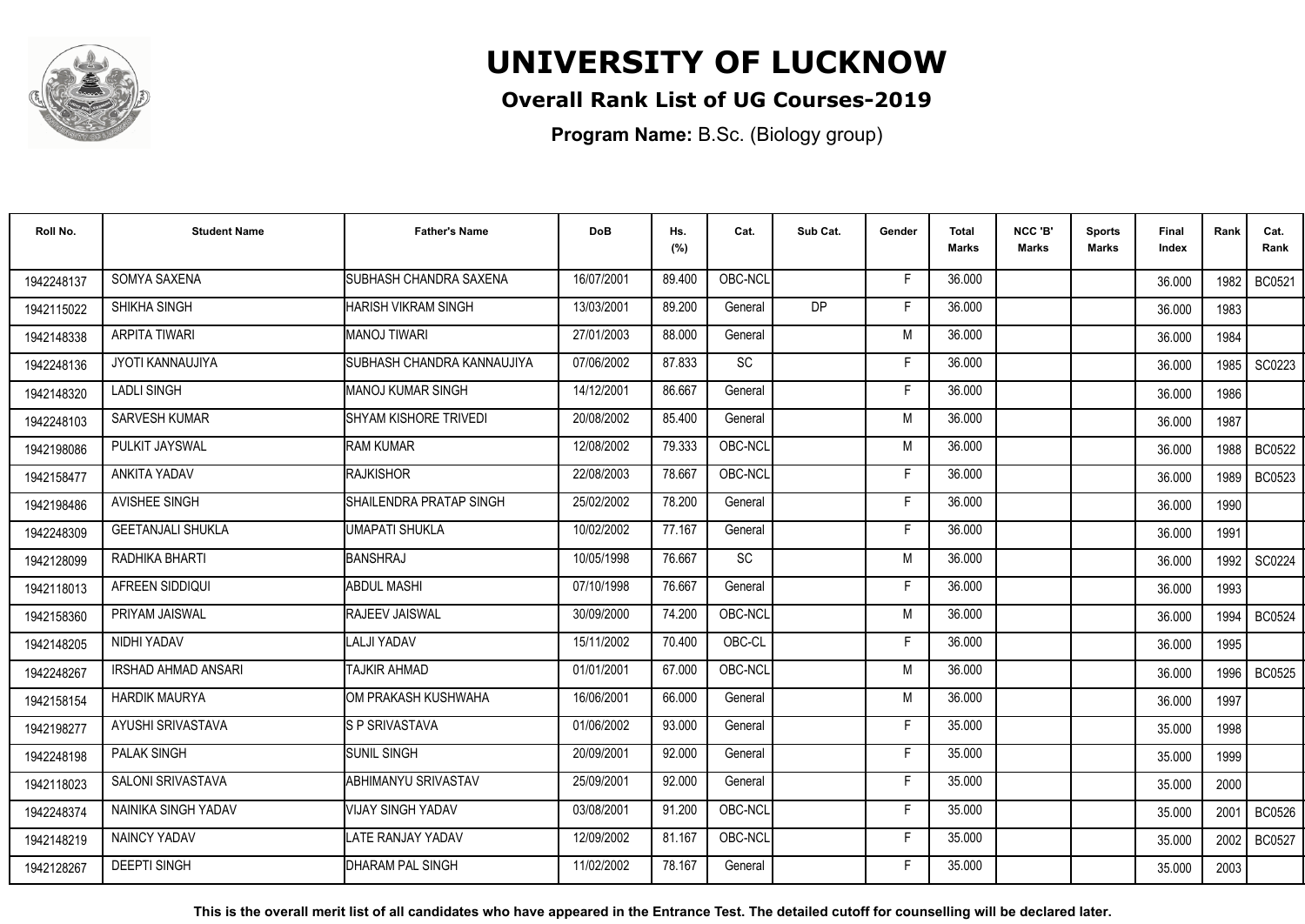

### **Overall Rank List of UG Courses-2019**

**Program Name:** B.Sc. (Biology group)

| Roll No.   | <b>Student Name</b>    | <b>Father's Name</b>          | <b>DoB</b> | Hs.<br>(%) | Cat.      | Sub Cat. | Gender | <b>Total</b><br>Marks | NCC 'B'<br><b>Marks</b> | Sports<br><b>Marks</b> | Final<br>Index | Rank | Cat.<br>Rank  |
|------------|------------------------|-------------------------------|------------|------------|-----------|----------|--------|-----------------------|-------------------------|------------------------|----------------|------|---------------|
| 1942158465 | <b>NANDANI THAKUR</b>  | <b>RAJESH THAKUR</b>          | 20/08/2001 | 78,000     | OBC-NCL   |          | -F     | 35.000                |                         |                        | 35.000         | 2004 | <b>BC0528</b> |
| 1942248214 | <b>ANSHIKA SINGH</b>   | <b>ISURENDRA SINGH</b>        | 27/10/2000 | 77.800     | General   |          | F      | 35.000                |                         |                        | 35.000         | 2005 |               |
| 1942198272 | <b>AYUSHI SINGH</b>    | <b>RUKMANGAL SINGH</b>        | 13/07/2001 | 77.667     | General   |          | F.     | 35.000                |                         |                        | 35.000         | 2006 |               |
| 1942248322 | SANGEETA SINGH         | <b>UMESH PRATAP SINGH</b>     | 16/04/2000 | 77.333     | General   |          | Е      | 35.000                |                         |                        | 35.000         | 2007 |               |
| 1942158001 | ADITYA KUMAR VIDYARTHI | MR. ARVIND KUMAR VIDYARTHI    | 02/11/2000 | 77.000     | <b>SC</b> |          | M      | 35.000                |                         |                        | 35.000         | 2008 | SC0225        |
| 1942158207 | ANIKET GHOSH HAZRA     | PARTHA GHOSH HAZRA            | 10/08/2000 | 76.000     | General   |          | M      | 35.000                |                         |                        | 35.000         | 2009 |               |
| 1942115090 | ANKUSH KUMAR TIWARI    | ARUN KUMAR TIWARI             | 13/03/2001 | 76.000     | General   |          | M      | 35.000                |                         |                        | 35.000         | 2010 |               |
| 1942148134 | <b>DHRITI PANDEY</b>   | <b>I</b> KAUSHALA NAND PANDEY | 30/12/2001 | 76.000     | General   |          | E      | 35.000                |                         |                        | 35.000         | 2011 |               |
| 1942248164 | UJJWALA YADAV          | <b>SUKHVIR SINGH</b>          | 04/04/2002 | 76.000     | General   |          | F      | 35.000                |                         |                        | 35.000         | 2012 |               |
| 1942118034 | AMAN SRIVASTAVA        | <b>ADARSH SRIVASTAVA</b>      | 20/07/2002 | 76.000     | General   |          | M      | 35.000                |                         |                        | 35.000         | 2013 |               |
| 1942198315 | <b>ASTHA SINGH</b>     | <b>SANGRAM SINGH</b>          | 23/06/2002 | 74.000     | General   |          | F      | 35.000                |                         |                        | 35.000         | 2014 |               |
| 1942148109 | <b>ISHA RAJ</b>        | <b>KAMLESH KUMAR</b>          | 05/07/2002 | 74.000     | SC        |          | F      | 35.000                |                         |                        | 35.000         | 2015 | SC0226        |
| 1942128329 | <b>ABHAY SHUKLA</b>    | <b>DINESH SHUKLA</b>          | 01/07/2003 | 74.000     | General   |          | M      | 35.000                |                         |                        | 35.000         | 2016 |               |
| 1942198450 | PRATEEK YADAV          | <b>SATISH YADAV</b>           | 25/12/2001 | 73.667     | OBC-NCL   |          | M      | 35.000                |                         |                        | 35.000         | 2017 | <b>BC0529</b> |
| 1942248065 | <b>NAVEEN VERMA</b>    | SHIV SWAROOP                  | 07/05/2000 | 72.667     | <b>SC</b> |          | M      | 35.000                |                         |                        | 35.000         | 2018 | SC0227        |
| 1942148323 | <b>RIYA SINGH</b>      | MANOJ KUMAR SINGH             | 09/08/2001 | 72.200     | General   |          | F      | 35.000                |                         |                        | 35.000         | 2019 |               |
| 1942118177 | SURYANSH GUPTA         | ANIL KUMAR GUPTA              | 02/01/2000 | 72.167     | General   |          | M      | 35.000                |                         |                        | 35.000         | 2020 |               |
| 1942198311 | <b>TUSHAR SINGH</b>    | SANDEEP SINGH                 | 18/03/2002 | 72.167     | General   |          | M      | 35.000                |                         |                        | 35.000         | 2021 |               |
| 1942158339 | <b>SHIVANI</b>         | RAJ KUMAR                     | 16/02/2002 | 71.500     | OBC-NCL   |          | F      | 35.000                |                         |                        | 35.000         | 2022 | <b>BC0530</b> |
| 1942158178 | <b>TANU PRIYA</b>      | <b>PANCHAM LAL</b>            | 06/02/2002 | 70.833     | <b>SC</b> |          | E      | 35.000                |                         |                        | 35.000         | 2023 | SC0228        |
| 1942248095 | <b>ANIQA SHUAIB</b>    | <b>SHUAIB ALI KHAN</b>        | 26/09/2001 | 70.167     | General   |          | F      | 35.000                |                         |                        | 35.000         | 2024 |               |
| 1942248399 | ANURADHA SINGH         | <b>VINEET NARAYAN SINGH</b>   | 30/07/1999 | 70.000     | General   |          | F      | 35.000                |                         |                        | 35.000         | 2025 |               |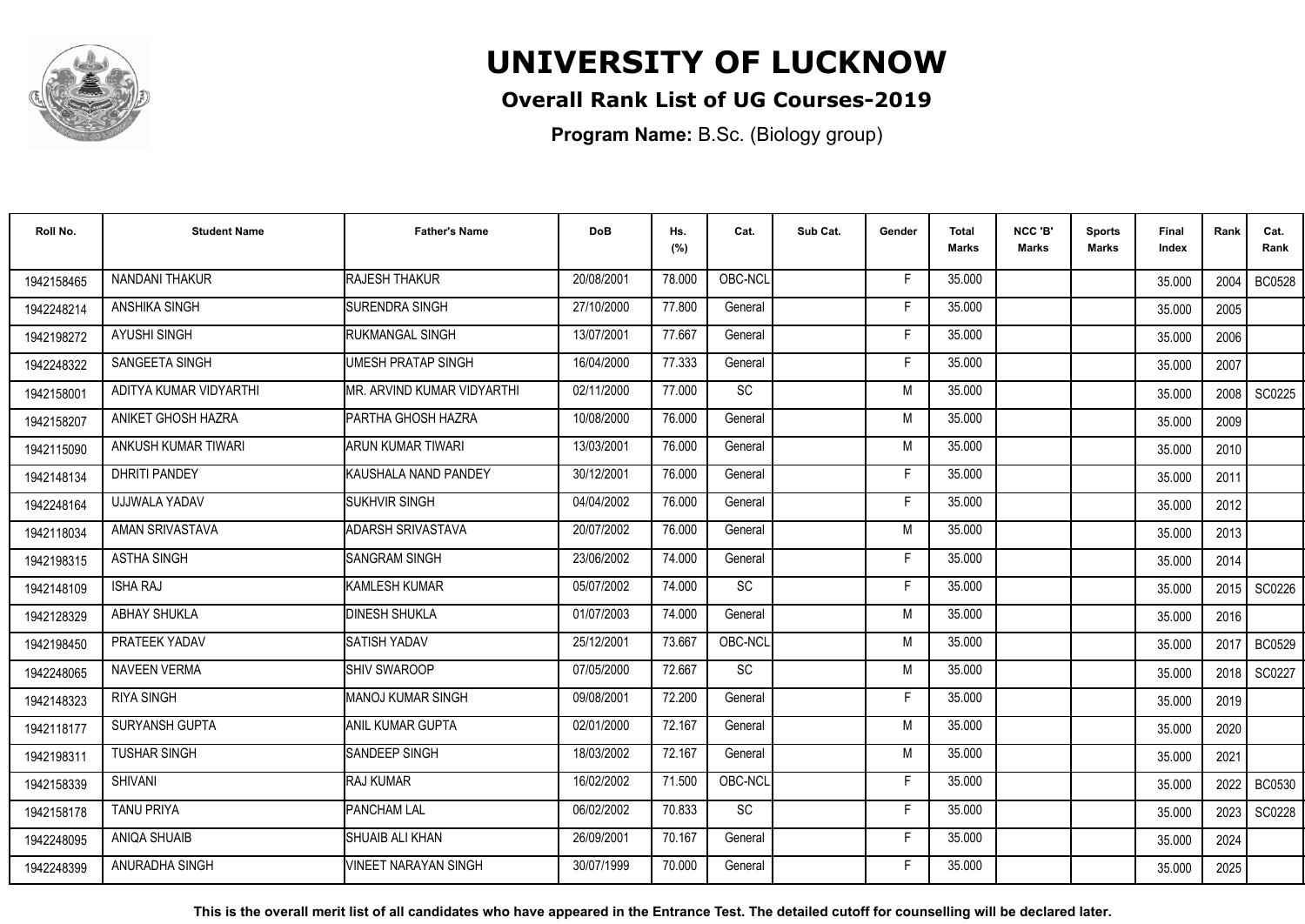

## **Overall Rank List of UG Courses-2019**

**Program Name:** B.Sc. (Biology group)

| Roll No.   | <b>Student Name</b>     | <b>Father's Name</b>    | <b>DoB</b> | Hs.<br>(%) | Cat.                         | Sub Cat. | Gender | <b>Total</b><br><b>Marks</b> | NCC 'B'<br><b>Marks</b> | <b>Sports</b><br>Marks | Final<br>Index | Rank   | Cat.<br>Rank  |
|------------|-------------------------|-------------------------|------------|------------|------------------------------|----------|--------|------------------------------|-------------------------|------------------------|----------------|--------|---------------|
| 1942111001 | <b>SANDIP KUMAR</b>     | RAJA RAM                | 07/07/2001 | 69.167     | <b>SC</b>                    |          | M      | 35.000                       |                         |                        | 35.000         | 2026 l | SC0229        |
| 1942118086 | <b>MOHAMMAD SHAHID</b>  | AJMATULLAH              | 17/07/2003 | 67.667     | General                      |          | M      | 35.000                       |                         |                        | 35.000         | 2027   |               |
| 1942115089 | <b>ANJALI SINGH</b>     | <b>ANIL KUMAR SINGH</b> | 01/03/1999 | 64.600     | General                      |          | Е      | 35.000                       |                         |                        | 35.000         | 2028   |               |
| 1942158313 | <b>VIPIN PAL</b>        | <b>RADHE SHYAM PAL</b>  | 20/07/2002 | 64.167     | OBC-NCL                      |          | M      | 35.000                       |                         |                        | 35.000         | 2029   | <b>BC0531</b> |
| 1942118112 | PRATEEK RAI             | ALAKH NARAIAN RAI       | 26/09/2001 | 63.600     | General                      |          | M      | 35.000                       |                         |                        | 35.000         | 2030   |               |
| 1942198059 | RATAN DEEP PAL          | RAM CHANDRA PAL         | 15/04/2002 | 63.333     | OBC-NCL                      |          | M      | 35.000                       |                         |                        | 35.000         | 2031   | <b>BC0532</b> |
| 1942158044 | <b>ANJALI KUMARI</b>    | <b>MUKESH KUMAR</b>     | 20/11/1999 | 62.500     | $\operatorname{\textsf{SC}}$ |          | F      | 35.000                       |                         |                        | 35.000         | 2032   | SC0230        |
| 1942148266 | SHIVAM BANSAL           | MAHESH CHANDRA          | 03/03/2000 | 60.833     | General                      |          | M      | 35.000                       |                         |                        | 35.000         | 2033   |               |
| 1942128496 | <b>UMRA FATIMA</b>      | <b>IRFAN ANSARI</b>     | 08/05/1999 | 60.800     | OBC-NCL                      |          | Е      | 35.000                       |                         |                        | 35.000         | 2034   | <b>BC0533</b> |
| 1942158349 | NITAKSHI SHARMA         | RAJA BABU SHARMA        | 02/07/2002 | 60.000     | General                      |          | E      | 35.000                       |                         |                        | 35.000         | 2035   |               |
| 1942198403 | <b>MAHAK MISHRA</b>     | SANTOSH KUMAR MISHRA    | 02/08/2001 | 58.833     | General                      |          | F      | 35.000                       |                         |                        | 35.000         | 2036   |               |
| 1942198103 | DEVENDRA DIWAN          | <b>RAM NARENDRA</b>     | 11/09/2000 | 58.800     | <b>SC</b>                    |          | M      | 35.000                       |                         |                        | 35.000         | 2037   | SC0231        |
| 1942158243 | ADARSH SINGH RATHOR     | PRADEEP SINGH RATHOR    | 15/08/2000 | 57.000     | General                      |          | M      | 35.000                       |                         |                        | 35.000         | 2038   |               |
| 1942248002 | PRASHANT THAKUR         | <b>SHAKLESH THAKUR</b>  | 29/11/2001 | 45.000     | OBC-NCL                      |          | M      | 35.000                       |                         |                        | 35.000         | 2039   | <b>BC0534</b> |
| 1942248388 | POOJA DUBEY             | VINAY KUMAR DUBEY       | 31/07/2001 | 87.400     | General                      |          |        | 34.000                       |                         |                        | 34.000         | 2040   |               |
| 1942248126 | <b>GARIMA RAJVANSHI</b> | <b>SONEY LAL</b>        | 11/12/2000 | 83.600     | <b>SC</b>                    |          | F      | 34.000                       |                         |                        | 34.000         | 2041   | SC0232        |
| 1942128008 | KARTIKEY RANJAN SHUKLA  | ASHOK KUMAR SHUKLA      | 18/10/2000 | 83.000     | General                      |          | M      | 34.000                       |                         |                        | 34.000         | 2042   |               |
| 1942158198 | <b>SAKSHI PANDEY</b>    | PARAMHANS PANDEY        | 08/09/2003 | 81.600     | General                      |          | Е      | 34.000                       |                         |                        | 34.000         | 2043   |               |
| 1942248337 | <b>SAKSHI MISHRA</b>    | VED PRAKASH MISHRA      | 10/08/2002 | 77.800     | General                      |          | F      | 34.000                       |                         |                        | 34.000         | 2044   |               |
| 1942248355 | KM VANSHITA MISHRA      | VIJAY KUMAR MISHRA      | 06/05/2003 | 76.500     | General                      |          | F      | 34.000                       |                         |                        | 34.000         | 2045   |               |
| 1942198294 | SATYAM KISHOR VERMA     | <b>SAJJAN VERMA</b>     | 07/12/1999 | 76.000     | <b>ST</b>                    |          | M      | 34.000                       |                         |                        | 34.000         | 2046   | ST0009        |
| 1942248398 | <b>UJJWAL SINGH</b>     | VINEET KUMAR SINGH      | 20/03/2000 | 76.000     | General                      |          | м      | 34.000                       |                         |                        | 34.000         | 2047   |               |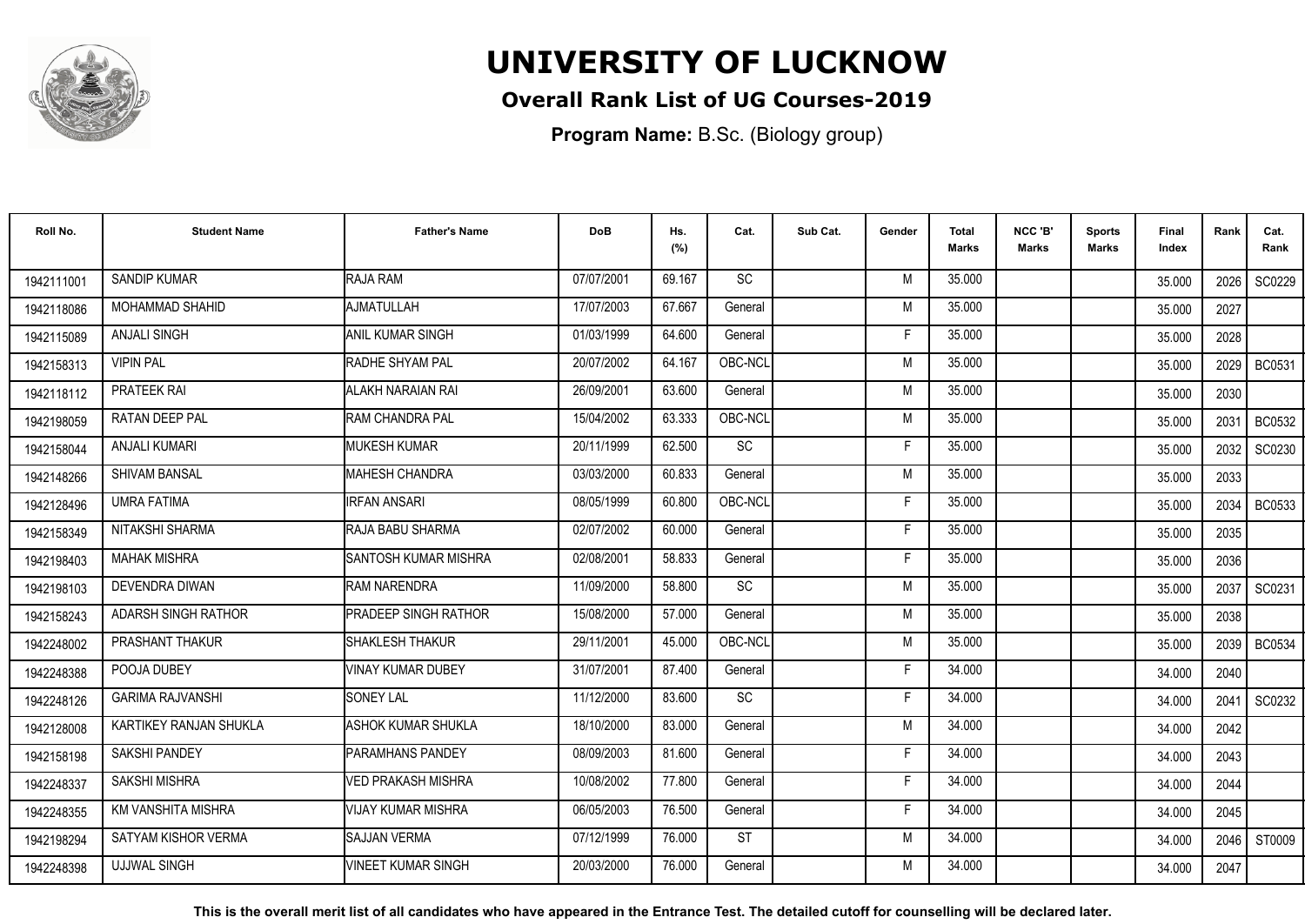

### **Overall Rank List of UG Courses-2019**

**Program Name:** B.Sc. (Biology group)

| Roll No.   | <b>Student Name</b>      | <b>Father's Name</b>         | <b>DoB</b> | Hs.<br>(%) | Cat.      | Sub Cat. | Gender | <b>Total</b><br><b>Marks</b> | NCC 'B'<br><b>Marks</b> | <b>Sports</b><br>Marks | Final<br>Index | Rank | Cat.<br>Rank  |
|------------|--------------------------|------------------------------|------------|------------|-----------|----------|--------|------------------------------|-------------------------|------------------------|----------------|------|---------------|
| 1942158117 | MITRANSH DEEP SRIVASTAVA | NAVEEN KUMAR SRIVASTAVA      | 12/02/2002 | 74.000     | General   |          | M      | 34.000                       |                         |                        | 34.000         | 2048 |               |
| 1942128101 | <b>MANISHA YADAV</b>     | <b>BASANT LAL YADAV</b>      | 25/05/2003 | 74.000     | OBC-NCL   |          | F      | 34.000                       |                         |                        | 34.000         | 2049 | <b>BC0535</b> |
| 1942158425 | <b>SHRUTI SINGH</b>      | <b>IRAJESH KUMAR SINGH</b>   | 25/05/2001 | 73.333     | OBC-NCL   |          | Е      | 34.000                       |                         |                        | 34.000         | 2050 | <b>BC0536</b> |
| 1942128285 | <b>MAYANK SINGH</b>      | <b>IDHIRENDRA SINGH</b>      | 16/11/2000 | 73.167     | <b>SC</b> |          | M      | 34.000                       |                         |                        | 34.000         | 2051 | SC0233        |
| 1942118189 | NIDHI SINGH              | IANIL KUMAR SINGH            | 29/09/2001 | 73.167     | General   |          | F      | 34.000                       |                         |                        | 34.000         | 2052 |               |
| 1942198143 | <b>ROLI YADAV</b>        | <b>IRAM SWAROOP YADAV</b>    | 05/04/2002 | 71.833     | OBC-NCL   |          | E      | 34.000                       |                         |                        | 34.000         | 2053 | <b>BC0537</b> |
| 1942128261 | ANAND KUMAR VERMA        | <b>DEVI PRASAD VERMA</b>     | 07/02/2002 | 71.667     | General   |          | M      | 34.000                       |                         |                        | 34.000         | 2054 |               |
| 1942198355 | PRATIKSHA SINGH          | SANJAY SINGH                 | 04/09/2003 | 70.000     | General   |          | Е      | 34.000                       |                         |                        | 34.000         | 2055 |               |
| 1942158163 | <b>RAHUL KUMAR</b>       | IOM PRAKASH SRIVASTAVA       | 25/07/2000 | 69.333     | General   |          | M      | 34.000                       |                         |                        | 34.000         | 2056 |               |
| 1942198395 | AMEESHA PATEL            | <b>I</b> SANTOSH KUMAR       | 10/07/2003 | 69.167     | OBC-NCL   |          | F      | 34.000                       |                         |                        | 34.000         | 2057 | <b>BC0538</b> |
| 1942248481 | PRIYA YADAV              | YOGESH KUMAR YADAV           | 31/10/2001 | 66.400     | OBC-NCL   |          | Е      | 34.000                       |                         |                        | 34.000         | 2058 | <b>BC0539</b> |
| 1942148333 | SNEHA SHARMA             | MANOJ SHARMA                 | 30/03/2003 | 65.833     | General   |          | F      | 34.000                       |                         |                        | 34.000         | 2059 |               |
| 1942198416 | <b>NAVEEN PAL</b>        | SANTOSH PAL                  | 02/01/2002 | 95.000     | OBC-NCL   |          | M      | 33.000                       |                         |                        | 33.000         | 2060 | <b>BC0540</b> |
| 1942198376 | ANSHIKA SAXENA           | <b>I</b> SANJEEV SAXENA      | 06/08/2002 | 95.000     | General   |          | F      | 33.000                       |                         |                        | 33.000         | 2061 |               |
| 1942118168 | ANKIT KUMAR GAUTAM       | <b>JANIL KUMAR</b>           | 16/01/2000 | 89.333     | <b>SC</b> |          | M      | 33.000                       |                         |                        | 33.000         | 2062 | SC0234        |
| 1942118173 | ANKIT KUMAR CHAUBEY      | <b>J</b> ANIL KUMAR CHAUBEY  | 14/04/2001 | 83.000     | General   |          | M      | 33.000                       |                         |                        | 33.000         | 2063 |               |
| 1942198210 | SANDHYA YADAV            | <b>RAMSINGH YADAV</b>        | 01/07/2001 | 81.600     | General   |          | F      | 33.000                       |                         |                        | 33.000         | 2064 |               |
| 1942128186 | YUKTA MISHRA             | CHANDRA PRAKASH MISHRA       | 29/12/2001 | 80.833     | General   |          | F      | 33.000                       |                         |                        | 33.000         | 2065 |               |
| 1942118004 | <b>MOHD ZAID</b>         | <b>ABDUL AHAD</b>            | 23/03/1999 | 76.833     | General   |          | M      | 33.000                       |                         |                        | 33.000         | 2066 |               |
| 1942116014 | <b>MINAKSHI SINGH</b>    | <b>VIRENDRA PRATAP SINGH</b> | 03/08/2000 | 76.333     | OBC-NCL   |          | Е      | 33.000                       |                         |                        | 33.000         | 2067 | <b>BC0541</b> |
| 1942158363 | <b>MAHIMA SINGH</b>      | <b>IRAJEEV KUMAR SINGH</b>   | 22/04/2001 | 76.000     | General   |          | Е      | 33.000                       |                         |                        | 33.000         | 2068 |               |
| 1942112012 | <b>HARI PRAKASH</b>      | <b>VIJAY PRAKASH</b>         | 06/04/2001 | 74.444     | <b>SC</b> |          | M      | 33.000                       |                         |                        | 33.000         |      | 2069   SC0235 |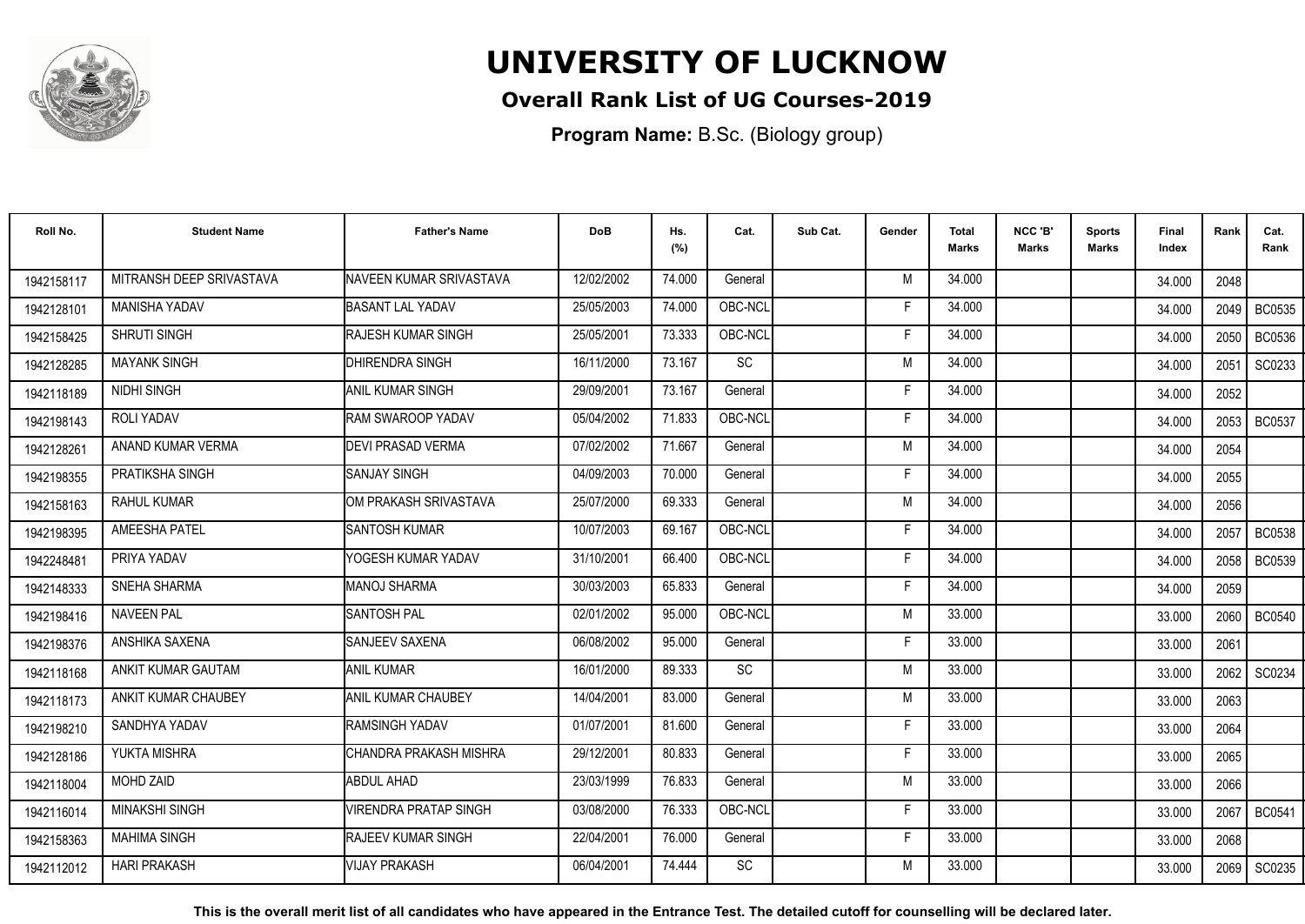

## **Overall Rank List of UG Courses-2019**

**Program Name:** B.Sc. (Biology group)

| Roll No.   | <b>Student Name</b>    | <b>Father's Name</b>        | <b>DoB</b> | Hs.<br>(%) | Cat.            | Sub Cat. | Gender | Total<br><b>Marks</b> | NCC 'B'<br><b>Marks</b> | <b>Sports</b><br>Marks | Final<br>Index | Rank | Cat.<br>Rank  |
|------------|------------------------|-----------------------------|------------|------------|-----------------|----------|--------|-----------------------|-------------------------|------------------------|----------------|------|---------------|
| 1942118160 | <b>ARYAN SINGH</b>     | ANAND VARDHAN SINGH         | 15/12/2000 | 74.000     | General         |          | M      | 33.000                |                         |                        | 33.000         | 2070 |               |
| 1942128137 | SHALINI SRIVASTAVA     | <b>BIPIN SRIVASTAVA</b>     | 20/07/2002 | 73.800     | General         |          | F      | 33.000                |                         |                        | 33.000         | 2071 |               |
| 1942158013 | <b>REDA NOOR</b>       | MR. NURUL HUDA              | 28/11/2003 | 72.321     | OBC-NCL         |          | F      | 33.000                |                         |                        | 33.000         | 2072 | <b>BC0542</b> |
| 1942158225 | <b>AJAY KUMAR</b>      | <b>PHOOL CHANDRA</b>        | 06/05/2002 | 72.000     | OBC-NCL         |          | M      | 33.000                |                         |                        | 33.000         | 2073 | <b>BC0543</b> |
| 1942128184 | <b>DEEPAK RAJPUT</b>   | ICHANDRA PRAKASH            | 10/06/2002 | 71.000     | OBC-NCL         |          | M      | 33.000                |                         |                        | 33.000         | 2074 | <b>BC0544</b> |
| 1942158049 | <b>ZAMIRUDDIN KHAN</b> | MUKHTAR AHMAD KHAN          | 20/10/2001 | 70.333     | General         |          | M      | 33.000                |                         |                        | 33.000         | 2075 |               |
| 1942128429 | KULDEEP KUSHWAHA       | <b>HARERAM KUSHWAHA</b>     | 08/03/2001 | 67.333     | OBC-NCL         |          | M      | 33.000                |                         |                        | 33.000         | 2076 | <b>BC0545</b> |
| 1942114006 | SHUBHAM SHUKLA         | <b>PRAMOD SHUKLA</b>        | 05/02/2002 | 66.667     | General         |          | M      | 33.000                |                         |                        | 33.000         | 2077 |               |
| 1942148087 | <b>KULSOOM JUNAID</b>  | <b>JUNAID ANWAR</b>         | 03/05/2000 | 66.200     | General         |          | F      | 33.000                |                         |                        | 33.000         | 2078 |               |
| 1942198453 | RAJENDRA KUMAR         | <b>SATTI DEEN</b>           | 18/06/2002 | 59.333     | SC              |          | M      | 33.000                |                         |                        | 33.000         | 2079 | SC0236        |
| 1942198373 | <b>KARAN YADAV</b>     | SANJEEV KUMAR YADAV         | 10/08/2001 | 56.167     | OBC-NCL         |          | M      | 33.000                |                         |                        | 33.000         | 2080 | <b>BC0546</b> |
| 1942158112 | <b>FAIZ QURASHI</b>    | NASEEM QURASHI              | 18/04/2001 | 55.167     | OBC-NCL         |          | M      | 33.000                |                         |                        | 33.000         | 2081 | <b>BC0547</b> |
| 1942148313 | <b>MAHAK DIXIT</b>     | IMANOJ KUMAR DIXIT          | 12/07/2002 | 83.667     | General         |          | Е      | 32.000                |                         |                        | 32.000         | 2082 |               |
| 1942158155 | ANAMIKA MISHRA         | IOM PRAKASH MISHRA          | 24/09/2003 | 80.667     | General         |          | F      | 32.000                |                         |                        | 32.000         | 2083 |               |
| 1942158291 | SHALINI GUPTA          | <b>PREMCHAND GUPTA</b>      | 05/09/2001 | 77.800     | OBC-NCL         |          | F      | 32.000                |                         |                        | 32.000         | 2084 | <b>BC0548</b> |
| 1942198008 | PRIYA KANNOJIYA        | RAKESH KUMAR KANNOJIYA      | 16/11/2000 | 77.000     | SC              |          | F      | 32.000                |                         |                        | 32.000         | 2085 | SC0237        |
| 1942148249 | SURYANSH SINGH         | <b>MAHEEP SINGH</b>         | 22/04/2002 | 74.000     | General         |          | M      | 32.000                |                         |                        | 32.000         | 2086 |               |
| 1942148125 | KOMAL SONKER           | KANHAIYA SONKER             | 01/12/2001 | 73.667     | $\overline{SC}$ |          | F      | 32.000                |                         |                        | 32.000         | 2087 | SC0238        |
| 1942248152 | ANKITA MAURYA          | SUDHIR KUMAR MAURYA         | 06/07/2001 | 71.500     | OBC-NCL         |          | F      | 32.000                |                         |                        | 32.000         | 2088 | <b>BC0549</b> |
| 1942148008 | <b>ALAM ALI</b>        | <b>JABIR ALI</b>            | 11/07/1998 | 68.667     | General         |          | M      | 32.000                |                         |                        | 32.000         | 2089 |               |
| 1942118089 | AKARSHIKA SINGH        | AKHAND PRATAP SINGH         | 05/07/2002 | 67.600     | General         |          | F      | 32.000                |                         |                        | 32.000         | 2090 |               |
| 1942128083 | <b>ABHINAV MISHRA</b>  | <b>BALDEV PRASAD MISHRA</b> | 08/09/2003 | 67.167     | General         |          | M      | 32.000                |                         |                        | 32.000         | 2091 |               |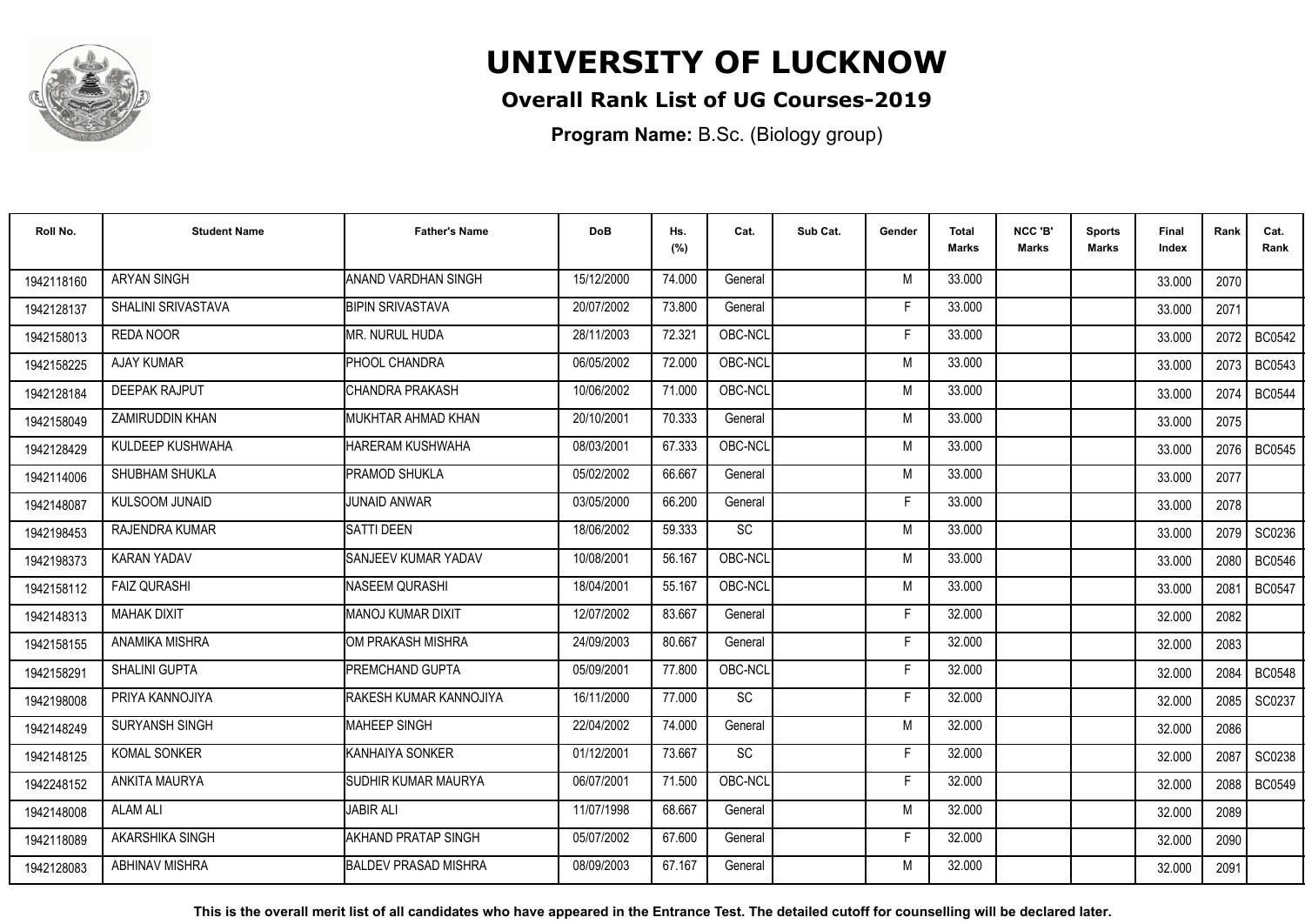

### **Overall Rank List of UG Courses-2019**

**Program Name:** B.Sc. (Biology group)

| Roll No.   | <b>Student Name</b>    | <b>Father's Name</b>        | <b>DoB</b> | Hs.<br>(%) | Cat.      | Sub Cat. | Gender | <b>Total</b><br>Marks | NCC 'B'<br><b>Marks</b> | Sports<br>Marks | Final<br>Index | Rank | Cat.<br>Rank  |
|------------|------------------------|-----------------------------|------------|------------|-----------|----------|--------|-----------------------|-------------------------|-----------------|----------------|------|---------------|
| 1942248030 | <b>GIRDHAR DWIVEDI</b> | <b>SHESDHAR DWIVEDI</b>     | 16/09/2001 | 62.600     | General   |          | M      | 32.000                |                         |                 | 32.000         | 2092 |               |
| 1942148121 | <b>DEVANSH YADAV</b>   | KAMTA PRASAD YADAV          | 11/03/2001 | 62.500     | OBC-NCL   |          | M      | 32.000                |                         |                 | 32.000         | 2093 | <b>BC0550</b> |
| 1942118236 | SONAL MISHRA           | <b>ARUN KUMAR MISHRA</b>    | 01/05/2001 | 57.167     | General   |          | F      | 32.000                |                         |                 | 32.000         | 2094 |               |
| 1942198034 | SHOBHIT YADAV          | <b>RAKESH YADAV</b>         | 02/02/2001 | 55.000     | OBC-NCL   |          | M      | 32.000                |                         |                 | 32.000         | 2095 | <b>BC0551</b> |
| 1942148127 | SAKSHI SAROJ           | <b>KANTA PRASAD</b>         | 07/09/2003 | 85.200     | SC        |          | F      | 31.000                |                         |                 | 31.000         | 2096 | SC0239        |
| 1942118239 | <b>NIVEDITA SINGH</b>  | <b>ARUN KUMAR SINGH</b>     | 23/02/2003 | 82.667     | General   |          | Е      | 31.000                |                         |                 | 31.000         | 2097 |               |
| 1942117020 | ABDUL MANNAN           | NASEEMULLAH                 | 12/08/2000 | 81.667     | General   |          | M      | 31.000                |                         |                 | 31.000         | 2098 |               |
| 1942148213 | <b>ICHHA MISHRA</b>    | LATE NAVAL KISHOR MISHRA    | 06/12/2001 | 81.600     | General   |          | E      | 31.000                |                         |                 | 31.000         | 2099 |               |
| 1942128150 | AAKRITI PATHAK         | BRIJ BHUSHAN PATHAK         | 11/12/2001 | 80.600     | General   |          | F      | 31.000                |                         |                 | 31.000         | 2100 |               |
| 1942148296 | SHRINEE MISHRA         | <b>MANISH MISHRA</b>        | 22/11/2000 | 80.167     | General   |          | F      | 31.000                |                         |                 | 31.000         | 2101 |               |
| 1942198064 | RITIKA GAUTAM          | RAM GOPAL GAUTAM            | 30/03/2001 | 79.800     | SC        |          | Е      | 31.000                |                         |                 | 31.000         | 2102 | SC0240        |
| 1942128102 | <b>ANJALI SINGH</b>    | <b>BASANT SINGH</b>         | 01/11/2002 | 79.800     | General   |          | F      | 31.000                |                         |                 | 31.000         | 2103 |               |
| 1942158095 | KM BABALEE YADAV       | INANDKUMAR YADAV            | 05/04/2003 | 78.167     | OBC-NCL   |          | E      | 31.000                |                         |                 | 31.000         | 2104 | <b>BC0552</b> |
| 1942158210 | MOHAMMAD RAMISH AHMAD  | PARVEZ AHMAD                | 06/12/2003 | 70.167     | General   |          | M      | 31.000                |                         |                 | 31.000         | 2105 |               |
| 1942128185 | <b>VIKAS KUMAR</b>     | ICHANDRA PRAKASH            | 17/07/2002 | 64.333     | SC        |          | M      | 31.000                |                         |                 | 31.000         | 2106 | SC0241        |
| 1942148455 | KAUSAR FATIMA          | <b>MOHD RASHID</b>          | 28/05/2002 | 59.500     | General   |          | F      | 31.000                |                         |                 | 31.000         | 2107 |               |
| 1942248229 | SHAILJA RAWAT          | <b>SURESH KUMAR</b>         | 13/06/2000 | 58.800     | <b>SC</b> |          | F      | 31.000                |                         |                 | 31.000         | 2108 | SC0242        |
| 1942248336 | <b>SOM PRAKASH</b>     | <b>VED PRAKASH</b>          | 15/11/2002 | 90.000     | OBC-NCL   |          | M      | 30.000                |                         |                 | 30.000         | 2109 | <b>BC0553</b> |
| 1942248381 | <b>VIKAS RANJAN</b>    | <b>VIKRAM PRASAD</b>        | 06/03/2002 | 85.500     | SC        |          | M      | 30.000                |                         |                 | 30.000         | 2110 | SC0243        |
| 1942198436 | <b>NEELU YADAV</b>     | <b>ISARVESH KUMAR YADAV</b> | 07/02/2001 | 85.400     | OBC-NCL   |          | F      | 30.000                |                         |                 | 30.000         | 2111 | <b>BC0554</b> |
| 1942198056 | <b>GAYATRI BHASKAR</b> | <b>RAM CHANDAR</b>          | 05/09/2002 | 85.400     | <b>SC</b> |          | F.     | 30.000                |                         |                 | 30.000         | 2112 | SC0244        |
| 1942158138 | PAYAL SRIVASTAVA       | NIRANJAN LAL SRIVASTAVA     | 10/03/2002 | 85.000     | General   |          | F      | 30.000                |                         |                 | 30.000         | 2113 |               |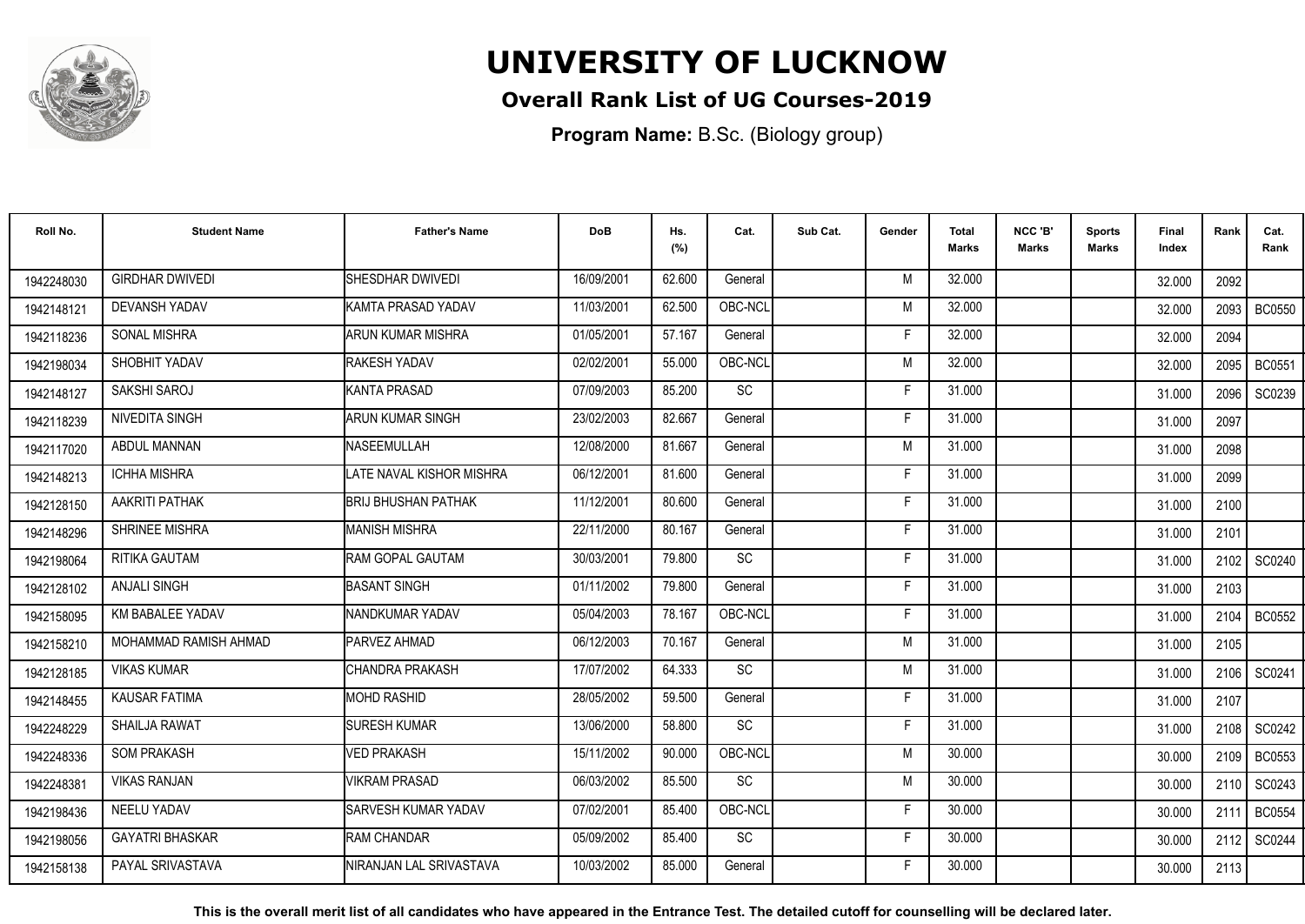

## **Overall Rank List of UG Courses-2019**

**Program Name:** B.Sc. (Biology group)

| Roll No.   | <b>Student Name</b>      | <b>Father's Name</b>       | <b>DoB</b> | Hs.<br>(%) | Cat.      | Sub Cat. | Gender | <b>Total</b><br>Marks | NCC 'B'<br>Marks | <b>Sports</b><br>Marks | Final<br>Index | Rank   | Cat.<br>Rank  |
|------------|--------------------------|----------------------------|------------|------------|-----------|----------|--------|-----------------------|------------------|------------------------|----------------|--------|---------------|
| 1942198425 | <b>ABHISHEK TIWARI</b>   | <b>SANTOSH TIWARI</b>      | 11/10/2001 | 84.000     | General   |          | M      | 30.000                |                  |                        | 30.000         | 2114   |               |
| 1942128013 | <b>JANHVI SRIVASTAVA</b> | ASHOK KUMAR SRIVASTAV      | 26/07/2001 | 83.600     | General   |          | E      | 30.000                |                  |                        | 30.000         | 2115   |               |
| 1942158416 | AMIT KUMAR KATHERIYA     | RAJESH KUMAR               | 13/09/2002 | 82.500     | SC        |          | M      | 30.000                |                  |                        | 30.000         | 2116   | SC0245        |
| 1942158030 | PRAGYA SINGH             | MR. VISHWAJEET SINGH       | 25/02/2001 | 81.600     | General   |          |        | 30.000                |                  |                        | 30.000         | 2117   |               |
| 1942248012 | <b>JYOTIMA SINGH</b>     | <b>SHARAD KUMAR SINGH</b>  | 30/11/2003 | 81.333     | General   |          |        | 30.000                |                  |                        | 30.000         | 2118   |               |
| 1942198247 | NIKHIL YADAV             | <b>RAVINDRA KUMAR</b>      | 15/07/2002 | 79.667     | OBC-NCL   |          | M      | 30.000                |                  |                        | 30.000         | 2119   | <b>BC0555</b> |
| 1942128244 | <b>ADITI SINGH</b>       | DEEPENDRA SINGH            | 08/08/2002 | 78.200     | General   |          | F      | 30.000                |                  |                        | 30.000         | 2120   |               |
| 1942148115 | <b>VIKAS PANDEY</b>      | <b>KAMLESH PANDEY</b>      | 10/01/2001 | 78.167     | General   |          | M      | 30.000                |                  |                        | 30.000         | 2121   |               |
| 1942128359 | <b>GITANJALI MISHRA</b>  | <b>GANESH MISHRA</b>       | 17/08/2001 | 78.000     | General   |          | F      | 30.000                |                  |                        | 30.000         | 2122   |               |
| 1942148107 | PRASOON CHAUDHARY        | KAMLA PRASAD CHAUDHARY     | 03/03/2002 | 77.167     | OBC-NCL   |          | M      | 30.000                |                  |                        | 30.000         |        | 2123   BC0556 |
| 1942198303 | <b>NIDHI CHAURASIA</b>   | <b>ISANDEEP CHAURASIA</b>  | 06/11/2002 | 75.667     | OBC-NCL   |          |        | 30.000                |                  |                        | 30.000         | 2124   | <b>BC0557</b> |
| 1942248085 | <b>RAMESH KUMAR</b>      | <b>SHRI PAL</b>            | 02/02/2002 | 74.833     | <b>SC</b> |          | M      | 30.000                |                  |                        | 30.000         | 2125   | SC0246        |
| 1942248246 | <b>ANJU KUMARI</b>       | <b>SUSHIL KUMAR</b>        | 29/12/2002 | 74.500     | SC        |          |        | 30.000                |                  |                        | 30.000         | 2126   | SC0247        |
| 1942198041 | SHIVANGI MAURYA          | RAM AVATAR MAURYA          | 19/01/2002 | 74.000     | OBC-NCL   |          | Е      | 30.000                |                  |                        | 30.000         | 2127   | <b>BC0558</b> |
| 1942248474 | ARPITA SINGH YADAV       | YASHWANT SINGH YADAV       | 18/04/2002 | 73.667     | OBC-NCL   |          | Е      | 30.000                |                  |                        | 30.000         | 2128   | <b>BC0559</b> |
| 1942158148 | <b>KAJAL VERMA</b>       | <b>OM PRAKASH</b>          | 25/07/2002 | 73.167     | OBC-NCL   |          | F      | 30.000                |                  |                        | 30.000         | 2129   | <b>BC0560</b> |
| 1942148166 | <b>NAINCY GUPTA</b>      | <b>KRISHNA KUMAR GUPTA</b> | 30/09/2000 | 72.667     | OBC-NCL   |          | Е      | 30.000                |                  |                        | 30.000         | 2130   | <b>BC0561</b> |
| 1942118270 | KU TANU SINGH CHAUHAN    | ARVIND SINGH CHAUHAN       | 20/10/2002 | 72.000     | General   |          | F      | 30.000                |                  |                        | 30.000         | 2131   |               |
| 1942158255 | VARSHA SHUKLA            | PRAMOD KUMAR SHUKLA        | 29/07/2001 | 70.500     | General   |          | F      | 30.000                |                  |                        | 30.000         | 2132   |               |
| 1942158224 | PREETI SINGH             | PHOOL CHAND PATEL          | 15/01/2002 | 70.167     | OBC-NCL   |          | F      | 30.000                |                  |                        | 30.000         | 2133 l | BC0562        |
| 1942148232 | RATUL MISHRA             | LATE.SURESH CHANDRA MISHRA | 31/01/2002 | 69.167     | General   |          | M      | 30.000                |                  |                        | 30.000         | 2134   |               |
| 1942248265 | <b>MO DANISH</b>         | <b>TAHIR HUSAIN</b>        | 10/10/2001 | 68.333     | OBC-NCL   |          | М      | 30.000                |                  |                        | 30.000         |        | 2135   BC0563 |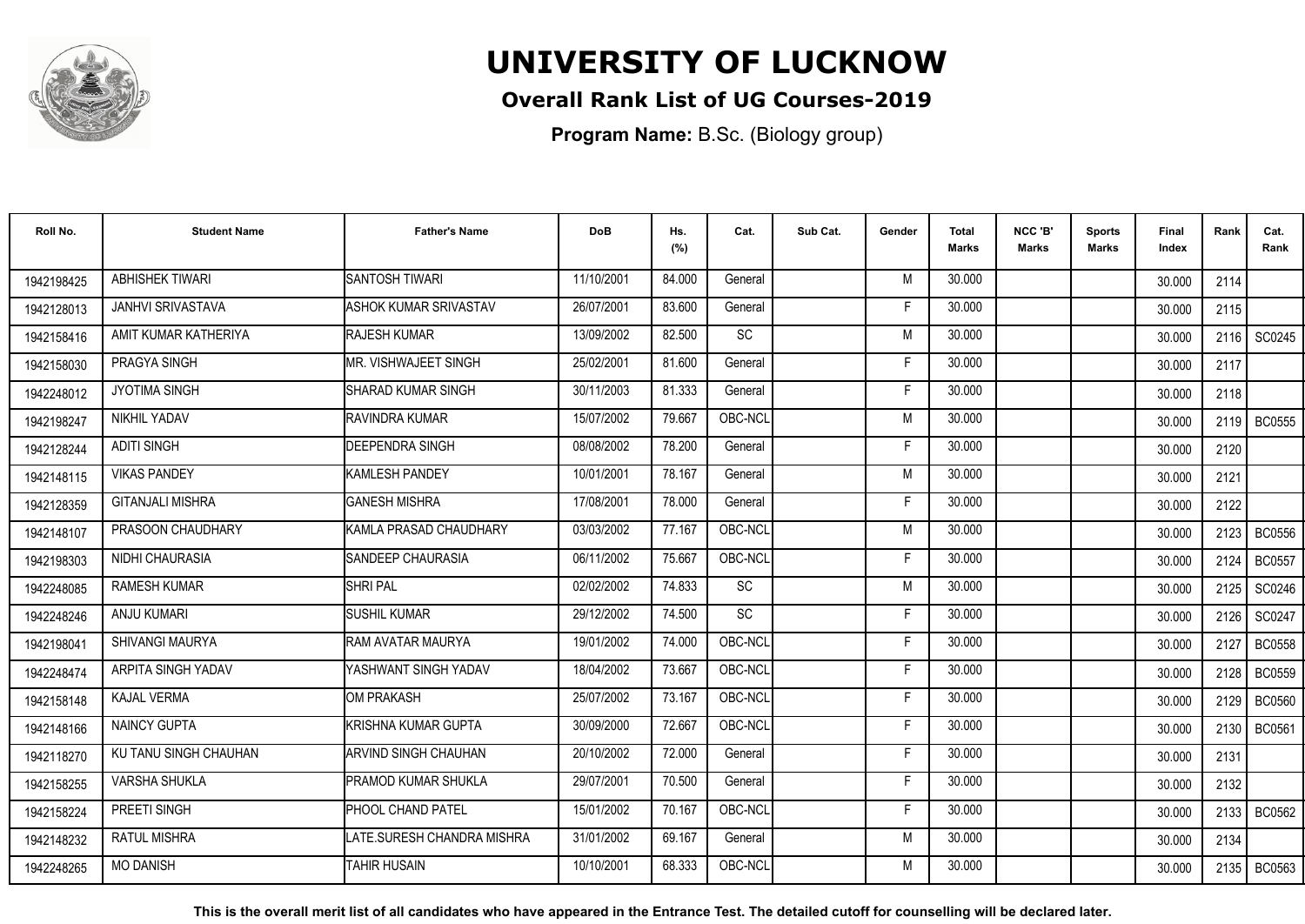

## **Overall Rank List of UG Courses-2019**

**Program Name:** B.Sc. (Biology group)

| Roll No.   | <b>Student Name</b>     | <b>Father's Name</b>        | <b>DoB</b> | Hs.<br>(%) | Cat.      | Sub Cat. | Gender | <b>Total</b><br><b>Marks</b> | NCC 'B'<br><b>Marks</b> | <b>Sports</b><br>Marks | Final<br>Index | Rank   | Cat.<br>Rank  |
|------------|-------------------------|-----------------------------|------------|------------|-----------|----------|--------|------------------------------|-------------------------|------------------------|----------------|--------|---------------|
| 1942248342 | <b>VARTUL DWIVEDI</b>   | VIDHAN CHANDRA DWIVEDI      | 23/08/2001 | 68.000     | General   |          | M      | 30.000                       |                         |                        | 30.000         | 2136   |               |
| 1942158284 | <b>ABHINAV MISHRA</b>   | <b>PREM PRAKASH MISHRA</b>  | 12/10/2001 | 68.000     | General   |          | M      | 30.000                       |                         |                        | 30.000         | 2137   |               |
| 1942158161 | <b>RUPALI KUMARI</b>    | IOM PRAKASH SINGH           | 24/08/2002 | 67.667     | General   |          | F      | 30.000                       |                         |                        | 30.000         | 2138   |               |
| 1942148414 | <b>KULSUM FATIMA</b>    | <b>MOHD ARIF</b>            | 07/05/2002 | 67.200     | General   |          | F      | 30.000                       |                         |                        | 30.000         | 2139   |               |
| 1942148344 | <b>SHIAMA PARVEEN</b>   | MAQSOOD ALAM                | 15/07/2002 | 66.400     | General   |          | F      | 30.000                       |                         |                        | 30.000         | 2140   |               |
| 1942148233 | <b>DEEPIKA CHAUHAN</b>  | LAVKUSH CHAUHAN             | 10/06/1999 | 63.167     | OBC-NCL   |          | E      | 30.000                       |                         |                        | 30.000         | 2141   | <b>BC0564</b> |
| 1942158152 | CHHAYA DEVI             | OM PRAKASH                  | 17/04/2002 | 62.667     | OBC-NCL   |          | F      | 30.000                       |                         |                        | 30.000         | 2142   | <b>BC0565</b> |
| 1942128492 | <b>IQRAM</b>            | <b>INSAN ALI</b>            | 15/05/2000 | 61.167     | OBC-NCL   |          | M      | 30.000                       |                         |                        | 30.000         | 2143   | <b>BC0566</b> |
| 1942158028 | <b>SUSHANT SINGH</b>    | IMR. SUSHIL SINGH           | 09/12/1999 | 61.000     | General   |          | M      | 30.000                       |                         |                        | 30.000         | 2144   |               |
| 1942198042 | RAMJI                   | <b>RAM AVTAR</b>            | 01/01/2000 | 61.000     | <b>SC</b> |          | M      | 30.000                       |                         |                        | 30.000         | 2145 l | SC0248        |
| 1942118176 | <b>VANSHIKA GUPTA</b>   | ANIL KUMAR GUPTA            | 05/07/2003 | 60.667     | OBC-NCL   |          | F      | 30.000                       |                         |                        | 30.000         | 2146   | <b>BC0567</b> |
| 1942118084 | ANSHIKA SRIVASTAVA      | AJIT KUMAR SRIVASTAVA       | 30/11/2003 | 59.667     | General   |          | F      | 30.000                       |                         |                        | 30.000         | 2147   |               |
| 1942248331 | <b>SURAJ SINGH</b>      | <b>UTTAM SINGH</b>          | 15/04/1999 | 56.167     | OBC-NCL   |          | M      | 30.000                       |                         |                        | 30.000         | 2148 l | <b>BC0568</b> |
| 1942116004 | <b>SHIVANGI MALAKAR</b> | <b>ASHOK KUMAR MALAKAR</b>  | 06/03/2003 | 54.833     | SC        |          | F      | 30.000                       |                         |                        | 30.000         | 2149   | SC0249        |
| 1942128294 | SIMRAN SRIVASTAVA       | DILEEP KUMAR SRIVASTAVA     | 10/07/2002 | 95.000     | General   |          | F      | 29.000                       |                         |                        | 29.000         | 2150   |               |
| 1942148400 | SABIHA PARVEEN          | MOHAMMAD TANVEER            | 29/09/2002 | 84.667     | General   |          | F      | 29.000                       |                         |                        | 29.000         | 2151   |               |
| 1942128120 | SHIKHAR MISHRA          | <b>BHASHKAR DATT MISHRA</b> | 17/02/2004 | 82.167     | General   |          | M      | 29.000                       |                         |                        | 29.000         | 2152   |               |
| 1942158274 | <b>RASHMI SINGH</b>     | <b>PREM BAHADUR SINGH</b>   | 05/07/2001 | 79.167     | General   |          | F      | 29.000                       |                         |                        | 29.000         | 2153   |               |
| 1942128031 | SANIYE ZAHRA            | <b>ASHRAF HUSAIN</b>        | 01/02/2002 | 79.000     | OBC-NCL   |          | F      | 29.000                       |                         |                        | 29.000         | 2154   | <b>BC0569</b> |
| 1942148268 | <b>HIMANSHU SHARMA</b>  | IMAHESH CHANDRA SHARMA      | 13/08/2000 | 78.000     | OBC-NCL   |          | M      | 29.000                       |                         |                        | 29.000         | 2155   | <b>BC0570</b> |
| 1942198176 | <b>BRAJESH KUMAR</b>    | <b>RAMESH KUMAR</b>         | 18/04/2001 | 74.167     | OBC-NCL   |          | M      | 29.000                       |                         |                        | 29.000         | 2156   | <b>BC0571</b> |
| 1942248064 | ATISHA ANAND            | <b>SHIV SHANKER</b>         | 24/09/2001 | 71.167     | <b>SC</b> |          | F      | 29.000                       |                         |                        | 29.000         | 2157   | SC0250        |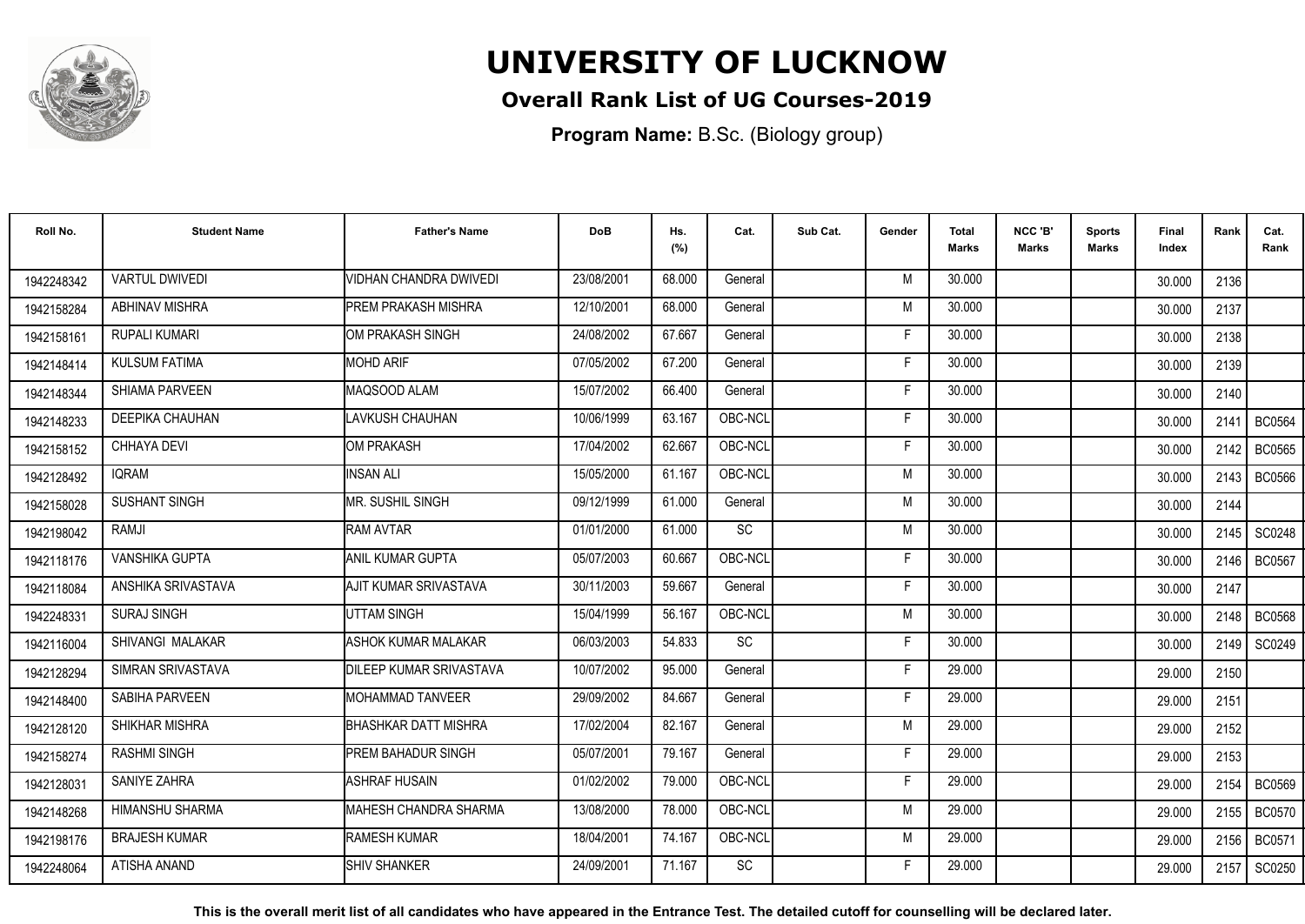

## **Overall Rank List of UG Courses-2019**

**Program Name:** B.Sc. (Biology group)

| Roll No.   | <b>Student Name</b>        | <b>Father's Name</b>      | <b>DoB</b> | Hs.<br>(%) | Cat.      | Sub Cat. | Gender | Total<br>Marks | NCC 'B'<br><b>Marks</b> | Sports<br><b>Marks</b> | Final<br>Index | Rank | Cat.<br>Rank  |
|------------|----------------------------|---------------------------|------------|------------|-----------|----------|--------|----------------|-------------------------|------------------------|----------------|------|---------------|
| 1942128377 | <b>SUMIT KUMAR</b>         | <b>GHAN SHYAM</b>         | 10/06/2002 | 65.167     | <b>SC</b> |          | M      | 29,000         |                         |                        | 29.000         | 2158 | SC0251        |
| 1942248264 | <b>MOHD SUFIYAN</b>        | <b>TAHIR ALI</b>          | 15/07/2002 | 64.833     | OBC-CL    |          | M      | 29.000         |                         |                        | 29.000         | 2159 |               |
| 1942198218 | SEJAL SRIWASTAVA           | RANJAN KUMAR              | 18/11/2001 | 64.600     | General   |          | F      | 29.000         |                         |                        | 29.000         | 2160 |               |
| 1942158335 | <b>RICHA KAPOOR</b>        | <b>RAJ KAPOOR</b>         | 19/10/2001 | 58.800     | <b>SC</b> |          | Е      | 29.000         |                         |                        | 29.000         | 2161 | SC0252        |
| 1942148174 | <b>SHIPRA</b>              | İKRISHNA KUMAR TRIPATHI   | 30/10/2002 | 95.000     | General   |          | F      | 28.000         |                         |                        | 28.000         | 2162 |               |
| 1942158086 | <b>AKASH DUBEY</b>         | <b>NAMWER DUBEY</b>       | 06/06/2002 | 89.200     | General   |          | M      | 28,000         |                         |                        | 28.000         | 2163 |               |
| 1942248149 | <b>AMAN SINGH</b>          | SUDHAKAR SINGH            | 01/07/2002 | 83.600     | General   |          | M      | 28.000         |                         |                        | 28.000         | 2164 |               |
| 1942158438 | NISHA YADAV                | <b>RAJESH KUMAR YADAV</b> | 31/12/2002 | 82.833     | OBC-NCL   |          | F      | 28.000         |                         |                        | 28.000         |      | 2165   BC0572 |
| 1942128224 | SRASHTI GOYAL              | DAYA SHANKAR GOYAL        | 18/10/2001 | 82.800     | General   |          | F      | 28.000         |                         |                        | 28.000         | 2166 |               |
| 1942117019 | TABSSUM                    | <b>NAFEES ALI</b>         | 27/04/2002 | 80.333     | OBC-NCL   |          | F      | 28,000         |                         |                        | 28.000         | 2167 | <b>BC0573</b> |
| 1942128450 | AYUSH YADAV                | HARINAM SINGH YADAV       | 29/08/2002 | 79.800     | OBC-NCL   |          | M      | 28.000         |                         |                        | 28.000         | 2168 | <b>BC0574</b> |
| 1942248316 | ANAMIKA VERMA              | UMESH CHANDRA VERMA       | 24/09/2001 | 78.000     | OBC-NCL   |          | F      | 28,000         |                         |                        | 28.000         | 2169 | BC0575        |
| 1942117038 | <b>JANMEJAI MISHRA</b>     | RAMESH KUMAR MISHRA       | 29/06/2002 | 78.000     | General   |          | M      | 28,000         |                         |                        | 28.000         | 2170 |               |
| 1942158314 | DEEPANKAR GAUTAM           | <b>RADHESHYAM</b>         | 26/02/2002 | 75.833     | SC        |          | M      | 28.000         |                         |                        | 28.000         | 2171 | SC0253        |
| 1942148150 | MOHD ZAMIN                 | KHATEEB AHMAD             | 09/03/2002 | 75.833     | OBC-CL    |          | M      | 28.000         |                         |                        | 28.000         | 2172 |               |
| 1942248295 | <b>NEHA SINGH</b>          | <b>UDAY SINGH</b>         | 17/07/2002 | 75.833     | General   |          | F      | 28.000         |                         |                        | 28.000         | 2173 |               |
| 1942128208 | <b>LALIT KUMAR RAJPOOT</b> | <b>CHHANNU LAL</b>        | 01/06/2003 | 72.167     | OBC-NCL   |          | M      | 28.000         |                         |                        | 28.000         |      | 2174   BC0576 |
| 1942148358 | MD MOHTARAM ALAM           | <b>MD SAJJAD ALAM</b>     | 21/12/1999 | 69.200     | General   |          | M      | 28.000         |                         |                        | 28.000         | 2175 |               |
| 1942248497 | <b>NASHRA PARVEEN</b>      | <b>ZAKIR KHAN</b>         | 23/10/2001 | 65.000     | General   |          | F      | 28.000         |                         |                        | 28.000         | 2176 |               |
| 1942128058 | <b>SHALINI SINGH</b>       | <b>AWADESH SINGH</b>      | 22/11/2001 | 62.600     | General   |          |        | 28,000         |                         |                        | 28.000         | 2177 |               |
| 1942148052 | SANIYA JAVED ANSARI        | JAVED YUSUF ANSARI        | 12/12/1998 | 60.800     | OBC-NCL   |          | F      | 28,000         |                         |                        | 28.000         | 2178 | <b>BC0577</b> |
| 1942248181 | AKANSHA PANDEY             | <b>SUNIL KUMAR PANDEY</b> | 24/07/2001 | 60.333     | General   |          | F      | 28.000         |                         |                        | 28.000         | 2179 |               |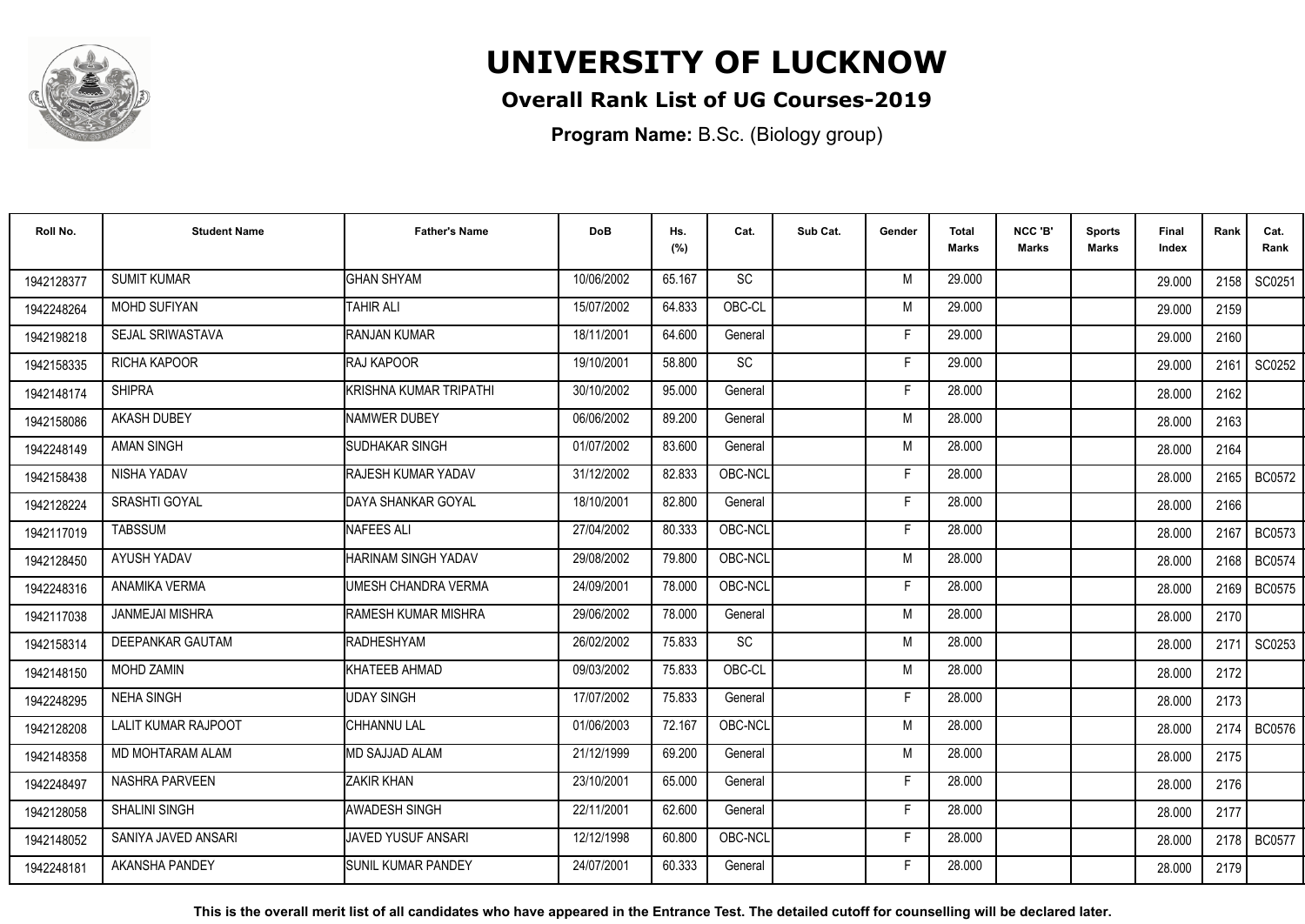

## **Overall Rank List of UG Courses-2019**

**Program Name:** B.Sc. (Biology group)

| Roll No.   | <b>Student Name</b>      | <b>Father's Name</b>          | <b>DoB</b> | Hs.<br>(%) | Cat.      | Sub Cat. | Gender | <b>Total</b><br>Marks | NCC 'B'<br>Marks | <b>Sports</b><br>Marks | Final<br>Index | Rank   | Cat.<br>Rank  |
|------------|--------------------------|-------------------------------|------------|------------|-----------|----------|--------|-----------------------|------------------|------------------------|----------------|--------|---------------|
| 1942198444 | <b>MUSKAN LAMBA</b>      | <b>SATISH KUMAR</b>           | 08/12/2001 | 57.000     | OBC-NCL   |          | F      | 28.000                |                  |                        | 28,000         | 2180 I | <b>BC0578</b> |
| 1942118065 | <b>AKASH VERMA</b>       | AJAY KUMAR VERMA              | 24/09/2002 | 95.000     | OBC-NCL   |          | M      | 27.000                |                  |                        | 27,000         | 2181   | <b>BC0579</b> |
| 1942158345 | SHALINI SINGH            | <b>RAJ KUMAR SINGH</b>        | 03/05/2002 | 88.167     | General   |          | F      | 27.000                |                  |                        | 27.000         | 2182   |               |
| 1942158246 | <b>MADHURI GUPTA</b>     | <b>PRAKASH CHANDRA GUPTA</b>  | 07/07/2002 | 87.400     | OBC-NCL   |          | E      | 27.000                |                  |                        | 27,000         | 2183   | <b>BC0580</b> |
| 1942158249 | <b>NEHA JAISWAL</b>      | <b>PRAMOD GUPT</b>            | 26/04/2001 | 85.400     | General   |          | F      | 27.000                |                  |                        | 27.000         | 2184   |               |
| 1942248358 | <b>SHIVANGI SINGH</b>    | VIJAY KUMAR SINGH             | 01/01/2002 | 82.833     | General   |          | Е      | 27,000                |                  |                        | 27.000         | 2185   |               |
| 1942198257 | <b>DEEKSHA SINGH</b>     | <b>IRAVINDRA PRATAP SINGH</b> | 25/01/2000 | 81.667     | General   |          | F      | 27.000                |                  |                        | 27.000         | 2186   |               |
| 1942148422 | NAZEER AHMAD SHERWANI    | <b>IMOHD AZIZ AHMAD</b>       | 15/07/2002 | 79.833     | General   |          | M      | 27,000                |                  |                        | 27.000         | 2187   |               |
| 1942158118 | YASH RAWAT               | <b>INAVIN KUMAR RAWAT</b>     | 14/09/2002 | 79.667     | <b>SC</b> |          | M      | 27.000                |                  |                        | 27.000         | 2188 l | SC0254        |
| 1942198096 | <b>KM GAYATRI GAUTAM</b> | <b>RAM LAKHAN GAUTAM</b>      | 22/09/2001 | 76.000     | <b>SC</b> |          | Е      | 27,000                |                  |                        | 27.000         | 2189 I | SC0255        |
| 1942158280 | SHIVANI                  | <b>PREM KUMAR</b>             | 29/12/2001 | 75.500     | OBC-NCL   |          | Е      | 27.000                |                  |                        | 27.000         | 2190   | <b>BC0581</b> |
| 1942113003 | <b>KRITI SRIVASTAVA</b>  | <b>SANJAY KUMAR</b>           | 11/01/2000 | 74.000     | General   |          | Е      | 27.000                |                  |                        | 27.000         | 2191   |               |
| 1942158043 | AADITYA NATH TRIPATHI    | <b>IMUKESH KUMAR</b>          | 15/09/2003 | 73.500     | General   |          | M      | 27,000                |                  |                        | 27,000         | 2192   |               |
| 1942118053 | PIYUSH KUMAR BAJPAI      | IAJAY KUMAR BAJPAI            | 30/07/2002 | 71.500     | General   |          | M      | 27,000                |                  |                        | 27.000         | 2193   |               |
| 1942248025 | KM ANSHIKA SRIVASTAVA    | SHASHIBIND SRIVASTAVA         | 14/10/2002 | 70.167     | General   |          | Е      | 27.000                |                  |                        | 27.000         | 2194   |               |
| 1942248167 | <b>VIDHI YADAV</b>       | <b>SUNEEL YADAV</b>           | 05/11/2002 | 68.667     | OBC-NCL   |          | F      | 27.000                |                  |                        | 27.000         | 2195   | <b>BC0582</b> |
| 1942248466 | PALAK GUPTA              | VIVEKANAND GUPTA              | 07/12/2000 | 63.167     | General   |          | E      | 27,000                |                  |                        | 27.000         | 2196   |               |
| 1942248415 | PREETI SHUKLA            | VINOD KUMAR SHUKLA            | 04/09/2001 | 62.833     | General   |          | F      | 27,000                |                  |                        | 27.000         | 2197   |               |
| 1942248089 | SHABNAM                  | ISHRI RAM SARIKH              | 23/04/2002 | 62.000     | SC        |          | Е      | 27.000                |                  |                        | 27.000         | 2198   | SC0256        |
| 1942198250 | <b>ANANYA DIXIT</b>      | <b>IRAVINDRA KUMAR DIXIT</b>  | 22/08/2001 | 61.000     | General   |          | F      | 27,000                |                  |                        | 27.000         | 2199   |               |
| 1942248420 | <b>VIKAS YADAV</b>       | VINOD KUMAR YADAV             | 06/09/2000 | 58.400     | OBC-NCL   |          | M      | 27.000                |                  |                        | 27.000         | 2200   | <b>BC0583</b> |
| 1942148352 | <b>BUSHRA KHAN</b>       | <b>MD ASIF KHAN</b>           | 28/07/2003 | 49.500     | General   |          | F      | 27,000                |                  |                        | 27.000         | 2201   |               |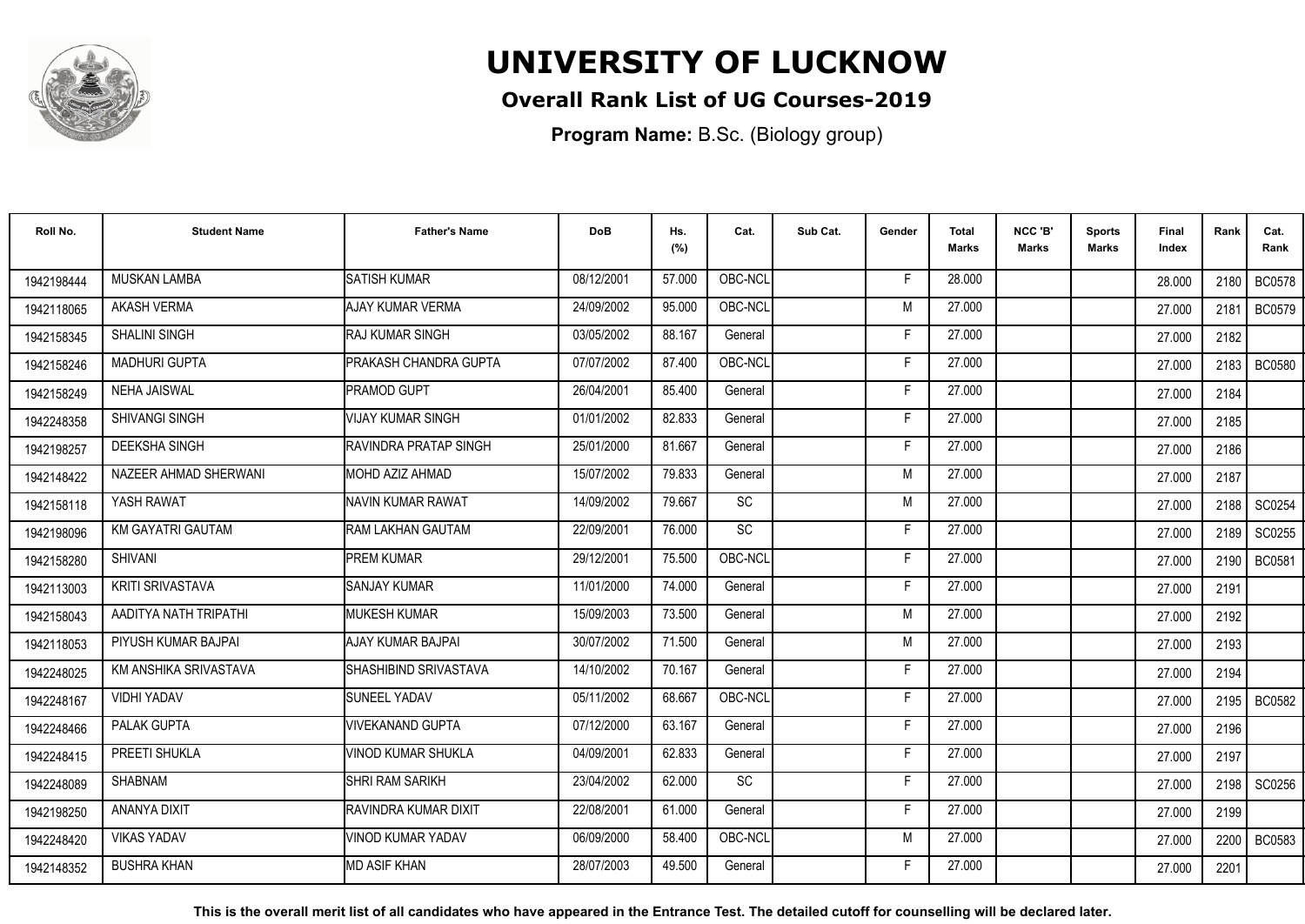

## **Overall Rank List of UG Courses-2019**

**Program Name:** B.Sc. (Biology group)

| Roll No.   | <b>Student Name</b>   | <b>Father's Name</b>      | <b>DoB</b> | Hs.<br>(%) | Cat.      | Sub Cat. | Gender | Total<br><b>Marks</b> | NCC 'B'<br><b>Marks</b> | <b>Sports</b><br>Marks | Final<br>Index | Rank | Cat.<br>Rank  |
|------------|-----------------------|---------------------------|------------|------------|-----------|----------|--------|-----------------------|-------------------------|------------------------|----------------|------|---------------|
| 1942117051 | <b>LAIBA KHAN</b>     | <b>TANVEER AHMAD KHAN</b> | 14/08/2003 | 95.000     | General   |          | F      | 26.000                |                         |                        | 26.000         | 2202 |               |
| 1942198189 | PRERNA SINGH          | RAMESH SINGH              | 12/08/2002 | 93.000     | General   |          | F      | 26.000                |                         |                        | 26.000         | 2203 |               |
| 1942118235 | <b>LAGHVI DUBEY</b>   | ARUN KUMAR DUBEY          | 13/08/2003 | 87.400     | General   |          | F      | 26.000                |                         |                        | 26.000         | 2204 |               |
| 1942248334 | <b>SAKSHI JAISWAL</b> | VASUDEV JAISWAL           | 25/01/2000 | 87.333     | OBC-NCL   |          |        | 26.000                |                         |                        | 26.000         | 2205 | <b>BC0584</b> |
| 1942115008 | ABHISHEK KUMAR PANDEY | IMR. RAMSUMER PANDEY      | 23/07/2001 | 86.167     | General   |          | M      | 26,000                |                         |                        | 26.000         | 2206 |               |
| 1942158180 | <b>ARPITA SINGH</b>   | PANCHANAND SINGH          | 14/12/2002 | 86.167     | General   |          | Е      | 26,000                |                         |                        | 26.000         | 2207 |               |
| 1942198147 | PRACHI SINGH          | RAMA SHANKER SINGH        | 19/07/2000 | 85.400     | General   |          | F      | 26.000                |                         |                        | 26.000         | 2208 |               |
| 1942148035 | <b>ASHOK YADAV</b>    | <b>JAIPAL YADAV</b>       | 01/04/2000 | 81.600     | OBC-NCL   |          | M      | 26.000                |                         |                        | 26.000         |      | 2209   BC0585 |
| 1942118249 | PARMA NAND            | <b>ARVIND KUMAR</b>       | 12/12/2000 | 77.500     | <b>SC</b> |          | M      | 26.000                |                         |                        | 26.000         | 2210 | SC0257        |
| 1942248482 | PRABHAKAR YADAV       | YOGESH KUMAR YADAV        | 15/07/2001 | 70.167     | OBC-NCL   |          | M      | 26.000                |                         |                        | 26.000         | 2211 | <b>BC0586</b> |
| 1942117025 | PRATEEK SINGH         | <b>PREM CHAND VERMA</b>   | 05/10/2001 | 93.000     | OBC-NCL   |          | M      | 25.000                |                         |                        | 25.000         | 2212 | <b>BC0587</b> |
| 1942248383 | KM. SADHANA YADAV     | <b>VIKRAMA YADAV</b>      | 25/03/2002 | 88.667     | OBC-NCL   |          | F      | 25.000                |                         |                        | 25.000         | 2213 | <b>BC0588</b> |
| 1942248457 | <b>ANANYA SINGH</b>   | <b>VIRESH CHAND SINGH</b> | 31/10/2000 | 87.400     | General   |          | Е      | 25.000                |                         |                        | 25.000         | 2214 |               |
| 1942198309 | SHWETA SHARMA         | <b>ISANDEEP SHARMA</b>    | 01/08/2002 | 87.167     | OBC-NCL   |          | F      | 25.000                |                         |                        | 25.000         | 2215 | <b>BC0589</b> |
| 1942158432 | ANUSHKA SRIVASTAVA    | RAJESH KUMAR SRIVASTAVA   | 22/04/2002 | 85.400     | General   |          | Е      | 25.000                |                         |                        | 25.000         | 2216 |               |
| 1942248018 | ADARSH UPADHYAY       | SHARVESH UPADHYAY         | 10/10/2003 | 84.000     | General   |          | M      | 25.000                |                         |                        | 25.000         | 2217 |               |
| 1942148058 | <b>ANJU</b>           | <b>JAY PRAKASH</b>        | 02/09/2003 | 83.333     | SC        |          | E      | 25.000                |                         |                        | 25.000         |      | 2218 SC0258   |
| 1942198074 | ASHUTOSH KUMAR        | <b>RAM KISHORE</b>        | 26/02/2002 | 81.667     | OBC-CL    |          | M      | 25.000                |                         |                        | 25.000         | 2219 |               |
| 1942128332 | PRIYESH TIWARI        | <b>DINESH TIWARI</b>      | 11/02/2002 | 77.800     | General   |          | M      | 25.000                |                         |                        | 25.000         | 2220 |               |
| 1942128434 | SHRADDHA PAL          | <b>HARI PRAKASH</b>       | 20/06/2002 | 77.800     | General   |          | F      | 25.000                |                         |                        | 25.000         | 2221 |               |
| 1942198057 | <b>AMITA RAJ</b>      | RAM CHANDRA               | 15/03/2002 | 77.500     | <b>SC</b> |          | F      | 25.000                |                         |                        | 25.000         | 2222 | SC0259        |
| 1942158487 | <b>AKANSH SHUKLA</b>  | <b>IRAJNEESH SHUKLA</b>   | 05/01/2002 | 77.167     | General   |          | M      | 25.000                |                         |                        | 25.000         | 2223 |               |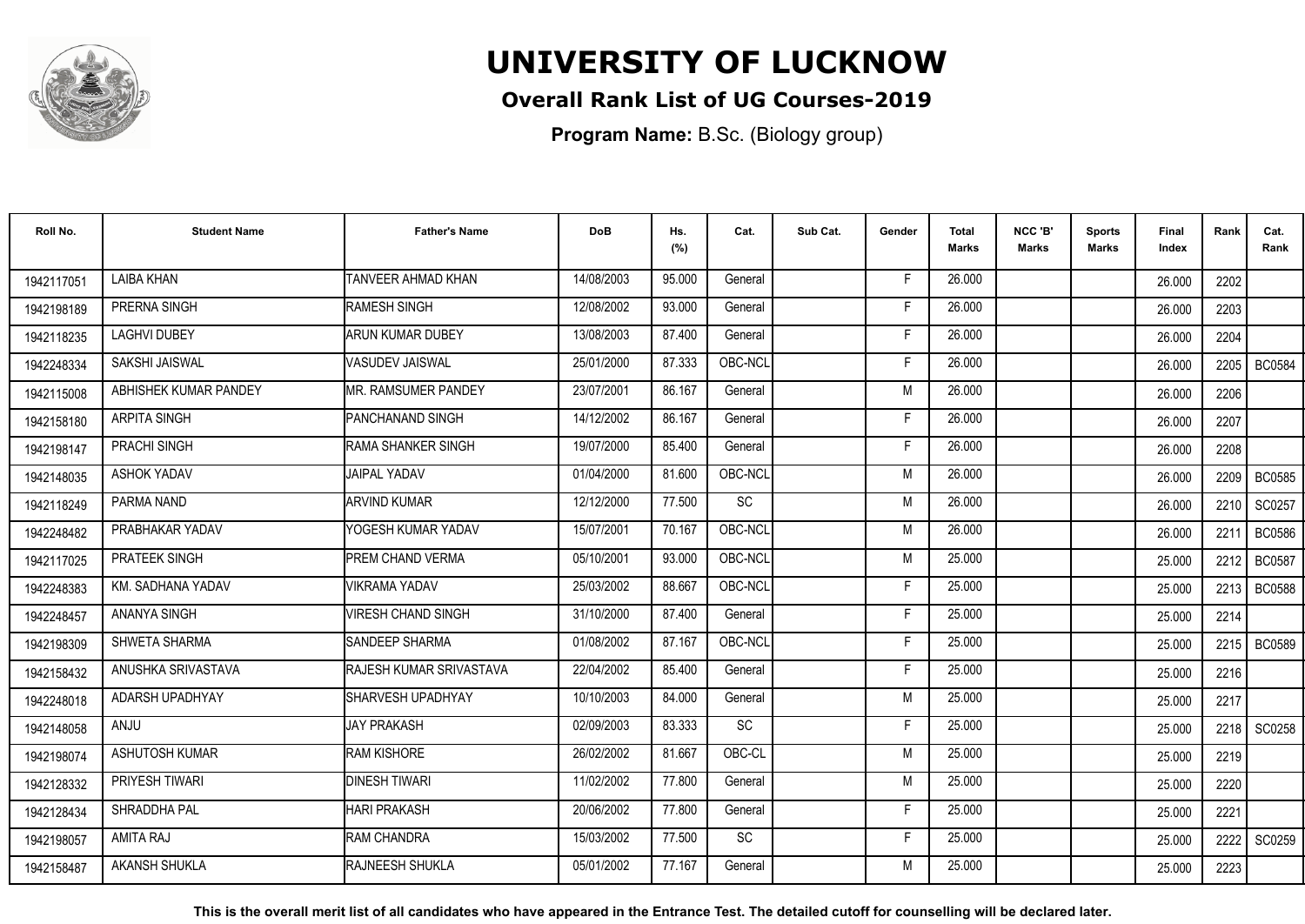

## **Overall Rank List of UG Courses-2019**

**Program Name:** B.Sc. (Biology group)

| Roll No.   | <b>Student Name</b>       | <b>Father's Name</b>         | <b>DoB</b> | Hs.<br>(%) | Cat.      | Sub Cat. | Gender | Total<br><b>Marks</b> | NCC 'B'<br><b>Marks</b> | <b>Sports</b><br>Marks | Final<br>Index | Rank   | Cat.<br>Rank  |
|------------|---------------------------|------------------------------|------------|------------|-----------|----------|--------|-----------------------|-------------------------|------------------------|----------------|--------|---------------|
| 1942118247 | <b>DIVYA BHATT</b>        | <b>ARVIND BHATT</b>          | 12/08/2002 | 76.167     | General   |          | F      | 25.000                |                         |                        | 25.000         | 2224   |               |
| 1942158015 | HANSHIKA CHAUDHARY        | <b>MR. PRADEEP KUMAR</b>     | 10/02/2001 | 76.000     | General   |          | E      | 25.000                |                         |                        | 25.000         | 2225   |               |
| 1942117013 | SHAIKH TAYYABA FAIZ       | <b>FAIZ MOHAMMAD</b>         | 04/07/2001 | 74.500     | General   |          | F      | 25.000                |                         |                        | 25.000         | 2226   |               |
| 1942148126 | <b>SHWETA VERMA</b>       | KANHIYA LAL VERMA            | 07/08/2001 | 74.500     | OBC-NCL   |          | F      | 25.000                |                         |                        | 25.000         | 2227   | <b>BC0590</b> |
| 1942248301 | <b>SHALINI</b>            | <b>UMA PRASAD</b>            | 13/05/2000 | 74.167     | <b>SC</b> |          | F      | 25.000                |                         |                        | 25.000         | 2228   | SC0260        |
| 1942198154 | AMAN KUMAR YADAV          | RAMBHEJ YADAV                | 22/05/2000 | 74.000     | OBC-NCL   |          | M      | 25.000                |                         |                        | 25.000         | 2229   | <b>BC0591</b> |
| 1942118101 | <b>ISHITA RAI</b>         | <b>AKHILESH RAI</b>          | 20/03/2001 | 74.000     | General   |          | F      | 25.000                |                         |                        | 25.000         | 2230   |               |
| 1942148083 | <b>DIKSHA SINGH</b>       | <b>JITENDRA SINGH</b>        | 28/12/2002 | 73.167     | General   |          | F      | 25.000                |                         |                        | 25.000         | 2231   |               |
| 1942158434 | <b>ADARSH TRIPATHI</b>    | <b>RAJESH KUMAR TRIPATHI</b> | 20/08/2003 | 72.000     | General   |          | M      | 25.000                |                         |                        | 25.000         | 2232   |               |
| 1942118223 | <b>FATIMA HAQUE</b>       | <b>ANWARUL HAQUE</b>         | 19/07/2000 | 71.500     | OBC-NCL   |          | F      | 25.000                |                         |                        | 25.000         | 2233 l | <b>BC0592</b> |
| 1942198028 | PRAGATI SHUKLA            | <b>RAKESH SHUKLA</b>         | 15/07/2002 | 70.000     | General   |          | F      | 25.000                |                         |                        | 25.000         | 2234   |               |
| 1942198058 | <b>AKASH MAURYA</b>       | RAM CHANDRA MAURYA           | 16/07/2001 | 69.667     | OBC-NCL   |          | M      | 25.000                |                         |                        | 25.000         | 2235   | <b>BC0593</b> |
| 1942148140 | NISHA GAUTAM              | <b>KELASH CHANDRA</b>        | 01/07/2001 | 67.167     | SC        |          | Е      | 25.000                |                         |                        | 25.000         | 2236   | SC0261        |
| 1942158019 | PRAGYA VERMA              | IMR. RAM ASREY VERMA         | 22/02/2003 | 66.500     | OBC-NCL   |          | F      | 25.000                |                         |                        | 25.000         | 2237   | <b>BC0594</b> |
| 1942128199 | <b>BRIJ MOHAN SINGH</b>   | ICHANDRABHAN SINGH           | 12/03/2002 | 66.400     | OBC-NCL   |          | M      | 25.000                |                         |                        | 25.000         | 2238   | <b>BC0595</b> |
| 1942115084 | <b>DIVYA DUBEY</b>        | <b>VINAY DUBEY</b>           | 04/09/2002 | 66.400     | General   |          | F      | 25.000                |                         |                        | 25.000         | 2239   |               |
| 1942198169 | <b>VIVEK KUMAR MISHRA</b> | RAMESH CHANDRA MISHRA        | 17/05/2002 | 65.500     | General   |          | M      | 25.000                |                         |                        | 25.000         | 2240   |               |
| 1942198065 | <b>KM SAKSHI SINGH</b>    | <b>RAM GOPAL SINGH</b>       | 03/12/2002 | 65.500     | General   |          | F      | 25.000                |                         |                        | 25.000         | 2241   |               |
| 1942198104 | <b>ADITYA PRATAP</b>      | <b>RAM NARESH</b>            | 03/08/2003 | 65.333     | SC        |          | M      | 25.000                |                         |                        | 25.000         | 2242 l | SC0262        |
| 1942158046 | <b>KAJAL KUMARI</b>       | <b>I</b> MUKESH PRASAD SINGH | 15/08/2001 | 64.667     | General   |          | F.     | 25.000                |                         |                        | 25.000         | 2243   |               |
| 1942248412 | SHIVANI MISHRA            | <b>VINOD KUMAR MISHRA</b>    | 20/06/2001 | 63.167     | General   |          | F.     | 25.000                |                         |                        | 25.000         | 2244   |               |
| 1942198070 | <b>AMIT KUMAR</b>         | <b>RAM KISHOR</b>            | 10/01/2003 | 62.833     | <b>SC</b> |          | M      | 25.000                |                         |                        | 25.000         | 2245   | SC0263        |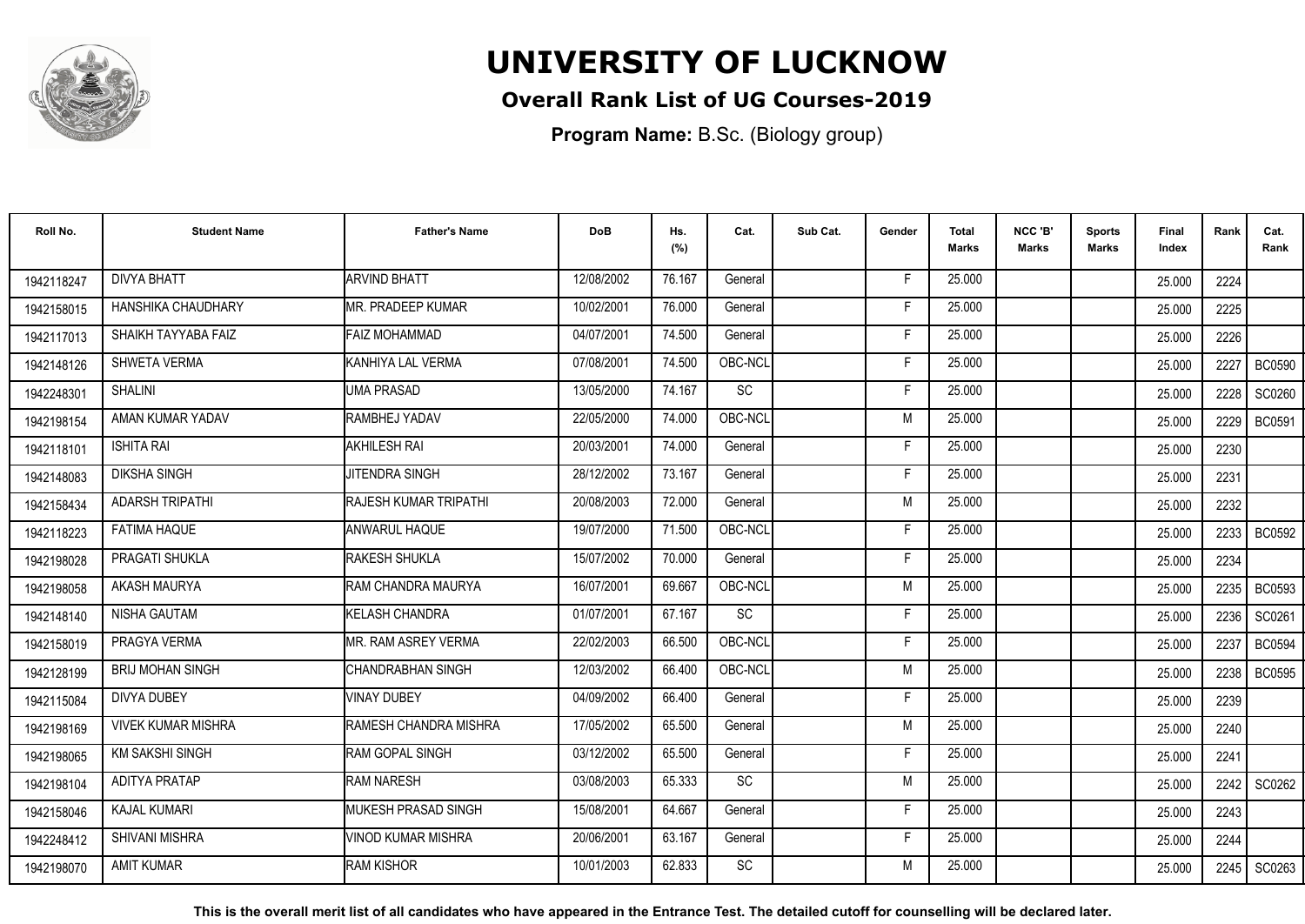

### **Overall Rank List of UG Courses-2019**

**Program Name:** B.Sc. (Biology group)

| Roll No.   | <b>Student Name</b>   | <b>Father's Name</b>       | <b>DoB</b> | Hs.<br>(%) | Cat.            | Sub Cat. | Gender | Total<br>Marks | NCC 'B'<br><b>Marks</b> | <b>Sports</b><br>Marks | Final<br>Index | Rank | Cat.<br>Rank  |
|------------|-----------------------|----------------------------|------------|------------|-----------------|----------|--------|----------------|-------------------------|------------------------|----------------|------|---------------|
| 1942116005 | <b>SNEHA GAUTAM</b>   | <b>MANOJ GAUTAM</b>        | 22/02/2000 | 61.167     | <b>SC</b>       |          | F.     | 25.000         |                         |                        | 25.000         | 2246 | SC0264        |
| 1942158436 | PRAKHAR VERMA         | <b>RAJESH KUMAR VERMA</b>  | 08/06/2003 | 60.800     | OBC-NCL         |          | M      | 25.000         |                         |                        | 25.000         | 2247 | <b>BC0596</b> |
| 1942128484 | SURAIYA KHATOON       | <b>IMTIYAZ KHAN</b>        | 24/01/2002 | 60.000     | General         |          | F      | 25.000         |                         |                        | 25.000         | 2248 |               |
| 1942158391 | <b>HARSHIV SINGH</b>  | RAJENDRA SINGH             | 05/12/2001 | 57.000     | General         |          | M      | 25.000         |                         |                        | 25.000         | 2249 |               |
| 1942248165 | AKSHAY LODHI          | <b>SUMER CHANDRA</b>       | 06/06/2001 | 55.333     | OBC-NCL         |          | M      | 25.000         |                         |                        | 25.000         | 2250 | <b>BC0597</b> |
| 1942248213 | <b>ANIL KUMAR</b>     | <b>SURENDRA RAM</b>        | 12/04/1998 | 52.000     | <b>SC</b>       |          | M      | 25.000         |                         |                        | 25.000         | 2251 | SC0265        |
| 1942118171 | <b>ABHIJEET</b>       | <b>ANIL KUMAR</b>          | 24/02/2002 | 50.333     | SC              |          | M      | 25.000         |                         |                        | 25.000         | 2252 | SC0266        |
| 1942248435 | <b>KIRTI PATEL</b>    | <b>VIRENDRA KUMAR</b>      | 21/07/2002 | 95.000     | General         |          | F      | 24.000         |                         |                        | 24.000         | 2253 |               |
| 1942158261 | RAJ NANDINI SINGH     | <b>PRAMOD SINGH</b>        | 30/08/2002 | 91.667     | General         |          | F      | 24.000         |                         |                        | 24.000         | 2254 |               |
| 1942158413 | RASHMI CHANDRA        | RAJESH KUMAR               | 14/09/2002 | 89.200     | $\overline{SC}$ |          | F      | 24.000         |                         |                        | 24.000         | 2255 | SC0267        |
| 1942198102 | <b>LAKSHMI PAL</b>    | RAM NARAYAN PAL            | 25/11/2002 | 76.833     | OBC-NCL         |          | Е      | 24.000         |                         |                        | 24.000         | 2256 | <b>BC0598</b> |
| 1942248195 | PRIYA VERMA           | <b>I</b> SUNIL KUMAR VERMA | 16/10/2001 | 72.667     | OBC-NCL         |          | F.     | 24.000         |                         |                        | 24.000         | 2257 | <b>BC0599</b> |
| 1942248039 | <b>PRAKHAR RAI</b>    | SHIV GOBIND RAI            | 01/08/2000 | 69.500     | General         |          | M      | 24.000         |                         |                        | 24.000         | 2258 |               |
| 1942148128 | <b>EKTA</b>           | KAPIL DEO                  | 11/03/2000 | 64.167     | <b>SC</b>       |          | F      | 24.000         |                         |                        | 24.000         | 2259 | SC0268        |
| 1942118133 | <b>ANSHIKA RAI</b>    | AMARENDRA RAI              | 30/11/2001 | 91.200     | General         |          | F      | 23,000         |                         |                        | 23.000         | 2260 |               |
| 1942198359 | <b>ANCHAL SINGH</b>   | <b>SANJAY SINGH</b>        | 26/07/2003 | 90.000     | OBC-NCL         |          | F.     | 23.000         |                         |                        | 23.000         | 2261 | <b>BC0600</b> |
| 1942198116 | KOMAL GAUTAM          | <b>RAM PRAKASH GAUTAM</b>  | 24/12/2001 | 82.833     | SC              |          | F      | 23.000         |                         |                        | 23.000         | 2262 | SC0269        |
| 1942198371 | <b>RIYA SINGH</b>     | <b>SANJEEV KUMAR SINGH</b> | 21/08/2003 | 78.000     | General         |          | F      | 23.000         |                         |                        | 23.000         | 2263 |               |
| 1942248325 | <b>NEHA VERMA</b>     | <b>UMESH VERMA</b>         | 22/08/2001 | 77.167     | OBC-NCL         |          | F      | 23.000         |                         |                        | 23.000         | 2264 | BC0601        |
| 1942148314 | <b>HIMANSHU GUPTA</b> | IMANOJ KUMAR GUPTA         | 10/12/2000 | 76.000     | General         |          | M      | 23,000         |                         |                        | 23.000         | 2265 |               |
| 1942148037 | <b>AYUSHI RASTOGI</b> | IJAIRAJ RASTOGI            | 04/05/2003 | 74.000     | OBC-NCL         |          | F.     | 23.000         |                         |                        | 23.000         | 2266 | BC0602        |
| 1942248176 | <b>ANMOL</b>          | <b>SUNIL KUMAR</b>         | 02/04/2001 | 72.167     | <b>SC</b>       |          | M      | 23,000         |                         |                        | 23.000         | 2267 | SC0270        |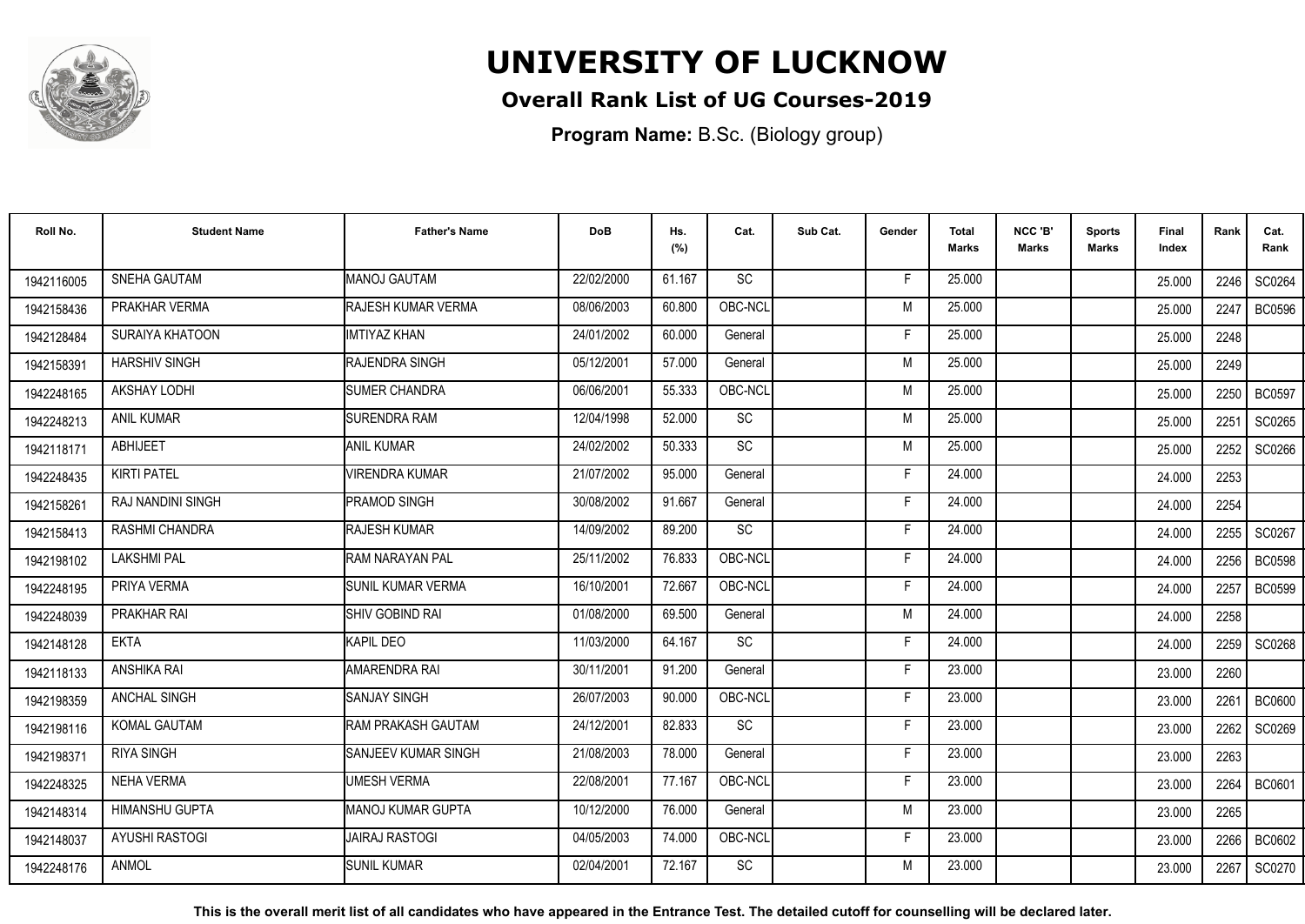

### **Overall Rank List of UG Courses-2019**

**Program Name:** B.Sc. (Biology group)

| Roll No.   | <b>Student Name</b>      | <b>Father's Name</b>        | <b>DoB</b> | Hs.<br>(%) | Cat.      | Sub Cat. | Gender | <b>Total</b><br>Marks | NCC 'B'<br><b>Marks</b> | Sports<br><b>Marks</b> | Final<br>Index | Rank | Cat.<br>Rank  |
|------------|--------------------------|-----------------------------|------------|------------|-----------|----------|--------|-----------------------|-------------------------|------------------------|----------------|------|---------------|
| 1942198280 | ANSHIKA SIDDHARTH        | <b>S.K SIDDHARTH</b>        | 31/05/2002 | 72.000     | <b>SC</b> |          | -F     | 23.000                |                         |                        | 23.000         | 2268 | SC0271        |
| 1942158232 | PRIYANSHI SINGH          | <b>PRADEEP KUMAR</b>        | 12/09/2000 | 70.000     | SC        |          | F      | 23.000                |                         |                        | 23.000         | 2269 | SC0272        |
| 1942128281 | SHIKHAR MISHRA           | <b>DHEERAJ MISHRA</b>       | 17/01/2001 | 68.000     | General   |          | M      | 23.000                |                         |                        | 23.000         | 2270 |               |
| 1942248306 | AJEET SHUKLA             | UMA SHANKAR SHUKLA          | 20/12/2002 | 66.500     | General   |          | M      | 23.000                |                         |                        | 23.000         | 2271 |               |
| 1942158344 | <b>NISHA SINGH</b>       | <b>RAJ KUMAR SINGH</b>      | 01/07/1995 | 65.833     | General   |          | F      | 23.000                |                         |                        | 23.000         | 2272 |               |
| 1942198375 | <b>ABHISHEK PATEL</b>    | <b>SANJEEV PATEL</b>        | 15/07/2002 | 64.600     | OBC-NCL   |          | M      | 23.000                |                         |                        | 23.000         | 2273 | BC0603        |
| 1942148431 | <b>SHABNAM BANO</b>      | MOHD IMAMUDDIN KHAN         | 25/03/1999 | 55.000     | General   |          | F      | 23.000                |                         |                        | 23.000         | 2274 |               |
| 1942248389 | NILOTPAL KUMAR GAUTAM    | <b>VINAY KUMAR MISHRA</b>   | 27/02/2002 | 91.200     | General   |          | M      | 22.000                |                         |                        | 22.000         | 2275 |               |
| 1942128138 | <b>RASHMI NEGI</b>       | <b>BIRENDER SINGH NEGI</b>  | 23/04/2000 | 81.167     | General   |          | E      | 22.000                |                         |                        | 22.000         | 2276 |               |
| 1942148038 | ROOPA SHARMA             | <b>JAIRAM SHARMA</b>        | 31/01/2000 | 79.800     | General   |          | F      | 22.000                |                         |                        | 22.000         | 2277 |               |
| 1942128170 | <b>SAUMYA SINGH</b>      | CHANDRA BHAN SINGH          | 17/08/2002 | 77.800     | General   |          | Е      | 22.000                |                         |                        | 22.000         | 2278 |               |
| 1942198063 | KAMLESH KUMAR CHAURASIYA | RAM DHEERAJ CHAURASIYA      | 05/07/2000 | 75.000     | OBC-NCL   |          | M      | 22.000                |                         |                        | 22.000         | 2279 | <b>BC0604</b> |
| 1942128299 | ANANYA RAJ               | <b>DILIP KUMAR GUPTA</b>    | 11/10/2000 | 72.200     | OBC-NCL   |          |        | 22.000                |                         |                        | 22.000         | 2280 | <b>BC0605</b> |
| 1942248209 | <b>RATAN SINGH</b>       | <b>ISURENDRA PRASAD</b>     | 04/11/2000 | 68.833     | OBC-NCL   |          | M      | 22.000                |                         |                        | 22.000         | 2281 | <b>BC0606</b> |
| 1942114003 | <b>LAXMI MAURYA</b>      | <b>HARINAM MAURYA</b>       | 02/03/2002 | 67.500     | OBC-NCL   |          | Е      | 22,000                |                         |                        | 22.000         | 2282 | <b>BC0607</b> |
| 1942148021 | <b>VISHAL CHOUDHARY</b>  | IJAI LAL CHOUDHARY          | 09/02/2002 | 66.400     | <b>SC</b> |          | M      | 22.000                |                         |                        | 22.000         | 2283 | SC0273        |
| 1942248493 | MOHAMMAD AFZAL SHEIKH    | <b>ZAINUL ABDEEN</b>        | 24/12/1999 | 61.143     | General   |          | M      | 22.000                |                         |                        | 22.000         | 2284 |               |
| 1942128408 | <b>SIRJAN KAUR</b>       | <b>GURMEET SINGH SALUJA</b> | 30/07/2001 | 90.000     | General   |          | F      | 21.000                |                         |                        | 21.000         | 2285 |               |
| 1942148374 | MUNAZZA AHMAD            | <b>MOGHISUDDIN AHMAD</b>    | 03/01/2002 | 90.000     | General   |          | F      | 21.000                |                         |                        | 21.000         | 2286 |               |
| 1942148096 | <b>IQRA KALEEM</b>       | <b>KALEEM AHMED</b>         | 31/12/2000 | 85.400     | General   |          | F      | 21.000                |                         |                        | 21.000         | 2287 |               |
| 1942198038 | KULDEEP KUMAR VERMA      | <b>RAM AUTAR</b>            | 15/09/2002 | 77.000     | <b>SC</b> |          | M      | 21.000                |                         |                        | 21.000         | 2288 | SC0274        |
| 1942128486 | <b>SHWETA</b>            | <b>INDRA BHAN</b>           | 02/07/2002 | 76.500     | <b>SC</b> |          | F      | 21.000                |                         |                        | 21.000         | 2289 | SC0275        |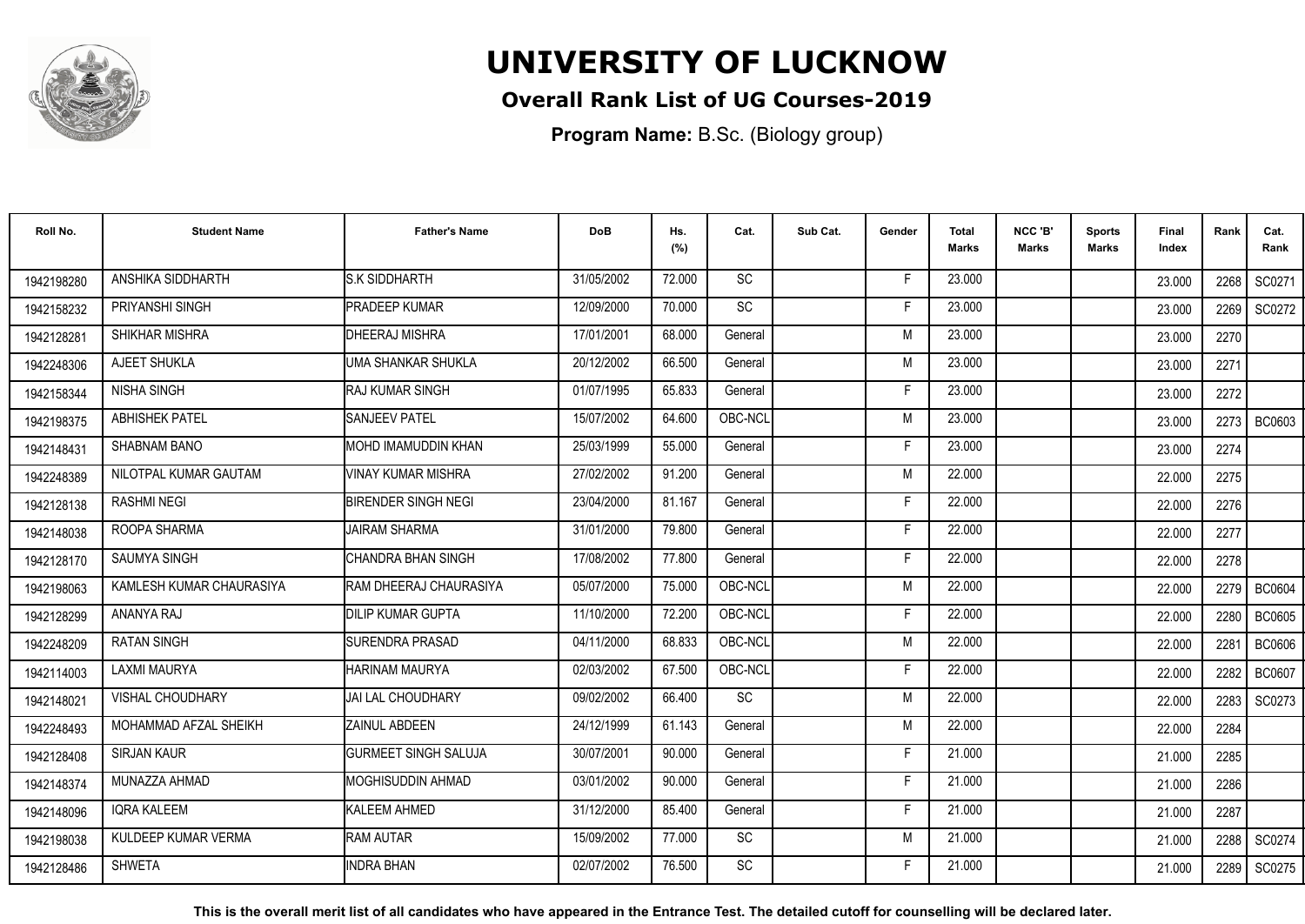

## **Overall Rank List of UG Courses-2019**

**Program Name:** B.Sc. (Biology group)

| Roll No.   | <b>Student Name</b>    | <b>Father's Name</b>             | <b>DoB</b> | Hs.<br>(%) | Cat.      | Sub Cat. | Gender | <b>Total</b><br>Marks | NCC 'B'<br><b>Marks</b> | Sports<br><b>Marks</b> | Final<br>Index | Rank   | Cat.<br>Rank  |
|------------|------------------------|----------------------------------|------------|------------|-----------|----------|--------|-----------------------|-------------------------|------------------------|----------------|--------|---------------|
| 1942118015 | DILISHA SABOOR KIDWAI  | <b>ABDUL SABOOR KIDWAI</b>       | 10/11/2001 | 76.000     | General   |          | -F     | 21.000                |                         |                        | 21.000         | 2290   |               |
| 1942198468 | SAYED RAZA ABBAS       | <b>SAYED ASGAR HUSSAIN RIZVI</b> | 31/03/2002 | 74.000     | General   |          | M      | 21.000                |                         |                        | 21.000         | 2291   |               |
| 1942148318 | RISHITA SHUKLA         | <b>MANOJ KUMAR SHUKLA</b>        | 24/08/2002 | 73.833     | General   |          | F      | 21.000                |                         |                        | 21.000         | 2292   |               |
| 1942148347 | <b>KM SHILPI SINGH</b> | MATENDRA SINGH                   | 10/07/2002 | 72.333     | General   |          | F      | 21.000                |                         |                        | 21.000         | 2293   |               |
| 1942248091 | AJEET KUMAR YADAV      | <b>SHRI RAM YADAV</b>            | 15/07/1998 | 71.000     | OBC-NCL   |          | M      | 21.000                |                         |                        | 21.000         | 2294   | <b>BC0608</b> |
| 1942128214 | <b>MANSI VERMA</b>     | CHHOTEY LAL                      | 12/07/2000 | 69.833     | SC        |          | Е      | 21.000                |                         |                        | 21.000         | 2295   | SC0276        |
| 1942198348 | <b>UTKARSH MISHRA</b>  | <b>SANJAY MISHRA</b>             | 28/09/2001 | 69.500     | General   |          | M      | 21.000                |                         |                        | 21.000         | 2296   |               |
| 1942148206 | <b>DHARMESH KUMAR</b>  | <b>LALTA PRASAD</b>              | 01/07/1999 | 64.833     | SC        |          | M      | 21.000                |                         |                        | 21.000         | 2297   | SC0277        |
| 1942158393 | <b>MUSKAN RAJESH</b>   | <b>RAJESH</b>                    | 18/09/1999 | 63.167     | SC        |          | F      | 21.000                |                         |                        | 21.000         | 2298   | SC0278        |
| 1942158474 | ABHAY RAJ              | <b>RAJJAN LAL</b>                | 16/06/2000 | 61.667     | OBC-NCL   |          | M      | 21.000                |                         |                        | 21.000         | 2299   | <b>BC0609</b> |
| 1942198106 | SARITA GAUTAM          | <b>RAM NARESH</b>                | 08/04/2002 | 61.167     | SC        |          | F      | 21.000                |                         |                        | 21.000         | 2300   | SC0279        |
| 1942148375 | <b>MOHD ABDAL</b>      | MOHAMMAD ZAFAR                   | 03/07/1999 | 54.667     | OBC-NCL   |          | M      | 21.000                |                         |                        | 21.000         | 2301   | <b>BC0610</b> |
| 1942148101 | SHUCHITA SHUKLA        | KAMAL KISHOR SHUKLA              | 20/07/2002 | 88.000     | General   |          | Е      | 20,000                |                         |                        | 20,000         | 2302   |               |
| 1942248372 | <b>VANSHIKA SINGH</b>  | <b>VIJAY SINGH</b>               | 05/08/1999 | 87.400     | OBC-NCL   |          | F      | 20.000                |                         |                        | 20.000         | 2303   | BC0611        |
| 1942128412 | <b>MAHIMA SINGH</b>    | GYANENDRA BAHADUR SINGH          | 06/09/2002 | 85.400     | General   |          | F      | 20.000                |                         |                        | 20.000         | 2304   |               |
| 1942158066 | SHIVANI GUPTA          | <b>MURLIDHAR</b>                 | 16/04/2002 | 82.667     | OBC-NCL   |          | M      | 20.000                |                         |                        | 20.000         | 2305   | BC0612        |
| 1942158311 | <b>ADITI TRIPATHI</b>  | RADHE RAMAN TRIPATHI             | 07/08/2002 | 82.333     | General   |          | F      | 20.000                |                         |                        | 20.000         | 2306   |               |
| 1942128443 | ANAND KUMAR PANDEY     | <b>HARIDWAR PRASAD</b>           | 24/01/2002 | 80.667     | General   |          | M      | 20.000                |                         |                        | 20.000         | 2307   |               |
| 1942248443 | <b>AKANKSHA</b>        | <b>VIRENDRA NATH SINGH</b>       | 27/07/2002 | 80.333     | General   |          | F      | 20.000                |                         |                        | 20.000         | 2308   |               |
| 1942198207 | <b>KHUSHBOO</b>        | <b>RAMROOP</b>                   | 02/08/2003 | 79.000     | <b>SC</b> |          | F      | 20,000                |                         |                        | 20.000         | 2309 l | SC0280        |
| 1942248218 | <b>SAKSHI KUMARI</b>   | <b>SURESH CHANDRA CHAUDHRY</b>   | 06/03/2001 | 75.333     | <b>SC</b> |          | F      | 20.000                |                         |                        | 20.000         | 2310   | SC0281        |
| 1942158346 | <b>KM NEHA TRIVEDI</b> | <b>RAJ KUMAR TRIVEDI</b>         | 26/05/2002 | 75.333     | General   |          | E      | 20.000                |                         |                        | 20.000         | 2311   |               |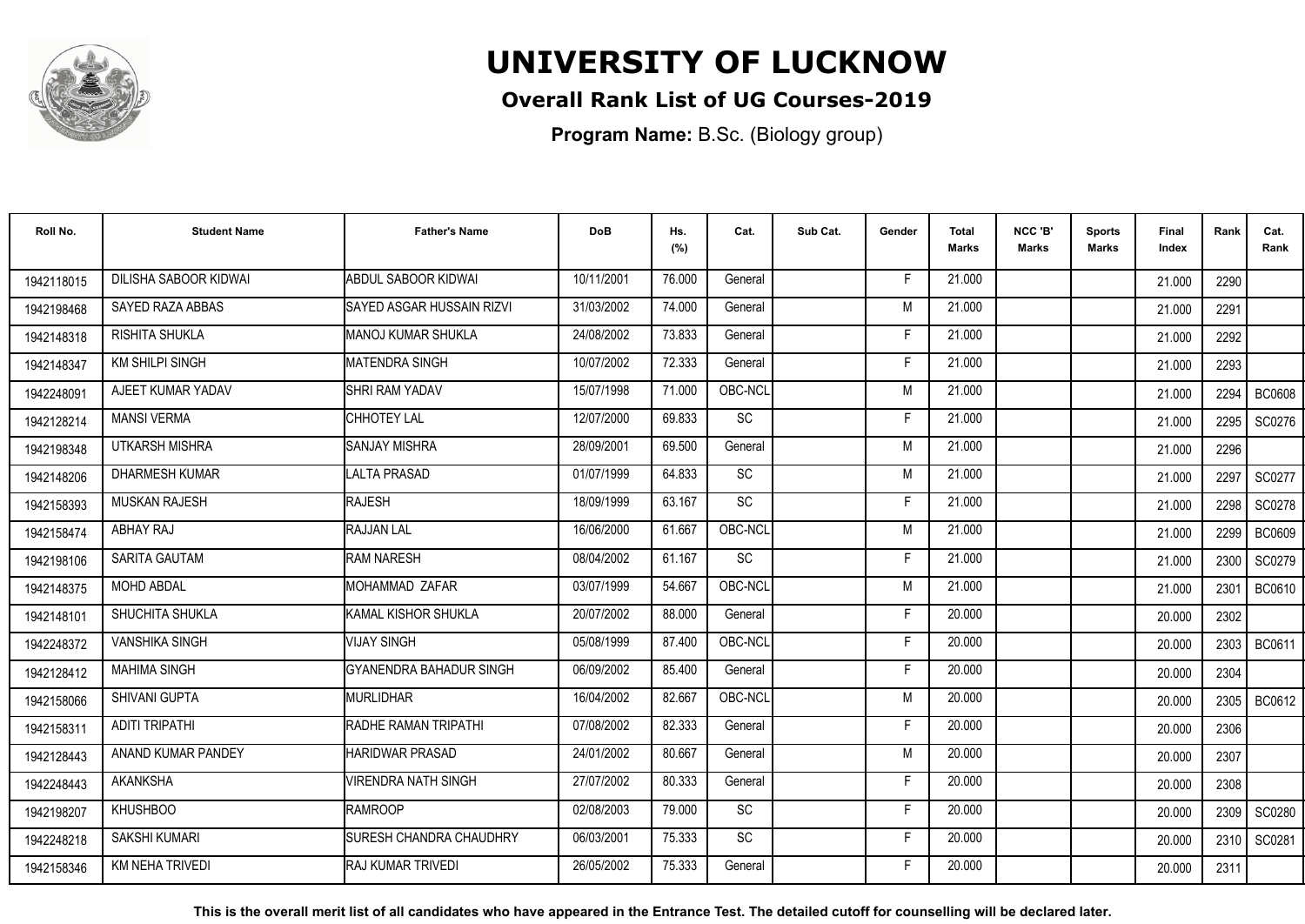

### **Overall Rank List of UG Courses-2019**

**Program Name:** B.Sc. (Biology group)

| Roll No.   | <b>Student Name</b>     | <b>Father's Name</b>           | <b>DoB</b> | Hs.<br>(%) | Cat.      | Sub Cat. | Gender | <b>Total</b><br>Marks | NCC 'B'<br><b>Marks</b> | <b>Sports</b><br>Marks | Final<br>Index | Rank   | Cat.<br>Rank  |
|------------|-------------------------|--------------------------------|------------|------------|-----------|----------|--------|-----------------------|-------------------------|------------------------|----------------|--------|---------------|
| 1942198473 | ZAVED AHMAD             | SHABBIR AHMAD                  | 18/07/2000 | 74.667     | General   |          | M      | 20,000                |                         |                        | 20.000         | 2312   |               |
| 1942117007 | ALSABA AKHTAR           | <b>ASIF</b>                    | 11/05/2002 | 74.000     | General   |          | F      | 20,000                |                         |                        | 20.000         | 2313   |               |
| 1942158278 | <b>KISHAN MAURYA</b>    | <b>PREM CHANDRA MAURYA</b>     | 05/07/2001 | 73.500     | OBC-NCL   |          | M      | 20.000                |                         |                        | 20.000         | 2314   | BC0613        |
| 1942158076 | RAM JI AWASTHI          | <b>INAGENDRA DATTA AWASTHI</b> | 12/09/2002 | 73.167     | General   |          | M      | 20.000                |                         |                        | 20.000         | 2315   |               |
| 1942158054 | <b>SHAHEEN PARVEEN</b>  | <b>MUMTAJ ALI</b>              | 15/08/2001 | 71.833     | OBC-NCL   |          | Е      | 20,000                |                         |                        | 20,000         | 2316   | BC0614        |
| 1942158491 | KM VAISHALI SINGH YADAV | <b>RAJPAL SINGH YADAV</b>      | 12/06/2003 | 71.333     | OBC-NCL   |          | Е      | 20,000                |                         |                        | 20,000         | 2317   | <b>BC0615</b> |
| 1942128454 | <b>AMAN MISHRA</b>      | HARISH CHANDRA MISHRA          | 21/07/2002 | 70.667     | General   |          | M      | 20.000                |                         |                        | 20.000         | 2318   |               |
| 1942118230 | SHAGUFTA HASNI          | <b>ARSHAD ZIA HASNI</b>        | 20/03/2002 | 70.333     | General   |          | Е      | 20.000                |                         |                        | 20.000         | 2319   |               |
| 1942128498 | NAAZ HUQ                | <b>IRFANUL HAQ</b>             | 13/05/2003 | 70.167     | OBC-NCL   |          | F      | 20.000                |                         |                        | 20.000         | 2320 l | BC0616        |
| 1942148210 | <b>ISRA SHOAIB</b>      | <b>LATE MOHD SHOAIB</b>        | 11/08/2001 | 69.500     | General   |          | F      | 20.000                |                         |                        | 20.000         | 2321   |               |
| 1942248391 | SNEHA SAHU              | VINAY KUMAR SAHU               | 16/08/2001 | 69.000     | OBC-NCL   |          | F      | 20.000                |                         |                        | 20.000         | 2322   | BC0617        |
| 1942198449 | <b>SHASWAT MISHRA</b>   | <b>SATISH MISHRA</b>           | 17/05/2002 | 68.400     | General   |          | M      | 20,000                |                         |                        | 20.000         | 2323   |               |
| 1942128204 | <b>ASMITA PANDEY</b>    | <b>I</b> CHANDRAMOHAN PANDEY   | 09/10/2002 | 68.000     | General   |          | F      | 20.000                |                         |                        | 20.000         | 2324   |               |
| 1942158384 | <b>ABHISHEK YADAV</b>   | <b>RAJENDRA PRASAD</b>         | 14/01/2002 | 67.667     | OBC-NCL   |          | M      | 20.000                |                         |                        | 20.000         | 2325   | <b>BC0618</b> |
| 1942148018 | <b>ANUSHKA</b>          | <b>JAI CHAND</b>               | 20/04/2002 | 67.333     | <b>SC</b> |          | F      | 20,000                |                         |                        | 20.000         | 2326   | SC0282        |
| 1942158317 | RAMU YADAV              | <b>RADHEY LAL</b>              | 20/09/2000 | 66.833     | OBC-NCL   |          | M      | 20.000                |                         |                        | 20.000         | 2327   | BC0619        |
| 1942198200 | <b>DILIP VERMA</b>      | <b>IRAMNARESH VERMA</b>        | 25/11/2001 | 66.800     | OBC-NCL   |          | M      | 20.000                |                         |                        | 20.000         | 2328   | <b>BC0620</b> |
| 1942198225 | <b>LAVKUSH YADAV</b>    | <b>RATI RAM YADAV</b>          | 05/01/2001 | 65.167     | OBC-NCL   |          | M      | 20.000                |                         |                        | 20.000         | 2329 l | BC0621        |
| 1942128494 | AREEBA                  | IQBAL SAEED                    | 15/07/2000 | 62.200     | General   |          | F      | 20.000                |                         |                        | 20.000         | 2330   |               |
| 1942248077 | ASHISH ANAND            | <b>I</b> SHIVRAM               | 28/02/1999 | 61.500     | <b>SC</b> |          | M      | 20,000                |                         |                        | 20,000         | 2331   | SC0283        |
| 1942158134 | <b>VISHAKHA SINGH</b>   | <b>INIRAJ KUMAR SINGH</b>      | 01/02/2001 | 61.000     | General   |          | Е      | 20,000                |                         |                        | 20.000         | 2332   |               |
| 1942158497 | ANUJ VERMA              | RAJU VERMA                     | 10/10/2002 | 59,000     | OBC-NCL   |          | M      | 20,000                |                         |                        | 20.000         | 2333   | BC0622        |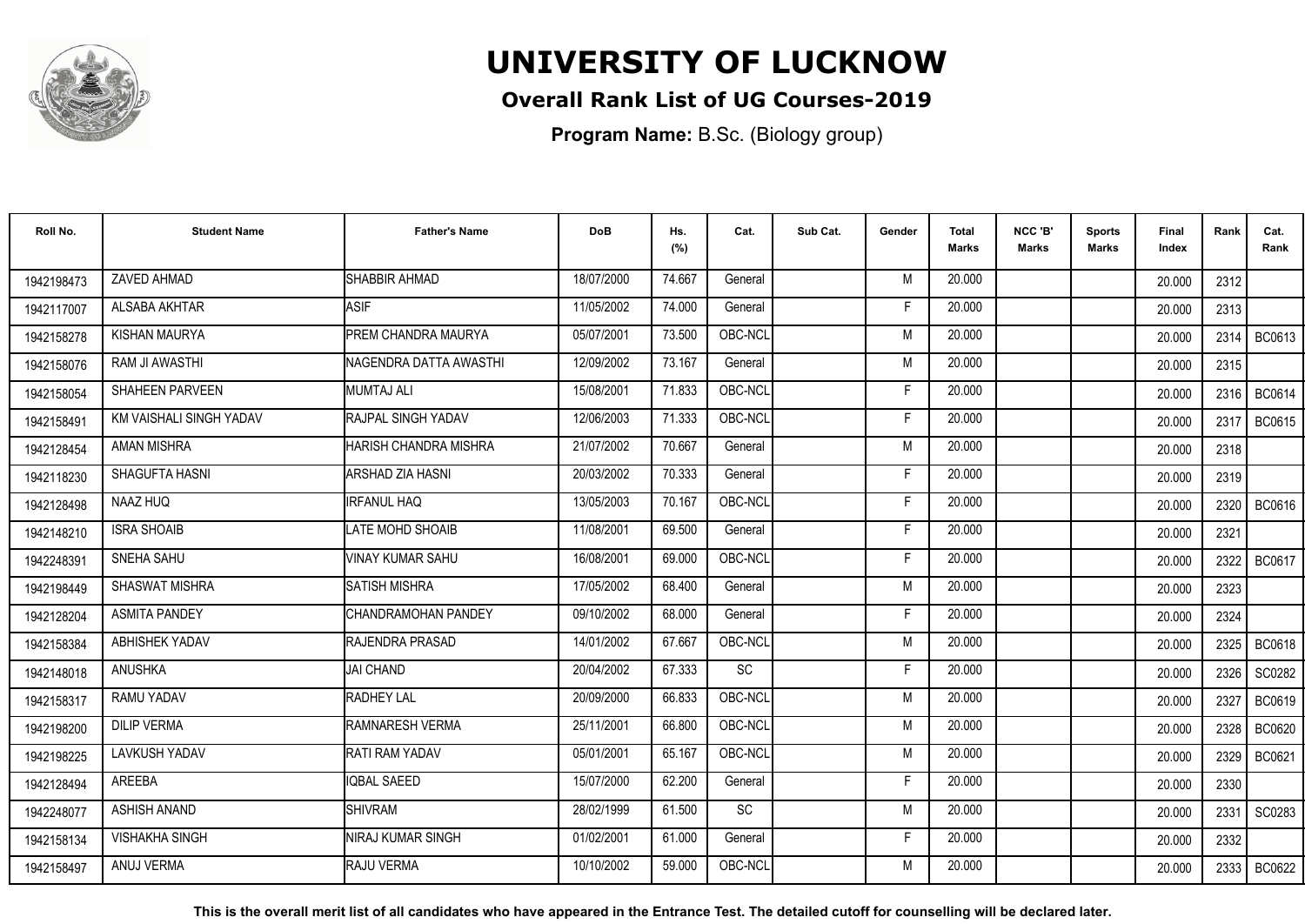

### **Overall Rank List of UG Courses-2019**

**Program Name:** B.Sc. (Biology group)

| Roll No.   | <b>Student Name</b>      | <b>Father's Name</b>          | <b>DoB</b> | Hs.<br>(%) | Cat.      | Sub Cat. | Gender | <b>Total</b><br>Marks | NCC 'B'<br>Marks | <b>Sports</b><br><b>Marks</b> | Final<br>Index | Rank | Cat.<br>Rank  |
|------------|--------------------------|-------------------------------|------------|------------|-----------|----------|--------|-----------------------|------------------|-------------------------------|----------------|------|---------------|
| 1942248361 | SHIVAM VARDHAN YADAV     | VIJAY KUMAR YADAV             | 16/07/2002 | 58.800     | General   |          | M      | 20.000                |                  |                               | 20.000         | 2334 |               |
| 1942198442 | <b>AYUSH JAISWAL</b>     | <b>SATISH JAISWAL</b>         | 03/02/2003 | 55.000     | OBC-NCL   |          | M      | 20.000                |                  |                               | 20.000         | 2335 | BC0623        |
| 1942128232 | <b>AJIT KUMAR</b>        | <b>DEEP CHAND PRASAD</b>      | 05/02/2000 | 50.500     | SC        |          | M      | 20.000                |                  |                               | 20,000         | 2336 | SC0284        |
| 1942118237 | <b>SATYAM SINGH</b>      | ARUN KUMAR SINGH              | 17/07/2002 | 96.000     | General   |          | M      | 19.000                |                  |                               | 19.000         | 2337 |               |
| 1942118096 | <b>RISHITA SINGH</b>     | <b>I</b> AKHILESH KUMAR SINGH | 20/07/2001 | 91.200     | General   |          | F      | 19.000                |                  |                               | 19.000         | 2338 |               |
| 1942198205 | ANURAG PRAJAPATI         | RAMPRASAD PRAJAPATI           | 15/02/2002 | 90.000     | OBC-NCL   |          | M      | 19.000                |                  |                               | 19.000         | 2339 | BC0624        |
| 1942117015 | AKANKSHA YADAV           | LAL BAHADUR YADAV             | 02/07/2002 | 85.400     | OBC-NCL   |          | Е      | 19.000                |                  |                               | 19.000         | 2340 | <b>BC0625</b> |
| 1942158253 | <b>OJASVI PANDEY</b>     | <b>PRAMOD KUMAR PANDEY</b>    | 06/01/2002 | 83.000     | General   |          | M      | 19.000                |                  |                               | 19.000         | 2341 |               |
| 1942248147 | <b>SHALINI RAWAT</b>     | <b>I</b> SUDHAKAR RAWAT       | 09/10/2001 | 82.167     | SC        |          | F      | 19.000                |                  |                               | 19.000         | 2342 | SC0285        |
| 1942198014 | ANAMIKA SHUKLA           | RAKESH KUMAR SHUKLA           | 18/05/2001 | 79.800     | General   |          | F      | 19.000                |                  |                               | 19.000         | 2343 |               |
| 1942128133 | <b>ADITI SINGH</b>       | <b>BINDRA SINGH</b>           | 21/09/2002 | 75.000     | General   |          | Е      | 19.000                |                  |                               | 19.000         | 2344 |               |
| 1942118042 | <b>SAJID ALI</b>         | IAHMAD ALI                    | 05/09/1999 | 73.833     | General   |          | M      | 19.000                |                  |                               | 19.000         | 2345 |               |
| 1942198382 | ANUJ KUMAR               | <b>ISANT LAL</b>              | 05/06/2001 | 63.500     | <b>SC</b> |          | M      | 19.000                |                  |                               | 19.000         | 2346 | SC0286        |
| 1942198484 | NIKITA TIWARI            | SHAILENDRA NATH TIWARI        | 01/12/2001 | 60.000     | General   |          | F      | 19.000                |                  |                               | 19.000         | 2347 |               |
| 1942128272 | <b>KHUSHI JAISWAL</b>    | <b>I</b> DHARMENDRA JAISWAL   | 08/08/2002 | 59,000     | OBC-NCL   |          | E      | 19.000                |                  |                               | 19.000         | 2348 | <b>BC0626</b> |
| 1942198338 | <b>DEEPANSHU SINGH</b>   | <b>I</b> SANJAY KUMAR SINGH   | 27/10/2001 | 95.000     | General   |          | M      | 18.000                |                  |                               | 18.000         | 2349 |               |
| 1942118049 | NAMAN BHANDARI           | <b>AJAY BHANDARI</b>          | 15/12/2002 | 95.000     | General   |          | M      | 18.000                |                  |                               | 18.000         | 2350 |               |
| 1942198079 | <b>GEETANJALI SHUKLA</b> | <b>I</b> RAM KRIPAL SHUKLA    | 25/12/2000 | 80.167     | General   |          | F      | 18.000                |                  |                               | 18.000         | 2351 |               |
| 1942248433 | SWATI RAI                | <b>VIPUL KISHOR SHARMA</b>    | 18/09/2002 | 78.000     | General   |          | F      | 18.000                |                  |                               | 18.000         | 2352 |               |
| 1942118097 | ANSHITA SINGH            | <b>AKHILESH KUMAR SINGH</b>   | 15/07/2000 | 76.000     | General   |          | F      | 18.000                |                  |                               | 18.000         | 2353 |               |
| 1942128404 | SHUBHAM YADAV            | <b>I</b> GULAB CHANDRA YADAV  | 06/09/2002 | 76.000     | General   |          | M      | 18.000                |                  |                               | 18.000         | 2354 |               |
| 1942248087 | <b>SWATI VERMA</b>       | <b>I</b> SHRI RAM             | 15/11/2001 | 72.000     | SC        |          | F      | 18.000                |                  |                               | 18.000         | 2355 | SC0287        |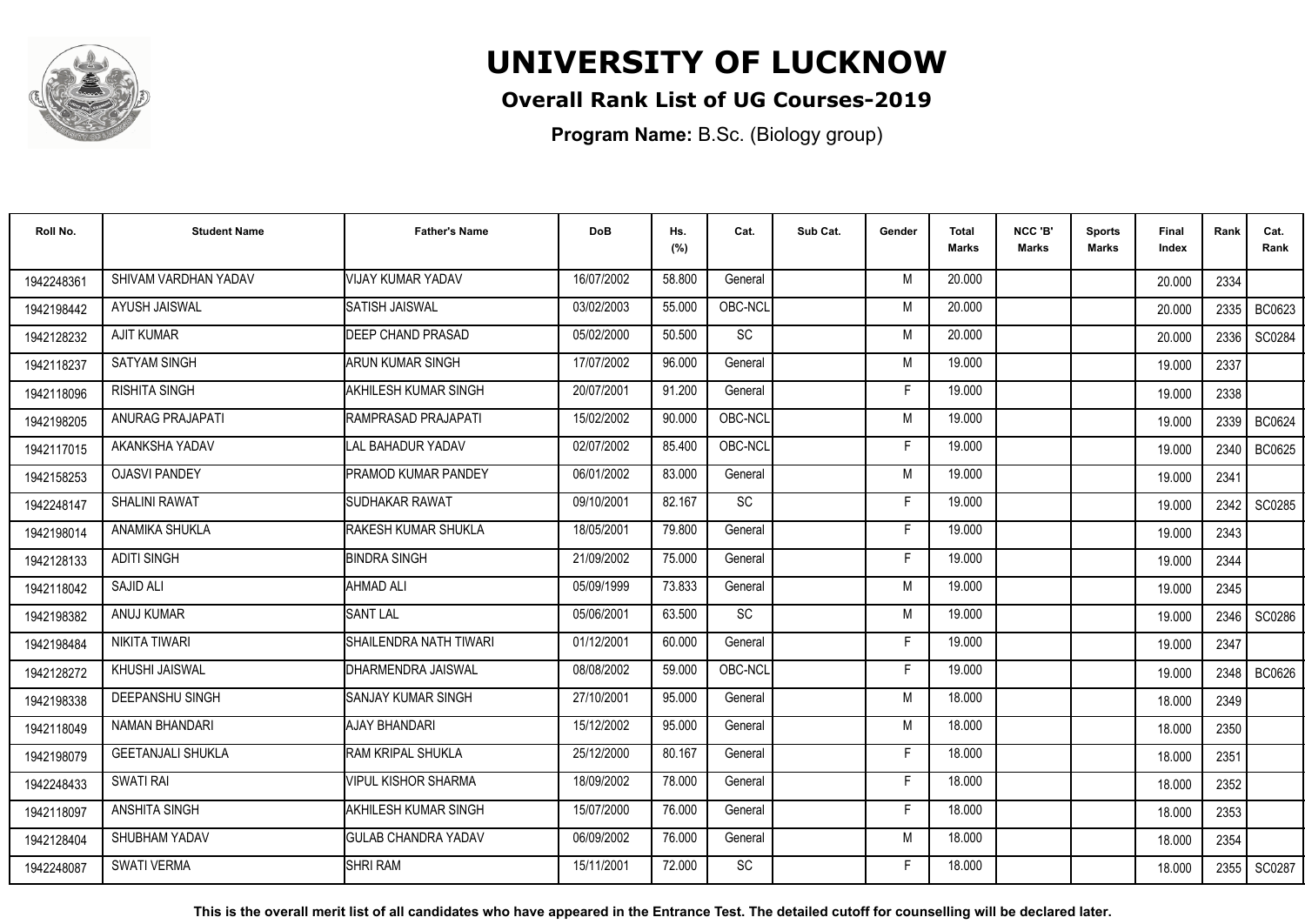

## **Overall Rank List of UG Courses-2019**

**Program Name:** B.Sc. (Biology group)

| Roll No.   | <b>Student Name</b>   | <b>Father's Name</b>          | <b>DoB</b> | Hs.<br>(%) | Cat.      | Sub Cat. | Gender | <b>Total</b><br>Marks | NCC 'B'<br><b>Marks</b> | Sports<br><b>Marks</b> | Final<br>Index | Rank   | Cat.<br>Rank  |
|------------|-----------------------|-------------------------------|------------|------------|-----------|----------|--------|-----------------------|-------------------------|------------------------|----------------|--------|---------------|
| 1942116013 | <b>ARVIND KUMAR</b>   | <b>SHYAM SUNDAR</b>           | 20/02/2002 | 71.833     | <b>SC</b> |          | M      | 18.000                |                         |                        | 18.000         | 2356 l | SC0288        |
| 1942158437 | KAMYA YADAV           | RAJESH KUMAR YADAV            | 22/10/2001 | 68.400     | OBC-NCL   |          | F      | 18.000                |                         |                        | 18.000         | 2357   | BC0627        |
| 1942128479 | ABDUR RAHMAN AZMI     | <b>IMAMUDDIN AZMI</b>         | 10/03/2001 | 58.000     | OBC-NCL   |          | M      | 18.000                |                         |                        | 18.000         | 2358   | <b>BC0628</b> |
| 1942248459 | SUDHANSHU SINGH       | <b>VISHWAJEET SINGH</b>       | 09/07/2000 | 47.833     | General   |          | M      | 18.000                |                         |                        | 18.000         | 2359   |               |
| 1942158301 | <b>NAJMUS SAQIB</b>   | <b>QUARI SHAMIM SB</b>        | 25/07/2002 | 77.800     | OBC-NCL   |          | M      | 17.000                |                         |                        | 17.000         | 2360   | BC0629        |
| 1942198310 | <b>SALONI SINGH</b>   | SANDEEP SINGH                 | 15/04/2002 | 77.500     | General   |          | F      | 17.000                |                         |                        | 17.000         | 2361   |               |
| 1942148304 | SANDHYA SAHU          | <b>MANOHAR LAL SAHU</b>       | 25/02/2002 | 72.500     | OBC-CL    |          | F      | 17.000                |                         |                        | 17.000         | 2362   |               |
| 1942128088 | ADITYA JAISWAL        | <b>BALRAM JAISWAL</b>         | 26/12/2002 | 71.667     | OBC-NCL   |          | M      | 17.000                |                         |                        | 17.000         | 2363   | <b>BC0630</b> |
| 1942198142 | <b>PARUL BHARTI</b>   | <b>RAM SWAROOP</b>            | 15/07/2001 | 70.667     | SC        |          | F      | 17.000                |                         |                        | 17.000         | 2364   | SC0289        |
| 1942158168 | <b>RISHI YADAV</b>    | OM PRAKASH YADAV              | 01/01/2001 | 66.400     | OBC-NCL   |          | M      | 17.000                |                         |                        | 17.000         | 2365   | BC0631        |
| 1942198485 | SHAURYA PRATAP SINGH  | SHAILENDRA PRATAP SINGH       | 09/09/2003 | 64.167     | General   |          | M      | 17.000                |                         |                        | 17.000         | 2366   |               |
| 1942117026 | <b>AMIT KUMAR</b>     | <b>RAJESH KUMAR</b>           | 27/04/2001 | 63.833     | OBC-NCL   |          | M      | 17.000                |                         |                        | 17.000         | 2367   | BC0632        |
| 1942248434 | <b>HARI VANSH LAL</b> | <b>VIRENDRA KUMAR</b>         | 01/04/1999 | 63.333     | <b>SC</b> |          | M      | 17.000                |                         |                        | 17.000         | 2368   | SC0290        |
| 1942128027 | <b>SATISH SHARMA</b>  | <b>ASHOK SHARMA</b>           | 12/08/2000 | 62.000     | General   |          | M      | 17.000                |                         |                        | 17.000         | 2369   |               |
| 1942198100 | DIVYANSHU PANDEY      | <b>RAM MANOJ PANDEY</b>       | 03/11/2001 | 79.800     | General   |          | M      | 16.000                |                         |                        | 16.000         | 2370   |               |
| 1942148220 | <b>MANALI GUPTA</b>   | <b>LATE RAVI PRATAP GUPTA</b> | 01/04/2002 | 77.800     | OBC-NCL   |          | F      | 16.000                |                         |                        | 16.000         | 2371   | BC0633        |
| 1942158454 | AANCHAL SINGH         | <b>RAJESH SINGH</b>           | 03/07/2002 | 76.000     | General   |          | F      | 16.000                |                         |                        | 16.000         | 2372   |               |
| 1942198467 | RICHA UPADHYAY        | <b>SAURABH UPDHYAY</b>        | 25/08/2002 | 74.000     | General   |          | F      | 16.000                |                         |                        | 16.000         | 2373   |               |
| 1942198109 | <b>AMIT VERMA</b>     | <b>RAM NARESH VERMA</b>       | 25/01/1999 | 73.500     | OBC-NCL   |          | M      | 16.000                |                         |                        | 16.000         | 2374   | BC0634        |
| 1942158282 | PRIYA PATEL           | <b>PREM PRAKASH</b>           | 28/02/2002 | 72.200     | OBC-NCL   |          | F      | 16.000                |                         |                        | 16.000         | 2375   | <b>BC0635</b> |
| 1942158029 | <b>SONALI DEVI</b>    | <b>MR. VINOD KUMAR</b>        | 13/07/2002 | 71.167     | SC        |          | F.     | 16.000                |                         |                        | 16.000         | 2376   | SC0291        |
| 1942128346 | <b>SURAJ KUMAR</b>    | <b>DUBARI</b>                 | 04/07/2004 | 70.500     | <b>SC</b> |          | M      | 16.000                |                         |                        | 16.000         | 2377   | SC0292        |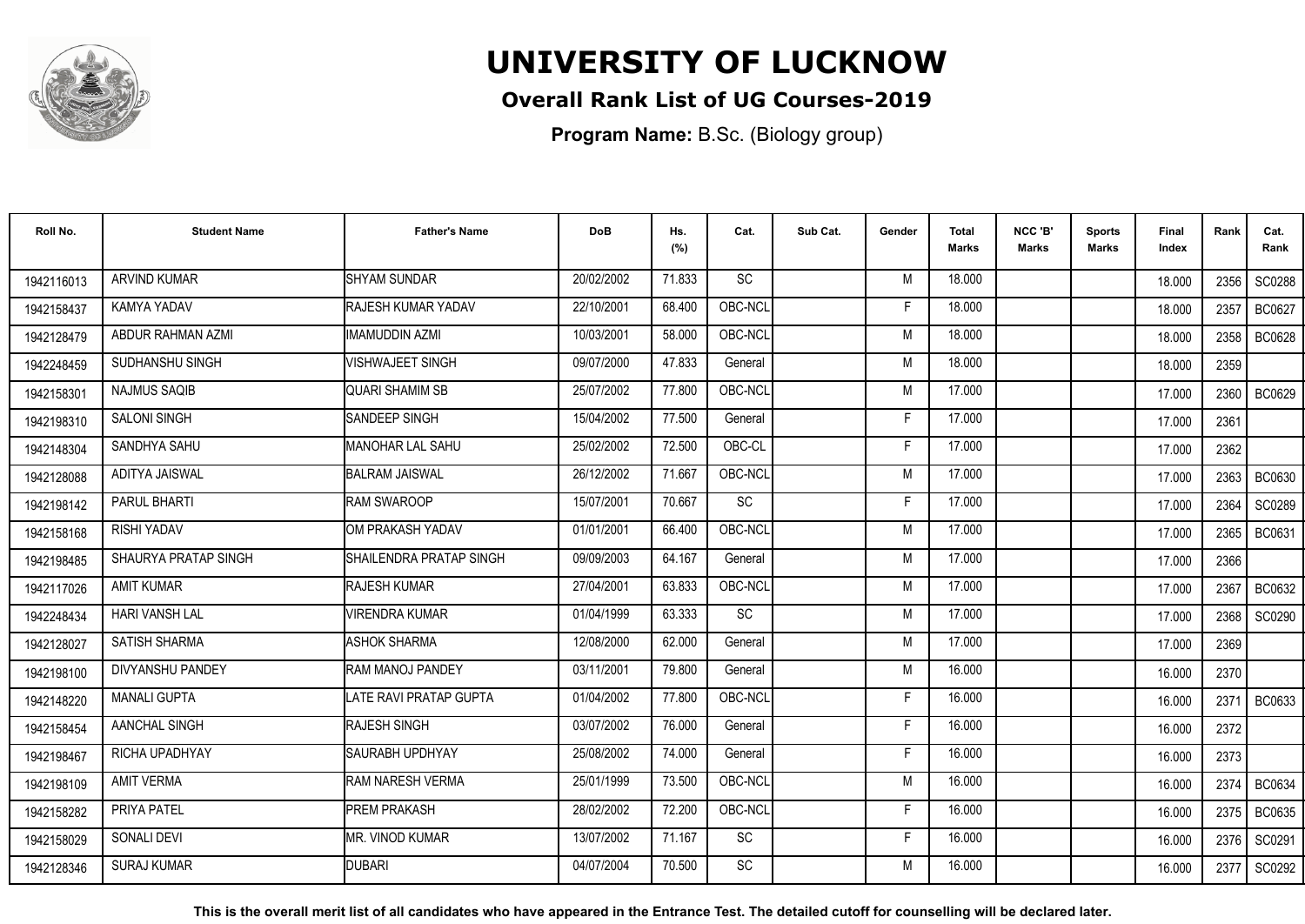

### **Overall Rank List of UG Courses-2019**

**Program Name:** B.Sc. (Biology group)

| Roll No.   | <b>Student Name</b>      | <b>Father's Name</b>            | <b>DoB</b> | Hs.<br>(%) | Cat.      | Sub Cat. | Gender | <b>Total</b><br>Marks | NCC 'B'<br>Marks | <b>Sports</b><br>Marks | Final<br>Index | Rank | Cat.<br>Rank  |
|------------|--------------------------|---------------------------------|------------|------------|-----------|----------|--------|-----------------------|------------------|------------------------|----------------|------|---------------|
| 1942118020 | ARCHANA RAJ              | <b>ABHAY RAJ</b>                | 09/01/2001 | 60.800     | <b>SC</b> |          | F      | 16.000                |                  |                        | 16.000         | 2378 | SC0293        |
| 1942198127 | SHRADDHA DWIVEDI         | RAM RAKSHA DWIVEDI              | 24/12/2001 | 58.667     | General   |          | F      | 16.000                |                  |                        | 16.000         | 2379 |               |
| 1942148428 | <b>ABDUL LATEEF</b>      | <b>MOHD IDREES</b>              | 22/02/2000 | 56.333     | OBC-CL    |          | M      | 16.000                |                  |                        | 16.000         | 2380 |               |
| 1942248058 | <b>SURUCHI SINGH</b>     | SHIV PRATAP SINGH               | 01/07/2002 | 98.000     | General   |          | F      | 15.000                |                  |                        | 15.000         | 2381 |               |
| 1942198077 | PREETI PAL               | RAM KISHUN PAL                  | 09/03/2002 | 94.000     | OBC-NCL   |          | F      | 15.000                |                  |                        | 15.000         | 2382 | <b>BC0636</b> |
| 1942198235 | AAHANA VERMA             | <b>RAVI PRAKASH</b>             | 19/03/2003 | 94.000     | SC        |          | Е      | 15.000                |                  |                        | 15.000         | 2383 | SC0294        |
| 1942148280 | <b>KM PRIYA</b>          | <b>I</b> MAHESH SINGH RAJPUT    | 06/01/2002 | 86.833     | OBC-NCL   |          | F      | 15.000                |                  |                        | 15.000         | 2384 | <b>BC0637</b> |
| 1942148236 | <b>GARIMA BHARGAVA</b>   | LAXMIKANT                       | 27/07/2001 | 80.167     | <b>SC</b> |          | F      | 15.000                |                  |                        | 15.000         | 2385 | SC0295        |
| 1942115017 | <b>SHALINI SINGH</b>     | <b>DURGA SINGH</b>              | 20/06/2001 | 79.800     | General   | DP       | F      | 15.000                |                  |                        | 15.000         | 2386 |               |
| 1942158412 | KM VIJAY KUMARI          | <b>RAJESH KUMAR</b>             | 10/08/2001 | 77.500     | SC        |          | F      | 15.000                |                  |                        | 15.000         | 2387 | SC0296        |
| 1942198284 | <b>RITVIK JAISWAL</b>    | SACHIDANAND JAISWAL             | 07/09/1999 | 76.000     | General   |          | M      | 15.000                |                  |                        | 15.000         | 2388 |               |
| 1942148217 | SHATAKSHI MISHRA         | LATE PRAMOD MISHRA              | 31/12/2002 | 75.333     | General   |          | F      | 15.000                |                  |                        | 15.000         | 2389 |               |
| 1942158073 | <b>TALEAA HASHMI</b>     | <b>I</b> NAFISUL HASAN HASHMI   | 17/06/2001 | 74.000     | General   |          |        | 15.000                |                  |                        | 15.000         | 2390 |               |
| 1942198445 | ARYAN MAURYA             | <b>SATISH KUMAR</b>             | 06/05/2002 | 72.833     | OBC-NCL   |          | M      | 15.000                |                  |                        | 15.000         | 2391 | <b>BC0638</b> |
| 1942128451 | <b>ANJALI RAI</b>        | HARISH CHAND RAI                | 10/01/2002 | 72.167     | General   |          | Е      | 15.000                |                  |                        | 15.000         | 2392 |               |
| 1942148041 | SONI GUPTA               | JANARADAN GUPTA                 | 05/07/2002 | 70.000     | OBC-NCL   |          | F      | 15.000                |                  |                        | 15.000         | 2393 | <b>BC0639</b> |
| 1942248442 | <b>RUCHI YADAV</b>       | VIRENDRA KUMAR YADAV            | 25/06/2002 | 68.333     | OBC-NCL   |          | F      | 15.000                |                  |                        | 15.000         | 2394 | <b>BC0640</b> |
| 1942128125 | <b>KM DIPALI GANGWAR</b> | <b>BHOOPENDRA SINGH GANGWAR</b> | 10/07/2003 | 67.000     | General   |          | M      | 15.000                |                  |                        | 15.000         | 2395 |               |
| 1942198443 | PREETI JAISWAL           | <b>SATISH JAISWAL</b>           | 16/10/2001 | 66.000     | General   |          | F      | 15.000                |                  |                        | 15.000         | 2396 |               |
| 1942148454 | SAMREEN                  | IMOHD RAIS AHMAD                | 13/12/1999 | 65.000     | General   |          | F      | 15.000                |                  |                        | 15.000         | 2397 |               |
| 1942148452 | <b>FAREED AHMAD</b>      | <b>MOHD RAFEEQ</b>              | 05/07/2000 | 63.667     | OBC-NCL   |          | M      | 15.000                |                  |                        | 15.000         | 2398 | <b>BC0641</b> |
| 1942158195 | SATWANT CHANDRA          | <b>PANNA LAL</b>                | 26/05/2001 | 63.167     | SC        |          | M      | 15.000                |                  |                        | 15.000         | 2399 | SC0297        |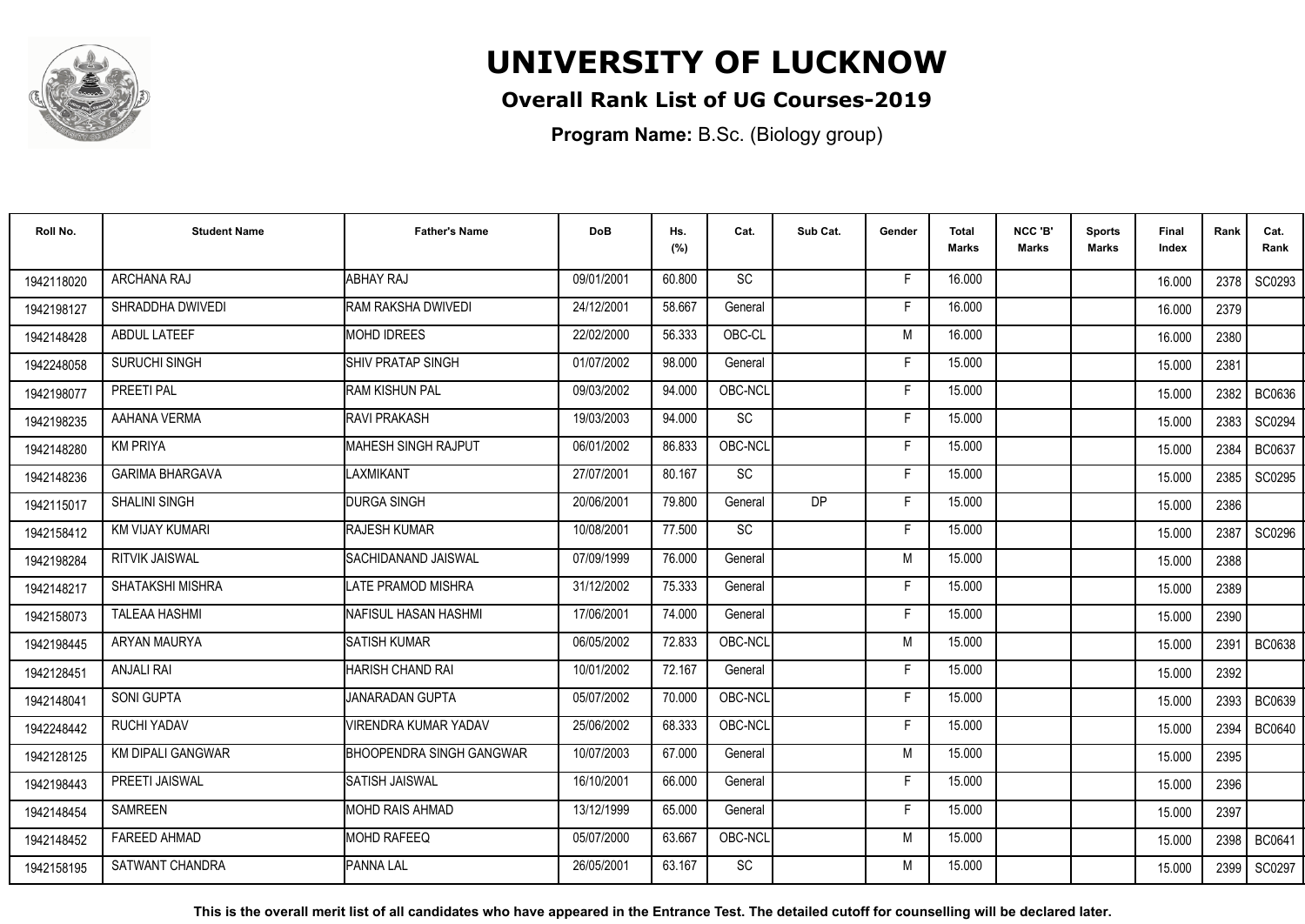

### **Overall Rank List of UG Courses-2019**

**Program Name:** B.Sc. (Biology group)

| Roll No.   | <b>Student Name</b>     | <b>Father's Name</b>      | <b>DoB</b> | Hs.<br>(%) | Cat.      | Sub Cat.  | Gender | <b>Total</b><br>Marks | NCC 'B'<br><b>Marks</b> | Sports<br><b>Marks</b> | Final<br>Index | Rank   | Cat.<br>Rank  |
|------------|-------------------------|---------------------------|------------|------------|-----------|-----------|--------|-----------------------|-------------------------|------------------------|----------------|--------|---------------|
| 1942248062 | RANI KUMARI BHARTI      | <b>SHIV SHANKAR RAM</b>   | 15/08/2000 | 61.333     | <b>SC</b> |           | F.     | 15.000                |                         |                        | 15.000         | 2400 l | SC0298        |
| 1942128374 | ANANNYA GUPTA           | <b>GAUTAM KUMAR</b>       | 22/01/2002 | 60.000     | General   |           | F      | 15.000                |                         |                        | 15.000         | 2401   |               |
| 1942148159 | <b>PARTH KUMAR</b>      | <b>KRIPA SHANKAR</b>      | 20/08/2001 | 59.500     | OBC-NCL   |           | M      | 15.000                |                         |                        | 15.000         | 2402   | BC0642        |
| 1942248404 | <b>ANIKET KUMAR</b>     | <b>VINOD KUMAR</b>        | 15/06/2001 | 51.500     | SC        |           | M      | 15.000                |                         |                        | 15.000         | 2403   | SC0299        |
| 1942148013 | <b>MAHIMA GUPTA</b>     | JAGDISH PRASAD MADHESHIYA | 08/11/2002 | 78.000     | General   |           | F      | 14.000                |                         |                        | 14.000         | 2404   |               |
| 1942248427 | PRIYANKA YADAV          | <b>VINOD SINGH YADAV</b>  | 21/09/1998 | 74.000     | OBC-NCL   |           | Е      | 14.000                |                         |                        | 14.000         | 2405   | <b>BC0643</b> |
| 1942117014 | <b>ANKIT VERMA</b>      | <b>HARNAM VERMA</b>       | 02/02/2000 | 74.000     | OBC-NCL   |           | M      | 14.000                |                         |                        | 14.000         | 2406   | <b>BC0644</b> |
| 1942198357 | <b>SHIVANGI SINGH</b>   | <b>SANJAY SINGH</b>       | 12/04/2001 | 73.167     | General   |           | F      | 14.000                |                         |                        | 14.000         | 2407   |               |
| 1942115024 | AMIT KUMAR RAWAT        | <b>JAGAT PAL RAWAT</b>    | 15/07/2001 | 71.167     | <b>SC</b> |           | M      | 14.000                |                         |                        | 14.000         | 2408 l | SC0300        |
| 1942148336 | <b>MANVI SINHA</b>      | <b>MANOJ SINHA</b>        | 21/09/2000 | 70.600     | General   |           | F      | 14.000                |                         |                        | 14.000         | 2409   |               |
| 1942248054 | <b>ANUSHIKA</b>         | <b>SHIV PRASAD</b>        | 23/04/2003 | 64.167     | OBC-NCL   |           | F      | 14.000                |                         |                        | 14.000         | 2410   | <b>BC0645</b> |
| 1942128173 | SHIKHA NISHAD           | CHANDRA DEV NISHAD        | 05/12/1999 | 57.000     | OBC-NCL   |           | F      | 14.000                |                         |                        | 14.000         | 2411   | <b>BC0646</b> |
| 1942148258 | SONAL SINGH             | IMAHENDRA PRATAP SINGH    | 06/10/2002 | 83.600     | General   |           | F      | 13.000                |                         |                        | 13.000         | 2412   |               |
| 1942248046 | <b>HIMANSHU GAUTAM</b>  | ISHIV LOCHAN RAM          | 29/08/2001 | 81.600     | SC        |           | M      | 13.000                |                         |                        | 13.000         | 2413   | SC0301        |
| 1942118077 | <b>NASHRA ANSARI</b>    | AJAZ ALAM ANSARI          | 19/04/2002 | 78.000     | OBC-CL    |           | F      | 13.000                |                         |                        | 13.000         | 2414   |               |
| 1942115055 | <b>SUMAN KUMARI RAM</b> | RAM DARSHAN RAM           | 16/10/2001 | 72.200     | <b>SC</b> | <b>DP</b> | F      | 13.000                |                         |                        | 13.000         | 2415   | SC0302        |
| 1942128205 | <b>VIKASH KUMAR</b>     | <b>CHANDRASHEKHAR</b>     | 02/10/2002 | 71.833     | <b>SC</b> |           | M      | 13.000                |                         |                        | 13.000         | 2416   | SC0303        |
| 1942158352 | <b>VIPIN VERMA</b>      | RAJA RAM VERMA            | 15/08/2000 | 70.167     | OBC-CL    |           | M      | 13.000                |                         |                        | 13.000         | 2417   |               |
| 1942198220 | <b>HARSHITA YADAV</b>   | RANJEET YADAV             | 14/10/2001 | 65.833     | OBC-NCL   |           | F      | 13.000                |                         |                        | 13.000         | 2418   | <b>BC0647</b> |
| 1942118113 | MOHD FAIZAN AHMAD       | <b>ALI AHAMAD</b>         | 18/08/2000 | 45.200     | OBC-NCL   |           | M      | 13.000                |                         |                        | 13.000         | 2419 l | <b>BC0648</b> |
| 1942117016 | <b>SANTOSH RAI</b>      | <b>LATE RADHESHYAM</b>    | 05/06/2001 | 95.238     | General   |           | M      | 12.000                |                         |                        | 12.000         | 2420   |               |
| 1942128431 | <b>ARJITA SHUKLA</b>    | İHARI NARAYAN SHUKLA      | 20/02/2002 | 95.000     | General   |           | F      | 12.000                |                         |                        | 12.000         | 2421   |               |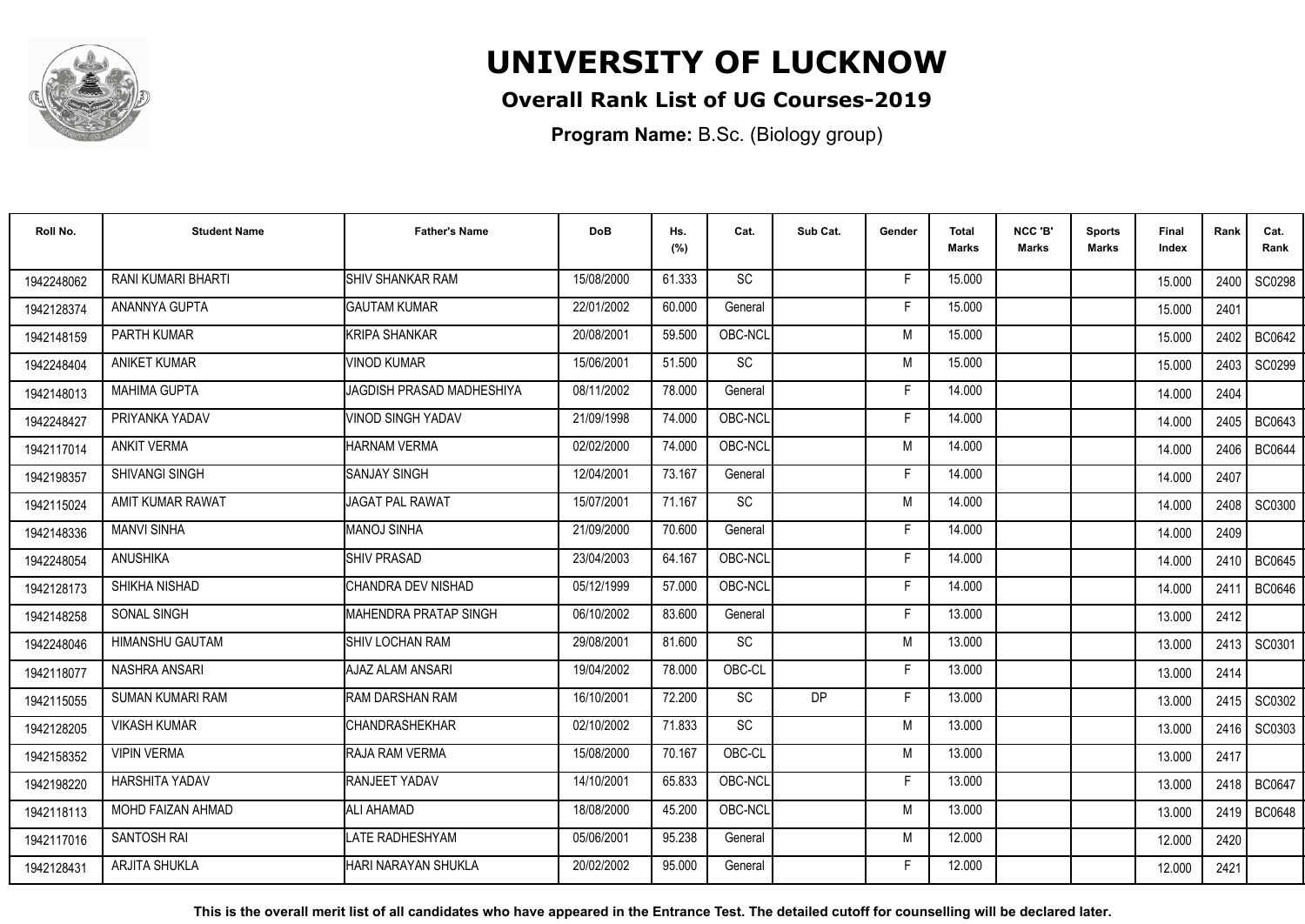

### **Overall Rank List of UG Courses-2019**

**Program Name:** B.Sc. (Biology group)

| Roll No.   | <b>Student Name</b>       | <b>Father's Name</b>      | <b>DoB</b> | Hs.<br>(%) | Cat.    | Sub Cat. | Gender | <b>Total</b><br><b>Marks</b> | NCC 'B'<br><b>Marks</b> | <b>Sports</b><br>Marks | Final<br>Index | Rank | Cat.<br>Rank  |
|------------|---------------------------|---------------------------|------------|------------|---------|----------|--------|------------------------------|-------------------------|------------------------|----------------|------|---------------|
| 1942148227 | PALLAVI MADDHESHIYAYA     | LATE VIJAY MADDHESHIYAYA  | 07/08/2002 | 95.000     | OBC-NCL |          | F      | 12.000                       |                         |                        | 12.000         | 2422 | <b>BC0649</b> |
| 1942158096 | SHIVBALAK GOND            | <b>NANDU GOND</b>         | 01/01/2001 | 87.400     | SC      |          | M      | 12.000                       |                         |                        | 12.000         | 2423 | SC0304        |
| 1942128188 | AADARSH UPADHYAY          | CHANDRA PRAKASH UPADHYAY  | 01/01/2002 | 81.000     | General |          | M      | 12.000                       |                         |                        | 12.000         | 2424 |               |
| 1942128358 | <b>VARSHA GUPTA</b>       | <b>GANESH GUPTA</b>       | 10/05/1999 | 79.800     | OBC-NCL |          | F      | 12.000                       |                         |                        | 12.000         | 2425 | <b>BC0650</b> |
| 1942128007 | <b>SAKSHI SHARMA</b>      | ASHOK KUMAR SHARMA        | 24/02/2004 | 77.833     | OBC-CL  |          | Е      | 12.000                       |                         |                        | 12.000         | 2426 |               |
| 1942248056 | <b>SUMIT KUMAR MISHRA</b> | SHIV PRASAD MISHRA        | 08/08/1998 | 74.167     | General |          | M      | 12.000                       |                         |                        | 12.000         | 2427 |               |
| 1942198440 | SHIKHA VERMA              | SATISH CHANDRA VERMA      | 13/11/2003 | 74.000     | OBC-NCL |          | F      | 12.000                       |                         |                        | 12.000         | 2428 | <b>BC0651</b> |
| 1942148331 | <b>ABHISHEK PANDEY</b>    | <b>MANOJ PANDEY</b>       | 19/07/2000 | 68.400     | General |          | M      | 12.000                       |                         |                        | 12.000         | 2429 |               |
| 1942158149 | RUCHIKA RAWAL             | <b>OM PRAKASH</b>         | 16/04/2000 | 54.333     | SC      |          | F      | 12.000                       |                         |                        | 12.000         | 2430 | SC0305        |
| 1942128445 | <b>JIGYASA VERMA</b>      | HARIHAR NATH VERMA        | 06/07/2002 | 54.167     | OBC-CL  |          | F      | 12.000                       |                         |                        | 12.000         | 2431 |               |
| 1942158290 | NIHARIKA DWIVEDI          | PREM SHANKER DWIVEDI      | 21/10/2001 | 51.429     | General |          | F      | 12.000                       |                         |                        | 12.000         | 2432 |               |
| 1942248371 | <b>KAJAL SINGH</b>        | <b>VIJAY SINGH</b>        | 08/04/2003 | 79.667     | SC      |          | F      | 11.000                       |                         |                        | 11.000         | 2433 | SC0306        |
| 1942158351 | <b>RIZUL SHUKLA</b>       | IRAJA RAM SHUKLA          | 30/12/2001 | 76.000     | General |          | м      | 11.000                       |                         |                        | 11.000         | 2434 |               |
| 1942158055 | <b>KALPANA SINGH</b>      | <b>I</b> MUNENDRA SINGH   | 10/03/2001 | 75.667     | General |          | Е      | 11.000                       |                         |                        | 11.000         | 2435 |               |
| 1942148389 | MOHAMMAD ADIL HASHAMEE    | <b>IMOHAMMAD MAJEED</b>   | 20/07/2001 | 75.167     | OBC-NCL |          | M      | 11.000                       |                         |                        | 11.000         | 2436 | <b>BC0652</b> |
| 1942148451 | <b>MOHD VAISH</b>         | <b>MOHD RAAJI</b>         | 06/05/2001 | 66.000     | General |          | M      | 11.000                       |                         |                        | 11.000         | 2437 |               |
| 1942248177 | PRIYANSHI BAJPAI          | <b>SUNIL KUMAR BAJPAI</b> | 27/11/2001 | 63.167     | General |          | F      | 11.000                       |                         |                        | 11.000         | 2438 |               |
| 1942148416 | MISBAH ARSHAD             | <b>MOHD ARSHAD</b>        | 30/09/2001 | 95.000     | General |          | F      | 10.000                       |                         |                        | 10.000         | 2439 |               |
| 1942158006 | JITENDRA SINGH            | IMR. CHANDRAVEER SINGH    | 05/03/2002 | 86.333     | General |          | M      | 10.000                       |                         |                        | 10.000         | 2440 |               |
| 1942118205 | <b>TARUN SINGH</b>        | <b>ANOOP KUMAR SINGH</b>  | 15/08/2003 | 83.333     | General |          | M      | 10.000                       |                         |                        | 10.000         | 2441 |               |
| 1942158216 | KM SAKSHI BAJPAI          | PAWAN BAJPAI              | 07/04/2002 | 82.000     | General |          | F      | 10.000                       |                         |                        | 10.000         | 2442 |               |
| 1942158084 | MOHAMMAD ZUHAIB NAJAM     | INAJMUL HASAN ANSARI      | 27/10/2001 | 81.600     | OBC-CL  |          | М      | 10.000                       |                         |                        | 10.000         | 2443 |               |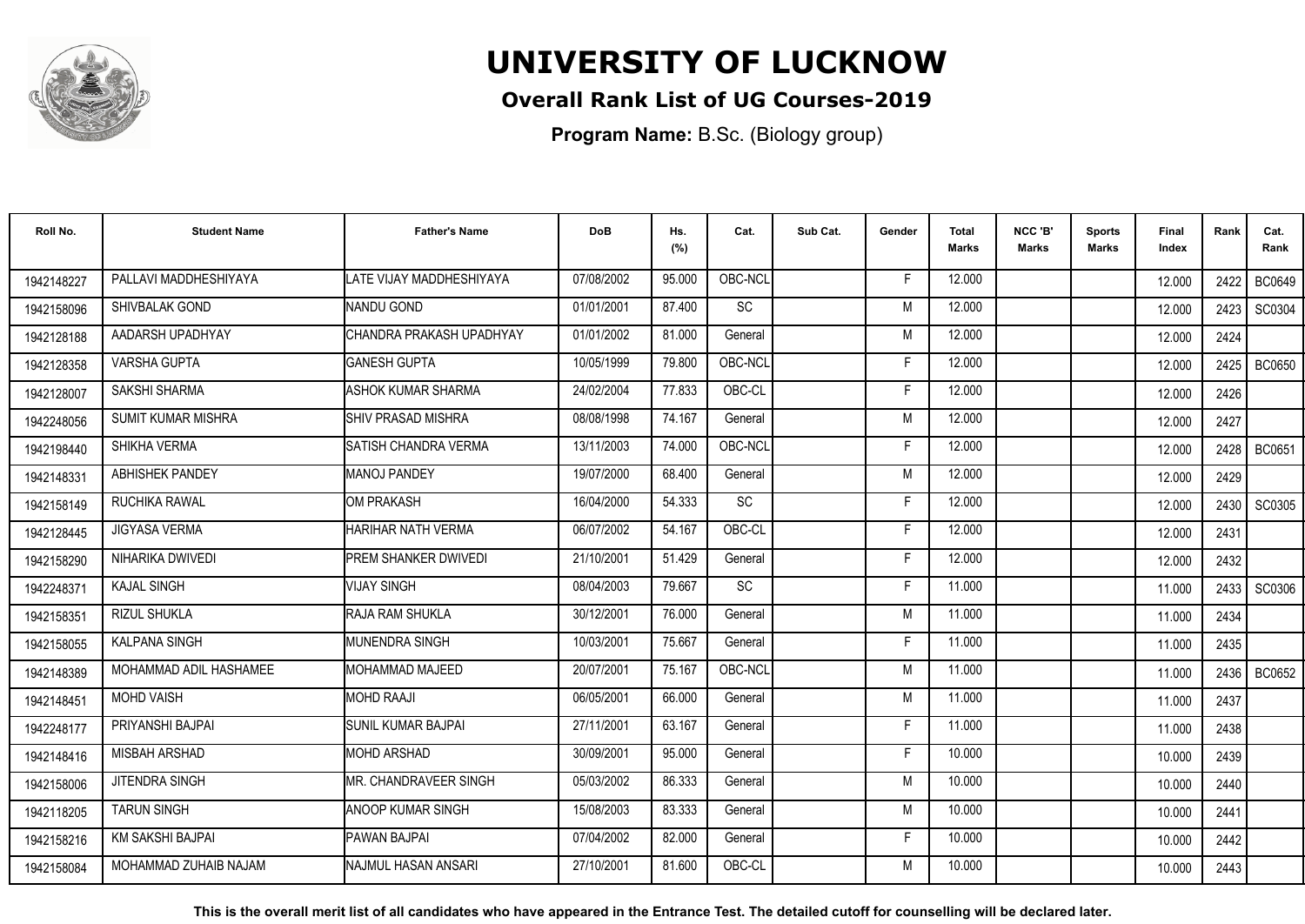

### **Overall Rank List of UG Courses-2019**

**Program Name:** B.Sc. (Biology group)

| Roll No.   | <b>Student Name</b>       | <b>Father's Name</b>          | <b>DoB</b> | Hs.<br>(%) | Cat.      | Sub Cat. | Gender | <b>Total</b><br><b>Marks</b> | NCC 'B'<br><b>Marks</b> | <b>Sports</b><br>Marks | Final<br>Index | Rank | Cat.<br>Rank  |
|------------|---------------------------|-------------------------------|------------|------------|-----------|----------|--------|------------------------------|-------------------------|------------------------|----------------|------|---------------|
| 1942128240 | SALONI MEHNDI RATTA       | <b>DEEPAK MEHNDI RATTA</b>    | 05/07/2002 | 75.667     | General   |          | F      | 10.000                       |                         |                        | 10.000         | 2444 |               |
| 1942248119 | <b>UMESH</b>              | SIYARAM                       | 11/08/2001 | 75.333     | SC        |          | M      | 10.000                       |                         |                        | 10.000         | 2445 | SC0307        |
| 1942128213 | SHIVANI YADAV             | CHHOTE LAL YADAV              | 14/02/2003 | 75.000     | General   |          | F      | 10.000                       |                         |                        | 10.000         | 2446 |               |
| 1942158329 | <b>KM SAIBA TAJ</b>       | IRAHIMUL HAQU                 | 01/07/2001 | 74.667     | General   |          | F      | 10.000                       |                         |                        | 10.000         | 2447 |               |
| 1942158008 | <b>SUKRITI PANDEY</b>     | IMR. GANESH KUMAR PANDEY      | 10/01/2002 | 74.200     | General   |          | F      | 10.000                       |                         |                        | 10.000         | 2448 |               |
| 1942248454 | <b>ROMIL VERMA</b>        | <b>VIRENDRA VERMA</b>         | 04/09/2000 | 74.167     | OBC-NCL   |          | M      | 10.000                       |                         |                        | 10.000         | 2449 | BC0653        |
| 1942128283 | <b>ARCHITA PANDEY</b>     | <b>DHIRENDRA KUMAR PANDEY</b> | 26/04/2004 | 73.667     | General   |          | Е      | 10.000                       |                         |                        | 10.000         | 2450 |               |
| 1942198009 | RASHMI KASHYAP            | RAKESH KUMAR KASHYAP          | 17/01/1999 | 73.000     | OBC-NCL   |          | F      | 10.000                       |                         |                        | 10.000         | 2451 | <b>BC0654</b> |
| 1942118181 | <b>AYUSHI MISHRA</b>      | IANIL KUMAR MISHRA            | 18/09/2001 | 72.833     | General   |          | F      | 10.000                       |                         |                        | 10.000         | 2452 |               |
| 1942198411 | <b>SHALINI SINGH</b>      | SANTOSH KUMAR SINGH           | 07/02/2002 | 72.833     | General   |          | F      | 10.000                       |                         |                        | 10.000         | 2453 |               |
| 1942148456 | NIGAR FATIMA              | IMOHD RASHID KHAN             | 11/01/2001 | 71.667     | General   |          | M      | 10.000                       |                         |                        | 10.000         | 2454 |               |
| 1942148384 | ZEBA ANJUM                | <b>MOHAMMAD ARSHAD</b>        | 13/05/2002 | 71.500     | OBC-NCL   |          | F      | 10.000                       |                         |                        | 10.000         | 2455 | <b>BC0655</b> |
| 1942248452 | RASHIKA VAIDRAJ           | <b>VIRENDRA VAIDRAJ</b>       | 21/10/2001 | 71.333     | SC        |          | F      | 10.000                       |                         |                        | 10.000         | 2456 | <b>SC0308</b> |
| 1942148311 | ANIKESH KUMAR             | <b>I</b> MANOJ KUMAR          | 23/01/2003 | 68.400     | <b>ST</b> |          | M      | 10.000                       |                         |                        | 10.000         | 2457 | ST0010        |
| 1942148299 | <b>KM SARITA DEVI</b>     | <b>MANJEET KUMAR</b>          | 20/07/2002 | 68.333     | SC        |          | F      | 10.000                       |                         |                        | 10.000         | 2458 | SC0309        |
| 1942148199 | <b>SHASHIKANT RAJBHAR</b> | LALCHAND RAJBHAR              | 15/03/2000 | 68.167     | OBC-NCL   |          | M      | 10.000                       |                         |                        | 10.000         | 2459 | <b>BC0656</b> |
| 1942198129 | NEELAM                    | <b>RAM SAHAY</b>              | 13/05/2001 | 68.000     | <b>SC</b> |          | Е      | 10.000                       |                         |                        | 10.000         | 2460 | SC0310        |
| 1942148272 | <b>ARVIND KUMAR</b>       | <b>MAHESH KUMAR</b>           | 01/04/2001 | 67.500     | SC        |          | M      | 10.000                       |                         |                        | 10.000         | 2461 | SC0311        |
| 1942158177 | SAKSHI PRAJAPATI          | PANCHAM KUMAR PRAJAPATI       | 27/08/2001 | 67.333     | OBC-NCL   |          | F      | 10.000                       |                         |                        | 10.000         | 2462 | <b>BC0657</b> |
| 1942148207 | SANDHYA RAWAT             | <b>LATE MAHAVEER PRASAD</b>   | 17/01/2000 | 67.000     | SC        |          | F      | 10.000                       |                         |                        | 10.000         | 2463 | SC0312        |
| 1942115023 | <b>VISHANT GUPTA</b>      | <b>HIRA LAL GUPTA</b>         | 16/12/1999 | 66.400     | OBC-NCL   |          | M      | 10.000                       |                         |                        | 10.000         | 2464 | <b>BC0658</b> |
| 1942128306 | <b>HARSHIT MAURYA</b>     | <b>DINESH</b>                 | 09/03/2001 | 66.333     | OBC-NCL   |          | M      | 10.000                       |                         |                        | 10.000         | 2465 | <b>BC0659</b> |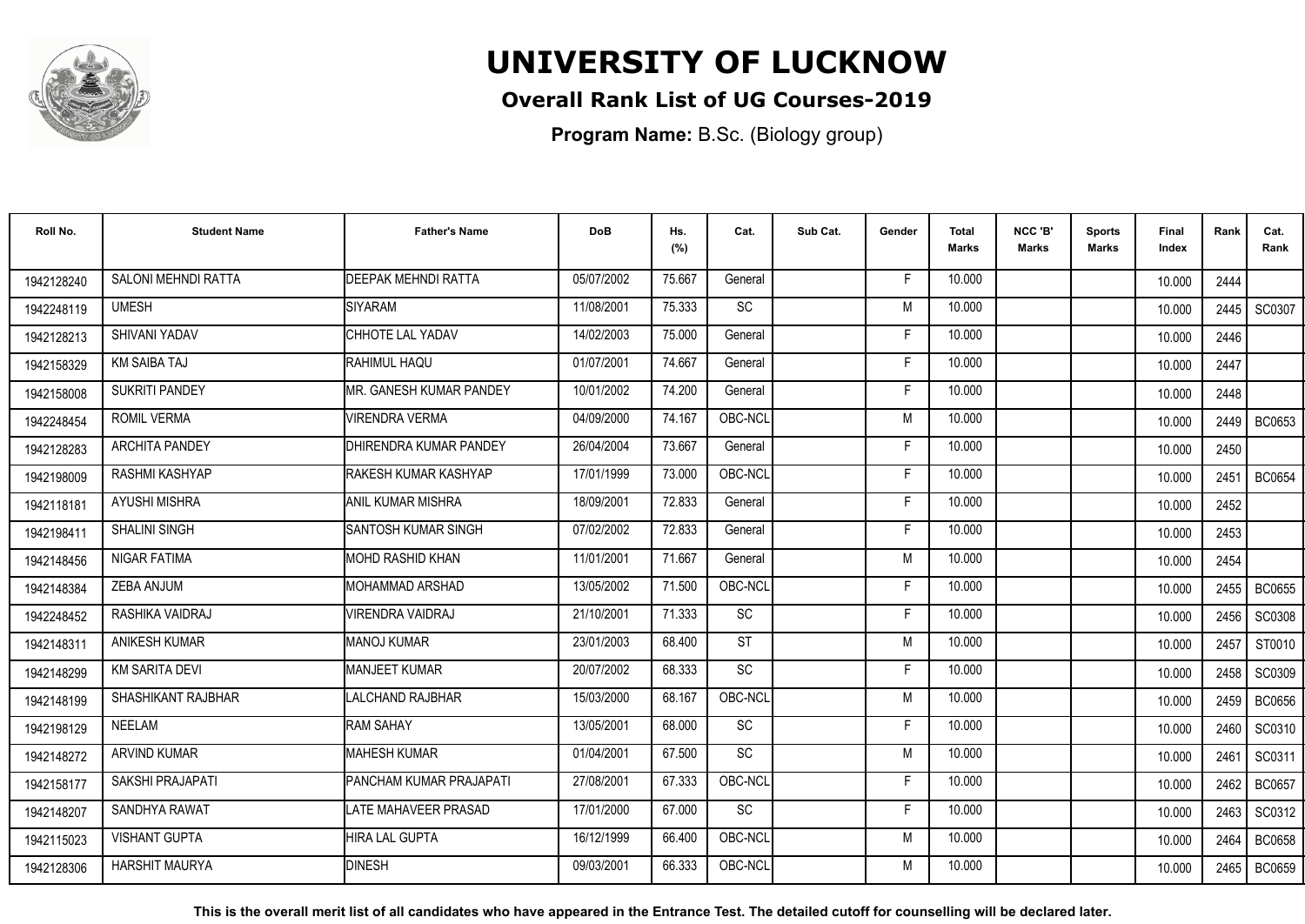

### **Overall Rank List of UG Courses-2019**

**Program Name:** B.Sc. (Biology group)

| Roll No.   | <b>Student Name</b>      | <b>Father's Name</b>         | <b>DoB</b> | Hs.<br>(%) | Cat.      | Sub Cat.  | Gender | <b>Total</b><br>Marks | NCC 'B'<br><b>Marks</b> | Sports<br>Marks | Final<br>Index | Rank   | Cat.<br>Rank  |
|------------|--------------------------|------------------------------|------------|------------|-----------|-----------|--------|-----------------------|-------------------------|-----------------|----------------|--------|---------------|
| 1942198180 | ABHISHEK YADAV           | RAMESH KUMAR YADAV           | 25/06/2002 | 63.833     | OBC-NCL   |           | M      | 10.000                |                         |                 | 10.000         | 2466 l | <b>BC0660</b> |
| 1942128037 | RIZWAN                   | <b>ASLAM</b>                 | 25/04/2003 | 63.833     | General   |           | M      | 10.000                |                         |                 | 10.000         | 2467   |               |
| 1942128107 | AKHILESH KUMAR YADAV     | <b>BECHALAL YADAV</b>        | 01/01/2000 | 60.800     | OBC-NCL   |           | M      | 10.000                |                         |                 | 10.000         | 2468   | BC0661        |
| 1942117010 | <b>ANKIT KUMAR</b>       | CHANDRA PRAKASH              | 12/12/2003 | 60.000     | SC        |           | M      | 10.000                |                         |                 | 10.000         | 2469   | SC0313        |
| 1942198290 | <b>INZAMAMUL HAQUE</b>   | <b>SAGEER AHMAD</b>          | 01/01/2003 | 59.667     | OBC-NCL   |           | M      | 10.000                |                         |                 | 10.000         | 2470   | BC0662        |
| 1942198286 | <b>TULIKA SHUKLA</b>     | <b>SACHINDRA NATH SHUKLA</b> | 21/08/2003 | 59.667     | General   |           | F      | 10.000                |                         |                 | 10.000         | 2471   |               |
| 1942248115 | <b>HUMZA SIRAZ</b>       | <b>SIRAJ AHMAD</b>           | 08/07/1999 | 57.000     | General   |           | M      | 10.000                |                         |                 | 10.000         | 2472   |               |
| 1942118146 | NITYA YADAV              | <b>AMRIT LAL YADAV</b>       | 13/09/2002 | 56.000     | General   |           | F      | 10.000                |                         |                 | 10.000         | 2473   |               |
| 1942158489 | <b>AKASH AWASTHI</b>     | RAJNISH CHANDRA AWASTHI      | 10/04/2002 | 55.000     | General   |           | M      | 10.000                |                         |                 | 10.000         | 2474   |               |
| 1942117050 | RISHABH SHUKLA           | <b>SUNIL SHUKLA</b>          | 25/09/1999 | 48.833     | General   |           | M      | 10.000                |                         |                 | 10.000         | 2475   |               |
| 1942118268 | ATUL PANDEY              | <b>ARVIND PANDEY</b>         | 03/05/2001 | 77.800     | General   |           | M      | 9.000                 |                         |                 | 9.000          | 2476   |               |
| 1942118037 | <b>RICHA VERMA</b>       | ADITYA KUMAR VERMA           | 02/03/2002 | 73.833     | OBC-NCL   |           | F.     | 9.000                 |                         |                 | 9.000          | 2477   | BC0663        |
| 1942148345 | MOHAMMAD AZEEM CHAUDHARI | <b>IMASIHIDDIN</b>           | 10/08/2001 | 73.333     | General   |           | M      | 9.000                 |                         |                 | 9.000          | 2478   |               |
| 1942128264 | <b>SAUMYA SINGH</b>      | DHANI RAM                    | 05/08/2000 | 68.400     | <b>ST</b> |           | F.     | 9.000                 |                         |                 | 9.000          | 2479 l | ST0011        |
| 1942118005 | <b>BUSHRA</b>            | ABDUL ATEEQ                  | 23/05/2003 | 68.167     | General   |           | F      | 9.000                 |                         |                 | 9.000          | 2480   |               |
| 1942128209 | HIMANSHEE YADAV          | CHHATRAPAL YADAV             | 17/03/2000 | 66.400     | OBC-NCL   |           | F      | 9.000                 |                         |                 | 9.000          | 2481   | <b>BC0664</b> |
| 1942117045 | SANGEETA YADAV           | <b>ISHYAM LAL YADAV</b>      | 25/06/2002 | 65.200     | OBC-CL    |           | F      | 9.000                 |                         |                 | 9.000          | 2482   |               |
| 1942117047 | <b>RATNESH</b>           | <b>SHYAM SUNDER</b>          | 03/05/2002 | 63.333     | <b>SC</b> |           | M      | 9.000                 |                         |                 | 9.000          | 2483   | SC0314        |
| 1942128163 | <b>DEEPIKA PANDEY</b>    | C B PANDEY                   | 16/03/2000 | 60.000     | General   |           | F      | 9.000                 |                         |                 | 9.000          | 2484   |               |
| 1942148366 | <b>GEETA DEVI</b>        | <b>MEVALAL</b>               | 20/01/2001 | 79.333     | <b>SC</b> |           | F      | 8.000                 |                         |                 | 8.000          | 2485   | SC0315        |
| 1942198377 | NEELAM KANNAUJIYA        | SANJEEVAN LAL KANNAUJIYA     | 07/07/2002 | 72.000     | <b>SC</b> |           | F.     | 8.000                 |                         |                 | 8.000          | 2486   | SC0316        |
| 1942112008 | ANURADHA SINGH           | <b>IRAM CHANDRA SINGH</b>    | 02/01/2003 | 71.167     | General   | <b>UE</b> | F      | 8.000                 |                         |                 | 8.000          | 2487   |               |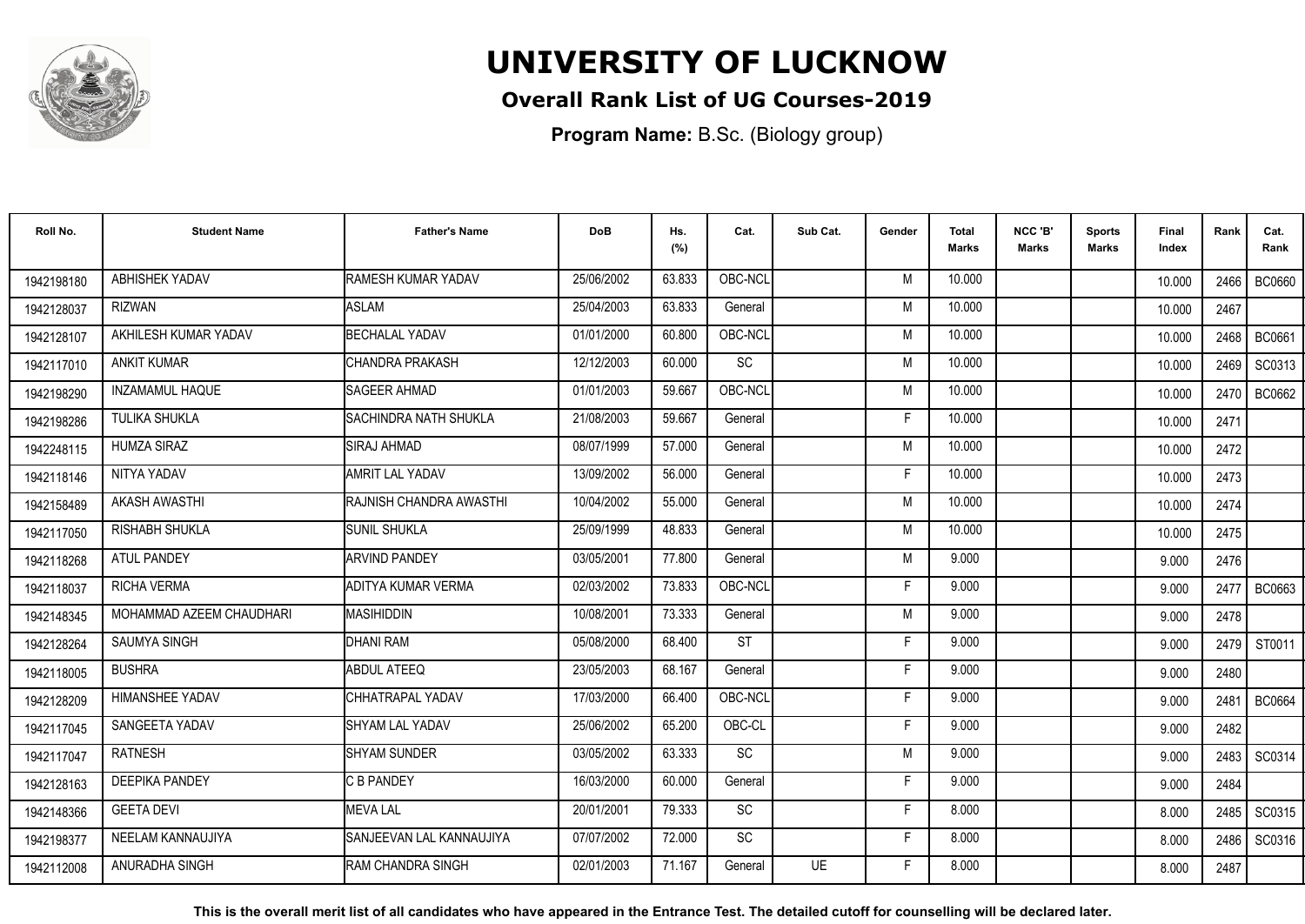

### **Overall Rank List of UG Courses-2019**

**Program Name:** B.Sc. (Biology group)

| Roll No.   | <b>Student Name</b>       | <b>Father's Name</b>    | <b>DoB</b> | Hs.<br>(%) | Cat.      | Sub Cat. | Gender | <b>Total</b><br>Marks | NCC 'B'<br>Marks | <b>Sports</b><br>Marks | Final<br>Index | Rank | Cat.<br>Rank  |
|------------|---------------------------|-------------------------|------------|------------|-----------|----------|--------|-----------------------|------------------|------------------------|----------------|------|---------------|
| 1942198429 | <b>ANUPAM KUMAR</b>       | <b>SARAVJEET MISRA</b>  | 10/07/2002 | 54.000     | General   |          | M      | 8.000                 |                  |                        | 8.000          | 2488 |               |
| 1942248326 | PRAJWAL KUMAR SINGH       | JPENDRA PRATAP SINGH    | 01/09/2001 | 80.000     | General   |          | M      | 7.000                 |                  |                        | 7.000          | 2489 |               |
| 1942248224 | NIKITA GUPTA              | <b>SURESH GUPTA</b>     | 08/03/2003 | 73.167     | General   |          | Е      | 7.000                 |                  |                        | 7.000          | 2490 |               |
| 1942158277 | VARUN KUMAR VERMA         | <b>PREM CHAND VERMA</b> | 15/09/2002 | 71.000     | OBC-NCL   |          | M      | 7.000                 |                  |                        | 7.000          | 2491 | <b>BC0665</b> |
| 1942148302 | <b>DEEPAK RAJ</b>         | <b>IMANOHAR LAL</b>     | 28/10/2002 | 70.167     | SC        |          | M      | 7.000                 |                  |                        | 7.000          | 2492 | SC0317        |
| 1942118169 | <b>ARYAN KUMAR</b>        | <b>ANIL KUMAR</b>       | 06/03/2000 | 67.333     | <b>SC</b> |          | M      | 7.000                 |                  |                        | 7.000          | 2493 | SC0318        |
| 1942198300 | ARADHNA SHUKLA            | <b>SAMEER SHUKLA</b>    | 12/08/2003 | 67.000     | General   |          | F      | 7.000                 |                  |                        | 7.000          | 2494 |               |
| 1942198006 | <b>JAYA NANDINI</b>       | RAKESH KUMAR GUPTA      | 30/06/2001 | 57.400     | OBC-NCL   |          | Е      | 7.000                 |                  |                        | 7.000          | 2495 | <b>BC0666</b> |
| 1942117032 | <b>ATUL TIWARI</b>        | <b>RAKESH TIWARI</b>    | 08/08/2000 | 84.000     | General   |          | M      | 6.000                 |                  |                        | 6.000          | 2496 |               |
| 1942118054 | KM SWECHHA MISHRA         | AJAY KUMAR MISHRA       | 04/07/2001 | 83.500     | General   |          | F      | 6.000                 |                  |                        | 6.000          | 2497 |               |
| 1942248426 | <b>PALAK SINGH</b>        | <b>VINOD SINGH</b>      | 14/09/2002 | 73.667     | General   |          | F      | 6.000                 |                  |                        | 6.000          | 2498 |               |
| 1942248131 | ABHISHEK SINGH            | <b>SUBHAS SINGH</b>     | 01/01/2001 | 71.833     | General   |          | M      | 6.000                 |                  |                        | 6.000          | 2499 |               |
| 1942148123 | <b>JATIN RASTOGI</b>      | KANHAIYA LAL            | 25/08/2002 | 71.333     | OBC-NCL   |          | M      | 6.000                 |                  |                        | 6.000          | 2500 | <b>BC0667</b> |
| 1942148494 | <b>RIYA SONI</b>          | MR. ANIL KUMAR SONI     | 23/03/2000 | 65.200     | General   |          | F      | 6.000                 |                  |                        | 6.000          | 2501 |               |
| 1942148225 | <b>MINAKSHI RAJAK</b>     | LATE SURENDRA RAJAK     | 15/06/2001 | 64.000     | <b>SC</b> |          | Е      | 6.000                 |                  |                        | 6.000          | 2502 | SC0319        |
| 1942117024 | SHASHWAT MISHRA           | PRAMOD KUMAR MISHRA     | 17/07/2001 | 47.500     | General   |          | M      | 6.000                 |                  |                        | 6.000          | 2503 |               |
| 1942158494 | LAKSHMI KUMARI KANNAUJIAY | RAJU KANNAUJIYA         | 05/07/2002 | 81.667     | <b>SC</b> |          | F      | 5.000                 |                  |                        | 5.000          | 2504 | <b>SC0320</b> |
| 1942128152 | SHIKHAR CHAUDHARY         | <b>BRIJ GOPAL</b>       | 11/10/2000 | 81.000     | <b>SC</b> |          | M      | 5.000                 |                  |                        | 5.000          | 2505 | SC0321        |
| 1942248234 | <b>CHANDAN KUMAR</b>      | <b>SURESH PRASAD</b>    | 14/02/2000 | 79.800     | General   |          | M      | 5.000                 |                  |                        | 5.000          | 2506 |               |
| 1942148200 | LAXMINA PRAJAPATI         | LALCHANDR PRAJAPATI     | 10/02/2002 | 78.833     | OBC-NCL   |          | E      | 5.000                 |                  |                        | 5.000          | 2507 | <b>BC0668</b> |
| 1942158169 | AARTI YADAV               | OM PRAKASH YADAV        | 07/07/2002 | 75.500     | OBC-NCL   |          | Е      | 5.000                 |                  |                        | 5.000          | 2508 | <b>BC0669</b> |
| 1942198439 | <b>ALKA YADAV</b>         | <b>SATENDRA SINGH</b>   | 12/07/2002 | 73.500     | OBC-NCL   |          | F      | 5.000                 |                  |                        | 5.000          | 2509 | BC0670        |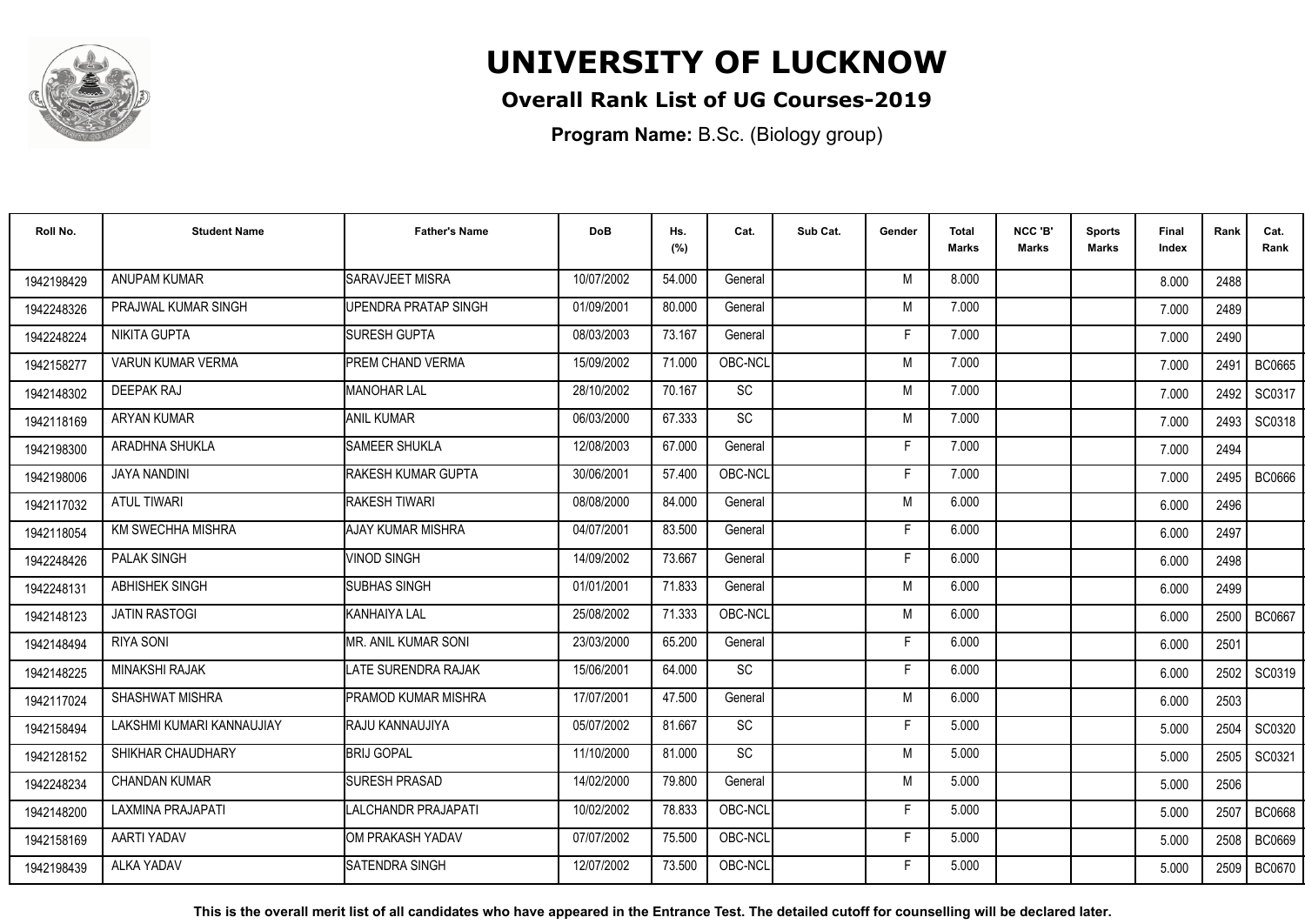

### **Overall Rank List of UG Courses-2019**

**Program Name:** B.Sc. (Biology group)

| Roll No.   | <b>Student Name</b>  | <b>Father's Name</b>       | <b>DoB</b> | Hs.<br>(%) | Cat.      | Sub Cat. | Gender | <b>Total</b><br><b>Marks</b> | NCC 'B'<br><b>Marks</b> | <b>Sports</b><br>Marks | Final<br>Index | Rank | Cat.<br>Rank  |
|------------|----------------------|----------------------------|------------|------------|-----------|----------|--------|------------------------------|-------------------------|------------------------|----------------|------|---------------|
| 1942248373 | KHUSHBOO YADAV       | <b>VIJAY SINGH YADAV</b>   | 07/01/2001 | 60.333     | OBC-NCL   |          | F      | 5.000                        |                         |                        | 5.000          | 2510 | BC0671        |
| 1942198491 | <b>HAZRA BANO</b>    | SHAKEEL AHMAD              | 06/06/2002 | 56.333     | General   |          | F      | 5.000                        |                         |                        | 5.000          | 2511 |               |
| 1942248042 | <b>AMIT KUMAR</b>    | <b>I</b> SHIV KUMAR MAURYA | 10/02/2001 | 66.833     | OBC-NCL   |          | M      | 4.000                        |                         |                        | 4.000          | 2512 | <b>BC0672</b> |
| 1942148412 | <b>DOLLY SIMRELA</b> | <b>MOHD ANEES</b>          | 31/03/2002 | 58.667     | General   |          |        | 4.000                        |                         |                        | 4.000          | 2513 |               |
| 1942128319 | <b>SIMRAN MISHRA</b> | <b>DINESH KUMAR MISHRA</b> | 24/09/2001 | 87.400     | General   |          | Е      | 3.000                        |                         |                        | 3.000          | 2514 |               |
| 1942148353 | ANAS AHAMAD          | <b>MD ASLAM</b>            | 18/07/2002 | 72.200     | General   |          | M      | 3.000                        |                         |                        | 3.000          | 2515 |               |
| 1942128038 | MOHD SALEEM SHAIKH   | ATEEQUE AHMAD              | 07/11/2000 | 68.400     | General   |          | M      | 3.000                        |                         |                        | 3.000          | 2516 |               |
| 1942128352 | <b>MOHD SAAD</b>     | <b>FAIZUL HASAN</b>        | 15/07/2002 | 63.667     | OBC-CL    |          | M      | 3.000                        |                         |                        | 3.000          | 2517 |               |
| 1942158364 | <b>AVATAR KISHAN</b> | RAJEEV NANDAN CHOUBEY      | 13/01/2001 | 60.000     | General   |          | M      | 3.000                        |                         |                        | 3.000          | 2518 |               |
| 1942198405 | <b>ROHIT SHARMA</b>  | SANTOSH KUMAR SHARMA       | 06/02/2003 | 78.833     | OBC-NCL   |          | M      | 2.000                        |                         |                        | 2.000          | 2519 | BC0673        |
| 1942148246 | KM YASHSAVI SAHU     | MAHADEV SAHU               | 30/09/2004 | 77.667     | OBC-NCL   |          | F      | 2.000                        |                         |                        | 2.000          | 2520 | <b>BC0674</b> |
| 1942198273 | <b>KUMAR HARSH</b>   | <b>RUPESH PANDEY</b>       | 18/07/2002 | 70.200     | General   |          | M      | 2.000                        |                         |                        | 2.000          | 2521 |               |
| 1942118195 | <b>TANYA VERMA</b>   | ANIL KUMAR VERMA           | 03/06/2002 | 60.333     | OBC-CL    |          |        | 2.000                        |                         |                        | 2.000          | 2522 |               |
| 1942198412 | KARTIKEY SRIVASTAVA  | SANTOSH KUMAR SRIVASTAVA   | 17/06/2000 | 58.800     | General   |          | M      | 2.000                        |                         |                        | 2.000          | 2523 |               |
| 1942248437 | <b>MITALI GUPTA</b>  | VIRENDRA KUMAR GUPTA       | 02/11/2002 | 73.167     | OBC-NCL   |          | F      | 1.000                        |                         |                        | 1.000          | 2524 | <b>BC0675</b> |
| 1942198011 | SWATI MITHWANI       | RAKESH KUMAR MITHWANI      | 16/08/2000 | 70.000     | General   |          | F      | 1.000                        |                         |                        | 1.000          | 2525 |               |
| 1942148408 | ANNU GUPTA           | <b>IMOHAN GUPTA</b>        | 03/11/2001 | 70.000     | OBC-NCL   |          | F      | 1.000                        |                         |                        | 1.000          |      | 2526 BC0676   |
| 1942148413 | <b>SAHIBA</b>        | <b>MOHD ANEES</b>          | 20/03/2003 | 54.667     | General   |          | F      | 1.000                        |                         |                        | 1.000          | 2527 |               |
| 1942198136 | PRIYANKA YADAV       | <b>RAM SHANKAR YADAV</b>   | 20/10/2003 | 76.667     | OBC-NCL   |          | F      | 0.000                        |                         |                        | 0.000          |      |               |
| 1942198087 | <b>MUKESH GAUTAM</b> | <b>RAM KUMAR GAUTAM</b>    | 13/03/2004 | 73.667     | <b>SC</b> |          | M      | 0.000                        |                         |                        | 0.000          |      |               |
| 1942198418 | POOJA KUMARI         | <b>ISANTOSH PRASAD</b>     | 15/11/2000 | 70.200     | <b>SC</b> |          | F.     | 0.000                        |                         |                        | 0.000          |      |               |
| 1942158203 | AKHIL KUMAR GIRI     | <b>PARASHURAM GIRI</b>     | 10/07/2000 | 69.500     | OBC-NCL   |          | М      | 0.000                        |                         |                        | 0.000          |      |               |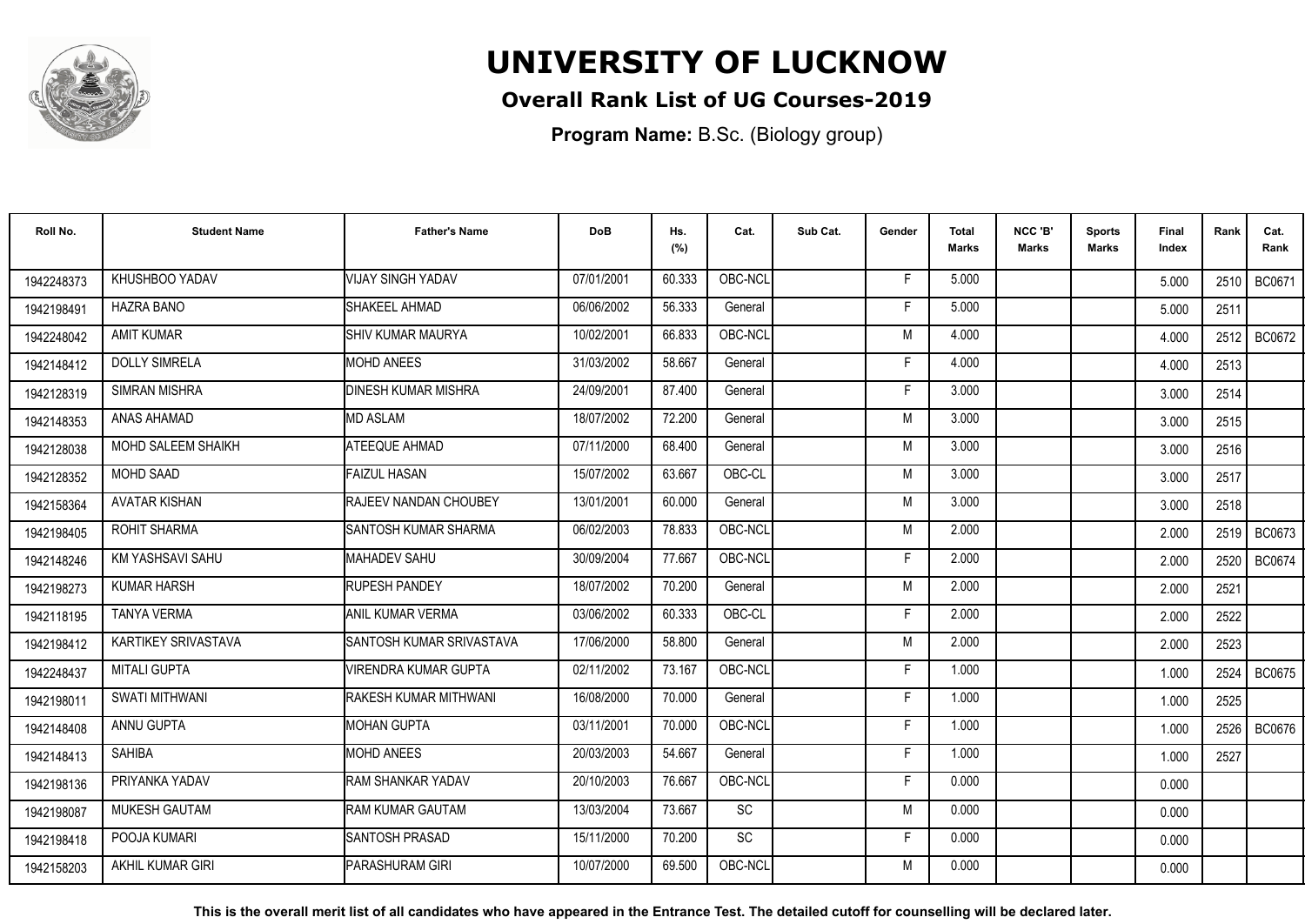

### **Overall Rank List of UG Courses-2019**

**Program Name:** B.Sc. (Biology group)

| Roll No.   | <b>Student Name</b>        | <b>Father's Name</b>       | <b>DoB</b> | Hs.<br>(%) | Cat.      | Sub Cat. | Gender | Total<br>Marks | NCC 'B'<br>Marks | <b>Sports</b><br>Marks | <b>Final</b><br>Index | Rank | Cat.<br>Rank |
|------------|----------------------------|----------------------------|------------|------------|-----------|----------|--------|----------------|------------------|------------------------|-----------------------|------|--------------|
| 1942148433 | <b>MOHD TALIB</b>          | <b>MOHD IRFAN</b>          | 14/06/2003 | 67.833     | OBC-NCL   |          | M      | 0.000          |                  |                        | 0.000                 |      |              |
| 1942118002 | ARADHYA SINGH              | A K SINGH                  | 16/11/2000 | 66.167     | General   |          | F      | 0.000          |                  |                        | 0.000                 |      |              |
| 1942248170 | <b>VAISHNAVI BHATIA</b>    | <b>SUNIL BHATIA</b>        | 21/01/2001 | 64.000     | General   |          | F      | 0.000          |                  |                        | 0.000                 |      |              |
| 1942198132 | <b>ANKIT GAUTAM</b>        | RAM SEVAK GAUTAM           | 01/01/2002 | 63.000     | <b>SC</b> |          | M      | 0.000          |                  |                        | 0.000                 |      |              |
| 1942248080 | AAKASH KUMAR KATHERIYA     | SHRAWAN KUMAR              | 01/05/2004 | 61.833     | <b>SC</b> |          | M      | 0.000          |                  |                        | 0.000                 |      |              |
| 1942148398 | <b>ILMA SHARAFAT</b>       | MOHAMMAD SHARAFAT ALI      | 31/08/2002 | 50.167     | OBC-NCL   |          | F.     | 0.000          |                  |                        | 0.000                 |      |              |
| 1942148180 | TANYA MADHESHIYA           | KRISHNA MURARI MADHESHIYA  | 25/12/2002 | 73.667     | OBC-NCL   |          | F.     | $-1.000$       |                  |                        | $-1.000$              |      |              |
| 1942118191 | SWAPNIL SWAROOP SRIVASTAVA | ANIL KUMAR SRIVASTAVA      | 21/02/2002 | 64.600     | General   |          | M      | $-1.000$       |                  |                        | $-1.000$              |      |              |
| 1942248480 | <b>MAHENDRA KUMAR</b>      | YOGESH KUMAR               | 15/07/2002 | 61.833     | OBC-NCL   |          | M      | $-1.000$       |                  |                        | $-1.000$              |      |              |
| 1942128485 | NIDHI GAUTAM               | <b>INDAL PRASAD GAUTAM</b> | 03/03/2001 | 64.833     | <b>SC</b> |          | F      | $-2.000$       |                  |                        | $-2.000$              |      |              |
| 1942128130 | ANUJ KUMAR                 | <b>BIHARI LAL</b>          | 01/01/1999 | 71.200     | <b>SC</b> |          | M      | $-4.000$       |                  |                        | $-4.000$              |      |              |
| 1942118192 | PALLAVI SRIVASTAVA         | ANIL KUMAR SRIVASTAVA      | 27/12/2002 | 81.000     | OBC-NCL   |          | F.     | $-5.000$       |                  |                        | $-5.000$              |      |              |
| 1942158411 | <b>MANMOHAN MISHRA</b>     | <b>RAJESH KUMAR</b>        | 01/01/2001 | 80.500     | General   |          | M      | $-5.000$       |                  |                        | $-5.000$              |      |              |
| 1942158493 | ROHIT KASHYAP              | RAJRAM                     | 04/12/2002 | 75.333     | OBC-NCL   |          | M      | $-5.000$       |                  |                        | $-5.000$              |      |              |
| 1942248320 | RITIKA DUBEY               | <b>UMESH KUMAR DUBEY</b>   | 20/02/2000 | 65.833     | General   |          | F.     | $-5.000$       |                  |                        | $-5.000$              |      |              |
| 1942198072 | KUMARI UPASANA             | RAM KISHOR VISHWAKARMA     | 26/07/2002 | 65.000     | OBC-NCL   |          | F.     | $-5.000$       |                  |                        | $-5.000$              |      |              |
| 1942112003 | PRAKHAR SRIVASTAVA         | ASHISH KUMAR SRIVASTAVA    | 01/12/2001 | 85.400     | General   |          | M      | $-6.000$       |                  |                        | $-6.000$              |      |              |
| 1942128047 | <b>SOUMYA SINHA</b>        | <b>ATUL SINHA</b>          | 03/07/2002 | 84.200     | General   |          | F.     | $-7.000$       |                  |                        | $-7.000$              |      |              |
| 1942148097 | <b>SHALINI PAL</b>         | KALLU PRASAD PAL           | 07/01/2001 | 60.800     | OBC-NCL   |          | F.     | $-9.000$       |                  |                        | $-9.000$              |      |              |
| 1942248182 | <b>SUMIT PANDEY</b>        | SUNIL KUMAR PANDEY         | 13/09/2003 | 51.167     | General   |          | M      | $-10.000$      |                  |                        | $-10.000$             |      |              |
| 1942158250 | <b>DEEPSIKHA</b>           | <b>PRAMOD KUMAR</b>        | 01/07/2002 | 82.667     | <b>SC</b> |          | F.     | $-11.000$      |                  |                        | $-11.000$             |      |              |
| 1942128500 | <b>KM SAHANA</b>           | IRSHAD ALI                 | 20/10/2002 | 65.833     | OBC-NCL   |          | F.     | $-11.000$      |                  |                        | $-11.000$             |      |              |